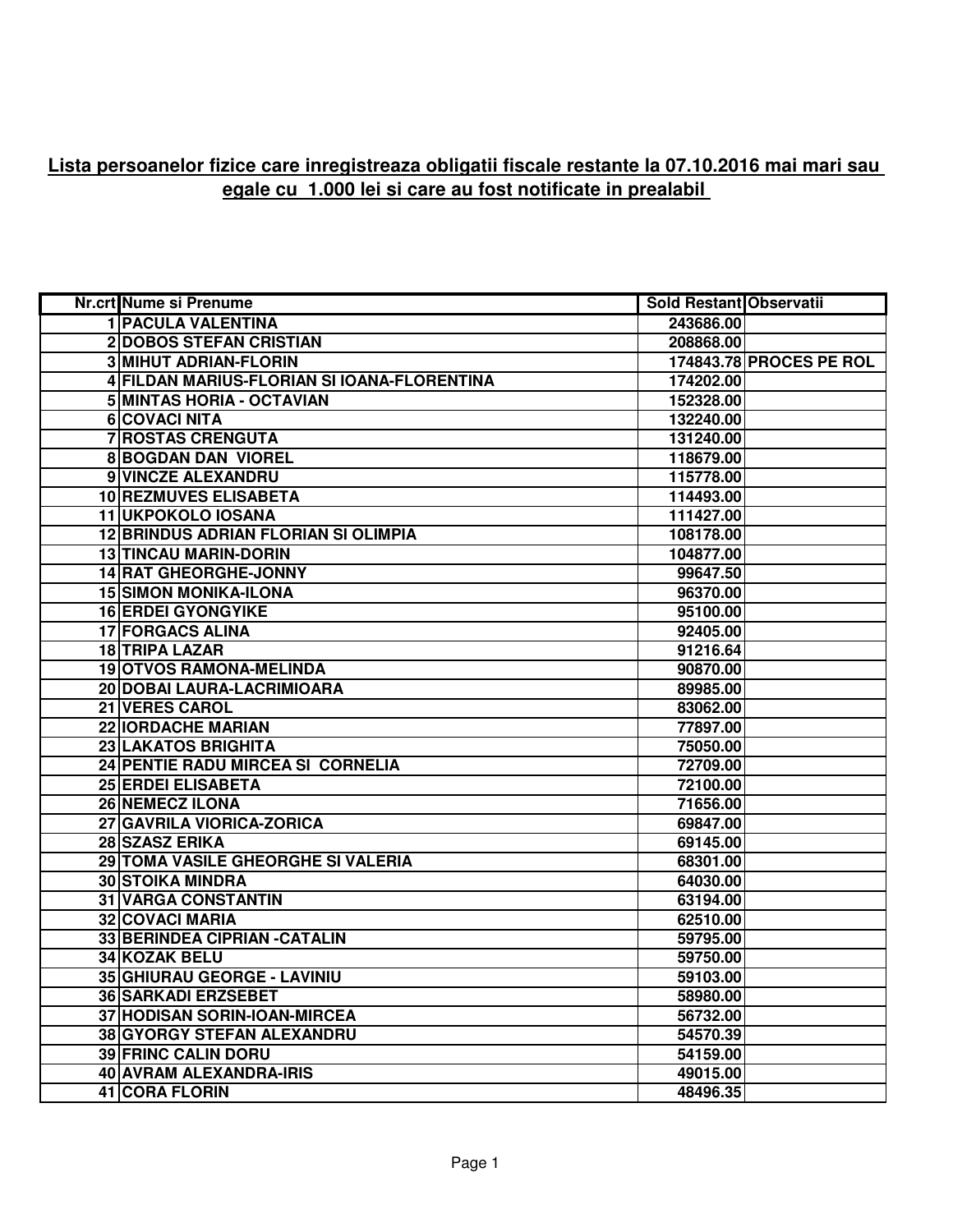| <b>Nr.crt Nume si Prenume</b>          | <b>Sold Restant Observatii</b> |  |
|----------------------------------------|--------------------------------|--|
| 42 ANDIC ABDULLAH                      | 47860.00                       |  |
| <b>43 FAZEKAS TUNDE</b>                | 47000.00                       |  |
| <b>44 SABAU IULIANA</b>                | 44405.00                       |  |
| <b>45 BIRI MELINDA</b>                 | 43710.00                       |  |
| <b>46 BOKA TIMEA</b>                   | 43455.00                       |  |
| 47 GABOR MINDRA                        | 43261.00                       |  |
| <b>48 MORAR DANUT EMIL</b>             | 42179.00                       |  |
| 49 DUDAS CSABA JOZSEF                  | 42060.00                       |  |
| 50 TRIFA CALIN-CIPRIAN                 | 41489.26                       |  |
| 51 HILANI RADWAN                       | 40649.00                       |  |
| 52 BARANKA RUPI                        | 39398.00                       |  |
| 53 GABOR STEFAN SI TEREZIA             | 38584.00                       |  |
| 54 CLEPE FLORIN-SABIN                  | 38343.33                       |  |
| 55 LUNKA EMOKE-CRUSITA                 | 38220.00                       |  |
| 56 PETREA HOREA COSMIN                 | 38124.00                       |  |
| 57 BERKE VASILE-MARIUS SI LAURA        | 36149.50                       |  |
| 58 CAPOTA PAVEL SI MARIA               | 36108.96                       |  |
| 59 CLOPCE GAVRIL SI LUCIA              | 36026.00                       |  |
| 60 COITA FLOARE-AURICA                 | 35968.00                       |  |
| 61 SZENTGYORGYI LAJOS-JOZSEF           | 35816.00                       |  |
| 62 PUCHIANU DOREL                      | 35795.00                       |  |
| 63 GHIURO IOAN                         | 35563.00                       |  |
| 64 DOBAI MARIUS DAN                    | 35419.00                       |  |
| 65 RUSU ADRIAN-ANDREI SI MARIANA       | 35338.58                       |  |
| 66 BEKE ZOLTAN                         | 35125.00                       |  |
| 67 TAUT SERGIU-CLAUDIU                 | 35027.00                       |  |
| 68 RAITA CALIN SI ALINA                | 35002.00                       |  |
| 69 OROSZ ANCA                          | 34680.00                       |  |
| 70 PRODAN RIVANA                       | 34240.00                       |  |
| <b>71 SINKA ELISABETA</b>              | 32700.00                       |  |
| 72 IVANOV C-TIN DANIEL-VASADI MAGD.    | 32335.00                       |  |
| 73 CABA DUMITRU                        | 32303.00                       |  |
| 74 TURBUCZ DALITA                      | 31760.00                       |  |
| 75 PERRIA CAMELIA-RAMONA               | 31474.40                       |  |
| <b>76 VARGA MONA</b>                   | 31140.00                       |  |
| 77 HULBER MARIUS-CALIN                 | 30856.00                       |  |
| 78 KEREZSI EVA-KATALIN                 | 30826.00                       |  |
| <b>79 DUDLER GABOR</b>                 | 30115.00                       |  |
| 80 HORVATH SANDOR                      | 29942.00                       |  |
| 81 HOTEA ADRIAN MIRCEA                 | 29902.00                       |  |
| <b>82 GALEA FLORIAN CALIN SI ENIKO</b> | 29896.00                       |  |
| 83 MADUTA IOANA ADINA                  | 29821.00                       |  |
| 84 LAKATOS BRIGITA-MELINDA             | 29700.00                       |  |
| 85 MANYI LASZLO-LEVENTE                | 29178.00                       |  |
| 86 DEMETER ALEXANDRU                   | 29057.00                       |  |
| 87 LAKATOS SZELURINA                   | 28915.00                       |  |
| <b>88 SIMINIC CALIN CIPRIAN</b>        | 28844.00                       |  |
| 89 COTUNA NICOLAE CRISTIAN             | 28807.00                       |  |
| 90 VARGA MARGIT                        | 28800.00                       |  |
| 91 BABO PETRU                          | 28713.09                       |  |
| 92 BABO KALMAN                         | 28698.46                       |  |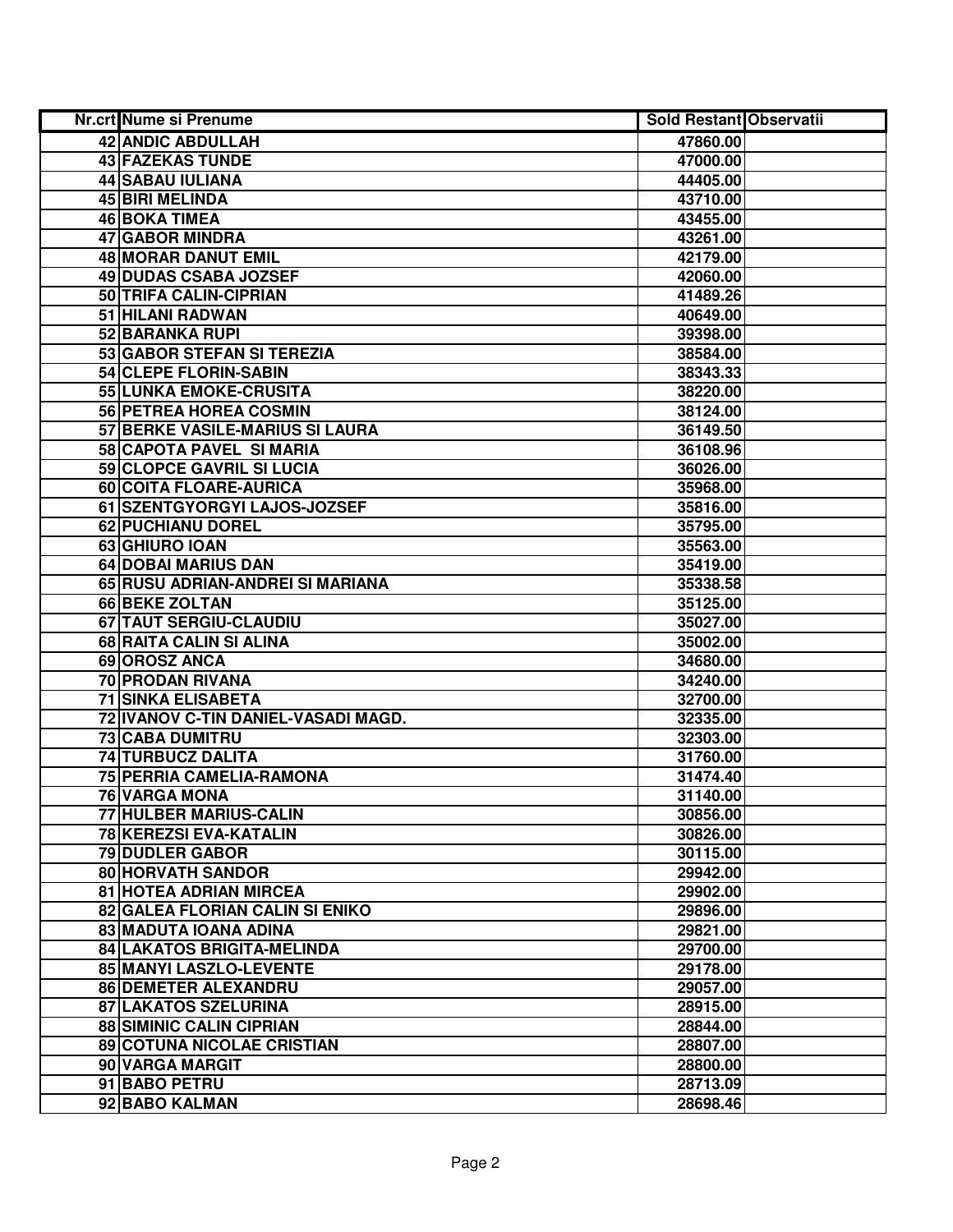| <b>Nr.crt Nume si Prenume</b>              | <b>Sold Restant Observatii</b> |                        |
|--------------------------------------------|--------------------------------|------------------------|
| 93 LACATOS PAMELA                          | 28355.00                       |                        |
| 94 STERIU VIOREL                           | 28307.00                       |                        |
| 95 BOCA MARIAN MARCEL SI MIRELA            | 28247.78                       |                        |
| 96 CSAKI KALMAN                            | 28227.00                       |                        |
| 97 TASNADI LEVENTE SI CORINA               | 28208.10                       |                        |
| 98 CHIRILA ADRIAN FLORIN                   | 27829.00                       |                        |
| 99 CARJAN DANIEL                           | 27765.00                       |                        |
| 100 MARTIN DUMITRU                         | 27702.00                       |                        |
| <b>101 FREUNDLICH SAMUEL ADAM</b>          | 27672.00                       |                        |
| <b>102 TUDORAN MARCEL MARIUS</b>           | 27658.00                       |                        |
| <b>103 CHIS FLORIAN DAN</b>                | 27562.00                       |                        |
| 104 VAIDA RAUL FLAVIU                      | 27104.00                       |                        |
| 105 BARANKA RUPI                           | 27005.00                       |                        |
| 106 SABAU DANIEL-IOSIF                     | 26773.00                       |                        |
| 107 MOS ALINA LACRIMIOARA                  | 26181.00                       |                        |
| <b>108 MATEIAS TEODOR MARIUS</b>           | 26084.00                       |                        |
| 109 PINTEA EMILIA-VIORICA SI BLAGA DUMITRU | 26042.76                       |                        |
| 110 BALOG LADISLAU                         | 25520.00                       |                        |
| <b>111 LUPSE NICOLAE</b>                   | 25340.00                       |                        |
| <b>112 MANEA DARIUS-FLAVIUS</b>            | 25333.00                       |                        |
| 113 MANEA ROMULUT SI FLOARE                | 25333.00                       |                        |
| <b>114 ROSTAS DITA</b>                     | 25210.44                       |                        |
| 115 TODERICI DORIN-CORNEL                  |                                | 25084.92 PROCES PE ROL |
| 116 BUT ADRIAN-GYORGY                      | 24838.00                       |                        |
| 117 FILIP AUREL                            | 24650.00                       |                        |
| 118 SFERLE DANUT                           | 24574.00                       |                        |
| 119 BAN FLORIN-IOAN                        | 24216.00                       |                        |
| <b>120 FILIMON CALIN CLAUDIU</b>           | 24141.00                       |                        |
| <b>121 MORGOS ADRIAN</b>                   | 24129.00                       |                        |
| <b>122 BUHAS CARMEN-LAURA</b>              | 23879.00                       |                        |
| <b>123 FAUR NICUSOR-DARIUS</b>             | 23692.00                       |                        |
| <b>124 MIHALCEA VASILE</b>                 | 23535.00                       |                        |
| <b>125 ERDEI ROMULUS MODIGLIANI</b>        | 23431.00                       |                        |
| <b>126 BELU ADRIAN</b>                     | 23374.00                       |                        |
| <b>127 OPRIS OVIDIU</b>                    | 23262.00                       |                        |
| <b>128 KONCSAG ARTHUR</b>                  | 23161.00                       |                        |
| <b>129 BALOGH BOBI-SZABOLCS</b>            | 23068.00                       |                        |
| 130 MORTAN GHEORGHE-SORIN                  | 22822.00                       |                        |
| <b>131 HANSEN JUHAS CORNEL</b>             | 22802.00                       |                        |
| <b>132 PUSCAS AVRAM SI LIDIA</b>           | 22789.50                       |                        |
| <b>133 MUT VASILE SI DOMNICA</b>           | 22663.00                       |                        |
| <b>134 MARICESCU GABRIEL IOAN</b>          | 22603.00                       |                        |
| 135 POPA ELENA-ALEXANDRA                   | 22580.00                       |                        |
| <b>136 NANASSY NORBERT CSABA</b>           | 22348.50                       |                        |
| <b>137 VIDICAN IOAN</b>                    | 22330.12                       |                        |
| <b>138 PORCAR DUMITRU</b>                  | 22155.00                       |                        |
| 139 TASI ROBERT-LASZLO                     | 22055.00                       |                        |
| <b>140 MIHOC SILVIAN</b>                   | 22047.00                       |                        |
| <b>141 TUDOR CONSTANTIN-SEBASTIAN</b>      | 21909.00                       |                        |
| <b>142 ROSTAS MIHALY</b>                   | 21755.00                       |                        |
| <b>143 BUDURA VASILE SI SILVIA</b>         | 21688.00                       |                        |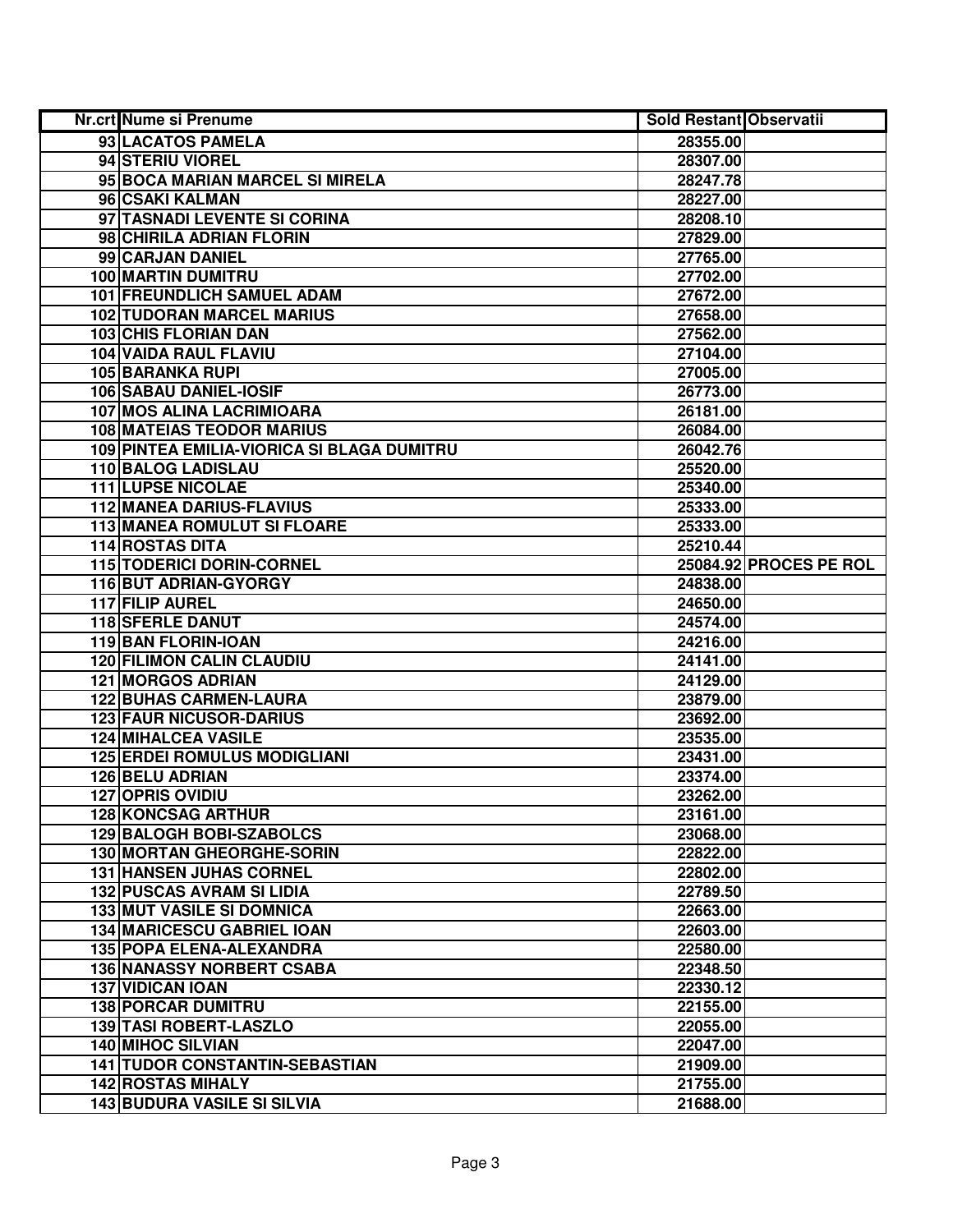| Nr.crt Nume si Prenume                       | <b>Sold Restant Observatii</b> |  |
|----------------------------------------------|--------------------------------|--|
| 144 RADU IOAN                                | 21431.00                       |  |
| <b>145 MUDURA LEONTIN SANDU SI MIRELA</b>    | 21256.66                       |  |
| <b>146 ARDELEAN TEOFIL</b>                   | 21210.00                       |  |
| <b>147 DOBAI SIMONA MIRABELA</b>             | 21200.00                       |  |
| <b>148 SALAJAN CIPRIAN</b>                   | 21026.00                       |  |
| <b>149 HODUT NORBERT JANOS</b>               | 20762.00                       |  |
| <b>150 POPA ADRIAN</b>                       | 20745.00                       |  |
| <b>151 GABOR STEFAN</b>                      | 20696.00                       |  |
| <b>152 TIRON ANDREEA-ALINA</b>               | 20663.00                       |  |
| <b>153 RATKAI ZOLTAN</b>                     | 20605.00                       |  |
| <b>154 UNGVARI GYULA ZOLTAN SI ELISABETA</b> | 20600.00                       |  |
| <b>155 RASVANTA CORNEL</b>                   | 20590.00                       |  |
| <b>156 BAKRO IBOLYA</b>                      | 20501.00                       |  |
| <b>157 COVACI IOAN SI ELISABETA</b>          | 20498.00                       |  |
| <b>158 GABOR GABRIEL</b>                     | 20498.00                       |  |
| 159 KHALFALLAH SAMI BEN KHALFALLAH           | 20423.00                       |  |
| 160 RAT EVA                                  | 20300.00                       |  |
| <b>161 TUDOSE MIRCEA</b>                     | 20300.00                       |  |
| 162 LOSONCZI NORBERT-ALEXANDRU               | 20266.00                       |  |
| <b>163 GANTNER IUDITA IRINA SI CAROL</b>     | 20207.00                       |  |
| <b>164 BOCSA LILIANA MONICA</b>              | 20176.00                       |  |
| <b>165 PATER SORIN</b>                       | 20061.00                       |  |
| <b>166 GABOR MATEI</b>                       | 19973.00                       |  |
| <b>167 SORODOC IONEL VIOREL</b>              | 19772.50                       |  |
| <b>168 SERES GHIZELA</b>                     | 19700.00                       |  |
| <b>169 AVRAM DANIEL RADU</b>                 | 19491.00                       |  |
| 170 SAVAN AUGUSTIN-SEBASTIAN                 | 19360.01                       |  |
| <b>171 ZAHARIA MARIUS</b>                    | 19355.05                       |  |
| <b>172 RACOLTA MARIUS SORIN</b>              | 19327.00                       |  |
| 173 TRIPA FRANCO-OVIDIU-MAURO                | 19302.86                       |  |
| 174 MERCE-SABAU DANIEL-LUCIAN                | 19188.00                       |  |
| <b>175 REPCIUC SEBASTIAN</b>                 | 19178.00                       |  |
| <b>176 SIMON ERZSEBET</b>                    | 19170.00                       |  |
| 177 BRIZZI PAOLO                             | 19076.00                       |  |
| <b>178 LAKATOS ETELKA</b>                    | 18930.00                       |  |
| <b>179 SERBAN DORIN IOAN</b>                 | 18930.00                       |  |
| <b>180 BELETCHI SIMONA</b>                   | 18833.00                       |  |
| <b>181 SZALACSI ENIKO</b>                    | 18740.00                       |  |
| <b>182 CUCIULA ADRIAN-LEONTIN</b>            | 18710.00                       |  |
| <b>183 GABOR MATEI</b>                       | 18701.00                       |  |
| <b>184 FECHETE ZINA-MARIOARA</b>             | 18535.00                       |  |
| <b>185 BALOGH CSILLA</b>                     | 18500.00                       |  |
| <b>186 GABOR DUMITRU</b>                     | 18497.00                       |  |
| <b>187 GABOR MATEL</b>                       | 18417.50                       |  |
| <b>188 FEKETE-BANDI-PISTA NARCIS</b>         | 18380.00                       |  |
| <b>189 BALIBAN MARCEL</b>                    | 18347.00                       |  |
| 190 ROSTAS JAN                               | 18339.00                       |  |
| 191 MATEIAS IOAN                             | 18267.00                       |  |
| <b>192 TOTH IBOLYA</b>                       | 18250.00                       |  |
| <b>193 HEPES FLORIN CLAUDIU</b>              | 18136.00                       |  |
| <b>194 ISZTOIKA STEFAN</b>                   | 18111.00                       |  |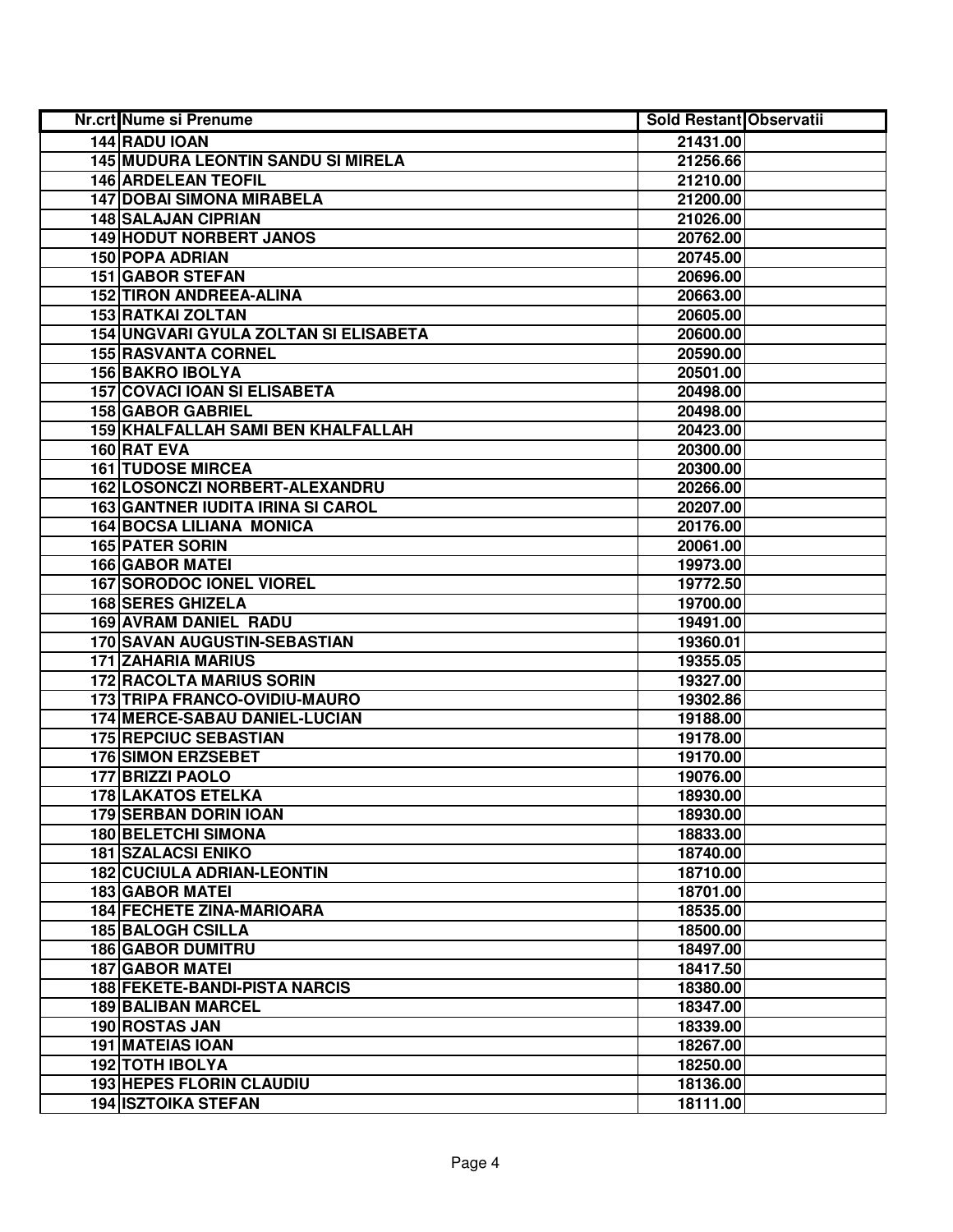| Nr.crt Nume si Prenume                       | <b>Sold Restant Observatii</b> |                        |
|----------------------------------------------|--------------------------------|------------------------|
| <b>195 GHIURO RAUL-FABIAN</b>                | 18067.00                       |                        |
| <b>196 PAL INGRID BEATRIX</b>                | 18045.00                       |                        |
| <b>197 BAUMANN VALERIA</b>                   | 18031.00                       |                        |
| <b>198 CIUCIU DUMITRU SI VIORICA</b>         | 18010.00                       |                        |
| 199 MELEG CSABA                              | 17935.14                       |                        |
| 200 BALAWI ISSAM                             | 17911.00                       |                        |
| 201 CRISTEA TRAIAN SI ANA                    |                                | 17897.00 PROCES PE ROL |
| 202 GUBA PAUL-CAROL SI CSILLA-ANGELA         | 17894.00                       |                        |
| 203 ZSISKU LAJOS                             |                                | 17871.00 PROCES PE ROL |
| <b>204 LINGURAR MINISTRU</b>                 | 17840.00                       |                        |
| 205 CIMERDEAN RARES - MIREL SI KLARA         | 17775.00                       |                        |
| 206 GABOR IANCU                              | 17767.00                       |                        |
| <b>207 KHAWALED ISSA</b>                     | 17739.00                       |                        |
| 208 LAKATOS ERZSEBET                         | 17685.00                       |                        |
| 209 SINKA JANOS                              | 17682.00                       |                        |
| 210 MESAROS GABRIELA-MARCELA                 | 17662.00                       |                        |
| 211 USVAT ADRIAN                             | 17650.00                       |                        |
| 212 KOVACS PETRU SI DOINA                    | 17632.00                       |                        |
| 213 MUDURE VICTOR SI ADRIANA                 | 17610.00                       |                        |
| 214 PETRESCU CRISTIAN-GHEORGHE               | 17535.00                       |                        |
| 215 KISS ROTH MONICA SI LAJOS                | 17361.59                       |                        |
| 216 PETROI SAMUIL                            | 17273.00                       |                        |
| 217 GABOR MANDRA                             | 17195.00                       |                        |
| 218 GUIAS SERGIU-EMANUEL                     | 17169.00                       |                        |
| 219 DUDLER DAN-IOSIF                         | 17110.00                       |                        |
| 220 ONACA TEODOR                             | 17101.68                       |                        |
| 221 NAGY DAVID-CRISTIAN                      | 17100.00                       |                        |
| 222 BOGDAN CRISTIAN DAN                      | 17067.00                       |                        |
| 223 CORNEA GABRIEL                           | 17047.81                       |                        |
| 224 ILEA ECATERINA                           | 16983.00                       |                        |
| 225 LITA ANDREI                              | 16966.00                       |                        |
| <b>226 MITU CONSTANTIN</b>                   | 16948.00                       |                        |
| 227 CSEH MELANIA NADIA                       | 16913.00                       |                        |
| 228 ISZTOJKA ROZALIA                         | 16858.00                       |                        |
| 229 FLORIAN CSILLA                           | 16800.00                       |                        |
| 230 GABOR IOAN                               | 16779.00                       |                        |
| 231 GAL IOAN                                 | 16762.00                       |                        |
| <b>232 TURCUT NICOLAE</b>                    | 16707.00                       |                        |
| 233 FISCUTEAN TIBERIU-OCTAVIAN SI DANA-IOANA | 16637.00                       |                        |
| 234 MIHUT OANA-BIANCA                        | 16615.97                       |                        |
| 235 MURASAN VLAD CRISTIAN                    | 16550.00                       |                        |
| 236 LAKATOS SANDOR                           | 16510.00                       |                        |
| 237 COVACI MIRCEA-MIHAI                      | 16509.00                       |                        |
| 238 CIURAR ANTON                             | 16443.50                       |                        |
| 239 TIRLA NICOLAE                            | 16425.00                       |                        |
| 240 CHIRILA ALEXANDRA-MARIA                  | 16406.00                       |                        |
| <b>241 NICA LAURA SI EUGEN</b>               | 16392.00                       |                        |
| <b>242 GABOR LUDOVIC</b>                     | 16390.00                       |                        |
| <b>243 SPRIDON CRISTIAN</b>                  | 16360.00                       |                        |
| 244 GABOR GAVRIL                             | 16265.00                       |                        |
| 245 FARKAS BOBY                              | 16250.00                       |                        |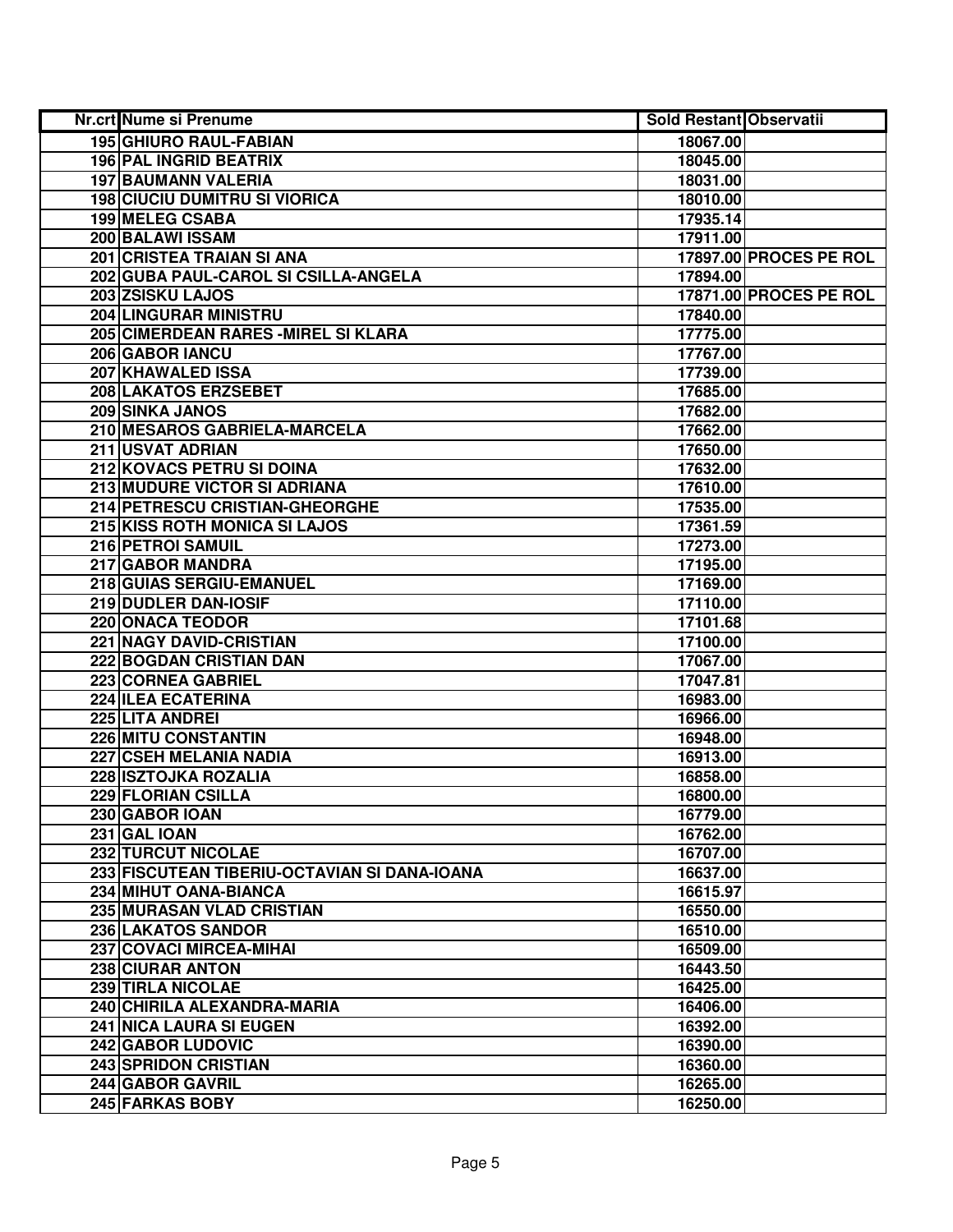| Nr.crt Nume si Prenume                                   | <b>Sold Restant Observatii</b> |  |
|----------------------------------------------------------|--------------------------------|--|
| 246 SELES DIANA-CAMELIA                                  | 16207.00                       |  |
| 247 FAINA CRISTIAN-MANUEL                                | 16133.50                       |  |
| 248 KOZMA DENES-ANTAL                                    | 16085.00                       |  |
| 249 SAVA ADRIAN FELICIAN                                 | 16017.00                       |  |
| 250 ROSCA LUCIA                                          | 16000.00                       |  |
| 251 IGNATESCU EDIT-SAROLTA                               | 15996.00                       |  |
| 252 BODIU NICOLAE SI DOMNICA                             | 15971.00                       |  |
| 253 MICLE GHEORGHE                                       | 15955.00                       |  |
| <b>254 IUHAS GHEORGHE SI FLOARE</b>                      | 15936.00                       |  |
| <b>255 GYONGYOSI DAMARIS MARIA</b>                       | 15920.00                       |  |
| <b>256 BUNGAU FLORIN</b>                                 | 15838.50                       |  |
| 257 MANEIA MARGHERITA                                    | 15831.00                       |  |
| 258 COLTE IOSIF MIRCEA                                   | 15823.00                       |  |
| <b>259 COTRAU CORNELIA</b>                               | 15820.00                       |  |
| 260 SZTUFLIAK PETER                                      | 15800.00                       |  |
| 261 HEBRISTYAN MIA-OLIMPIA                               | 15765.00                       |  |
| 262 BODO NORBERT-ZSOLT                                   | 15744.00                       |  |
| 263 SERES JANOS ZSOLT                                    | 15671.00                       |  |
| 264 SAIDI NADER                                          | 15598.00                       |  |
| 265 EDU MIREL-IONUT                                      | 15597.00                       |  |
| 266 HAISAN COSTICA                                       | 15568.00                       |  |
| 267 STANA VASILE-CALIN SI DANA-JANINA                    | 15525.00                       |  |
| 268 DUDLER JANOS GYULA                                   | 15500.00                       |  |
| 269 AMBRO CIPRIAN                                        | 15472.00                       |  |
| 270 ISZTOJKA GAVRIL                                      | 15472.00                       |  |
| 271 MICULESCU DACIAN MIRCEA                              | 15454.15                       |  |
| 272 COZMA BENIAMIN-RUBEN                                 | 15436.00                       |  |
| 273 TROISTA ION                                          | 15409.00                       |  |
| 274 TANASE MARIANA                                       | 15400.00                       |  |
| 275 GABOR IOAN                                           | 15397.51                       |  |
| 276 ROSTAS RUMITA                                        | 15395.00                       |  |
| 277 AVRAM GAVRIL                                         | 15376.00                       |  |
| 278 MANGRA PETRU-LIVIU                                   | 15365.00                       |  |
| 279 ROSTAS REMUS                                         | 15339.00                       |  |
| <b>280 BACIU HOREA-SABIN</b>                             | 15319.00                       |  |
| 281 GABOR IOSIF SI SUSANA                                | 15303.00                       |  |
| <b>282 BAT FLORICA</b>                                   | 15163.00                       |  |
| 283 FAZEKAS LEVENTE-ERVIN                                | 15092.00                       |  |
| 284 PETRUCA IOAN ALEXANDRU                               | 15000.00                       |  |
| 285 OPREA LACRAMIOARA-MARIANA                            | 14998.00                       |  |
| 286 RACZ SANDOR                                          | 14912.00                       |  |
| 287 TATAR ADRIAN-DACIAN                                  | 14878.54                       |  |
| 288 ROMOCEA DAN MIRCEA                                   | 14873.00                       |  |
| 289 BANYA HAJNAL-CSILLA                                  | 14785.00                       |  |
| 290 BOTIS ILIE-MARIUS                                    | 14773.00                       |  |
| 291 GABOR ELISABETA                                      | 14758.00                       |  |
| 292 JURJAK PAUL-DAN                                      | 14739.00                       |  |
| 293 MOGYOROSI IULIANNA SI BIHARI PIROSKA SI PENZES IRENE | 14712.00                       |  |
| 294 HIDEG PAL                                            | 14693.00                       |  |
| 295 FRENTIU CRISTIAN                                     | 14670.00                       |  |
| 296 PETRUT IOAN                                          | 14626.00                       |  |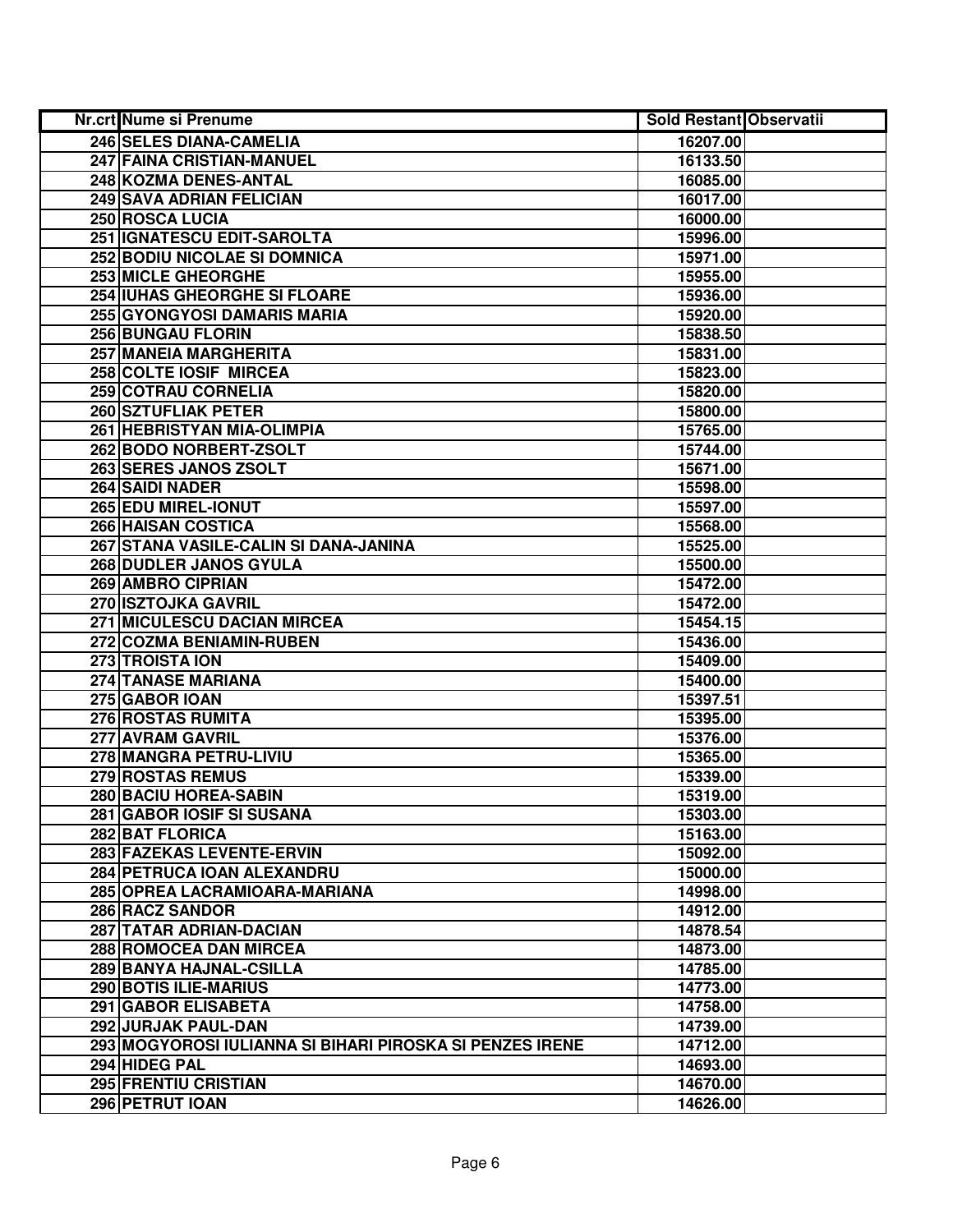| Nr.crt Nume si Prenume                 | <b>Sold Restant Observatii</b> |  |
|----------------------------------------|--------------------------------|--|
| 297 REMES AUREL                        | 14592.00                       |  |
| 298 GEBER TUNDE                        | 14565.00                       |  |
| 299 BRISCAN CALIN SORIN                | 14544.00                       |  |
| 300 COMAN VASILE                       | 14528.00                       |  |
| 301 RATIU ADRIAN-CRISTIAN              | 14510.00                       |  |
| 302 TIRLEA LOREDANA                    | 14435.00                       |  |
| 303 BURCSA RADU                        | 14382.00                       |  |
| 304 GAVRILAS MIRELA-SILVIA             | 14335.00                       |  |
| 305 PAUNESCU NICOLAE                   | 14303.00                       |  |
| 306 ABRAHAM CALIN                      | 14292.00                       |  |
| 307 RUSU NICOLAE-ALEXANDRU             | 14136.99                       |  |
| 308 SAVA ANDREA                        | 14120.00                       |  |
| 309 PRODAN ZAHARIA-ZOLTAN              | 14115.00                       |  |
| 310 HORVATH NORBERT                    | 14113.00                       |  |
| 311 BAR MARIOARA                       | 14100.00                       |  |
| <b>312 MERTE CRISTIAN-DORU</b>         | 14051.00                       |  |
| 313 GUETARI RAZI                       | 14024.00                       |  |
| <b>314 TOTH ATTILA</b>                 | 14000.00                       |  |
| 315 COSTIN FLORIN ALIN                 | 13981.00                       |  |
| 316 BOROS IONEL-ALEXANDRU              | 13892.00                       |  |
| 317 BOTA ELISABETA                     | 13869.00                       |  |
| 318 SZTOJKA ISTVAN                     | 13816.00                       |  |
| 319 ANTOCI IOAN                        | 13793.66                       |  |
| 320 TODERICI IOAN OVIDIU               | 13776.00                       |  |
| <b>321 LATA FLORIN</b>                 | 13765.00                       |  |
| 322 SIMAN MARIUS-MIHAIL SI ANAMARIA    | 13765.00                       |  |
| 323 ISZTOIKA MARIA                     | 13709.00                       |  |
| 324 SEUCHE LUCIAN-GHEORGHE             | 13708.00                       |  |
| 325 KATONA ALEXANDRA-LOREDANA          | 13700.00                       |  |
| 326 ZETOCHA RAUL                       | 13691.00                       |  |
| 327 GIURA DUMITRU SI MINODORA          | 13682.24                       |  |
| 328 BOSNYAK OTTO                       | 13677.00                       |  |
| 329 MOGA CORINA SANDA                  | 13644.00                       |  |
| 330 BODIU BOGDAN RADU                  | 13636.70                       |  |
| 331 ZBIRCEA RADU-CRISTIAN SI CORNELIA  | 13631.00                       |  |
| 332 CARLIG ILDIKO-CSILLA               | 13630.00                       |  |
| 333 SUCIU GAVRIL SI CLAUDIA-GHEORGHINA | 13620.23                       |  |
| <b>334 VARGA ERIKA ILDIKO</b>          | 13570.00                       |  |
| <b>335 HIRTE CLAUDIA</b>               | 13564.00                       |  |
| 336 MEZEI MARGIT                       | 13555.00                       |  |
| 337 MURVAI NORBERT-EUGEN               | 13544.00                       |  |
| 338 PANTIS GHEORGHE-CORNEL             | 13523.00                       |  |
| 339 POPA DORU-ADRIAN-IOAN              | 13523.00                       |  |
| 340 CIURAR ANTON                       | 13500.00                       |  |
| 341 NAGY DANIIL                        | 13489.00                       |  |
| 342 VIDICAN ELENA-OLIMPIA              | 13481.00                       |  |
| 343 ROSTAS AUGUSTIN                    | 13475.00                       |  |
| 344 POP DANUT-AUREL                    | 13472.00                       |  |
| 345 POP OLIMPIA LOREDANA               | 13409.00                       |  |
| 346 GABOR IOAN                         | 13338.00                       |  |
| 347 ELER CSABA-ROBERT                  | 13297.00                       |  |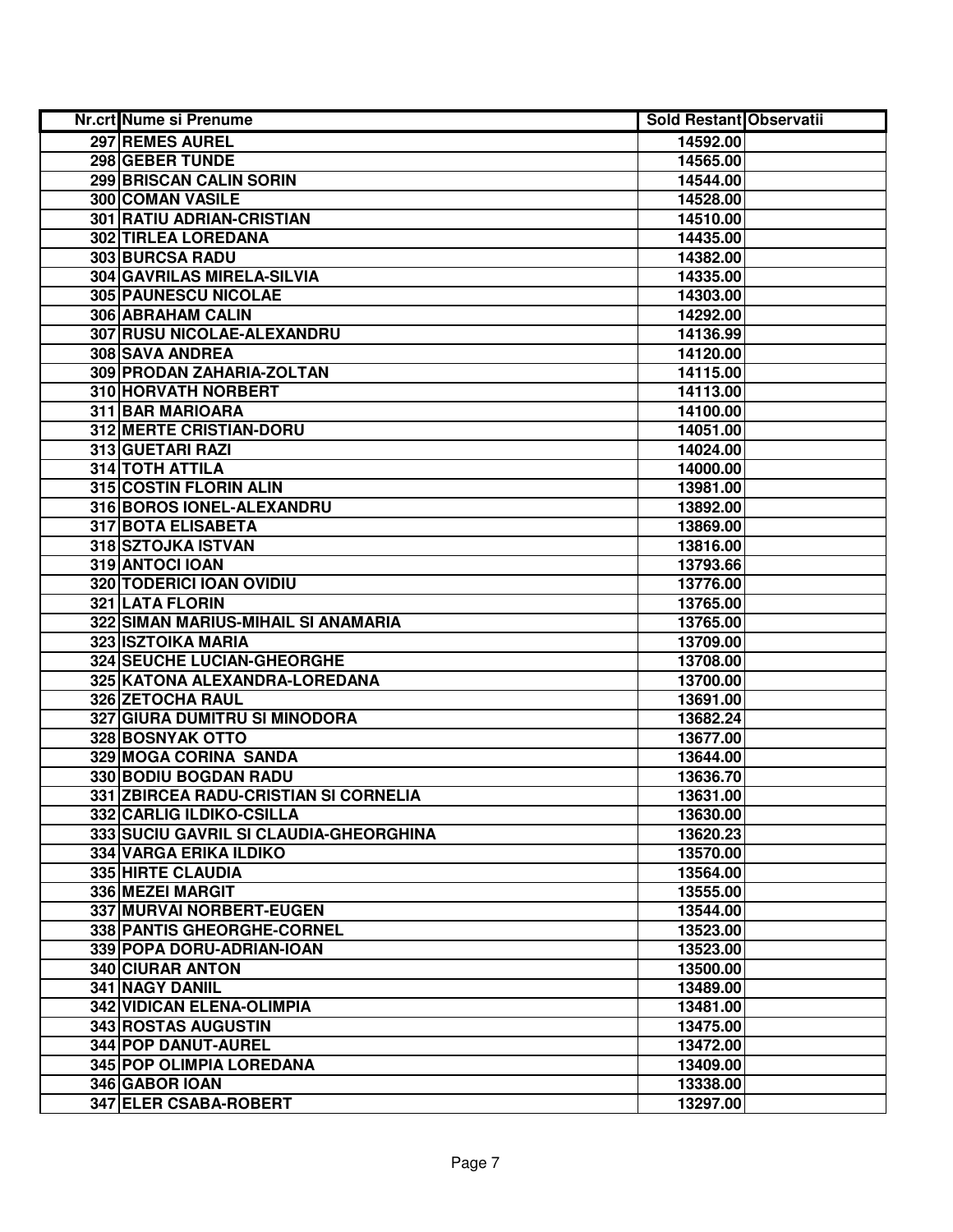| Nr.crt Nume si Prenume                          | <b>Sold Restant Observatii</b> |  |
|-------------------------------------------------|--------------------------------|--|
| 348 SZABO IBOLYA                                | 13247.00                       |  |
| 349 POP ROBERT                                  | 13223.00                       |  |
| <b>350 COPIL FLORIAN</b>                        | 13220.00                       |  |
| 351 DUME VASILE-CORNELIU SI CORNELIA            | 13198.00                       |  |
| 352 GOLBAN NICUSOR - CONSTANTIN                 | 13163.50                       |  |
| 353 ROSTAS ANDRONICA SI AUGUSTIN                | 13139.00                       |  |
| 354 BRONT DAN IULIAN SI CLAUDIA STELA           | 13124.00                       |  |
| 355 GYEBNAR ADALBERT-ZSOLT                      | 13107.00                       |  |
| <b>356 ROSTAS VISAN</b>                         | 13027.00                       |  |
| <b>357 VARGA LASZLO</b>                         | 13020.00                       |  |
| 358 MOLDOVAN CALIN-GHEORGHE                     | 12995.00                       |  |
| 359 POPA RADU ADRIAN                            | 12989.00                       |  |
| 360 GHERMAN IOAN                                | 12928.00                       |  |
| <b>361 FUSCAS NICOLAE</b>                       | 12904.00                       |  |
| 362 STANA OCTAVIAN                              | 12898.50                       |  |
| <b>363 ISZTOIKA EVA</b>                         | 12865.96                       |  |
| 364 BOCA KALMAN JOZSEF                          | 12844.00                       |  |
| <b>365 CIURAR PEDONE</b>                        | 12826.00                       |  |
| 366 SUPURAN CIPRIAN-ROMEO                       | 12823.00                       |  |
| 367 BLAGA VIOREL                                | 12819.00                       |  |
| 368 POPESCU COSTEL                              | 12815.00                       |  |
| 369 BUZATU MARIAN-NISTOR                        | 12805.00                       |  |
| 370 BARTA MIKLOS-ATTILA                         | 12796.00                       |  |
| 371 STIUBEA IOAN                                | 12793.00                       |  |
| 372 MALAIES NICOLAE, MALAIES SUSANA, LAZAR MINA | 12766.00                       |  |
| 373 POP ALEXANDRU-SORIN                         | 12754.00                       |  |
| 374 SARAC AUREL DANUT                           | 12748.65                       |  |
| 375 OTVOS KAROLY-MARIUS                         | 12740.00                       |  |
| 376 MATEAS GHEORGHE-ROMEO                       | 12720.00                       |  |
| 377 ROSU VASILE                                 | 12704.00                       |  |
| 378 OLAH IOAN-IOSIF                             | 12684.00                       |  |
| 379 DEMIAN ISTVAN CSABA                         | 12676.00                       |  |
| 380 GABOR AMBRUS                                | 12565.45                       |  |
| <b>381 LINGURAR GETA</b>                        | 12565.00                       |  |
| 382 RADEANU SORIN-IOAN                          | 12514.00                       |  |
| 383 GHIT PETRU-ALEXANDRU                        | 12500.00                       |  |
| <b>384 KOVACS ERZSEBET</b>                      | 12470.00                       |  |
| 385 KOSZTA SANDOR - ATTILA                      | 12440.00                       |  |
| 386 COTRAU GEORGE-REMUS                         | 12438.00                       |  |
| 387 MEER IOAN-PAUL                              | 12418.00                       |  |
| 388 LETEA VIOREL-LIVIU                          | 12405.00                       |  |
| 389 FARKAS ALEXANDRU                            | 12403.00                       |  |
| <b>390 TAKACS GEOSEFINA</b>                     | 12400.00                       |  |
| 391 BELE NICOLAE-IOAN SI DANA-ELENA             | 12381.00                       |  |
| 392 ROSTAS AUGUSTIN                             | 12340.00                       |  |
| 393 LUNG AURELIAN MIHAITA                       | 12314.00                       |  |
| 394 BIGASZ IOSIF                                | 12308.00                       |  |
| 395 UNGUR GHEORGHE-DANIEL                       | 12301.00                       |  |
| 396 GHEREG FLORIN-SORIN                         | 12266.00                       |  |
| 397 GABOR TEREZIA                               | 12250.00                       |  |
| 398 MANAILA COSMIN-EUGEN                        | 12245.00                       |  |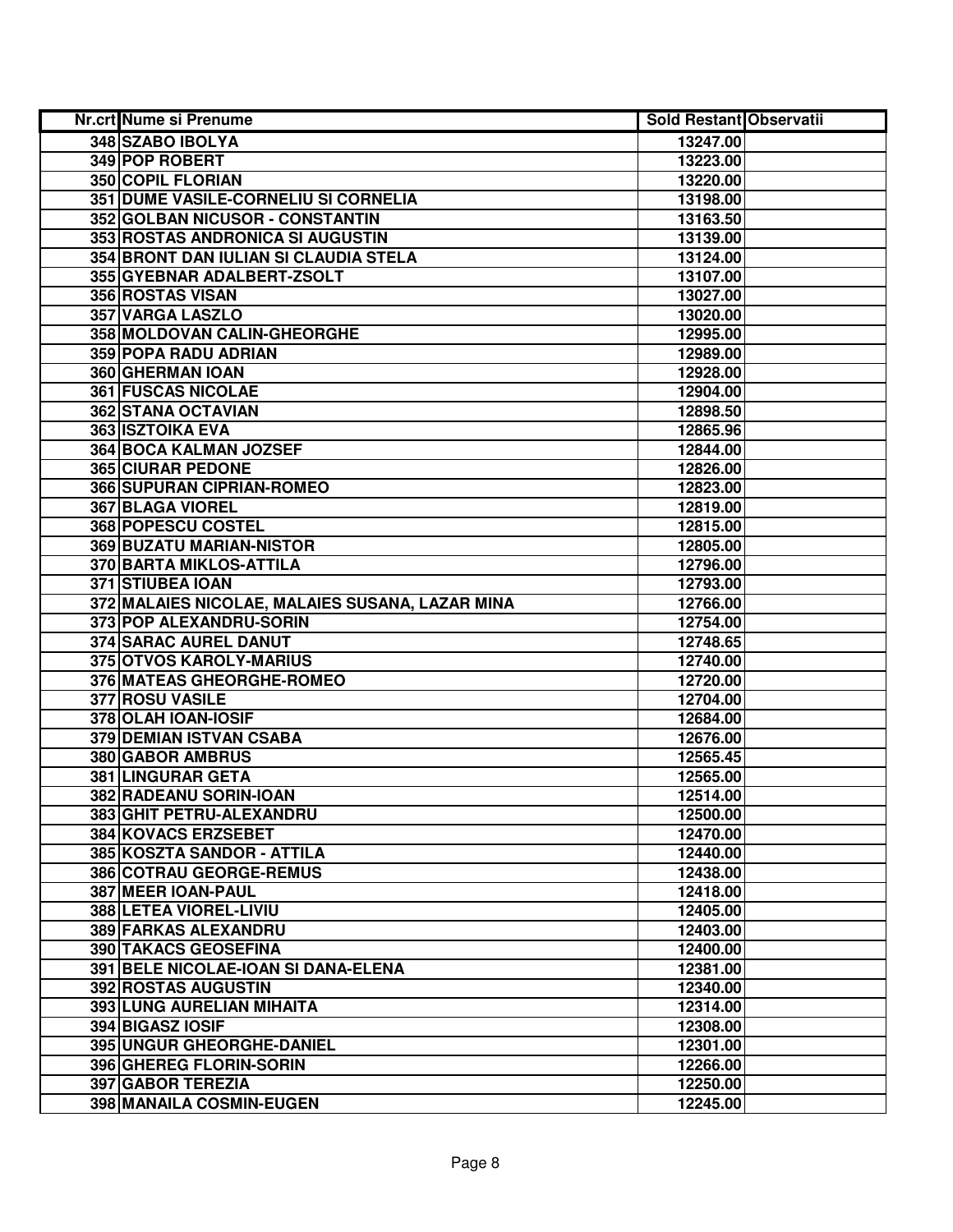| Nr.crt Nume si Prenume                         | <b>Sold Restant Observatii</b> |  |
|------------------------------------------------|--------------------------------|--|
| 399 GABOR RUPERT                               | 12228.00                       |  |
| <b>400 BOCHIS CALIN PETRU</b>                  | 12223.00                       |  |
| 401 KULCSAR STEFAN                             | 12215.00                       |  |
| 402 HALUSKA ROBERT                             | 12184.00                       |  |
| <b>403 BARANKA MINDRA</b>                      | 12176.00                       |  |
| 404 LUPSA CIPRIAN - DUMITRU SI MIHAELA         | 12153.00                       |  |
| 405 SILAGHI SORIN-SILVIU                       | 12090.00                       |  |
| 406 POP GHEORGHE CLAUDIU                       | 12077.00                       |  |
| 407 HUSZAR ATTILA                              | 12072.00                       |  |
| <b>408 STOIKA RADU</b>                         | 12021.00                       |  |
| <b>409 VARGA BELA IULIU</b>                    | 12010.00                       |  |
| 410 POP MIHAI                                  | 11993.00                       |  |
| 411 DRIMBA MIHAI - SEBASTIAN                   | 11977.00                       |  |
| 412 SABAU REMUS-ADRIAN                         | 11977.00                       |  |
| 413 POPA VASILE                                | 11944.00                       |  |
| 414 VLAD NICUSOR-MIREL                         | 11944.00                       |  |
| <b>415 MUNDRUCZ FLAMINGO-TONI</b>              | 11913.00                       |  |
| 416 FARTEA EDINA                               | 11909.00                       |  |
| 417 LIDA CONSTANTIN - GHEORGHE                 | 11896.00                       |  |
| 418 TOMA ADINA-VASILICA                        | 11887.00                       |  |
| 419 BOSZORMENY MALVINA                         | 11800.00                       |  |
| 420 POPOVICIU RADU-FLORIN                      | 11771.00                       |  |
| 421 IANCU LORIN                                | 11745.96                       |  |
| 422 CABINET INDIVIDUAL AVOCATIAL COSTEA OVIDIU | 11745.00                       |  |
| 423 MOCA VIOREL SI VIORICA                     | 11743.14                       |  |
| 424 TENTEA CSEPEI SANDOR                       | 11733.00                       |  |
| 425 GLIGOR LAZAR-FLORIAN                       | 11728.26                       |  |
| 426 FARKAS CAROL-ROBERT                        | 11690.00                       |  |
| 427 URSADAN EMIL IOAN PFA                      | 11646.00                       |  |
| 428 IGNAT MIHAI-MARIUS SI FELICIA-CARMEN       | 11637.00                       |  |
| <b>429 BURGHELEA SIMONA</b>                    | 11632.00                       |  |
| <b>430 TICHILA FLORIAN</b>                     | 11613.00                       |  |
| 431 SABAU SORIN                                | 11604.34                       |  |
| 432 ARDAI ALBERT-GYULA                         | 11600.00                       |  |
| 433 FODOR PETER-LASZLO                         | 11595.00                       |  |
| 434 VESE FLORIAN SI ROSTAS FRANCISC.           | 11590.00                       |  |
| <b>435 BERE MUGUREL</b>                        | 11582.42                       |  |
| 436 CERCEL FLORIN-GHEORGHE SI RENATA           | 11543.00                       |  |
| 437 GAVRILAS ALIN-SORIN SI RENATA-ALINA        | 11536.00                       |  |
| 438 MUNTEANU VALERIAN                          | 11535.00                       |  |
| 439 TARAU DAFIN - ANDREI                       | 11514.49                       |  |
| 440 BOGDAN JONAS-CSABA-OTTILA                  | 11501.00                       |  |
| 441 MERCE-PASCA MARIUS-LUCIAN                  | 11489.00                       |  |
| 442 GALIS VIOREL                               | 11480.00                       |  |
| <b>443 GHIT GHEORGHE MIRCEA</b>                | 11439.00                       |  |
| 444   IOVAN GHEORGHE SI MARIANA                | 11434.00                       |  |
| 445 HRITAN STEFAN                              | 11390.00                       |  |
| 446 MIKLOS GABOR                               | 11375.00                       |  |
| 447 SZALAI CLAUDIUS-FELIX                      | 11324.00                       |  |
| 448 FABANELLI GIOVANNI                         | 11323.00                       |  |
| 449 NEDELCU ANDREI                             | 11317.00                       |  |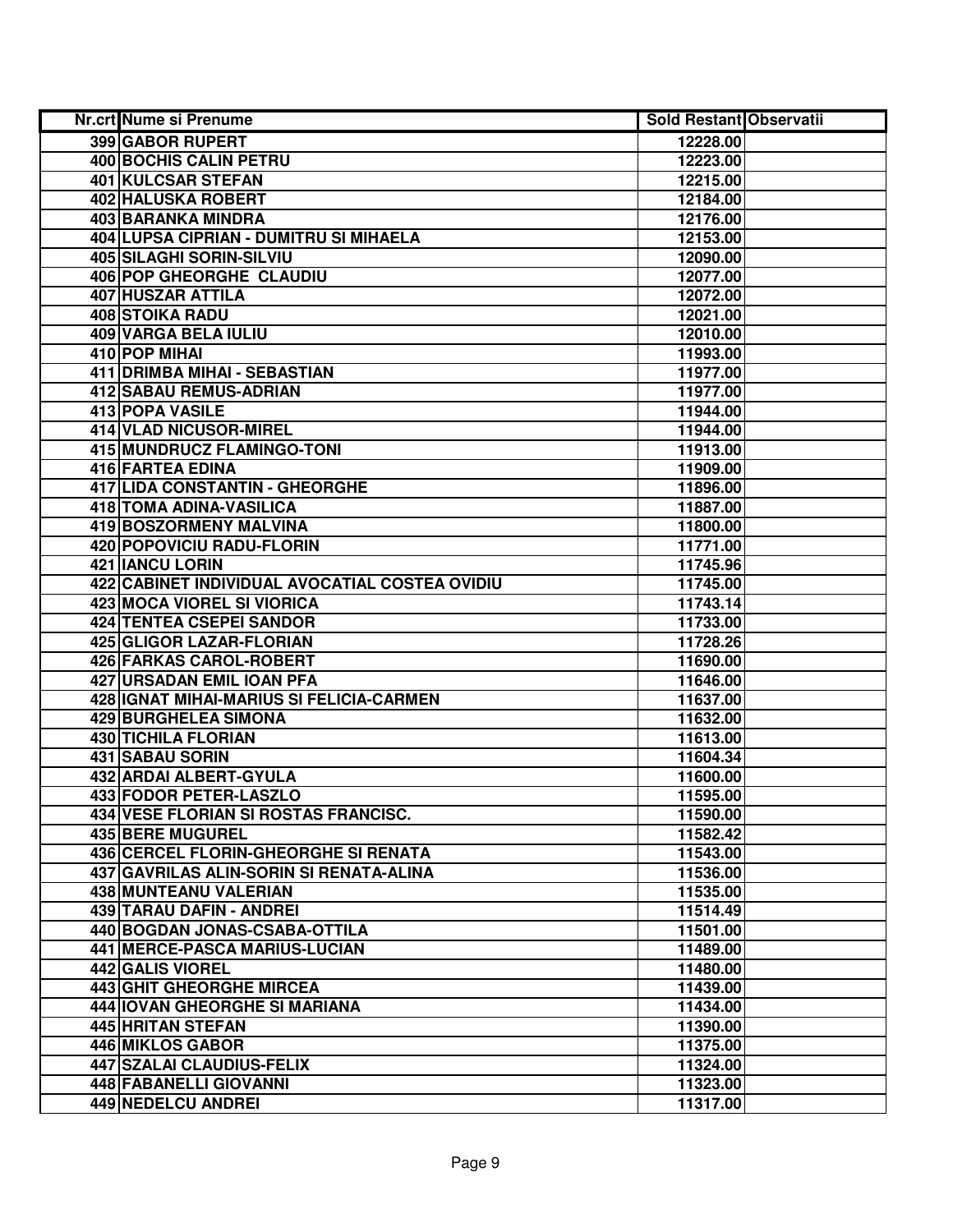| Nr.crt Nume si Prenume                          | <b>Sold Restant Observatii</b> |  |
|-------------------------------------------------|--------------------------------|--|
| 450 BUSANU VERONICA                             | 11315.53                       |  |
| 451 RUGE IOAN                                   | 11292.00                       |  |
| 452 MADA DAN                                    | 11279.94                       |  |
| 453 I.IND. ANTAL ROBERT                         | 11249.00                       |  |
| 454 TUDOR GHEORGHE SI HORTENSIA GABRIE          | 11247.46                       |  |
| 455 CIOCAN RAYMOND                              | 11245.00                       |  |
| 456 PANTIS AUREL                                | 11208.00                       |  |
| <b>457 VILHAM GABRIELLA-ENIKO</b>               | 11189.00                       |  |
| 458 ROMOCSA-MORAR IONEL                         | 11187.00                       |  |
| <b>459 FABIAN MONIKA-ZSUZSANNA</b>              | 11184.00                       |  |
| <b>460 GRIGORUT VASILE</b>                      | 11178.00                       |  |
| <b>461 CEARNAU OVIDIU DANIEL</b>                | 11165.00                       |  |
| 462 OPRIS CORNELIA-MIRELA                       | 11139.00                       |  |
| 463 GABOR GABOR                                 | 11113.00                       |  |
| 464 BARNA CALIN MARIUS                          | 11099.00                       |  |
| 465 HORVATH COLOMAN                             | 11087.00                       |  |
| 466 PATAKI EVA                                  | 11067.00                       |  |
| 467 GROZA SORIN-PETRU                           | 11050.00                       |  |
| 468 ROSTAS AUGUSTIN                             | 11034.00                       |  |
| <b>469 SCROBUTIU MIRCEA FLORIN</b>              | 11032.78                       |  |
| 470 HAITA FLORIAN-GAVRIL                        | 11027.00                       |  |
| <b>471 RISNOVEANU VLAD</b>                      | 11015.00                       |  |
| 472 SMEIRAT AHMAD NAYEF AHMAD                   | 11013.00                       |  |
| 473 GABOR DUMITRU GABOR TEREZIA                 | 11000.00                       |  |
| <b>474 PALATIN ILEANA</b>                       | 11000.00                       |  |
| 475 GYORGY - CSAKI JANOS                        | 10998.17                       |  |
| 476 DAVID CORNEL                                | 10982.00                       |  |
| 477 MOCSAR LADISLAU                             | 10980.00                       |  |
| 478 HULE OCTAVIAN-VALENTIN                      | 10970.00                       |  |
| 479 PUSCAU CORNEL                               | 10961.00                       |  |
| 480 GYENGE ISTVAN-ATTILA                        | 10950.00                       |  |
| 481 BUDAI DAN                                   | 10943.00                       |  |
| <b>482 PANTEA ARTHUR CORNEL</b>                 | 10899.00                       |  |
| <b>483 SZILAGYI FLORIN</b>                      | 10899.00                       |  |
| <b>484 GABOR LUDOVIC</b>                        | 10898.00                       |  |
| 485 PETRUT DANIEL-CIPRIAN                       | 10858.00                       |  |
| <b>486 MARIAN FLORIN-MIRCEA-LUCIAN SI GRETA</b> | 10850.00                       |  |
| <b>487 VANCEA CORNELIA</b>                      | 10833.00                       |  |
| 488 OROS DACIAN                                 | 10824.00                       |  |
| 489 POP VASILE                                  | 10821.00                       |  |
| <b>490 POPA MARIANA</b>                         | 10790.00                       |  |
| 491 CABAU ANDREI-VLAD                           | 10789.00                       |  |
| 492 MARTIN IONEL-PAUL SI LENUTA                 | 10780.00                       |  |
| 493 COMAN TIMEA-REBEKA                          | 10771.00                       |  |
| 494 MOCIAN OVIDIU                               | 10759.00                       |  |
| 495 VARGA KRISTIAN                              | 10755.50                       |  |
| 496 PLOSCARIU FLORINEL SI HADNAGY SIMONA        | 10745.00                       |  |
| 497 TARR MAGDOLNA BEATA                         | 10700.00                       |  |
| 498 GABOR CRISTIAN FLORIN                       | 10684.00                       |  |
| 499 HEVESI MIHAI                                | 10660.00                       |  |
| 500 HOSSZU DANIEL                               | 10649.00                       |  |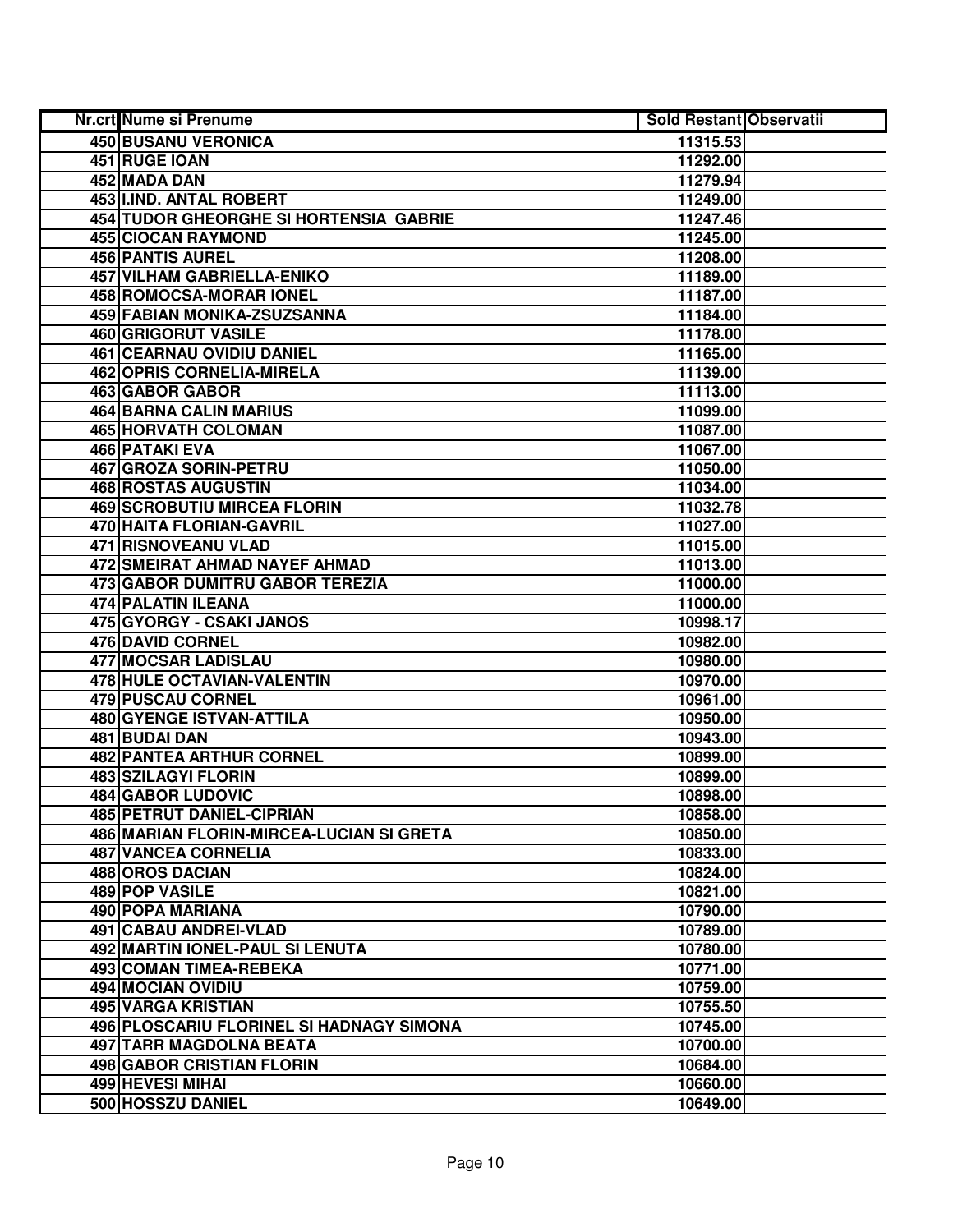| Nr.crt Nume si Prenume                  | <b>Sold Restant Observatii</b> |                               |
|-----------------------------------------|--------------------------------|-------------------------------|
| 501 RACZ IOSIF                          | 10645.50                       |                               |
| 502 DOCZI SIGHISMUND                    | 10620.00                       |                               |
| 503 PELE CALIN OVIDIU                   | 10610.00                       |                               |
| 504 APOSTOAEI PAUL-PETRU                | 10600.00                       |                               |
| 505 GYONGYOSI IOAN                      | 10600.00                       |                               |
| 506 CRACIUN FLORIN                      | 10574.66                       |                               |
| 507 BOTA MARIUS-SORIN-OVIDIU            | 10553.00                       |                               |
| 508 COSTACHE NICOLAE-ADRIAN             | 10527.00                       |                               |
| 509 ISZTOIKA MATEI                      |                                | <b>10522.00 PROCES PE ROL</b> |
| 510 CASAPU CRISTIAN-AURELIAN            | 10505.00                       |                               |
| 511 PAPP CONSTANTIN-RADU                | 10500.00                       |                               |
| 512 POPOVICI RADU-DUMITRU               | 10467.00                       |                               |
| 513 OLTEAN MIRCEA                       | 10456.00                       |                               |
| 514 DERECICHEI RAUL-VIOREL              | 10453.00                       |                               |
| 515 BELCEA FLAVIUS-ROBERT               | 10447.00                       |                               |
| 516 MOLDOVAN GHEORGHE-CRISTIAN          | 10440.00                       |                               |
| 517 TODA CRISTIAN                       | 10423.17                       |                               |
| 518 BAK MARIA                           | 10406.00                       |                               |
| 519 GABOR GHIZELA                       | 10380.00                       |                               |
| 520 COMAN LUCIAN VALENTIN               | 10379.00                       |                               |
| 521 VEKERDI LEVENTE-CSABA               | 10363.00                       |                               |
| 522 BONDAR ALEXANDRU-RAZVAN             | 10309.00                       |                               |
| 523 SLEIDER NORBERT-ISTVAN              | 10306.00                       |                               |
| <b>524 ISTOIKA MATE</b>                 | 10288.00                       |                               |
| 525 ROSTAS CODRUT                       | 10278.00                       |                               |
| 526 GABOR ZSUZSA                        | 10274.00                       |                               |
| 527 PAPP GYONGYI                        | 10261.00                       |                               |
| 528 FODOR MIRCEA                        | 10255.00                       |                               |
| 529 SANDIKCI KASIM                      | 10255.00                       |                               |
| 530 CORBUT DANIEL                       | 10247.00                       |                               |
| 531 ADORJAN TIBERIU ALEXANDRU SI ILDIKO | 10216.00                       |                               |
| 532 COSTEA EUGEN-PETRU                  | 10210.00                       |                               |
| 533 SZTOJKA LAJOS                       | 10195.00                       |                               |
| 534 KOSZTIN VASILE-ANDREI               | 10180.00                       |                               |
| 535 NAGY ZOLTAN(CRAMEI 18)              | 10176.00                       |                               |
| 536 HOLLEIS FRIEDRICH                   | 10170.00                       |                               |
| 537 MOCA FLORENTINA-ELENA               | 10166.00                       |                               |
| 538 LUNKA ADAM-NORBERT                  | 10160.00                       |                               |
| <b>539 SANDOR CRISTIAN</b>              | 10134.00                       |                               |
| 540 BUKSA STEFAN OVIDIU                 | 10133.00                       |                               |
| 541 POPA DANIEL-CIPRIAN                 | 10125.00                       |                               |
| 542 CALIN ROBERT                        | 10100.00                       |                               |
| 543 ROMANIUC ADRIAN-NICOLAE             | 10051.95                       |                               |
| 544 GALIS LAZAR                         | 10038.00                       |                               |
| 545 MARC IOSIF                          | 10036.00                       |                               |
| 546 TIPLEA COSMIN-NICOLAE               | 10022.29                       |                               |
| 547 NICULESCU TRAIAN                    | 10001.00                       |                               |
| 548 TODERICI MIHAIU SI GEORGETA         | 10001.00                       |                               |
| 549 MARTON CSABA                        | 10000.00                       |                               |
| 550 ONET CONSTANTIN                     | 10000.00                       |                               |
| 551 SIMONYI GYORGY                      | 10000.00                       |                               |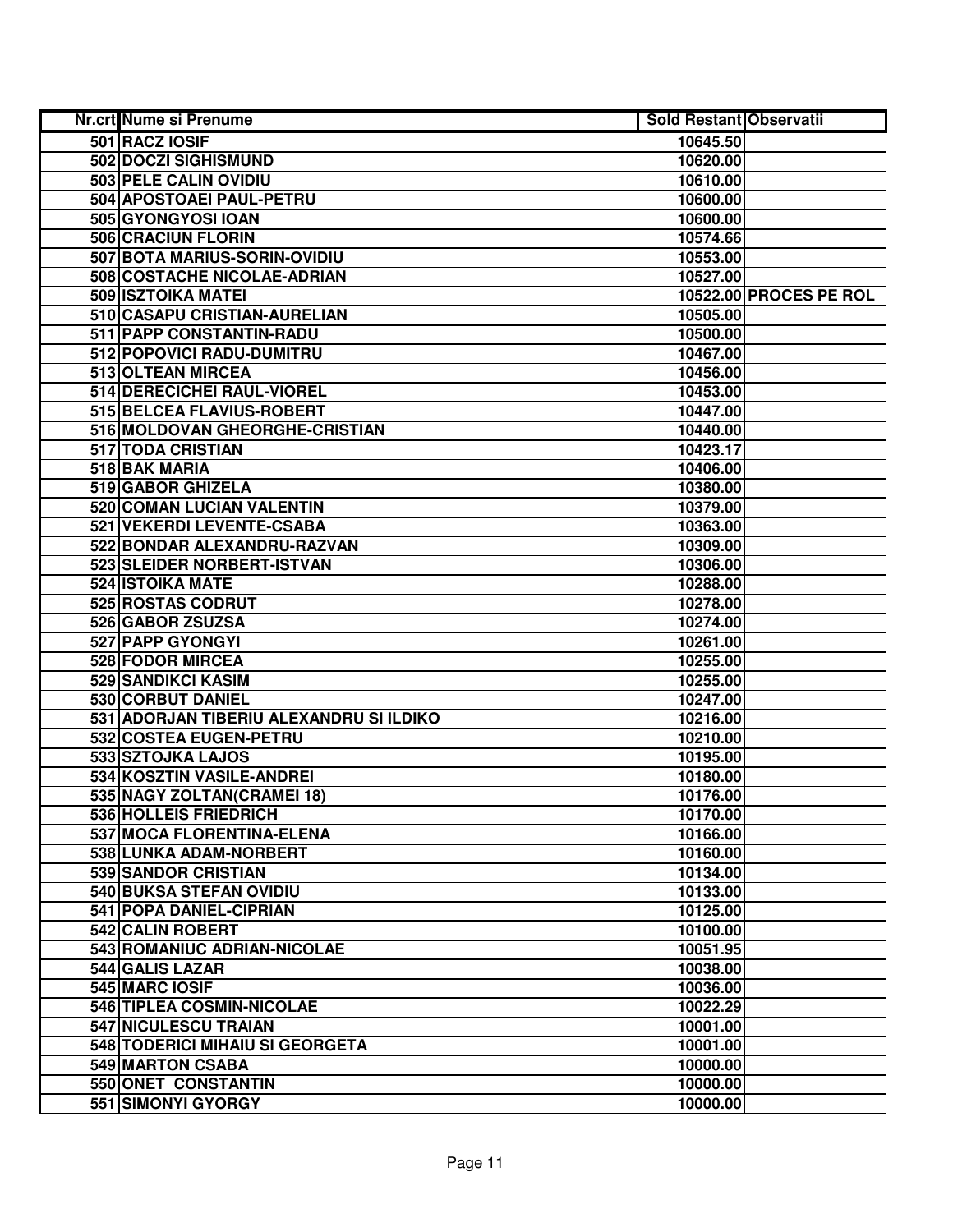| Nr.crt Nume si Prenume               | <b>Sold Restant Observatii</b> |  |
|--------------------------------------|--------------------------------|--|
| 552 VARGA OVIDIU-FLORIN              | 10000.00                       |  |
| 553 VARGA VIOLA                      | 10000.00                       |  |
| 554 SELEJEAN AURICA                  | 9993.00                        |  |
| 555 MOISIL PAMFIL SI NASTASIA        | 9981.00                        |  |
| 556 MANGRA ADINA FLORINA             | 9951.00                        |  |
| 557 DASCAL ALEXANDRU DUMITRU         | 9926.00                        |  |
| 558 STOJKA GAVRIL                    | 9920.00                        |  |
| 559 SCHITTENHELM LASZLO-ATTILA       | 9900.00                        |  |
| 560 SEICA IOANA-CODRUTA-EVA          | 9900.00                        |  |
| <b>561 CRISAN GHEORGHE DANIEL</b>    | 9897.00                        |  |
| 562 CUPSA PADUREAN SI ASOCIATII, SCA | 9888.00                        |  |
| 563 VASARI ILEANA-VERONICA           | 9883.00                        |  |
| 564 CIOCAN GHEORGHE SI ANA           | 9860.00                        |  |
| 565 BORZ IOAN-VASILE                 | 9858.00                        |  |
| 566 RIF MARIN SI SIMONA-FLORENTINA   | 9855.00                        |  |
| 567 VASADI CORNELIU-DANIEL SI LIDIA  | 9850.00                        |  |
| 568 FAZACAS DUMITRU CIPRIAN          | 9832.92                        |  |
| 569 POPA TUNS DANIEL SI SASS IULIANA | 9829.57                        |  |
| 570 BOSNYAK CSILLA-KATALIN           | 9809.00                        |  |
| 571 PARFENE RAZVAN-OLIMPIU           | 9804.00                        |  |
| 572 BONDOR CORNEL-VALENTIN-GABRIEL   | 9792.72                        |  |
| 573 LAKATOS ERZSEBET                 | 9775.00                        |  |
| 574 TENT SORIN-MARIUS SI ADRIANA     | 9768.00                        |  |
| 575 BIVOL GHENADIE                   | 9766.16                        |  |
| 576 BAUMAN RAYMOND                   | 9750.00                        |  |
| 577 VASILE ANITA                     | 9734.00                        |  |
| 578 OLTEANU GEORGETA DORINA          | 9732.00                        |  |
| 579 KERESZTESY ROMEO-EMIL            | 9728.00                        |  |
| 580 FETEA IOAN                       | 9725.00                        |  |
| 581 CHIRICHEU DACIAN SI DANA         | 9720.00                        |  |
| 582 GOVOREANU ION SI MIHAELA         | 9704.24                        |  |
| 583 HARAGOS RENE LASZLO              | 9695.00                        |  |
| 584 TOMA SILVIU-MARIAN               | 9695.00                        |  |
| 585 COITA ADRIAN CALIN               | 9687.00                        |  |
| 586 SUKOSD CSABA SI CRISTINA         | 9678.00                        |  |
| 587 STOKKER GHEORGHE                 | 9660.00                        |  |
| 588 COPIL PETRU-MARIUS               | 9658.00                        |  |
| 589 VARGA IOAN                       | 9646.00                        |  |
| 590 GALIS DELIA-ELENA                | 9612.00                        |  |
| 591 GOGAN CLAUDIU - CRISTIAN         | 9600.00                        |  |
| 592 PUSKAS ALEXANDRU                 | 9600.00                        |  |
| 593 LAZAR ARDELEAN SI LENUTA         | 9595.00                        |  |
| 594 DIACONESCU CONSTANTIN            | 9565.00                        |  |
| 595 SECARA CORIOLAN                  | 9552.00                        |  |
| 596 MOS TEODOR                       | 9551.00                        |  |
| 597 BUNGO ANDRAS                     | 9548.00                        |  |
| 598 MOROCA MARIA                     | 9545.00                        |  |
| 599 DOBA NICOLAE                     | 9540.00                        |  |
| 600 FILIP MARIUS CORNEL              | 9539.00                        |  |
| 601 MOLNAR ATTILA-JANOS              | 9528.00                        |  |
| 602 PALOS FLORIN-MIHAI               | 9528.00                        |  |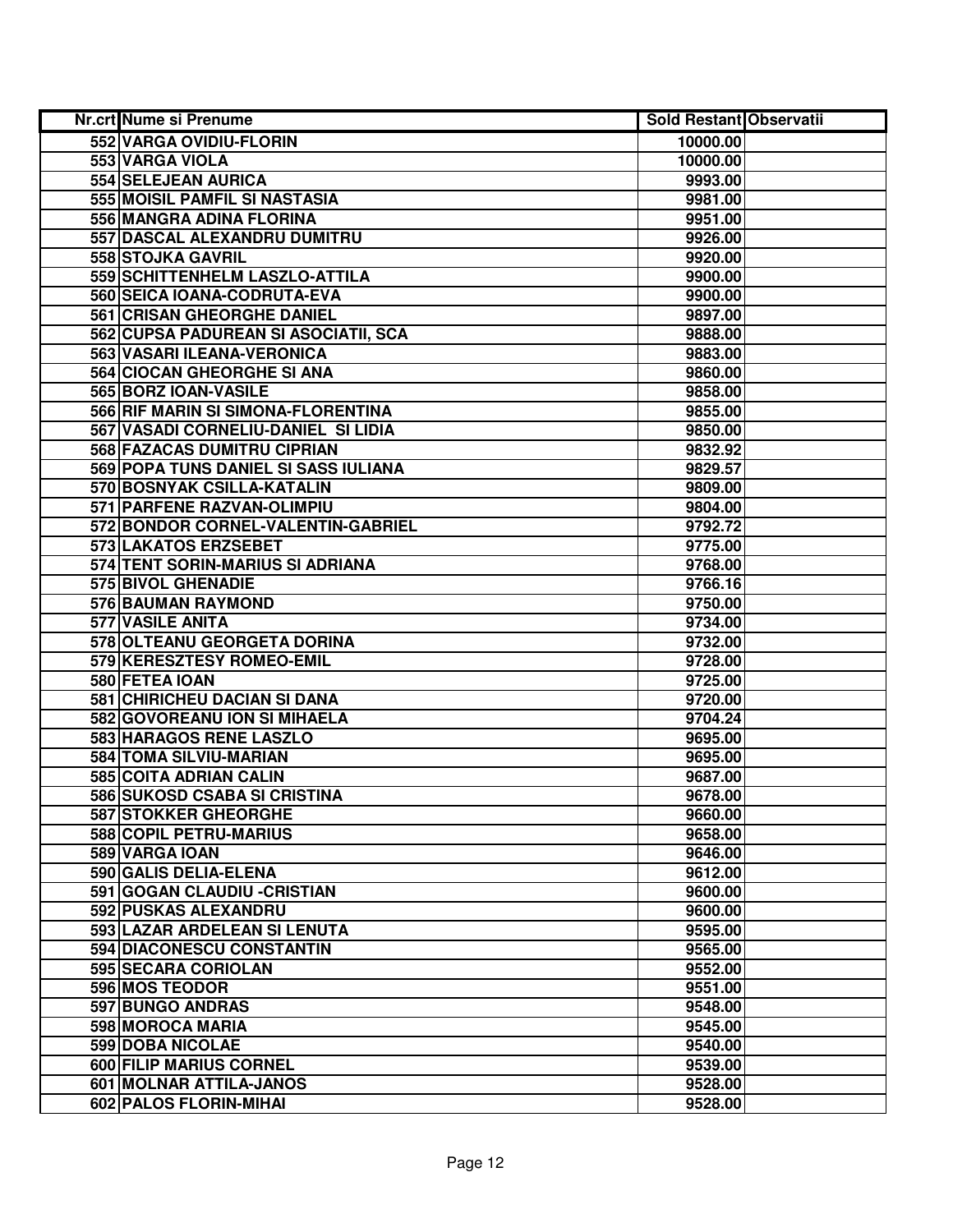| Nr.crt Nume si Prenume                 | <b>Sold Restant Observatii</b> |  |
|----------------------------------------|--------------------------------|--|
| 603 BIRAU CRISTIAN                     | 9505.50                        |  |
| 604 ALBUI MARIN                        | 9501.98                        |  |
| 605 FULOP NORBERT-ATILA                | 9500.00                        |  |
| 606 GABOR GITA                         | 9500.00                        |  |
| 607 TOIA GHEORGHE                      | 9475.00                        |  |
| 608 ARON TIBOR                         | 9472.00                        |  |
| 609 RUJE - TUDOR CECILIA SI EUGEN      | 9470.00                        |  |
| 610 PUIEA FELICIA                      | 9467.00                        |  |
| 611 CHIRODEA CRISTIAN                  | 9459.00                        |  |
| 612 ISZTOIKA STEFAN                    | 9450.00                        |  |
| <b>613 TURCAS LIVIU</b>                | 9450.00                        |  |
| 614 VARGA ALEXANDRU-VALENTIN-SEBASTIAN | 9435.00                        |  |
| 615 KISS LADISLAU-ANDREI-IOSIF         | 9434.00                        |  |
| 616 IENCIU NICOLAE                     | 9425.00                        |  |
| 617 DEMETER SANDA                      | 9422.00                        |  |
| 618 BIRAU CRISTIAN                     | 9381.50                        |  |
| 619 BORBELY MAGDALENA SI LUDOVIC       | 9372.00                        |  |
| 620 MARTIN CRISTIAN PAUL               | 9360.90                        |  |
| 621 SZABO LASZLO-IOZSEF                | 9339.00                        |  |
| 622 GABOR ROBERT                       | 9338.00                        |  |
| 623 IACOBITA MARIAN                    | 9300.00                        |  |
| 624 JARCA-RUGAN IOANA-RAMONA           | 9283.03                        |  |
| 625 PAHONTU CRISTIAN                   | 9282.00                        |  |
| 626 KOCSIS ATTILA-ROMULUS              | 9278.00                        |  |
| 627 OPRIS RADU OVIDIU                  | 9274.00                        |  |
| 628 MAJER FELIX SI EDINA               | 9265.28                        |  |
| 629 BUDAU DANIEL                       | 9253.00                        |  |
| 630 NEMES ROBERT-SANDOR                | 9247.00                        |  |
| 631 DEMIAN GAVRIL                      | 9234.00                        |  |
| 632 FARKAS MARIA                       | 9233.00                        |  |
| 633 BUTCOVAN LIVIU-IONEL               | 9220.00                        |  |
| 634 FLOREA RALUCA-MARCELA              | 9210.00                        |  |
| 635 LASCU PETRU-FLORIN                 | 9187.00                        |  |
| 636 SICOE NELU DORU                    | 9187.00                        |  |
| 637 ILE VALERIU DOVADOR                | 9174.00                        |  |
| <b>638 HORJA GAVRIL</b>                | 9152.00                        |  |
| 639 PAL LUDOVIC                        | 9150.98                        |  |
| 640 DAJKA CORNELIA                     | 9148.00                        |  |
| 641 MLADIN COSMIN GHEORGHE             | 9143.07                        |  |
| 642 SZALKAI GHEORGHE                   | 9130.00                        |  |
| 643 CSASZAR TAMAS                      | 9128.00                        |  |
| <b>644 GABOR DUMITRU</b>               | 9117.00                        |  |
| 645 RATIU IOAN ADRIAN                  | 9114.00                        |  |
| 646 SAVAN HORIA-ADRIAN                 | 9104.00                        |  |
| 647 HUSZTI VASILE                      | 9101.39                        |  |
| 648 BONACIU LUCIAN-GHEORGHE SI FLOARE  | 9090.00                        |  |
| 649 LUNG - MITRICA DORU                | 9080.00                        |  |
| 650 HUNYADI GHEORGHE                   | 9076.00                        |  |
| 651 COSMA OVIDIU SORIN                 | 9067.49                        |  |
| 652 ZANCA IONUT-MARIUS                 | 9048.00                        |  |
| 653 GABOR BANO                         | 9037.00                        |  |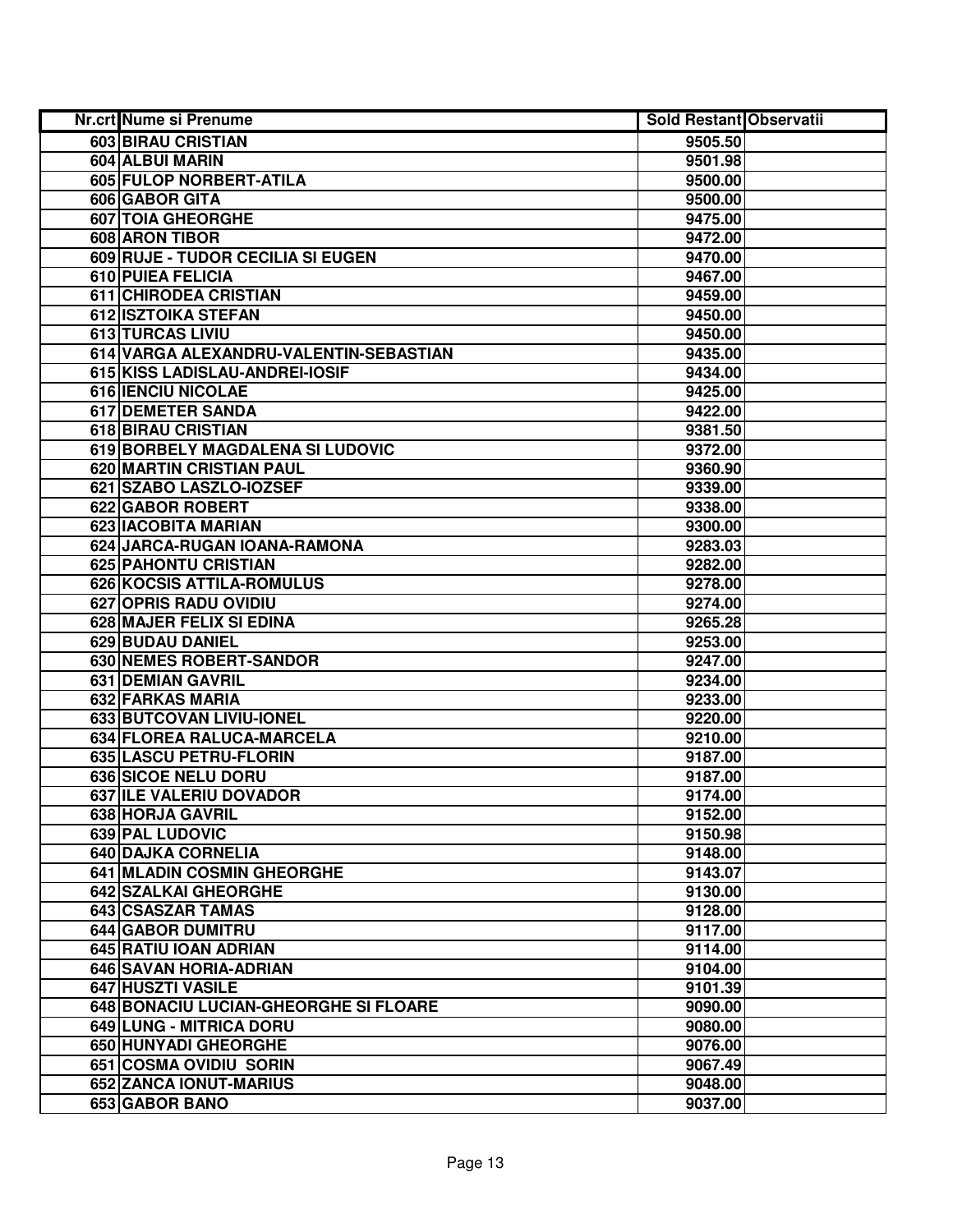| Nr.crt Nume si Prenume            | <b>Sold Restant Observatii</b> |  |
|-----------------------------------|--------------------------------|--|
| 654 SECARA MIRCEA-EMIL            | 9009.00                        |  |
| 655 MORAR BOGDAN-MIHAI            | 9007.00                        |  |
| 656 BOLDIS MONICA-IRINA           | 9000.00                        |  |
| <b>657 GHIT NICOLETA</b>          | 9000.00                        |  |
| 658 MARCUTIU LEONTIN              | 9000.00                        |  |
| 659 SZUCS LEVENTE                 | 9000.00                        |  |
| 660 VARGA-SEBESTYEN IMRE          | 9000.00                        |  |
| 661 RUSU ANDREI                   | 8995.00                        |  |
| <b>662 BOCHIS VALENTIN FLORIN</b> | 8993.00                        |  |
| 663 KULCSAR JENO-ELEMER           | 8993.00                        |  |
| 664 DUMEA OVIDIU-IOSIF            | 8953.40                        |  |
| 665 POPOVICI GHEORGHE-FLORIAN     | 8952.00                        |  |
| 666 PUIE RAZVAN-GEORGE            | 8934.00                        |  |
| 667 BAJOR NORBERT                 | 8932.00                        |  |
| 668 MURESAN IOAN                  | 8931.00                        |  |
| 669 BOLONI EMANUELA-MONICA        | 8930.00                        |  |
| 670 IANCEU SORINA-LILIANA         | 8911.00                        |  |
| <b>671 ROSTAS ANTON</b>           | 8907.00                        |  |
| <b>672 SAS MARIA GABRIELA</b>     | 8900.00                        |  |
| 673 OLAH EMERIC                   | 8897.00                        |  |
| 674 TURCAS DANIEL MARIUS          | 8881.00                        |  |
| 675 BALOG DUMITRU ANDREI          | 8860.00                        |  |
| 676 BOLOCAN CRISTIAN              | 8846.00                        |  |
| 677 BODOG TEOFIL-PAVEL            | 8839.00                        |  |
| 678 KOROSI BARNA                  | 8836.00                        |  |
| 679 TURCAN EUGENIU                | 8834.00                        |  |
| 680 BULGARU VIOREL NUTU           | 8830.00                        |  |
| 681 POPA MIHAI                    | 8825.00                        |  |
| 682 PARA CLAUDIU-CRISTIAN         | 8815.00                        |  |
| 683 MATES MARIAN                  | 8803.00                        |  |
| 684 PASALAU (FOSTA MERCA) DANIELA | 8801.00                        |  |
| 685 COVACI MIHAI                  | 8800.00                        |  |
| 686 LACATUS ALINA-FELICIA         | 8799.00                        |  |
| 687 BOGDAN ADRIAN-FLORIN          | 8790.00                        |  |
| <b>688 LUNKA ERIKA</b>            | 8790.00                        |  |
| 689 BACIU RAZVAN-COSMIN           | 8789.00                        |  |
| 690 TAUT DUMITRU NICOLAE          | 8775.00                        |  |
| <b>691 GENCSI ATTILA</b>          | 8773.00                        |  |
| <b>692 JUHASZ ILDIKO</b>          | 8765.00                        |  |
| 693 LUCUTA CONSTANTIN-STEFAN      | 8752.00                        |  |
| 694 COZAC IOAN SI CONSTANTA LUCIA | 8751.00                        |  |
| 695 SIRB AGOTA                    | 8751.00                        |  |
| <b>696 MALEK MARTON</b>           | 8750.00                        |  |
| 697 ISTOICA MATEI                 | 8744.00                        |  |
| 698 ENACHE MELANIA-ANTONIA        | 8734.96                        |  |
| 699 FLORIAN GHEORGHE              | 8724.00                        |  |
| 700 BOLDIS CALIN-MIHAI            | 8707.50                        |  |
| 701 VARGA IOAN                    | 8700.00                        |  |
| 702 GACEU GABRIEL ALIN            | 8693.00                        |  |
| 703 GABOR STEFAN                  | 8688.00                        |  |
| 704 BOCRA MIRCEA                  | 8669.00                        |  |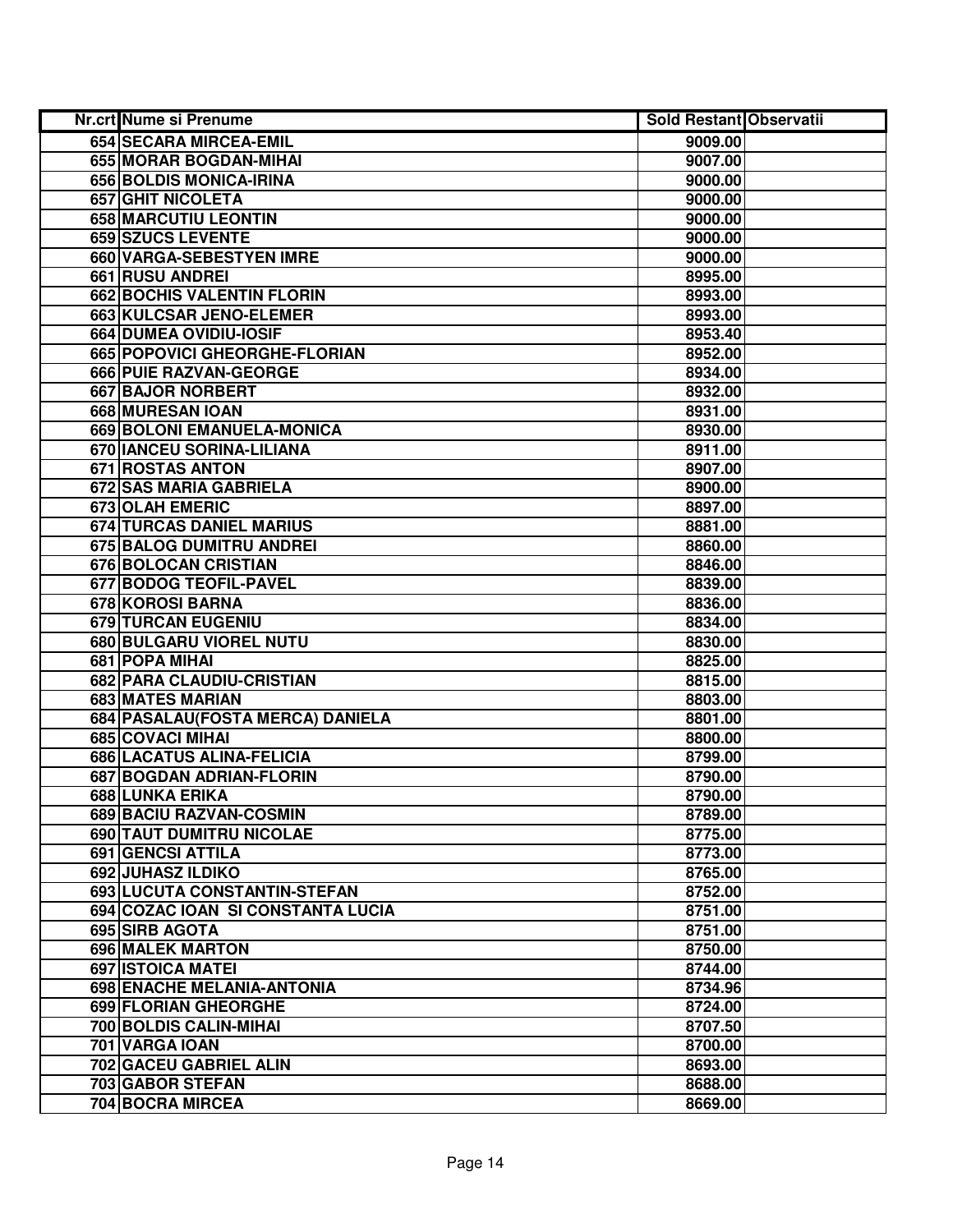| Nr.crt Nume si Prenume                         | Sold Restant Observatii |  |
|------------------------------------------------|-------------------------|--|
| <b>705 ROSTAS FRANCISC</b>                     | 8627.00                 |  |
| 706 ONACA LUMINITA-CARMEN                      | 8614.00                 |  |
| 707 GAVRUTA MARIANA SILVIA                     | 8606.00                 |  |
| 708 PAUL GERARDO-ROMULUS                       | 8600.00                 |  |
| 709 COPIL DANIEL-EMIL                          | 8599.00                 |  |
| 710 PLATONA NICOLAE MARIUS                     | 8583.00                 |  |
| 711 ZBIRCEA MIRCEA-NICOLAE SI CORINA-NICOLETA  | 8577.79                 |  |
| 712 BOT FLORINA                                | 8572.00                 |  |
| 713 TURCUT SERGIU-BOGDAN                       | 8560.00                 |  |
| 714 GALEA DORINA SI LAZAR                      | 8548.00                 |  |
| <b>715 BURCSA JANKO SI GITA</b>                | 8546.00                 |  |
| 716 LAURENTIU IOAN LUCRETIU SI MADALINA-RAMONA | 8544.00                 |  |
| 717 NAGY NICOLAE-ALEXANDRU                     | 8537.00                 |  |
| 718 POP TEODORA MARINELA                       | 8536.00                 |  |
| 719 SUPARARE BOGDAN-SEBASTIAN                  | 8525.00                 |  |
| 720 MATEI MARIANA                              | 8516.00                 |  |
| 721 ASZTALOS ILDIKO                            | 8515.00                 |  |
| 722 SAJO LASZLO                                | 8514.00                 |  |
| 723 GABOR GAVRIL                               | 8507.50                 |  |
| 724 HIRI FRANCIS                               | 8500.00                 |  |
| 725 KEREKES ZOLTAN SI MAGDOLNA                 | 8500.00                 |  |
| 726 NEGRUT-CHIPE CARMEN-DALIA                  | 8500.00                 |  |
| 727 OROSZ FERENC                               | 8500.00                 |  |
| 728 PIERSUNARU CRISMARITA                      | 8500.00                 |  |
| 729 BALAIAN OVIDIU-GABRIEL                     | 8483.00                 |  |
| 730 ISZTOIKA GAVRIL                            | 8481.00                 |  |
| <b>731 KISS FERENC</b>                         | 8480.00                 |  |
| 732 TICU CONSTANTIN-IONEL                      | 8460.00                 |  |
| 733 CACIAUNU VALENTIN COSMIN                   | 8455.00                 |  |
| 734 GABOR MATE                                 | 8452.00                 |  |
| 735 POP FLORINA-CRISTINA                       | 8443.93                 |  |
| 736 BAKO ZOLTAN                                | 8407.00                 |  |
| 737 MARTIN CLAUDIU-GABRIEL                     | 8400.00                 |  |
| 738 VARGA ADRIAN-IOAN SI MARIA                 | 8400.00                 |  |
| <b>739 GHEMIS MONICA-FLORINA</b>               | 8398.00                 |  |
| 740 RICCIO ROBERTO                             | 8398.00                 |  |
| 741 TARAU CLAUDIU-FLORENTIN                    | 8394.00                 |  |
| 742 IAKOB NICOLAE                              | 8392.00                 |  |
| 743 NOVAK NORBERT                              | 8360.00                 |  |
| 744 APOSTOL CELUS TIBERIUS                     | 8359.00                 |  |
| <b>745 AMBUDAN ILONA</b>                       | 8351.00                 |  |
| <b>746 TENT MIRCEA SI MARIA</b>                | 8341.00                 |  |
| 747 BIRTA IONUT-VALENTIN                       | 8334.00                 |  |
| 748 BULZAN IOANA-ANDREEA                       | 8291.00                 |  |
| 749 BORRI SATURNO                              | 8289.00                 |  |
| 750 ORBAI LUCIAN-FLORIN                        | 8282.00                 |  |
| 751 BRINZAS DACIAN                             | 8271.03                 |  |
| 752 RADOI NICOLAE                              | 8271.00                 |  |
| 753 TIPLEA PETRU-AUREL                         | 8267.00                 |  |
| 754 HUBERT JOZSEF                              | 8266.20                 |  |
| 755 HOEFSMIT LILIANA STEFANIA                  | 8254.00                 |  |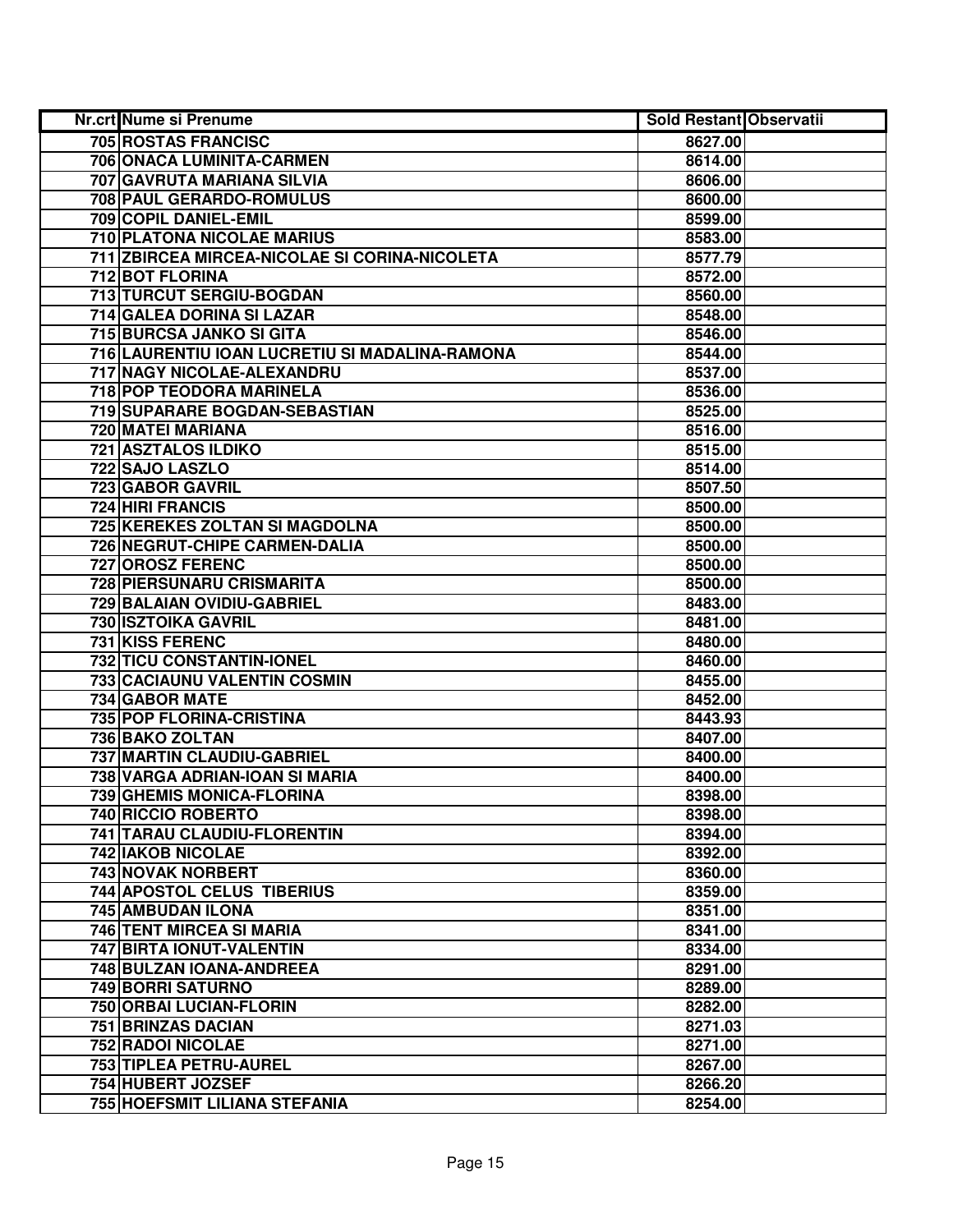| Nr.crt Nume si Prenume                    | <b>Sold Restant Observatii</b> |  |
|-------------------------------------------|--------------------------------|--|
| 756 BOROS RAMONA-CAMELIA                  | 8250.00                        |  |
| <b>757 IUHAS MARIANA</b>                  | 8240.00                        |  |
| 758 VAIDA FLORIN - EMANUEL                | 8239.00                        |  |
| <b>759 GEUDENS PHILIPPE</b>               | 8237.00                        |  |
| 760 PUSZTAI ISTVAN-JOZSEF                 | 8237.00                        |  |
| 761 CATANA MIHAIL                         | 8234.00                        |  |
| 762 KOTVAN ELISABETA                      | 8222.00                        |  |
| 763 FALUB COSMIN-BIR. IND. DE ARHITECTURA | 8220.00                        |  |
| <b>764 POPESCU BALAZS FLORIN</b>          | 8217.00                        |  |
| <b>765 MOLDOVAN FLORIN ANDREI</b>         | 8201.00                        |  |
| <b>766 AL HOSIN GHAZIE</b>                | 8200.00                        |  |
| <b>767 BANCIU ALINA</b>                   | 8200.00                        |  |
| 768 HAISZLER ATTILA-ZSOLT                 | 8200.00                        |  |
| <b>769 FARCUTA NICOLAE</b>                | 8195.00                        |  |
| 770 POPA HORIA-RADU SI MIHAELA            | 8191.00                        |  |
| 771 ISZTOIKA EVA                          | 8190.69                        |  |
| 772 HERCUT VIOREL                         | 8179.00                        |  |
| 773 BARANYKA IANOS                        | 8128.00                        |  |
| 774 CIOBANIDIS PETROS                     | 8128.00                        |  |
| 775 MAGHIAR DIANA CAMELIA                 | 8119.00                        |  |
| 776 LUCA IONUT-BOGDAN                     | 8109.00                        |  |
| 777 MOCEAN AUGUSTIN GABRIEL               | 8103.48                        |  |
| <b>778 POPESCU EMIL MIHAIL</b>            | 8101.00                        |  |
| 779 MARNEA DAN-FLORIN                     | 8098.00                        |  |
| 780 MESESAN CORIOLAN                      | 8094.00                        |  |
| 781 TOLAS MARIA - ANGELICA                | 8083.00                        |  |
| 782 SZTOJKA DEMETER                       | 8075.00                        |  |
| 783 GYONGYOSI NORBERT                     | 8070.00                        |  |
| 784 DUNAI CRISTIAN SI GABRIELA            | 8068.00                        |  |
| 785 RUJE-TUDOR EUGEN-AUREL                | 8061.00                        |  |
| 786 BARANYKA CLARA                        | 8060.00                        |  |
| 787 STURZ CIPRIAN-IOAN SI CRINA-IOANA     | 8058.00                        |  |
| <b>788 LUKACS ATTILA SANDOR</b>           | 8057.00                        |  |
| <b>789 BARBURAS PAUL-MIRCEA</b>           | 8055.00                        |  |
| 790 IAS ALEXANDRU                         | 8050.00                        |  |
| <b>791 CICORTAS DORINICA</b>              | 8035.00                        |  |
| 792 CRET OVIDIU NICOLAE                   | 8032.50                        |  |
| 793 URUGIUC-APATI LIVIU-PAUL              | 8020.00                        |  |
| 794 PAUR NORBERT ATTILA                   | 8016.14                        |  |
| 795 LUNCAN AXENIA                         | 8014.00                        |  |
| 796 SZMERCSANYI ELENA-IRINA               | 8011.00                        |  |
| 797 PAP ZOLTAN IULIU                      | 8010.00                        |  |
| 798 IUHAS DORIN AUREL                     | 8009.00                        |  |
| 799 MANZ ADRIANA SI FLORIN VIOREL         | 8009.00                        |  |
| 800 SZULCSIK ISTVAN                       | 8009.00                        |  |
| 801 VARGA MIKLOS-GABOR                    | 8006.21                        |  |
| 802 HRINCA COSTICA                        | 8001.00                        |  |
| 803 BARANYKA ECATERINA                    | 8000.00                        |  |
| 804 BOGDAN IOAN-NICOLAE                   | 8000.00                        |  |
| <b>805 BUCIAS MARGIT</b>                  | 8000.00                        |  |
| 806 BUNGO LASZLO                          | 8000.00                        |  |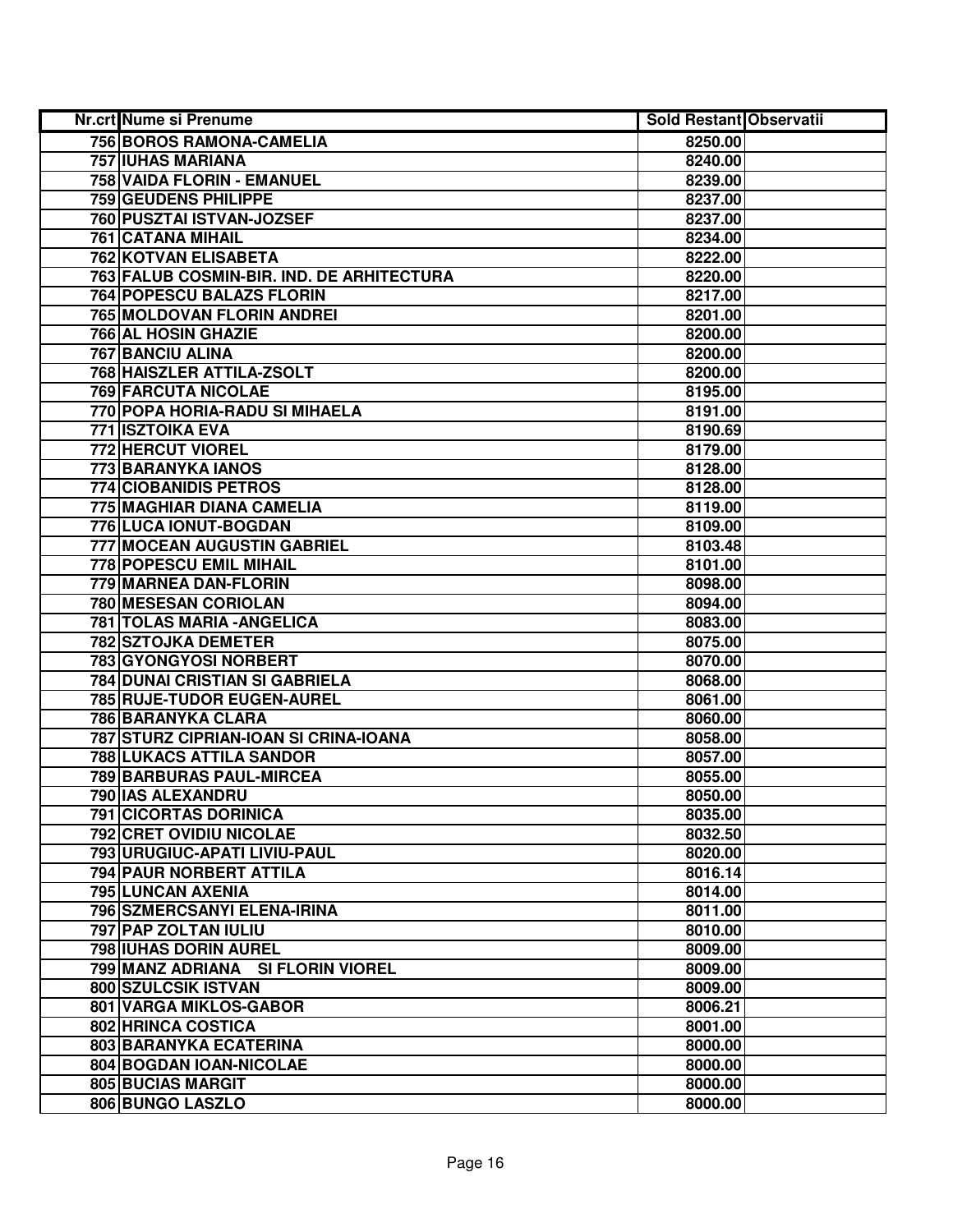| Nr.crt Nume si Prenume                  | <b>Sold Restant Observatii</b> |  |
|-----------------------------------------|--------------------------------|--|
| 807 COZMA MARIANA                       | 8000.00                        |  |
| 808 CUCCIA FLORICA                      | 8000.00                        |  |
| 809 FARCAS CORNELIA-FLORINA             | 8000.00                        |  |
| 810 HANIS ALEXANDRU                     | 8000.00                        |  |
| 811 HIRIS LOREDANA-MARIA                | 8000.00                        |  |
| 812 MADA ELISABETA                      | 8000.00                        |  |
| 813 MIHELE LIDIA-ANA                    | 8000.00                        |  |
| 814 NAGY IMRE                           | 8000.00                        |  |
| 815 NEMETH GABOR                        | 8000.00                        |  |
| 816 PETRICAU MIHAELA-CRISTINA           | 8000.00                        |  |
| 817 ROBOS DORIN FLORIN                  | 8000.00                        |  |
| 818 SZABO BEATRIX- IVETT                | 8000.00                        |  |
| 819 TIAR IOANA-MARIANA                  | 8000.00                        |  |
| 820 TOCAI FLORICA                       | 8000.00                        |  |
| 821 VARGA OVIDIU MARIAN                 | 8000.00                        |  |
| 822 ZALAI EDITH                         | 8000.00                        |  |
| 823 BALINT ARPAD                        | 7997.00                        |  |
| 824 KERESZTURI GABRIELA                 | 7991.00                        |  |
| 825 MALAN MARIUS SI CARMEN              | 7979.00                        |  |
| 826 GHENGHIU IOAN-DANUT                 | 7977.00                        |  |
| 827 POPESCU TITUS-MARIAN                | 7972.00                        |  |
| 828 NAGY ZSOLT BARNABAS SI AGOTA ANDREA | 7970.00                        |  |
| 829 MICLOS GHEORGHINA                   | 7961.00                        |  |
| 830 ULICI FOCSA RUXANDRA                | 7960.00                        |  |
| 831 ECSEDI STEFAN-EMERIC                | 7951.64                        |  |
| 832 VADAS CSABA-IMRE                    | 7943.00                        |  |
| 833 LIBANT KATALIN SAROLTA              | 7942.97                        |  |
| 834 SILAGHI MARIUS-GHEORGHE             | 7927.00                        |  |
| 835 SIMON JULIETA-LACRIMIOARA           | 7926.00                        |  |
| 836 CIGAN CATALINA MARIA                | 7900.00                        |  |
| 837 COVACIU ANGELA                      | 7900.00                        |  |
| 838 OPREA ECATERINA                     | 7900.00                        |  |
| 839 MEHES MARIA                         | 7897.00                        |  |
| <b>840 STOIKA GABOR</b>                 | 7896.00                        |  |
| 841 SZABADOS ALEXANDRU                  | 7892.00                        |  |
| 842 GABOR LAJOS                         | 7880.00                        |  |
| 843 ISAK ADAM                           | 7877.00                        |  |
| 844 BORBELYI ALEXANDRU                  | 7869.00                        |  |
| 845 JUNC IOAN                           | 7867.50                        |  |
| 846 TODORAN MARCEL-MARIUS               | 7851.00                        |  |
| <b>847 PASKA MARIAN-VIRGIL</b>          | 7840.00                        |  |
| 848 TIMAR OLIVER VALENTIN SI AUGUSTINA  | 7827.00                        |  |
| 849 VAKAR LUCIAN-MIHAI                  | 7825.00                        |  |
| 850 TARLEA HORATIU RAZVAN               | 7810.00                        |  |
| 851 MIRON TRAIAN REMUS SI IOANA         | 7809.00                        |  |
| 852 DRAGAN ANTONIO-DANIEL               | 7806.00                        |  |
| 853 KOVARI JOZSEF-CSABA                 | 7805.00                        |  |
| 854 MIHUT ECATERINA-CARMEN              | 7797.00                        |  |
| 855 GABOR MATEI                         | 7785.00                        |  |
| <b>856 CIURAR NUTU</b>                  | 7775.00                        |  |
| 857 BORZA LILIANA DORINA                | 7745.00                        |  |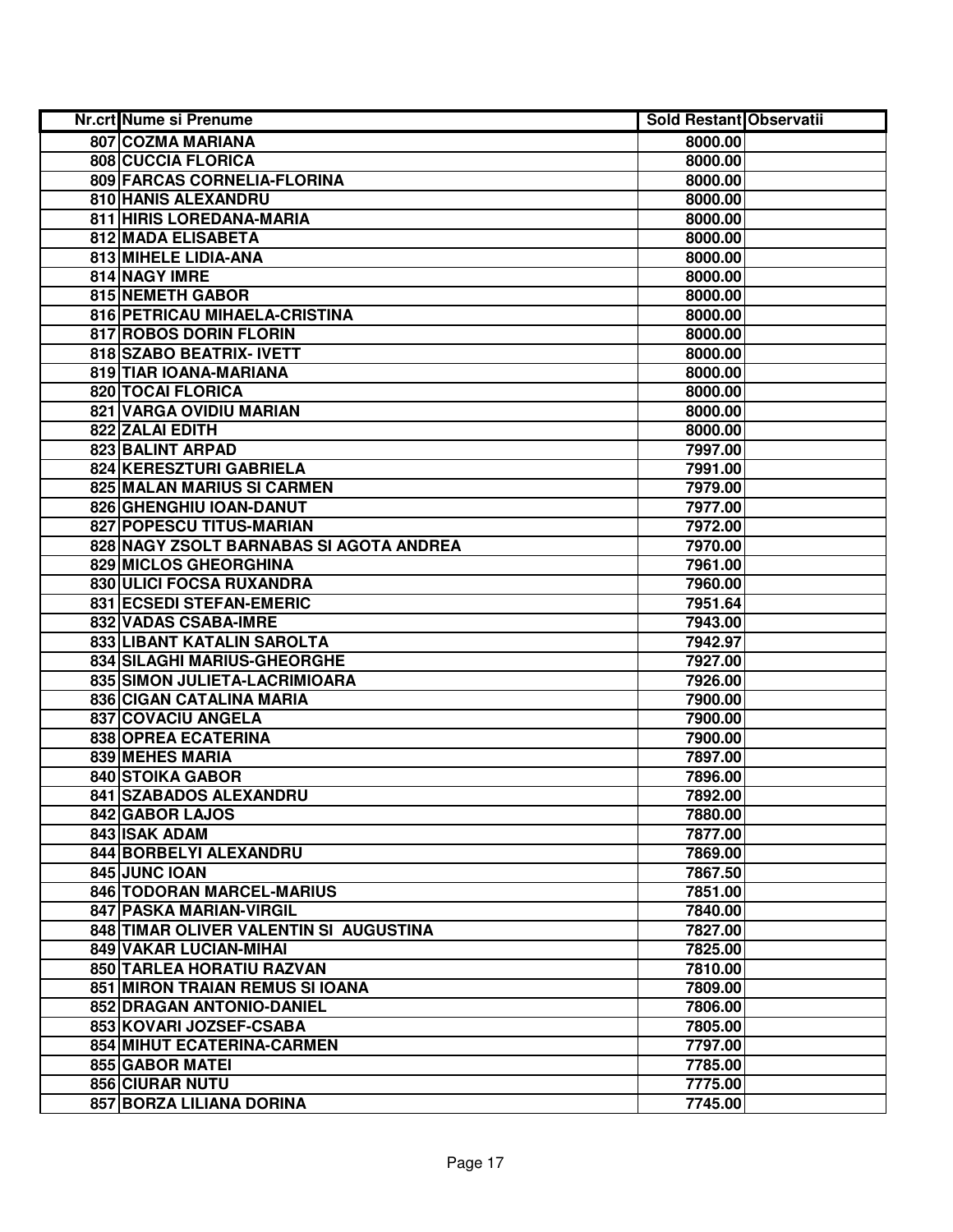| Nr.crt Nume si Prenume                      | <b>Sold Restant Observatii</b> |  |
|---------------------------------------------|--------------------------------|--|
| 858 VARGA ISTVAN JOZSEF                     | 7736.27                        |  |
| 859 ROSTAS ATTILA STEFAN                    | 7735.00                        |  |
| 860 SUCIU HOREA MIHAI                       | 7728.00                        |  |
| 861 BARANKA STEFAN                          | 7727.00                        |  |
| 862 BOZGA VASILE                            | 7709.00                        |  |
| 863 TARNOVETCHI GEORGE-IOAN                 | 7709.00                        |  |
| 864 CIRIL ALEXANDRU                         | 7700.00                        |  |
| 865 FIT NICOLAE                             | 7694.50                        |  |
| 866 BOROS ZOLTAN                            | 7685.00                        |  |
| 867 ISTOICA IOAN                            | 7678.50                        |  |
| 868 TOIA VIOREL                             | 7666.00                        |  |
| 869 STOICA MARIA                            | 7665.00                        |  |
| 870 BELENES TRAIAN                          | 7656.90                        |  |
| <b>871 NICORUT FLORICA</b>                  | 7654.00                        |  |
| 872 CORA CRISTIAN-IOAN                      | 7646.00                        |  |
| 873 POPA DANIELA VIOLETA                    | 7635.00                        |  |
| 874 HALASZ STEFAN MARIA                     | 7633.00                        |  |
| 875 BANDICI MARCEL-GEORGE                   | 7632.00                        |  |
| 876 ZIGA EMANUEL-VIOREL                     | 7630.00                        |  |
| 877 OROSZ SANDOR SI VIOLETA                 | 7624.00                        |  |
| 878 SIMON ROBERT                            | 7621.00                        |  |
| 879 FARKAS GUSZTAV                          | 7617.00                        |  |
| 880 POP VASILE OVIDIU                       | 7601.00                        |  |
| 881 JUSCA VIRGIL-VASILE                     | 7600.00                        |  |
| 882 MARIAN IOAN-IOSIF                       | 7600.00                        |  |
| 883 LELE CLAUDIU-MARIUS                     | 7579.00                        |  |
| 884 VARGA ZOLTAN                            | 7563.36                        |  |
| 885 SCHOLLER IOSIF LEVENTE                  | 7561.62                        |  |
| 886 ROSTAS CONSTANTIN                       | 7560.00                        |  |
| 887 MANEA ADRIAN SI FELICIA                 | 7553.00                        |  |
| 888 CIGAN CRISTIAN VASILE                   | 7550.00                        |  |
| 889 ROSCA TIBERIU SI MIOARA                 | 7548.33                        |  |
| 890 BARTA ANDREA-MONIKA                     | 7548.00                        |  |
| 891 TIPOS NICOLAE                           | 7545.30                        |  |
| 892 VARY ELISABETA SI GHERASIM              | 7541.00                        |  |
| 893 BIRTA VASILE-CATALIN                    | 7526.00                        |  |
| 894 KOVACS RICHARD ZSOLT                    | 7521.00                        |  |
| 895 TRANDAFIR CLAUDIA-CRISTINA              | 7512.00                        |  |
| 896 MOLDOVAN IONUT                          | 7508.00                        |  |
| 897 NICA EUGEN-CATALIN                      | 7507.00                        |  |
| 898 ROSTAS MIRCEA SI LUCRETIA               | 7506.00                        |  |
| 899 DANELIUC NATALIA                        | 7505.59                        |  |
| 900 COZAC ANDREA-SIDONIA                    | 7500.00                        |  |
| 901 ROSTAS LUCRETIA                         | 7500.00                        |  |
| 902 GABOR LUJZA, GABOR, IANCU, MATEI, LUIZA | 7484.00                        |  |
| 903 HALACU TITUS SIMION                     | 7481.00                        |  |
| 904 SAS IONUT-ANDREI                        | 7470.00                        |  |
| 905 NEGREAN ADRIAN NISTOR                   | 7467.00                        |  |
| 906 DAN NICOLAE                             | 7465.00                        |  |
| 907 BOROS IOAN-MARIUS SI LENUTA             | 7452.00                        |  |
| 908 SZOKE GYONGYI-PIROSKA SI VASILE         | 7444.00                        |  |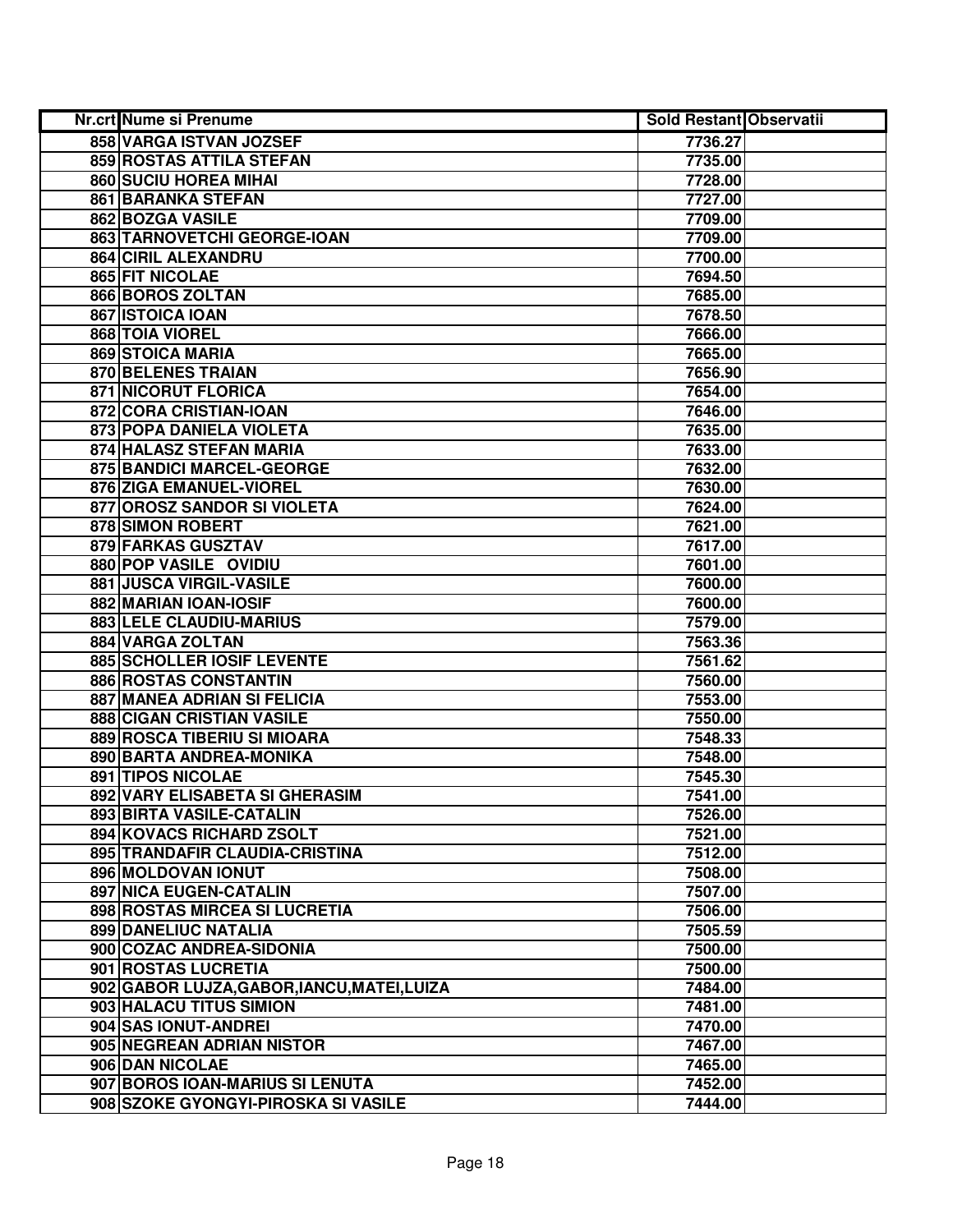| Nr.crt Nume si Prenume                 | <b>Sold Restant Observatii</b> |  |
|----------------------------------------|--------------------------------|--|
| 909 GABOR STEFAN                       | 7440.00                        |  |
| 910 CIRGE GHEORGHE JUN                 | 7426.00                        |  |
| 911 ORAS GHEORGHE-VASILE               | 7422.00                        |  |
| 912 BELENESI GHEORGHE GABRIEL CIPRIAN  | 7409.00                        |  |
| 913 DAN REMUS-CLAUDIU                  | 7397.00                        |  |
| 914 GAVRUTA ADRIAN                     | 7385.00                        |  |
| 915 TUDORAN ILIE-MARCEL                | 7383.00                        |  |
| 916 STAN MARIN                         | 7377.00                        |  |
| 917 MONENCIU FLORIAN OVIDIU            | 7369.00                        |  |
| 918 BACUS FLORENTINA-ADANA             | 7368.00                        |  |
| 919 VARODI LEONTIN                     | 7366.00                        |  |
| 920 SIM REMUS VIOREL                   | 7360.00                        |  |
| 921 HAINAL LUCIAN-CALIN                | 7359.00                        |  |
| 922 ROMAN ADRIAN PAVEL                 | 7358.00                        |  |
| 923 BABOS ERZSEBET                     | 7345.00                        |  |
| 924 IOVAN IOAN                         | 7345.00                        |  |
| 925 MOISI TEODOR-DOREL                 | 7345.00                        |  |
| 926 SCORTARI ILIE-CONSTANTIN           | 7345.00                        |  |
| 927 GABOR RUPI                         | 7341.00                        |  |
| 928 TASEDAN CIPRIAN-IOAN               | 7340.00                        |  |
| 929 BACIU LIVIA-NICOLETA               | 7328.00                        |  |
| 930 MULCUTA LUCIANA                    | 7316.00                        |  |
| 931 POPOVICI ANNA-MARIA                | 7308.00                        |  |
| 932 RASCU LAURENTIU-PETRE              | 7304.00                        |  |
| 933 NOJA MARIN SI ILENUTA              | 7303.00                        |  |
| 934 PIERSUNARU DUMITRU                 | 7298.00                        |  |
| 935 BAROTI ATTILA                      | 7295.00                        |  |
| 936 DARABAN DOREL PETRU                | 7292.00                        |  |
| 937 MAILINGER IOSIF                    | 7292.00                        |  |
| 938 MIHELE FLORIAN                     | 7278.00                        |  |
| 939 BACIU IRINA                        | 7277.97                        |  |
| 940 IUONAS DANA-MIRELA, VIVIEN SI MARK | 7273.50                        |  |
| 941 LUNGU VIRGIL SI IBOLYA             | 7253.00                        |  |
| 942 BERINDEI PETRU                     | 7206.00                        |  |
| 943 STAFIE SORIN                       | 7204.17                        |  |
| 944 SZEKRENYES LAJOS                   | 7203.00                        |  |
| 945 CHEREGI GEORGE RAZVAN              | 7200.50                        |  |
| 946 CIRNU RAUL-TIBERIU                 | 7200.00                        |  |
| 947 SATRAN CAROL                       | 7200.00                        |  |
| 948 MIRZA DARIUS-GELU                  | 7191.00                        |  |
| 949 APOSTOL CORNEL                     | 7183.00                        |  |
| 950 URS LIDIA-FLORICA                  | 7183.00                        |  |
| 951 ROSTAS CODRUT                      | 7178.50                        |  |
| 952 SABAU MIHAELA-FLORINA              | 7177.00                        |  |
| 953 GABOR CLARA                        | 7175.00                        |  |
| 954 LASZLO CSABA                       | 7175.00                        |  |
| 955 MOLNAR DOMINIQUE ANGELLO           | 7170.00                        |  |
| 956 CRACIUN CALIN-IONEL                | 7164.00                        |  |
| 957 COPIL OVIDIU-TRAIAN                | 7153.00                        |  |
| 958 GABOR IANCU                        | 7152.00                        |  |
| 959 BALAZS ZOLTAN - GYORGY             | 7137.00                        |  |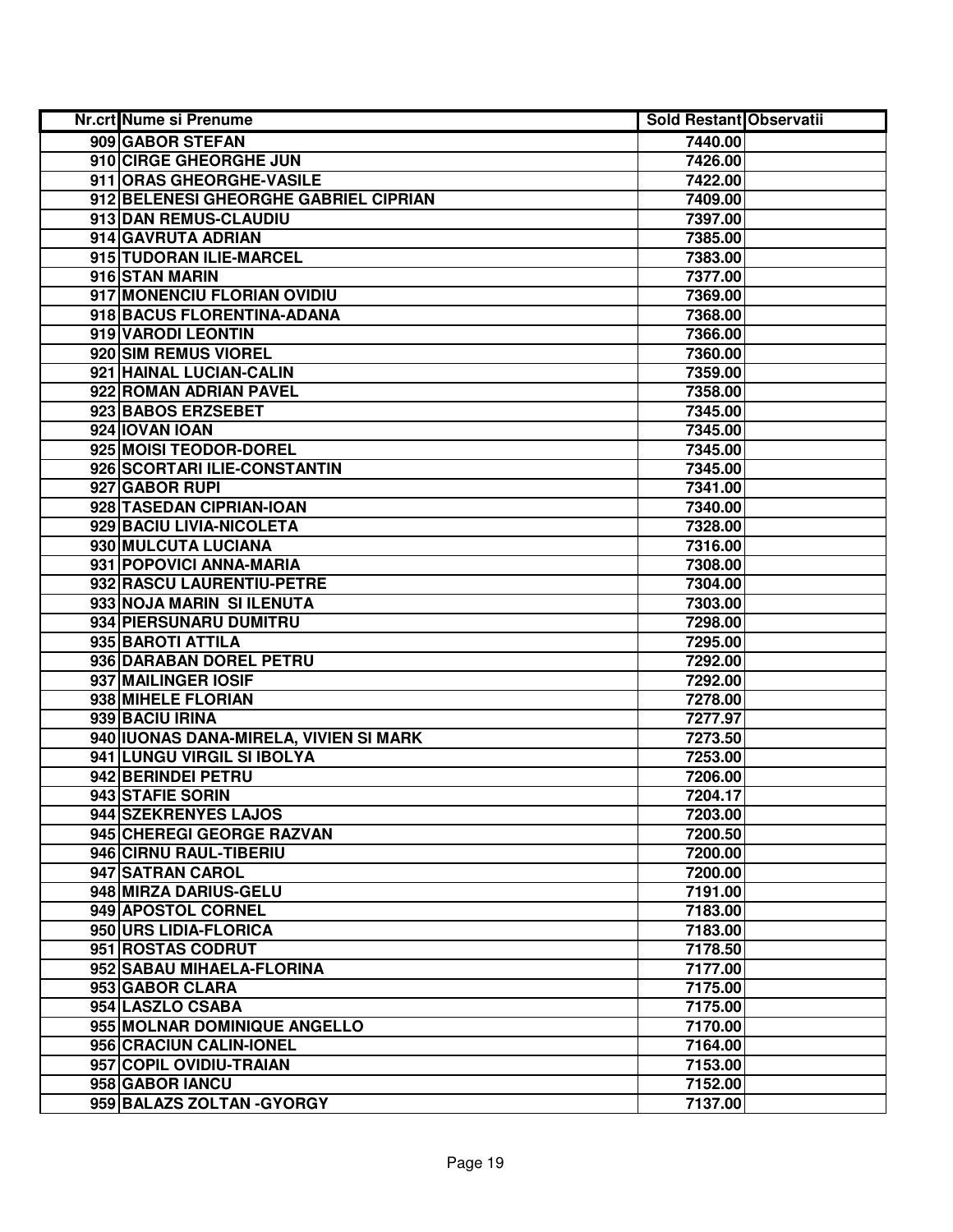| <b>Nr.crt Nume si Prenume</b>       | <b>Sold Restant Observatii</b> |  |
|-------------------------------------|--------------------------------|--|
| 960 POPOVICI LIVIU NICOLAE          | 7134.00                        |  |
| 961 GABOR TEREZ                     | 7131.00                        |  |
| 962 GAVITA GABRIEL                  | 7131.00                        |  |
| 963 RUS CALIN-DUMITRU               | 7124.00                        |  |
| 964 LUKACS IOSIF                    | 7120.00                        |  |
| 965 GABOR ROZALIA                   | 7115.00                        |  |
| 966 ILIES THOMAS BECKET             | 7104.00                        |  |
| 967 KISS GEZA BOBI                  | 7102.00                        |  |
| 968 IZSAK JOZSEF                    | 7100.00                        |  |
| 969 COSTIN ALEXANDRU IOSIF          | 7098.82                        |  |
| 970 CIOBOTARIU CRISTIAN SI CLAUDIA  | 7092.00                        |  |
| 971 SAPI JANOS                      | 7076.00                        |  |
| 972 STIOP CALIN IONEL               | 7074.81                        |  |
| 973 ABRUDAN ADRIAN                  | 7065.00                        |  |
| 974 DEIBEL SIEGFRIED                | 7057.00                        |  |
| 975 MITAN NICOLAE                   | 7053.00                        |  |
| 976 PALLO IZABELLA                  | 7050.00                        |  |
| 977 IGNATESCU-SABAU ALBERT-CSABA    | 7049.00                        |  |
| 978 ASZTALOS ZSOLT-FERENCZ          | 7047.00                        |  |
| 979 MONE RAZVAN-MADALIN             | 7047.00                        |  |
| 980 GABOR MATEI                     | 7038.44                        |  |
| 981 CIOACA FLORINEL                 | 7025.29                        |  |
| 982 SEBESTYEN ADRIAN                | 7025.00                        |  |
| 983 BUDA RUBEN                      | 7016.00                        |  |
| 984 TOROK IULIU SI ILONA            | 7006.15                        |  |
| 985 BRETAN MARIA                    | 7000.00                        |  |
| 986 IANOSDAN ANAMARIA-RAMONA        | 7000.00                        |  |
| 987 HOMMER SANDOR ZOLTAN            | 6985.00                        |  |
| 988 PASCA FLORIN                    | 6976.10                        |  |
| 989 BLEJAN OCTAVIAN AUGUSTIN        | 6973.00                        |  |
| 990 GABOR SUSANA                    | 6970.00                        |  |
| 991 ROSU COSMIN                     | 6969.00                        |  |
| 992 GANA IONUT-GABRIEL              | 6968.00                        |  |
| 993 ISZTOIKA LUDOVIC                | 6962.00                        |  |
| 994 AVRAM DINU-CATALIN              | 6961.00                        |  |
| 995 GAIDOS SAMUEL SIMION            | 6955.00                        |  |
| 996 MIHAI MARIUS                    | 6949.00                        |  |
| 997 NYUZO JANOS                     | 6948.00                        |  |
| 998 ERDEI ADALBERT EMERIC           | 6925.00                        |  |
| 999 MATYASI FRANCISC                | 6925.00                        |  |
| 1000 VARGA ALEXANDRU SI PIROSKA     | 6925.00                        |  |
| <b>1001 BALINT FLORIN SI FLOARE</b> | 6923.00                        |  |
| <b>1002 CARAIANI BENONI MARIAN</b>  | 6923.00                        |  |
| 1003 RANYAK-AMBRO LAURA-DACIANA     | 6923.00                        |  |
| 1004 GABOR STEFAN                   | 6920.00                        |  |
| 1005 RACHITA ANDI-ALIN              | 6908.00                        |  |
| 1006 ISZTOICA IANCU                 | 6902.00                        |  |
| 1007 LAKATOS TIBOR                  | 6900.00                        |  |
| 1008 STOIA BOGDAN-MIHAI             | 6893.00                        |  |
| 1009 CIURAR RADU                    | 6891.00                        |  |
| 1010 LAPUSCA VALENTIN               | 6889.00                        |  |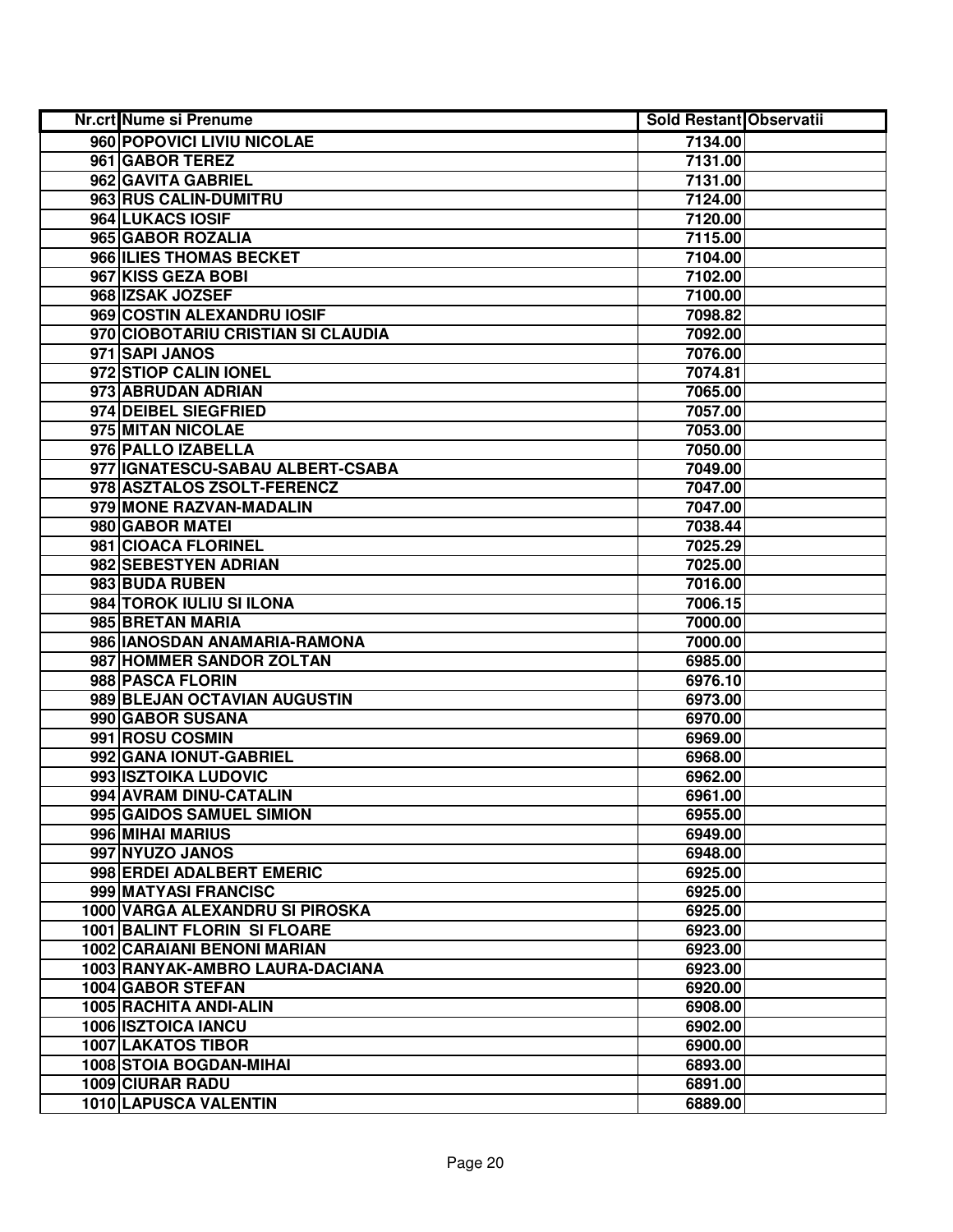| Nr.crt Nume si Prenume                      | <b>Sold Restant Observatii</b> |  |
|---------------------------------------------|--------------------------------|--|
| 1011 ONICA ADRIAN-DORU                      | 6878.00                        |  |
| 1012 BALOGH TIBOR                           | 6870.00                        |  |
| 1013 VERES TIBERIU                          | 6869.00                        |  |
| 1014 BALOGH OLGA                            | 6850.00                        |  |
| 1015 BERE VIOREL                            | 6850.00                        |  |
| 1016 NAGY SANDOR                            | 6834.00                        |  |
| 1017 BACIU CORNEL-CIPRIAN                   | 6829.00                        |  |
| 1018 PERNES IOAN CALIN                      | 6826.75                        |  |
| 1019 GUG PAVEL SI RAVEICA                   | 6825.00                        |  |
| 1020 MARTIN FLORICA-MARIOARA                | 6825.00                        |  |
| 1021 VAIDA DANIELA                          | 6823.00                        |  |
| 1022 BALAN SERGIU-VIRGIL                    | 6819.00                        |  |
| 1023 BORZA EMILIAN                          | 6813.00                        |  |
| 1024 CODRIEANU IOAN                         | 6810.00                        |  |
| 1025 KOSZEGHI VIOREL SI FLOARE              | 6810.00                        |  |
| 1026 BLAGA FLORENTINA-ANGELA SI VIOREL-IOAN | 6806.00                        |  |
| 1027 POPA OCTAVIAN                          | 6806.00                        |  |
| 1028 POPA ROMEO                             | 6805.00                        |  |
| <b>1029 BURLE DUMITRU SI VICTORIA</b>       | 6800.00                        |  |
| 1030 MOCSAR JOZSEF                          | 6790.00                        |  |
| 1031 GABOR GAVRIL                           | 6784.00                        |  |
| 1032 VARGA IDA                              | 6780.00                        |  |
| 1033 VID AUREL                              | 6741.00                        |  |
| 1034 KISS NORBERT                           | 6740.00                        |  |
| 1035 VESA DANIEL                            | 6737.00                        |  |
| 1036 DOBLE RADU EUGEN                       | 6731.00                        |  |
| 1037 COZMA ANA                              | 6726.00                        |  |
| 1038 LAZAR SEBASTIAN CONSTANTIN             | 6726.00                        |  |
| 1039 CHERECHES FLOARE                       | 6725.00                        |  |
| 1040 BORBEL RODICA SI PETRU MARIAN          | 6720.00                        |  |
| 1041 BRIZZI MICHELE                         | 6716.00                        |  |
| <b>1042 DERBAN FLORIN-NICOLAE</b>           | 6710.00                        |  |
| 1043 RAT SORIN                              | 6709.00                        |  |
| 1044 ILAS MIREL-ALIN                        | 6701.00                        |  |
| <b>1045 SUTA VASILE-SEBASTIAN</b>           | 6700.50                        |  |
| 1046 MOLDOVAN FLORIN-EUGEN                  | 6700.00                        |  |
| <b>1047 LAZAR GHEORGHE</b>                  | 6695.00                        |  |
| <b>1048 ISZTOIKA GABOR SI EVA</b>           | 6690.40                        |  |
| 1049 SARACUT CLAUDIA MONICA                 | 6686.00                        |  |
| 1050 HURMUZ SURAJ                           | 6685.00                        |  |
| 1051 PASCA IOAN                             | 6683.50                        |  |
| 1052 MICLOS MIRCEA SI GHEORGHINA            | 6681.00                        |  |
| 1053 BLAGA GAVRIL SI MARIA                  | 6679.00                        |  |
| 1054 DEZSI GEZA                             | 6675.00                        |  |
| 1055 BOB IOAN RADU                          | 6673.00                        |  |
| 1056 DEMETER FLORINA                        | 6670.00                        |  |
| <b>1057 MICLE CONSTANTIN</b>                | 6664.50                        |  |
| 1058 GHIT IONUT-ALEXANDRU                   | 6662.00                        |  |
| <b>1059 IUHAS GAVRIL</b>                    | 6662.00                        |  |
| <b>1060 CIUCA CRISTIAN-ADRIAN</b>           | 6661.00                        |  |
| 1061 BALOG PETRU                            | 6650.00                        |  |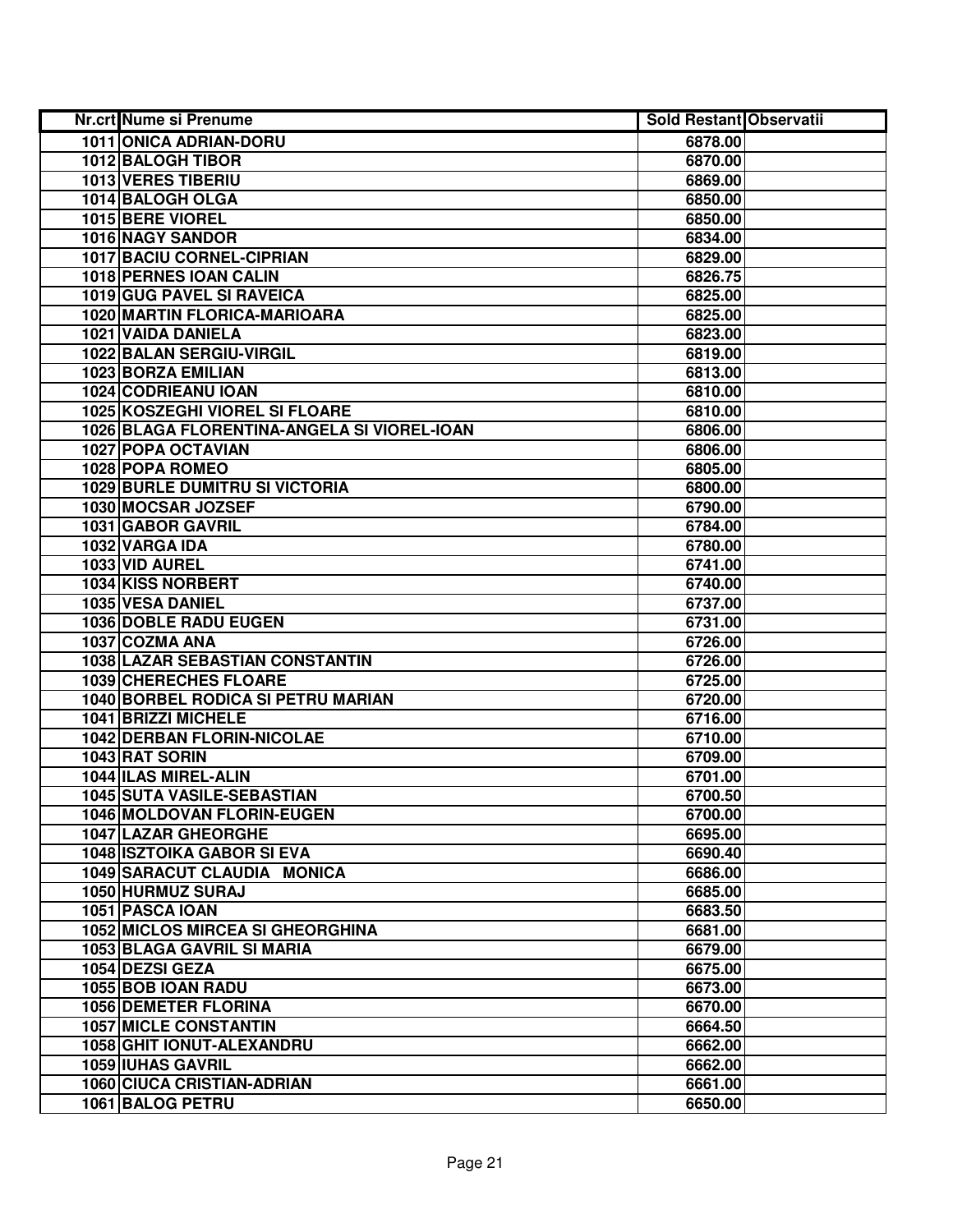| Nr.crt Nume si Prenume                    | <b>Sold Restant Observatii</b> |  |
|-------------------------------------------|--------------------------------|--|
| 1062 GABOR STEFAN                         | 6649.40                        |  |
| <b>1063 BIROUAS RADU</b>                  | 6649.00                        |  |
| 1064 RUSKA-BANDA LASZLO                   | 6645.00                        |  |
| <b>1065 IUONAS VIVIEN-VANDA</b>           | 6641.00                        |  |
| 1066 SILAGHI COSMIN-EMANUEL               | 6640.00                        |  |
| <b>1067 MORUS CRISTIAN CLAUDIU</b>        | 6638.00                        |  |
| 1068 LATA IOAN ALEXANDRU                  | 6628.00                        |  |
| <b>1069 BONDICI CRINA-FELICIA</b>         | 6622.04                        |  |
| 1070 GYORI MONIKA                         | 6610.00                        |  |
| <b>1071 FARKAS TIBOR</b>                  | 6602.00                        |  |
| 1072 MARIAN MIRCEA                        | 6600.00                        |  |
| <b>1073 MOISIN ALEXANDRU</b>              | 6600.00                        |  |
| <b>1074 IONESCU DORIN SI GABRIELA</b>     | 6596.00                        |  |
| <b>1075 PURICE IOAN CRISTIAN</b>          | 6596.00                        |  |
| 1076 CHERECHES RAZVAN-ARMAND              | 6595.00                        |  |
| 1077 KOVACS ISTVAN                        | 6591.00                        |  |
| 1078 ITTU MONICA-DORINA                   | 6564.00                        |  |
| 1079 MARIAN CALIN OLIVIU                  | 6560.00                        |  |
| 1080 BODNAR CARMEN-ILDIKO                 | 6555.00                        |  |
| 1081 BUHAS CALIN-OVIDIU                   | 6555.00                        |  |
| 1082 HIRTEA CRISTIAN GABRIEL              | 6552.00                        |  |
| 1083 TARA VLAD GELU                       | 6537.00                        |  |
| 1084 VARGA IOZSEF                         | 6536.00                        |  |
| 1085 MUNTEAN IULIU                        | 6530.00                        |  |
| <b>1086 DRAGAN HORATIU-CHRISTIAN</b>      | 6527.00                        |  |
| 1087 SABAU ILEANA                         | 6527.00                        |  |
| 1088 BOLONI ARON                          | 6520.00                        |  |
| 1089 GABOR IANCU                          | 6517.00                        |  |
| 1090 STROIU TANASE                        | 6513.00                        |  |
| <b>1091 TAKACS RENATTA-EDINA</b>          | 6513.00                        |  |
| 1092 MAGHIAR TRAIAN SI GABRIELA NICOLETA  | 6510.00                        |  |
| 1093 VALCEANU ALEXANDRU-VLAD              | 6510.00                        |  |
| 1094 NECULAI DANIEL                       | 6508.07                        |  |
| 1095 NAGY-PRATA ZOLTAN GYORGY             | 6505.00                        |  |
| 1096 POSZTOS ZSOLT-FERENCZ                | 6505.00                        |  |
| <b>1097 TIRIL RADU-MARIUS SI GABRIELA</b> | 6504.00                        |  |
| 1098 BUDAI IOSIF                          | 6500.00                        |  |
| 1099 CAVASDAN REMUS                       | 6500.00                        |  |
| <b>1100 LELEA VIOREL</b>                  | 6500.00                        |  |
| <b>1101 PINTYE BRIGITTE-ANTONIA</b>       | 6500.00                        |  |
| 1102 SASS SANDOR-JOZSEF                   | 6500.00                        |  |
| 1103 MAKAI CAROL                          | 6490.00                        |  |
| <b>1104 PATAKI HASAS EMIL</b>             | 6490.00                        |  |
| 1105 PAP ZSOLT PETER                      | 6486.00                        |  |
| 1106 UNGUR GYORGY-JOZSEF                  | 6483.00                        |  |
| 1107 BICA ANGELA-CLAUDIA                  | 6480.00                        |  |
| 1108 LEURINTIU GAVRIL                     | 6479.00                        |  |
| <b>1109 MUTIU CRISTIAN</b>                | 6477.00                        |  |
| 1110 UNGUR CLAUDIU-LIVIU                  | 6476.00                        |  |
| 1111 MOCA SORIN VICTOR SI FLORINA         | 6475.00                        |  |
| 1112 POPA OCTAVIAN                        | 6475.00                        |  |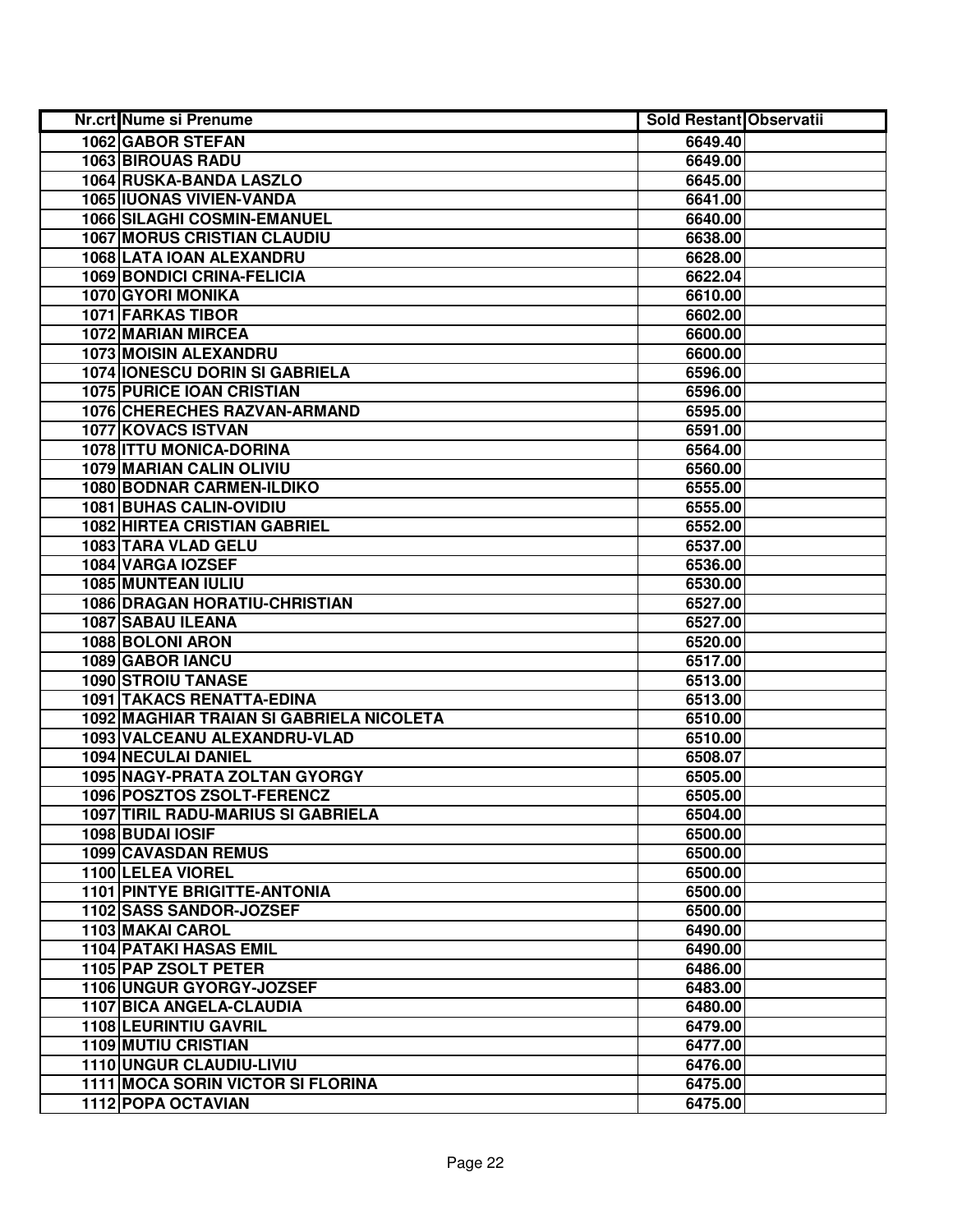| Nr.crt Nume si Prenume                | <b>Sold Restant Observatii</b> |
|---------------------------------------|--------------------------------|
| 1113 FERARU ANNAMARIA-GABRIELLA       | 6469.00                        |
| 1114 JOUNAS ANTAL-FRANCISC            | 6468.40                        |
| <b>1115 SIMINIC VASILE SI MARIA</b>   | 6468.24                        |
| 1116 GRAUR CSABA-ALEXANDRU            | 6465.00                        |
| 1117 CIURAR ROBERT                    | 6460.00                        |
| 1118 KELEMEN IOAN SI ROZALIA          | 6460.00                        |
| 1119 OTVOS CLAUDIU PETRU              | 6452.00                        |
| <b>1120 STRUGAREANU ANGELA</b>        | 6442.00                        |
| <b>1121 DRAGHICI MIHAI</b>            | 6441.00                        |
| 1122 GILAU GHEORGHE-CAROL             | 6429.00                        |
| <b>1123 MIHAI GHEORGHE</b>            | 6420.00                        |
| <b>1124 ISZTOIKA STEFAN</b>           | 6418.00                        |
| 1125 BAICAN PETRU CORNEL SI MARIA     | 6413.00                        |
| <b>1126 TRIPE IULIANA-NICOLETA</b>    | 6412.00                        |
| <b>1127 KOVACS ELVIRA</b>             | 6410.00                        |
| 1128 CELIK BIROL                      | 6402.00                        |
| <b>1129 COSTA MIRCEA-ADRIAN</b>       | 6400.00                        |
| 1130 HANIS ZSOLT                      | 6400.00                        |
| 1131 REDNIC LYNDA                     | 6398.00                        |
| 1132 ZAHARI ANDREI SORIN              | 6395.00                        |
| 1133 CSERVAK MIKLOS ZSOLT             | 6393.00                        |
| 1134 PADUREAN MARIN FLORIN            | 6392.00                        |
| 1135 BERECZKI CSABA-IOSIF             | 6391.00                        |
| <b>1136 BAT MIRCEA SI FLORICA</b>     | 6388.00                        |
| <b>1137 TOIE GEORGIANA-BIANCA</b>     | 6380.00                        |
| <b>1138 BERINDE RADU SI DIANA</b>     | 6378.50                        |
| <b>1139 FURTOS STELIAN ADRIAN</b>     | 6371.00                        |
| 1140 NACA IOANA-MARIANA               | 6365.00                        |
| <b>1141 TIRITEU FRANCISC</b>          | 6363.53                        |
| 1142 BARNA LASZLO-AURELIAN            | 6363.00                        |
| 1143 CRACIUN SORIN-IOAN               | 6357.00                        |
| <b>1144 DAVID VASILE LUCIAN</b>       | 6355.00                        |
| 1145 NAGY LORANT                      | 6352.00                        |
| <b>1146 FERARIU BOGDAN IOAN</b>       | 6351.50                        |
| <b>1147 ISTOICA LUDOVIC</b>           | 6339.01                        |
| 1148 KAJCZA ANTON GIULIO              | 6335.00                        |
| 1149 CHITARU ALEXANDRA - RAMONA       | 6333.00                        |
| 1150 BOROS BUJOR-DENUT                | 6326.00                        |
| <b>1151 DEAC OLIMPIU</b>              | 6312.00                        |
| 1152 LORINCZ LAJOS                    | 6310.00                        |
| <b>1153 MIHAI TEODOR-FLORIAN</b>      | 6304.00                        |
| <b>1154 ENACHE MALINA</b>             | 6300.00                        |
| 1155 SALAGEAN DANIEL-OLIMPIU          | 6291.00                        |
| 1156 BRATA MARIA                      | 6287.00                        |
| <b>1157 BARA MIRELA AURELIA</b>       | 6281.00                        |
| 1158 GABOR IOAN ADRIAN                | 6280.24                        |
| 1159 TINC ALIN-FLORIN                 | 6277.00                        |
| 1160 BREK GAVRIL-ZOLTAN               | 6273.00                        |
| <b>1161 NYIKA CRISTIAN-MARCEL</b>     | 6268.00                        |
| 1162 TAUT AURELIA                     | 6262.00                        |
| <b>1163 SARCA GHEORGHE SI EUGENIA</b> | 6257.00                        |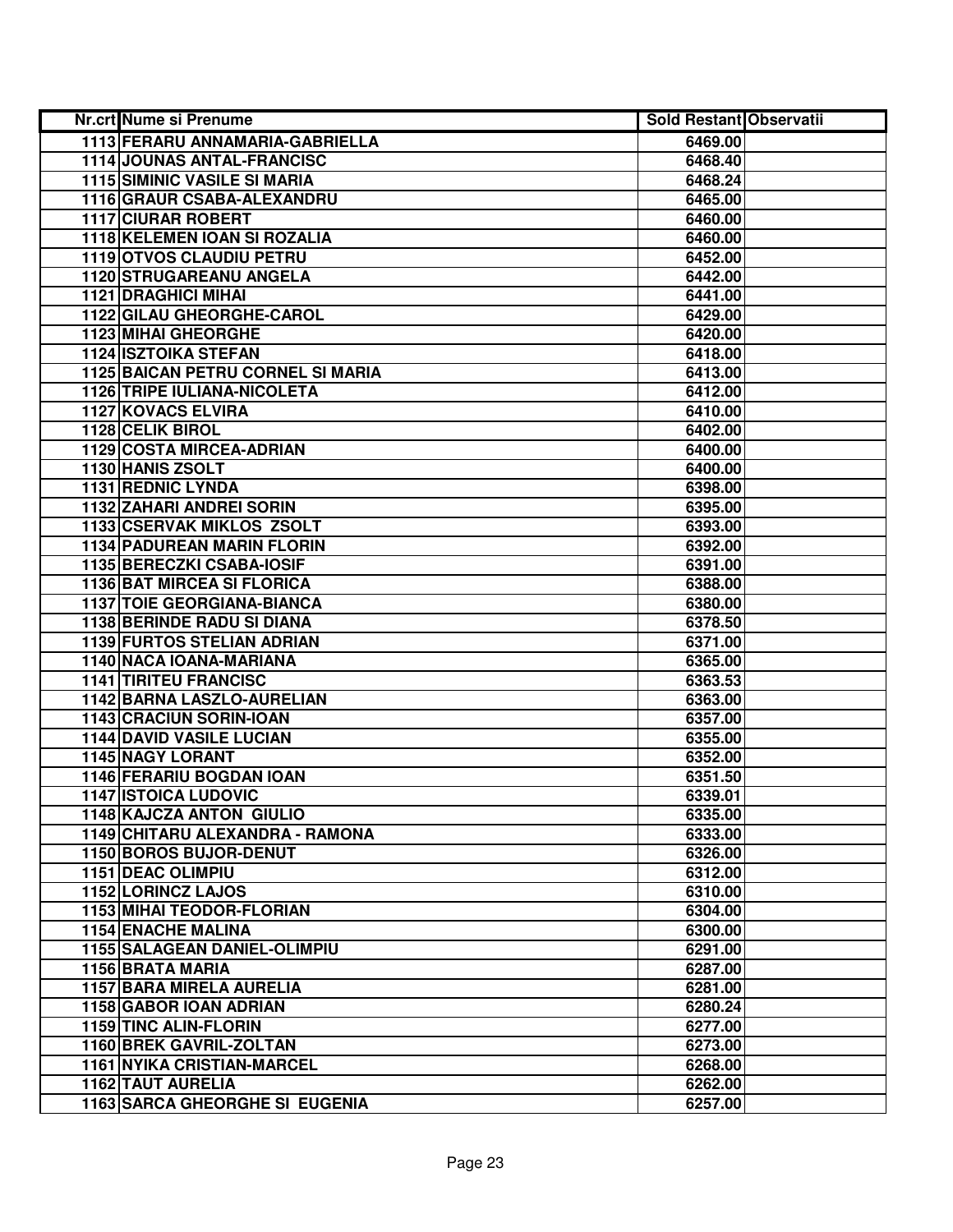| Nr.crt Nume si Prenume                       | <b>Sold Restant Observatii</b> |  |
|----------------------------------------------|--------------------------------|--|
| 1164 CIUCIUMIS STEFAN-DUMITRU                | 6254.00                        |  |
| 1165 SZABO LEVENTE                           | 6254.00                        |  |
| <b>1166 SIMON ANDREI</b>                     | 6250.00                        |  |
| 1167 COSMA FLORIN-CALIN                      | 6248.00                        |  |
| 1168 POP VALERIA                             | 6245.00                        |  |
| <b>1169 GRIGORAS DUMITRU</b>                 | 6244.00                        |  |
| 1170 PINTEAN GHEORGHE                        | 6243.35                        |  |
| <b>1171 NAGY ATTILA</b>                      | 6240.00                        |  |
| <b>1172 IONESCU GABRIEL RAZVAN</b>           | 6238.00                        |  |
| 1173 ARDELEAN IOANA - MARIA                  | 6234.00                        |  |
| 1174 ALBUTIU DOREL-DUMITRU                   | 6233.00                        |  |
| <b>1175 MOLDOVAN VASILE</b>                  | 6233.00                        |  |
| 1176 GABOR GABOR                             | 6232.02                        |  |
| <b>1177 SANDOR-BARLEA ZOLTAN</b>             | 6227.00                        |  |
| 1178 KUKLA ISTVAN ROBERT                     | 6216.00                        |  |
| <b>1179 MIHUT AUREL</b>                      | 6216.00                        |  |
| 1180 KARACSONYI MARGARETA                    | 6209.00                        |  |
| 1181 ALEXANDRU FANEL                         | 6200.00                        |  |
| 1182 ASTEFANOAEI LUCIAN-FLORENTIN            | 6200.00                        |  |
| <b>1183 POPA ADRIAN CRISTIAN</b>             | 6200.00                        |  |
| 1184 FEHER PIROSCA                           | 6193.00                        |  |
| 1185 BALAZS ALEXANDRU-LADISLAU               | 6180.00                        |  |
| <b>1186 ISZTOIKA MATEI</b>                   | 6170.00                        |  |
| <b>1187 ZEMBREA MARIUS DOREL</b>             | 6168.00                        |  |
| 1188 POPA TEOFIL-DANIEL                      | 6157.00                        |  |
| 1189 RACZ ELVIRA                             | 6151.00                        |  |
| 1190 SOLOMIE IONUT GABRIEL                   | 6145.00                        |  |
| 1191 VARGA STEFAN                            | 6145.00                        |  |
| 1192 ANCSAN VASILE CIPRIAN SI AURICA         | 6142.00                        |  |
| 1193 COSTEA FLORIAN DAVID                    | 6139.00                        |  |
| 1194 BACIU DACIAN-CONSTANTIN                 | 6138.00                        |  |
| 1195 LUPSE IONEL                             | 6132.00                        |  |
| 1196 PETRICAU ALINA-VASILICA                 | 6129.00                        |  |
| <b>1197 DAVID DANIEL-VIRGIL</b>              | 6122.00                        |  |
| 1198 LAJOS ANDREA - NICULINA                 | 6120.00                        |  |
| 1199 GHENGHIU LAURENTIU-RADU                 | 6118.08                        |  |
| <b>1200 ALBITER VALENTIN IOAN</b>            | 6117.00                        |  |
| <b>1201 DRIMBA ADRIAN-MIHAI</b>              | 6100.00                        |  |
| <b>1202 LESAC ROBERT</b>                     | 6100.00                        |  |
| <b>1203 MINDRUT TEODOR</b>                   | 6100.00                        |  |
| <b>1204 COSMA HORIA SI DANA</b>              | 6094.00                        |  |
| 1205 GABOR STEFAN                            | 6087.00                        |  |
| <b>1206 RADU TEODOR SI ANA</b>               | 6085.00                        |  |
| <b>1207 SABAU KAROLY</b>                     | 6079.00                        |  |
| 1208 GYORI FLORIN-MARIUS                     | 6072.00                        |  |
| 1209 ZARAU GABRIEL                           | 6071.00                        |  |
| 1210 SAMU SORIN MIHAI                        | 6061.00                        |  |
| <b>1211 CABA CALIN FLORENTIN</b>             | 6052.00                        |  |
| <b>1212 BONCEA IOAN-LAVINIU</b>              | 6046.28                        |  |
| 1213 CZEGLEDI NORBERT                        | 6041.00                        |  |
| 1214 IUONAS CORNELIU-REMUS SI ILDIKO GYONGYI | 6040.00                        |  |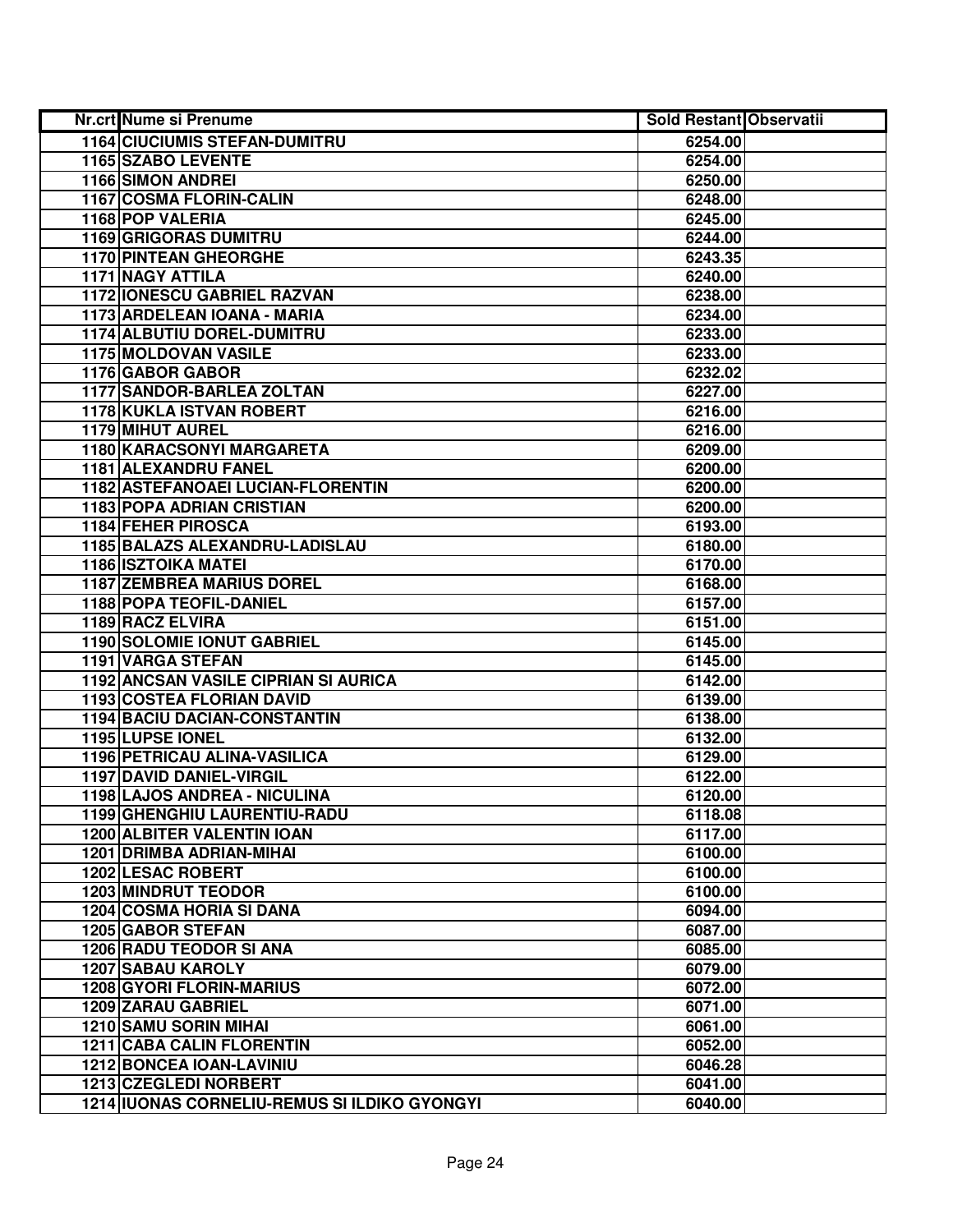| Nr.crt Nume si Prenume             | <b>Sold Restant Observatii</b> |  |
|------------------------------------|--------------------------------|--|
| <b>1215 KHAN FARAZ</b>             | 6034.00                        |  |
| 1216 TESZARI ZOLTAN                | 6031.00                        |  |
| 1217 GABOR GABOR                   | 6017.28                        |  |
| <b>1218 MALAIES OCTAVIAN</b>       | 6014.00                        |  |
| 1219 NAGY LASZLO                   | 6013.00                        |  |
| 1220 FORGACIU SEBASTIAN            | 6006.00                        |  |
| 1221 ISTOICA IOAN SI TEREZ         | 6005.00                        |  |
| 1222 AL EZZEH TAREQ AHMAD TALAB    | 6000.00                        |  |
| <b>1223 AMBRUS CLAUDIA</b>         | 6000.00                        |  |
| <b>1224 BAGHE MARIA</b>            | 6000.00                        |  |
| 1225 BALAN IOAN-CRISTIAN           | 6000.00                        |  |
| <b>1226 BARABAS IOAN</b>           | 6000.00                        |  |
| <b>1227 BARNA PETRU-GHEORGHE</b>   | 6000.00                        |  |
| <b>1228 BIRTA CRISTINA-IOANA</b>   | 6000.00                        |  |
| <b>1229 BODNAR DANIELA</b>         | 6000.00                        |  |
| <b>1230 BODNAR GAVRIL EUGEN</b>    | 6000.00                        |  |
| <b>1231 BORSI MIHAELA-VIRGINIA</b> | 6000.00                        |  |
| 1232 BRINDUS OLIMPIA               | 6000.00                        |  |
| 1233 BUDAI KAROLY-ROBERT           | 6000.00                        |  |
| <b>1234 BULGARU FLORIN</b>         | 6000.00                        |  |
| 1235 BUNTA DAN-PETRU               | 6000.00                        |  |
| 1236 CAMPAN NELU-FLORIN            | 6000.00                        |  |
| 1237 CIOCANARU HOREA-ALEXANDRU     | 6000.00                        |  |
| 1238 CONTINI SILVIA-GEORGETA       | 6000.00                        |  |
| 1239 CSER JANOS-ATTILA             | 6000.00                        |  |
| 1240 CSETE ZOLTAN IANOS            | 6000.00                        |  |
| 1241 DE SMET MEDA                  | 6000.00                        |  |
| 1242 DOCA IOAN                     | 6000.00                        |  |
| 1243 DOMJAN CAROL ZSOLT            | 6000.00                        |  |
| 1244 EPUREANU DORIN                | 6000.00                        |  |
| 1245 FLONTA DANIEL                 | 6000.00                        |  |
| <b>1246 FOIT DANUT VIOREL</b>      | 6000.00                        |  |
| 1247 GALASSINI NATALINO-FERRUCCIO  | 6000.00                        |  |
| 1248 GERZON RUDOLF                 | 6000.00                        |  |
| 1249 GIBOI EMILIA                  | 6000.00                        |  |
| 1250 GOIA ANGELA-HAJNALKA          | 6000.00                        |  |
| <b>1251 HALASZ GYONGYI</b>         | 6000.00                        |  |
| <b>1252 HARAGOS ORSOLYA</b>        | 6000.00                        |  |
| 1253 IOVA MARTA                    | 6000.00                        |  |
| 1254 IVAN LUCIAN-ARON              | 6000.00                        |  |
| <b>1255 JUCAN AUGUSTIN-DOREL</b>   | 6000.00                        |  |
| 1256 KALLAI EVA-PIROSKA            | 6000.00                        |  |
| <b>1257 KORPAS FLORIAN</b>         | 6000.00                        |  |
| 1258 KUN LAVINIA-ALIETA            | 6000.00                        |  |
| <b>1259 LAKATOS SANDOR</b>         | 6000.00                        |  |
| <b>1260 LASCAU IOANA-PATRICIA</b>  | 6000.00                        |  |
| <b>1261 LICOIU LUDOVIC-ATTILA</b>  | 6000.00                        |  |
| <b>1262 MEZEI PETRU FRANCISC</b>   | 6000.00                        |  |
| <b>1263 MOCA FLORINA-CRISTINA</b>  | 6000.00                        |  |
| <b>1264 MOLDOVAN FLAVIU</b>        | 6000.00                        |  |
| 1265 MOS MIHAI-SILVIU              | 6000.00                        |  |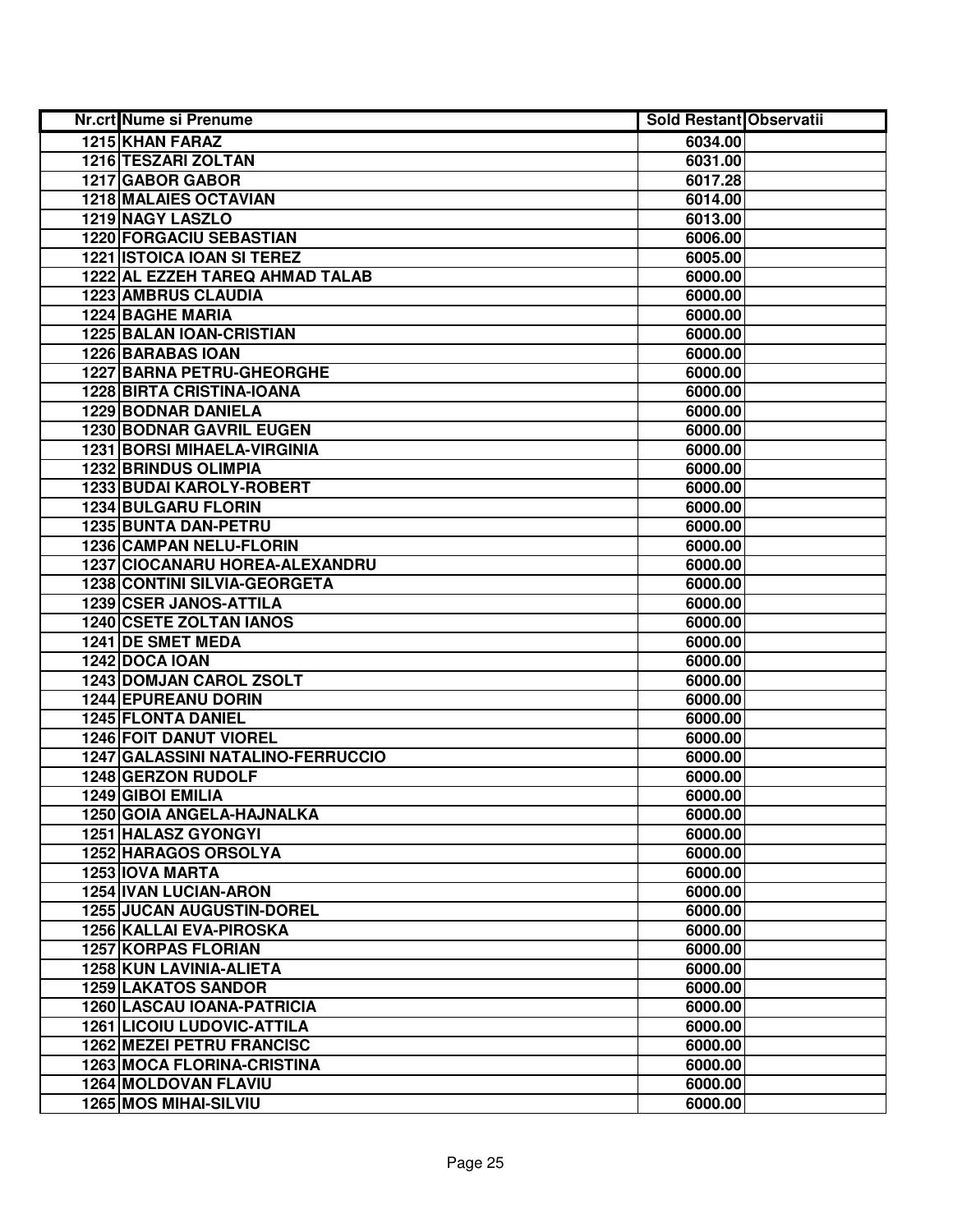| Nr.crt Nume si Prenume                  | <b>Sold Restant Observatii</b> |                       |
|-----------------------------------------|--------------------------------|-----------------------|
| 1266 OKOS ISTVAN-JOZSEF                 | 6000.00                        |                       |
| 1267 POPA FLORIN-GHEORGHE               | 6000.00                        |                       |
| <b>1268 POPA NICOLAE CALIN</b>          | 6000.00                        |                       |
| 1269 POPA RAMONA-IOANA                  | 6000.00                        |                       |
| <b>1270 PUSCAS ALINA-TATIANA</b>        | 6000.00                        |                       |
| 1271 RODA PAOLO                         | 6000.00                        |                       |
| <b>1272 ROSTAS MARIA</b>                | 6000.00                        |                       |
| 1273 SAMANIEGO SOTO EDUARDO ARMANDO     | 6000.00                        |                       |
| <b>1274 SARAZ ANGELA</b>                | 6000.00                        |                       |
| <b>1275 SIFT GABRIELA-CORINA</b>        | 6000.00                        |                       |
| <b>1276 STANCIU EUGEN</b>               | 6000.00                        |                       |
| 1277 SZABO JOZSEF                       | 6000.00                        |                       |
| 1278 SZILAGYI ANIKO                     | 6000.00                        |                       |
| <b>1279 TAMAS CLAUDIA</b>               | 6000.00                        |                       |
| <b>1280 TINCAU IOANA-NICOLETA</b>       | 6000.00                        |                       |
| <b>1281 TOROK LEVENTE-LORANT</b>        | 6000.00                        |                       |
| <b>1282 TOTH SANDOR</b>                 | 6000.00                        |                       |
| 1283 VAKAR MARIA-LIANA                  | 6000.00                        |                       |
| <b>1284 VAN GELEEN ELENA CRISTINA</b>   | 6000.00                        |                       |
| 1285 VANCEA ALIN DANIEL                 | 6000.00                        |                       |
| 1286 VARDAI ANDREEA MARIA               | 6000.00                        |                       |
| <b>1287 VASILE DIANA-ANCA</b>           | 6000.00                        |                       |
| <b>1288 VIGLIONE MICHELLE</b>           | 6000.00                        |                       |
| <b>1289 IOVANOVICI MILAN IONUT</b>      | 5998.40                        |                       |
| 1290 MACZKO LASZLO SI KATALIN           | 5998.00                        |                       |
| <b>1291 CIOTIR CIPRIAN GEORGE</b>       | 5997.00                        |                       |
| 1292 GABOR GABRIEL                      | 5995.00                        |                       |
| 1293 MERCEA ADRIAN SI SANDA             | 5991.45                        |                       |
| <b>1294 COSTEA FLAVIU</b>               | 5987.50                        |                       |
| 1295 CORBUT PAUL-SEBASTIAN              | 5982.00                        |                       |
| 1296 POP MIHAELA-LILIANA                | 5979.00                        |                       |
| 1297 PASCA-TANC BIANCA-CLARA            | 5977.00                        |                       |
| <b>1298 TOTH STEFAN SI KATALIN</b>      |                                | 5973.00 PROCES PE ROL |
| <b>1299 NAGY LAJOS</b>                  | 5970.00                        |                       |
| <b>1300 DRIMBA CIPRIAN MARIUS</b>       | 5966.00                        |                       |
| <b>1301 PELE EUGEN-CATALIN</b>          | 5961.00                        |                       |
| 1302 POPA FLORIAN                       | 5961.00                        |                       |
| <b>1303 COSAC MATEI-ROMEO</b>           | 5960.00                        |                       |
| <b>1304 TIRTIU REMUS-CRISRIAN</b>       | 5960.00                        |                       |
| 1305 DURMAZ HAMZA                       | 5954.00                        |                       |
| <b>1306 NUT IOAN</b>                    | 5948.00                        |                       |
| <b>1307 NEAGA NICOLETA-FELICIA</b>      | 5946.00                        |                       |
| <b>1308 MILLE ROMEO</b>                 | 5945.00                        |                       |
| <b>1309 SARB ADRIAN-DANIEL</b>          | 5944.00                        |                       |
| 1310 CABA DANIELA                       | 5941.00                        |                       |
| 1311 URSADAN EMIL SI CORNELIA           | 5937.00                        |                       |
| 1312 GONCZE ATTILA-BELA                 | 5936.00                        |                       |
| 1313 GABOR PETRU                        | 5931.00                        |                       |
| 1314 BLAGOE-BREDICEANU CRISTIAN-FLAVIUS | 5919.00                        |                       |
| <b>1315 BEIUSANU FLORIAN SI MARIA</b>   | 5916.00                        |                       |
| <b>1316 HERCUT GAVRIL</b>               | 5914.00                        |                       |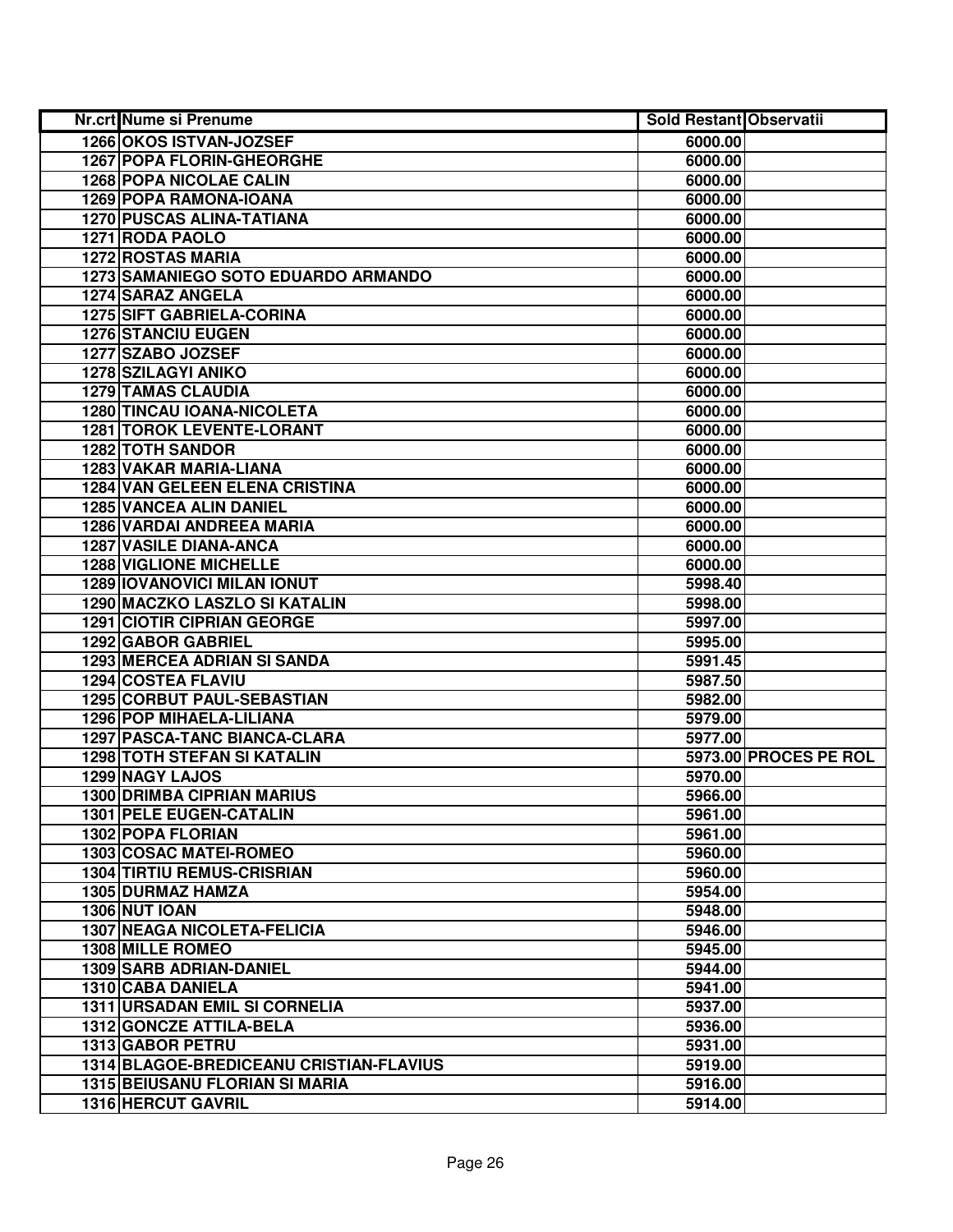| Nr.crt Nume si Prenume                   | <b>Sold Restant Observatii</b> |  |
|------------------------------------------|--------------------------------|--|
| 1317 GOLDENBERG CRISTIAN-RADU            | 5908.00                        |  |
| 1318 ANDOR ALEXANDRU DAN                 | 5899.00                        |  |
| 1319 CIURAR LAIE                         | 5899.00                        |  |
| 1320 DOMOCOS FLORIN                      | 5894.00                        |  |
| 1321 TINCAU LIVIU-CORNEL SI ELZA         | 5883.00                        |  |
| 1322 HEBRISTEAN VIOREL-LAURIAN           | 5881.00                        |  |
| <b>1323 BIRTAS MIHAI GABRIEL</b>         | 5876.00                        |  |
| 1324 ONITA DANIEL                        | 5870.04                        |  |
| <b>1325 STOICA LUDOVIC</b>               | 5870.00                        |  |
| <b>1326 LINGURAR MARIN</b>               | 5864.00                        |  |
| <b>1327 PRAHOVEANU CRISTINA</b>          | 5861.00                        |  |
| 1328 KUDELASZ LEVENTE-TIBOR              | 5860.00                        |  |
| <b>1329 DRUGAS TEODOR</b>                | 5857.00                        |  |
| 1330 CIURBA GABRIEL                      | 5855.00                        |  |
| 1331 STROE MIRCEA-DANIEL SI RAMONA TEREZ | 5854.52                        |  |
| 1332 MEZE DANIELA-VIORICA                | 5851.35                        |  |
| 1333 FURTOS GEORGE-ALEX                  | 5851.00                        |  |
| 1334 DERECICHEI FLORIN                   | 5842.00                        |  |
| <b>1335 FOGHIS TRAIAN</b>                | 5833.00                        |  |
| 1336 BALOGH IOSIF                        | 5829.00                        |  |
| 1337 GABOR SUSANA                        | 5827.00                        |  |
| <b>1338 BUDA CRISTIAN AUREL</b>          | 5817.00                        |  |
| 1339 LAKATOS ERZSEBET-NOEMI              | 5815.00                        |  |
| 1340 SANTI MAURO                         | 5813.00                        |  |
| <b>1341 DUME MIRCEA VASILE</b>           | 5812.45                        |  |
| 1342 ANECHIFORESEI CATALIN-CONSTANTIN    | 5800.00                        |  |
| <b>1343 BORZA AUREL MARIUS</b>           | 5800.00                        |  |
| 1344 POP MARIUS                          | 5800.00                        |  |
| <b>1345 TICOSI MIRCEA-CALIN</b>          | 5800.00                        |  |
| <b>1346 SILAGHI ADRIAN-GABRIEL</b>       | 5797.00                        |  |
| <b>1347 GEREBENES DUMITRU</b>            | 5788.51                        |  |
| 1348 FIZESAN RAMONA NICOLETA             | 5788.40                        |  |
| <b>1349 MIKUCZ MATILDA</b>               | 5776.67                        |  |
| 1350 URSU MIHAI-ADRIAN                   | 5757.50                        |  |
| 1351 CHIOREAN-VAGNER MARIUS-OVIDIU       | 5757.00                        |  |
| 1352 BALOGH CARLA - ETELKA               | 5756.00                        |  |
| <b>1353 ROSTAS EMANUEL</b>               | 5742.00                        |  |
| <b>1354 BURCSA MIHAI</b>                 | 5740.00                        |  |
| <b>1355 SIMO MARIA-MAGDALENA</b>         | 5738.00                        |  |
| 1356 CORDA IONAS                         | 5735.00                        |  |
| <b>1357 APETREI DANIEL</b>               | 5734.00                        |  |
| <b>1358 RADAC AUREL-GHEORGHE</b>         | 5731.92                        |  |
| 1359 BUT PETRU-FRANCISC                  | 5730.00                        |  |
| 1360 COVACIU ALEXANDRU                   | 5730.00                        |  |
| <b>1361 ELENES CIPRIAN-IONEL</b>         | 5711.15                        |  |
| 1362 ZANONI PAOLO                        | 5705.00                        |  |
| 1363 TARAU IONEL-MADALIN                 | 5702.00                        |  |
| <b>1364 VARGA ISTVAN ROBERT</b>          | 5702.00                        |  |
| 1365 GABOR IANOS                         | 5700.00                        |  |
| 1366 GABOR RUPI                          | 5683.98                        |  |
| <b>1367 INDRIE GHEORGHE-FLORIN</b>       | 5678.00                        |  |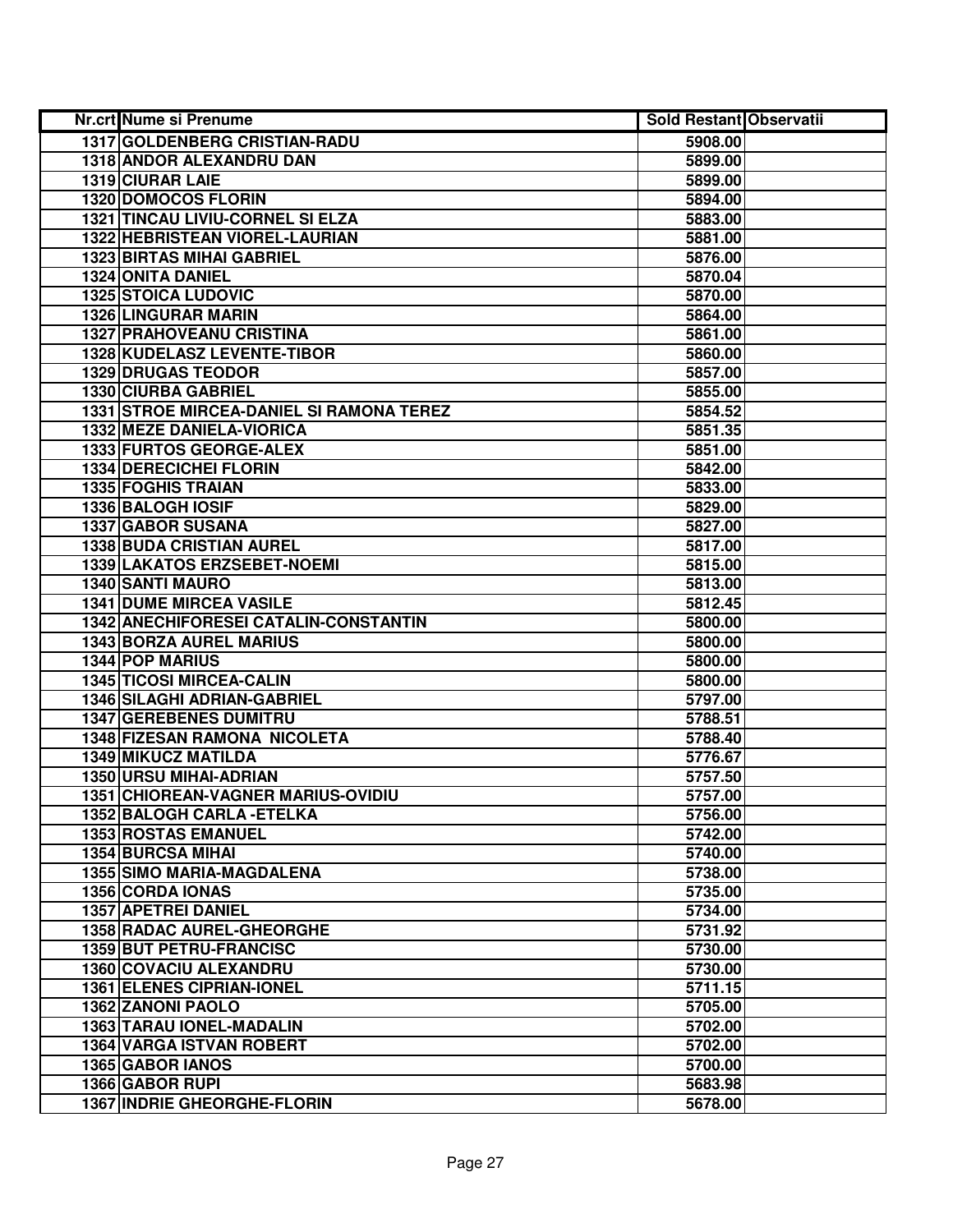| Nr.crt Nume si Prenume              | <b>Sold Restant Observatii</b> |  |
|-------------------------------------|--------------------------------|--|
| <b>1368 WEKERLE IACOB</b>           | 5674.00                        |  |
| <b>1369 LAZAR CRISTINEL FLORIN</b>  | 5669.00                        |  |
| 1370 PIRVU MARIA SI IOSIF           | 5665.00                        |  |
| 1371 ROSTAS IOAN-DOLAR              | 5660.00                        |  |
| 1372 BULZAN MARIA                   | 5652.00                        |  |
| 1373 ISZTOICA PETRU                 | 5650.00                        |  |
| <b>1374 ISZTOYKA GABOR</b>          | 5650.00                        |  |
| 1375 LAZAU CIPRIAN VLADUT           | 5650.00                        |  |
| 1376 ANDOR ALIN-IOAN                | 5646.50                        |  |
| <b>1377 SIME IONUT-VLAD</b>         | 5643.00                        |  |
| 1378 ARDELEAN GHEORGHE-SORIN        | 5641.00                        |  |
| 1379 SZUTOR EVA                     | 5637.00                        |  |
| <b>1380 HEREDEA DANIEL IONUT</b>    | 5633.00                        |  |
| <b>1381 NICORUT FLORIN</b>          | 5630.00                        |  |
| 1382 GALCA DUMITRU-NICOLAE-DAN      | 5629.00                        |  |
| <b>1383 TOTH SANDOR SI LIDIA</b>    | 5623.19                        |  |
| 1384 KAPALAI LORANT BELA            | 5620.00                        |  |
| 1385 MEDREA COSMIN-GABRIEL          | 5615.00                        |  |
| 1386 MOGA SORIN-HORATIU-IOAN        | 5603.00                        |  |
| <b>1387 MOTOS MIHAI</b>             | 5603.00                        |  |
| 1388 HRIN GHEORGHE-DORIN            | 5602.88                        |  |
| 1389 JIANU-GEROCS MARIUS-DORIN      | 5601.00                        |  |
| 1390 HULEA TRAIAN                   | 5600.00                        |  |
| 1391 CABA DOINA                     | 5599.00                        |  |
| 1392 JUCA IOAN-DORIN                | 5598.00                        |  |
| 1393 VLAD DUMITRU                   | 5597.53                        |  |
| 1394 HORVATH GHEORGHE               | 5585.00                        |  |
| <b>1395 MARINCEAN COSMIN RARES</b>  | 5584.00                        |  |
| 1396 GIRZ ELISABETA                 | 5580.00                        |  |
| <b>1397 LAKATOS AUGUSTIN</b>        | 5580.00                        |  |
| 1398 JURCUT RADU                    | 5577.00                        |  |
| <b>1399 NUTAS ANTONIA-BIANCA</b>    | 5553.00                        |  |
| <b>1400 POP RODICA-ANDREEA</b>      | 5550.00                        |  |
| <b>1401 NICORUT DOINA-ELENA</b>     | 5547.00                        |  |
| <b>1402 VERES GEORGETA</b>          | 5545.00                        |  |
| <b>1403 SUCIU EVA VIORICA</b>       | 5540.00                        |  |
| <b>1404 URS AUGUSTIN SI VALERIA</b> | 5538.00                        |  |
| <b>1405 ALDEA ADRIAN-CONSTANTIN</b> | 5537.50                        |  |
| <b>1406 AGOSTON EMIL IOAN</b>       | 5520.00                        |  |
| <b>1407 KISS CSABA</b>              | 5518.00                        |  |
| <b>1408 TRIFAN DUMITRU</b>          | 5504.00                        |  |
| <b>1409 GROZE TRAIAN</b>            | 5500.00                        |  |
| 1410 GYONGYOSI FERDINAND-GHEORGHE   | 5500.00                        |  |
| 1411 TIRTEU IOAN                    | 5496.00                        |  |
| 1412 TENT IOAN                      | 5491.00                        |  |
| 1413 CZAPP IOSIF                    | 5490.70                        |  |
| <b>1414 HATTAB MOHAMED AMINE</b>    | 5485.00                        |  |
| 1415 FOCOS GABRIEL-RAZVAN           | 5483.17                        |  |
| 1416 CALAU DUMITRU                  | 5483.00                        |  |
| 1417 KISS LAJOS                     | 5475.00                        |  |
| 1418 CORDOVAN JENO                  | 5470.00                        |  |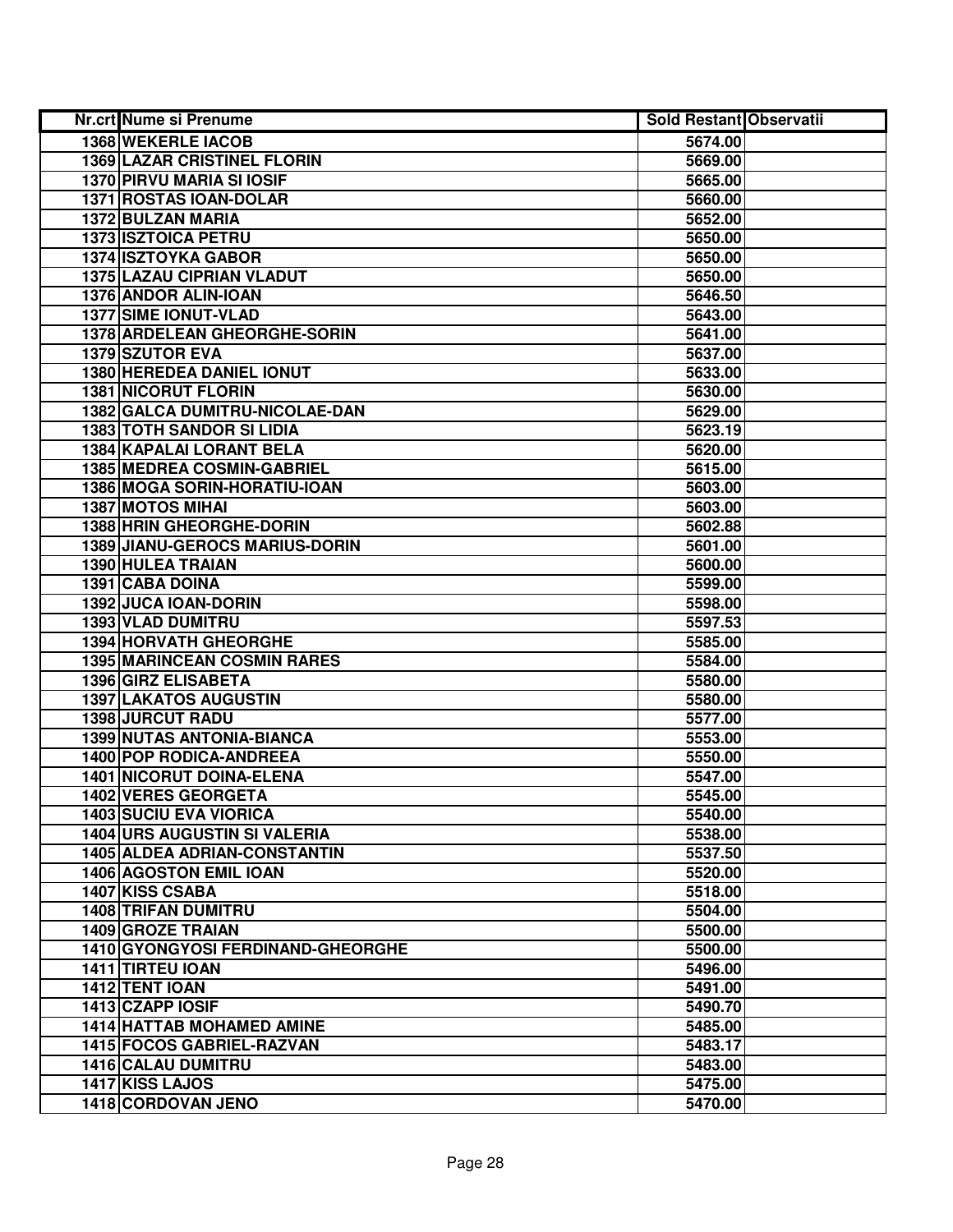| Nr.crt Nume si Prenume                      | <b>Sold Restant Observatii</b> |  |
|---------------------------------------------|--------------------------------|--|
| <b>1419 NISTOR CORNEL SI ELISABETA</b>      | 5466.00                        |  |
| 1420 MOCIAN GHEORGHE                        | 5465.00                        |  |
| <b>1421 CHIS MARIOARA</b>                   | 5463.00                        |  |
| 1422 RADUCANU VASILE RAJ                    | 5463.00                        |  |
| 1423 GAL EMERIC                             | 5450.00                        |  |
| <b>1424 HODISAN ELISABETA</b>               | 5448.00                        |  |
| <b>1425 SCHUSTER HANZ</b>                   | 5448.00                        |  |
| <b>1426 VIERU PETRICA SI LIOARA</b>         | 5447.00                        |  |
| <b>1427 ANDOR STEFAN</b>                    | 5445.00                        |  |
| 1428 KOVACS LASZLO-LEVENTE                  | 5439.00                        |  |
| 1429 FRUNZA ANDREI-MARIAN                   | 5434.00                        |  |
| 1430 CABAU GABRIEL BENIAMIN                 | 5429.11                        |  |
| 1431 KATI ALEXANDRU                         | 5429.00                        |  |
| <b>1432 KOPAR ROBERT-NICOLAE</b>            | 5428.00                        |  |
| 1433 GABOR GAVRIL                           | 5424.00                        |  |
| <b>1434 VERES MARIAN CASIAN</b>             | 5424.00                        |  |
| <b>1435 SILAGHI ANA INTREP.FAM</b>          | 5422.00                        |  |
| <b>1436 CRETU VIOREL REMUS</b>              | 5421.00                        |  |
| <b>1437 DUDOMA IOSIF</b>                    | 5418.00                        |  |
| 1438 POTRA IOAN - INTREPRINDERE INDIVIDUALA | 5408.00                        |  |
| <b>1439 PORUMB CORNELIA</b>                 | 5400.18                        |  |
| 1440 KISS LASZLO                            | 5400.00                        |  |
| 1441 KISS MARIA-MAGDALENA                   | 5400.00                        |  |
| 1442 VIDICAN DAN                            | 5400.00                        |  |
| 1443 BADEU MARCEL-DOREL SI SIMONA-MARINA    | 5399.00                        |  |
| 1444 MOT RELU SEBASTIAN                     | 5397.00                        |  |
| 1445 DOBOVAN ALEXANDRU                      | 5395.00                        |  |
| <b>1446 DURGHEU MIRCEA IONEL</b>            | 5384.00                        |  |
| <b>1447 MINDRUTIU MARIUS</b>                | 5384.00                        |  |
| 1448 LASCU FLORENTINA-ALINA                 | 5372.00                        |  |
| 1449 NOVAK ZSOLT-ISTVAN                     | 5370.00                        |  |
| <b>1450 LINGURAR IOAN-CALIN</b>             | 5367.00                        |  |
| 1451 AVRAM AMALIA-MELINDA SI GAVRIL         | 5366.00                        |  |
| 1452 POPA OVIDIU                            | 5361.00                        |  |
| <b>1453 FARKAS ATTILA-NORBERT</b>           | 5355.00                        |  |
| <b>1454 BOGDAN GHEORGHE</b>                 | 5351.00                        |  |
| <b>1455 MATE RUDOLF</b>                     | 5345.00                        |  |
| <b>1456 GHERGHEV DORIN</b>                  | 5332.00                        |  |
| <b>1457 VIDICAN RAZVAN -SERGIU</b>          | 5327.50                        |  |
| <b>1458 IUDEAN RAMONA-CLAUDIA</b>           | 5322.00                        |  |
| 1459 ERDEI ATTILA                           | 5320.00                        |  |
| <b>1460 PUSKAS MIKLOS</b>                   | 5311.00                        |  |
| <b>1461 STATE VASILE</b>                    | 5311.00                        |  |
| <b>1462 STEF DORIN MIRCEA</b>               | 5310.00                        |  |
| 1463 LASCAU MARINA-LUCICA                   | 5300.00                        |  |
| 1464 POP RAZVAN                             | 5300.00                        |  |
| <b>1465 STANCIU VASILE SI ADRIANA</b>       | 5293.00                        |  |
| <b>1466 GABOR DUMITRU</b>                   | 5292.00                        |  |
| <b>1467 ROSTAS RIBILA</b>                   | 5274.50                        |  |
| <b>1468 LUNCAN PETRU SORIN</b>              | 5273.00                        |  |
| <b>1469 POPOVICI IUSTINA</b>                | 5266.00                        |  |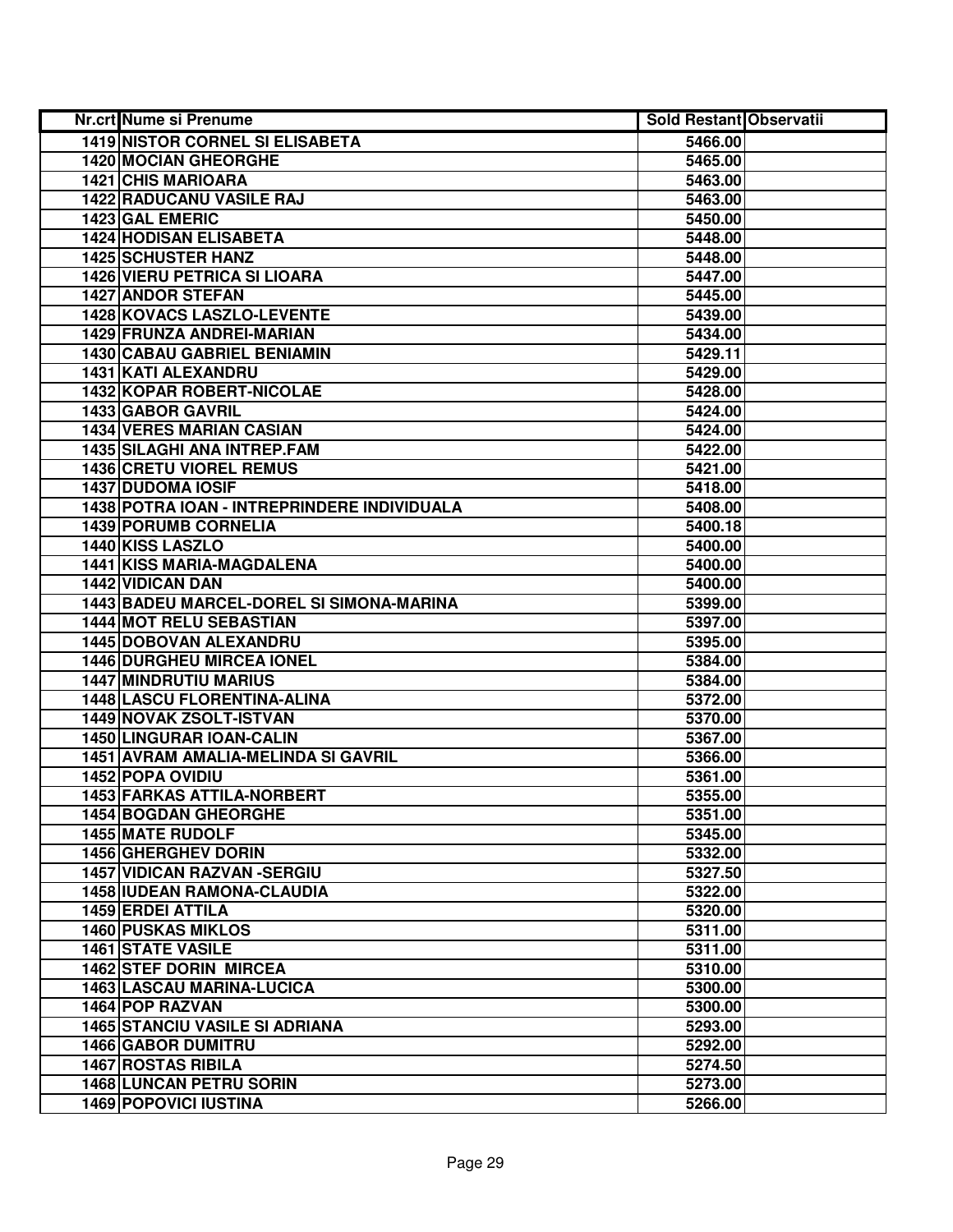| Nr.crt Nume si Prenume                  | <b>Sold Restant Observatii</b> |  |
|-----------------------------------------|--------------------------------|--|
| 1470 GHETI RAUL-EMANUEL                 | 5265.00                        |  |
| 1471 BAR GABRIEL                        | 5260.00                        |  |
| <b>1472 SIME RADU HORIA</b>             | 5259.00                        |  |
| <b>1473 POPUTE TEODOR</b>               | 5256.00                        |  |
| 1474 PAP HAJNALKA                       | 5250.00                        |  |
| 1475 HEREDEA DANIEL                     | 5247.00                        |  |
| <b>1476 PESCHAR MARTIN</b>              | 5240.00                        |  |
| <b>1477 VAN DER PUTTEN FRITS</b>        | 5240.00                        |  |
| <b>1478 ULMARU PETRACHE</b>             | 5237.00                        |  |
| <b>1479 FORT IONUT-CRISTIAN</b>         | 5236.00                        |  |
| <b>1480 CHEREGI IULIANA</b>             | 5230.00                        |  |
| 1481 DASCALESCU ADELA-ELENA             | 5229.00                        |  |
| 1482 SZABO ROBERT                       | 5228.00                        |  |
| 1483 PETRILA IOAN-DUMITRU               | 5227.00                        |  |
| 1484 VAD MARIN-LASZLO                   | 5221.00                        |  |
| 1485 CORENIUC CLAUDIU-EMIL              | 5220.00                        |  |
| <b>1486 GHERMAN HORIA-IONUT</b>         | 5210.00                        |  |
| 1487 CAMPAN OCTAVIAN-IOAN               | 5202.00                        |  |
| 1488 BUZGUTA OVIDIU IOAN                | 5201.00                        |  |
| 1489 DANO GYORGY-KALMAN                 | 5200.00                        |  |
| 1490 GABOR KATALIN                      | 5200.00                        |  |
| <b>1491 KOMAREK GYULA-MIHALY</b>        | 5200.00                        |  |
| 1492 LEU ZOLTAN-DAN                     | 5196.00                        |  |
| <b>1493 CIOLOS CRISTIAN-VICTOR</b>      | 5190.00                        |  |
| <b>1494 TUCALIUC DIMITRIE</b>           | 5189.00                        |  |
| 1495 SGINDAR DANIEL                     | 5186.50                        |  |
| <b>1496 KHALL FALLAH MOSBAH</b>         | 5184.80                        |  |
| 1497 GABOR MINDRA                       | 5182.00                        |  |
| 1498 VARGA SANDOR                       | 5180.00                        |  |
| 1499 NEMET BENIAMIN                     | 5176.00                        |  |
| 1500 KAJCZA MARIA                       | 5173.00                        |  |
| <b>1501 BANO TUNDE VIORICA</b>          | 5172.00                        |  |
| <b>1502 DUDAS VASILE SI DOINA</b>       | 5172.00                        |  |
| <b>1503 DUMITRESCU RAVECA</b>           | 5169.00                        |  |
| <b>1504 SABAU CARMEN-VIORICA</b>        | 5169.00                        |  |
| <b>1505 SANDOR TEODOR MIHAI</b>         | 5169.00                        |  |
| <b>1506 DEMETER LADISLAU</b>            | 5167.00                        |  |
| <b>1507 TUFA VASILE SI LAURA-SIMONA</b> | 5162.00                        |  |
| <b>1508 HORVATH KALMAN</b>              | 5160.00                        |  |
| <b>1509 IONESCU MARIN</b>               | 5154.00                        |  |
| 1510 MLADIN MIHAELA ANCA                | 5153.00                        |  |
| 1511 STAN VIOREL                        | 5150.00                        |  |
| 1512 BARBU CORNEL                       | 5148.00                        |  |
| 1513 BITIS IOAN                         | 5148.00                        |  |
| 1514 CABA FLORICA-DANIELA               | 5144.00                        |  |
| <b>1515 GORDAN VESTIAN SI RODICA</b>    | 5138.00                        |  |
| <b>1516 TARAU TEODOR</b>                | 5133.00                        |  |
| 1517 HOTOPAN LOREDANA-MARIANA           | 5126.00                        |  |
| <b>1518 BOROD GHEORGHE</b>              | 5124.00                        |  |
| <b>1519 DAVID DACIAN IONUT</b>          | 5123.00                        |  |
| 1520 VARGA BARNA ATTILA                 | 5121.00                        |  |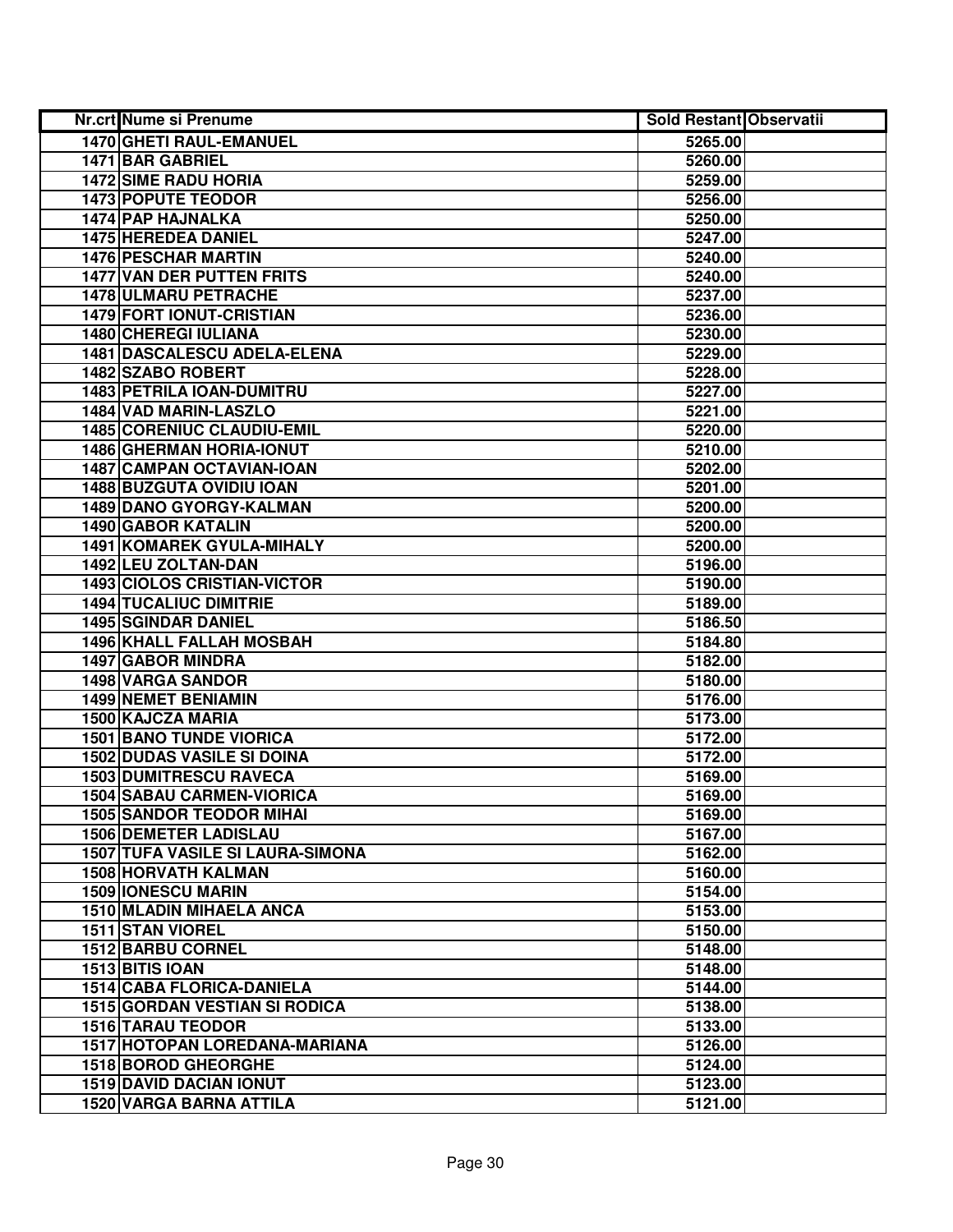| Nr.crt Nume si Prenume                       | <b>Sold Restant Observatii</b> |  |
|----------------------------------------------|--------------------------------|--|
| <b>1521 ISZTOIKA LUDOVIC</b>                 | 5120.00                        |  |
| <b>1522 BOLOCA CRISTIAN</b>                  | 5118.00                        |  |
| <b>1523 HENDRE CRISTIAN-IONUT</b>            | 5117.00                        |  |
| <b>1524 DOVLETE ADRIAN</b>                   | 5116.00                        |  |
| 1525 CIARNAU IOAN                            | 5110.00                        |  |
| 1526 PRODAN MIRELA-LOREDANA                  | 5106.00                        |  |
| <b>1527 CRACIUN ADRIAN DANIEL</b>            | 5105.00                        |  |
| 1528 TORZSA IOSIF                            | 5103.00                        |  |
| <b>1529 DAROCZI VASILE</b>                   | 5102.00                        |  |
| <b>1530 DUMITRIU STEFAN</b>                  | 5100.00                        |  |
| <b>1531 PRAJA LEVENTE-VASILE</b>             | 5100.00                        |  |
| 1532 FILIP ANCA IOANA                        | 5096.00                        |  |
| 1533 IOVAN ALEXANDRU                         | 5090.00                        |  |
| 1534 COLTA RADU                              | 5089.00                        |  |
| 1535 GABOR IANCU                             | 5088.00                        |  |
| <b>1536 BALINT FLORIAN</b>                   | 5086.00                        |  |
| <b>1537 BARANOSCHI MIHAI-FLORIN</b>          | 5083.00                        |  |
| <b>1538 GABOR LUDOVIC</b>                    | 5083.00                        |  |
| <b>1539 CIUCIU IACOB-CORNEL</b>              | 5082.73                        |  |
| 1540 GAVRUTA GAVRAS TEODOR MARIUS            | 5075.00                        |  |
| 1541 SAVA FLORIN-IOAN                        | 5073.00                        |  |
| 1542 DUDAS IMRE-LASZLO                       | 5070.00                        |  |
| <b>1543 HAMZA GHEORGHE-ROMEO</b>             | 5070.00                        |  |
| 1544 REZMIVES SAMUIL                         | 5061.00                        |  |
| 1545 BODOG IOAN                              | 5059.48                        |  |
| <b>1546 POGAN ADRIAN SEVER</b>               | 5057.00                        |  |
| 1547 TEM STEFAN-PETRU-EMERIC                 | 5053.00                        |  |
| 1548 VEGVARI ESTERA                          | 5050.00                        |  |
| 1549 ONUT-TOMA PETRU                         | 5049.00                        |  |
| 1550 DARIDA LIVIU                            | 5037.00                        |  |
| 1551 LEABU CARLA-LAURA                       | 5032.00                        |  |
| <b>1552 DIMENY NICOLESCU MIHAELA SILVIA</b>  | 5028.00                        |  |
| <b>1553 ROSTAS STEFAN SI DRENA</b>           | 5025.00                        |  |
| <b>1554 TINCAU MARINA-FLORENTINA</b>         | 5025.00                        |  |
| <b>1555 BAICAN EMOKE-IZABELLA</b>            | 5024.00                        |  |
| <b>1556 GHIB GHEORGHE</b>                    | 5024.00                        |  |
| <b>1557 CIORBA MARIUS</b>                    | 5013.00                        |  |
| <b>1558 GABOR ISTVAN</b>                     | 5007.00                        |  |
| 1559 KOVACS-SZALAKNAI ESZTER SI LUDOVIC      | 5006.00                        |  |
| <b>1560 HORVATH ADALBERT</b>                 | 5004.00                        |  |
| <b>1561 FECHETE OCTAV LUCRETIU</b>           | 5002.00                        |  |
| 1562 VAKAR CLAUDIU-NOEL                      | 5002.00                        |  |
| <b>1563 DOBAI CONSTANTIN SI ELISABETA</b>    | 5000.00                        |  |
| <b>1564 GORAN NARCISA MADALINA</b>           | 5000.00                        |  |
| 1565 KISS JANOS                              | 5000.00                        |  |
| <b>1566 LACATUS LAVINIA-SORINA</b>           | 5000.00                        |  |
| <b>1567 PANTEA MARIANA-DANIELA</b>           | 5000.00                        |  |
| <b>1568 ROMAN FLORIN</b>                     | 5000.00                        |  |
| <b>1569 VASCHI CLAUDIU COSMIN</b>            | 5000.00                        |  |
| <b>1570 POP MARCEL CRISTIAN</b>              | 4998.00                        |  |
| 1571 SULUGIUC SADCO-GEORGE SI RALUCA CODRUTA | 4997.00                        |  |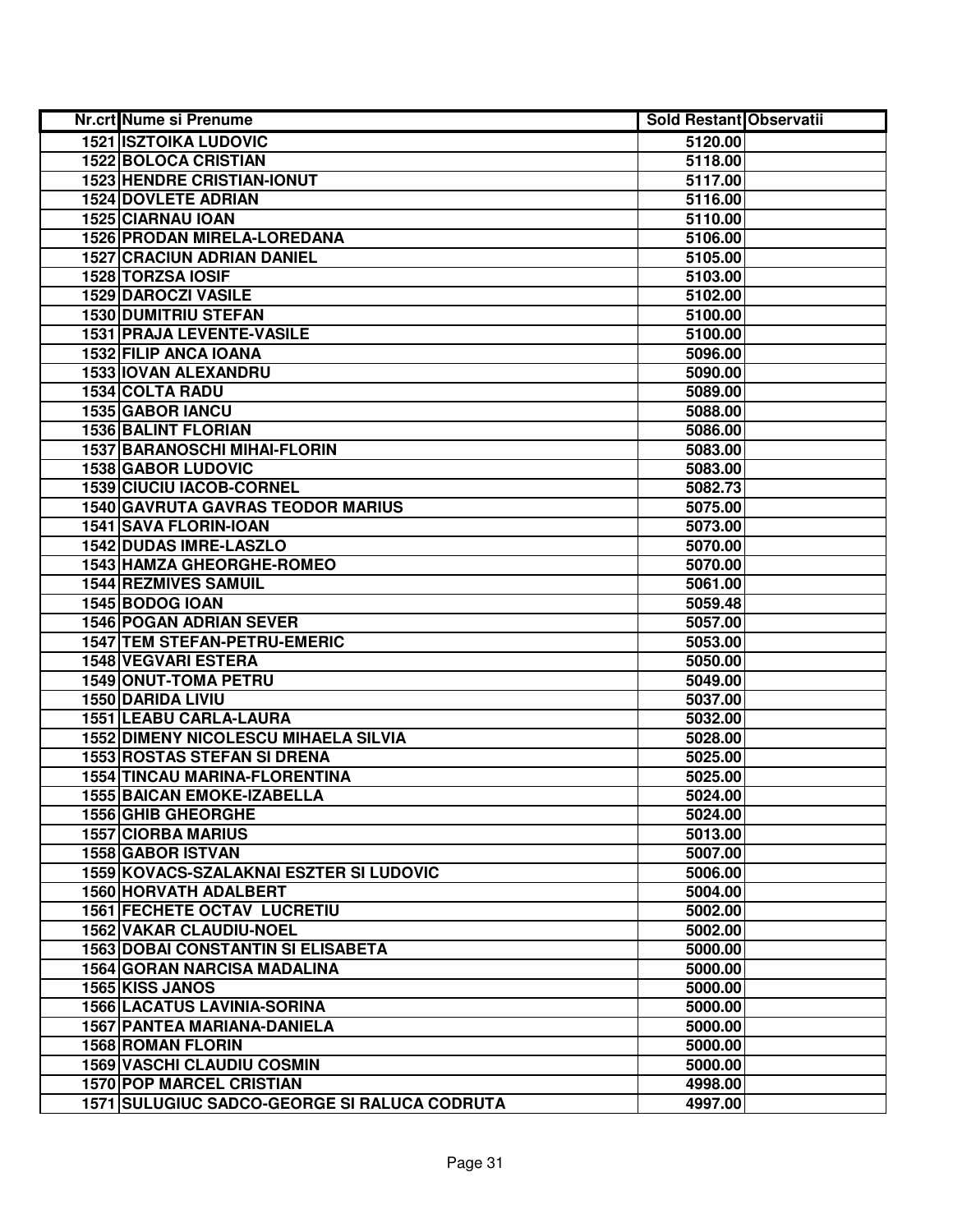| Nr.crt Nume si Prenume                     | <b>Sold Restant Observatii</b> |  |
|--------------------------------------------|--------------------------------|--|
| 1572 GADOLA RADU-DAN                       | 4994.00                        |  |
| <b>1573 SATMARI VIRGIL</b>                 | 4990.00                        |  |
| 1574 GAL NICOLETA SI SORIN                 | 4989.00                        |  |
| <b>1575 VOLGYESI ROBERT-ATTILA</b>         | 4989.00                        |  |
| <b>1576 JURGIU LENUTA-MARIA</b>            | 4988.91                        |  |
| <b>1577 MERA NICOLAE SI VIORICA</b>        | 4987.00                        |  |
| <b>1578 MIHUT CRISTIAN-MARIAN</b>          | 4982.00                        |  |
| 1579 DULAU CLAUDIU-MIHAI SI SIMONA FLORINA | 4981.23                        |  |
| <b>1580 LENCAR LEONTINA</b>                | 4981.00                        |  |
| 1581 LASCAU GABRIELA ANAMARIA              | 4978.00                        |  |
| <b>1582 GABOR MATEI</b>                    | 4977.00                        |  |
| <b>1583 UNGUR CRACIUN</b>                  | 4969.50                        |  |
| <b>1584 BURCSA MATEI</b>                   | 4960.00                        |  |
| <b>1585 CLITAN IONEL</b>                   | 4960.00                        |  |
| 1586 POP EMIL-GAVRIL SI RALUCA             | 4955.00                        |  |
| <b>1587 GHERMAN VASILE CRISTIAN</b>        | 4954.00                        |  |
| <b>1588 BERES STEFAN SI ILEANA</b>         | 4952.00                        |  |
| 1589 TOTORAN FLORINA                       | 4947.14                        |  |
| 1590 ROMOCEA ROXANA-NICOLETA               | 4945.00                        |  |
| <b>1591 PAINA GHEORGHE</b>                 | 4940.00                        |  |
| 1592 ILUTA FLORIN                          | 4938.00                        |  |
| 1593 BOCSAN GELU                           | 4932.00                        |  |
| <b>1594 VANCSA ARPAD-OLIVER</b>            | 4927.00                        |  |
| <b>1595 CARAGIA MARIUS</b>                 | 4925.00                        |  |
| <b>1596 MICH AGNETA</b>                    | 4925.00                        |  |
| <b>1597 SEBESTYEN MARIN</b>                | 4925.00                        |  |
| 1598 PARASCHIVA CONSTANTIN-EMIL            | 4922.00                        |  |
| 1599 SERBA MARIA                           | 4922.00                        |  |
| <b>1600 TUNDUC ADRIAN</b>                  | 4920.00                        |  |
| 1601 KAHILOGULLARI SEDAT                   | 4918.00                        |  |
| 1602 PRECUP TRAIAN                         | 4916.58                        |  |
| 1603 KOVACS OLGA                           | 4914.00                        |  |
| 1604 VEG LADISLAU-EMERIC                   | 4914.00                        |  |
| <b>1605 DEAK ISTVAN</b>                    | 4909.00                        |  |
| <b>1606 JANCSEK ERVIN GYULA</b>            | 4903.00                        |  |
| 1607 GABOR IOAN                            | 4901.00                        |  |
| <b>1608 BENTAN CONSTANTIN</b>              | 4900.00                        |  |
| <b>1609 CAPOTA OVIDIU</b>                  | 4900.00                        |  |
| 1610 GEREBENES EVA                         | 4900.00                        |  |
| 1611 SZABO IOZSEF                          | 4900.00                        |  |
| 1612 HORVATH JENO ZOLTAN                   | 4897.00                        |  |
| <b>1613 SIMON ANCUTA</b>                   | 4897.00                        |  |
| 1614 SZFERLE OVIDIU                        | 4895.00                        |  |
| <b>1615 SABAU FLORIN-MARIUS</b>            | 4893.00                        |  |
| 1616 IVAN SEBASTIAN-DAN                    | 4892.50                        |  |
| <b>1617 NEMES DUMITRU SI VIORICA</b>       | 4888.90                        |  |
| <b>1618 TORDAI ELISABETA</b>               | 4887.75                        |  |
| 1619 LERNER FRIDA                          | 4881.00                        |  |
| <b>1620 CHIRICA EMERIC ZSOLT</b>           | 4880.00                        |  |
| 1621 BOROS STEFAN                          | 4874.00                        |  |
| <b>1622 KUCHEL REMUS</b>                   | 4870.00                        |  |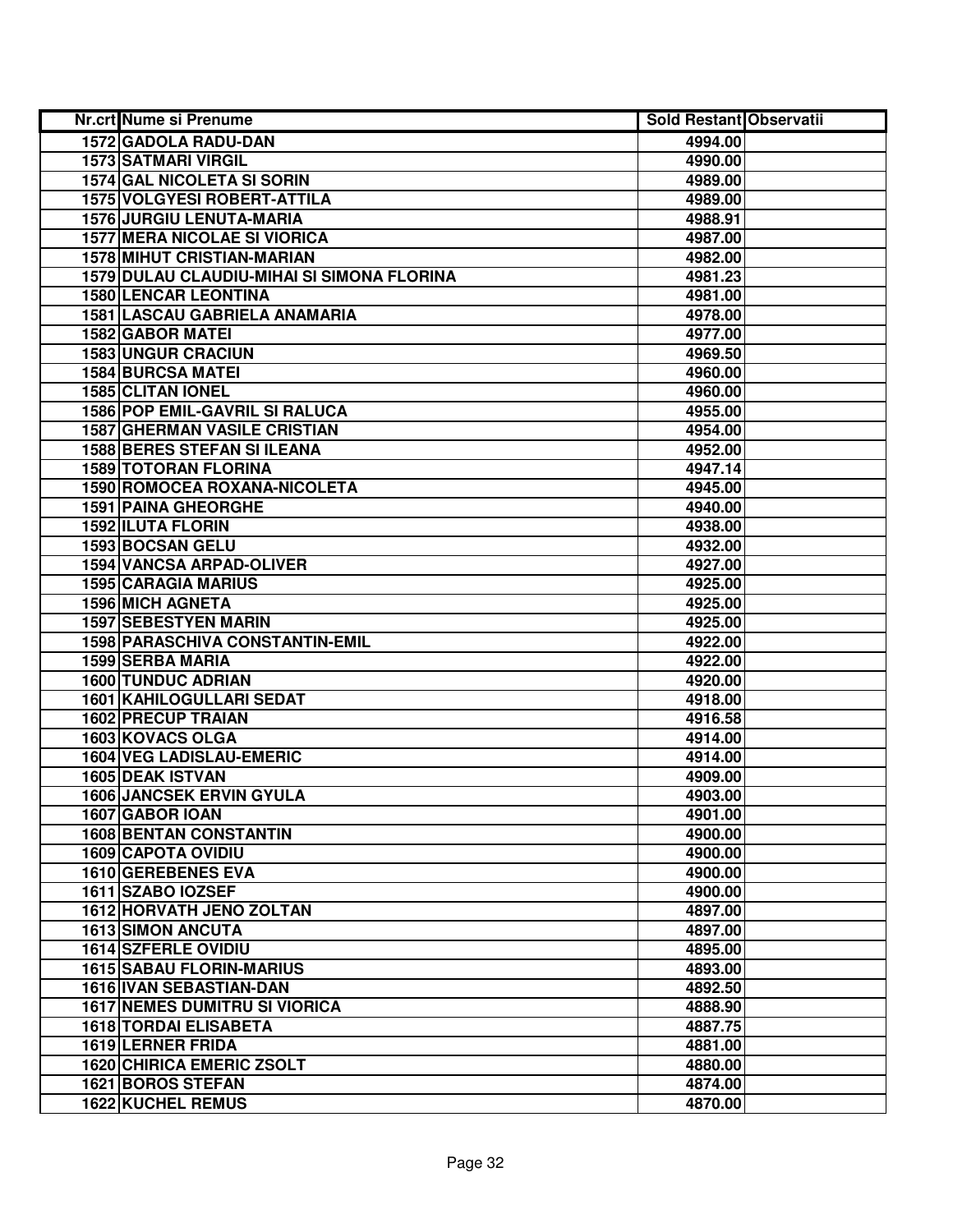| Nr.crt Nume si Prenume                        | <b>Sold Restant Observatii</b> |  |
|-----------------------------------------------|--------------------------------|--|
| <b>1623 RAZVANTA COSMIN PAUL</b>              | 4870.00                        |  |
| <b>1624 ISZTOIKA STEFAN</b>                   | 4865.00                        |  |
| 1625 SIMINIC MARIA                            | 4861.00                        |  |
| <b>1626 LENCAR IOAN-CALIN</b>                 | 4851.00                        |  |
| <b>1627 CIORA NICUSOR-NELU</b>                | 4850.50                        |  |
| <b>1628 IURCA VALERIU-FLAVIUS</b>             | 4850.00                        |  |
| 1629 MIHAILA DAN                              | 4850.00                        |  |
| <b>1630 LUNCAN PETRU</b>                      | 4849.00                        |  |
| <b>1631 PATAKI MAGDALENA SI ENIKO</b>         | 4849.00                        |  |
| 1632 SZENTGYORGYI JOZSEF SI ERZSEBET          | 4847.00                        |  |
| <b>1633 DOMOCOS CRISTIAN-VLAD</b>             | 4846.00                        |  |
| <b>1634 GALL ISTVAN CSABA</b>                 | 4846.00                        |  |
| <b>1635 SZUCS ARPAD JOZSEF</b>                | 4841.50                        |  |
| <b>1636 NEMES ALEXANDRU</b>                   | 4840.00                        |  |
| 1637 ISTOICA IOAN                             | 4839.00                        |  |
| <b>1638 BOT CALIN ARON</b>                    | 4834.00                        |  |
| 1639 BREAZ SORIN-MIHAI                        | 4834.00                        |  |
| <b>1640 SZOMBATI GABRIELA SI EMERIC</b>       | 4833.00                        |  |
| 1641 GABOR IOAN                               | 4831.00                        |  |
| 1642 POP LUCIAN-NICOLAE                       | 4831.00                        |  |
| <b>1643 COCIUBAN PAUL-CRISTIAN</b>            | 4827.00                        |  |
| <b>1644 BUT CLAUDIA-MARCELA</b>               | 4821.00                        |  |
| 1645 IVASCA IOAN - DANIEL                     | 4817.00                        |  |
| 1646 KOVACS LUMINITA SI IONESCU MUGUREL       | 4817.00                        |  |
| <b>1647 DICU SERGIU-PETRU</b>                 | 4816.00                        |  |
| <b>1648 EDDO INNOCENT OLUWALONIMI</b>         | 4814.00                        |  |
| 1649 MAGHIAR CATALIN-GEORGE                   | 4810.44                        |  |
| <b>1650 CRACIUN VIOREL-MARIUS</b>             | 4810.00                        |  |
| <b>1651 FORGACIU DUMITRU ROMICA</b>           | 4803.00                        |  |
| 1652 CATANA CALIN-PETRICA SI DENISA           | 4801.00                        |  |
| <b>1653 ARDELEANU CRISTINA CARMEN</b>         | 4798.00                        |  |
| <b>1654 COLOSVARI VIORICA</b>                 | 4795.00                        |  |
| <b>1655 CAPUS FLORIN SI MARGARETA CLAUDIA</b> | 4794.00                        |  |
| <b>1656 PORCAR FLORIN CORNEL</b>              | 4793.59                        |  |
| <b>1657 CIMERDEAN KLARA</b>                   | 4792.06                        |  |
| <b>1658 DARABAN MARIUS MIHAI</b>              | 4786.84                        |  |
| 1659 RADUI ALEXANDRU SI DELIA                 | 4782.00                        |  |
| <b>1660 KELEMEN LASZLO</b>                    | 4780.00                        |  |
| 1661 BORA-GUT ILIE                            | 4779.00                        |  |
| <b>1662 POP IOANA-MONICA</b>                  | 4776.00                        |  |
| <b>1663 DAVID ANDREEA-BIANCA</b>              | 4772.00                        |  |
| <b>1664 FORIS EDE CSONGOR</b>                 | 4771.00                        |  |
| <b>1665 POPA VIOREL</b>                       | 4765.00                        |  |
| <b>1666 STANA GHEORGHE</b>                    | 4765.00                        |  |
| 1667 PAULESCU RAZVAN NICOLAE SI ANGELA A      | 4761.74                        |  |
| <b>1668 MIHAI DOREL-CONSTANTIN</b>            | 4760.00                        |  |
| 1669 STEF IOAN                                | 4760.00                        |  |
| 1670 GALIS ALIN-HADRIAN                       | 4756.00                        |  |
| 1671 IUGA MARIA                               | 4754.00                        |  |
| 1672 FLORIAN IOSIF                            | 4745.00                        |  |
| 1673 LAZAR SEBASTIAN MIHAI ANDREI             | 4740.00                        |  |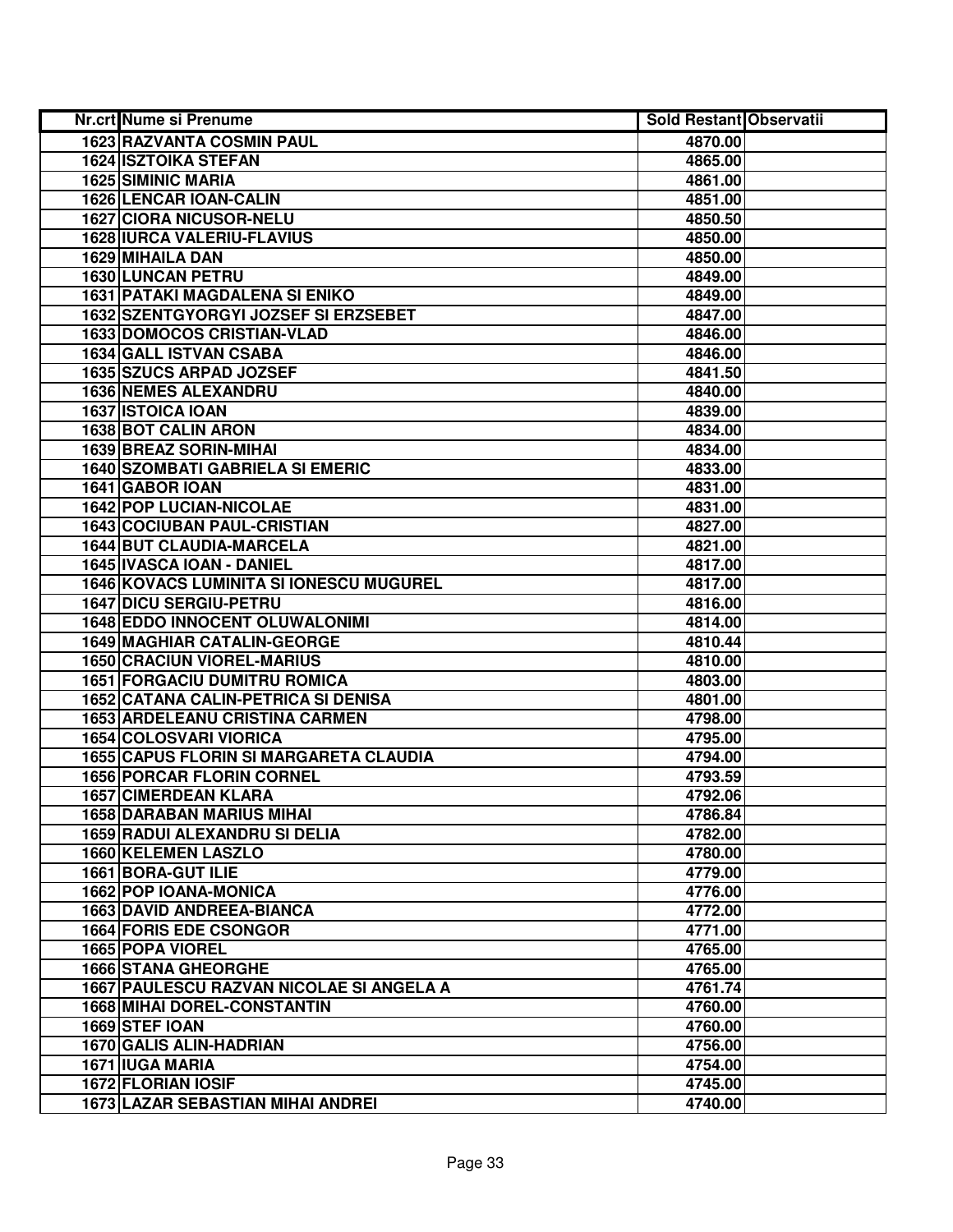| Nr.crt Nume si Prenume                          | <b>Sold Restant Observatii</b> |  |
|-------------------------------------------------|--------------------------------|--|
| <b>1674 FOGHIS CATALIN-VIOREL</b>               | 4737.50                        |  |
| 1675 IMECS MARIA                                | 4735.00                        |  |
| 1676 KERESZTESI AURELIA MIHAELA<br><b>VIERU</b> | 4734.00                        |  |
| <b>1677 GHIURA NICOLAE</b>                      | 4733.00                        |  |
| <b>1678 CAPRIS TEODORESCU-VIRGIL</b>            | 4731.00                        |  |
| 1679 KUN ORSOLYA                                | 4726.00                        |  |
| 1680 MUSCA IOSIF ANTON                          | 4726.00                        |  |
| 1681 SUSTER GHEORGHE                            | 4724.50                        |  |
| <b>1682 BALOGH DORINA SI GHEORGHE</b>           | 4722.00                        |  |
| 1683 OLTEANU FLAVIUS-DECEBAL                    | 4718.00                        |  |
| <b>1684 KOVARI TIBERIU</b>                      | 4714.00                        |  |
| <b>1685 SASU SEXTIL RAUL</b>                    | 4714.00                        |  |
| <b>1686 COCIUBAN ENIKO-ANDREA</b>               | 4707.00                        |  |
| <b>1687 FOTA SEBASTIAN-EUGEN</b>                | 4700.00                        |  |
| <b>1688 LAKATOS SURAJ</b>                       | 4700.00                        |  |
| <b>1689 SOLYOM ADAM LASZLO</b>                  | 4695.50                        |  |
| <b>1690 GEREBENES ZSUZSANNA</b>                 | 4690.00                        |  |
| 1691 VANCIA VALENTIN                            | 4690.00                        |  |
| 1692 MURGULY JOZSEF                             | 4688.88                        |  |
| <b>1693 MITRASCA ANDREI-NICOLAE</b>             | 4688.00                        |  |
| 1694 VARGA MIRCEA-GIONI                         | 4682.00                        |  |
| <b>1695 ZAHARIE TIBOR</b>                       | 4680.00                        |  |
| <b>1696 DUDAS DANIEL</b>                        | 4675.00                        |  |
| 1697 DRAJAN BOGDAN ALEXANDRU                    | 4673.00                        |  |
| <b>1698 BOGDAN FELIX ROLAND</b>                 | 4670.00                        |  |
| 1699 MIKLOS IANCU                               | 4668.00                        |  |
| 1700 ANDREI CATALIN-GAVRIL                      | 4666.39                        |  |
| 1701 BORBOLA GYULA SI GABRIELA                  | 4666.00                        |  |
| <b>1702 VESEA CARMEN ALINA</b>                  | 4665.95                        |  |
| 1703 ROVERS ADRIANUS-MATHEUS-PETRUS             | 4665.00                        |  |
| <b>1704 MIKLOS ELISABETA</b>                    | 4661.00                        |  |
| 1705 BADEA FLORIN-GABRIEL                       | 4660.00                        |  |
| 1706 FLORIAN GHEORGHE                           | 4660.00                        |  |
| <b>1707 STOICA PAUL SORIN</b>                   | 4660.00                        |  |
| <b>1708 SZENTGYORGYI LASZLO</b>                 | 4652.00                        |  |
| 1709 POPA RADU-DAN                              | 4651.00                        |  |
| 1710 HERMAN IOAN                                | 4643.30                        |  |
| <b>1711 CHIPE IONEL SI FLORICA</b>              | 4643.00                        |  |
| <b>1712 DUDAS FLORIAN</b>                       | 4643.00                        |  |
| <b>1713 OROS LUCIA-CRISTINA</b>                 | 4643.00                        |  |
| 1714 LASZLO ISTVAN                              | 4642.00                        |  |
| 1715 PAL KATALIN-EDIT                           | 4641.00                        |  |
| <b>1716 SIMU GELU-VOICU-MARIN</b>               | 4637.00                        |  |
| 1717 TATAR MARIAN-GEORGE                        | 4637.00                        |  |
| <b>1718 BOITOR CAROL</b>                        | 4633.00                        |  |
| 1719 BANDEA CORNELIA-GABRIELA                   | 4625.00                        |  |
| <b>1720 PETRILA CRISTIAN-OVIDIU</b>             | 4625.00                        |  |
| <b>1721 DEMETER TRAIAN</b>                      | 4620.29                        |  |
| 1722 GABOR RUPI                                 | 4620.00                        |  |
| <b>1723 TORJOC LUCIAN</b>                       | 4615.00                        |  |
| 1724 GHIT ALEXANDRU                             | 4614.00                        |  |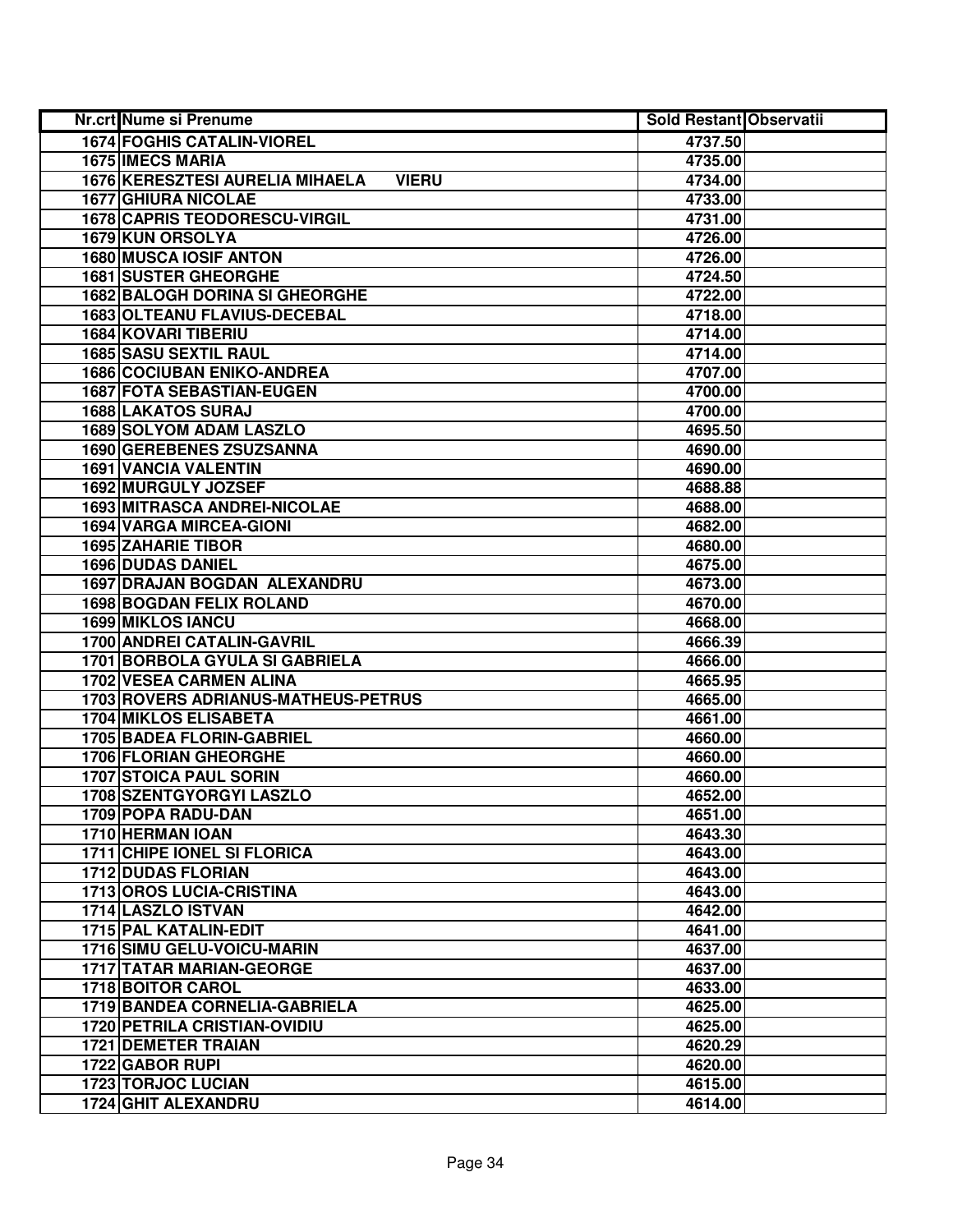| Nr.crt Nume si Prenume                          | <b>Sold Restant Observatii</b> |  |
|-------------------------------------------------|--------------------------------|--|
| <b>1725 POPA EDUARD-CRISTIAN</b>                | 4611.50                        |  |
| <b>1726 BORSE ALEXANDRU</b>                     | 4611.00                        |  |
| 1727 BOSCA SERGIU                               | 4610.00                        |  |
| 1728 MARICESCU CATALIN-EUGEN                    | 4610.00                        |  |
| 1729 MIKLOS TEREZ MARGIT                        | 4610.00                        |  |
| 1730 PETER CAROL                                | 4607.00                        |  |
| 1731 LIANU LAVINIA-EUGENIA SI ION-CONSTANTIN    | 4606.00                        |  |
| 1732 ROMOSAN IOAN-DOREL CABINET DE AVOCAT       | 4603.00                        |  |
| 1733 ALBUTIU ANGELA                             | 4600.00                        |  |
| 1734 NYUZO ERZSEBET                             | 4600.00                        |  |
| <b>1735 STIUBE LUCIAN</b>                       | 4600.00                        |  |
| <b>1736 STANCU MARINELA</b>                     | 4595.31                        |  |
| <b>1737 BERE GHEORGHE-MADALIN</b>               | 4591.00                        |  |
| 1738 CHEREGI GHEORGHE - ADRIAN                  | 4591.00                        |  |
| 1739 SERB IOAN-AURELIAN                         | 4591.00                        |  |
| 1740 FARKAS CLAUDIA-MIHAELA, INTREP.INDIVIDUALA | 4590.00                        |  |
| 1741 FEKETE DOREL                               | 4588.00                        |  |
| 1742 ZAHA NICOLAE-IONUT                         | 4586.00                        |  |
| 1743 DUMA DAN CATALIN                           | 4584.00                        |  |
| 1744 LEUCA VIOREL                               | 4580.00                        |  |
| 1745 PAL BOGDAN IOAN                            | 4570.00                        |  |
| 1746 MASETTI MORENO                             | 4567.00                        |  |
| <b>1747 SELICEANU OLIVIU DANIEL</b>             | 4565.00                        |  |
| <b>1748 SUCIU CIPRIAN VALENTIN</b>              | 4562.00                        |  |
| <b>1749 GABOR MARIA</b>                         | 4560.00                        |  |
| <b>1750 CURTMAN DANIEL</b>                      | 4558.00                        |  |
| 1751 BODOGAI FLORIN-VASILE                      | 4556.00                        |  |
| <b>1752 COSTE ALEXANDRU VASILE</b>              | 4553.00                        |  |
| 1753 POP NADIA-ILEANA                           | 4549.00                        |  |
| 1754 FARKAS ANNAMARIA-MAGDALENA                 | 4548.00                        |  |
| 1755 MUDURA ALIN IOAN                           | 4548.00                        |  |
| <b>1756 CIOCAN FLORIAN LUCIAN</b>               | 4542.00                        |  |
| 1757 VIDICAN MELANIA                            | 4542.00                        |  |
| <b>1758 COLTA MIRCEA</b>                        | 4540.00                        |  |
| <b>1759 HENDRE LENUTA</b>                       | 4540.00                        |  |
| 1760 ORBAI EUSEBIU                              | 4530.00                        |  |
| <b>1761 GROSU CONSTANTIN</b>                    | 4527.00                        |  |
| <b>1762 URSACHE IONUT-BOGDAN</b>                | 4526.00                        |  |
| <b>1763 STROIU VASILE</b>                       | 4521.00                        |  |
| <b>1764 BARANKA GAVRIL</b>                      | 4514.00                        |  |
| <b>1765 GABOR GAVRIL</b>                        | 4514.00                        |  |
| <b>1766 UNGUR FLORIN-GHEORGHE</b>               | 4513.00                        |  |
| <b>1767 BIRTA SORIN VASILE SI CLAUDIA</b>       | 4509.00                        |  |
| <b>1768 CHERMAN BOGDAN-MADALIN</b>              | 4509.00                        |  |
| 1769 LAKATOS EUGEN                              | 4509.00                        |  |
| 1770 POSTOVEANU PETRU-CLAUDIU                   | 4506.00                        |  |
| 1771 NAGY SANDOR                                | 4505.00                        |  |
| 1772 TANC VLAD                                  | 4501.00                        |  |
| 1773 AGH FERENCZ OSZKAR                         | 4500.00                        |  |
| 1774 CALIN ANITA                                | 4500.00                        |  |
| 1775 CHILBA DENISA-KRISZTINA                    | 4500.00                        |  |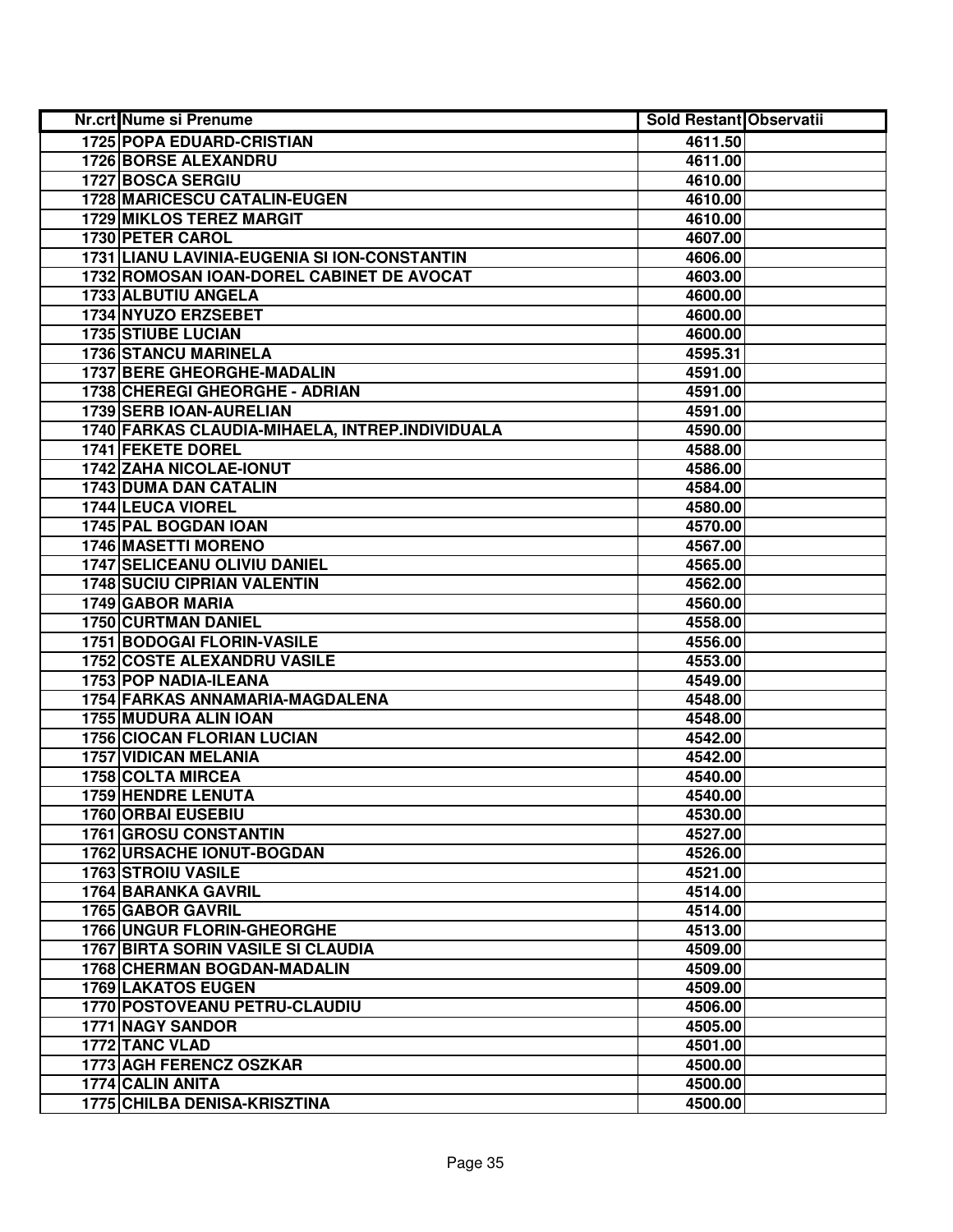| Nr.crt Nume si Prenume                  | <b>Sold Restant Observatii</b> |                       |
|-----------------------------------------|--------------------------------|-----------------------|
| 1776 DASCAL VIVIANA-IOANA               | 4500.00                        |                       |
| <b>1777 DRUGAS CRISTINA</b>             | 4500.00                        |                       |
| 1778 HOTEA IONUT-CIPRIAN                | 4500.00                        |                       |
| 1779 MADAU IOAN MIRCEA                  | 4500.00                        |                       |
| 1780 MIHAILA NICULINA-STEFANA           |                                | 4500.00 PROCES PE ROL |
| 1781 NAGY EVA                           | 4500.00                        |                       |
| 1782 OSAN ALIN                          | 4500.00                        |                       |
| <b>1783 OTVOS REMUS TIBERIU</b>         | 4500.00                        |                       |
| <b>1784 PANTAZI NICOLETA</b>            | 4500.00                        |                       |
| <b>1785 SILAGHI ARPAD</b>               | 4500.00                        |                       |
| 1786 TODINCA ANDREA-MARIA               | 4500.00                        |                       |
| <b>1787 ISTOICA MATEI</b>               | 4495.00                        |                       |
| <b>1788 BENTA OCTAVIAN-OVIDIU</b>       | 4492.00                        |                       |
| <b>1789 GABOR RUPERT</b>                | 4489.00                        |                       |
| 1790 SFARLEA SEBASTIAN                  | 4488.00                        |                       |
| <b>1791 ROSTAS DOLI</b>                 | 4487.00                        |                       |
| 1792 BACIU IOAN                         | 4485.00                        |                       |
| 1793 OLAR SIMONA-FLORENTINA INT. IND    | 4484.00                        |                       |
| 1794 BORA VICTOR-VIOREL                 | 4482.00                        |                       |
| 1795 GORGOZ SERVET                      | 4478.00                        |                       |
| 1796 CIRNU MARIOARA SI RAULTIBERIU      | 4476.00                        |                       |
| 1797 VINCZE-NAGY LADISLAU               | 4473.00                        |                       |
| 1798 VASARI EVA SI DARABAN AUREL        |                                | 4464.00 PROCES PE ROL |
| <b>1799 NISTOR CALIN IOAN</b>           | 4461.00                        |                       |
| 1800 GYORGY-CSAKI SANDOR                | 4459.00                        |                       |
| 1801 BACIU DANIEL                       | 4457.00                        |                       |
| <b>1802 BERNATH CATALINA</b>            | 4457.00                        |                       |
| 1803 SIPOS STEFAN ( MIRONESCU FLORICA ) | 4456.00                        |                       |
| 1804 ALFOLDI SERGIU ALIN                | 4455.66                        |                       |
| <b>1805 TEGLAS MARIA</b>                | 4453.00                        |                       |
| <b>1806 MATE KAROLY IMRE</b>            | 4446.00                        |                       |
| 1807 POPAN IOAN                         | 4440.00                        |                       |
| 1808 ZAFIU MARIAN                       | 4440.00                        |                       |
| 1809 HENDREA CAMELIA-FLORINA SI MARIUS  | 4432.00                        |                       |
| 1810 RACZ SANDOR                        | 4432.00                        |                       |
| 1811 COPIL FLORIAN                      | 4426.00                        |                       |
| 1812 ISAI OLIMPIU                       | 4426.00                        |                       |
| <b>1813 HAMZA MARIA</b>                 | 4422.41                        |                       |
| <b>1814 MINDRUTIU ROVINO</b>            | 4420.00                        |                       |
| <b>1815 SFERLE DANIEL</b>               | 4420.00                        |                       |
| <b>1816 CHISVARI REKA</b>               | 4418.00                        |                       |
| <b>1817 SARBU MIHAI</b>                 | 4410.00                        |                       |
| <b>1818 PETRIS PATRICIA</b>             | 4409.00                        |                       |
| 1819 MIKLOS GABOR                       | 4403.00                        |                       |
| 1820 SZASZ PAUL                         | 4402.00                        |                       |
| 1821 SERE VASILE                        | 4395.00                        |                       |
| <b>1822 FAZACAS SABINA</b>              | 4393.00                        |                       |
| 1823 KELE IANOS                         | 4390.00                        |                       |
| <b>1824 MATEI MADALINA GEORGIANA</b>    | 4390.00                        |                       |
| <b>1825 FERENT EDUARD</b>               | 4383.45                        |                       |
| <b>1826 CIARNAU SANDOR</b>              | 4380.00                        |                       |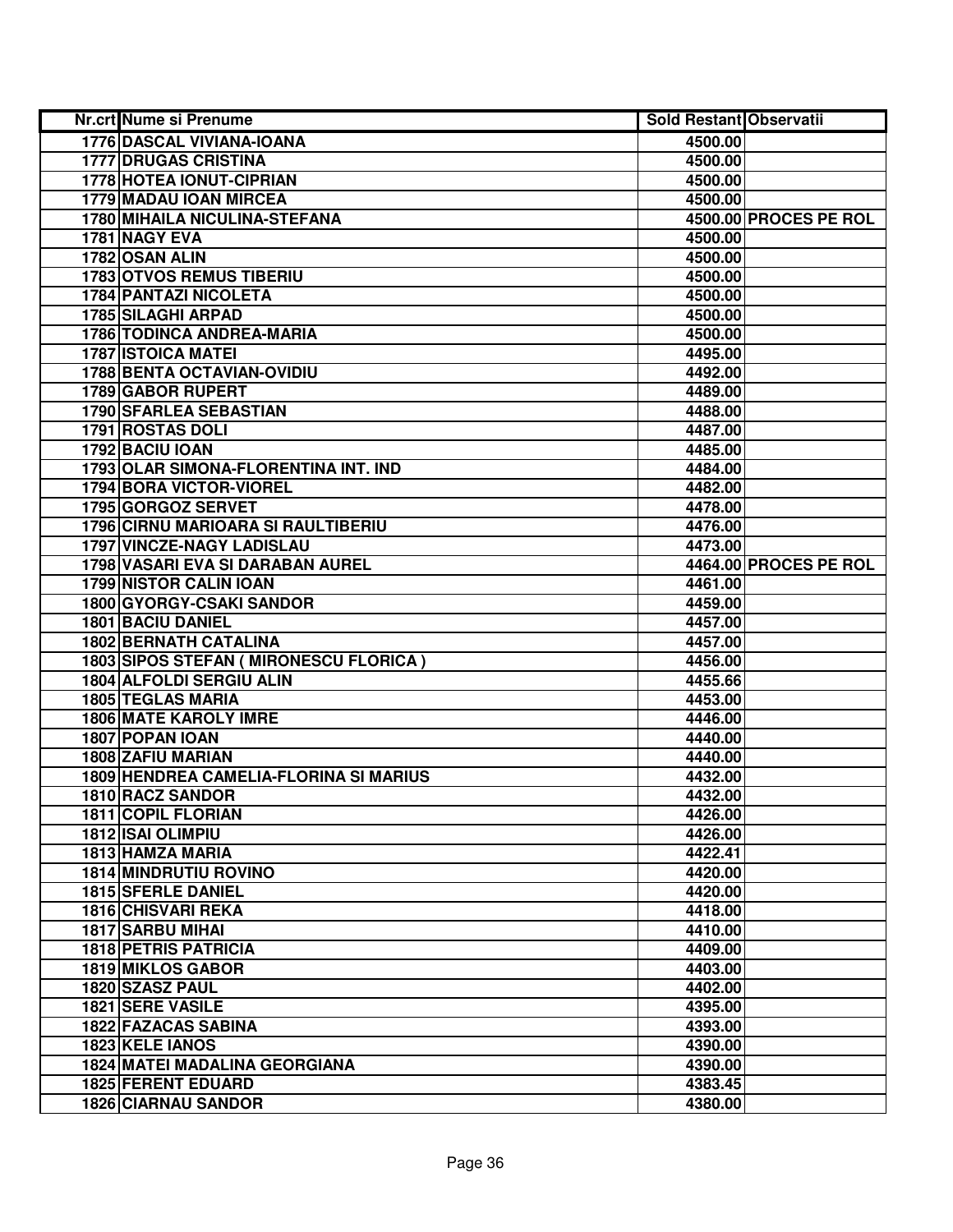| Nr.crt Nume si Prenume                         | <b>Sold Restant Observatii</b> |  |
|------------------------------------------------|--------------------------------|--|
| 1827 GABOR GIZELLA                             | 4380.00                        |  |
| 1828 AVRAM RENATE-MADALINA                     | 4379.00                        |  |
| <b>1829 JURCA MIRELA-CLAUDIA</b>               | 4378.00                        |  |
| 1830 DORNER ALEXANDRU-LUDOVIC-IOAN             | 4375.00                        |  |
| 1831 GHILEA FLORIAN-GHEORGHE SI DORINA-DANIELA | 4375.00                        |  |
| <b>1832 SCHIOP MARIUS-DANIEL</b>               | 4375.00                        |  |
| 1833 BOGDAN PETRE-RADU                         | 4373.00                        |  |
| <b>1834 STURZ MIRCEA CLAUDIU</b>               | 4370.00                        |  |
| <b>1835 GABOR IANCU</b>                        | 4369.73                        |  |
| <b>1836 FLOREA MARCEL PASCU</b>                | 4364.00                        |  |
| <b>1837 BUDAI ISTVAN</b>                       | 4360.00                        |  |
| <b>1838 SARKADI AUGUSTIN-GEZA</b>              | 4355.00                        |  |
| <b>1839 HOMOLYA EMERIC</b>                     | 4350.00                        |  |
| 1840 ALAFI LAVINIU-CORNEL                      | 4349.00                        |  |
| <b>1841 DE MUCCI LUIGI</b>                     | 4349.00                        |  |
| <b>1842 CAMPAN CRISTIAN-FLORIN</b>             | 4345.00                        |  |
| 1843 GEORGESCU EMANUEL-SEBASTIAN               | 4345.00                        |  |
| 1844 KISS GEORGIANA                            | 4341.36                        |  |
| 1845 HEGEDUS LASZLO                            | 4341.00                        |  |
| 1846 DROBOTA BENIAMIN-CORNELIU                 | 4334.00                        |  |
| <b>1847 COSTEA MARIUS COSTEL</b>               | 4330.00                        |  |
| <b>1848 DURNEA EUGEN SI DORINA</b>             | 4330.00                        |  |
| 1849 MATYAS JOZSEF                             | 4322.00                        |  |
| 1850 GORDAN DANIEL                             | 4320.00                        |  |
| <b>1851 PATCAS CRISTIAN BOGDAN</b>             | 4320.00                        |  |
| 1852 BOLDUT IONEL-CLAUDIU                      | 4317.00                        |  |
| <b>1853 CATAUDELLA GIORGIO</b>                 | 4313.00                        |  |
| <b>1854 SUR IUSTINA</b>                        | 4305.00                        |  |
| <b>1855 FENCEA VIOREL-DOREL</b>                | 4304.00                        |  |
| <b>1856 TRIFAN CAROL</b>                       | 4302.50                        |  |
| <b>1857 FORIS ISTVAN</b>                       | 4300.00                        |  |
| 1858 BANYAI ARPAD ALBERT                       | 4299.00                        |  |
| <b>1859 IENCIU VLAD-OCTAVIAN</b>               | 4295.00                        |  |
| <b>1860 OTVOS ANDREI-NORBERT</b>               | 4291.00                        |  |
| <b>1861 ISZTOIKA MANDRA</b>                    | 4290.00                        |  |
| <b>1862 KHOVANYECZ MILAN</b>                   | 4290.00                        |  |
| 1863 PATAI CAROL                               | 4289.00                        |  |
| <b>1864 VERES CRISTIAN</b>                     | 4287.16                        |  |
| <b>1865 ROSTAS NUTU</b>                        | 4285.00                        |  |
| <b>1866 OCHIS DUMITRU</b>                      | 4284.00                        |  |
| <b>1867 COMAN MONIKA</b>                       | 4282.94                        |  |
| <b>1868 CSERNA ADRIAN-FLORIN</b>               | 4282.00                        |  |
| <b>1869 SECARA NELA-MIRELA</b>                 | 4281.00                        |  |
| <b>1870 TOMA COSMIN-SILVIU</b>                 | 4281.00                        |  |
| <b>1871 BRIZZI ANTONIETTA</b>                  | 4280.00                        |  |
| <b>1872 DAN MARTIAN</b>                        | 4280.00                        |  |
| 1873 MUNTEANU NELU-MIRCEA                      | 4280.00                        |  |
| <b>1874 TIODAR ILEANA</b>                      | 4277.00                        |  |
| 1875 TURJUC RAMONA - FLORICA                   | 4277.00                        |  |
| <b>1876 POPA ALIN FLORIN</b>                   | 4274.00                        |  |
| 1877 PELE MIHAI                                | 4270.00                        |  |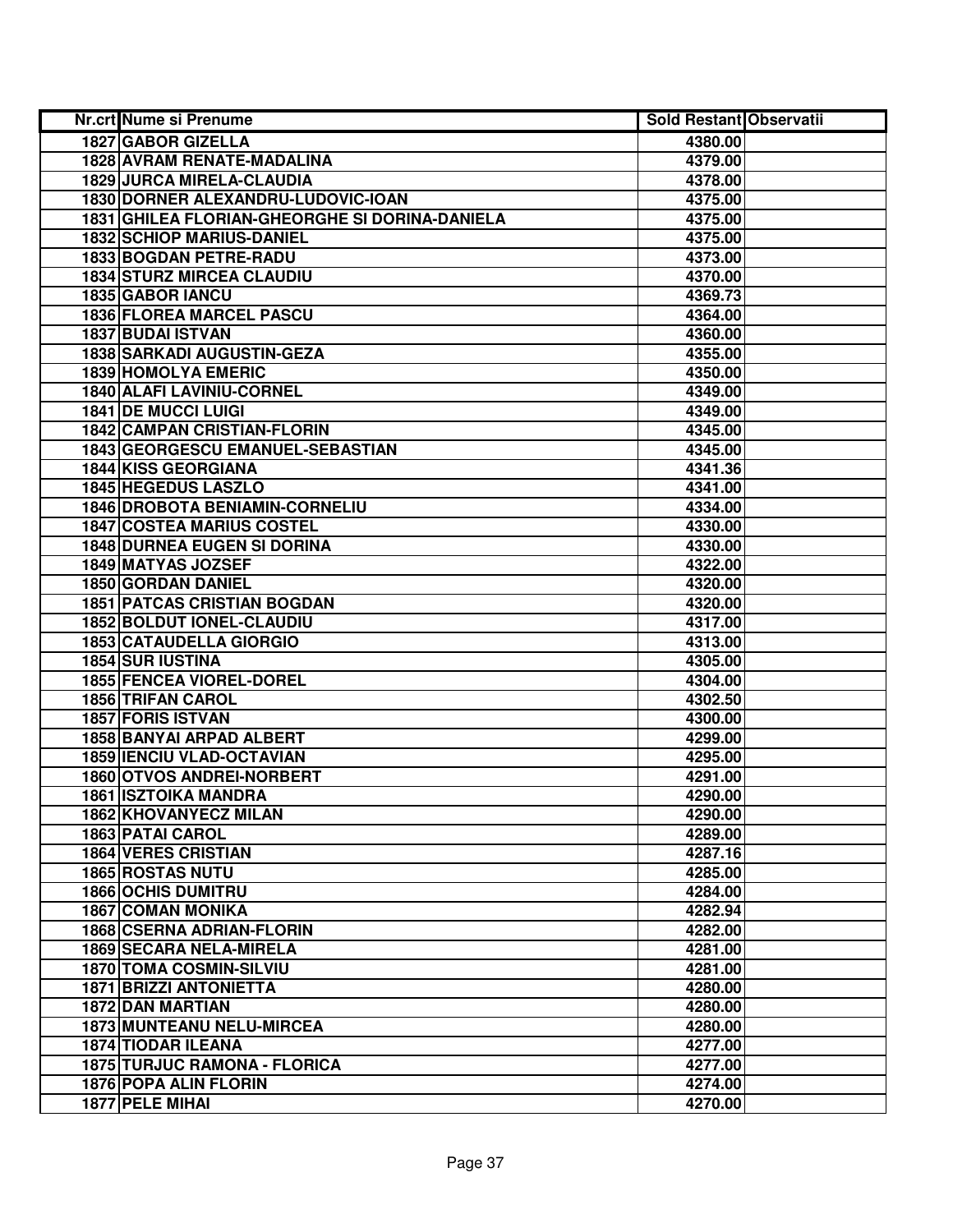| <b>Nr.crt Nume si Prenume</b>                  | <b>Sold Restant Observatii</b> |  |
|------------------------------------------------|--------------------------------|--|
| 1878 POP GHEORGHE- MIRCEA- FLORIN              | 4269.30                        |  |
| 1879 NOUR ALI AL- HAMO                         | 4268.00                        |  |
| <b>1880 INVERARDI FULVIO</b>                   | 4265.00                        |  |
| <b>1881 MURVAI SERGIU RAZVAN</b>               | 4265.00                        |  |
| <b>1882 RAIZI CONSTANTIN CALIN</b>             | 4262.00                        |  |
| 1883 IONUT IOAN                                | 4260.00                        |  |
| <b>1884 IONESCU STEFAN-MARIAN</b>              | 4255.00                        |  |
| <b>1885 TURCUT ADRIAN VASILE</b>               | 4253.00                        |  |
| 1886 BIGASZ MAGDALENA ROZALIA SI DANIEL        | 4250.00                        |  |
| 1887 CALIN ALINA-BRANDUSA                      | 4250.00                        |  |
| <b>1888 FECHETE DACIAN</b>                     | 4250.00                        |  |
| <b>1889 ZVAGYURA ZSIROS</b>                    | 4250.00                        |  |
| 1890 GHERGHEV DANIELA AURELIA                  | 4248.00                        |  |
| <b>1891 ISZTOIKA CAROL</b>                     | 4245.00                        |  |
| 1892 ROSTAS LAURA                              | 4245.00                        |  |
| 1893 OLCEAN IOAN                               | 4242.00                        |  |
| 1894 GABOR JANOS                               | 4240.00                        |  |
| <b>1895 FARAGO TAMAS SANDOR</b>                | 4238.00                        |  |
| 1896 GABOR RUDI                                | 4230.00                        |  |
| 1897 KAYMAZ AKANSEL                            | 4230.00                        |  |
| 1898 BARANYKA GABRIEL                          | 4227.00                        |  |
| 1899 KOCIS MARIA                               | 4227.00                        |  |
| 1900 KLANICZA MARGIT                           | 4225.00                        |  |
| <b>1901 GHIURAU GHEORGHE SI ELENA</b>          | 4224.00                        |  |
| 1902 ENESCU ADRIAN                             | 4223.00                        |  |
| 1903 PFA APATI NICOLETA                        | 4222.00                        |  |
| 1904 DOBAI FLORICA                             | 4220.00                        |  |
| 1905 RETEG ROMEO-LASZLO                        | 4219.00                        |  |
| 1906 FODOR TIBERIU IOSIF                       | 4218.00                        |  |
| 1907 PAPP FLORIN-EMANUEL                       | 4218.00                        |  |
| <b>1908 BOSCA LUMINITA</b>                     | 4215.00                        |  |
| 1909 CODRIEAN VASILE-TEODOR                    | 4213.25                        |  |
| 1910 CIORDAS MARIN                             | 4213.00                        |  |
| 1911 OSVAT FLORIN-ALIN                         | 4212.00                        |  |
| 1912 HORVATH GIZELLA                           | 4210.00                        |  |
| <b>1913 LENCAR IONUT</b>                       | 4210.00                        |  |
| 1914 SILAGHI VASILE                            | 4210.00                        |  |
| <b>1915 MARINA FLORIN-ADRIAN</b>               | 4207.00                        |  |
| <b>1916 UR IOSIF</b>                           | 4206.00                        |  |
| 1917 DUTA ALEXANDRU-NICOLAE                    | 4200.00                        |  |
| 1918 HAVRINCEA DANIEL-NONY                     | 4200.00                        |  |
| <b>1919 TRIFAN VIORICA</b>                     | 4200.00                        |  |
| 1920 KISS IBOJ                                 | 4198.00                        |  |
| <b>1921 KOVACS LADISLAU DESIDERIU</b>          | 4198.00                        |  |
| 1922 TODA MARIA                                | 4196.00                        |  |
| 1923 GAVRILUT ELENA                            | 4193.00                        |  |
| <b>1924 CIOCOIU IONEL SI GABRIELA</b>          | 4190.20                        |  |
| <b>1925 ILAS CALIN ANDRONIC</b>                | 4189.00                        |  |
| 1926 SERB IONAS<br>1927 HALACU LUCIAN-GHEORGHE | 4186.00                        |  |
| 1928 MEZEI IULIANA                             | 4185.00                        |  |
|                                                | 4180.00                        |  |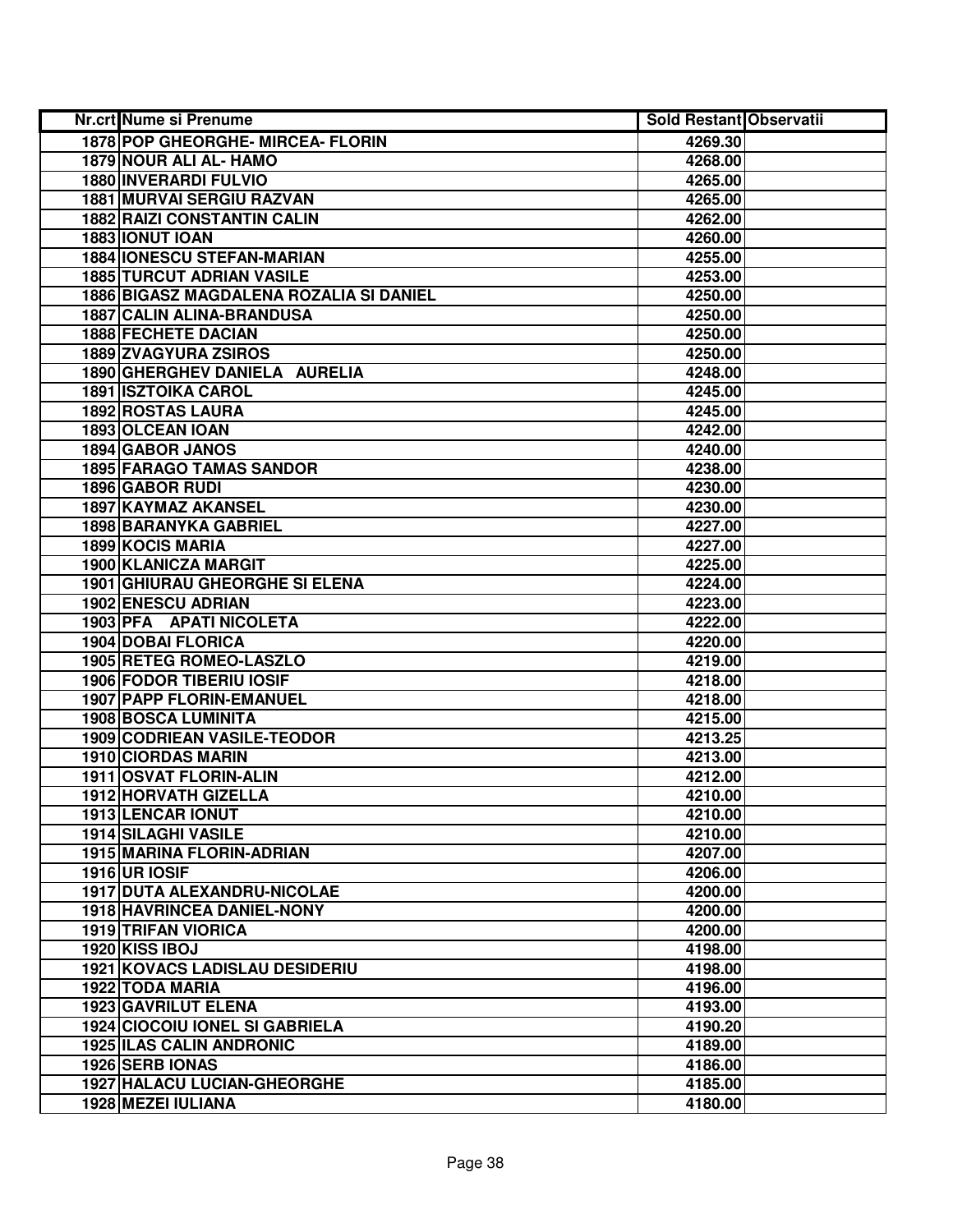| Nr.crt Nume si Prenume                     | <b>Sold Restant Observatii</b> |  |
|--------------------------------------------|--------------------------------|--|
| 1929 MANDRU NELU MARIAN                    | 4179.00                        |  |
| 1930 SABAU LIVIU-MARIAN                    | 4178.00                        |  |
| 1931 PRECUP VALENTINA-VICTORIA             | 4176.50                        |  |
| <b>1932 NAGY FRANCISC</b>                  | 4173.00                        |  |
| 1933 VIDICAN GABRIEL-OVIDIU                | 4173.00                        |  |
| 1934 GHIURO DINU SORIN                     | 4170.00                        |  |
| <b>1935 LAKATOS MONIKA EVA</b>             | 4169.00                        |  |
| 1936 KOZAK ADRIAN                          | 4167.50                        |  |
| 1937 BUMB JOZSEF                           | 4165.00                        |  |
| <b>1938 DAVID STELIAN</b>                  | 4162.58                        |  |
| <b>1939 HARANGUS CAIUS-VASILIU</b>         | 4162.00                        |  |
| 1940 IHAB M.I.ABUALKHIR                    | 4160.00                        |  |
| <b>1941 PUSKAS MIKLOS-ZOLTAN</b>           | 4160.00                        |  |
| <b>1942 BUHAS FLORIAN-BOGDAN</b>           | 4158.00                        |  |
| 1943 BALOG GABRIELA LEONTINA               | 4156.00                        |  |
| 1944 VARGA PAULA                           | 4154.00                        |  |
| <b>1945 VERES EDMUND-EUGEN</b>             | 4151.74                        |  |
| <b>1946 SALAJAN SORIN-REMUS</b>            | 4151.00                        |  |
| 1947 MEDVE IOAN                            | 4150.00                        |  |
| 1948 PILEA OVIDIU-VIOREL SI CAMELIA-RAMONA | 4147.00                        |  |
| 1949 JUDEA IOAN                            | 4140.00                        |  |
| 1950 MOZA VIOREL-CRISTIAN                  | 4140.00                        |  |
| 1951 SION IOAN                             | 4140.00                        |  |
| <b>1952 TANASE DORIAN</b>                  | 4140.00                        |  |
| 1953 SZABO ADALBERT                        | 4137.00                        |  |
| 1954 SZONDI EDITH                          | 4133.00                        |  |
| 1955 SZABO IOAN                            | 4130.00                        |  |
| 1956 SZABO SZABOLCS-NORBERT                | 4130.00                        |  |
| <b>1957 MULLER ANDRAS</b>                  | 4128.00                        |  |
| <b>1958 BOSZORMENYI BRIGITTA</b>           | 4120.00                        |  |
| <b>1959 CORBEANU MIRCEA RAUL</b>           | 4118.83                        |  |
| 1960 JUNJAN RAUL-CLAUDIU                   | 4116.00                        |  |
| <b>1961 BUTIRI IONEL</b>                   | 4110.00                        |  |
| <b>1962 PAUL TEODOR SI ELISABETA</b>       | 4108.00                        |  |
| <b>1963 POP DOREL-GHEORGHE</b>             | 4104.65                        |  |
| 1964 BIRTAS SANDU IOAN                     | 4102.00                        |  |
| <b>1965 KEREZSI REMUS</b>                  | 4100.00                        |  |
| <b>1966 KUN SANDOR-VIKTOR</b>              | 4100.00                        |  |
| <b>1967 PALL CSABA</b>                     | 4100.00                        |  |
| 1968 GAVRILAS COSMIN                       | 4098.86                        |  |
| <b>1969 POPA ADRIAN FLORIN</b>             | 4095.00                        |  |
| 1970 TAR KAROLY                            | 4093.00                        |  |
| 1971 NOVAC PETRU SI MARIOARA               | 4092.00                        |  |
| 1972 DEMIAN TRAIAN-DANIEL SI NICOLETA      | 4091.00                        |  |
| 1973 MOISA DANIELA SI CRISTIAN             | 4091.00                        |  |
| 1974 SAS RAZVAN                            | 4088.00                        |  |
| <b>1975 BARBES DIXINA</b>                  | 4085.00                        |  |
| 1976 GABOR DEMETER SI TEREZA               | 4085.00                        |  |
| <b>1977 NAGY TIBERIU</b>                   | 4085.00                        |  |
| 1978 STANCIU BOGDAN-VASILE                 | 4081.00                        |  |
| 1979 MUT ELENA-CLARA                       | 4080.00                        |  |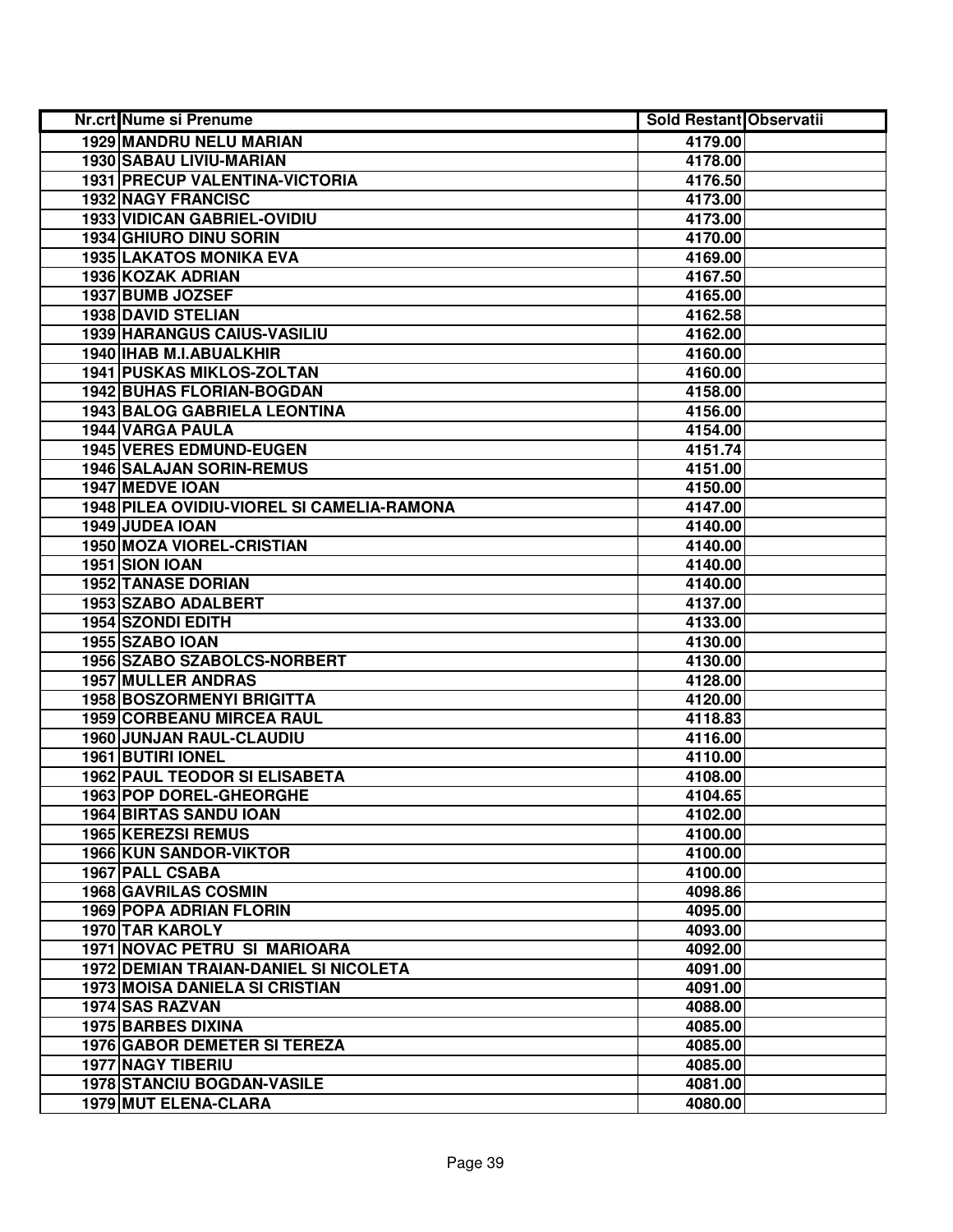| Nr.crt Nume si Prenume                             | <b>Sold Restant Observatii</b> |                       |
|----------------------------------------------------|--------------------------------|-----------------------|
| 1980 RUGAN IOAN                                    | 4080.00                        |                       |
| 1981 ARI ATTILA                                    | 4078.00                        |                       |
| 1982 MANDRU ALEXANDRA-BIANCA SI BOHUS IOANA-CARMEN | 4078.00                        |                       |
| 1983 ZACH VASILE                                   | 4078.00                        |                       |
| <b>1984 BUMBUI MIHAI CATALIN</b>                   | 4077.00                        |                       |
| 1985 ZAHARIA GRIGORE                               | 4076.50                        |                       |
| 1986 BARBONTA CORINA IOANA                         | 4076.00                        |                       |
| <b>1987 BARTOK ANIKO</b>                           | 4075.00                        |                       |
| <b>1988 MARCU GHEORGHE</b>                         |                                | 4071.54 PROCES PE ROL |
| <b>1989 NASTA MARINELA LIANA</b>                   | 4071.00                        |                       |
| <b>1990 SFERLE IOAN SI DOINA</b>                   | 4071.00                        |                       |
| 1991 BANES JESSIE-RUXANDRA                         | 4066.00                        |                       |
| 1992 SIMOC SILVIA                                  | 4064.00                        |                       |
| 1993 BUT DACIANA MIHAELA SI VOLSITZ PAUL           | 4062.00                        |                       |
| 1994 POP OVIDIU-DORIN                              | 4060.53                        |                       |
| <b>1995 URDE CRISTIAN-GHEORGHE</b>                 | 4060.00                        |                       |
| 1996 POPESCU IONUT                                 | 4059.00                        |                       |
| <b>1997 COCIUBEI DUMITRU CLAUDIU</b>               | 4058.00                        |                       |
| 1998 MOLNAR ISTVAN-ALBERT                          | 4056.00                        |                       |
| 1999 POP BOGDAN-MIRCEA                             | 4052.00                        |                       |
| 2000 SARKADI EMIL                                  | 4050.00                        |                       |
| 2001 FECHETE OCTAVIAN-MARIUS                       | 4046.50                        |                       |
| 2002 BENKO GABOR-ATTILA                            | 4046.00                        |                       |
| 2003 MADA GHEORGHE - ADRIAN                        | 4043.00                        |                       |
| 2004 HAVA ALEXANDRU-IOAN                           | 4040.00                        |                       |
| 2005 KAPALAI ZSOLT-ARPAD                           | 4040.00                        |                       |
| 2006 SUCIU VIOREL FLORIN                           | 4040.00                        |                       |
| 2007 MATEA NICOLAE                                 | 4038.00                        |                       |
| 2008 SIMON RODICA-RAMONA                           | 4035.00                        |                       |
| 2009 ISTOIKA EVA                                   | 4034.00                        |                       |
| 2010 SALVAN CIPRIAN STEFAN SI DIANA                | 4031.00                        |                       |
| 2011 GABOR IANCU                                   | 4030.00                        |                       |
| 2012 OROS ADRIAN                                   | 4028.50                        |                       |
| 2013 KISKASZA ROBERT                               | 4027.00                        |                       |
| 2014 CADAR ADRIAN                                  | 4025.00                        |                       |
| 2015 SCHIPALA IOAN SI FRANCISCA                    | 4025.00                        |                       |
| 2016 COJOCARU SORIN-IONUT                          | 4024.88                        |                       |
| 2017 PETRE ADRIANA-MARIA                           | 4023.00                        |                       |
| 2018 PAP SANDOR-JOZSEF                             | 4022.00                        |                       |
| 2019 MAIORESCU IOANA MADALINA                      | 4014.00                        |                       |
| 2020 ROSCA ANA MARIA GALINA                        | 4009.00                        |                       |
| 2021 TOMELE IOAN SI MIRELA RAMONA                  | 4009.00                        |                       |
| 2022 CABA CORNEL                                   | 4007.00                        |                       |
| 2023 CAMPEANU ADRIAN SI MAGHIAR CRISTINA-LAURA     | 4006.00                        |                       |
| 2024 SULYOK ILDIKO-EVA                             | 4002.00                        |                       |
| 2025 APOSTOL LETITIA-MIHAELA                       | 4000.00                        |                       |
| 2026 BALOG ISTVAN                                  | 4000.00                        |                       |
| 2027 BALOGH RUDOLF KAJCZA MONICA                   | 4000.00                        |                       |
| 2028 BENTE CALIN-FLORIN                            | 4000.00                        |                       |
| 2029 BODNAR IOANA TEODORA                          | 4000.00                        |                       |
| 2030 BOGDAN DOREL GAVRIL                           | 4000.00                        |                       |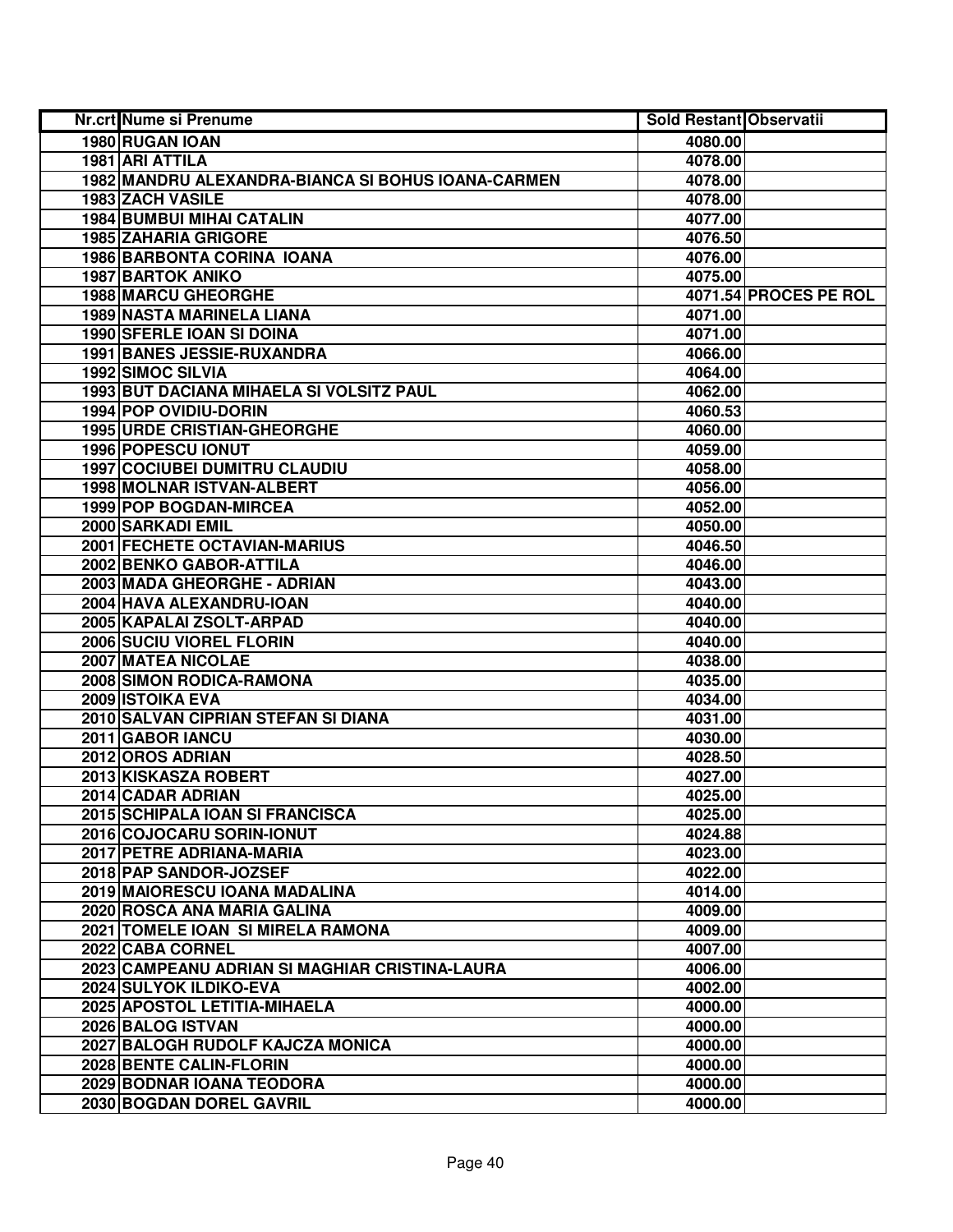| <b>Nr.crt Nume si Prenume</b>            | <b>Sold Restant Observatii</b> |  |
|------------------------------------------|--------------------------------|--|
| <b>2031 BONTA LUCIAN-FLORIN</b>          | 4000.00                        |  |
| 2032 BOROS ANA INTREPRINDERE INDIVIDUALA | 4000.00                        |  |
| 2033 BOTH ZSOLT                          | 4000.00                        |  |
| 2034 BRONT VIORICA-ALINA                 | 4000.00                        |  |
| 2035 BUSUIOC ANAMARIA-FLORINA            | 4000.00                        |  |
| <b>2036 CAVUS CIHAN ISKENDER</b>         | 4000.00                        |  |
| 2037 CHIS MARIUS-DANIEL                  | 4000.00                        |  |
| 2038 COLCER CORINA                       | 4000.00                        |  |
| 2039 COZMA FLORIN VALENTIN               | 4000.00                        |  |
| 2040 COZMI EMIL                          | 4000.00                        |  |
| 2041 CSOKA ATTILA                        | 4000.00                        |  |
| 2042 DAROCZI ERZSEBET                    | 4000.00                        |  |
| 2043 DUME CORNELIA                       | 4000.00                        |  |
| <b>2044 FORIS ATTILA</b>                 | 4000.00                        |  |
| 2045 GABOR KATALIN                       | 4000.00                        |  |
| 2046 GABOR MANDRA                        | 4000.00                        |  |
| 2047 GERGELY KAROLY                      | 4000.00                        |  |
| 2048 GHETEA ANA                          | 4000.00                        |  |
| 2049 GHIMIS GEORGETA-CECILIA             | 4000.00                        |  |
| 2050 GLATZ SANDOR-JOZSEF                 | 4000.00                        |  |
| 2051 GYORFI OVIDIU-LIVIU                 | 4000.00                        |  |
| 2052 HAMZA ZOLTAN-LASZLO                 | 4000.00                        |  |
| 2053 HANGA GEANINA-CLAUDIA               | 4000.00                        |  |
| 2054 HANIS LASZLO                        | 4000.00                        |  |
| 2055 HAPA ECATERINA                      | 4000.00                        |  |
| 2056 HERMAN ROZALIA-IZABELA              | 4000.00                        |  |
| 2057 HUTYRA GRAM ZOLTAN PETER            | 4000.00                        |  |
| 2058 KILINC MARIA                        | 4000.00                        |  |
| 2059 LASCU MARCEL SI AURELIA-FLORINA     | 4000.00                        |  |
| 2060 LASZLO ILDIKO MARIA                 | 4000.00                        |  |
| 2061 LAZA FLOARE                         | 4000.00                        |  |
| 2062 LAZAR- POJEGA CRISTIAN IOAN         | 4000.00                        |  |
| 2063 LECHINTEANU EUGEN                   | 4000.00                        |  |
| 2064 LELE MARCEL HORIA                   | 4000.00                        |  |
| 2065 MAGHIAR SPERANTA-ADINA              | 4000.00                        |  |
| 2066 MIHANCEA FLORINA-MARINA             | 4000.00                        |  |
| 2067 MIHUTA PETRU-SORIN                  | 4000.00                        |  |
| 2068 MOLDOVAN FLORIN                     | 4000.00                        |  |
| 2069 MOTOS MARCEL                        | 4000.00                        |  |
| 2070 MUDURA MIRELA                       | 4000.00                        |  |
| 2071 MUNTEAN IRINA                       | 4000.00                        |  |
| 2072 MURVAI ERZSEBET                     | 4000.00                        |  |
| 2073 NAGY MARTA                          | 4000.00                        |  |
| 2074 NAGY NOEMI                          | 4000.00                        |  |
| 2075 NEDELCU GEORGIAN                    | 4000.00                        |  |
| 2076 NEGRUTI RODICA ELIZA                | 4000.00                        |  |
| 2077 ORASANU MARIUS                      | 4000.00                        |  |
| 2078 PATCAS CRINA NARCISA                | 4000.00                        |  |
| 2079 PATRASCU NATALIA                    | 4000.00                        |  |
| 2080 PETRICA ALINA RAMONA                | 4000.00                        |  |
| 2081 PLES FLORINEL                       | 4000.00                        |  |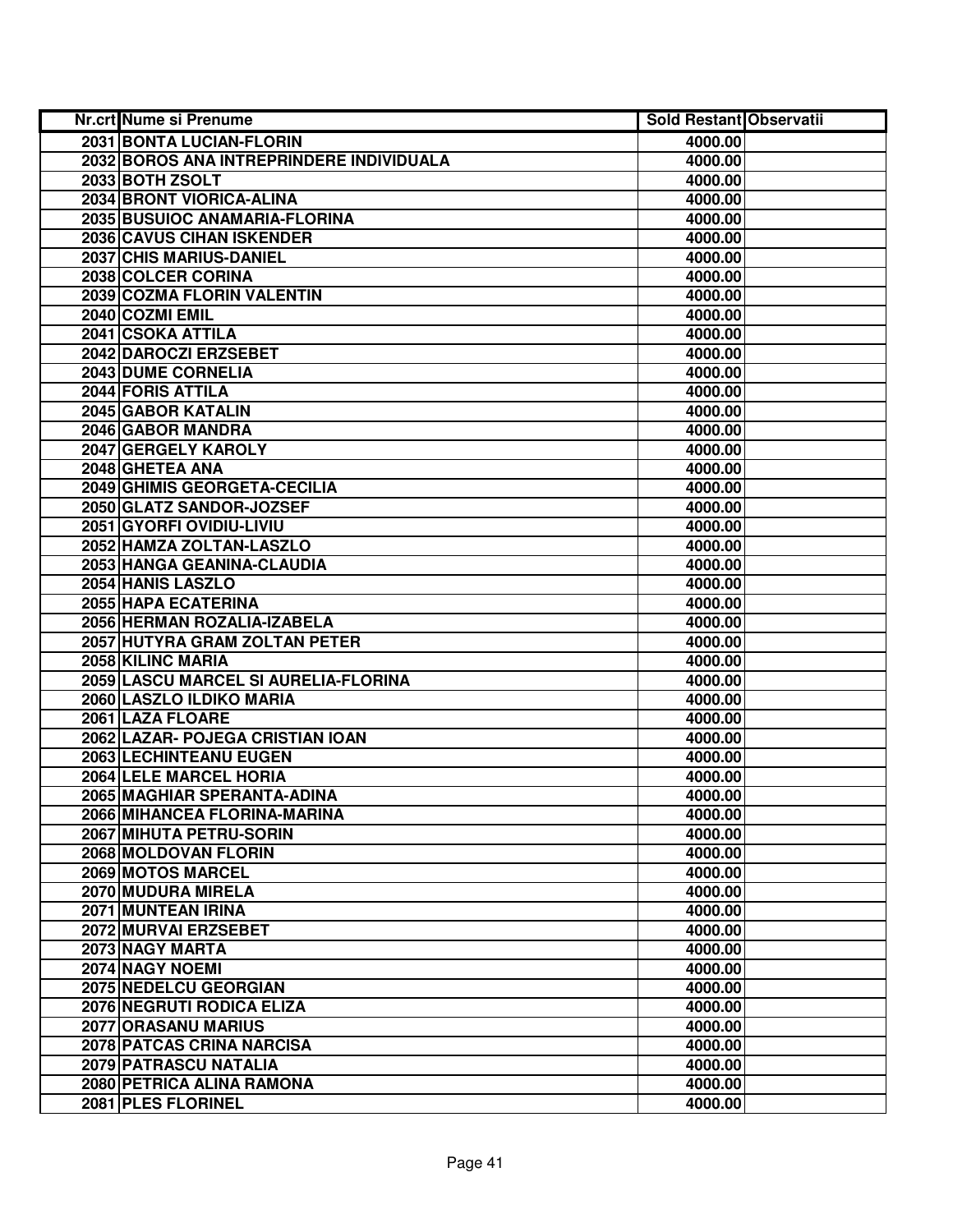| Nr.crt Nume si Prenume           | <b>Sold Restant Observatii</b> |  |
|----------------------------------|--------------------------------|--|
| 2082 POPA GEORGETA               | 4000.00                        |  |
| 2083 POTI MELINDA                | 4000.00                        |  |
| 2084 RUS ANIKO                   | 4000.00                        |  |
| 2085 SANDOR TRAIAN-ANTONIU       | 4000.00                        |  |
| 2086 SAS FERENC                  | 4000.00                        |  |
| 2087 SCORTE FLORIAN              | 4000.00                        |  |
| 2088 SEICHE FLORIN               | 4000.00                        |  |
| 2089 TABUS TANIA-GEORGETA-IOANA  | 4000.00                        |  |
| 2090 TABUS VIORICA               | 4000.00                        |  |
| 2091 TEGLAS DORINA               | 4000.00                        |  |
| 2092 VANDICI IOAN                | 4000.00                        |  |
| 2093 VICAS FLORIN                | 4000.00                        |  |
| 2094 ZBIRCE SANDA CORINA         | 4000.00                        |  |
| 2095 GERGYELY LAJOS              | 3999.00                        |  |
| 2096 LUPU IBOLYA                 | 3998.00                        |  |
| 2097 ALB MONICA                  | 3995.00                        |  |
| 2098 DUCA EMILIA                 | 3995.00                        |  |
| 2099 HODIS RODICA                | 3995.00                        |  |
| 2100 DRAGAN CARMEN-ADRIANA       | 3994.00                        |  |
| 2101 BARNA GHEORGHE              | 3993.00                        |  |
| 2102 BUT IOANA-GHEORGHINA        | 3990.00                        |  |
| 2103 PELE DOREL FLORIN SI RODICA | 3990.00                        |  |
| 2104 VENTEL KALMAN               | 3989.00                        |  |
| 2105 BALAJ CALIN-SILVIU          | 3988.79                        |  |
| 2106 BONACIU GHEORGHE SI FLOARE  | 3986.00                        |  |
| 2107 ERDEI LAVINIA FELICIA       | 3985.00                        |  |
| 2108 HALMAJAN PETRU ADRIAN       | 3983.00                        |  |
| 2109 OLAH EMMA                   | 3983.00                        |  |
| 2110 SZEKELY LADISLAU            | 3982.00                        |  |
| 2111 EGYED-DACZ ZOLT-TIBOR       | 3980.00                        |  |
| 2112 MATICAS IOAN-EMILIAN        | 3980.00                        |  |
| 2113 BANHIDI LORAND              | 3979.00                        |  |
| 2114 DANCIU ADRIAN-CRISTIAN      | 3975.67                        |  |
| 2115 NAZIR IRFAN                 | 3974.15                        |  |
| 2116 MATEI CATALIN NICOLAE       | 3974.00                        |  |
| 2117 BUNDEA ALEXANDRU MIHAI      | 3973.00                        |  |
| 2118 VULCAN GABRIELA             | 3969.00                        |  |
| 2119 CURA EDINA-ERZSEBET         | 3967.00                        |  |
| 2120 GABOR STEFAN                | 3965.00                        |  |
| 2121 CHERELEU DUMITRU-ADRIAN     | 3964.00                        |  |
| 2122 RADEANU COSTEL              | 3963.00                        |  |
| 2123 BUDA FLORENTINA LENUTA      | 3962.00                        |  |
| 2124 TAMBA SIMONA IOANA          | 3962.00                        |  |
| 2125 PENZES IRINA                | 3960.00                        |  |
| 2126 SZABO IULIANNA              | 3960.00                        |  |
| 2127 NISTOR JANOS                | 3959.00                        |  |
| 2128 MITRUT PETRU NICOLAE        | 3957.00                        |  |
| 2129 BIBART CAMELIA-DALIA        | 3956.00                        |  |
| 2130 BALLA LAURA CLAUDIA         | 3955.00                        |  |
| 2131 MATIUT LAVINIU-VALERIU      | 3955.00                        |  |
| 2132 BERENDE NELA-GAFIA          | 3954.00                        |  |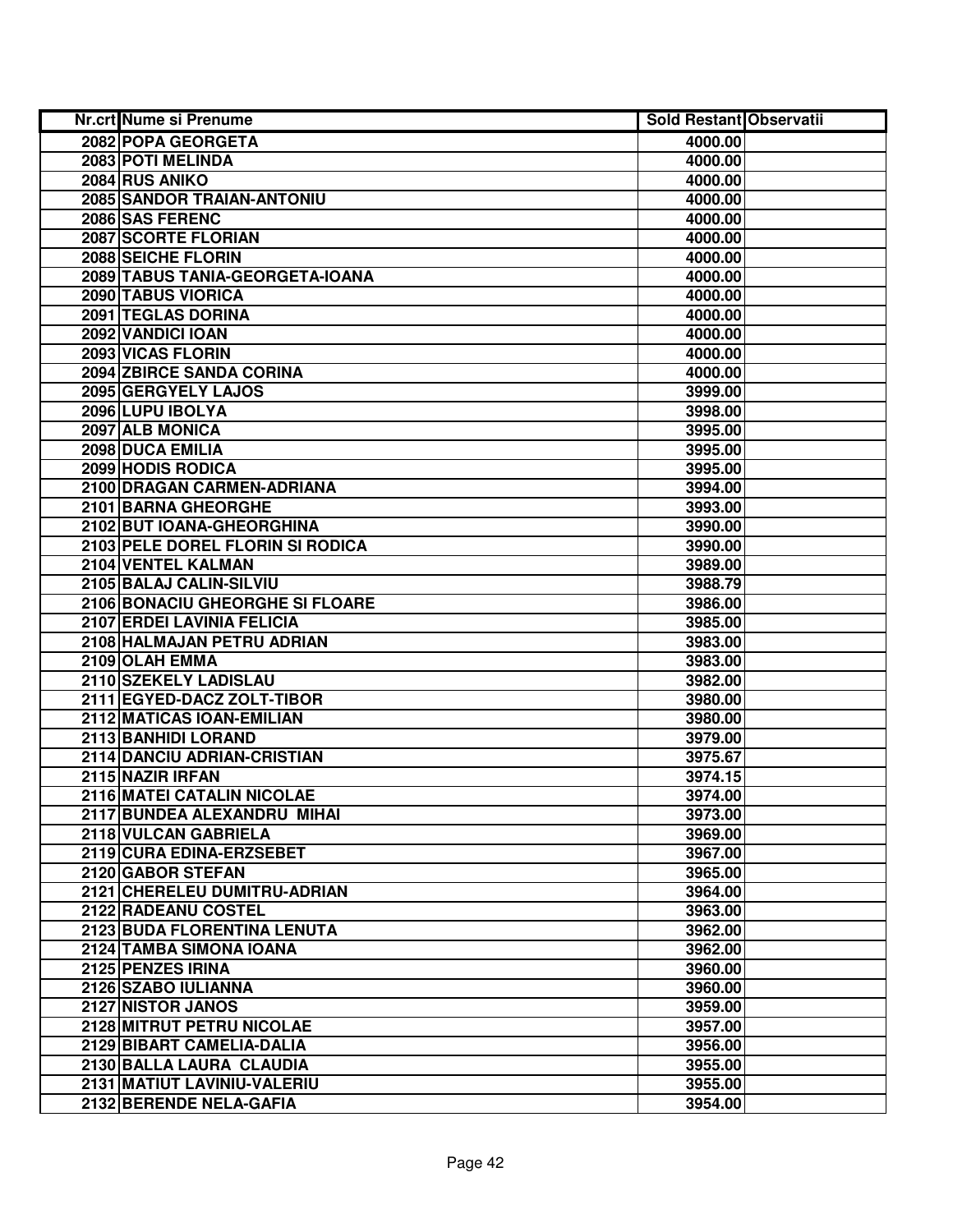| Nr.crt Nume si Prenume                           | Sold Restant Observatii |  |
|--------------------------------------------------|-------------------------|--|
| 2133 GABOR RUPI                                  | 3952.00                 |  |
| 2134 BULC GHEORGHE CRISTIAN                      | 3949.00                 |  |
| 2135 DAN IOSIF ATTILA                            | 3942.72                 |  |
| 2136 MAGYARI ROBERT-STEFAN                       | 3942.00                 |  |
| 2137 PANTEA LUCIA-CARMEN                         | 3941.00                 |  |
| 2138 KAPAS PETER-ZSOLT SI NAOMI REBECA           | 3938.00                 |  |
| 2139 SZILAGY JANOS-IMRE                          | 3938.00                 |  |
| 2140 LACZKO FRANCISC                             | 3936.00                 |  |
| 2141 GYERMAN FLORIN - SORIN SI NADIA-LAURA-MARIA | 3932.00                 |  |
| 2142 MOLDOVAN LUCICA                             | 3932.00                 |  |
| 2143 MASCAS GEORGES-TEODOR                       | 3930.00                 |  |
| 2144 CERNAU MARIA                                | 3924.00                 |  |
| 2145 VILCEANU MIHAI-SORIN                        | 3923.00                 |  |
| 2146 BODEA DANIEL-TIBERIU                        | 3920.24                 |  |
| 2147 GABOR MARTIN                                | 3920.00                 |  |
| 2148 VARGA GHEORGHE-PETRU                        | 3914.00                 |  |
| 2149 ROSTAS CAROLINA                             | 3910.00                 |  |
| 2150 MARTIN IOAN                                 | 3908.00                 |  |
| 2151 SZUCS ANDRAS                                | 3906.00                 |  |
| 2152 TRIFA IULIU                                 | 3906.00                 |  |
| 2153 OROS IOSIF                                  | 3903.00                 |  |
| 2154 MICH TEOFIL                                 | 3901.00                 |  |
| 2155 MANCI DANIEL                                | 3900.00                 |  |
| 2156 LAZAR DORIN IOAN                            | 3899.00                 |  |
| 2157 ROSTAS IONAT                                | 3898.00                 |  |
| 2158 FILIP GHEORGHE DOREL                        | 3896.00                 |  |
| 2159 ISZTOIKA DUMITRU                            | 3895.00                 |  |
| 2160 FLORINCUTA GEORGIANA-LAURA                  | 3891.95                 |  |
| 2161 BROINAS ALEXANDRU MIHAI                     | 3890.00                 |  |
| 2162 BUDAI MELINDA                               | 3888.00                 |  |
| 2163 ZLIBUT OVIDIU SI ADRIANA                    | 3886.00                 |  |
| 2164 SAS MARIUS RADU                             | 3883.00                 |  |
| 2165 ISZTOIKA RUPI                               | 3882.00                 |  |
| 2166 DOBAI MARIANA                               | 3880.00                 |  |
| 2167 LUKACS GABRIELA-EVA-MIRELA                  | 3880.00                 |  |
| 2168 TRUBACS MARTA                               | 3880.00                 |  |
| 2169 INDRIES CLAUDIA DOLORES                     | 3874.00                 |  |
| 2170 COLTA ROZALIA                               | 3872.00                 |  |
| 2171 SZUCS ROBERT - KAROLY                       | 3872.00                 |  |
| 2172 IGNATESCU DEZIDERIU ROBERT                  | 3868.94                 |  |
| 2173 CIUHANDU BOGDAN-DANUT                       | 3862.00                 |  |
| 2174 LADANYI TIBOR-ISTVAN                        | 3862.00                 |  |
| 2175 NEGRUT DAN-SILVIU                           | 3861.00                 |  |
| 2176 DERECICHEI ADRIAN                           | 3854.00                 |  |
| 2177 HETES-PESTEAN PASCU                         | 3854.00                 |  |
| 2178 VARGA ALIN-COSMIN                           | 3853.00                 |  |
| 2179 BARSAN IOAN SI ELENA KLOTILDA               | 3852.00                 |  |
| 2180 DAMICS FERENC-SANDOR                        | 3850.00                 |  |
| 2181 NYIRI GABRIEL                               | 3850.00                 |  |
| 2182 MOTEI CONSTANTIN                            | 3847.54                 |  |
| 2183 POPA ADRIAN-NICOLAE                         | 3845.00                 |  |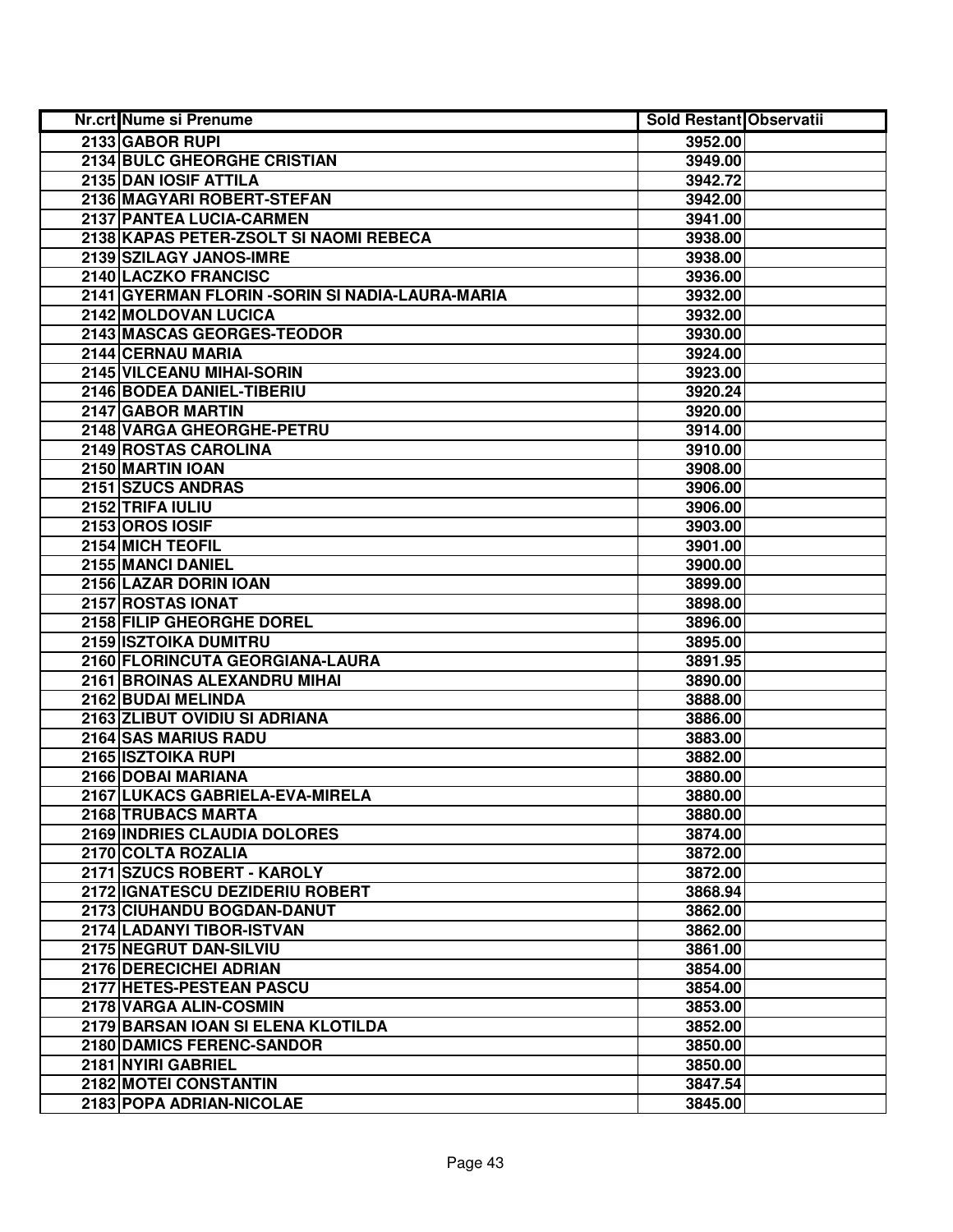| <b>Nr.crt Nume si Prenume</b>                           | <b>Sold Restant Observatii</b> |                       |
|---------------------------------------------------------|--------------------------------|-----------------------|
| 2184 BORA SORIN-IOSIF                                   | 3844.00                        |                       |
| 2185 PETCU TOADER                                       | 3842.00                        |                       |
| 2186 HAISAN DOINA                                       | 3838.00                        |                       |
| 2187 OPRIS LOREDAN-LAURENTIU                            | 3838.00                        |                       |
| 2188 SZATHMARI CSABA ZSOLT SI ANIKO                     | 3837.00                        |                       |
| 2189 ISZTOIKA LUDOVIC                                   | 3835.00                        |                       |
| 2190 PANC PETRU                                         | 3834.00                        |                       |
| 2191 GABOR STEFAN-SAMUEL                                | 3832.58                        |                       |
| 2192 MATEAS ALIN FLORIN SI ROZALIA                      | 3828.00                        |                       |
| 2193 TUSA CLAUDIU-CATALIN                               | 3825.00                        |                       |
| 2194 POENARU GEORGE                                     | 3822.56                        |                       |
| 2195 FECHETE MARGARETA                                  | 3821.00                        |                       |
| <b>2196 LAL IOAN</b>                                    | 3819.00                        |                       |
| 2197 SILAGHI PAUL-FLORIN                                | 3817.50                        |                       |
| 2198 VARGA ARPAD                                        | 3817.00                        |                       |
| 2199 IGNATESCU CIPRIAN-CONSTANTIN SI MARINA-ALEXANDRINA | 3815.88                        |                       |
| 2200 POPA IOAN-ADRIAN                                   | 3815.00                        |                       |
| 2201 FELECAN VOICU-SORIN                                | 3814.00                        |                       |
| 2202 BRINZAS MARIUS STELIAN                             | 3813.10                        |                       |
| 2203 BUNGAU FLORIN-TEODOR                               | 3813.00                        |                       |
| 2204 CORAS FLOARE                                       | 3809.00                        |                       |
| 2205 BEJUSCA IOAN                                       | 3808.00                        |                       |
| 2206 SCORTEA COSMIN-GHEORGHE                            | 3804.00                        |                       |
| 2207 DONEI EVA ECATERINA                                | 3800.00                        |                       |
| 2208 HEGHEDUS PETRU-ADRIAN                              | 3800.00                        |                       |
| 2209 SIMON ADRIAN-EMIL                                  | 3800.00                        |                       |
| 2210 BELCE ALEXANDRU                                    | 3799.00                        |                       |
| 2211 IOVA CIPRIAN NICOLAE                               | 3799.00                        |                       |
| 2212 TITI ADALBERT                                      | 3796.96                        |                       |
| 2213 BONDAR RADU-FELICIAN SI SANDA-LAURA                | 3793.00                        |                       |
| 2214 CICU VASILE-DANIEL                                 | 3791.00                        |                       |
| 2215 BAHICA VASILE                                      | 3790.00                        |                       |
| 2216 GEREBENES RUDI                                     | 3790.00                        |                       |
| 2217 PANA LAURA                                         | 3781.00                        |                       |
| 2218 MARZA ILIE FLORIN                                  | 3780.00                        |                       |
| 2219 NISTOR BIANCA                                      | 3777.34                        |                       |
| 2220 MADA LUCIAN                                        | 3770.00                        |                       |
| 2221 LAZA LIVIU                                         | 3762.25                        |                       |
| 2222 KABAI AURELIA                                      | 3762.00                        |                       |
| 2223 TURJUC CRISTIAN IOSIF                              | 3761.00                        |                       |
| 2224 VARGA GABOR                                        | 3758.00                        |                       |
| 2225 LUPSE CAMELIA-MARIANA                              | 3755.00                        |                       |
| 2226 SARKADI ATTILA                                     | 3754.00                        |                       |
| 2227 SERBAN MIHAI CLAUDIU                               | 3754.00                        |                       |
| 2228 CIPCIRI ADRIAN-SORIN SI LILIANA                    | 3751.00                        |                       |
| 2229 GABOR IANCU                                        | 3750.00                        |                       |
| 2230 GABORAS SANDOR                                     | 3750.00                        |                       |
| 2231 SUCIU SEBASTIAN                                    | 3750.00                        |                       |
| 2232 SZTOJKA KLARA                                      | 3750.00                        |                       |
| 2233 VASARHELYI MARIA                                   |                                | 3750.00 PROCES PE ROL |
| 2234 JUCA VIOREL                                        | 3747.00                        |                       |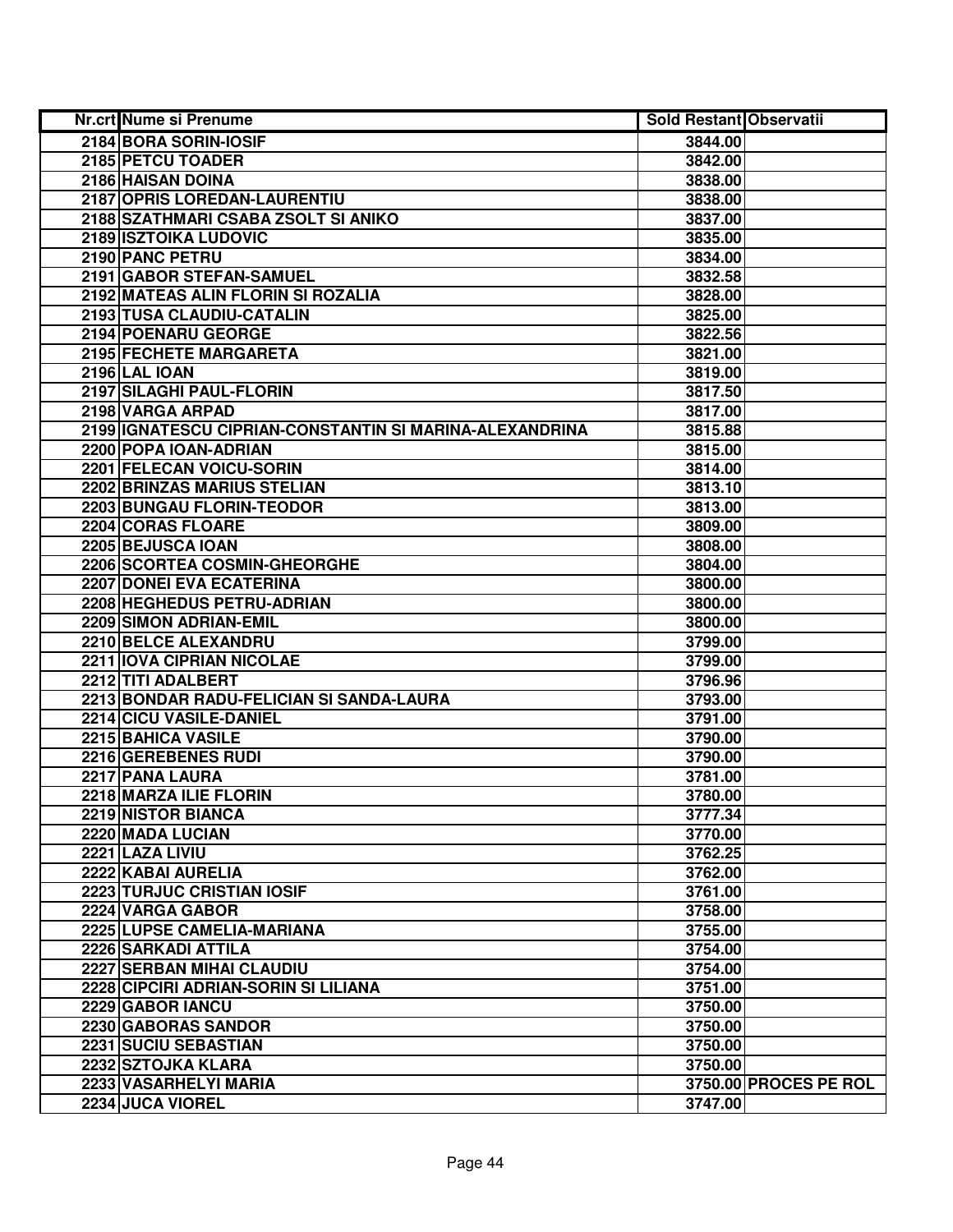| <b>Nr.crt Nume si Prenume</b>            | <b>Sold Restant Observatii</b> |  |
|------------------------------------------|--------------------------------|--|
| 2235 BODEA NORBERT                       | 3745.00                        |  |
| 2236 POPESCU SERGIU-RAUL                 | 3745.00                        |  |
| 2237 OVANESCU CONSTANTIN-CIPRIAN         | 3740.00                        |  |
| 2238 MISTOR SORIN - CRISTINEL            | 3736.00                        |  |
| 2239 DRIMBE SEBASTIAN-ALEXANDRU          | 3735.00                        |  |
| 2240 LINGURAR TRAIAN                     | 3733.00                        |  |
| 2241 SAMU IVAN                           | 3732.50                        |  |
| 2242 STEF TRAIAN                         | 3732.00                        |  |
| 2243 MIKLOS MATEI                        | 3731.00                        |  |
| 2244 CHIRILA SERGIU DANIEL               | 3730.00                        |  |
| 2245 BLAGE IOAN NICOLAE                  | 3729.00                        |  |
| 2246 PLATONA IULIA                       | 3728.00                        |  |
| 2247 USATII ALEXANDRA                    | 3728.00                        |  |
| 2248 KATONA FRANCISC                     | 3727.00                        |  |
| 2249 TOCAIU IOAN                         | 3727.00                        |  |
| 2250 GABOR MATE                          | 3726.00                        |  |
| 2251 SLAVESCU DAN-ALEXANDRU SI GERZON DA | 3722.00                        |  |
| <b>2252 SFARLEA MIRCEA-FLORIAN</b>       | 3720.00                        |  |
| 2253 MATEI ADRIAN GH                     | 3717.00                        |  |
| 2254 BISTRAN NICOLAE-VALENTIN            | 3715.00                        |  |
| 2255 KEREZSI BELLA - ANGELO              | 3712.50                        |  |
| 2256 SFERLE FLORIAN-SEBASTIAN            | 3711.50                        |  |
| 2257 GUG FLORIN CRISTIAN                 | 3710.13                        |  |
| 2258 DEIAC MARIUS-DANIEL                 | 3710.00                        |  |
| 2259 DELCZEG CSABA                       | 3710.00                        |  |
| 2260 HARN IOAN-ALEXANDRU                 | 3710.00                        |  |
| 2261 POPA FLORICA                        | 3704.00                        |  |
| 2262 GABOR GETA                          | 3700.00                        |  |
| 2263 GABOR MARIA                         | 3700.00                        |  |
| 2264 GABOR RITA MANDRA                   | 3700.00                        |  |
| 2265 TIUTIU SILVIAN-VLADUT               | 3700.00                        |  |
| 2266 VARGA ROMULUS-NICOLAE               | 3700.00                        |  |
| 2267 POPOVICI IOAN-FLORIN                | 3698.00                        |  |
| 2268 ERDEI GHEORGHE                      | 3697.00                        |  |
| 2269 SERES FLORIN CALIN                  | 3695.00                        |  |
| 2270 SFRENGEU ILIE-IERONIM               | 3692.00                        |  |
| 2271 GABOR IANCU                         | 3690.00                        |  |
| 2272 GABOR MARCO                         | 3690.00                        |  |
| 2273 ARDELEAN FLORIN DOREL               | 3683.00                        |  |
| 2274 CIRIL GABRIEL-FLORIN                | 3683.00                        |  |
| 2275 CMECIU CRISTIAN-ROMULUS             | 3678.00                        |  |
| 2276 SANTER TIBERIU                      | 3678.00                        |  |
| 2277 IOJA CLAUDIA DANIELA                | 3672.00                        |  |
| 2278 ISTOICA BANDI                       | 3672.00                        |  |
| 2279 PANTEA VIORICA-LUCIA                | 3671.00                        |  |
| 2280 DASCAL IONEL                        | 3670.00                        |  |
| 2281 MATIU IONEL OVIDIU                  | 3668.00                        |  |
| 2282 TARLEA ANCA-LIANA                   | 3667.00                        |  |
| 2283 MOLNAR KAROLY                       | 3663.50                        |  |
| 2284 VARGA ALEXANDRU-GYULA               | 3660.00                        |  |
| 2285 BLAGA ECATERINA                     | 3655.00                        |  |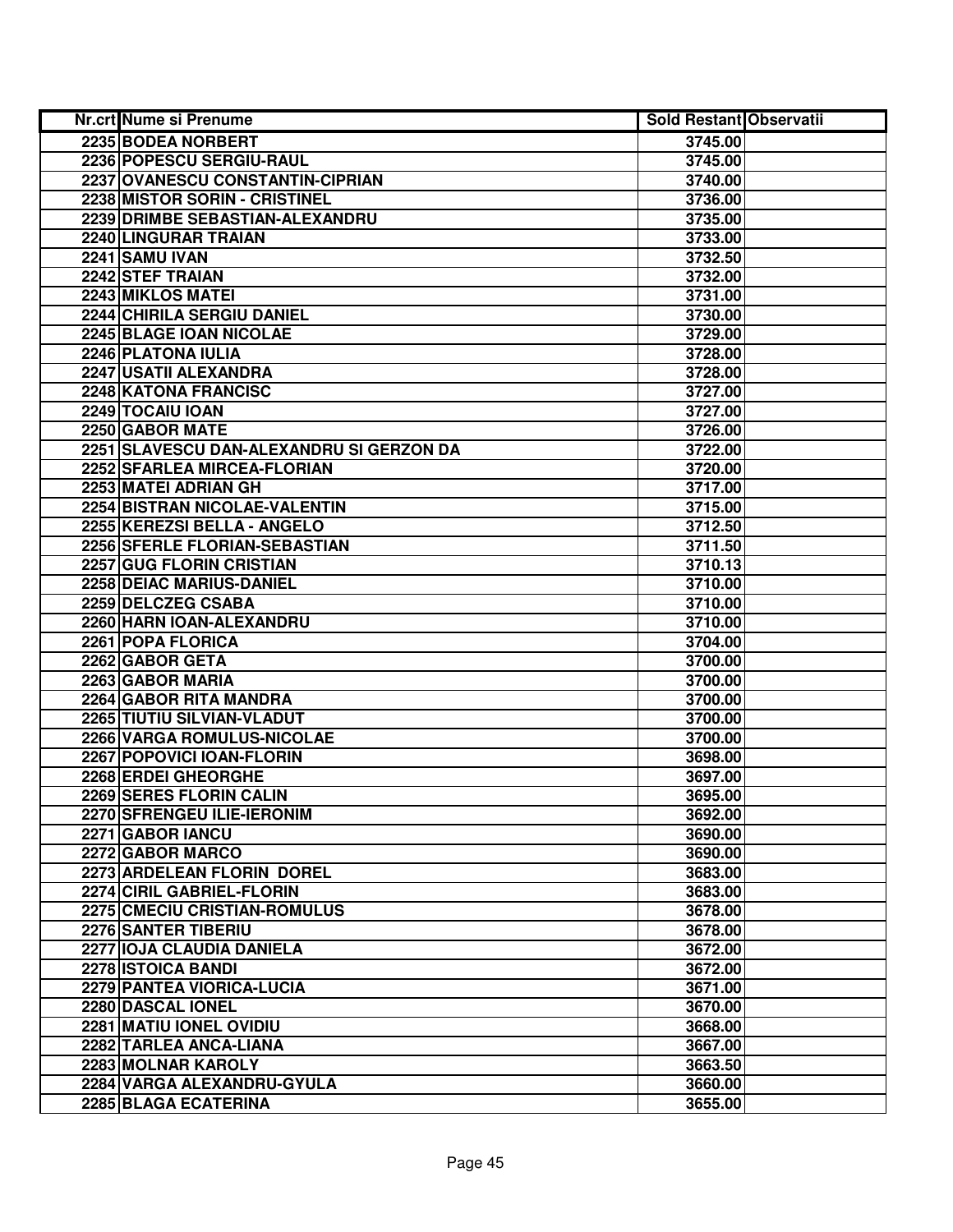| <b>Nr.crt Nume si Prenume</b>      | <b>Sold Restant Observatii</b> |  |
|------------------------------------|--------------------------------|--|
| 2286 MURESAN AURELIAN              | 3652.00                        |  |
| 2287 MAGHIAR CARMEN-TEODORA        | 3651.00                        |  |
| 2288 VINCZE ETELKA                 | 3651.00                        |  |
| 2289 GABOR IANOS                   | 3650.00                        |  |
| 2290 CAB.AVOCATIAL MAN COSMIN      | 3647.00                        |  |
| 2291 VARGA TIBOR                   | 3642.00                        |  |
| 2292 MATYAS IOSIF                  | 3640.00                        |  |
| 2293 BOKA JOZSEF                   | 3638.00                        |  |
| 2294 NAGY ANDREI MIHAI             | 3638.00                        |  |
| 2295 STOICA JANOS SI EVA           | 3638.00                        |  |
| 2296 POPOVICI FLORIN               | 3636.41                        |  |
| 2297 IOVAN MARIA EVA               | 3635.00                        |  |
| 2298 BACIU-POPA IOAN               | 3634.00                        |  |
| 2299 HOSU DANIELA                  | 3634.00                        |  |
| 2300 CRISAN CLAUDIU                | 3630.00                        |  |
| 2301 BRAJER IANOS GYORGY           | 3628.00                        |  |
| 2302 HURMUZ DAN                    | 3624.00                        |  |
| 2303 TIPLEA DANIEL CRISTIAN        | 3623.00                        |  |
| 2304 MESTER NADIA                  | 3620.00                        |  |
| 2305 CIORDAS CONSTANTIN            | 3618.00                        |  |
| 2306 BENGA VIOREL                  | 3615.00                        |  |
| 2307 PETRICAS GHEORGHE             | 3614.00                        |  |
| 2308 MESTER JOZSEF-CSABA           | 3613.00                        |  |
| 2309 FLORIAN GYONGYI TUNDE         | 3607.00                        |  |
| 2310 BALLA TIBOR-MIKLOS            | 3605.45                        |  |
| 2311 MADA ANA SI DUMITRU           | 3605.00                        |  |
| 2312 FARTEA ZSOLT ATTILA           | 3603.00                        |  |
| 2313 LUNCAN LUCIA                  | 3600.00                        |  |
| 2314 RUS PETRU-NICOLAE             | 3600.00                        |  |
| 2315 BEJAN MARCEL SI FLORINA-NADIA | 3599.00                        |  |
| 2316 STAN ELENA                    | 3598.00                        |  |
| 2317 BALINT DAVID                  | 3590.00                        |  |
| 2318 BOTOS SEBASTIAN-CRISTIAN      | 3590.00                        |  |
| 2319 BRADAU CRISTIAN-GHEORGHE      | 3590.00                        |  |
| 2320 POIANA CRISTINEL              | 3590.00                        |  |
| 2321 LIBANT SIGISMUND              | 3585.00                        |  |
| 2322 SULINCA ELISABETA             | 3584.00                        |  |
| 2323 HAIDUC PAVEL SI MARIA         | 3582.00                        |  |
| 2324 KISS ELEMER                   | 3582.00                        |  |
| 2325 LYBERIOU MAGDALINI            | 3581.00                        |  |
| 2326 MOISE GHEORGHE                | 3581.00                        |  |
| 2327 GABOR IOAN                    | 3580.00                        |  |
| 2328 BETEG FLOARE                  | 3579.00                        |  |
| 2329 MARIAN IOACHIM-DOREL          | 3579.00                        |  |
| 2330 NEGRU PETRU                   | 3578.00                        |  |
| 2331 ROSTAS MALIN                  | 3577.00                        |  |
| 2332 FERARIU CRINA-MIOARA          | 3573.00                        |  |
| 2333 KALOZ LAURENTIU               | 3573.00                        |  |
| 2334 KOVACS IMRE                   | 3570.00                        |  |
| 2335 BELKO JANOS ZOLTAN            | 3565.00                        |  |
| 2336 POPA PETRU SI LIVIA           | 3564.00                        |  |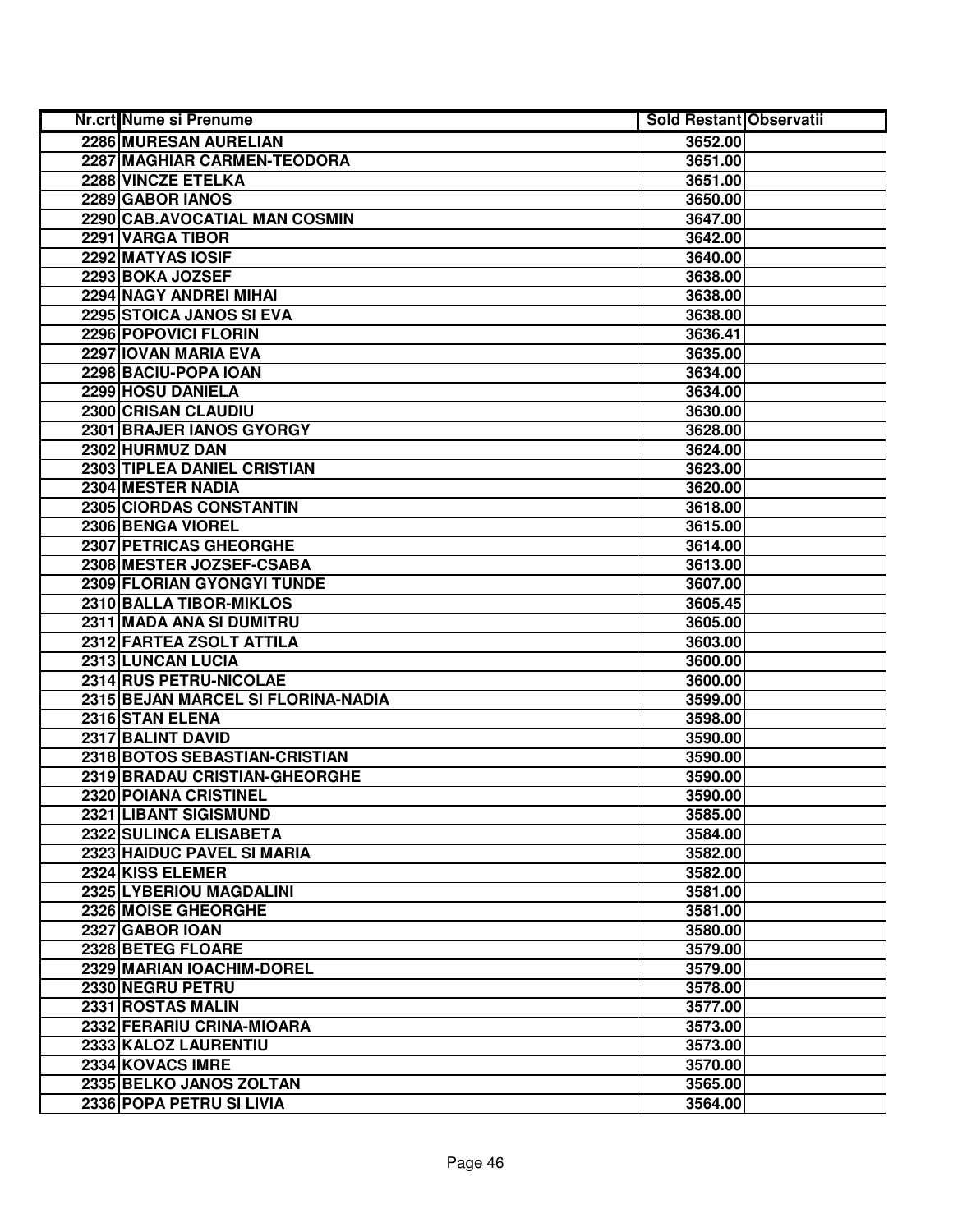| Nr.crt Nume si Prenume                             | <b>Sold Restant Observatii</b> |  |
|----------------------------------------------------|--------------------------------|--|
| 2337 BORTA-DUMA VASILE SI MARIA                    | 3563.00                        |  |
| 2338 IANTO ARPAD-CSONGOR                           | 3563.00                        |  |
| 2339 ISZTOIKA GAVRIL                               | 3563.00                        |  |
| 2340 FARAGAU-DIACONESCU GAVRIL-CORNEL              | 3560.00                        |  |
| 2341 LUCUTA VICTOR IONEL                           | 3560.00                        |  |
| 2342 RACZ EMANUEL-DAVID                            | 3560.00                        |  |
| 2343 DAVID LUCRETIA                                | 3559.00                        |  |
| 2344 BOLOJAN FLORIN-CRISTIAN                       | 3558.00                        |  |
| 2345 STEFANICA CRISTIAN-FLORIAN                    | 3557.50                        |  |
| 2346 ARON SANDOR                                   | 3552.00                        |  |
| 2347 TONT GOMBOS FLORIAN                           | 3551.00                        |  |
| 2348 BARANKA RUPI                                  | 3550.00                        |  |
| 2349 PORTAN CALIN-IOAN CABINET DE AVOCAT           | 3550.00                        |  |
| 2350 SALAJAN IOAN MARIN                            | 3550.00                        |  |
| 2351 FODOR FLAVIUS COSMIN                          | 3548.00                        |  |
| 2352 HAMZA NICOLAE                                 | 3544.00                        |  |
| 2353 STOICA RUPERT                                 | 3541.50                        |  |
| 2354 ROSAN LIVIU SI MARIOARA                       | 3540.00                        |  |
| 2355 KUPE FRANCISC TEODOR                          | 3536.00                        |  |
| 2356 ROSTAS MATE                                   | 3535.00                        |  |
| 2357 HULEA PETRU SI FLOARE                         | 3534.00                        |  |
| 2358 CAMPEAN MIRCEA-COSMIN                         | 3530.00                        |  |
| 2359 RUGE MARIUS-TRAIAN                            | 3530.00                        |  |
| 2360 BATRIN IOAN SI ANA                            | 3529.00                        |  |
| 2361 BOTEZATU ANGELICA                             | 3527.00                        |  |
| 2362 THEISZ SANDOR                                 | 3524.00                        |  |
| 2363 TURCUT LUCIAN-FLORIN                          | 3524.00                        |  |
| 2364 BONATIU MIHAELA SI GHEORGHE                   | 3522.00                        |  |
| 2365 SOLOMIE VERONICA                              | 3521.00                        |  |
| 2366 GABOR GABRIEL                                 | 3520.00                        |  |
| 2367 GUI ADRIAN-ALEXANDRU                          | 3519.00                        |  |
| 2368 HAIDUCSI ARPAD                                | 3516.00                        |  |
| 2369 SERES IULIU                                   | 3512.00                        |  |
| 2370 GABOR EVA                                     | 3511.00                        |  |
| 2371 GABOR GETA                                    | 3509.00                        |  |
| 2372 CHENIB AYMEN                                  | 3506.00                        |  |
| 2373 BRONT CLAUDIA-STELA SI DAN-IULIAN             | 3501.00                        |  |
| 2374 KUPE MELINDA ANITA                            | 3500.00                        |  |
| 2375 PERRIA ALESSANDRO                             | 3500.00                        |  |
| 2376 POGOR MARINA                                  | 3500.00                        |  |
| 2377 SAJN-GYORFI ILDIKO                            | 3500.00                        |  |
| 2378 LASCU EUGEN                                   | 3497.98                        |  |
| 2379 OROS MARIA CATALINA                           | 3495.00                        |  |
| 2380 HEGEDUS CORNELIA-IOANA                        | 3494.00                        |  |
| 2381 SIPOS EUGEN CRISTIAN                          | 3494.00                        |  |
| 2382 GUNTA DANIELA                                 | 3486.00                        |  |
| 2383 LAZA LUCIAN                                   | 3485.00                        |  |
| 2384 BOGOLE CLAUDIA MARIA SI PANTIS GHEORGHE.SORIN | 3483.00                        |  |
| 2385 DOMBI BERTALAN                                | 3481.00                        |  |
| 2386 DUMITER ADRIAN-IONUT                          | 3477.01                        |  |
| 2387 SOTOC RAOUL ALEXANDRU                         | 3476.00                        |  |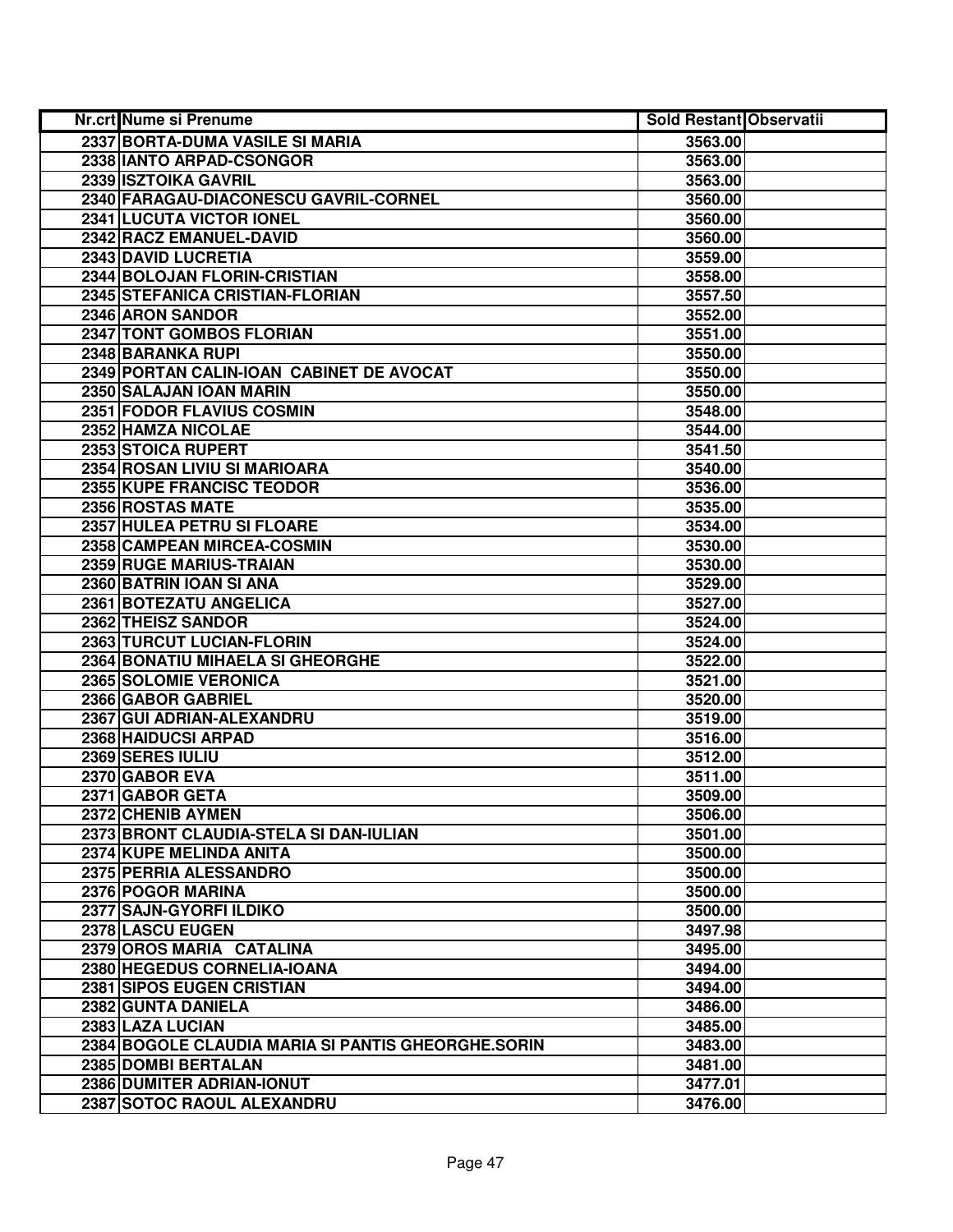| Nr.crt Nume si Prenume                            | <b>Sold Restant Observatii</b> |  |
|---------------------------------------------------|--------------------------------|--|
| 2388 BAHICA GHEORGHE                              | 3475.00                        |  |
| 2389 ANDOR LASZLO                                 | 3471.00                        |  |
| 2390 BODEA MARCEL                                 | 3471.00                        |  |
| 2391 LES NICUSOR VIOREL                           | 3469.00                        |  |
| 2392 CALIN MARIUS-GHEORGHE                        | 3467.00                        |  |
| 2393 AGOD MARIA                                   | 3463.00                        |  |
| 2394 BARATI ENEAS                                 | 3460.00                        |  |
| 2395 LUNG-MITRICA NICHITA                         | 3460.00                        |  |
| 2396 ARDELEAN GAVRIL                              | 3458.00                        |  |
| 2397 LINGURAR AUREL                               | 3458.00                        |  |
| 2398 VIDICAN FLORIN-DANIEL                        | 3458.00                        |  |
| 2399 FOGHIS CATALIN-FLORIN                        | 3456.00                        |  |
| 2400 ARDELEAN GABRIELA-LUMINITA                   | 3454.00                        |  |
| 2401 CHEREJI DANIEL-NICOLAE                       | 3454.00                        |  |
| 2402 LIBANT FLORIN-MARIAN                         | 3452.00                        |  |
| 2403 GABOR SUSANA GIZELA                          | 3450.00                        |  |
| 2404 LUNCA IOSIF                                  | 3446.00                        |  |
| 2405 LARINT IOAN                                  | 3445.00                        |  |
| 2406 SARBA CIPRIAN-GHEORGHE SI ANCUTA             | 3442.00                        |  |
| 2407 KURUCZ ALEXANDRU                             | 3440.00                        |  |
| 2408 MOTRIUC TIBERIU-EMILIAN                      | 3440.00                        |  |
| 2409 SIPOS LAJOS                                  | 3440.00                        |  |
| 2410 DR.COSTEA IOAN COSMIN-CMI                    | 3439.00                        |  |
| 2411 ISZTOJKA EVA                                 | 3438.00                        |  |
| 2412 LOVAS ELISABETA                              | 3436.00                        |  |
| 2413 BREBAN VASILE                                | 3435.00                        |  |
| 2414 PORTAN CALIN IOAN                            | 3432.00                        |  |
| 2415 BORODAN FLORIN                               | 3430.00                        |  |
| 2416 PASCALAU IOAN                                | 3430.00                        |  |
| 2417 ESER REMZI                                   | 3429.00                        |  |
| 2418 JURESCHI VERONICA-AURELIA                    | 3428.00                        |  |
| 2419 I.I.BALAN RADU-CRISTIAN - INTREP.INDIVIDUALA | 3427.00                        |  |
| 2420 ROXIN GAVRIL OVIDIU SI ALEXANDRU FRA         | 3427.00                        |  |
| 2421 GHERGHINA ION SI CLAUDIA FLORICA             | 3422.54                        |  |
| 2422 CRISAN DORIN                                 | 3418.00                        |  |
| 2423 MATEI IOAN FLORIN SI CAMELIA                 | 3415.00                        |  |
| 2424 CSENGERI JOZSEF                              | 3414.00                        |  |
| 2425 TOMA LAVINIU                                 | 3414.00                        |  |
| 2426 BAICAN FLORIN-VASILE SI EMOKE-IZABELLA       | 3411.00                        |  |
| 2427 FRIED ANA ALIZ                               | 3409.00                        |  |
| 2428 KORODI IOAN                                  | 3407.00                        |  |
| 2429 ZEMBREA ALEXANDRU-FRANCISC                   | 3406.50                        |  |
| 2430 ROSTAS MATEI                                 | 3405.00                        |  |
| 2431 POPESCU SEBASTIAN TUDOR                      | 3403.00                        |  |
| 2432 KOVACI GABRIEL                               | 3400.00                        |  |
| 2433 LEONTE COSTICA                               | 3400.00                        |  |
| 2434 MARCON VASILE GHEORGHE                       | 3400.00                        |  |
| 2435 DINU ANDREI-COSMIN                           | 3399.00                        |  |
| 2436 BUNGAU MARIAN-CRISTIAN                       | 3398.00                        |  |
| 2437 CRISAN MIRCEA IOAN                           | 3396.00                        |  |
| 2438 SZTOIKA GABOR                                | 3395.00                        |  |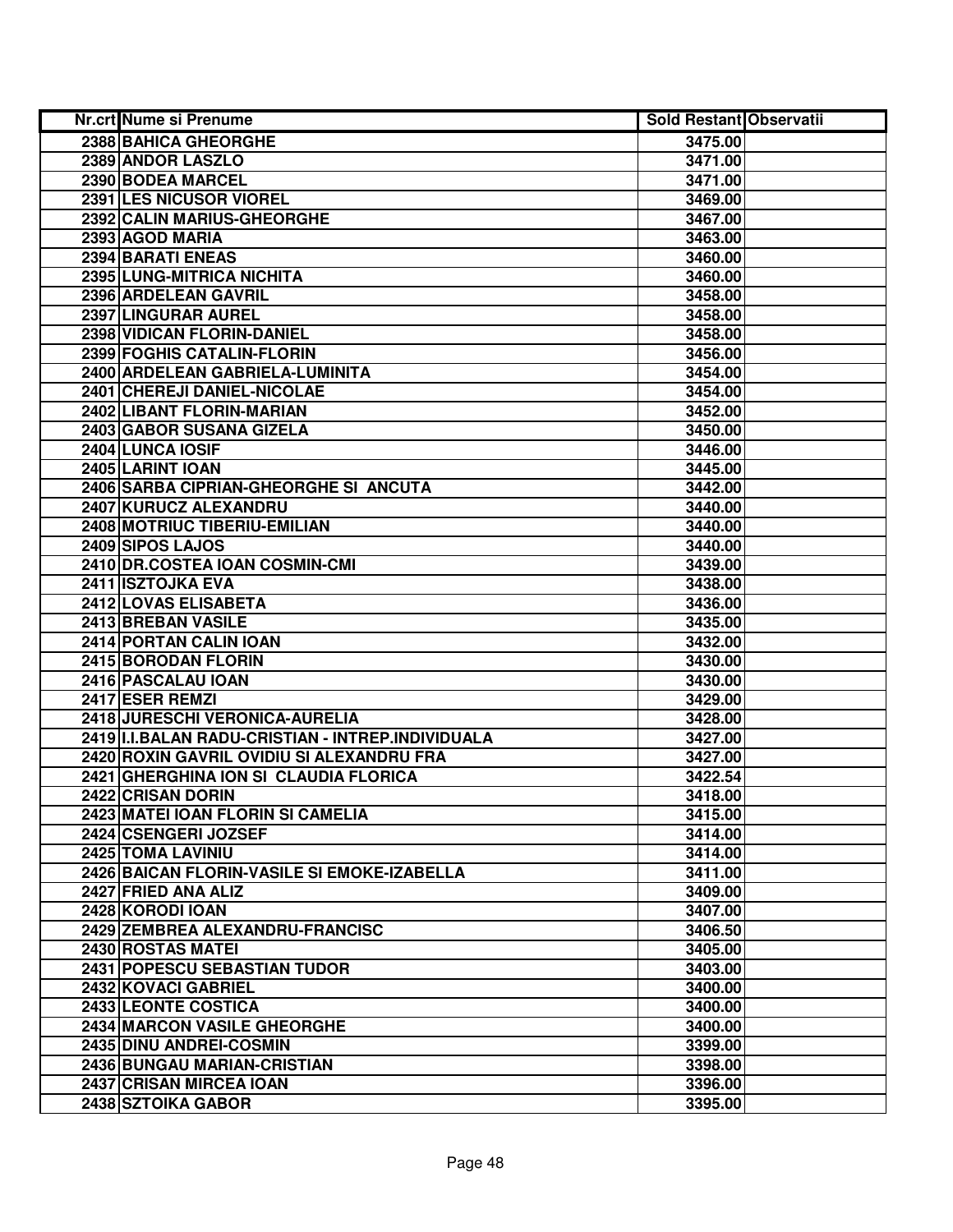| Nr.crt Nume si Prenume                         | <b>Sold Restant Observatii</b> |  |
|------------------------------------------------|--------------------------------|--|
| 2439 NIREAN GHEORGHE-ADRIAN                    | 3393.00                        |  |
| 2440 SULTAN-TIRTEA ALEXANDRU-CALIN             | 3392.20                        |  |
| 2441 JURJAC DUMITRU                            | 3392.00                        |  |
| 2442 CAVASDAN CORNEL-VALERIU                   | 3387.00                        |  |
| 2443 LETEA SERGIU TEODOR                       | 3385.00                        |  |
| 2444 DR. COTE DANIELA C.M.I.                   | 3382.00                        |  |
| 2445 FILIP VASILE                              | 3380.00                        |  |
| 2446 GHIMAN REMUS-PAUL                         | 3380.00                        |  |
| 2447 BEDO ERIKA-REKA                           | 3377.00                        |  |
| 2448 POP MONICA                                | 3375.00                        |  |
| 2449 ORBAI NICOLAE ALIN FLORIN                 | 3374.00                        |  |
| 2450 RETEK TIBOR                               | 3372.00                        |  |
| 2451 LUP MARIUS GHEORGHE                       | 3370.00                        |  |
| 2452 PESCAR IOSIF                              | 3368.00                        |  |
| 2453 VARGA ROMULUS                             | 3364.00                        |  |
| <b>2454 OROSZ IOAN</b>                         | 3362.00                        |  |
| 2455 AVRAM FLORIN                              | 3358.00                        |  |
| 2456 LELEA VASILE-CATALIN                      | 3357.00                        |  |
| 2457 POTROVITA IOANA-CRISTINA                  | 3357.00                        |  |
| 2458 ANTOCI ADRIAN CELESTIN                    | 3355.00                        |  |
| 2459 POPA PETRU                                | 3355.00                        |  |
| 2460 KIS CARMEN                                | 3354.00                        |  |
| 2461 AMBRUZS FRANCISC CSABA SI KATALIN         | 3353.00                        |  |
| 2462 KECSE ATTILA ISTVAN                       | 3352.00                        |  |
| 2463 MURVAI BRUNO                              | 3351.00                        |  |
| 2464 TAMAS IOANA-ANAMARIA                      | 3351.00                        |  |
| 2465 ROSTAS CRAISOR                            | 3350.00                        |  |
| 2466 FURTOS ANDREI-VALENTIN                    | 3349.00                        |  |
| 2467 CARCIUMARU CONSTANTIN SI<br><b>DORINA</b> | 3334.00                        |  |
| 2468 GHIURAU CARMEN-ELENA                      | 3333.00                        |  |
| 2469 BECHERU LIVIU SI MIRELA-ELENA             | 3330.00                        |  |
| 2470 BERE CORINA-DELIA                         | 3330.00                        |  |
| 2471 ABRUDAN LENUTA                            | 3321.00                        |  |
| <b>2472 POPOVICI IONUT-SERBAN</b>              | 3320.02                        |  |
| <b>2473 BOGARIU ADRIAN-IONEL</b>               | 3320.00                        |  |
| 2474 SOLYOM MONIKA-ERIKA                       | 3320.00                        |  |
| 2475 STEFANESCU GHEORGHE-FLORIN                | 3320.00                        |  |
| 2476 VOICILA DORIAN-IONUT                      | 3320.00                        |  |
| 2477 ISZTOJKA GAVRIL                           | 3315.00                        |  |
| 2478 BICA GHEORGHE                             | 3313.00                        |  |
| 2479 PETRILA RAMONA-IOANA                      | 3311.88                        |  |
| 2480 BRANDAS CRISTIAN                          | 3310.18                        |  |
| 2481 LUP ALEXANDRU                             | 3310.00                        |  |
| 2482 GABOR RUPI SI CATALINA                    | 3309.00                        |  |
| 2483 RADULESCU ANDREI                          | 3305.00                        |  |
| 2484 BAYCZAR FERENCZ                           | 3300.00                        |  |
| 2485 ROSTAS IULIU                              | 3300.00                        |  |
| 2486 DUDOMA EUGEN                              | 3297.00                        |  |
| 2487 GABOR GABORE SI ROZALIA                   | 3294.00                        |  |
| 2488 GHETIVU VICTOR                            | 3292.00                        |  |
| 2489 CRETU IONEL                               | 3291.00                        |  |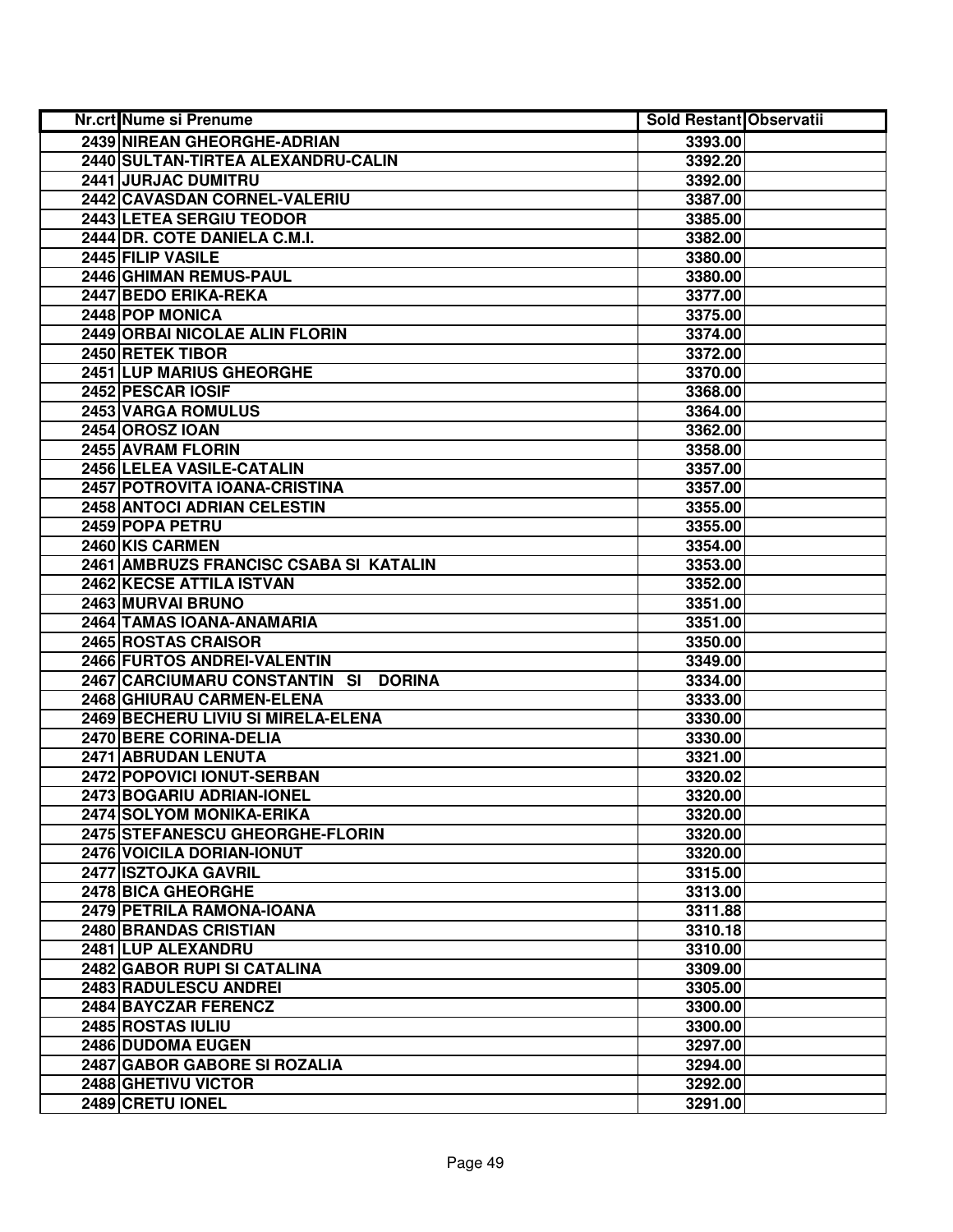| Nr.crt Nume si Prenume             | <b>Sold Restant Observatii</b> |  |
|------------------------------------|--------------------------------|--|
| 2490 IOVAN ADRIAN IONEL            | 3291.00                        |  |
| 2491 CIOABA STEFAN                 | 3290.00                        |  |
| 2492 ROMAN GHEORGHE-LUCIAN         | 3288.00                        |  |
| 2493 ELENES DUMITRU IOAN           | 3282.00                        |  |
| 2494 LACRARU ADRIAN                | 3278.00                        |  |
| 2495 PANTEA DANIEL-DACIAN          | 3275.00                        |  |
| 2496 KOVACS MIRCEA-IOAN SI CODRUTA | 3273.00                        |  |
| 2497 DOBRAI ISTVAN                 | 3272.00                        |  |
| 2498 FEKETE IRINA                  | 3272.00                        |  |
| <b>2499 MAGHIAR GHEORGHE-MIHAL</b> | 3272.00                        |  |
| 2500 BUDAI ERZSEBET                | 3270.00                        |  |
| 2501 SZILAGY RUDOLF                | 3270.00                        |  |
| 2502 SZEKELY OFELIA-DORINA         | 3265.00                        |  |
| 2503 STIUBE DANIEL-RADU            | 3263.00                        |  |
| 2504 AVRAMESCU NICUSOR             | 3260.00                        |  |
| 2505 VERES MIHAI                   | 3260.00                        |  |
| 2506 VIDICAN MARIUS-COSMIN         | 3259.00                        |  |
| 2507 CORBU ADRIAN-PAUL             | 3254.00                        |  |
| 2508 BURCEA RUPI                   | 3250.00                        |  |
| 2509 CHINDLE DORINA                | 3250.00                        |  |
| 2510 ELES CSABA-SEBASTIAN-NICOLAE  | 3250.00                        |  |
| 2511 GUZMANN SANDOR-JOZSEF         | 3250.00                        |  |
| 2512 POP GHEORGHE                  | 3250.00                        |  |
| 2513 MITAN IOANA                   | 3249.00                        |  |
| 2514 ISZTOICA STEFAN               | 3247.00                        |  |
| 2515 MIKLOS GABOR                  | 3247.00                        |  |
| 2516 ALB ANDREI                    | 3246.00                        |  |
| 2517 HIZO ZOLTAN                   | 3245.00                        |  |
| 2518 SERB VICTOR SI MARIOARA       | 3244.00                        |  |
| 2519 GHEORGHITA IOAN-DAN           | 3243.00                        |  |
| 2520 BALAZS GYULA                  | 3240.00                        |  |
| 2521 ERDEI CIPRIAN-TEOFIL          | 3239.50                        |  |
| 2522 GHENGHIU DANA-BIANCA          | 3235.00                        |  |
| 2523 MODA SANDOR                   | 3235.00                        |  |
| 2524 OTVOS ROZALIA                 | 3234.10                        |  |
| 2525 FILIP SIMINA-ANAMARIA         | 3229.00                        |  |
| 2526 NAGY ZOLTAN-ISTVAN            | 3227.00                        |  |
| 2527 DAVID PETRU SI FELICIA        | 3226.00                        |  |
| 2528 MIKLOS STEFAN                 | 3222.00                        |  |
| 2529 ORHA MIRCEA-RADU              | 3222.00                        |  |
| 2530 ANDOR ALEXANDRU SI TEODORA    | 3221.00                        |  |
| 2531 TURA IOAN                     | 3220.00                        |  |
| 2532 BUZ CORINA-MARIA              | 3218.00                        |  |
| 2533 SZIME-NECHIFOR RENATO-GABRIEL | 3217.00                        |  |
| 2534 NEGRUT IOAN - VLADIMIR        | 3215.00                        |  |
| 2535 TEKERES ANDREI ROBERT         | 3215.00                        |  |
| 2536 BORSI ARMOND                  | 3213.00                        |  |
| 2537 IUHAS ECATERINA               | 3212.00                        |  |
| 2538 SASVARI DANIEL-GEORGE         | 3212.00                        |  |
| 2539 GUBA ERNO                     | 3210.00                        |  |
| 2540 HARSAN EUGEN ANDREI           | 3210.00                        |  |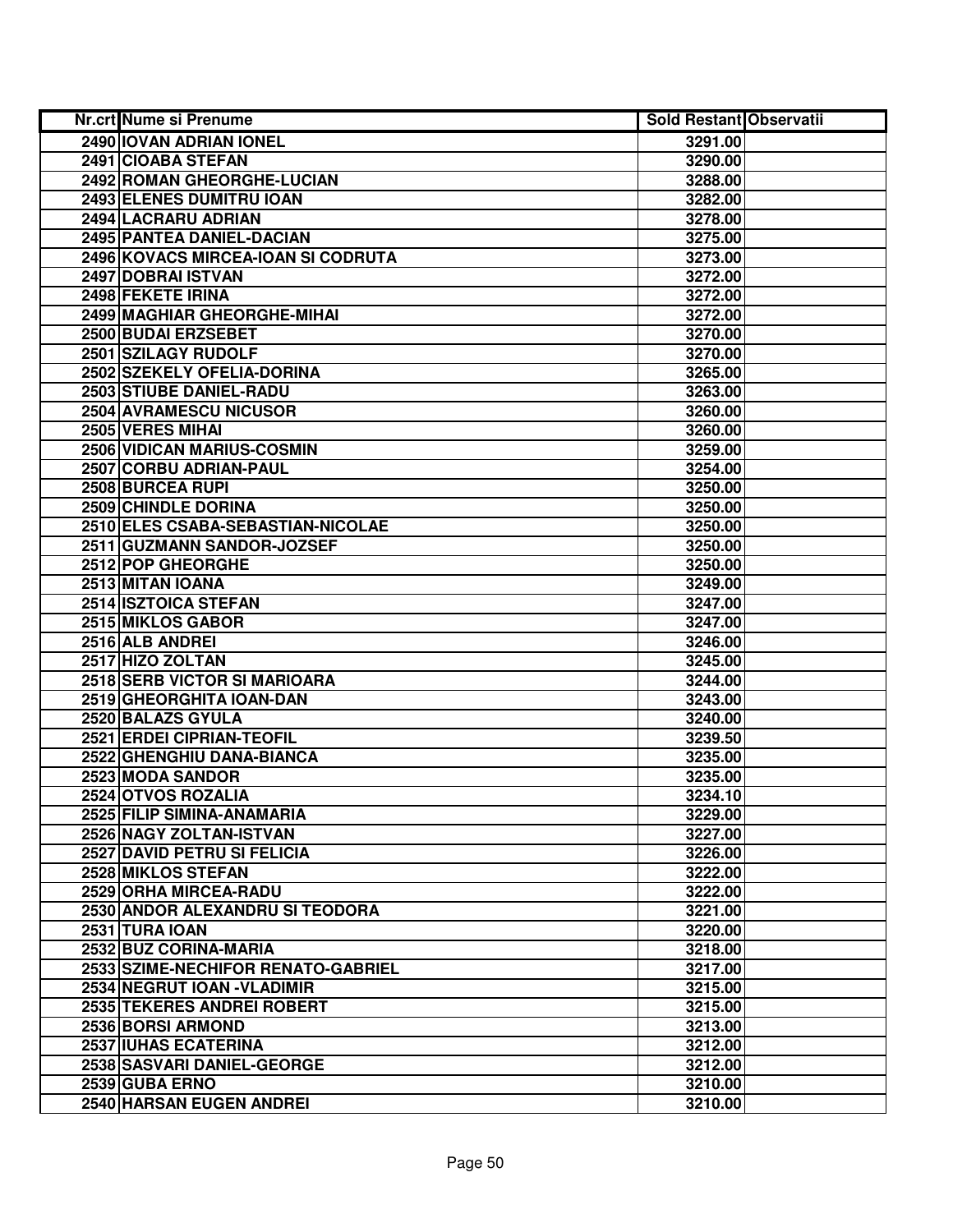| <b>Nr.crt Nume si Prenume</b>                   | <b>Sold Restant Observatii</b> |  |
|-------------------------------------------------|--------------------------------|--|
| 2541 CIMPEAN LUCIAN                             | 3205.00                        |  |
| 2542 MARCUT VALERIA-LILIANA                     | 3203.00                        |  |
| 2543 JANCSO ERZSEBET                            | 3200.39                        |  |
| 2544 FLORIEAN MIHAI                             | 3200.00                        |  |
| 2545 SZILAGYI ROBERT                            | 3200.00                        |  |
| 2546 TAJAMAL HUSSAIN SHAH                       | 3200.00                        |  |
| 2547 ZAH MANEA OANA LAURA - INTREP. INDIVIDUALA | 3199.00                        |  |
| 2548 AVRAM IONUT LAVINIU                        | 3198.00                        |  |
| 2549 KARABULUT YILMAZ                           | 3197.00                        |  |
| 2550 LATCAU LIVIU                               | 3195.00                        |  |
| 2551 SECAN DANIEL                               | 3191.00                        |  |
| 2552 BABO GHEORGHE                              | 3190.00                        |  |
| 2553 SZUTOR ISTVAN SI ETELKA-MARIA              | 3190.00                        |  |
| 2554 GAZDAG ALEXANDRU                           | 3188.00                        |  |
| 2555 MLADIN VIOLETA                             | 3184.00                        |  |
| 2556 PAMFILOIU LUCIAN                           | 3184.00                        |  |
| 2557 VARSOCZI GHEORGHE SI EVA                   | 3181.00                        |  |
| 2558 MARIAN GHEORGHE-AURELIAN                   | 3180.00                        |  |
| 2559 IUHAS CORNELIU CRISTIAN                    | 3176.00                        |  |
| 2560 BALAN HORATIU-MARIAN                       | 3175.00                        |  |
| 2561 ANTOCI IONUT                               | 3174.83                        |  |
| 2562 VARGA ADRIAN-NELU                          | 3174.00                        |  |
| 2563 PASCAR CORNELIU-ADRIAN                     | 3173.00                        |  |
| 2564 GIURGIU ALINA DOINITA IOANA                | 3170.00                        |  |
| 2565 HALMAGEAN DACIAN-FLORENTIN                 | 3168.00                        |  |
| 2566 MURGULY KAROLINA                           | 3168.00                        |  |
| 2567 GAVRUTA-GAVRAS ALEXANDRA                   | 3166.00                        |  |
| 2568 LAKATOS ALEXANDRU-EDUARD                   | 3165.00                        |  |
| 2569 VANCEA DUMITRU-DOREL                       | 3164.00                        |  |
| 2570 GABOR TEREZA                               | 3162.00                        |  |
| 2571 BLAGA VICTOR                               | 3158.00                        |  |
| 2572 POPA OVIDIU-IOAN                           | 3158.00                        |  |
| 2573 PUPAZA CRISTIAN                            | 3156.00                        |  |
| 2574 SAVA GEORGE-ALEXANDRU                      | 3153.00                        |  |
| 2575 MURVAI PETER                               | 3145.00                        |  |
| 2576 TIRLEA GHEORGHE-DACIAN                     | 3142.00                        |  |
| 2577 DEMIAN IOAN                                | 3140.00                        |  |
| <b>2578 DRUGAS TRAIAN-SORIN</b>                 | 3140.00                        |  |
| 2579 SZIKI IBOLYA SI LUDOVIC                    | 3135.00                        |  |
| 2580 BARANKA GAVRILA                            | 3131.00                        |  |
| 2581 MATE RAINER-ZSOLT                          | 3130.00                        |  |
| 2582 SILAGHI DORIN                              | 3130.00                        |  |
| 2583 VERES OVIDIU-STEFAN                        | 3130.00                        |  |
| 2584 APOSTOL SORIN                              | 3128.00                        |  |
| 2585 ARDELEANU MARIUS MIHAI                     | 3128.00                        |  |
| 2586 ROSEL SANDOR                               | 3128.00                        |  |
| 2587 VARGA ELEONORA-ILDIKO                      | 3126.00                        |  |
| 2588 BODOG ALIN FLORIN                          | 3120.00                        |  |
| 2589 KUSZTURA ROLAND CRISTIAN                   | 3120.00                        |  |
| 2590 MEGYERI RICHARD                            | 3120.00                        |  |
| 2591 NAGY TIBERIU                               | 3120.00                        |  |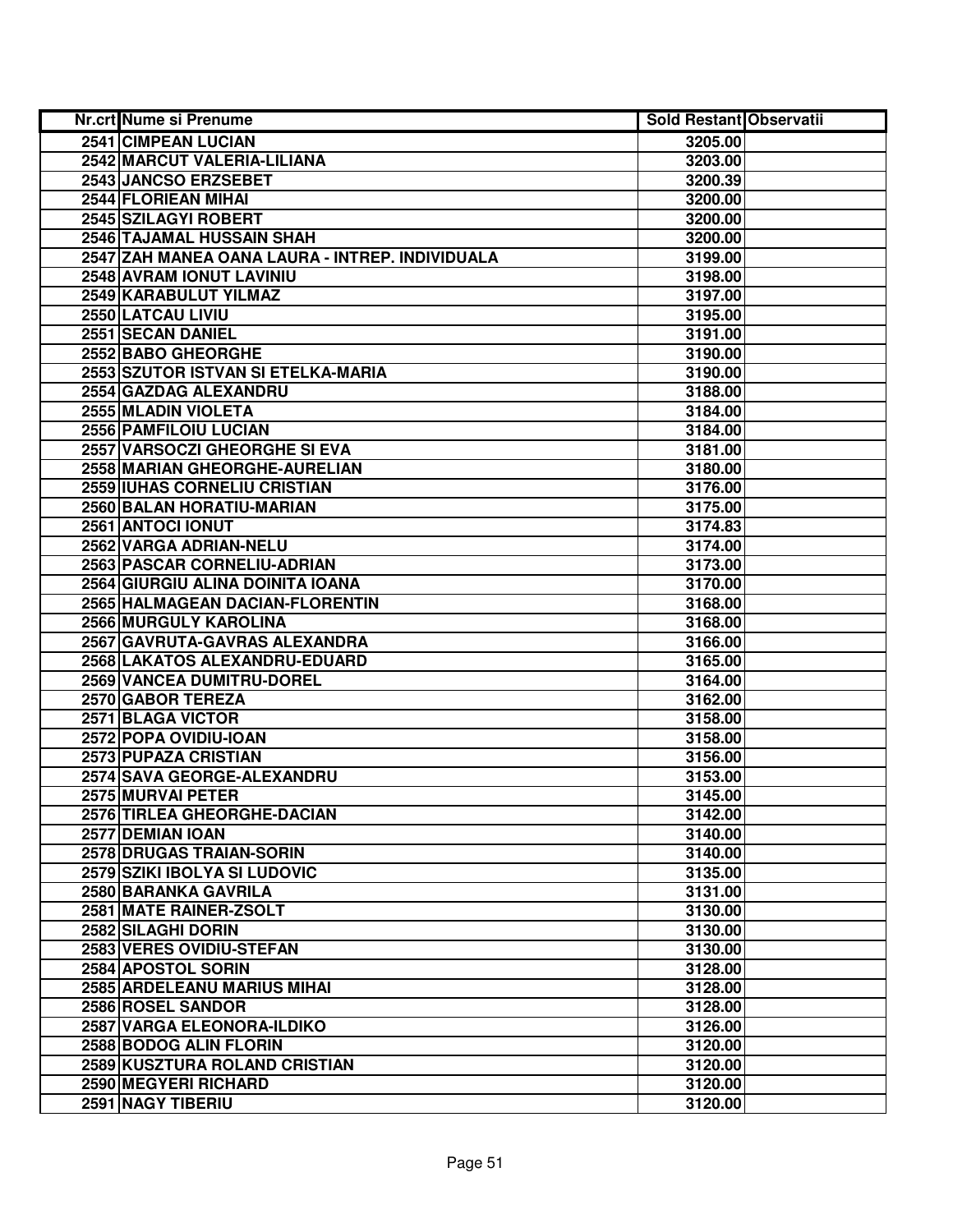| Nr.crt Nume si Prenume                          | <b>Sold Restant Observatii</b> |  |
|-------------------------------------------------|--------------------------------|--|
| 2592 BOGOSI TIBERIU                             | 3119.00                        |  |
| 2593 BARTA ALEXANDRU                            | 3118.00                        |  |
| 2594 BAGULESCU FLORIAN-VASILE                   | 3117.24                        |  |
| 2595 SALAJAN TEODOR-DOREL                       | 3116.00                        |  |
| 2596 COZMA VLAD SI SUSANA                       | 3110.00                        |  |
| 2597 SACUI SORIN                                | 3109.76                        |  |
| 2598 KALMAR PARASCHIVA                          | 3109.00                        |  |
| 2599 JUDEA ANDREI-REMUS                         | 3106.00                        |  |
| 2600 POPP GHEORGHE CAROL                        | 3105.00                        |  |
| <b>2601 CACUCI GHEORGHE DOREL</b>               | 3104.00                        |  |
| 2602 BONCSA MARTIN                              | 3102.00                        |  |
| 2603 MAILAT CORNEL                              | 3101.00                        |  |
| 2604 BICA FLORIAN-AUREL                         | 3100.00                        |  |
| 2605 DOARNA IONUT-MIRCEA                        | 3100.00                        |  |
| 2606 DURNEA FLORENTINA-MIHAELA                  | 3100.00                        |  |
| 2607 HAVA MIRCEA-DOREL                          | 3095.00                        |  |
| 2608 KONKOLY RICHARD                            | 3095.00                        |  |
| 2609 REZMUVES TUDOR-GHEORGHE                    | 3094.00                        |  |
| 2610 IONOI-PERET LEONTIN-VALERIU                | 3093.76                        |  |
| 2611 GABOR MINDRA                               | 3090.00                        |  |
| 2612 ISZTOIKA GABOR                             | 3090.00                        |  |
| 2613 GHERDAN LAVINIA RAMONA                     | 3086.00                        |  |
| 2614 TOCA MONICA                                | 3085.00                        |  |
| 2615 KELEMEN LASZLO - INTREPRINDERE INDIVIDUALA | 3084.00                        |  |
| 2616 DASCAL-KASZONI GAVRIL-GHEORGHE             | 3080.00                        |  |
| 2617 EDU DORINEL                                | 3078.00                        |  |
| 2618 CRET MIHAI SI EUGENIA                      | 3077.00                        |  |
| 2619 BOCHIS DOREL                               | 3075.00                        |  |
| 2620 TIRPE CALIN                                | 3074.00                        |  |
| 2621 HAIDUC CALIN DANIEL                        | 3069.00                        |  |
| 2622 LUPARU ALEXANDRINA                         | 3069.00                        |  |
| 2623 UNGUREANU MELINDA                          | 3068.00                        |  |
| 2624 LETEA GHEORGHE CAB. AV.                    | 3066.00                        |  |
| 2625 MAGYARI EDMOND-ROMEO                       | 3065.00                        |  |
| <b>2626 OZ ISMAIL</b>                           | 3065.00                        |  |
| 2627 CALIN VASILE                               | 3064.00                        |  |
| 2628 GAL CRISTIAN-FLORIN                        | 3062.73                        |  |
| 2629 VURA NORBERT TIBERIU                       | 3062.00                        |  |
| 2630 BARANKA CATALINA                           | 3061.00                        |  |
| 2631 MOISI AVRAM                                | 3059.00                        |  |
| 2632 TOCILA ANGELA-MARIANA                      | 3057.00                        |  |
| 2633 SPIRU ANGELICA-LUCIA                       | 3055.43                        |  |
| 2634 BERTALAN LASZLO                            | 3050.00                        |  |
| 2635 GHEORGHE SIMONA ADRIENNE                   | 3050.00                        |  |
| 2636 LACZIKO VARVARA                            | 3050.00                        |  |
| <b>2637 MOHD SAID MOHD ABU MAHFOUZ</b>          | 3050.00                        |  |
| 2638 NEGRU GEORGE-NICOLAE                       | 3050.00                        |  |
| 2639 PRECUP PETRICA SORIN                       | 3048.00                        |  |
| 2640 BUIE GIGEL-MIREL                           | 3043.00                        |  |
| 2641 GABORAS SERGIU                             | 3040.00                        |  |
| 2642 DOJCINOVIC NEVEN                           | 3039.00                        |  |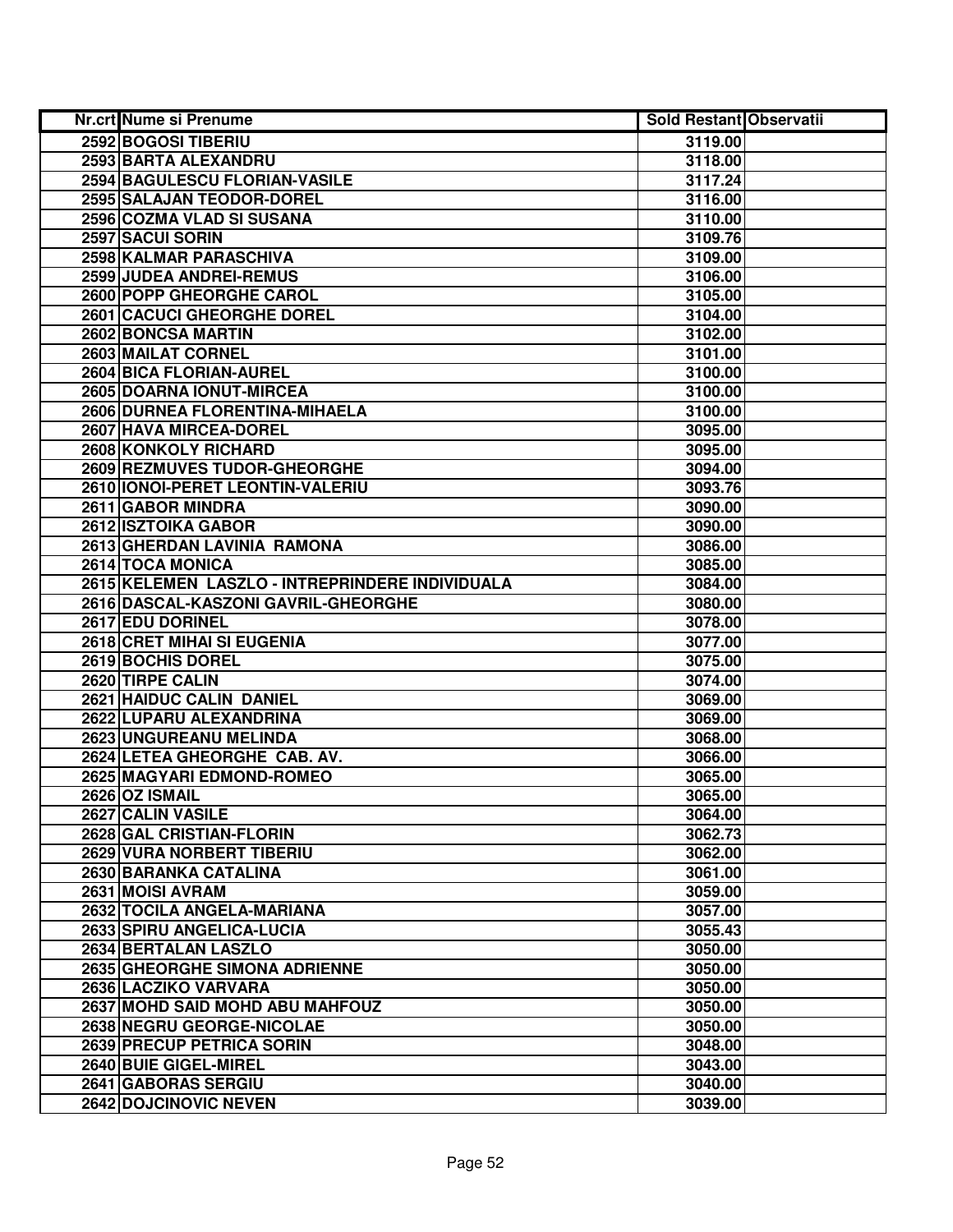| Nr.crt Nume si Prenume                                   | <b>Sold Restant Observatii</b> |  |
|----------------------------------------------------------|--------------------------------|--|
| 2643 COITA STEFAN MARIUS DA MARIO I I                    | 3038.00                        |  |
| 2644 MOLNAR ERIKA                                        | 3038.00                        |  |
| 2645 VATAMAN GHEORGHE                                    | 3038.00                        |  |
| 2646 AMBRO VASILE                                        | 3036.00                        |  |
| 2647 VLAD IONEL                                          | 3034.00                        |  |
| 2648 HADI BELA                                           | 3031.51                        |  |
| 2649 BARANKA GAVRIL                                      | 3030.00                        |  |
| 2650 CORODI AUREL                                        | 3030.00                        |  |
| 2651 GAVRIS DANIEL                                       | 3030.00                        |  |
| 2652 MIHALCA DANA-MIRABELA                               | 3026.00                        |  |
| 2653 LAKATOS RITA                                        | 3025.00                        |  |
| 2654 TUREAN NICOLETA                                     | 3023.00                        |  |
| 2655 CARLIG AUREL-EUGEN                                  | 3021.00                        |  |
| 2656 MARINCAS SZILVIA                                    | 3021.00                        |  |
| 2657 NAGHIU DORIN                                        | 3020.00                        |  |
| 2658 BUCUR ADRIAN SI FLORICA                             | 3018.00                        |  |
| 2659 DARABAN REMUS-IONUT                                 | 3018.00                        |  |
| 2660 KOVACS IRMA-ROZALIA                                 | 3016.00                        |  |
| 2661 MARCON DANIEL                                       | 3014.00                        |  |
| 2662 PASC RAUL-PAUL                                      | 3014.00                        |  |
| 2663 SAITOS OCTAVIAN ALEXANDRU                           | 3014.00                        |  |
| 2664 SCORTE ANA                                          | 3014.00                        |  |
| 2665 LUP IOANA ADELINA                                   | 3013.00                        |  |
| 2666 OLAH HORATIU ALEXANDRU                              | 3010.00                        |  |
| 2667 PASCA IOAN                                          | 3009.91                        |  |
| 2668 KULPINSZKI MIHALY                                   | 3008.00                        |  |
| 2669 PAPP LASZLO-SANDOR SI LILIANA                       | 3008.00                        |  |
| 2670 FOIA SERGIU-COSMIN                                  | 3005.00                        |  |
| 2671 MUT GHEORGHE                                        | 3005.00                        |  |
| 2672 PALADE PAULA ALEXANDRA                              | 3003.00                        |  |
| 2673 GABOR IANCU                                         | 3002.00                        |  |
| 2674 OLAR LIANA                                          | 3002.00                        |  |
| 2675 BACIU IONUT-CALIN                                   | 3000.00                        |  |
| <b>2676 BOJANI SORIN GHEORGHE</b>                        | 3000.00                        |  |
| 2677 ESER REMZI                                          | 3000.00                        |  |
| 2678 FLONTA RAMONA IOANA                                 | 3000.00                        |  |
| 2679 GABOR BANO                                          | 3000.00                        |  |
| 2680 HAICAI IOAN                                         | 3000.00                        |  |
| 2681 MADUTA CATALIN ADRIAN                               | 3000.00                        |  |
| 2682 MOISA ADRIAN-ILIE                                   | 3000.00                        |  |
| 2683 MOLNAR MARIAN-GABRIEL                               | 3000.00                        |  |
| 2684 ONITA MARIA-TUNDE                                   | 3000.00                        |  |
| 2685 ONYEZEBE NONSO GODWIN                               | 3000.00                        |  |
| 2686 POPA DOREL SEBASTIAN                                | 3000.00                        |  |
| 2687 CABA CORNEL                                         | 2999.25                        |  |
| 2688 RATIU ANA                                           | 2997.00                        |  |
| 2689 MILIAN FLORIAN LAZAR                                | 2995.00                        |  |
| 2690 SOCIETATE PROF. NOTARIALA PANA FLORIN SI PANA LAURA | 2995.00                        |  |
| 2691 CIOCAN DANUT ADRIAN                                 | 2993.00                        |  |
| 2692 SZABO ATTILA                                        | 2993.00                        |  |
| 2693 CRISAN SERGIU-FLORIN                                | 2991.76                        |  |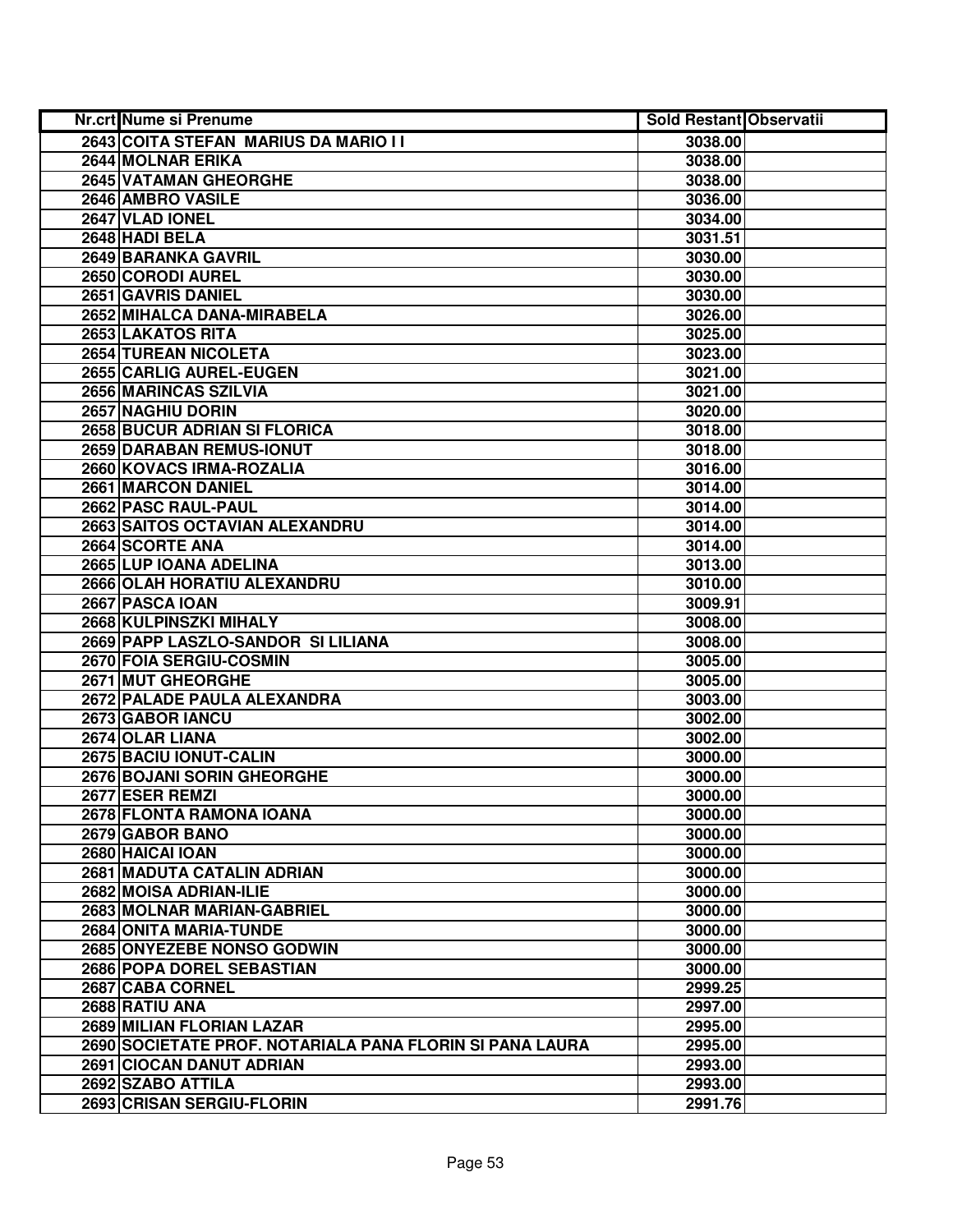| Nr.crt Nume si Prenume                  | <b>Sold Restant Observatii</b> |  |
|-----------------------------------------|--------------------------------|--|
| 2694 BARNA IOAN-DORIN                   | 2988.00                        |  |
| 2695 CABA ALIN GABRIEL                  | 2985.33                        |  |
| 2696 BERKI ROBERT                       | 2985.00                        |  |
| 2697 GHINDEA DORU-ADRIAN                | 2981.97                        |  |
| 2698 ISZTOIKA LUDOVIC                   | 2980.00                        |  |
| 2699 JONAS MELINDA-MARIA                | 2978.60                        |  |
| 2700 BOROS DAN ALEXANDRU                | 2978.00                        |  |
| 2701 COROI LUCIAN-MIRCEA                | 2976.00                        |  |
| 2702 MAN GABRIEL-COSMIN SI MARIA-SIMONA | 2975.00                        |  |
| 2703 UDREA ANTON-AURELIAN- MARIUS       | 2975.00                        |  |
| 2704 TITI ROBERT                        | 2972.00                        |  |
| 2705 BATRANA POPA OVIDIU                | 2970.00                        |  |
| 2706 SZABO-LUNG DIANA-CRISTINA          | 2968.00                        |  |
| 2707 FILIMON ARMIN-MARIUS               | 2967.00                        |  |
| 2708 SUCIU DAVID GABRIEL                | 2966.00                        |  |
| 2709 LONTIS STEFAN-CATALIN              | 2965.00                        |  |
| 2710 MODOG ROMEO-FELIX                  | 2964.00                        |  |
| 2711 TELEKI MIHAI-ROBERT-SAMUIL         | 2961.00                        |  |
| 2712 VEKERDI ATTILA                     | 2961.00                        |  |
| 2713 JENEI GYORGY                       | 2960.00                        |  |
| 2714 MEZEI VICTOR                       | 2960.00                        |  |
| 2715 MICULA-COCIUBAN GHEORGHE SORIN     | 2960.00                        |  |
| 2716 VASIU EMIL                         | 2960.00                        |  |
| 2717 MOLNAR CAROL LADISLAU              | 2959.00                        |  |
| 2718 BANCESCU COSMIN                    | 2957.00                        |  |
| 2719 BELCE STEFAN                       | 2955.00                        |  |
| 2720 CATANA ALEXANDRU SI FLOAREA        | 2954.00                        |  |
| 2721 SUTEU OVIDIU-HORIA                 | 2952.00                        |  |
| 2722 VARGA AUGUSTIN                     | 2952.00                        |  |
| 2723 BAHICA VASILE                      | 2950.00                        |  |
| 2724 KEREZSI RUDOLF                     | 2950.00                        |  |
| 2725 NEGRU NICOLAE                      | 2948.00                        |  |
| 2726 GRAUR MARIANA                      | 2945.00                        |  |
| 2727 TULKOS ROMEO EMERIC                | 2942.00                        |  |
| 2728 CIUCIU MARCEL                      | 2940.00                        |  |
| 2729 FURTOS CALIN DAN                   | 2937.00                        |  |
| 2730 MARCUS CLAUDIU ADRIAN              | 2937.00                        |  |
| 2731 BACIU-POPA RODICA-MARIA            | 2933.00                        |  |
| 2732 SECOSAN NICOLAE-SEBASTIAN          | 2931.00                        |  |
| 2733 GABOR STEFAN                       | 2930.00                        |  |
| 2734 SZUCS GYULA-ATTILA                 | 2930.00                        |  |
| 2735 KALMAR ZSOLT-ENDRE                 | 2928.00                        |  |
| 2736 IZSAK GHEORGHE                     | 2927.00                        |  |
| 2737 MORAR VIORICA                      | 2925.00                        |  |
| 2738 TET BENIAMIN CRISTIAN              | 2924.00                        |  |
| 2739 BERGER SANDOR-DAVID                | 2920.00                        |  |
| 2740 MEZA MARIA SI CONSTANTIN           | 2920.00                        |  |
| 2741 POPOVICIU ALEXANDRU-ROMULUS        | 2920.00                        |  |
| 2742 GAL LEVENTE-LUDOVIC                | 2919.00                        |  |
| 2743 GABOR ANDREI                       | 2917.00                        |  |
| 2744 TIODAR ILIE                        | 2914.00                        |  |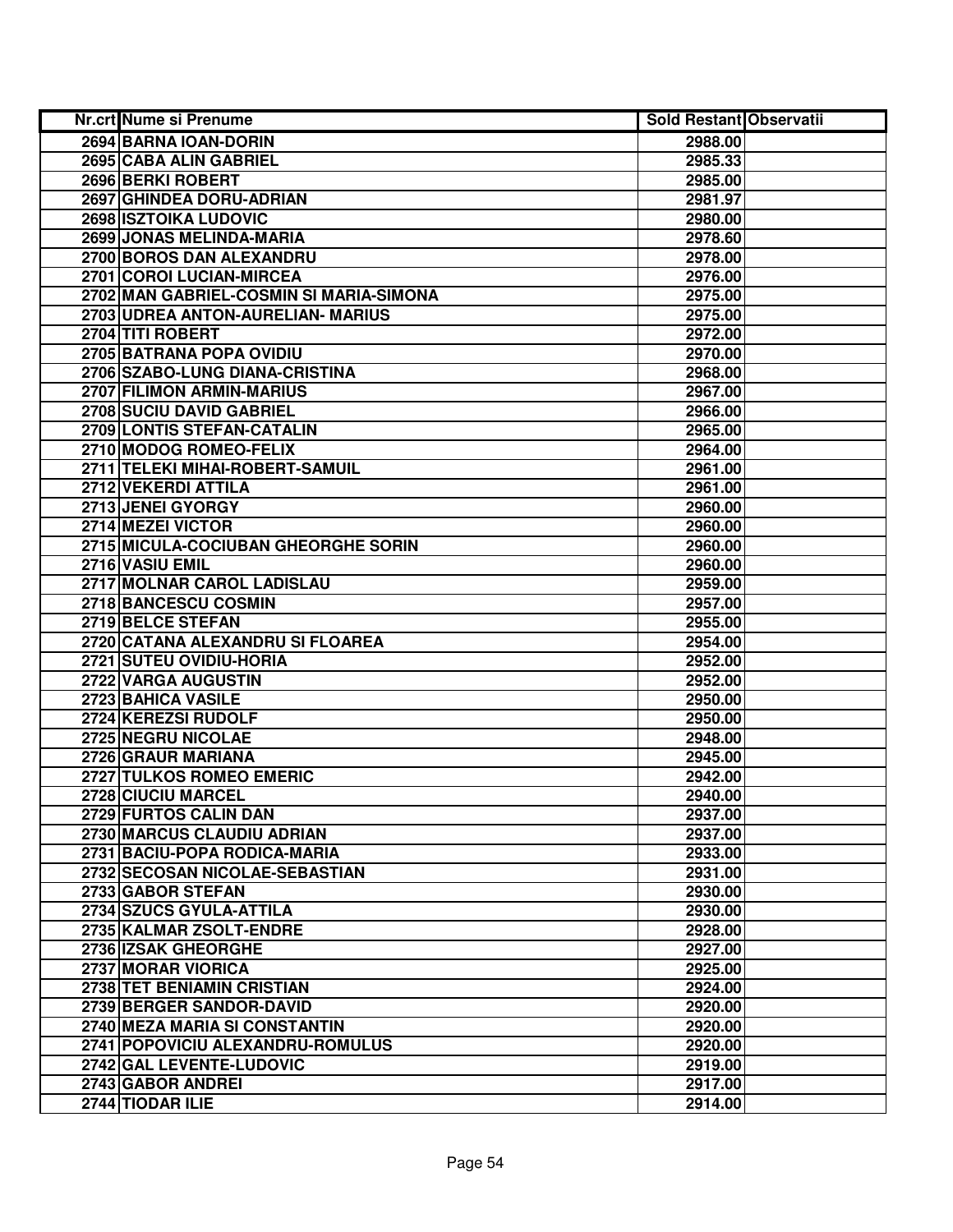| Nr.crt Nume si Prenume                           | <b>Sold Restant Observatii</b> |  |
|--------------------------------------------------|--------------------------------|--|
| 2745 VLAS MARIAN-MANUEL                          | 2914.00                        |  |
| 2746 CURTA BUJOR-MUGUREL-IOSIF                   | 2913.50                        |  |
| 2747 BULACA RAUL COSMIN                          | 2912.00                        |  |
| 2748 VARGA RUDOLF                                | 2912.00                        |  |
| 2749 MOHAMED ELMAHDI-HASSAN OSMAN                | 2911.81                        |  |
| 2750 CODREA MARIAN VIOREL                        | 2910.00                        |  |
| 2751 OTVOS VERA                                  | 2910.00                        |  |
| 2752 REZMUVES ROBERT                             | 2910.00                        |  |
| 2753 STEFAN FLORIAN                              | 2910.00                        |  |
| 2754 TOTH EDUARD                                 | 2910.00                        |  |
| 2755 FLEFLE OCTAVIAN-RAZVAN SI ADRIANA-SANDA     | 2909.00                        |  |
| 2756 MARINCEAN DORU-GEORGE SI DIANA              | 2907.63                        |  |
| 2757 BENE LORAND-CSABA                           | 2905.00                        |  |
| 2758 GAVRUTA MARIUS-IOAN                         | 2905.00                        |  |
| 2759 TAPOS TEODORA-ELENA                         | 2905.00                        |  |
| 2760 P.F.A. CUCURUZAN OVIDIU                     | 2902.00                        |  |
| 2761 ROSTAS MARIA                                | 2902.00                        |  |
| 2762 BLAGA DANIEL                                | 2900.00                        |  |
| 2763 DEHELEAN ALIN-SEBASTIAN SI GEORGETA-AURELIA | 2900.00                        |  |
| 2764 DEJI VIOREL                                 | 2900.00                        |  |
| 2765 CIOBAN CONSTANTIN                           | 2899.74                        |  |
| 2766 FEIER ANNAMARIA                             | 2896.00                        |  |
| 2767 BUSTEA MARIANA OLIMPIA                      | 2894.00                        |  |
| 2768 MURESAN ALIN IOAN                           | 2892.00                        |  |
| 2769 TOTH JENO                                   | 2892.00                        |  |
| 2770 MELAN ANAMARIA                              | 2891.00                        |  |
| 2771 CHIRIAC LENUTA-FLORENTINA                   | 2890.00                        |  |
| 2772 MARINCAT IONEL                              | 2889.00                        |  |
| 2773 COSTEA CRISTIAN DANUT                       | 2888.00                        |  |
| 2774 GANTOUS BSHARA                              | 2888.00                        |  |
| 2775 CIARNAU GHEORGHE-DORIN                      | 2885.00                        |  |
| 2776 SUCIU IOAN                                  | 2885.00                        |  |
| 2777 PAUNESCU SERGIU-NICOLAE                     | 2884.00                        |  |
| 2778 GRADINARU GHEORGHE-BOGDAN                   | 2881.00                        |  |
| 2779 BADOIU EUGEN SI SANDA                       | 2875.00                        |  |
| 2780 LAZAR IOAN GAVRIL                           | 2875.00                        |  |
| 2781 BALINT BOGDAN-OVIDIU                        | 2874.00                        |  |
| 2782 KOVACS LEVENTE-GYULA                        | 2874.00                        |  |
| 2783 BORBELYI ALEXANDRU SI SAS MAGDOLNA          | 2873.00                        |  |
| 2784 MINDRUTIU PETRU PAL                         | 2870.00                        |  |
| 2785 PLASTIN ADRIAN FLORIN                       | 2869.54                        |  |
| 2786 ZIGREA DANUT VICTOR                         | 2868.00                        |  |
| 2787 CACUCI ADINA-LUCIA SI GHEORGHE              | 2864.00                        |  |
| 2788 RADU VLAD-IONUT                             | 2864.00                        |  |
| 2789 PELE IOAN                                   | 2863.00                        |  |
| 2790 DUDAS ANDRAS SI GABRIELA                    | 2861.00                        |  |
| 2791 GANEA GHEORGHE                              | 2861.00                        |  |
| 2792 BONDAR IOSIF-TIBERIU                        | 2860.00                        |  |
| 2793 CIOBANUCA VALERICA                          | 2860.00                        |  |
| 2794 CUC ADRIAN-NICOLAE                          | 2860.00                        |  |
| 2795 PAUL BALINT                                 | 2860.00                        |  |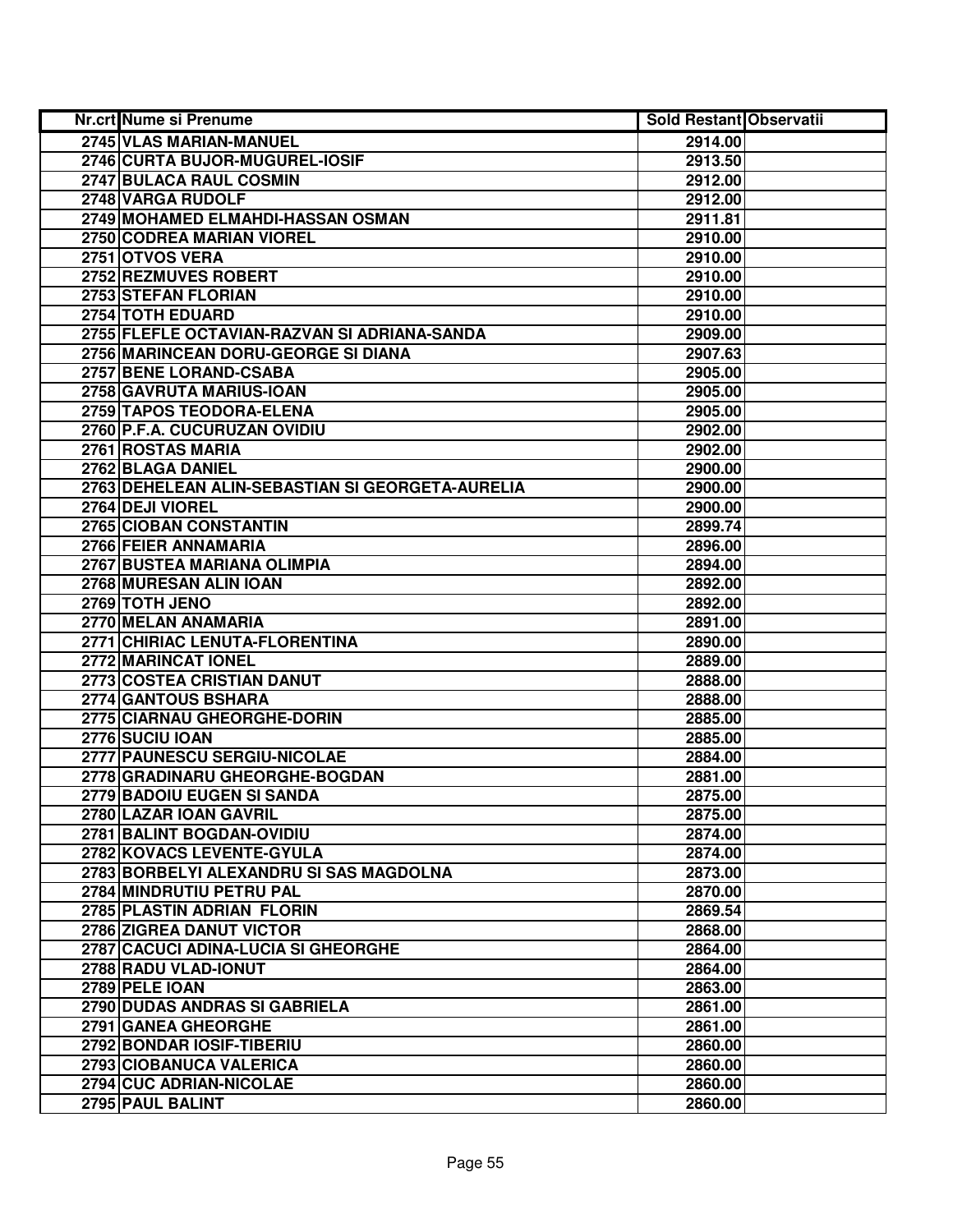| <b>Nr.crt Nume si Prenume</b>                       | <b>Sold Restant Observatii</b> |  |
|-----------------------------------------------------|--------------------------------|--|
| 2796 GABOR RUPI                                     | 2859.00                        |  |
| 2797 MAZILU CONSTANTIN-GHEORGHE SI GABRIELA-CLAUDIA | 2859.00                        |  |
| 2798 COLTA ELISABETA                                | 2857.00                        |  |
| 2799 CRISTE MIHAI-ANDREI                            | 2856.00                        |  |
| 2800 ENACHE DANIELA-LOREDANA                        | 2856.00                        |  |
| 2801 POP THOMAS MICHAEL                             | 2855.00                        |  |
| 2802 CUCU MIHAI SABIN                               | 2853.00                        |  |
| 2803 MARISCAS - DEAC CRISTINA FLORINA               | 2852.00                        |  |
| 2804 HORVAT FLAVIUS-CODRUT                          | 2851.00                        |  |
| 2805 SACACI ALEXANDRU-MARCEL                        | 2851.00                        |  |
| 2806 BUZI AMBRUS                                    | 2850.00                        |  |
| 2807 CANDIT INA                                     | 2850.00                        |  |
| 2808 MORAR GABRIELA-AV                              | 2850.00                        |  |
| 2809 POPA FLORIAN SI EVA                            | 2850.00                        |  |
| 2810 POP DRAGOMIR                                   | 2849.94                        |  |
| 2811 POPOVICIU-DIACONESCU DACIAN                    | 2848.00                        |  |
| 2812 STOICA IANCU                                   | 2848.00                        |  |
| 2813 ARON ALEXANDRU-ILIE                            | 2844.00                        |  |
| 2814 BUHAS DIANA-RODICA                             | 2844.00                        |  |
| 2815 PENTIE RADU-BOGDAN                             | 2842.00                        |  |
| <b>2816 POINAR DUMITRU-ADRIAN</b>                   | 2839.00                        |  |
| 2817 VARGA VICTOR                                   | 2834.00                        |  |
| 2818 SZTANKOVITS ALEXANDRU                          | 2832.00                        |  |
| 2819 BAN LUCIAN-IONUT                               | 2831.00                        |  |
| 2820 BOT ADRIAN MIRCEA                              | 2831.00                        |  |
| 2821 HAIAS EMIL                                     | 2830.00                        |  |
| 2822 IANCAU IOAN-ANDREI                             | 2830.00                        |  |
| 2823 VARGA DANIEL-KAROLY                            | 2830.00                        |  |
| 2824 HALASZ ELISABETA                               | 2828.00                        |  |
| 2825 SANDRA SERGIU NICOLAE                          | 2826.00                        |  |
| 2826 ERDEI ADALBERT                                 | 2825.00                        |  |
| 2827 ARNOCZKI EUGEN                                 | 2821.00                        |  |
| 2828 GALE ALIN-MARIUS                               | 2820.00                        |  |
| <b>2829 HADADE FLORIN-NICOLAE</b>                   | 2820.00                        |  |
| 2830 OSVALD IREN                                    | 2820.00                        |  |
| 2831 ROSSI STEFAN-LEONTIN                           | 2817.00                        |  |
| 2832 SZEBENI GYONGYI SI SANDOR                      | 2817.00                        |  |
| 2833 GABOR IOAN                                     | 2814.00                        |  |
| 2834 LUNCAN IOANA-ELENA                             | 2813.00                        |  |
| 2835 CUC FLORIAN SI ANA                             | 2811.00                        |  |
| 2836 COZAC IOAN CLAUDIU SI FLORINA                  | 2810.00                        |  |
| 2837 LAKATOS JOZSEF-ROBERT                          | 2810.00                        |  |
| 2838 SZABO ERIKA                                    | 2809.00                        |  |
| 2839 CIORDAS CATALIN-BOGDAN                         | 2808.50                        |  |
| 2840 BUTA CALIN MIHAI                               | 2808.00                        |  |
| 2841 GHITA STELIAN MIRCEA                           | 2807.00                        |  |
| 2842 LACATUS FLORIAN                                | 2805.00                        |  |
| 2843 ROSTAS CRISAN                                  | 2805.00                        |  |
| 2844 VARGA CSONGOR-BELA                             | 2805.00                        |  |
| 2845 CHHATARPAL SINGH                               | 2802.00                        |  |
| 2846 BOGDAN MARIA                                   | 2801.00                        |  |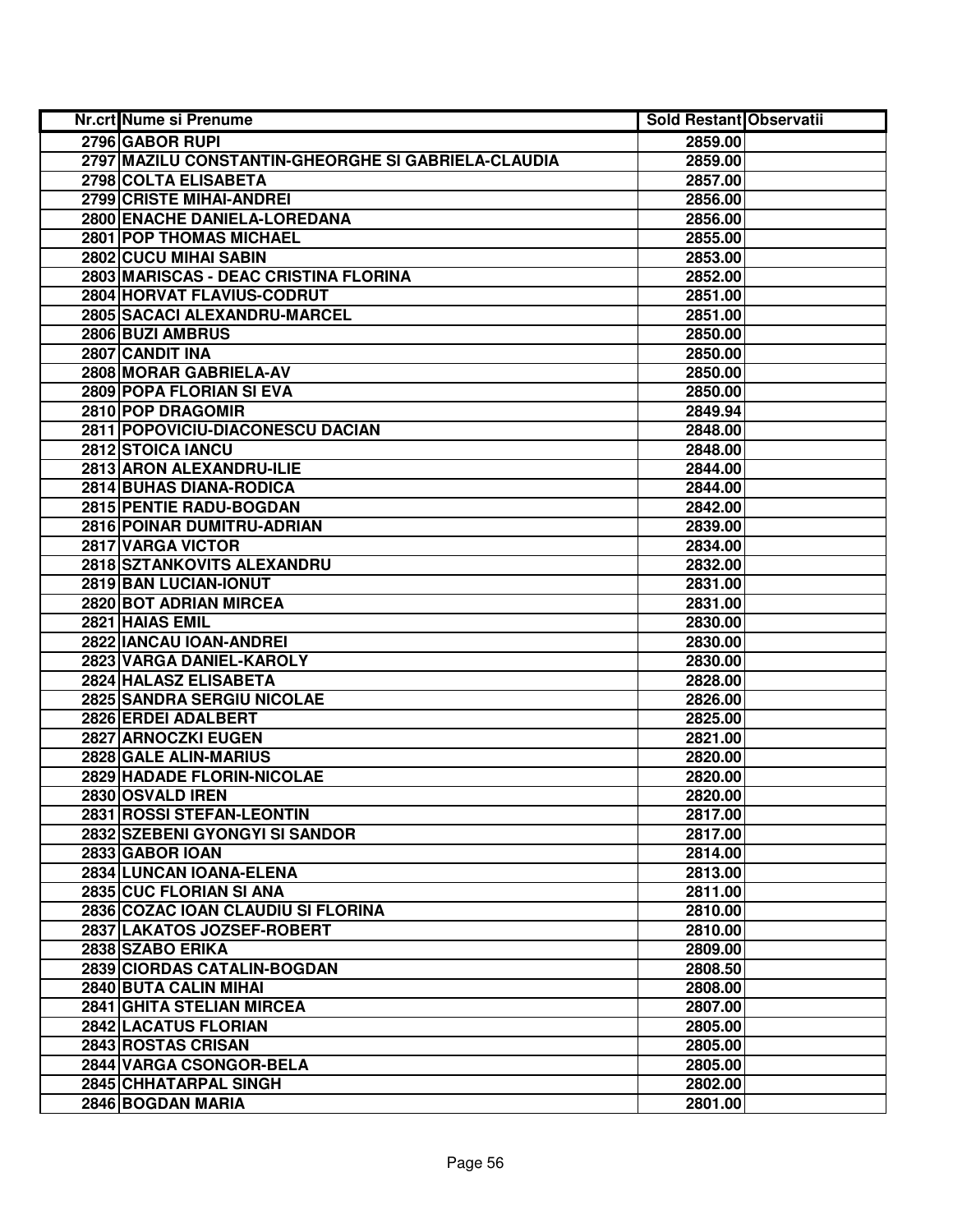| Nr.crt Nume si Prenume               | <b>Sold Restant Observatii</b> |  |
|--------------------------------------|--------------------------------|--|
| 2847 SZENTIVANYI ELISABETA-ANDREA    | 2800.86                        |  |
| 2848 BALOGH VICTOR-ANDRAS            | 2800.00                        |  |
| 2849 GABOR STEFAN                    | 2800.00                        |  |
| 2850 JURCA SORIN-GHEORGHE            | 2800.00                        |  |
| <b>2851 MORARU CIPRIAN MARIAN</b>    | 2800.00                        |  |
| 2852 VALCIU MIHAI DOREL              | 2800.00                        |  |
| 2853 VARGA ISTVAN-SANDOR             | 2800.00                        |  |
| 2854 TURAN YUSUF                     | 2798.00                        |  |
| 2855 GYURKUCZA GYORGY                | 2795.00                        |  |
| 2856 PLESA NICOLAE-DORIN             | 2792.00                        |  |
| 2857 ASTALAS CLAUDIU- PETRU          | 2790.00                        |  |
| 2858 BARA MIRCEA                     | 2790.00                        |  |
| 2859 LUPU ADRIAN-NICOLAE             | 2790.00                        |  |
| 2860 PIHENI ISTVAN                   | 2790.00                        |  |
| 2861 MALITA AUGUSTIN                 | 2787.00                        |  |
| 2862 UNGUR MIRCEA ADRIAN             | 2787.00                        |  |
| 2863 MOISI CRISTIAN-DANIEL           | 2786.00                        |  |
| 2864 POPA GHEORGHE                   | 2783.00                        |  |
| 2865 SIMION STEFAN                   | 2782.00                        |  |
| 2866 ARVAI CRISTIAN GHEORGHE         | 2778.00                        |  |
| 2867 DINCA VALERICA                  | 2776.00                        |  |
| 2868 LAZAU MARIN                     | 2776.00                        |  |
| 2869 RADOVICI CIPRIAN ADRIAN         | 2775.16                        |  |
| 2870 FASIE CORNELIA SI RADU          | 2775.00                        |  |
| 2871 SARKADI ATTILA                  | 2775.00                        |  |
| 2872 VASS RUDOLF                     | 2775.00                        |  |
| 2873 PASCA OVIDIU-ALIN               | 2773.00                        |  |
| 2874 SIMUT LUCIAN                    | 2768.00                        |  |
| 2875 HERMAN FERENC-ATTILA            | 2766.00                        |  |
| 2876 CHIS DOREL CLAUDIU              | 2765.00                        |  |
| 2877 ZUCHIATHI CSABA-ZOLTAN          | 2765.00                        |  |
| 2878 ROSTAS AVERESCU                 | 2762.00                        |  |
| 2879 BUZGUTA JAN-SEBASTIAN ARON      | 2760.00                        |  |
| <b>2880 LAZAR NICOLAE COSMIN</b>     | 2760.00                        |  |
| 2881 UIVAROSAN COSMIN HORATIU DACIAN | 2758.12                        |  |
| 2882 HAJYAHYA CERASELA-IOANA         | 2753.00                        |  |
| 2883 TOTH OLIVER                     | 2753.00                        |  |
| 2884 MADA IOANA-COSMINA              | 2752.00                        |  |
| 2885 PONTOS ADRIAN-BOGDAN            | 2752.00                        |  |
| 2886 ABU KRENAT TAHA                 | 2750.00                        |  |
| 2887 GORDAN IOANA MARINELA           | 2750.00                        |  |
| 2888 MAGHIAR DARIUS                  | 2750.00                        |  |
| 2889 TENCHE CRISTIAN-DUMITRU         | 2748.00                        |  |
| 2890 OLAH ALEXANDRU IOAN             | 2746.00                        |  |
| 2891 BOROS LASZLO                    | 2745.00                        |  |
| 2892 MACARIE NORBERT                 | 2744.00                        |  |
| 2893 SARCA EUGENIA                   | 2743.00                        |  |
| 2894 BINET GIORGIAN SERBAN STEFAN    | 2742.00                        |  |
| 2895 POP ALEXANDRU-CONSTANTIN        | 2741.00                        |  |
| 2896 MASCAS MIHAI                    | 2740.00                        |  |
| 2897 BALAN RUDOLF-CONSTANTIN         | 2738.00                        |  |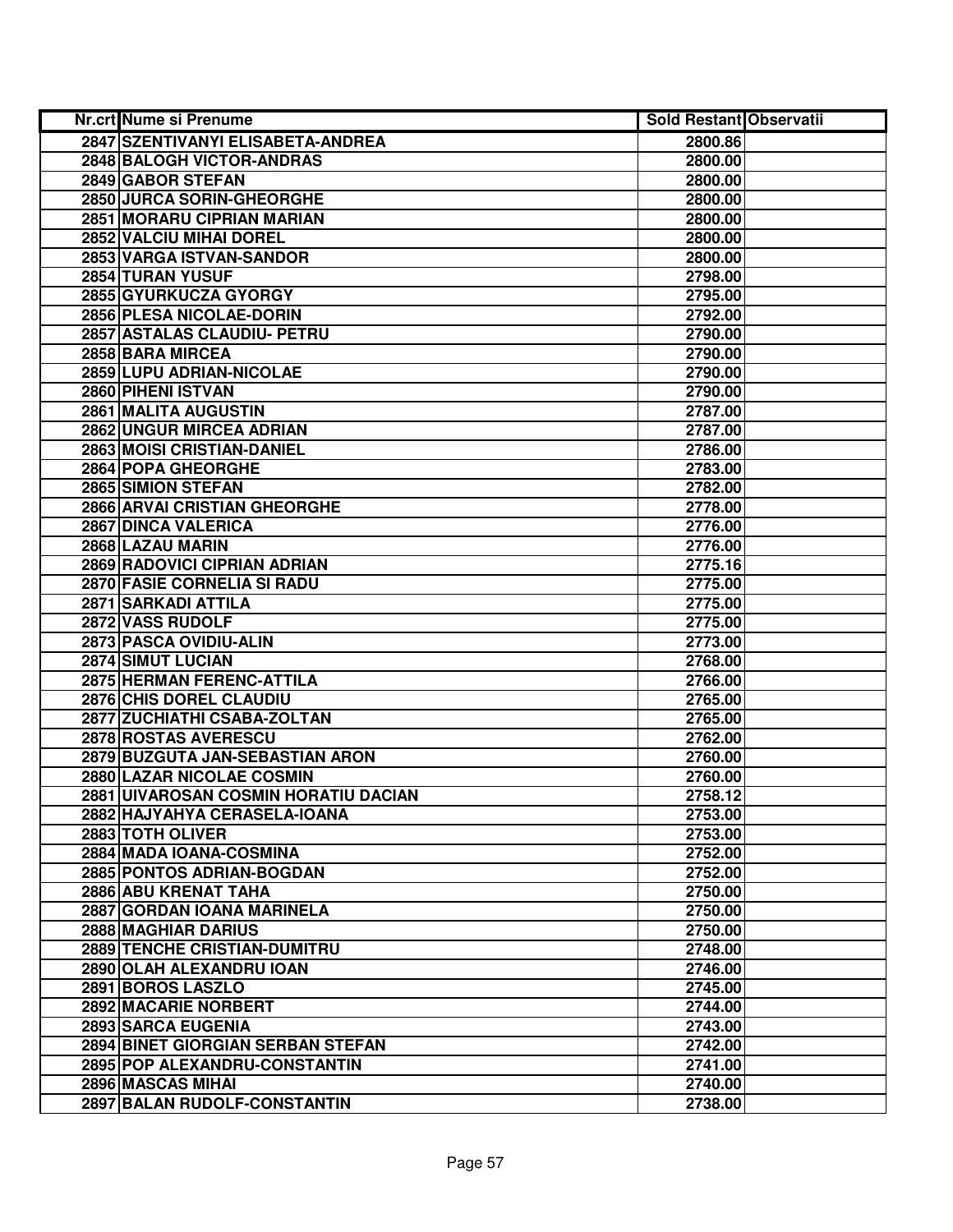| Nr.crt Nume si Prenume              | <b>Sold Restant Observatii</b> |  |
|-------------------------------------|--------------------------------|--|
| 2898 LUKACS LUDOVIC-ZOLTAN          | 2738.00                        |  |
| 2899 BOBSEA FLORIN                  | 2737.00                        |  |
| 2900 NONEA MARIANA                  | 2736.00                        |  |
| 2901 CIORINGAN IOAN SI ADRIANA      | 2735.00                        |  |
| 2902 CANALAS SERGIU-ALEX            | 2734.00                        |  |
| 2903 GABOR STEFAN                   | 2734.00                        |  |
| 2904 MOS SERGIU-BOGDAN              | 2734.00                        |  |
| 2905 ZGLIMBE TEODOR                 | 2734.00                        |  |
| 2906 SIME BOGDAN                    | 2733.00                        |  |
| 2907 CALO ALEXANDRU                 | 2732.70                        |  |
| 2908 BODOG ADAM                     | 2731.00                        |  |
| 2909 FEKETE BANDI PISTA CATALINA    | 2730.00                        |  |
| 2910 BULZAN TIBERIU                 | 2726.00                        |  |
| 2911 CIURAR LIZA                    | 2726.00                        |  |
| 2912 SERE PAVEL-CORNELIU SI LUCIANA | 2726.00                        |  |
| 2913 DOMOKOS JANOS SI EVA           | 2723.00                        |  |
| 2914 MACRA GHEORGHE SI GEORGETA     | 2721.00                        |  |
| 2915 MISKOLCZI CRISTIAN-SEBASTIAN   | 2721.00                        |  |
| 2916 BUTCA CIPRIAN-IOAN             | 2720.00                        |  |
| 2917 FORIAN ATILA-IOSIF             | 2720.00                        |  |
| 2918 SERBAN GHEORGHE                | 2720.00                        |  |
| 2919 GEREBENES IANCU                | 2716.00                        |  |
| 2920 ROSTAS FLORIN                  | 2715.00                        |  |
| 2921 ROXIN AUREL                    | 2714.05                        |  |
| 2922 DEJEU IOAN-LIVIU               | 2714.00                        |  |
| 2923 POPA IONEL SI FLOARE           | 2711.00                        |  |
| 2924 KOVARI SANDOR                  | 2710.00                        |  |
| 2925 BIRTA IOAN SI VALERIA          | 2709.00                        |  |
| 2926 CIRSTEA CRISTIAN               | 2707.00                        |  |
| 2927 GLIGOR TRAIAN SI LENUTA        | 2707.00                        |  |
| 2928 SZABO JOZSEF                   | 2707.00                        |  |
| 2929 KRIVACS MAGDALENA-IULIANA      | 2706.00                        |  |
| 2930 MIERAU PETRU-IOAN SI MIHAELA   | 2705.00                        |  |
| 2931 POP IOAN CRISTIAN              | 2704.50                        |  |
| 2932 BALOGH NORBERT-NANDOR          | 2704.00                        |  |
| 2933 CODRIEANU OTILIA - RAMONA      | 2704.00                        |  |
| <b>2934 DRONCA DACIAN</b>           | 2700.00                        |  |
| 2935 VERZEA IONUT                   | 2700.00                        |  |
| 2936 CHIS RAZVAN-ADRIAN             | 2699.47                        |  |
| 2937 SABAU VIORICA                  | 2699.00                        |  |
| 2938 BSAT MOHAMED NAZIM             | 2695.00                        |  |
| 2939 MISTREAN GHIORGHITA SI GRIGORE | 2695.00                        |  |
| 2940 BACIU JOITA                    | 2694.00                        |  |
| 2941 PIT COSMIN-IONUT-CIPRIAN       | 2692.60                        |  |
| 2942 CHANTUS MAIER                  | 2692.50                        |  |
| 2943 BOCSE IOAN                     | 2692.00                        |  |
| 2944 MARC LORENA                    | 2691.77                        |  |
| 2945 DIREYBATOGULLARI MEVLUT        | 2690.00                        |  |
| 2946 MIHOC DANIEL ANDREI            | 2690.00                        |  |
| 2947 HALMAJAN CRISTIAN MIRCEA       | 2689.45                        |  |
| 2948 TIRB MARIUS                    | 2684.00                        |  |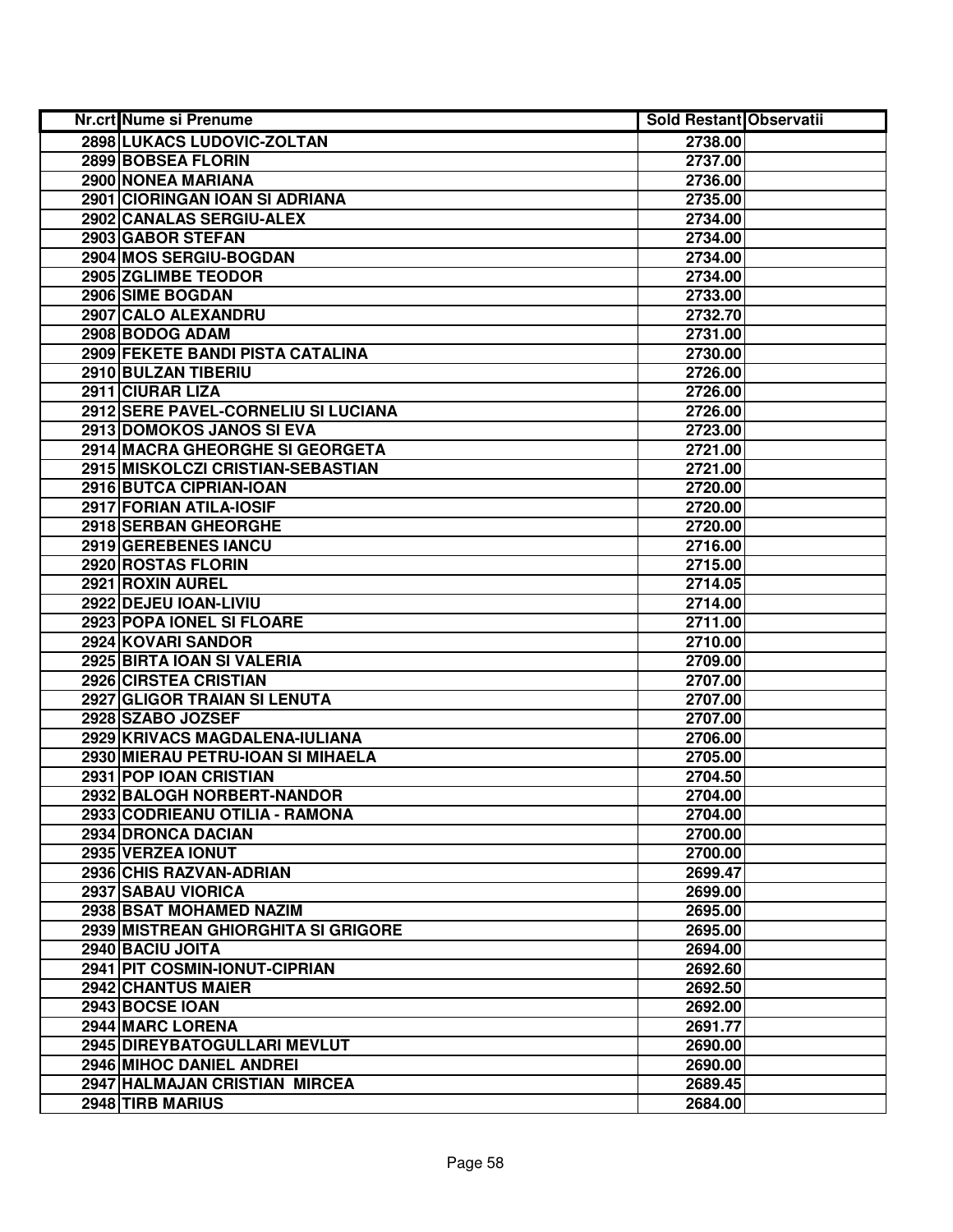| <b>Nr.crt Nume si Prenume</b>                | <b>Sold Restant Observatii</b> |  |
|----------------------------------------------|--------------------------------|--|
| 2949 BILTI LUCIA MARIETA                     | 2683.00                        |  |
| 2950 MATYASI GABOR                           | 2682.00                        |  |
| 2951 TAMAS IOSIF                             | 2682.00                        |  |
| 2952 BOAMBA CRISTIAN OCTAVIAN COSMIN         | 2680.00                        |  |
| 2953 BODOG IOAN SI ELENA                     | 2680.00                        |  |
| 2954 CHISE SERBAN-CATALIN                    | 2680.00                        |  |
| 2955 CIOBOTA HORIA                           | 2680.00                        |  |
| 2956 IGNA RAZVAN COTIZO                      | 2680.00                        |  |
| 2957 MAHARA COSMINA-DACIANA                  | 2680.00                        |  |
| 2958 STEFAN ADRIAN MUGUREL SI NICOLETA MIR   | 2680.00                        |  |
| 2959 MOLNAR TIHAMER-ZSOLT                    | 2676.00                        |  |
| 2960 ROMAN MELANIA-GHEORGHINA                | 2675.00                        |  |
| 2961 GRAMA PAUL-OVIDIU                       | 2674.00                        |  |
| 2962 SUCIU CIPRIAN                           | 2665.00                        |  |
| 2963 CHIRITOIU OVIDIU                        | 2664.00                        |  |
| 2964 POPA VIRGIL-VALERIAN SI VIORICA         | 2664.00                        |  |
| 2965 GABOR IANCU                             | 2662.00                        |  |
| 2966 VENTEL ALEXANDRU                        | 2661.00                        |  |
| 2967 FLOREA DAN EUSEBIU                      | 2660.00                        |  |
| 2968 VODA FLORENTINA-TEODORA                 | 2660.00                        |  |
| 2969 ZSEBE ARPAD SI ERZSEBET                 | 2659.00                        |  |
| 2970 MOS FLAVIU RADU SI ANCA CLAUDIA         | 2658.27                        |  |
| 2971 SZENTIVANYI NICOLAE-STEFAN              | 2658.00                        |  |
| 2972 KOSZTIN LEVENTE TIBOR                   | 2656.00                        |  |
| 2973 LAKATOS RENATA                          | 2655.00                        |  |
| 2974 MARCUT AUREL-MARIN-LIVIU                | 2655.00                        |  |
| 2975 MIKLOS GABOR                            | 2655.00                        |  |
| 2976 TOROK TAMAS GYULA                       | 2652.50                        |  |
| 2977 TODORAN LIVIU                           | 2651.00                        |  |
| 2978 VASS VERONICA                           | 2650.00                        |  |
| 2979 MERCSANYI IOSIF                         | 2644.00                        |  |
| 2980 HERETIU MARIUS-CRISTIAN - NADINA - PAUL | 2643.00                        |  |
| 2981 HEREDEA CRISTIAN-PETRU                  | 2642.00                        |  |
| 2982 MIKLOS ELENA SI MARTIN                  | 2641.00                        |  |
| 2983 BANDI DANIEL                            | 2640.50                        |  |
| 2984 BOKA SANDOR                             | 2640.00                        |  |
| 2985 BENTE FLORIN-CRISTIAN SI LILIANA        | 2639.00                        |  |
| 2986 TENTEA CSEPEI NORMAN                    | 2639.00                        |  |
| 2987 TIGAN DUMITRU-DAN SI LUMINITA           | 2639.00                        |  |
| 2988 MEZE LUIGY-VASILE                       | 2638.00                        |  |
| 2989 OPRIS TRAIAN MIREL                      | 2638.00                        |  |
| 2990 BALA FLORIAN                            | 2636.00                        |  |
| 2991 VARGA SIMION                            | 2636.00                        |  |
| 2992 LAZAR TIBOR                             | 2635.00                        |  |
| 2993 VARGA ROMEO-ADRIAN                      | 2633.00                        |  |
| 2994 LACATUS ZOLTAN OLIVER                   | 2631.00                        |  |
| 2995 SZABO BELA                              | 2631.00                        |  |
| 2996 KISS TIBERIU                            | 2630.00                        |  |
| 2997 MOCAN CORNELIA-DACIANA                  | 2630.00                        |  |
| 2998 SZILAGYI NORBERT ISTVAN                 | 2630.00                        |  |
| 2999 ZAINEA-MOLDOVAN SERGIU- EMIL            | 2630.00                        |  |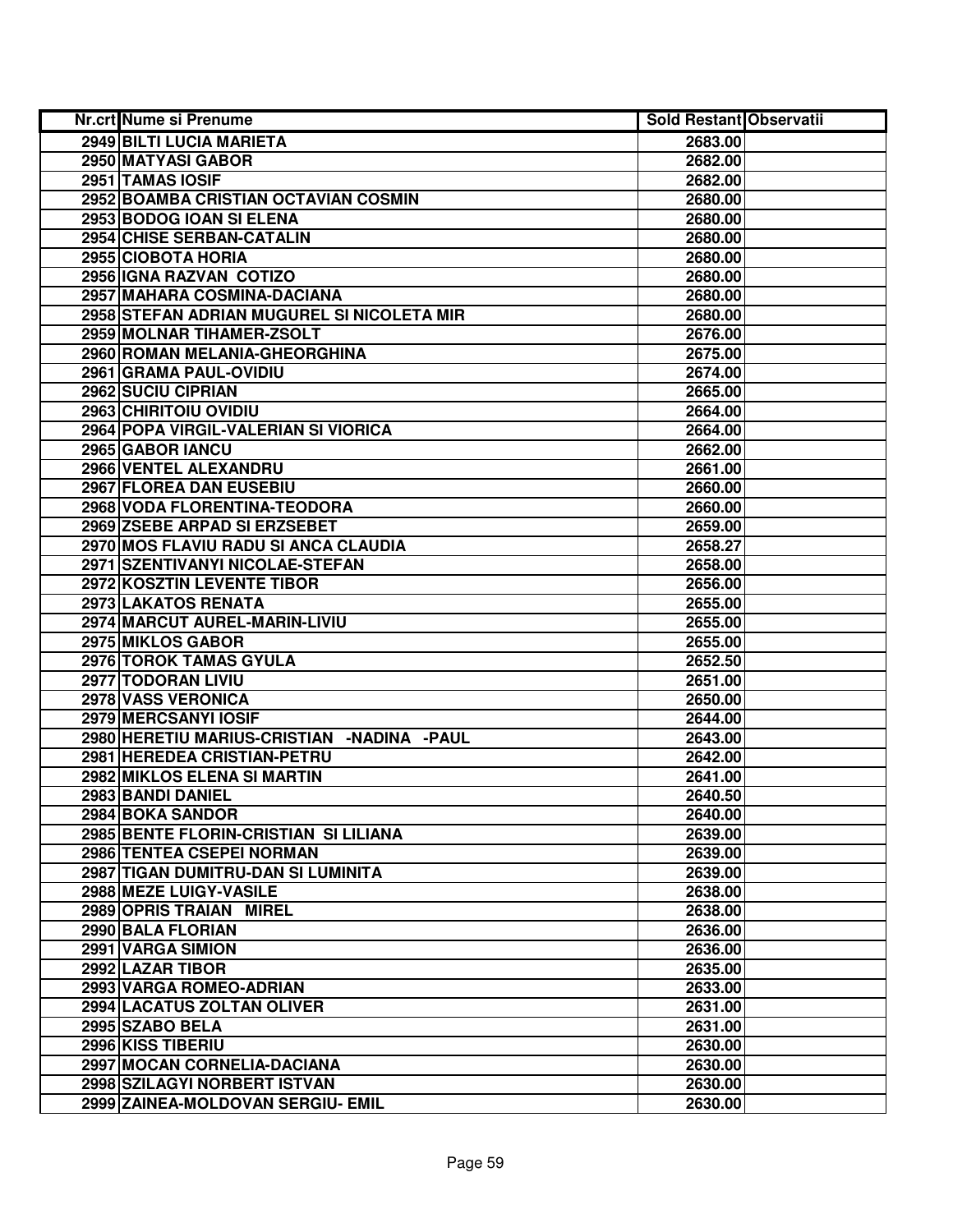| Nr.crt Nume si Prenume                        | <b>Sold Restant Observatii</b> |  |
|-----------------------------------------------|--------------------------------|--|
| 3000 TIRTEA FLORIAN                           | 2629.00                        |  |
| 3001 BORS IOAN-VASILE                         | 2625.00                        |  |
| 3002 LINGURAR RADU                            | 2625.00                        |  |
| 3003 GYORGY CSAKI-ISTVAN, INTREP.INDIV.       | 2624.00                        |  |
| 3004 SZABO AURICA MARGHARETA                  | 2623.00                        |  |
| 3005 BAICAN ANDREEA-NICOLETA                  | 2621.00                        |  |
| 3006 VERES IOAN                               | 2619.00                        |  |
| 3007 KOVACS ADRIANA IRINA                     | 2618.00                        |  |
| 3008 BUDA OCTAVIAN-VALENTIN SI ALIZ           | 2617.50                        |  |
| 3009 BALAJ IOSIF SI CORNELIA FLORICA          | 2615.00                        |  |
| <b>3010 ARDELEAN CRISTIAN MARIUS</b>          | 2612.00                        |  |
| 3011 JUDE VIOREL-DAN                          | 2610.00                        |  |
| 3012 POP GHEORGHE SI IOANA LIVIA              | 2610.00                        |  |
| 3013 LAZAR GHEORGHE-DANIEL                    | 2608.00                        |  |
| 3014 SZABO EVA-IZABELA                        | 2605.00                        |  |
| 3015 LUCACIU FLORIAN                          | 2604.00                        |  |
| 3016 PASCALAU DANIEL-SORIN                    | 2604.00                        |  |
| 3017 OLAH KRISZTIAN IMRE                      | 2601.00                        |  |
| 3018 BOGDAN DANIELA-GABRIELA                  | 2600.00                        |  |
| 3019 BOTA VIOREL                              | 2600.00                        |  |
| 3020 BUZGO AGLAIA MARIA                       | 2600.00                        |  |
| 3021 DUMITRAS ROBERT                          | 2600.00                        |  |
| 3022 ISZTOIKA SUSANA-EVA                      | 2600.00                        |  |
| 3023 LETA VLAD-IULIAN                         | 2600.00                        |  |
| 3024 LUNGU IGOR-DUMITRU                       | 2600.00                        |  |
| 3025 POP DANIEL                               | 2600.00                        |  |
| 3026 STOICA STEFAN                            | 2600.00                        |  |
| 3027 STOLK ADRIANUS                           | 2600.00                        |  |
| 3028 TUSA ROLAND-LUCIAN                       | 2600.00                        |  |
| 3029 SILAGHI MANOELA GABRIELA                 | 2598.00                        |  |
| 3030 MILADI OUSSAMA                           | 2597.00                        |  |
| 3031 OLAR IOAN - ILEANA                       | 2593.00                        |  |
| 3032 BALLA DAVID                              | 2592.00                        |  |
| 3033 FALUB COSMIN-FLORIN                      | 2590.00                        |  |
| 3034 HALMAJAN COSMIN-IONUT                    | 2587.00                        |  |
| 3035 KRALOVSZKI ATTILA-TEOFIL                 | 2585.00                        |  |
| 3036 NUT IOAN SI SILVIA                       | 2584.00                        |  |
| 3037 CIMBALA FLORIN                           | 2582.00                        |  |
| 3038 DRUGAS LUCIAN-FLORIAN SI ADRIANA         | 2581.00                        |  |
| 3039 PILINSZKY ZOLTAN                         | 2581.00                        |  |
| 3040 JUDEA FLORIN-ALEX                        | 2580.00                        |  |
| 3041 RADEANU CRISTIAN-MIHAI                   | 2579.87                        |  |
| <b>3042 LUCACIU FILIMON-VIRGIL SI VIOLETA</b> | 2579.00                        |  |
| 3043 BANHAZI GHEORGHE                         | 2578.00                        |  |
| 3044 BERTI PARDALIAN                          | 2578.00                        |  |
| 3045 SERFEZI OVIDIU-FLORIN                    | 2577.00                        |  |
| 3046 MORAR IONEL SI AURICA                    | 2576.00                        |  |
| 3047 MIHELE VASILE                            | 2574.00                        |  |
| 3048 CERMIAN IOSIF ROBERT                     | 2572.00                        |  |
| 3049 TIRCA HORIA                              | 2572.00                        |  |
| 3050 SARAC GAVRIL ADRIAN                      | 2570.00                        |  |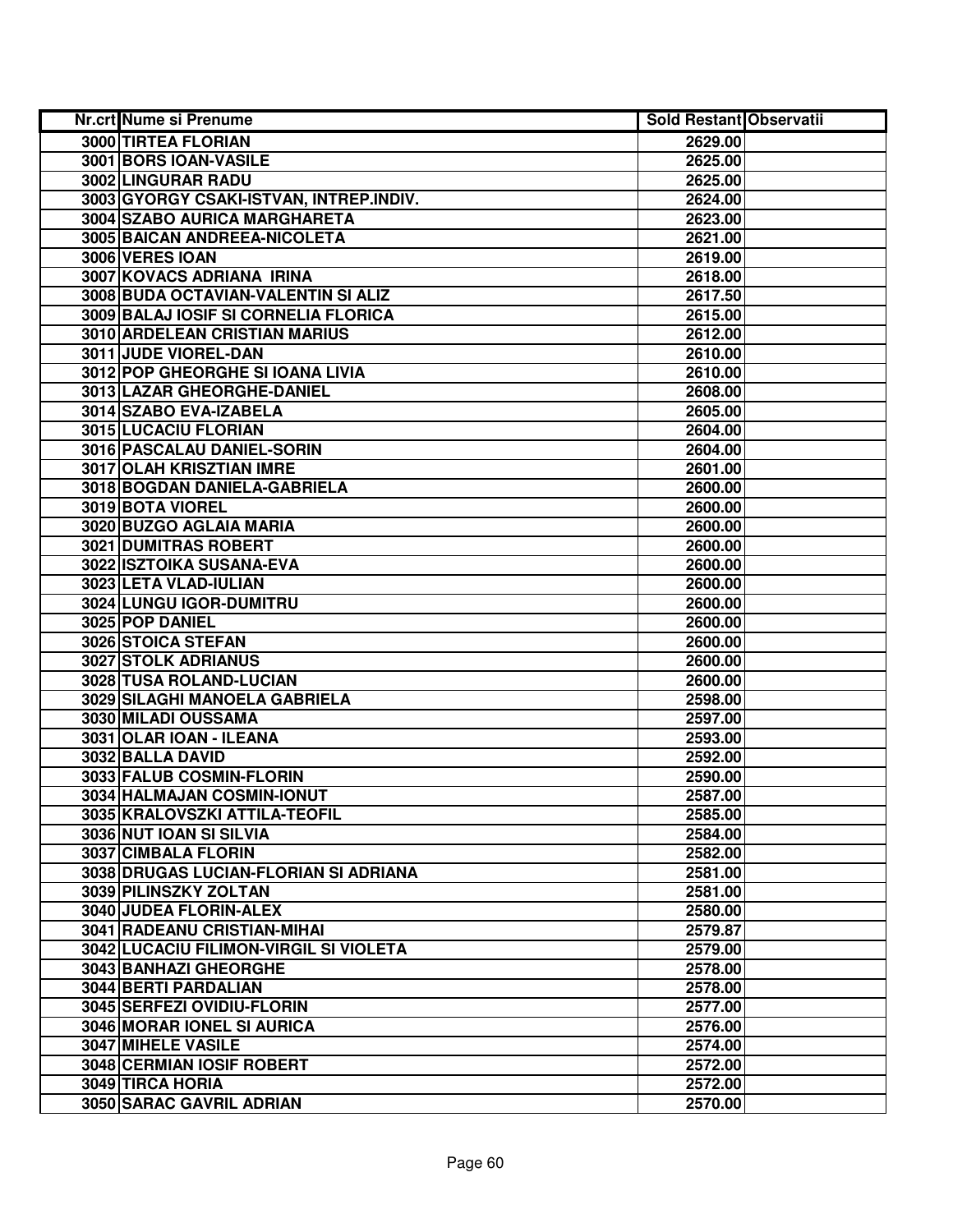| Nr.crt Nume si Prenume                          | <b>Sold Restant Observatii</b> |  |
|-------------------------------------------------|--------------------------------|--|
| 3051 DEMETER IOAN                               | 2568.67                        |  |
| 3052 IGNA VICTOR SI ELEONORA                    | 2566.00                        |  |
| 3053 BOROS ANIKO-ENIKO                          | 2565.00                        |  |
| 3054 SIPOS ALINA                                | 2563.00                        |  |
| 3055 ABRUDAN RADU-ALIN                          | 2560.04                        |  |
| 3056 OTVOS MIKLOS                               | 2560.00                        |  |
| 3057 DUMITRESCU JAN-BOGDAN                      | 2558.00                        |  |
| 3058 OROSZ GABOR                                | 2558.00                        |  |
| <b>3059 BERCE CATALIN-PETRU</b>                 | 2557.00                        |  |
| 3060 COVACI CORNELIA                            | 2557.00                        |  |
| <b>3061 KOVACS VINTEA</b>                       | 2557.00                        |  |
| 3062 ANCA ADRIAN SI CARMEN                      | 2554.00                        |  |
| 3063 ZEYAD HUSSEIN SAEED ATIEH                  | 2553.00                        |  |
| 3064 CAB. CONTABILITATE GUI KATALIN             | 2551.00                        |  |
| 3065 LINTMAYER JOZSEF-ROBERT                    | 2550.00                        |  |
| 3066 MARTON VIKTOR                              | 2550.00                        |  |
| 3067 ROSTAS COSTICA                             | 2550.00                        |  |
| 3068 BARNA FLORIAN                              | 2549.50                        |  |
| 3069 PAPAY MIHNEA-PAUL                          | 2549.05                        |  |
| 3070 BANYAI VLAD                                | 2549.00                        |  |
| 3071 SEUCHE MARIA-ANA                           | 2549.00                        |  |
| 3072 NAN FELICIA-RAMONA                         | 2546.00                        |  |
| 3073 POP MARIA                                  | 2545.00                        |  |
| 3074 TOTH ROBERT-EMERIC                         | 2544.00                        |  |
| 3075 GABOR DUMITRU                              | 2542.00                        |  |
| 3076 GOCIU ALEXANDRA ANDREA                     | 2541.00                        |  |
| 3077 TRUM CSABA                                 | 2541.00                        |  |
| 3078 JUHASZ ZOLTAN                              | 2540.00                        |  |
| 3079 VENTEL FLORIN                              | 2540.00                        |  |
| 3080 KISS-JURGE LORAND-OSKAR                    | 2539.00                        |  |
| 3081 BODOG CRISTIAN                             | 2538.00                        |  |
| 3082 LINGURAR GHEORGHE-CORNEL                   | 2538.00                        |  |
| 3083 BARTOK ILEANA                              | 2536.00                        |  |
| <b>3084 POPA CIPRIAN-DUMITRU</b>                | 2536.00                        |  |
| 3085 SARBA SORIN CRISTIAN                       | 2535.00                        |  |
| 3086 BONCE ALIN                                 | 2534.00                        |  |
| 3087 ARDELEAN FLORICA                           | 2532.00                        |  |
| 3088 CHIS CORNEL - DANUT                        | 2531.00                        |  |
| <b>3089 ISSA KHAWALED</b>                       | 2530.00                        |  |
| 3090 RACZ CLAUDIA-IRINA                         | 2527.00                        |  |
| 3091 ANDOR OLIMPIA-GABRIELA                     | 2526.00                        |  |
| 3092 GABOR STEFAN                               | 2525.00                        |  |
| 3093 PALUT ANCA                                 | 2523.00                        |  |
| 3094 SIMOCA VICTORIA                            | 2523.00                        |  |
| <b>3095 BARTALIS HUNOR</b>                      | 2520.00                        |  |
| 3096 GABOR LUDOVIC                              | 2520.00                        |  |
| 3097 GOINA NICOLETA MARIA                       | 2520.00                        |  |
| 3098 MAGHIAR AUREL-MIHAI-TEODOR                 | 2520.00                        |  |
| 3099 UNGUR MARINEL IOAN                         | 2517.50                        |  |
| 3100 MICLAUS VLAD SI MARIANA                    | 2516.00                        |  |
| 3101   IACOB LOREDANA-FLORENTINA SI BUDA DANIEL | 2515.00                        |  |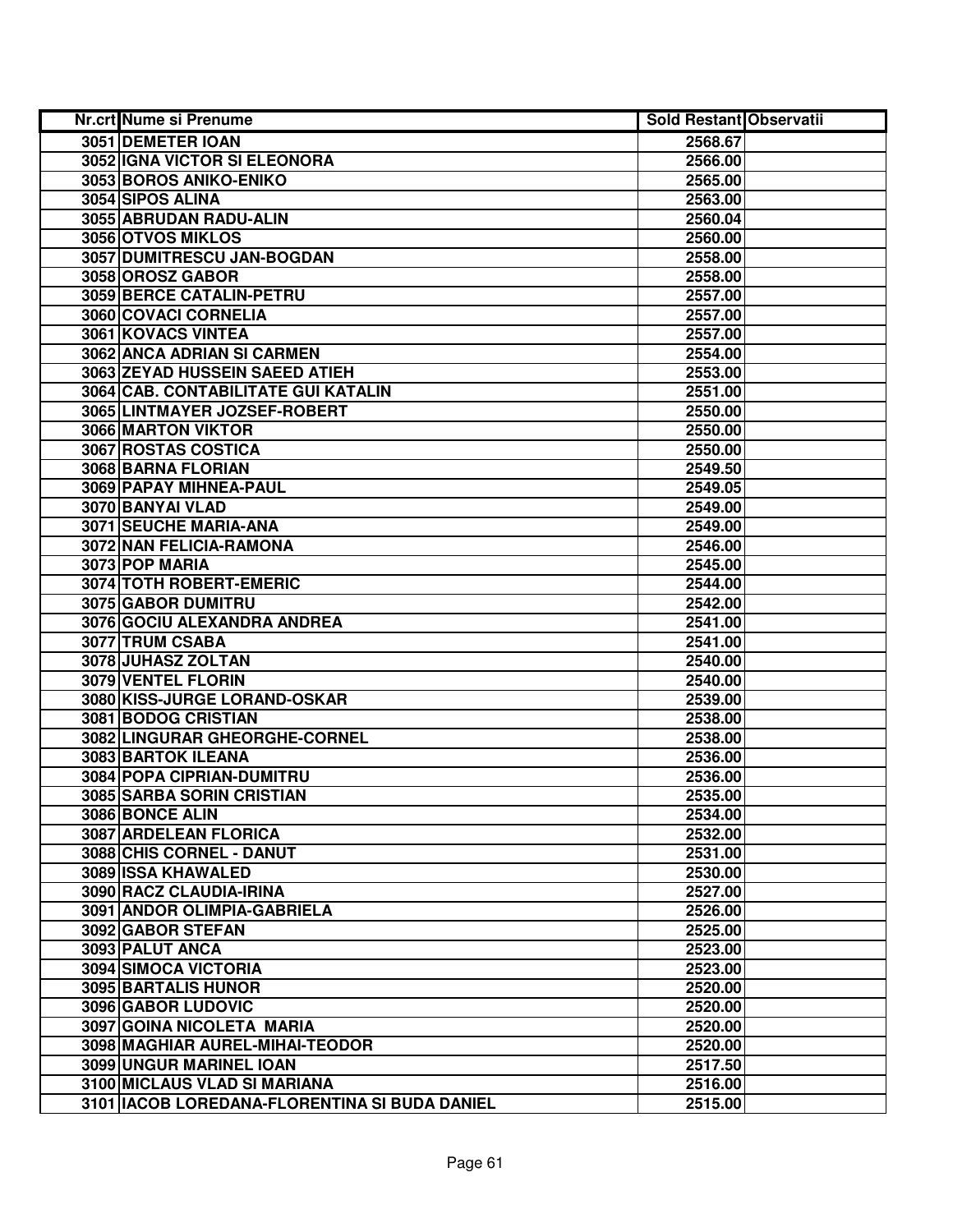| <b>Nr.crt Nume si Prenume</b>            | <b>Sold Restant Observatii</b> |  |
|------------------------------------------|--------------------------------|--|
| 3102 JURCA SEBASTIAN-VIOREL              | 2515.00                        |  |
| 3103 OLAR DANIEL SI LIANA                | 2515.00                        |  |
| 3104 GURGU ANTON                         | 2514.00                        |  |
| 3105 MLENDEA ANDREI                      | 2511.00                        |  |
| 3106 GYONGYOSI MARIUS                    | 2510.21                        |  |
| 3107 BALINT ADRIANA-FELICIA              | 2510.00                        |  |
| 3108 ONODI CRISTIAN-ROBERT               | 2509.00                        |  |
| 3109 VASARHELYI IOSIF SI MARIA           | 2509.00                        |  |
| 3110 CUPSA IOAN                          | 2508.00                        |  |
| 3111 PODILA GEORGE MARCEL                | 2508.00                        |  |
| 3112 GROZA ALIN                          | 2507.00                        |  |
| 3113 NEGRUT OVIDIU                       | 2507.00                        |  |
| 3114 SANDRA LUCIAN-NICOLAE               | 2506.00                        |  |
| 3115 BAR ANDREI                          | 2505.00                        |  |
| 3116 SCORTE PAUL-MARIUS                  | 2505.00                        |  |
| 3117 DEDIU ALINA-DANIELA                 | 2503.00                        |  |
| 3118 DOMOCOS DANIEL-IONEL                | 2503.00                        |  |
| 3119 FARCAS RADU                         | 2502.00                        |  |
| 3120 LAKATOS ZOLTAN-JANOS SI DANIELA     | 2502.00                        |  |
| 3121 APATI ANDREEA-ELENA                 | 2500.00                        |  |
| 3122 BIRAU-IANCU IONEL                   | 2500.00                        |  |
| 3123 BOROS ANA-MARIA                     | 2500.00                        |  |
| 3124 CRACEA SERGIU-ANDREI                | 2500.00                        |  |
| 3125 CROITORU ADRIANA-LAVINIA            | 2500.00                        |  |
| 3126 CUC CORNELIA P.F.A.                 | 2500.00                        |  |
| 3127 FOIA CRISTIAN-DAN                   | 2500.00                        |  |
| 3128 GANTNER CAROL                       | 2500.00                        |  |
| 3129 IAKOB MIHAIL STEFAN                 | 2500.00                        |  |
| 3130 KARACSONYI CONSTANTIN               | 2500.00                        |  |
| 3131 KELE OTTO-LASZLO                    | 2500.00                        |  |
| 3132 KIS IOZSEF                          | 2500.00                        |  |
| 3133 LASZLO MIKLOS-ZOLTAN                | 2500.00                        |  |
| 3134 LESAK IOZSEF                        | 2500.00                        |  |
| 3135 PINTEAN RAUL-CALIN                  | 2500.00                        |  |
| 3136 POPA AURICA                         | 2500.00                        |  |
| 3137 POPESCU TATIANA                     | 2500.00                        |  |
| 3138 ROHNER MARIA MAGDALENA              | 2500.00                        |  |
| <b>3139 TIRLE NICOLAE SI MARIA</b>       | 2500.00                        |  |
| 3140 TODOS CALIN-PETRU                   | 2500.00                        |  |
| 3141 TOTH LILIANA                        | 2500.00                        |  |
| <b>3142 VARGA FLORENTINA</b>             | 2500.00                        |  |
| <b>3143 INDRIES DACIAN-CLAUDIU</b>       | 2498.00                        |  |
| 3144 DEJEU NICOLAE                       | 2497.50                        |  |
| 3145 DONUTIU VASILE ALIN                 | 2495.00                        |  |
| 3146 TARCAU EMILIAN SI IOANA             | 2495.00                        |  |
| 3147 TOBIAS LASZLO                       | 2494.79                        |  |
| 3148 HORGE OLIMPIA                       | 2494.00                        |  |
| 3149 DUNCA GABRIEL-GRIGORE SI ANDA-DELIA | 2491.00                        |  |
| 3150 CRISTE IONUT-ALEXANDRU              | 2490.00                        |  |
| 3151 PETRUS TEODOR-CIPRIAN               | 2490.00                        |  |
| 3152 TROK ANGELA-RENATA                  | 2490.00                        |  |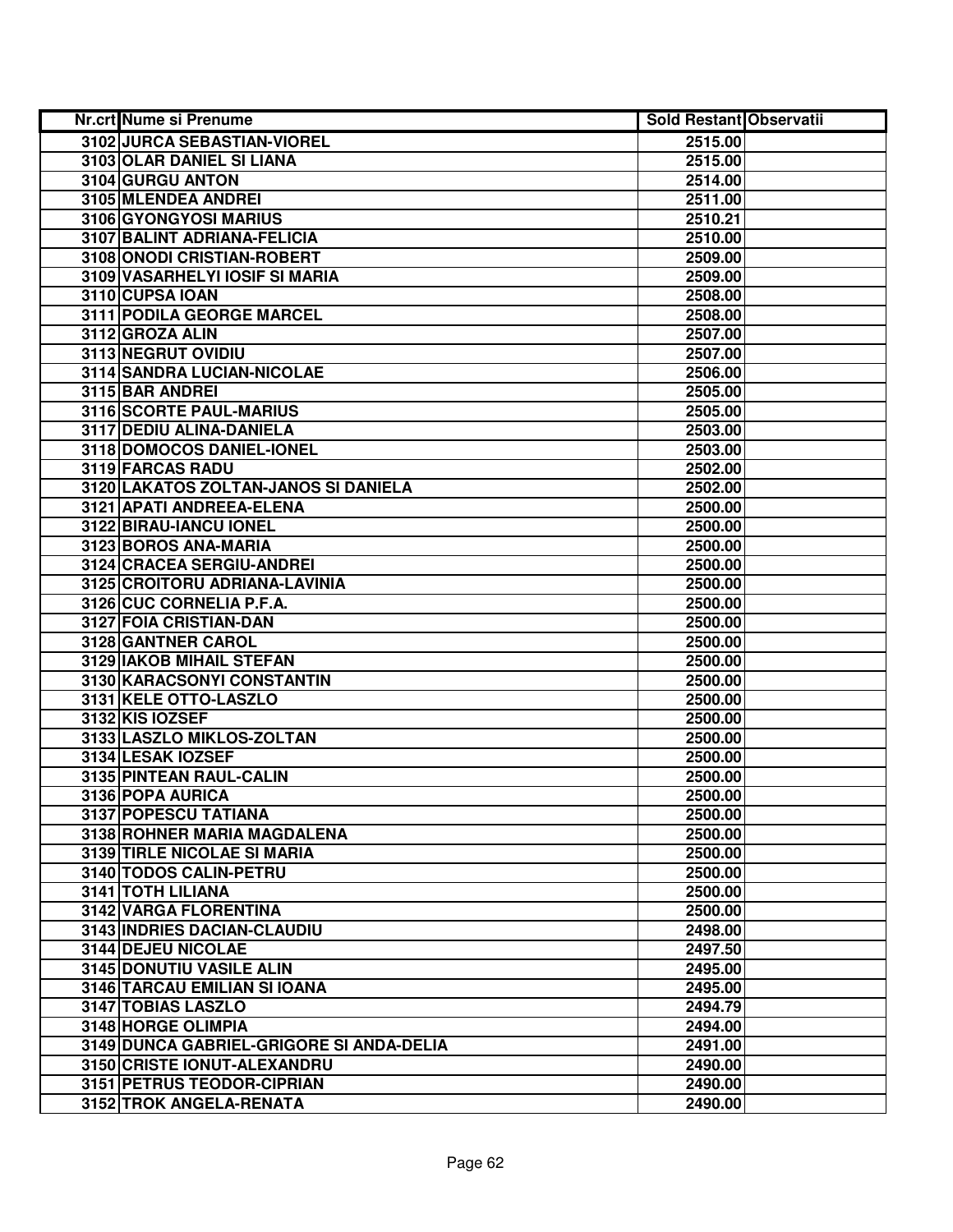| Nr.crt Nume si Prenume                             | <b>Sold Restant Observatii</b> |  |
|----------------------------------------------------|--------------------------------|--|
| 3153 BLIDARU ADRIAN-SERBAN                         | 2486.00                        |  |
| 3154 BALINT IOAN                                   | 2484.00                        |  |
| 3155 TATAI ISTVAN-BALAZS                           | 2481.00                        |  |
| 3156 GABOR MATEI                                   | 2479.00                        |  |
| 3157 KEREKES ZOLTAN-CSABA SI ANDREEA-EVA           | 2478.00                        |  |
| 3158 SERBAN LUCIAN DORIN                           | 2477.38                        |  |
| 3159 CUC ADINA-NICOLETA                            | 2474.00                        |  |
| 3160 BEJAN EMIL                                    | 2473.00                        |  |
| 3161 TRINCA LIVIU                                  | 2472.00                        |  |
| 3162 ACHEBACH DAN                                  | 2470.00                        |  |
| 3163 MATARU DUMITRU                                | 2470.00                        |  |
| 3164 MALITA MARIUS FLORIN                          | 2469.50                        |  |
| 3165 KARANCSI IOAN-PAL                             | 2468.00                        |  |
| 3166 IORGOVAN EUGEN-IONEL                          | 2467.00                        |  |
| 3167 TROK MIHAI-MARIUS                             | 2467.00                        |  |
| 3168 PINTEA GABRIEL-OCTAVIAN SI EUGENIA-FLORENTINA | 2462.00                        |  |
| 3169 ISTOICA IANCU                                 | 2461.00                        |  |
| 3170 FEFLEA RUXANDRA-IOANA                         | 2460.00                        |  |
| 3171 MADAU OVIDIU-VASILE                           | 2460.00                        |  |
| 3172 SABAU IOAN                                    | 2460.00                        |  |
| 3173 BALLA ZOLTAN SANDOR                           | 2457.00                        |  |
| 3174 ISAILA IOANA-MAGDALENA                        | 2455.00                        |  |
| 3175 CHIRILA MIRCEA GEORGE                         | 2454.00                        |  |
| 3176 COJOCARI SVETLANA                             | 2454.00                        |  |
| 3177 LACATOS ANICA                                 | 2453.00                        |  |
| 3178 FLORUTA CAMELIA ANAMARIA                      | 2452.00                        |  |
| 3179 MOTOS DANIELA SI MARCEL                       | 2452.00                        |  |
| 3180 SECARA ALIN                                   | 2450.00                        |  |
| 3181 SZABO VICTORIA                                | 2450.00                        |  |
| 3182 BELE NICOLETA-MARIA                           | 2448.00                        |  |
| 3183 VINCZE RUDOLF ZSOLT                           | 2448.00                        |  |
| <b>3184 INDRE MOISE SI MARIA</b>                   | 2446.00                        |  |
| 3185 ISTOICA EVA                                   | 2440.00                        |  |
| 3186 ZAH-MANEA DANIEL-AVRAM                        | 2440.00                        |  |
| 3187 SILAGHI RADU                                  | 2438.00                        |  |
| 3188 VERZEA RADU                                   | 2437.00                        |  |
| 3189 DALEA IOANA-CORNELIA                          | 2436.00                        |  |
| 3190 BAIDUCA ANA SI IOAN                           | 2435.00                        |  |
| 3191 LOGHIN MIRCEA-DRAGOS                          | 2435.00                        |  |
| 3192 ANGELESCU LENUTA-NICULINA                     | 2433.00                        |  |
| 3193 BREB HORATIU VLAD                             | 2430.00                        |  |
| 3194 GAVRUTA LUCIAN CRISTIAN                       | 2428.00                        |  |
| 3195 LAKATOS IOSIF                                 | 2425.00                        |  |
| 3196 POP PAUL VIOREL                               | 2425.00                        |  |
| 3197 HOFFMANN LASZLO                               | 2424.00                        |  |
| 3198 PLATZ ANCA MADALINA                           | 2424.00                        |  |
| 3199 OLARIU MIHAI DORIN                            | 2423.50                        |  |
| 3200 BICHIS RAMONA MELINDA                         | 2423.00                        |  |
| 3201 LACATUS ISTVAN                                | 2422.00                        |  |
| 3202 MIHELE ADRIAN-FLORIN                          | 2422.00                        |  |
| 3203 VASILE IULIAN SI MAGDALENA                    | 2421.00                        |  |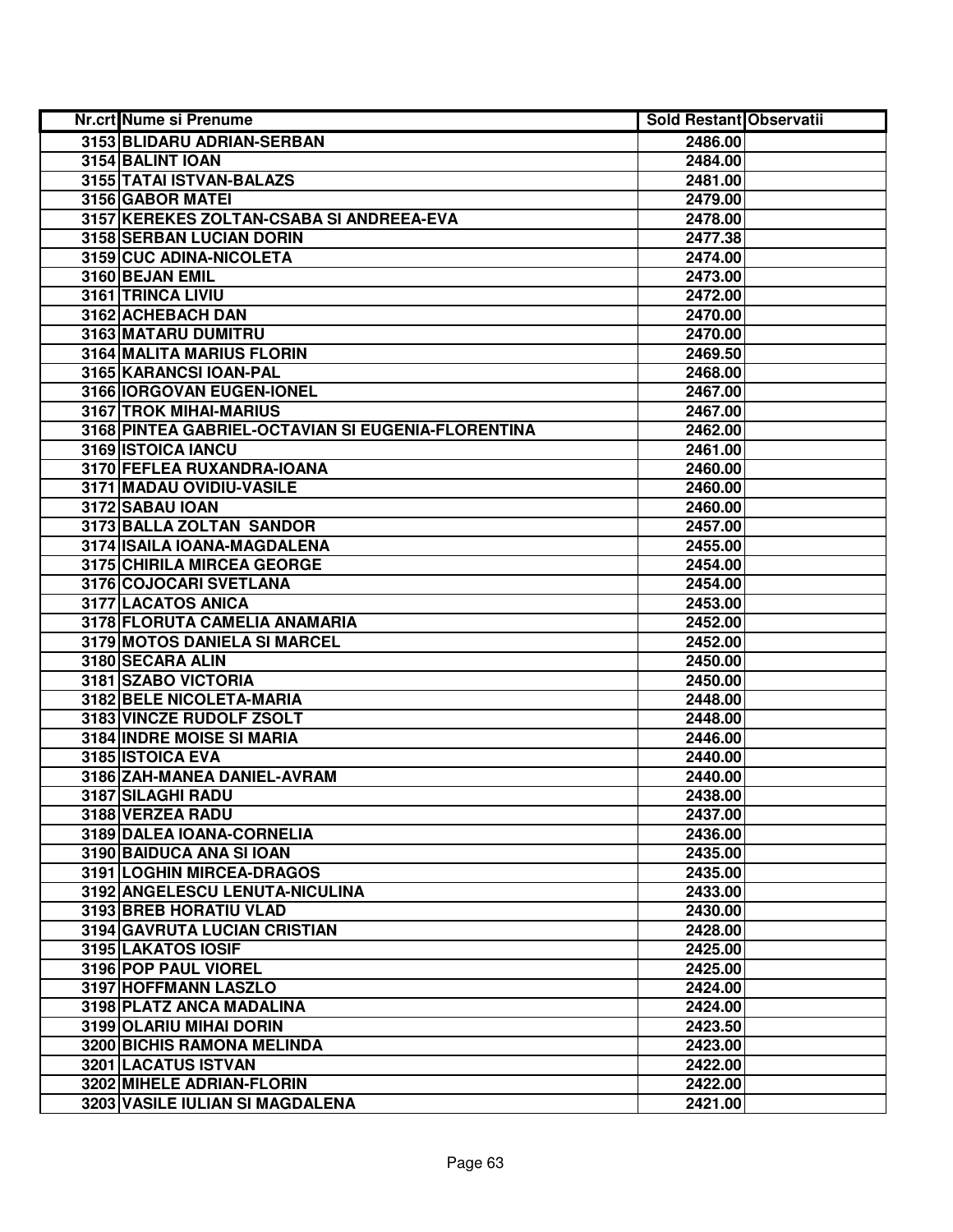| Nr.crt Nume si Prenume                       | <b>Sold Restant Observatii</b> |  |
|----------------------------------------------|--------------------------------|--|
| 3204 NYUZO SANDOR                            | 2420.00                        |  |
| 3205 SABAU BIANCA HEA                        | 2420.00                        |  |
| 3206 SARCA ALEXANDRU-VASILE                  | 2420.00                        |  |
| 3207 STANESCU SORIN GEORGE                   | 2420.00                        |  |
| 3208 ERDEI IOSIF CRISTIAN                    | 2418.00                        |  |
| 3209 RUSKA TUNDE PIROSKA                     | 2418.00                        |  |
| 3210 COPIL OVIDIU FLORIAN                    | 2417.54                        |  |
| 3211 DOMUTA CRISTIAN GABRIEL                 | 2417.00                        |  |
| 3212 GAVRIS HORATIU - VICTOR                 | 2417.00                        |  |
| 3213 FERARU GABRIEL MIHAI                    | 2415.00                        |  |
| <b>3214 MEZOSI ATTILA</b>                    | 2415.00                        |  |
| 3215 GLIGOR LENUTA SI TRAIAN                 | 2414.00                        |  |
| 3216 IVAN MIRCEA                             | 2414.00                        |  |
| 3217 SABAU VIRGIL                            | 2414.00                        |  |
| 3218 LENTI ISTVAN VIKTOR                     | 2413.00                        |  |
| 3219 BANDUI CONSTANTIN                       | 2412.00                        |  |
| 3220 COTUT RAZVAN-OVIDIU                     | 2409.00                        |  |
| 3221 SIM OCTAVIAN                            | 2408.00                        |  |
| 3222 COVACIU FLORIAN                         | 2406.00                        |  |
| 3223 ROMAN ALEXANDRU-MARCEL                  | 2406.00                        |  |
| 3224 DINCA CIPRIAN                           | 2405.00                        |  |
| 3225 STOIKA MOISE                            | 2405.00                        |  |
| 3226 TOROK GYULA SI ERZSEBET                 | 2405.00                        |  |
| 3227 CHIRICHEU PETRU                         | 2404.00                        |  |
| 3228 LAKATOS FLORIN                          | 2403.00                        |  |
| 3229 GABOR GAVRIL                            | 2402.50                        |  |
| 3230 BUNCAN MAGDALENA                        | 2401.00                        |  |
| 3231 COROIU APOLLONIA                        | 2400.00                        |  |
| 3232 FARCAS ALEXANDRU BOGDAN                 | 2400.00                        |  |
| 3233 IOO STEFAN-ROBERT                       | 2400.00                        |  |
| 3234 JUDEA CORNELIA-CARMEN                   | 2400.00                        |  |
| 3235 KEREZSI ARNOLD-ADRIAN                   | 2400.00                        |  |
| 3236 SAVA REMUS PFA                          | 2400.00                        |  |
| 3237 SZTUFLIAK SANDOR-KRISZTIAN              | 2400.00                        |  |
| 3238 STURZ CORNELIA DANIELA                  | 2399.00                        |  |
| 3239 GABOR MATEI                             | 2397.65                        |  |
| 3240 CIURBA NICOLAE                          | 2397.00                        |  |
| 3241 HAIDU TEREZIA SI ALEXANDRU              | 2394.00                        |  |
| 3242 BATRINA CRISTIAN                        | 2393.00                        |  |
| 3243 MARES PETRICA                           | 2393.00                        |  |
| 3244 COSTA CLAUDIU ROMAN                     | 2392.00                        |  |
| 3245 BIRTALAN LASZLO-FERENC                  | 2391.00                        |  |
| 3246 CICORTAS DANIEL FLORIN                  | 2391.00                        |  |
| 3247 SZABO KAROLY                            | 2391.00                        |  |
| 3248 GAL ADRIAN IOSIF                        | 2390.00                        |  |
| 3249 NEDELCU VASILE-COSMIN SI SERBAN ADRIANA | 2390.00                        |  |
| 3250 TURCUT DANIEL                           | 2390.00                        |  |
| 3251 MEZEI ANDREI IOSIF SI VIOLA-MARIA       | 2389.00                        |  |
| 3252 CURPAS GHEORGHE                         | 2386.00                        |  |
| 3253 CHEREJI GEORGE-DORIN                    | 2384.00                        |  |
| 3254 CHEREGI GHEORGHE                        | 2383.00                        |  |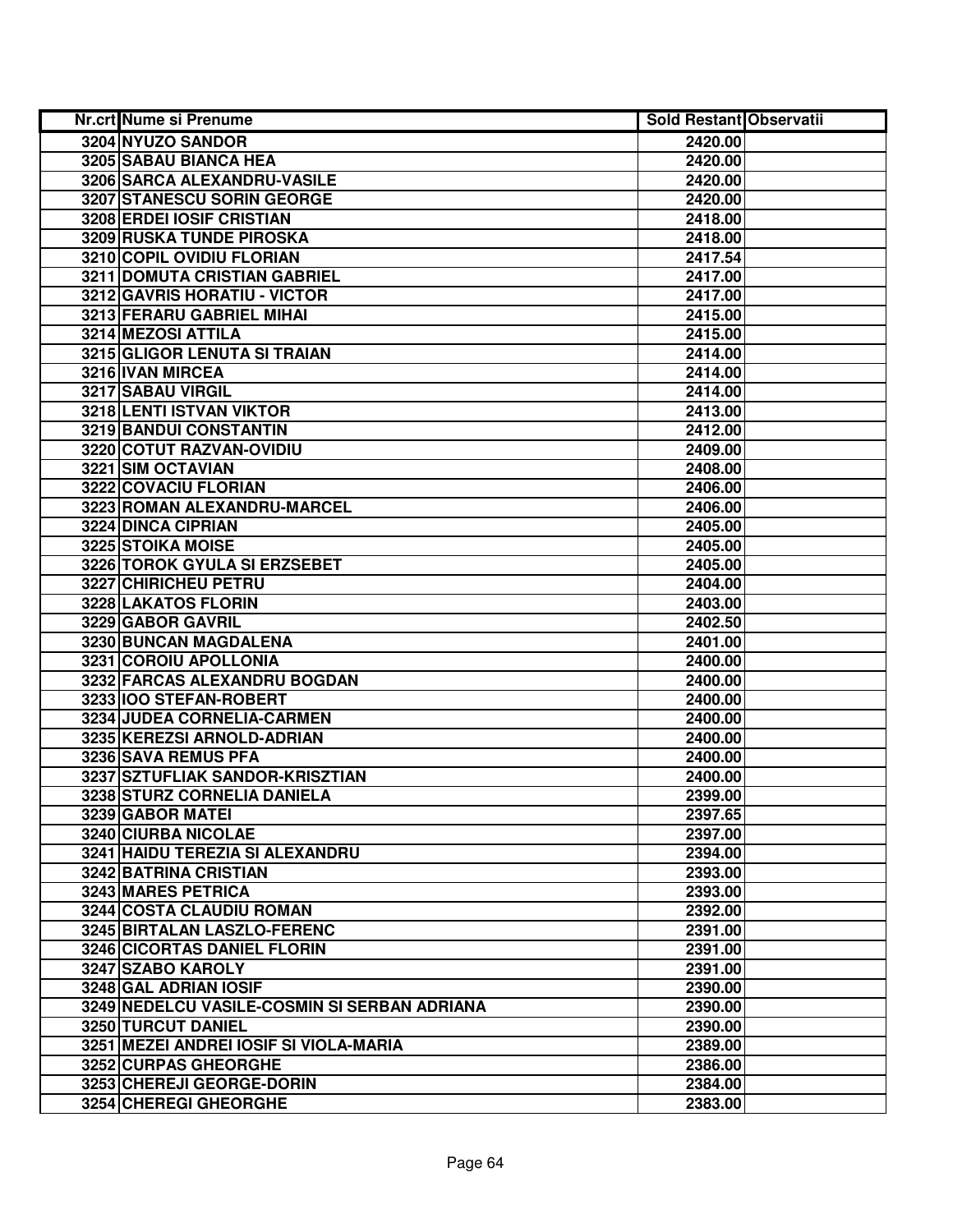| Nr.crt Nume si Prenume                          | <b>Sold Restant Observatii</b> |  |
|-------------------------------------------------|--------------------------------|--|
| 3255 DRIMBA MARCEL                              | 2383.00                        |  |
| 3256 LERINT ROMAN DORIN SI SIMONA PETRON        | 2383.00                        |  |
| 3257 CIRLIG FLORIN IOAN                         | 2382.93                        |  |
| 3258 BOGAR IOAN SI LIVIA                        | 2381.00                        |  |
| 3259 ZELE ATTILA                                | 2380.00                        |  |
| <b>3260 TIRTEA AUGUSTIN</b>                     | 2377.00                        |  |
| 3261 BOLDIS ANDREI-FLORIN                       | 2374.00                        |  |
| 3262 BALOTA VIOREL                              | 2373.57                        |  |
| <b>3263 LAKATOS VIORICA</b>                     | 2373.00                        |  |
| 3264 GULES IOAN                                 | 2372.00                        |  |
| 3265 ABRUDAN DIANA-MARIA                        | 2370.00                        |  |
| 3266 CASAGRANDE LUCA                            | 2370.00                        |  |
| 3267 KENDERESI TIBERIU                          | 2370.00                        |  |
| 3268 KRISTOF ZSOLT-TIBOR                        | 2370.00                        |  |
| 3269 KUPAS ELISABETA                            | 2370.00                        |  |
| 3270 PADUREAN CALIN-CRISTIAN SI BIDIGA CRISTINA | 2370.00                        |  |
| 3271 STAN ALEXANDRA RAMONA-INTR. IND.           | 2370.00                        |  |
| 3272 TEAHA ROBERT-AUGUSTIN                      | 2370.00                        |  |
| 3273 DAESCU OVIDIU-CONSTANTIN                   | 2369.00                        |  |
| 3274 DUDOMA EUGEN                               | 2369.00                        |  |
| 3275 BUZAS SEBASTIAN IOAN                       | 2368.00                        |  |
| 3276 HARAGOS MONICA-FLORENTINA                  | 2368.00                        |  |
| 3277 DRAGAN TEODOR-DORIN SI ELENA               | 2367.51                        |  |
| 3278 MOGA ANCA                                  | 2366.00                        |  |
| 3279 DOBOVAN JOZSEF-GEZA                        | 2365.00                        |  |
| 3280 BARAN FLORIN-CLAUDIU                       | 2364.00                        |  |
| 3281 HENDRE IOAN                                | 2364.00                        |  |
| 3282 RUSU CRISTINA-ANA                          | 2363.64                        |  |
| 3283 PAUL FLORIN                                | 2361.91                        |  |
| 3284 GROZA IOAN                                 | 2361.00                        |  |
| 3285 MORARET CARMEN SI CORNEL                   | 2361.00                        |  |
| 3286 MOS ANCA-LAURA BIROU NOTAR BUBL.           | 2361.00                        |  |
| 3287 HENDRE ERNO                                | 2360.00                        |  |
| 3288 LETAN ALINA-RAMONA                         | 2360.00                        |  |
| 3289 POP COSTEL-TEODOR                          | 2358.00                        |  |
| 3290 NEGRUT SILVIU SI CORNELIA                  | 2357.00                        |  |
| <b>3291 TUDUCE TRAIAN GEORGE</b>                | 2357.00                        |  |
| 3292 CLONDA MIHAELA-LETITIA                     | 2356.00                        |  |
| 3293 TRIPON ADRIAN-CAPRIAN                      | 2356.00                        |  |
| 3294 HAS RICHARD-TEODOR                         | 2355.00                        |  |
| 3295 POP FLORIAN                                | 2353.00                        |  |
| 3296 BORZ LIVIU-AUGUSTIN                        | 2352.00                        |  |
| 3297 JURCA LUCIAN-ALIN                          | 2350.00                        |  |
| 3298 BENDE ELISABETA-GABRIELA                   | 2348.00                        |  |
| 3299 PINTEA OTILIA-CORINA                       | 2348.00                        |  |
| 3300 PETRUS TRAIAN                              | 2346.00                        |  |
| 3301 POP IULIA-GEORGRTA SI SAMIR                | 2346.00                        |  |
| 3302 GLITA IOAN-RADU                            | 2344.00                        |  |
| 3303 BOGDAN VIOREL                              | 2343.00                        |  |
| 3304 GALVEZ RAMIREZ ISRAEL                      | 2340.00                        |  |
| 3305 NICOARA PAUL MARIN                         | 2340.00                        |  |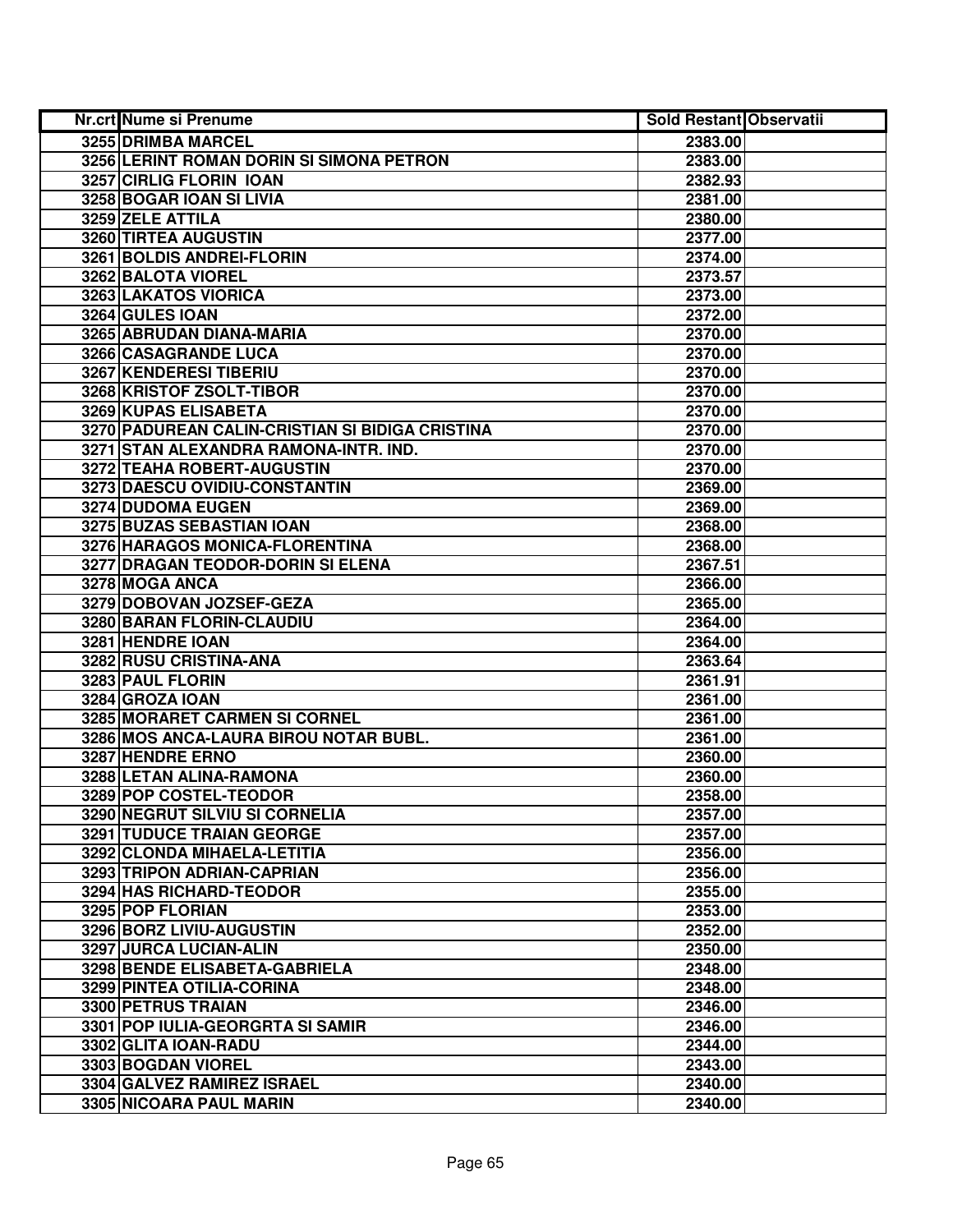| Nr.crt Nume si Prenume                 | <b>Sold Restant Observatii</b> |  |
|----------------------------------------|--------------------------------|--|
| 3306 SZATMARI LAJOS-ROBERT             | 2340.00                        |  |
| 3307 HORHAT ROBERT-GHEORGHE            | 2338.00                        |  |
| 3308 NONEA VIOREL                      | 2337.00                        |  |
| 3309 FECHETE EUGENIA-MARIA             | 2335.00                        |  |
| 3310 ISZTOYKA LUDOVIC                  | 2335.00                        |  |
| 3311 MELEG KAROLY                      | 2333.00                        |  |
| 3312 MAGHIAR NICOLAE                   | 2331.00                        |  |
| 3313 COVACIU FLOARE                    | 2330.00                        |  |
| 3314 MARC SEBASTIAN-FLORIAN            | 2330.00                        |  |
| 3315 TICUSAN ANCA-LIVIA                | 2330.00                        |  |
| 3316 GUT ILEANA SI MOISE VLADUT        | 2329.00                        |  |
| 3317 SANDOR ANDREI                     | 2329.00                        |  |
| 3318 TICARAT PABLLO                    | 2329.00                        |  |
| 3319 POPA VLAD-MIHAI                   | 2328.50                        |  |
| 3320 ZAMAR LOREDANA-MARIA              | 2328.00                        |  |
| 3321 GUTI DORU-FLORIN SI SANDA-LEONICA | 2327.00                        |  |
| 3322 KONCZ ROBERT                      | 2327.00                        |  |
| 3323 COSTEA FLORIN NICOLAE             | 2326.00                        |  |
| 3324 ARON IOSIF-ALEXANDRU              | 2325.00                        |  |
| 3325 KOR ANNA-MARIA                    | 2325.00                        |  |
| 3326 GAL AUREL SI MARIOARA             | 2324.00                        |  |
| 3327 PERTICAS GEORGE-CALIN             | 2324.00                        |  |
| 3328 SILAGHI NICOLAE-ALEXANDRU         | 2324.00                        |  |
| 3329 IANCU IONUT-ANDREI                | 2314.00                        |  |
| 3330 DOMBI ROMULUS EDUARD              | 2312.00                        |  |
| 3331 MILIAN TABITA-MARIA               | 2311.00                        |  |
| 3332 BORA MARIUS                       | 2310.00                        |  |
| 3333 TUTOS ERIKA                       | 2309.00                        |  |
| 3334 BUSTEA SORIN DINU                 | 2308.00                        |  |
| 3335 PAPAY MAGDALENA                   | 2308.00                        |  |
| 3336 CIORDAS FLORIN-GHEORGHE           | 2307.00                        |  |
| 3337 ONCHIS ION RADU SI ANA            | 2307.00                        |  |
| 3338 BALOGH IMRE                       | 2306.00                        |  |
| 3339 GABOR ISTVAN                      | 2305.00                        |  |
| 3340 KOVACS KRISZTIAN CSABA            | 2305.00                        |  |
| 3341 BARNA TIBERIU                     | 2304.00                        |  |
| 3342 BICA DAN-GEORGE SI ANCA-VALERIA   | 2304.00                        |  |
| 3343 GHETE ALEXANDRU SI ANNAMARIA      | 2304.00                        |  |
| 3344 LELEA RAZVAN                      | 2303.56                        |  |
| 3345 POP ALINA-DORINA                  | 2303.00                        |  |
| 3346 SALAJEAN CRISTIAN-MIHAI           | 2303.00                        |  |
| 3347 VOICU CONSTANTIN                  | 2303.00                        |  |
| 3348 BERINDE MARIA                     | 2302.00                        |  |
| 3349 FERCHE CIPRIAN-FLORIN             | 2301.00                        |  |
| 3350 BARANYKA MARGIT                   | 2300.00                        |  |
| 3351 CIARNAU MANUELA OLIMPIA           | 2300.00                        |  |
| 3352 DIACONU OANA-AMALIA               | 2300.00                        |  |
| 3353 FAZEKAS IANOS                     | 2300.00                        |  |
| 3354 KOVARI BELA                       | 2300.00                        |  |
| 3355 NEGRAU IOAN SI MARIA              | 2300.00                        |  |
| 3356 OKROS ZOLTAN                      | 2300.00                        |  |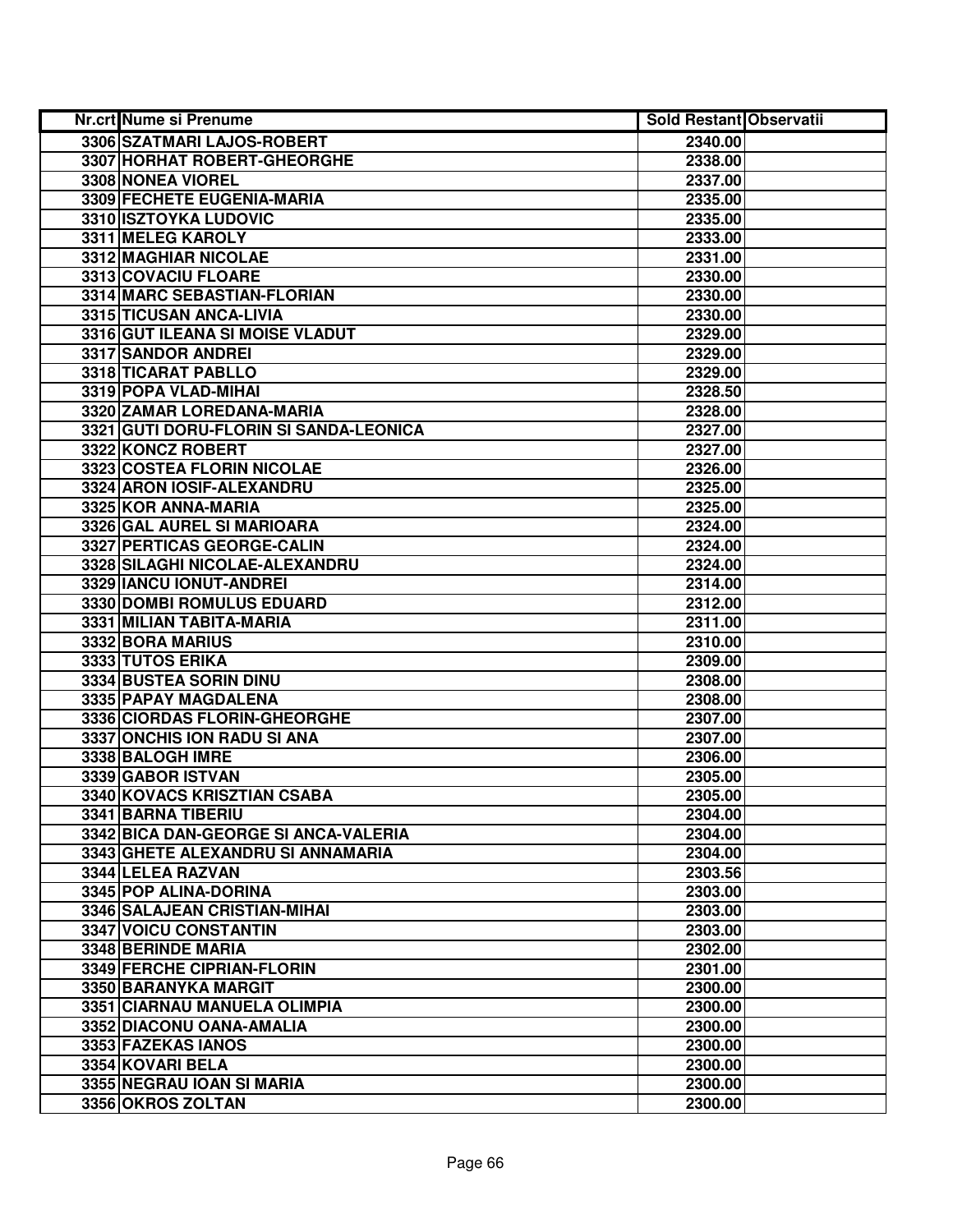| Nr.crt Nume si Prenume                  | <b>Sold Restant Observatii</b> |  |
|-----------------------------------------|--------------------------------|--|
| 3357 POPA OVIDIU                        | 2300.00                        |  |
| 3358 SFERLE FLORIN-OVIDIU               | 2300.00                        |  |
| 3359 CABA ZOLTAN SI FRANCISCA           | 2299.00                        |  |
| 3360 VARGA GABRIELA-IRINA               | 2299.00                        |  |
| 3361 BARANYKA RUPERT                    | 2298.00                        |  |
| 3362 ARDELEAN CONSTANTA SI IGNA FLORIAN | 2297.00                        |  |
| 3363 MUNTEANU ADRIAN-VASILE             | 2297.00                        |  |
| 3364 FORTU COSTEL                       | 2296.00                        |  |
| 3365 DRINDA ALIN-SIMION                 | 2295.00                        |  |
| 3366 GHERGHELES BOGDAN LIVIU            | 2295.00                        |  |
| 3367 CABINET DE AVOCATURA- LAZEA COSMIN | 2294.00                        |  |
| 3368 TANCA ADRIAN GHEORGHE              | 2294.00                        |  |
| 3369 ROSTAS IOAN SI LINA                | 2293.00                        |  |
| 3370 SUTAK NICOLAE MIHAI                | 2293.00                        |  |
| 3371 LUCACI CLAUDIA-RAMONA              | 2291.00                        |  |
| 3372 POPOVICI DANIEL SI MARIANA         | 2291.00                        |  |
| 3373 CONTU VASILE COSTEL                | 2290.00                        |  |
| 3374 ESER ANA-LOREDANA                  | 2289.00                        |  |
| 3375 MOISI GHEORGHE DANUT               | 2288.00                        |  |
| 3376 EPLI EMA                           | 2287.00                        |  |
| 3377 ACHIM DAN-SILVIU                   | 2286.00                        |  |
| 3378 KOVACS FRANCISC                    | 2283.00                        |  |
| 3379 ISZTOIKA MATEI                     | 2282.00                        |  |
| 3380 OLARU VALENTIN                     | 2282.00                        |  |
| 3381 TURCUS TEOFIL                      | 2282.00                        |  |
| 3382 POP CIPRIAN-STEFAN                 | 2280.40                        |  |
| 3383 BAMFI SANDOR ZOLTAN                | 2280.00                        |  |
| 3384 VARGA IOSIF-ALIN                   | 2280.00                        |  |
| 3385 BAYCZAR MARCU-DUMITRU              | 2277.00                        |  |
| 3386 GABOR GABRIEL                      | 2277.00                        |  |
| 3387 CRISTEA CATALIN                    | 2275.00                        |  |
| 3388 VARGA DANIELA-MARGARETA            | 2275.00                        |  |
| 3389 TAMAS FLORICA- MARIANA             | 2273.00                        |  |
| 3390 SZUCS TIBERIU                      | 2272.77                        |  |
| 3391 BIRAU FLORIN-AUREL                 | 2272.00                        |  |
| 3392 LUPO IOANA                         | 2272.00                        |  |
| 3393 BLAGE SERGIU-FLORIN                | 2271.00                        |  |
| 3394 GABOR IOAN SI MANDRA               | 2271.00                        |  |
| 3395 BAHICA ION                         | 2270.00                        |  |
| 3396 DUTCAS NICOLAE-DANIEL              | 2270.00                        |  |
| 3397 KOLUMPAR IOAN                      | 2270.00                        |  |
| 3398 GYORGY-CSAKI ISTVAN                | 2269.00                        |  |
| 3399 LASCA VASILE SI FLOARE GABRIELA    | 2269.00                        |  |
| 3400 POPA BENIAMIN-DORU                 | 2269.00                        |  |
| 3401 DUMEA VIRONICA                     | 2268.00                        |  |
| 3402 GABOR IOAN                         | 2268.00                        |  |
| 3403 GAVRUTA IOAN                       | 2268.00                        |  |
| <b>3404 COROI DAN NICOLAE</b>           | 2266.00                        |  |
| 3405 DUMITRASCU ALIN-GHEORGHE           | 2266.00                        |  |
| 3406 BABA VALER OVIDIU                  | 2264.16                        |  |
| 3407 TOTH ATTILA                        | 2264.00                        |  |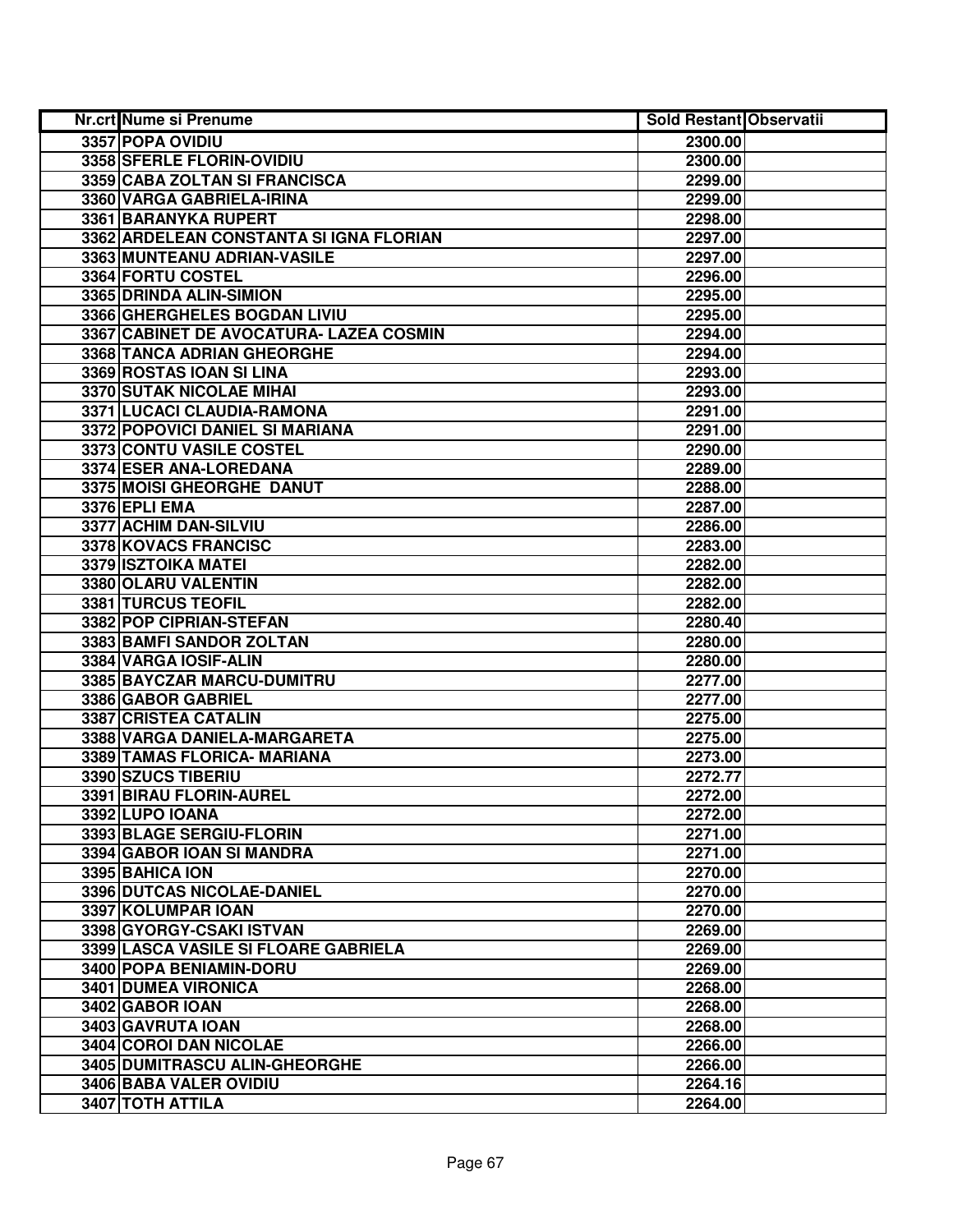| <b>Nr.crt Nume si Prenume</b>                                 | <b>Sold Restant Observatii</b> |  |
|---------------------------------------------------------------|--------------------------------|--|
| 3408 TRIFAN CATALINA-LUMINITA                                 | 2261.00                        |  |
| 3409 ISTOICA LUDOVIC                                          | 2260.00                        |  |
| 3410 MADAU ADRIAN-PETRU                                       | 2260.00                        |  |
| 3411 SZABO ISTVAN VALENTIN                                    | 2260.00                        |  |
| 3412 MALITA FLORIN                                            | 2258.00                        |  |
| 3413 OPREA MARCEL-LUCIAN                                      | 2258.00                        |  |
| 3414 VENCZEL FRANCISC SI ROZALIA                              | 2258.00                        |  |
| 3415 JUNJAN OVIDIU GABRIEL                                    | 2257.00                        |  |
| 3416 MINDRUTIU EDUARD NORBERT                                 | 2255,00                        |  |
| 3417 BENYO ROZALIA                                            | 2254.00                        |  |
| 3418 FERENCZ STEFAN                                           | 2253.00                        |  |
| 3419 CRISTEA CRISTIAN NICOLAE                                 | 2252.00                        |  |
| 3420 FEHER CAROL-NICOLAE                                      | 2250.00                        |  |
| 3421 LOKOS JANOS-IOSIF                                        | 2250.00                        |  |
| 3422 PANTEA SORIN-ALEXANDRU                                   | 2250.00                        |  |
| 3423 PUSCAS MARIA                                             | 2250.00                        |  |
| 3424 TRIFAN ALEXANDRA-MARIA                                   | 2250.00                        |  |
| 3425 VID MARIUS                                               | 2250.00                        |  |
| 3426 PAUBLUSZTIG CSABA                                        | 2249.00                        |  |
| 3427 MIHELE NICOLAE                                           | 2248.00                        |  |
| 3428 SALL MARTA                                               | 2246.00                        |  |
| 3429 SZALAKNAI MIHALY                                         | 2244.00                        |  |
| 3430 POP RALUCA                                               | 2243.07                        |  |
| 3431 MOGA RADU-FLORIN SI ROMINA-CRISTINA                      | 2243.00                        |  |
| 3432 ONACA DORIN                                              | 2242.12                        |  |
| 3433 FRIEDMANN ALEXANDRU LIVIU                                | 2240.00                        |  |
| 3434 BENTA OCTAVIAN- OVIDIU - BIROU INDIVIDUAL DE ARHITECTURA | 2238.00                        |  |
| 3435 POP SERGIU DAN                                           | 2238.00                        |  |
| 3436 SCHMAUSZ ANNAMARIA                                       | 2238.00                        |  |
| 3437 CRISTEA CALIN-GEORGE                                     | 2237.00                        |  |
| 3438 NENCIU MARIAN-TRAIAN                                     | 2236.50                        |  |
| 3439 AMBRO MIRCEA-VASILE                                      | 2236.00                        |  |
| 3440 BRONT CRISTINA-GABRIELA                                  | 2235.00                        |  |
| <b>3441 FAUR CORNEL BOGDAN</b>                                | 2234.00                        |  |
| 3442 POPA DANIEL-CORNEL SI FELICIA                            | 2231.00                        |  |
| <b>3443 BEI LIVIA</b>                                         | 2230.00                        |  |
| 3444 ILLE MIRCEA-GABRIEL                                      | 2230.00                        |  |
| 3445 NAGY SIGHISMUND-NICOLAE                                  | 2230.00                        |  |
| 3446 SZABO ZOLTAN                                             | 2230.00                        |  |
| 3447 GABOR IOAN                                               | 2228.00                        |  |
| 3448 LAZAR RENATA-KATALIN                                     | 2228.00                        |  |
| 3449 GABOR GABI                                               | 2225.00                        |  |
| 3450 NAGY-ERDEI ISTVAN                                        | 2220.61                        |  |
| 3451 NAGY ZSOLT                                               | 2220.00                        |  |
| 3452 TRIFAN NICOLAE-MARIN                                     | 2220.00                        |  |
| 3453 BOZGA VASILE CALIN                                       | 2219.00                        |  |
| 3454 GAL ATTILA                                               | 2219.00                        |  |
| 3455 TINCA ADRIAN                                             | 2217.50                        |  |
| 3456 HUTTNER ZOLTAN                                           | 2216.00                        |  |
| 3457 VLAD FLORIAN                                             | 2216.00                        |  |
| 3458 MURG FLORIN-CLAUDIU                                      | 2212.50                        |  |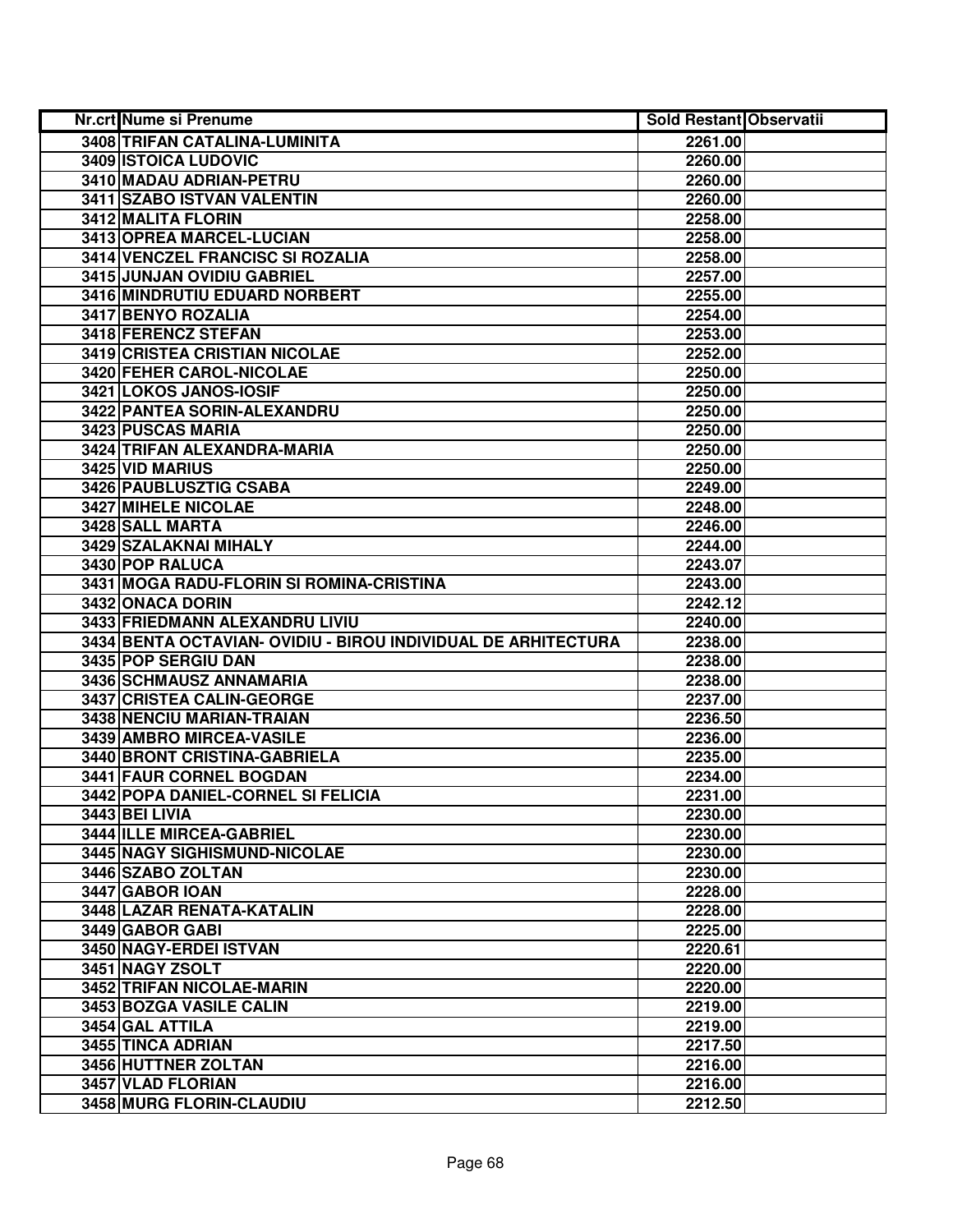| <b>Nr.crt Nume si Prenume</b>                  | <b>Sold Restant Observatii</b> |  |
|------------------------------------------------|--------------------------------|--|
| 3459 CZIRIAK GEORGETA-OLIMPIA                  | 2211.00                        |  |
| 3460 MIHUT VASILE                              | 2211.00                        |  |
| 3461 ROSTAS EMIL                               | 2211.00                        |  |
| 3462 SCHECEK IUDITH                            | 2211.00                        |  |
| 3463 BODEA DANA-ANCA                           | 2210.60                        |  |
| 3464 BERECKI ZOLTAN-SANDOR                     | 2210.00                        |  |
| 3465 PETYAR SZABOLCS-LASZLO SI TUNDE           | 2210.00                        |  |
| 3466 SOANEA GEORGIANA-BIANCA                   | 2209.11                        |  |
| 3467 SOMLYAI ANDRAS                            | 2207.00                        |  |
| 3468 AVRAM ALEXANDRU-NICOLAE                   | 2206.63                        |  |
| 3469 GHETE ADRIAN-FLORIN                       | 2205.79                        |  |
| 3470 GABOR IANCU                               | 2205.00                        |  |
| 3471 MOLDOVAN GHE.                             | 2204.00                        |  |
| 3472 LUCUTA DANIEL-MIRCEA                      | 2203.00                        |  |
| 3473 SALAGEAN VIOREL SI CRISTIAN               | 2201.00                        |  |
| 3474 STURZU MARIOARA MARIANA                   | 2201.00                        |  |
| 3475 ASTILEAN ADRIAN EMIL                      | 2200.00                        |  |
| 3476 BIRAU IONUT PAVEL                         | 2200.00                        |  |
| 3477 BRANDUSAN FLORIN                          | 2200.00                        |  |
| 3478 BURCA LAURA-CRISTINA                      | 2200.00                        |  |
| 3479 GABOR CLARA                               | 2200.00                        |  |
| 3480 MANGRA ANA-VOICHITA                       | 2200.00                        |  |
| 3481 NAGY ALEXANDRU                            | 2200.00                        |  |
| 3482 NOANEA TRAIAN                             | 2200.00                        |  |
| 3483 SERES KAROLI                              | 2200.00                        |  |
| 3484 UJUPAN GABRIEL SI CRISTINA-IOANA          | 2198.00                        |  |
| 3485 STRIZU DIANA RUXANDRA                     | 2197.17                        |  |
| 3486 CIADI STEFAN SI DANIELA                   | 2197.00                        |  |
| 3487 FOTACHE FLORIN                            | 2197.00                        |  |
| 3488 NEDELEA IONEL-DUMITRU                     | 2197.00                        |  |
| 3489 KAJCZA TIBOR SI MARTA                     | 2196.00                        |  |
| 3490 BALBONI FERDINANDO SI MELINTE ELENA-ALINA | 2195.00                        |  |
| 3491 POPA SILVIA IOANA                         | 2195.00                        |  |
| 3492 TRIPON LUMINITA                           | 2195.00                        |  |
| 3493 ARDELEAN CONSTANTIN                       | 2194.00                        |  |
| 3494 SZABO ROZALIA SI FRANCISC                 | 2192.00                        |  |
| 3495 BLANARU-MAIER IULIA                       | 2191.00                        |  |
| 3496 KERESZTES ISTVAN                          | 2191.00                        |  |
| 3497 NAGHI IOAN SI FLORICA                     | 2191.00                        |  |
| 3498 BUZ IOAN SI CORINA-MARIA                  | 2190.00                        |  |
| 3499 GHIURO CIPRIAN-ADRIAN                     | 2190.00                        |  |
| 3500 OLAR DANUT                                | 2190.00                        |  |
| 3501 IOVAN FLORIN-CLAUDIU                      | 2189.86                        |  |
| 3502 CSIKAI ESTERA-ZSOFIA                      | 2188.00                        |  |
| 3503 DAVID NORBERT-JOZSEF                      | 2188.00                        |  |
| 3504 GHILEA BOGDAN IOAN                        | 2188.00                        |  |
| 3505 ILIE ADRIAN OVIDIU                        | 2188.00                        |  |
| 3506 SOVARSCHI MARIUS-DORIN                    | 2188.00                        |  |
| 3507 NAGY ATTILA                               | 2187.00                        |  |
| 3508 HALACU GABRIELA                           | 2182.00                        |  |
| 3509 AVRAM BOGDAN-FLORIN                       | 2181.00                        |  |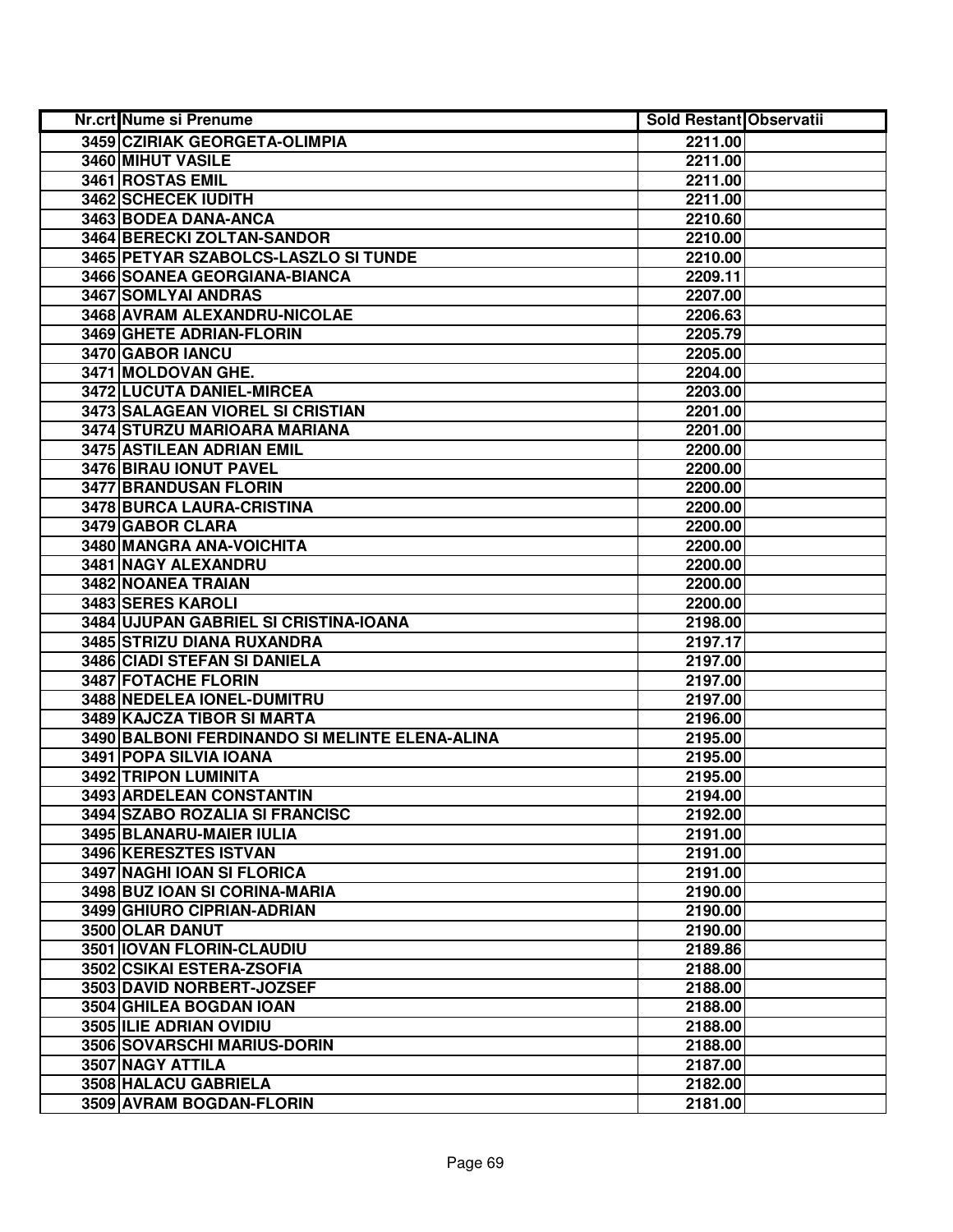| <b>Nr.crt Nume si Prenume</b>    | <b>Sold Restant Observatii</b> |  |
|----------------------------------|--------------------------------|--|
| 3510 POPP MIHAI AUGUSTIN         | 2181.00                        |  |
| 3511 TOCAI TRAIAN                | 2181.00                        |  |
| 3512 BOCA COLOMAN                | 2180.00                        |  |
| 3513 MESAROS ANCA-LACRIMIOARA    | 2180.00                        |  |
| 3514 ARDELEAN IONEL              | 2179.00                        |  |
| 3515 BREDICEANU MARIUS-CAIUS     | 2179.00                        |  |
| 3516 ERDEI TIBERIU               | 2178.00                        |  |
| 3517 HARAGOS LIVIU SI MONICA     | 2178.00                        |  |
| 3518 BULZAN ADRIAN-IOAN          | 2177.00                        |  |
| 3519 MIRON AMBROZIE-CORNEL       | 2177.00                        |  |
| 3520 HARSAN EUGEN                | 2176.00                        |  |
| 3521 IACOB VIOREL SI SILVIA      | 2175.00                        |  |
| 3522 PLES MARIUS-CRISTIAN        | 2175.00                        |  |
| 3523 ARON MARIUS                 | 2174.00                        |  |
| 3524 BALOGH KATALIN              | 2174.00                        |  |
| 3525 LINGURAR VERONICA           | 2172.00                        |  |
| 3526 GABOR MATEI                 | 2171.00                        |  |
| <b>3527 ALBUT FLORIAN CORNEL</b> | 2170.00                        |  |
| 3528 COVACI CLAUDIU-FLORIN       | 2170.00                        |  |
| 3529 FETE EMANUEL-FLORIN         | 2170.00                        |  |
| 3530 POPA CIPRIAN DANIEL         | 2170.00                        |  |
| 3531 REZMUVES MIHAI              | 2170.00                        |  |
| 3532 RADUI ALEXANDRU-MARIUS      | 2169.00                        |  |
| 3533 BARNA RADU                  | 2168.00                        |  |
| 3534 CORB ADRIAN-CLAUDIU         | 2168.00                        |  |
| 3535 GIURCA MARIUS SI IOANA      | 2168.00                        |  |
| 3536 MARINA FLORICA DANIELA      | 2168.00                        |  |
| 3537 SAVITCHI CRISTINA-SILVIA    | 2167.18                        |  |
| 3538 BUTUC ADELA IOANA           | 2167.00                        |  |
| 3539 GABOR MATEI                 | 2167.00                        |  |
| 3540 OPRIS DUMITRU               | 2166.00                        |  |
| 3541 MOS AUREL-GHEORGHE          | 2165.76                        |  |
| 3542 CABA PETRU SI BIANCA        | 2165.00                        |  |
| 3543 CZUCZURA GHEORGHE           | 2165.00                        |  |
| <b>3544 BOKOR ANTAL</b>          | 2164.84                        |  |
| 3545 GABOR IOAN                  | 2163.00                        |  |
| 3546 MICLAU CRISTIAN PETRU       | 2162.50                        |  |
| <b>3547 BOLEA GHEORGHE</b>       | 2162.00                        |  |
| 3548 TIMAR GABRIELA ANCA         | 2161.00                        |  |
| 3549 CATANA ION                  | 2159.00                        |  |
| 3550 GAVRIS MARIA                | 2158.00                        |  |
| 3551 DUMITRAS ADINA-DANA         | 2156.48                        |  |
| 3552 SZUCS CSABA LASZLO          | 2156.00                        |  |
| 3553 SACADATI AMALIA-ANCA        | 2154.00                        |  |
| 3554 BLAGA ALINA LUMINITA        | 2153.00                        |  |
| 3555 LAZAR OLIVER                | 2153.00                        |  |
| 3556 DOBRE CONSTANTIN            | 2151.00                        |  |
| 3557 FAT COSMIN-FLORIN           | 2151.00                        |  |
| 3558 MUDURA TITUS DUMITRU        | 2151.00                        |  |
| 3559 BUDESCU FILODINA            | 2150.00                        |  |
| 3560 ISZTOIKA GAVRIL             | 2150.00                        |  |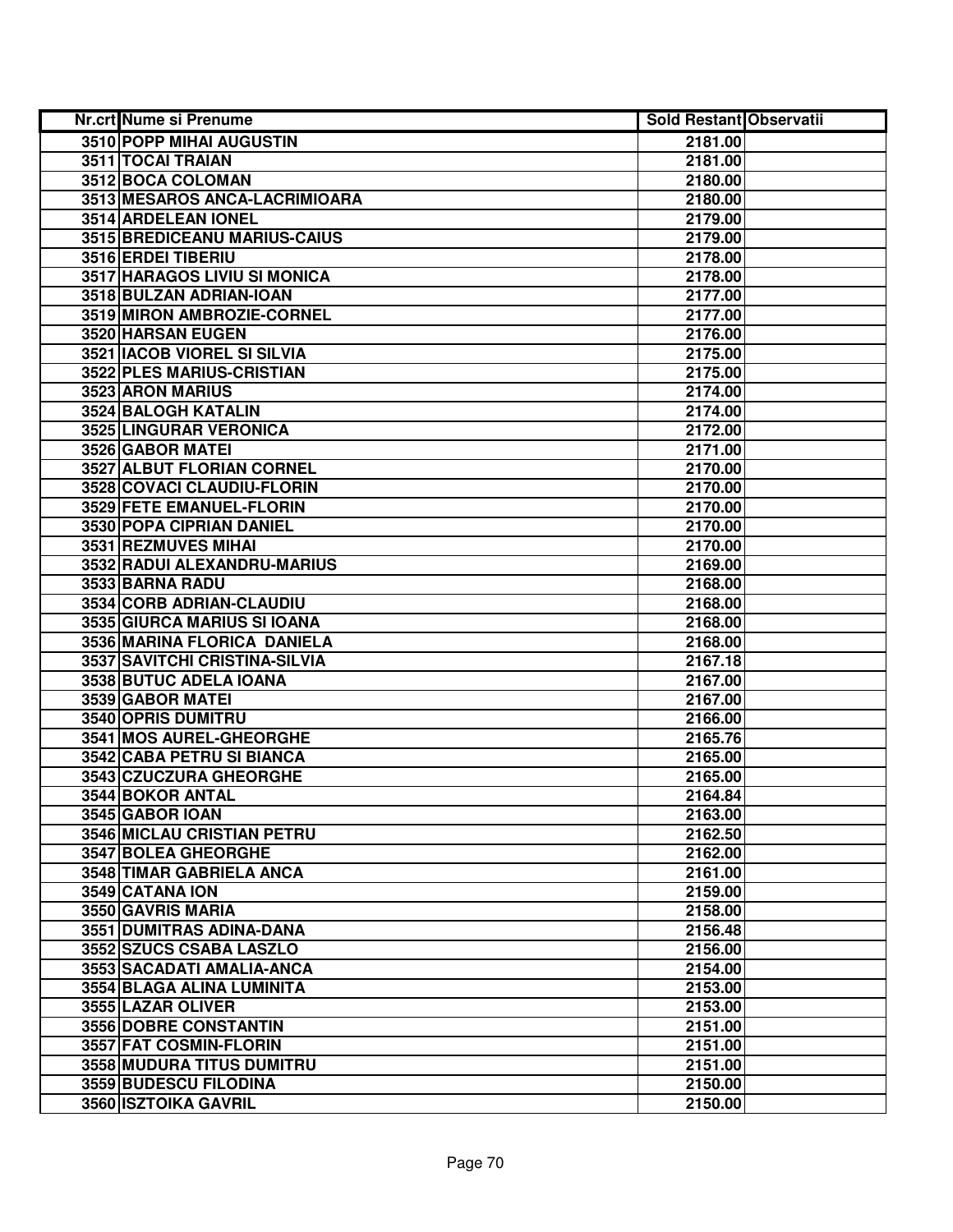| <b>Nr.crt Nume si Prenume</b>              | <b>Sold Restant Observatii</b> |  |
|--------------------------------------------|--------------------------------|--|
| 3561 MUSCAS IOSIF SI RODICA                | 2150.00                        |  |
| 3562 SZILAGYI MIKLOS-JENO                  | 2150.00                        |  |
| 3563 TOTH JANOS                            | 2150.00                        |  |
| 3564 ILIE COSMIN-MARIAN                    | 2149.00                        |  |
| 3565 BOTHAZI ANDRAS-ZSOLT                  | 2146.00                        |  |
| 3566 BUCUREAN MARIANA-VETUTA               | 2146.00                        |  |
| 3567 SPAGNUOLO MARIA                       | 2145.00                        |  |
| 3568 SZERB ALEXANDRU                       | 2145.00                        |  |
| 3569 TAR KAROLY- SHALOM                    | 2145.00                        |  |
| 3570 BIRAU LIVIA                           | 2143.00                        |  |
| 3571 CHIVARI HORIA - IOAN                  | 2143.00                        |  |
| 3572 PENTEA DANUT-IOAN SI FLORICA-CLAUDIA  | 2143.00                        |  |
| 3573 VENTER MIHAI-MARIUS                   | 2142.00                        |  |
| 3574 BECHE PATRICIA-ANAMARIA               | 2141.00                        |  |
| 3575 IANCEU CORNEL-SORIN                   | 2140.00                        |  |
| 3576 NISTOR OLIMPIA                        | 2140.00                        |  |
| 3577 BALOGH ALEXANDRU                      | 2138.00                        |  |
| 3578 CORA CRISTIAN-PETRU                   | 2138.00                        |  |
| 3579 DAVID CONSTANTIN-EUGEN                | 2138.00                        |  |
| 3580 MERMEZE GAVRIL GHEORGHE SI SIMONA     | 2136.00                        |  |
| 3581 CIURAR VIOLETA                        | 2135.00                        |  |
| 3582 PRAJA MARIA                           | 2135.00                        |  |
| 3583 BARDAS CLAUDIA-LIANA                  | 2134.00                        |  |
| 3584 BEJUSCA ANGELICA-RODICA               | 2134.00                        |  |
| 3585 LISTEA MARCEL SI ILEANA               | 2133.00                        |  |
| 3586 HUMADI SALEM                          | 2130.00                        |  |
| 3587 SZEKELY LASZLO                        | 2130.00                        |  |
| 3588 ROMOSAN IOAN DOREL SI FLORICA LILIANA | 2129.00                        |  |
| 3589 ABRUDAN ALIN DANIEL                   | 2127.00                        |  |
| 3590 ILISIE GHEORGHE SI ANCUTA             | 2127.00                        |  |
| 3591 KONYARI ZOLTAN TIBOR                  | 2126.00                        |  |
| 3592 POLEAC NICOLAE                        | 2126.00                        |  |
| 3593 BELCE DANIELA                         | 2124.00                        |  |
| <b>3594 JUCA NICOLAE</b>                   | 2124.00                        |  |
| 3595 MIKLOS GABRIEL-MARTON                 | 2124.00                        |  |
| 3596 TENT ALINA MARIA                      | 2124.00                        |  |
| <b>3597 BONDOR VIORICA</b>                 | 2123.00                        |  |
| 3598 VENTEL GHEORGHE                       | 2123.00                        |  |
| 3599 BALLA ROBERT GYORGY                   | 2122.00                        |  |
| 3600 GABOR GAVRIL                          | 2122.00                        |  |
| 3601 STAN OLIVIU- DUMITRU                  | 2122.00                        |  |
| 3602 SIMINIE MIHAI-IOAN                    | 2121.62                        |  |
| 3603 DASCALU CONSTANTIN                    | 2121.00                        |  |
| 3604 MEDVE IOANA MARIA                     | 2121.00                        |  |
| 3605 NAZSE JANOS                           | 2121.00                        |  |
| 3606 BUBELA IOSIF MARIUS                   | 2120.00                        |  |
| 3607 FILIMON AUREL-SEBASTIAN               | 2120.00                        |  |
| 3608 POP CATALIN REMUS                     | 2120.00                        |  |
| 3609 SAITI SAMUIEL-LUCIAN                  | 2120.00                        |  |
| 3610 STIUBE PETRU                          | 2120.00                        |  |
| 3611 TOCUT CRISTIAN-FLORIAN                | 2120.00                        |  |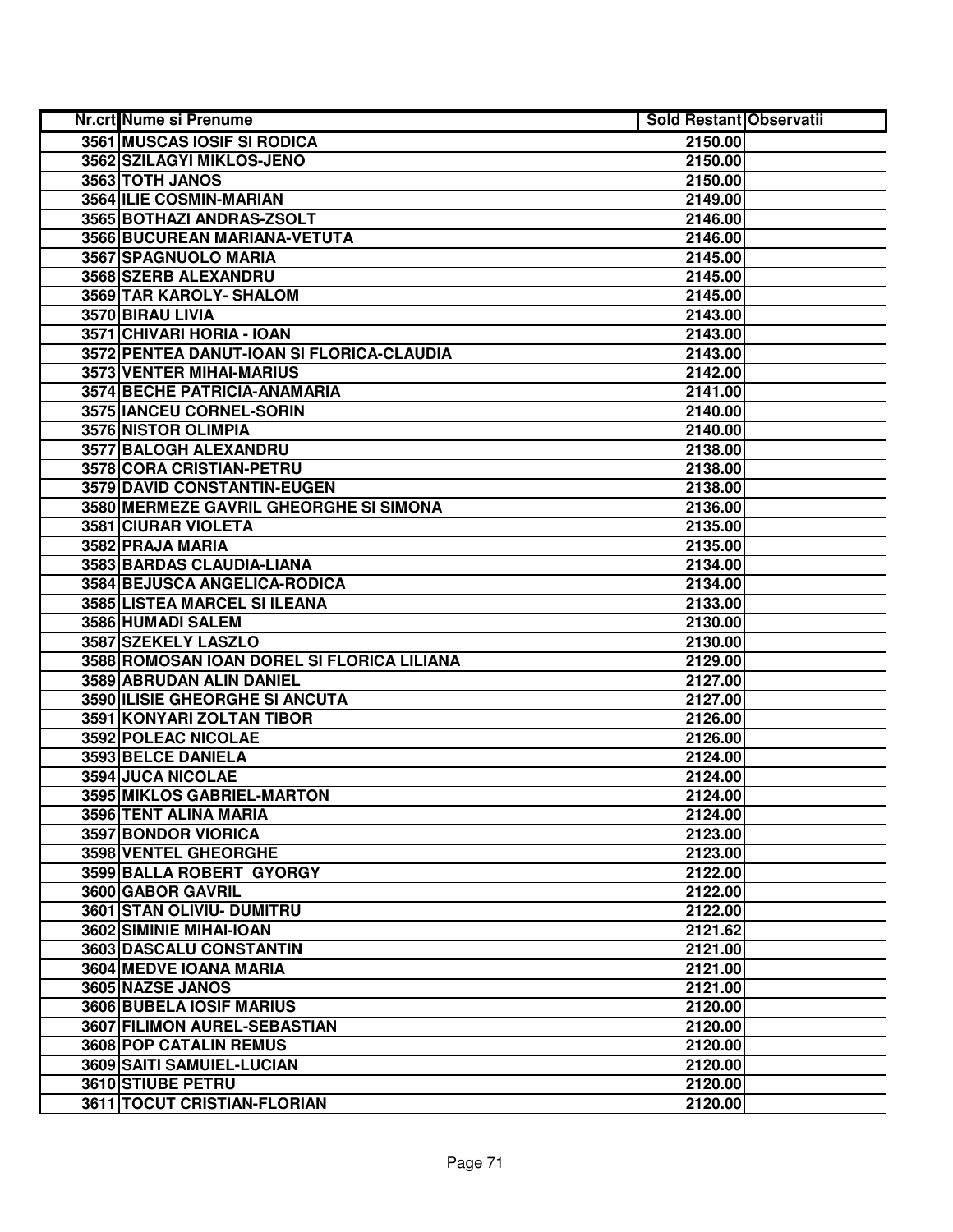| Nr.crt Nume si Prenume                         | <b>Sold Restant Observatii</b> |  |
|------------------------------------------------|--------------------------------|--|
| 3612 POP MIRCEA                                | 2117.00                        |  |
| 3613 FARFARA ALEXANDRU-BOGDAN                  | 2115.65                        |  |
| 3614 BUDAU VIOREL                              | 2115.00                        |  |
| 3615 NYUZO IOAN                                | 2115.00                        |  |
| 3616 ODEV MUSTAFA                              | 2114.00                        |  |
| 3617 GHEORGHE ROMOLICA                         | 2113.00                        |  |
| 3618 BIRTA FERENCZ INTR. INDIV.                | 2112.00                        |  |
| 3619 CARLIG RAZVAN                             | 2112.00                        |  |
| 3620 SABAU RALUCA-BOGDANA                      | 2112.00                        |  |
| 3621 TOTH LUDOVIC                              | 2111.00                        |  |
| 3622 COROIU FLORINA-CODRUTA SI GHEORGHE-SERGIU | 2110.00                        |  |
| 3623 COSTIN SORIN - DAN                        | 2110.00                        |  |
| 3624 POP ALIN-MIHAI                            | 2110.00                        |  |
| 3625 RONCESCU DANIEL                           | 2110.00                        |  |
| 3626 PASCALAU IOAN ADRIAN                      | 2108.00                        |  |
| 3627 ARDELEAN IOAN CALIN                       | 2107.00                        |  |
| 3628 GHERMAN TRAIAN SI ANA                     | 2107.00                        |  |
| 3629 MIHALI ANDREI SI MARIA                    | 2106.37                        |  |
| 3630 CAZACIOC DUMITRA-SIMONA                   | 2106.00                        |  |
| 3631 CZOBOR EMERIC SI IREN                     | 2106.00                        |  |
| 3632 DELOREAN ION-IULIUS                       | 2106.00                        |  |
| 3633 IANCU DRAGOS NICUSOR                      | 2106.00                        |  |
| <b>3634 ILISIE FLORIN NICOLAE</b>              | 2104.09                        |  |
| 3635 MUNTEANU DOINA                            | 2104.00                        |  |
| 3636 ROTAR DANIEL                              | 2103.00                        |  |
| 3637 MARTON LILLA                              | 2101.00                        |  |
| 3638 MERK ETELKA AMALIA                        | 2101.00                        |  |
| 3639 CHISE VALERIAN FLORIN                     | 2100.00                        |  |
| 3640 DOLHAN MONICA-ELISABETA                   | 2100.00                        |  |
| 3641 FILIP MARIUS                              | 2100.00                        |  |
| 3642 GABOR IANCU                               | 2100.00                        |  |
| 3643 GABOR JANOS                               | 2100.00                        |  |
| 3644 GELBERT SAMUIL                            | 2100.00                        |  |
| 3645 KISS ELISABETA                            | 2100.00                        |  |
| 3646 LACATUS MARIUS-SANDOR                     | 2100.00                        |  |
| 3647 SIRBU CONSTANTIN-EDUARD                   | 2100.00                        |  |
| 3648 ZOICA SORIN-CONSTANTIN                    | 2100.00                        |  |
| 3649 HIRCA LUMINITA-CATALINA                   | 2099.00                        |  |
| 3650 KLINCSE IOSIF-VASILE                      | 2099.00                        |  |
| 3651 ONACA GHEORGHE-FLORIAN SI TUNDE-MIRABELA  | 2097.00                        |  |
| 3652 PIRTEA PAUL-RAZVAN                        | 2095.00                        |  |
| 3653 BOLOGAN ROBERT                            | 2094.00                        |  |
| 3654 SILAGHI ANTONETA                          | 2094.00                        |  |
| 3655 MOTOC SEBASTIAN-RUBEN                     | 2092.00                        |  |
| 3656 MURESAN MARIA                             | 2092.00                        |  |
| 3657 VARGA ILDIKO- MARIA                       | 2091.00                        |  |
| 3658 IONAS IULIU-ILIE                          | 2090.00                        |  |
| 3659 CACUCI ANDREI-CIPRIAN                     | 2088.00                        |  |
| 3660 DEBELKA RICHARD LAJOS                     | 2088.00                        |  |
| 3661 KOZMA SANDOR LASZLO                       | 2085.00                        |  |
| 3662 PAP IULIU                                 | 2083.00                        |  |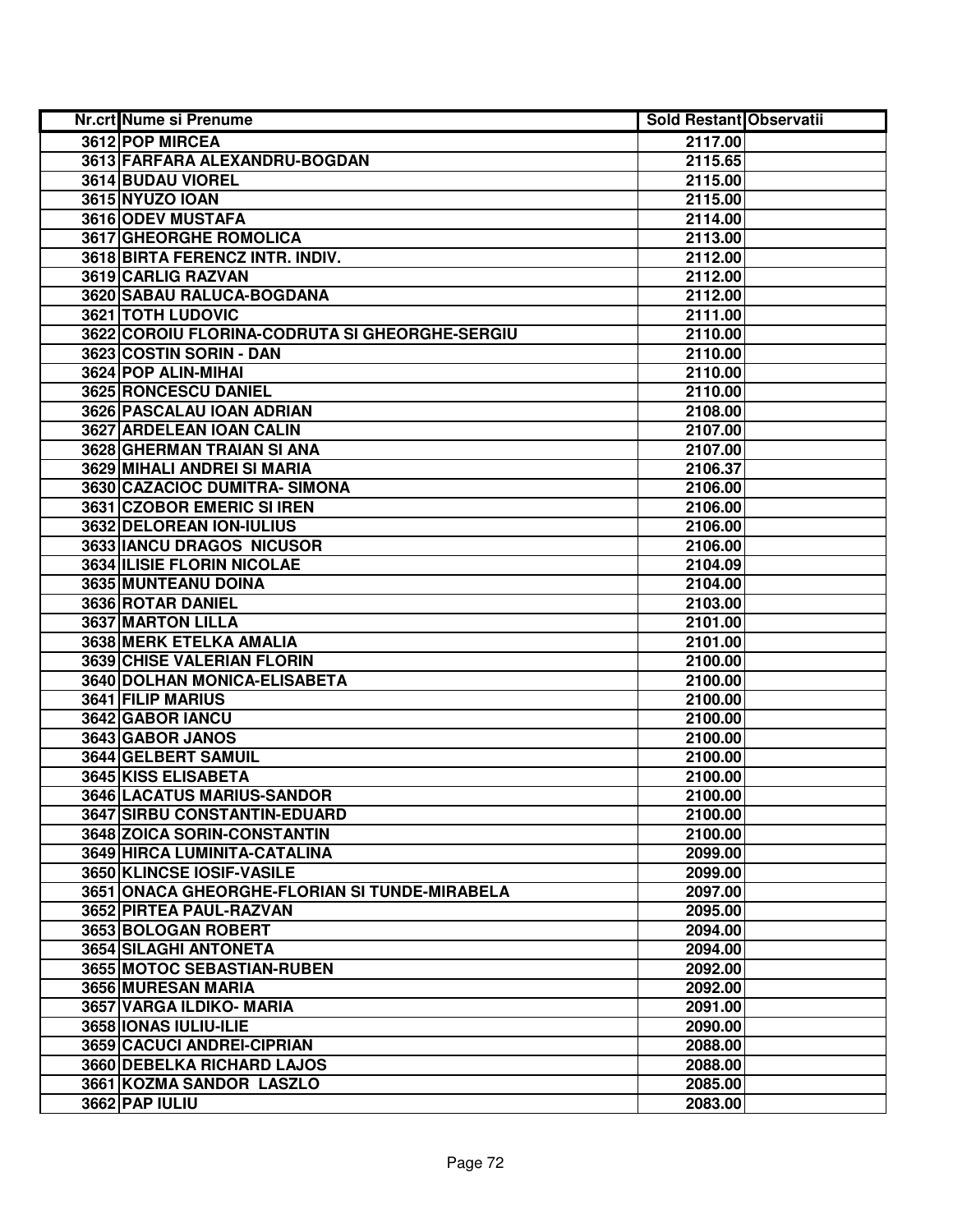| Nr.crt Nume si Prenume                             | <b>Sold Restant Observatii</b> |  |
|----------------------------------------------------|--------------------------------|--|
| 3663 POPA VASILE-VIOREL                            | 2083.00                        |  |
| 3664 MACIU ALEXANDRU-EMANUIL                       | 2082.00                        |  |
| 3665 ROSTAS ALEXANDRU-GEACOMINO                    | 2081.00                        |  |
| 3666 VASADI CARMEN ANTOANETA                       | 2081.00                        |  |
| 3667 AVRAM SIMONA TEODORA                          | 2080.00                        |  |
| 3668 CIMPIAN RADU                                  | 2080.00                        |  |
| 3669 GABOR GHIZELA                                 | 2080.00                        |  |
| 3670 SALAMON RUXANDRA SHEILLA                      | 2080.00                        |  |
| <b>3671 SCHECEK ISTVAN</b>                         | 2080.00                        |  |
| 3672 COCIS MARIUS DAN SI BONA MIRELA               | 2079.00                        |  |
| 3673 BARBURA CALIN                                 | 2078.00                        |  |
| 3674 CRISAN FLORICA                                | 2077.96                        |  |
| 3675 ORBAI LILIANA-HERMINA                         | 2077.00                        |  |
| 3676 FARKAS DANIEL-BARNABA                         | 2076.51                        |  |
| 3677 MIRCEA VIORICA                                | 2076.00                        |  |
| 3678 POPOVICIU-KOSZTAN IOAN - TIBERIUS SI GYONGYVE | 2076.00                        |  |
| 3679 CORSEI MARIANA                                | 2074.00                        |  |
| 3680 PARFION ILIE                                  | 2073.00                        |  |
| 3681 PATRONEA AUREL SI MIOARA-DANIELA              | 2073.00                        |  |
| 3682 POP MARIUS                                    | 2072.50                        |  |
| 3683 VARGA IOAN LUDOVIC                            | 2072.00                        |  |
| 3684 BUNGAU IOAN SI FLORICA                        | 2071.00                        |  |
| 3685 MADA DAVID MIHAI                              | 2070.44                        |  |
| 3686 GABOR GABOR                                   | 2070.00                        |  |
| 3687 ISZTOIKA STEFAN                               | 2069.00                        |  |
| 3688 GORDAN LIVIA                                  | 2068.00                        |  |
| 3689 HODOROG MAGDALENA                             | 2068.00                        |  |
| 3690 SZABO ANETT MARIA                             | 2068.00                        |  |
| 3691 MADUTA IOAN - MARCEL                          | 2067.00                        |  |
| 3692 KISS GYULA                                    | 2066.30                        |  |
| 3693 AMARGHIOALEI SENORA ANGELICA                  | 2064.62                        |  |
| 3694 BORDAS DAN-CRISTIAN                           | 2064.00                        |  |
| 3695 MATEAS FLOARE                                 | 2064.00                        |  |
| 3696 FAZEKAS GHEORGHE SI MARGARETA                 | 2062.00                        |  |
| 3697 BARAR ERZSEBET                                | 2061.00                        |  |
| 3698 BOZGAN GHEORGHINA                             | 2061.00                        |  |
| 3699 CERNEA RAMONA                                 | 2061.00                        |  |
| 3700 PAIUS LUCIA                                   | 2061.00                        |  |
| 3701 FOTACHE IONEL-GHEORGHE                        | 2060.00                        |  |
| 3702 GABOR MATEI                                   | 2060.00                        |  |
| 3703 KOSZEGI SANDOR                                | 2060.00                        |  |
| <b>3704 BACI VIORICA SI KONDOR ARPAD</b>           | 2059.00                        |  |
| 3705 BREJAN VALENTINA-MARCIANA                     | 2058.00                        |  |
| 3706 SZELES ANNA-ILONA SI LATA VIORICA-ELISABETA   | 2058.00                        |  |
| 3707 CRUCERU VALENTIN                              | 2056.00                        |  |
| 3708 JURCUT OCTAVIAN                               | 2055.00                        |  |
| 3709 ARON CALIN-MIRCEA                             | 2054.00                        |  |
| 3710 JOREANU VEACESLAV                             | 2053.00                        |  |
| 3711 TIPLEA ADRIAN                                 | 2052.00                        |  |
| 3712 LUCIAN IOAN                                   | 2050.00                        |  |
| 3713 MORUT DOINA                                   | 2050.00                        |  |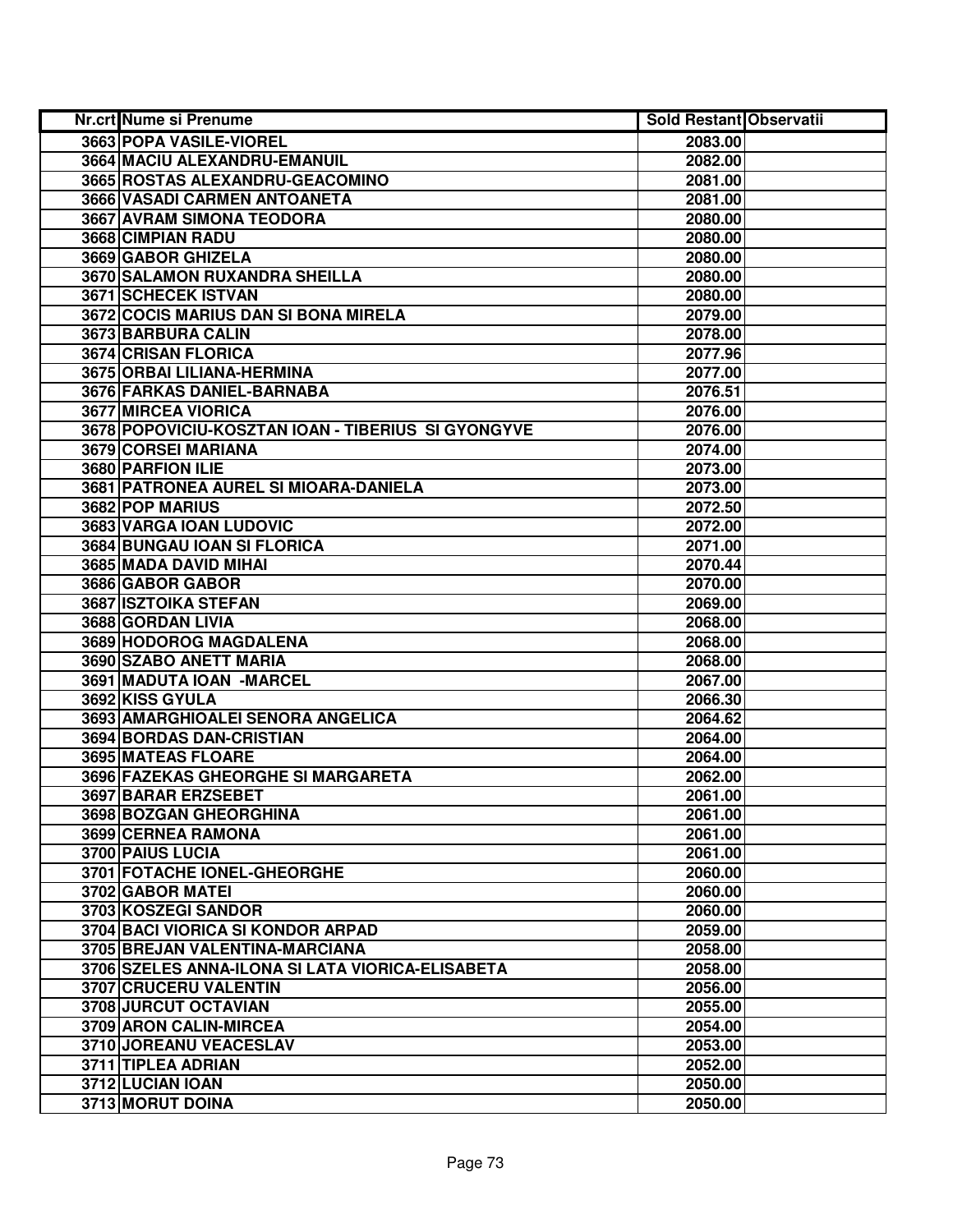| <b>Nr.crt Nume si Prenume</b>         | <b>Sold Restant Observatii</b> |  |
|---------------------------------------|--------------------------------|--|
| 3714 TOMELE COSMIN GHEORGHE           | 2050.00                        |  |
| 3715 VARGA EMIL-GERENI                | 2050.00                        |  |
| 3716 VENTEL TIBOR                     | 2050.00                        |  |
| 3717 IOSIF VASILE-FLORIN SI NATALIA   | 2048.00                        |  |
| 3718 KECSKES IOZSEF                   | 2045.00                        |  |
| 3719 BENTAN ANGELA                    | 2043.00                        |  |
| 3720 VLASIN CODRUTA-MARIANA           | 2042.43                        |  |
| 3721 KOVACS DAVID-GYORGY              | 2040.00                        |  |
| 3722 ROSTAS PARDALIAN                 | 2040.00                        |  |
| 3723 MORAR IOAN SI SANDA MIRELA       | 2039.00                        |  |
| 3724 FERCHE FLORINA                   | 2037.00                        |  |
| 3725 TIPLEA MIHAELA                   | 2037.00                        |  |
| 3726 POPA LIVIA                       | 2036.00                        |  |
| 3727 ALI AHMAD                        | 2035.00                        |  |
| 3728 KAGYI LEVENTE FERENCZ            | 2035.00                        |  |
| 3729 BRUDASCA DANUT                   | 2034.00                        |  |
| 3730 MACAVEI IULIAN GABRIEL SI CORINA | 2033.00                        |  |
| 3731 KOVACS ZSOLT-CSABA               | 2032.00                        |  |
| 3732 PUPAZA RAZVAN-ADRIAN SI GABRIELA | 2029.00                        |  |
| 3733 VARGA NICOLAE                    | 2028.95                        |  |
| <b>3734 STOIE DANIELA FLORENTINA</b>  | 2027.00                        |  |
| 3735 CHIS SANDA                       | 2026.00                        |  |
| 3736 BARA MIRCEA SI IOANA             | 2024.00                        |  |
| 3737 CHIS PETRU-DANIEL                | 2024.00                        |  |
| 3738 BOJANI GHEORGHE                  | 2023.00                        |  |
| 3739 MOLNAR STEFAN-SORIN              | 2023.00                        |  |
| 3740 POP ZOLTAN SI MONIKA CRISTINA    | 2022.00                        |  |
| 3741 VESA IOAN-FLORIN                 | 2021.00                        |  |
| 3742 BENCZIK IULIU                    | 2020.00                        |  |
| 3743 CURPAS CALIN-FLORENTIN           | 2019.00                        |  |
| 3744 NEDELEA VICTORIA-PAULA           | 2019.00                        |  |
| 3745 CORA CLAUDIU-FLORIN              | 2018.00                        |  |
| 3746 SZABO CLAUDIA-MARIA              | 2018.00                        |  |
| 3747 MALITA MIRCEA-ADRIAN             | 2017.50                        |  |
| 3748 MESESAN CORIOLAN-CRISTIAN        | 2017.50                        |  |
| 3749 CHIRICA GRIGORE                  | 2017.00                        |  |
| 3750 NICA ALEXANDRU SI ELENA          | 2017.00                        |  |
| 3751 OLAR OVIDIU-NICOLAE              | 2015.00                        |  |
| <b>3752 SABIE SERGIU CONSTANTIN</b>   | 2015.00                        |  |
| 3753 SUVEG ELISABETA MATILDA          | 2014.00                        |  |
| 3754 ONICA IOAN SI ANAMARIA           | 2013.00                        |  |
| 3755 PINTILEI CONSTANTIN              | 2010.00                        |  |
| 3756 STEGAROIU ADRIAN                 | 2010.00                        |  |
| 3757 BACANA LIVIU                     | 2009.00                        |  |
| 3758 BELENYI FRANCISC                 | 2009.00                        |  |
| 3759 IONESCU VALENTIN                 | 2009.00                        |  |
| 3760 NAGY CSABA-ISTVAN                | 2009.00                        |  |
| 3761 ILIES IOAN                       | 2007.50                        |  |
| 3762 CHIRCEA SORIN SI ANDREEA         | 2006.00                        |  |
| 3763 MARINAU ROMAN-DAN                | 2006.00                        |  |
| 3764 CIRIL SANDU-JULIEN               | 2005.00                        |  |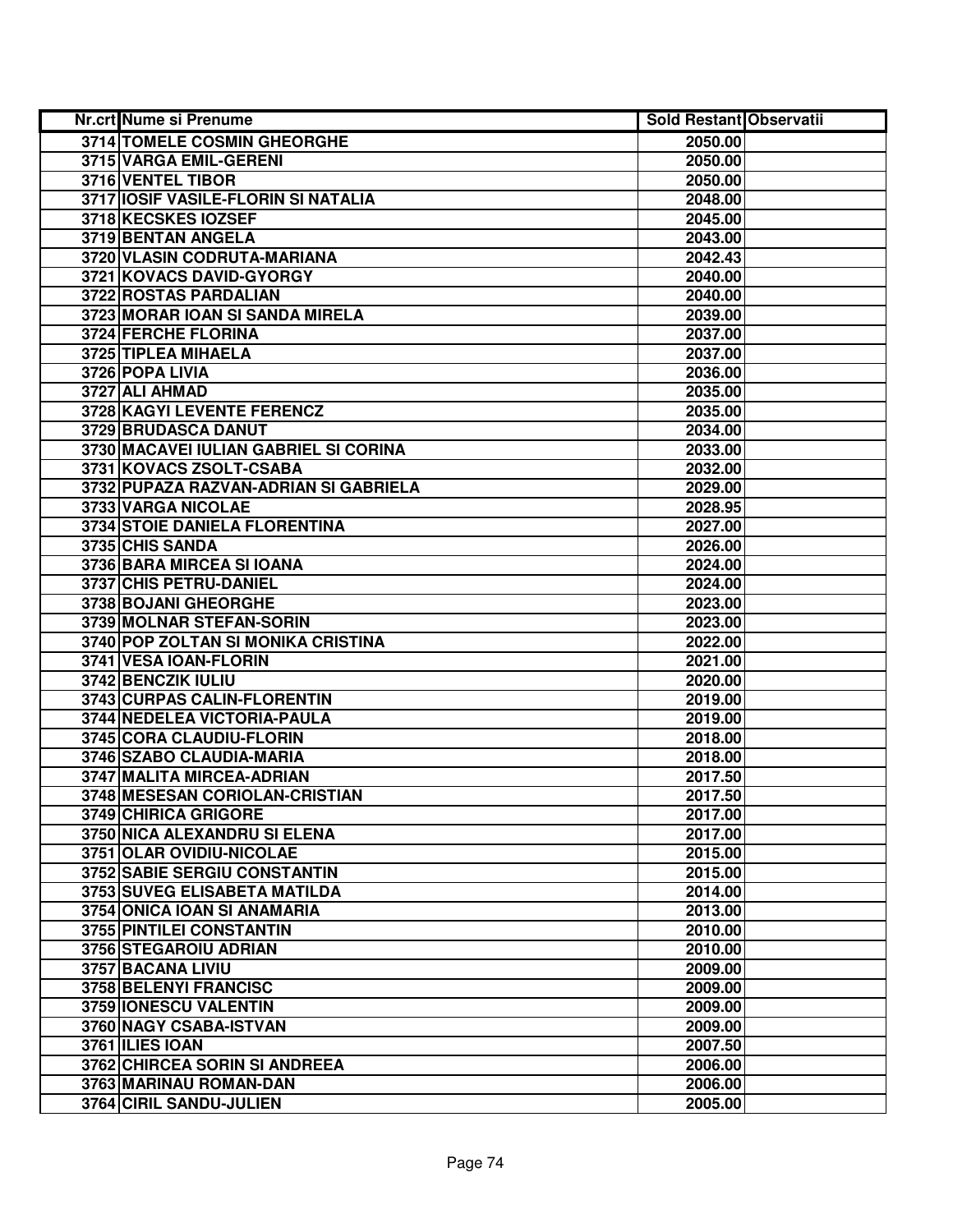| <b>Nr.crt Nume si Prenume</b>               | Sold Restant Observatii |  |
|---------------------------------------------|-------------------------|--|
| 3765 COVACI MARIOARA                        | 2005.00                 |  |
| 3766 ROJAN NICOLAE                          | 2005.00                 |  |
| 3767 KERI ZSOLT                             | 2004.00                 |  |
| 3768 IVAN MARIANA - RODICA                  | 2001.18                 |  |
| 3769 BORSA GAVRIL-EMIL SI CORNELIA          | 2001.00                 |  |
| 3770 ABU AHMAD HASSAN                       | 2000.00                 |  |
| 3771 ALBU SEBASTIAN-CLAUDIU                 | 2000.00                 |  |
| 3772 ALSAYED IBRAHIM ALMOWAFY ALSHHAT GOODA | 2000.00                 |  |
| 3773 ARDELEAN ADRIANA                       | 2000.00                 |  |
| <b>3774 BACRITA ADRIAN</b>                  | 2000.00                 |  |
| <b>3775 BADEA CLAUDIA GABRIELA</b>          | 2000.00                 |  |
| 3776 BADIA VALENTIN                         | 2000.00                 |  |
| <b>3777 BAJNOK ROBERT TIBOR</b>             | 2000.00                 |  |
| 3778 BALOG KLARA-OLGA                       | 2000.00                 |  |
| 3779 BARNUTIU CALIN                         | 2000.00                 |  |
| 3780 BAUDA CSABA-ATTILA                     | 2000.00                 |  |
| 3781 BEJAN MARIA-LIA                        | 2000.00                 |  |
| 3782 BELCEA ECATERINA                       | 2000.00                 |  |
| 3783 BERCENI ANCUTA                         | 2000.00                 |  |
| 3784 BERTOJA BEREND-ANDRAS-GYORGY           | 2000.00                 |  |
| 3785 BIRO ZSOLT                             | 2000.00                 |  |
| 3786 BLAGA LEONTINA                         | 2000.00                 |  |
| 3787 BLAGE CAMELIA-BIANCA                   | 2000.00                 |  |
| 3788 BLAJ LAVINIA                           | 2000.00                 |  |
| 3789 BOCSA TIBERIU MIHAI                    | 2000.00                 |  |
| 3790 BODIU FLAVIA-DIANA                     | 2000.00                 |  |
| 3791 BOGA CLEMENTINTA GABRIELA              | 2000.00                 |  |
| 3792 BORA CIPRIAN                           | 2000.00                 |  |
| 3793 BORZ ADRIAN IOAN                       | 2000.00                 |  |
| 3794 BORZ CIPRIAN                           | 2000.00                 |  |
| 3795 BUDAU ILCA                             | 2000.00                 |  |
| 3796 BUGHIU PETRU CRISTIAN                  | 2000.00                 |  |
| 3797 BUNGAU GHEORGHE-IOAN                   | 2000.00                 |  |
| 3798 CABA ELENA DORINA                      | 2000.00                 |  |
| 3799 CADAR MONICA-IOANA                     | 2000.00                 |  |
| 3800 CADAR SORIN DUMITRU SI ANGELA          | 2000.00                 |  |
| 3801 CALIN TAMARA                           | 2000.00                 |  |
| 3802 CHIRCEA ANDREA                         | 2000.00                 |  |
| 3803 CHISE MIRCEA-C-TIN                     | 2000.00                 |  |
| 3804 CHITORAGA DINU                         | 2000.00                 |  |
| 3805 CIURAR GEZA-ALEXANDRU                  | 2000.00                 |  |
| 3806 CLEJAN MELANIA                         | 2000.00                 |  |
| 3807 CORMOS ANETA RENATA                    | 2000.00                 |  |
| 3808 COSTACHE CARMEN-CRISTINA               | 2000.00                 |  |
| 3809 CSAKVARY EVA                           | 2000.00                 |  |
| 3810 CSOMORTANYI ADELA-MARIA                | 2000.00                 |  |
| 3811 CUIBUS VASILE SI MELANIA LUMINITA      | 2000.00                 |  |
| 3812 DAROCZY MIHAI                          | 2000.00                 |  |
| 3813 DE PIERI VALERIE GENEVIEVE THERESE     | 2000.00                 |  |
| 3814 DEREBAN ALEXANDRU                      | 2000.00                 |  |
| 3815 DRAGAN MONICA                          | 2000.00                 |  |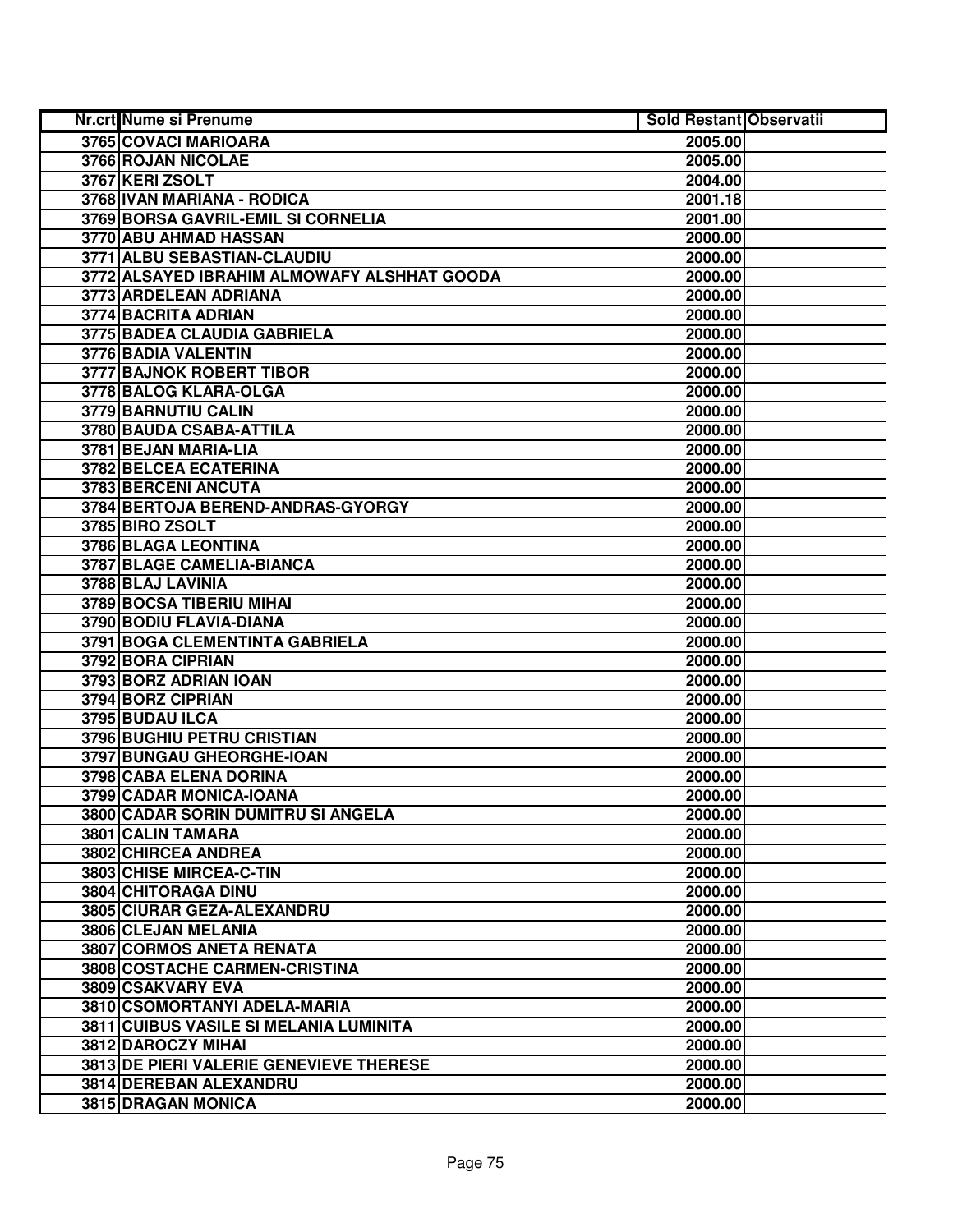| Nr.crt Nume si Prenume                | <b>Sold Restant Observatii</b> |                       |
|---------------------------------------|--------------------------------|-----------------------|
| 3816 DUCA VIOLETA                     | 2000.00                        |                       |
| <b>3817 DUDAS LIDIA MONICA</b>        | 2000.00                        |                       |
| 3818 DUDAS SANDOR                     | 2000.00                        |                       |
| 3819 DUME SORIN - MARIAN SI VALENTINA | 2000.00                        |                       |
| 3820 EDU VIOREL-VASILE                | 2000.00                        |                       |
| 3821 EHRET CRISTOPHE JACOUES ANTOINE  | 2000.00                        |                       |
| 3822 ELAZZAZI MOHAMED AHMED           | 2000.00                        |                       |
| 3823 FABIAN ERZSEBET                  | 2000.00                        |                       |
| 3824 FACONTI MARCO                    | 2000.00                        |                       |
| 3825 FARAGO LAIOS-ZOLTAN              | 2000.00                        |                       |
| 3826 FARKAS MARIA                     | 2000.00                        |                       |
| 3827 FASOLO RENZO                     | 2000.00                        |                       |
| <b>3828 FEKETE FERENC ISTVAN</b>      | 2000.00                        |                       |
| 3829 FENYES ALEXANDRU STEFAN          | 2000.00                        |                       |
| 3830 FILIP ANGELA VIORICA             | 2000.00                        |                       |
| 3831 GABOR JUJCA                      | 2000.00                        |                       |
| 3832 GABOR MARIA                      | 2000.00                        |                       |
| 3833 GABOR ROZALIA                    | 2000.00                        |                       |
| 3834 GABOR SUSANA                     | 2000.00                        |                       |
| 3835 GAL RAMONA-NICOLETA              | 2000.00                        |                       |
| 3836 GAROFEANU LIVIU                  | 2000.00                        |                       |
| 3837 GERGELY GYULA                    | 2000.00                        |                       |
| 3838 GHERGHELEINIC DIANA-TEODORA      | 2000.00                        |                       |
| 3839 GRECU IOAN                       | 2000.00                        |                       |
| 3840 GROZA CARMEN-FLORENTINA          | 2000.00                        |                       |
| 3841 GUI MARIA                        | 2000.00                        |                       |
| 3842 HAJNER ERIK-ROBERT               | 2000.00                        |                       |
| 3843 HERMAN CIPRIAN MARIUS            | 2000.00                        |                       |
| 3844 HOFFMAN CSABA-LEVENTE            | 2000.00                        |                       |
| 3845 HORGA FLORIN SI NICOLETA FLORICA | 2000.00                        |                       |
| 3846 HUBER ROTEM                      | 2000.00                        |                       |
| <b>3847 IANC MAGDALENA</b>            | 2000.00                        |                       |
| 3848 IOVAN FLORIAN                    | 2000.00                        |                       |
| 3849 ISTOICA LUIZA                    | 2000.00                        |                       |
| 3850 ISZTOIKA DUMITRU-IOAN            | 2000.00                        |                       |
| 3851 ISZTOIKA TEREZA                  | 2000.00                        |                       |
| 3852 IVAN CARMEN                      | 2000.00                        |                       |
| 3853 KALMAR GYORGY                    | 2000.00                        |                       |
| <b>3854 KISS ECATERINA</b>            | 2000.00                        |                       |
| 3855 KISS ISTVAN-IOZSEF               | 2000.00                        |                       |
| 3856 KORDA ZSOLT-JANOS                | 2000.00                        |                       |
| 3857 KOVACS MATILD                    | 2000.00                        |                       |
| 3858 LACATUS SZELURINA                | 2000.00                        |                       |
| 3859 LAZAR ILDIKO                     | 2000.00                        |                       |
| 3860 LOCSEI ZSOLT ARPAD               | 2000.00                        |                       |
| 3861 LORINCZ IUDIT-VERA               | 2000.00                        |                       |
| 3862 LUKACS KALMAN                    | 2000.00                        |                       |
| 3863 MAGYARI ELISABETA                | 2000.00                        |                       |
| 3864 MALEK GUSZTAV JOZSEF             | 2000.00                        |                       |
| 3865 MANOLESCU ADRIANA                | 2000.00                        |                       |
| 3866 MARCU VIORICA                    |                                | 2000.00 PROCES PE ROL |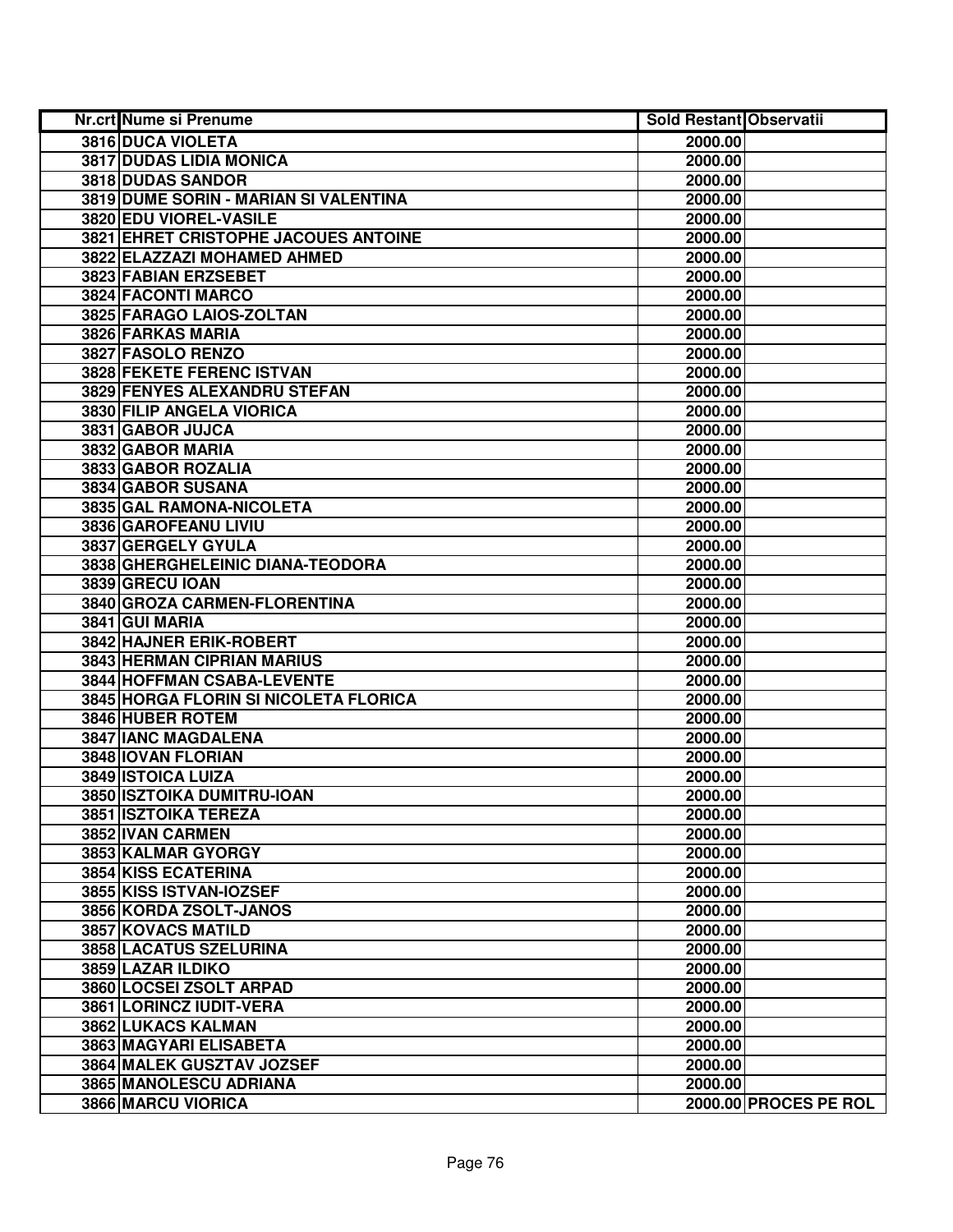| Nr.crt Nume si Prenume            | <b>Sold Restant Observatii</b> |  |
|-----------------------------------|--------------------------------|--|
| 3867 MARINICA MIHAELA             | 2000.00                        |  |
| <b>3868 MARIS RADU ALEXANDRU</b>  | 2000.00                        |  |
| 3869 MATEA MARGARETA-EVA          | 2000.00                        |  |
| 3870 MATEAS MARIOARA MIRELA       | 2000.00                        |  |
| 3871 MATICA SIMONA-ADRIANA        | 2000.00                        |  |
| 3872 MIHALCA ADRIAN EMANUIL       | 2000.00                        |  |
| 3873 MOCIAR TIBOR                 | 2000.00                        |  |
| 3874 MOHAN DUMITRU-MIHAI          | 2000.00                        |  |
| 3875 MOLDOVAN CONSTAN             | 2000.00                        |  |
| 3876 MOLDOVAN FLORIN-PETRU        | 2000.00                        |  |
| <b>3877 MOS NICOLAE</b>           | 2000.00                        |  |
| 3878 NEGRUT VALERICA              | 2000.00                        |  |
| 3879 NELSON BRACALENTE            | 2000.00                        |  |
| 3880 NEMET ALEXANDRU              | 2000.00                        |  |
| 3881 OLAH ALEXANDRU-REMUS         | 2000.00                        |  |
| 3882 OLAR VALENTINA-IOANA         | 2000.00                        |  |
| 3883 OLTEANU RADU                 | 2000.00                        |  |
| 3884 ONEL RAZVAN-CALIN            | 2000.00                        |  |
| 3885 OPRE ELISABETA EDITH         | 2000.00                        |  |
| 3886 PANKOTAI GABOR GERGELY       | 2000.00                        |  |
| 3887 PANTIS SALOMEA-LIANA         | 2000.00                        |  |
| 3888 PAPA RINALDO                 | 2000.00                        |  |
| 3889 PAPP ZSOLT                   | 2000.00                        |  |
| 3890 PATAKI ANTAL                 | 2000.00                        |  |
| 3891 PATCAS MIRELA EMILIA         | 2000.00                        |  |
| 3892 PATER ANGELA-DACIANA         | 2000.00                        |  |
| 3893 PATRULESCU BOGDAN FLORIN     | 2000.00                        |  |
| 3894 PAUBLUSZTIG ERZSEBET         | 2000.00                        |  |
| 3895 POP LAVINIU-VASILE           | 2000.00                        |  |
| 3896 POP OVIDIU-DUMITRU           | 2000.00                        |  |
| 3897 POPA OCTAVIAN FLORIN         | 2000.00                        |  |
| 3898 POPP TEODOR-LIVIU            | 2000.00                        |  |
| 3899 PORTAN TIMEA-ANDREA          | 2000.00                        |  |
| 3900 PUSTEA VIOLETA MARIANA       | 2000.00                        |  |
| <b>3901 ROMOCEA ELISAVETA</b>     | 2000.00                        |  |
| 3902 RONASZEKI ROBERT-JOZSEF      | 2000.00                        |  |
| 3903 SAITI SUNAMITA-ROXANA        | 2000.00                        |  |
| 3904 SARATOC DANIEL-IOAN          | 2000.00                        |  |
| 3905 SCHMIDT ATTILA IOZSEF        | 2000.00                        |  |
| 3906 SECAN ADRIANA-MIHAELA        | 2000.00                        |  |
| <b>3907 SFERLE CORINA LAURA</b>   | 2000.00                        |  |
| <b>3908 SHERLOCK PATRICK JOHN</b> | 2000.00                        |  |
| 3909 SIDOR CALIN                  | 2000.00                        |  |
| 3910 SIRBU VALENTIN               | 2000.00                        |  |
| 3911 SOOS ELISABETA PARASCHIVA    | 2000.00                        |  |
| 3912 STERN AKOS ANDRAS            | 2000.00                        |  |
| 3913 STRENG DUMITRU STEFAN        | 2000.00                        |  |
| 3914 STROIA MARIA                 | 2000.00                        |  |
| 3915 SUN KEYU                     | 2000.00                        |  |
| 3916 SZABO SANDOR JOZSEF          | 2000.00                        |  |
| 3917 SZILAGYI SANDOR              | 2000.00                        |  |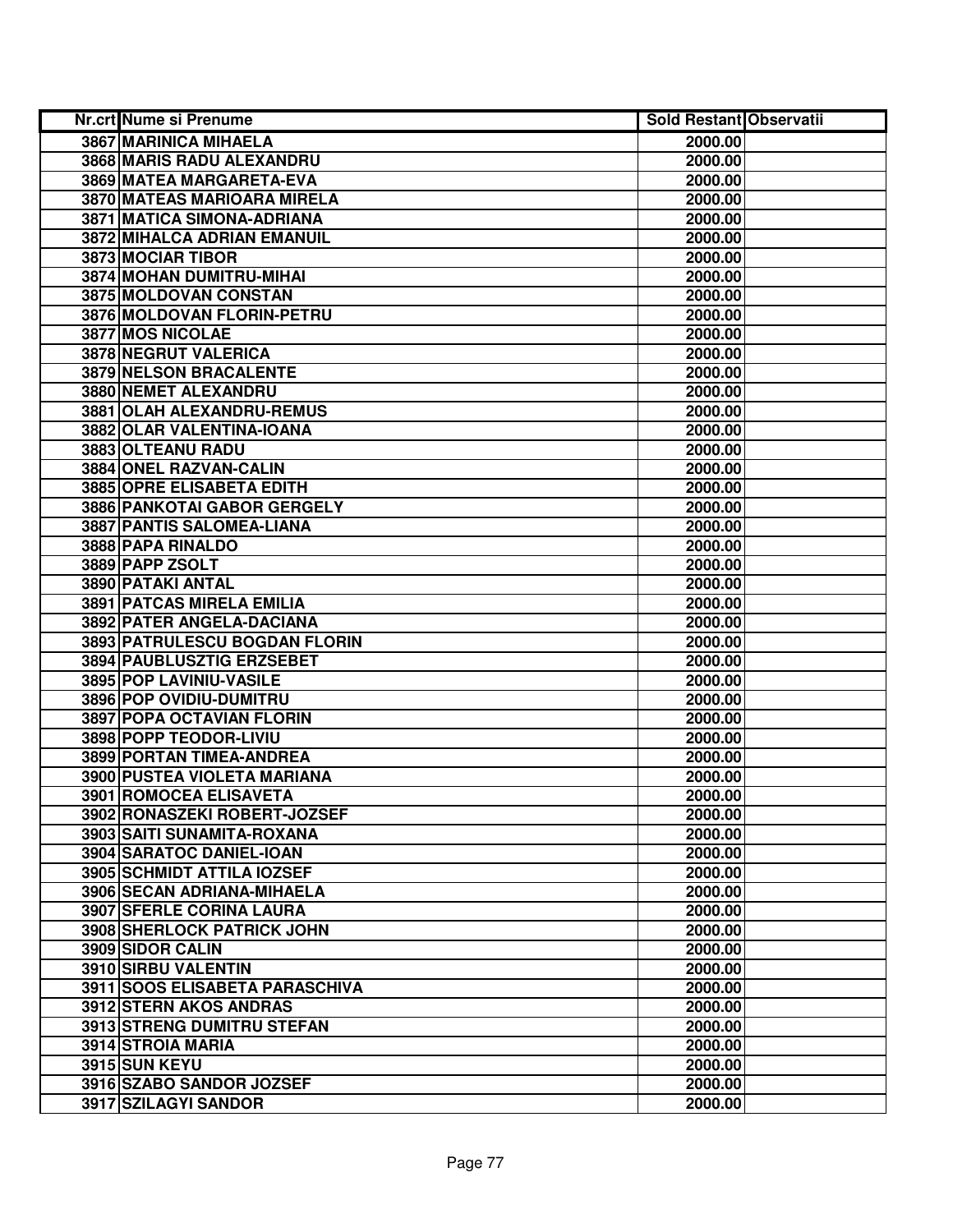| Nr.crt Nume si Prenume                   | <b>Sold Restant Observatii</b> |  |
|------------------------------------------|--------------------------------|--|
| 3918 SZTANKOVITS ROZALIA                 | 2000.00                        |  |
| 3919 TAKACS KRISZTIAN                    | 2000.00                        |  |
| 3920 TAMAS VLADIMIR                      | 2000.00                        |  |
| 3921 TIBU DOINA OTILIA                   | 2000.00                        |  |
| 3922 TIGAN ANDA-CLAUDIA                  | 2000.00                        |  |
| 3923 TINCUT MIRCEA CALIN                 | 2000.00                        |  |
| 3924 TOTH BRIGITA-ELEONORA               | 2000.00                        |  |
| 3925 TOTOS FERENC-ATTILA                 | 2000.00                        |  |
| 3926 TROMBONI SILVANO                    | 2000.00                        |  |
| 3927 VANT NICOLAE                        | 2000.00                        |  |
| 3928 VARGA AUGUSTIN ADRIAN               | 2000.00                        |  |
| 3929 VARGA ILEANA                        | 2000.00                        |  |
| 3930 VARGA JOZSEF                        | 2000.00                        |  |
| 3931 VENTER ELENA                        | 2000.00                        |  |
| 3932 VISTISEN JAN                        | 2000.00                        |  |
| 3933 ZANGRANDO ORIANO                    | 2000.00                        |  |
| 3934 ZERES ANA-DORINA                    | 2000.00                        |  |
| 3935 ZLIBUT RODICA-OLIMPIA               | 2000.00                        |  |
| 3936 CAVALU OVIDIU DAN SI DANIELA SIMONA | 1998.00                        |  |
| 3937 LAKATOS ALEXANDRU                   | 1998.00                        |  |
| 3938 MANYAK ERIK-VIKTOR                  | 1996.00                        |  |
| 3939 CIPLEU VALENTIN                     | 1995.00                        |  |
| 3940 IOVA ALIN-IOAN                      | 1995.00                        |  |
| 3941 KOMIVES IMRE                        | 1995.00                        |  |
| 3942 POCIAN IOAN-GHEORGHE                | 1995.00                        |  |
| 3943 MALITA GEORGE-ALIN                  | 1993.00                        |  |
| 3944 MOHACI JOZSEF-AUGUSTIN              | 1993.00                        |  |
| 3945 TURCUT RADU-IOAN                    | 1992.50                        |  |
| 3946 KENCSE RENATA                       | 1992.00                        |  |
| 3947 MATE LUDOVIC                        | 1991.60                        |  |
| 3948 DUDAS ADRIAN                        | 1991.00                        |  |
| 3949 GABOR MATEI                         | 1991.00                        |  |
| 3950 COITA DENISA-VASILICA               | 1990.00                        |  |
| <b>3951 ISZTOIKA RUBEN</b>               | 1990.00                        |  |
| 3952 STRATULAT VALENTIN-GABRIEL          | 1990.00                        |  |
| 3953 ZETOCHA IOAN                        | 1990.00                        |  |
| 3954 BOSCA-DAVID SEBASTIAN-NICOLAE       | 1989.00                        |  |
| 3955 LACATOS ERZSEBET-GYONGYI SI GAVRIL  | 1989.00                        |  |
| <b>3956 NISTOR TIBERIU-TEODOR</b>        | 1989.00                        |  |
| 3957 BELDEA CRISTINA-BARBARA             | 1988.00                        |  |
| 3958 NEGRUTIU LAURA-ALINA                | 1988.00                        |  |
| 3959 SIMOC NORBERT-STEFAN                | 1988.00                        |  |
| 3960 VASS TIBOR                          | 1988.00                        |  |
| 3961 MERCEA SEVERUS-IOAN                 | 1987.06                        |  |
| 3962 CSEKE MOZES                         | 1987.00                        |  |
| 3963 GULER IOAN SI ANGELA                | 1985.00                        |  |
| 3964 NEDELEA TRAIAN-EUGEN                | 1985.00                        |  |
| 3965 POPA EMIL-NICOLAE                   | 1984.50                        |  |
| 3966 ONICA CARMEN-SIMONA                 | 1984.00                        |  |
| 3967 BUNGAU NICOLAE                      | 1983.00                        |  |
| 3968 FODOR CSABA-KAROLY                  | 1983.00                        |  |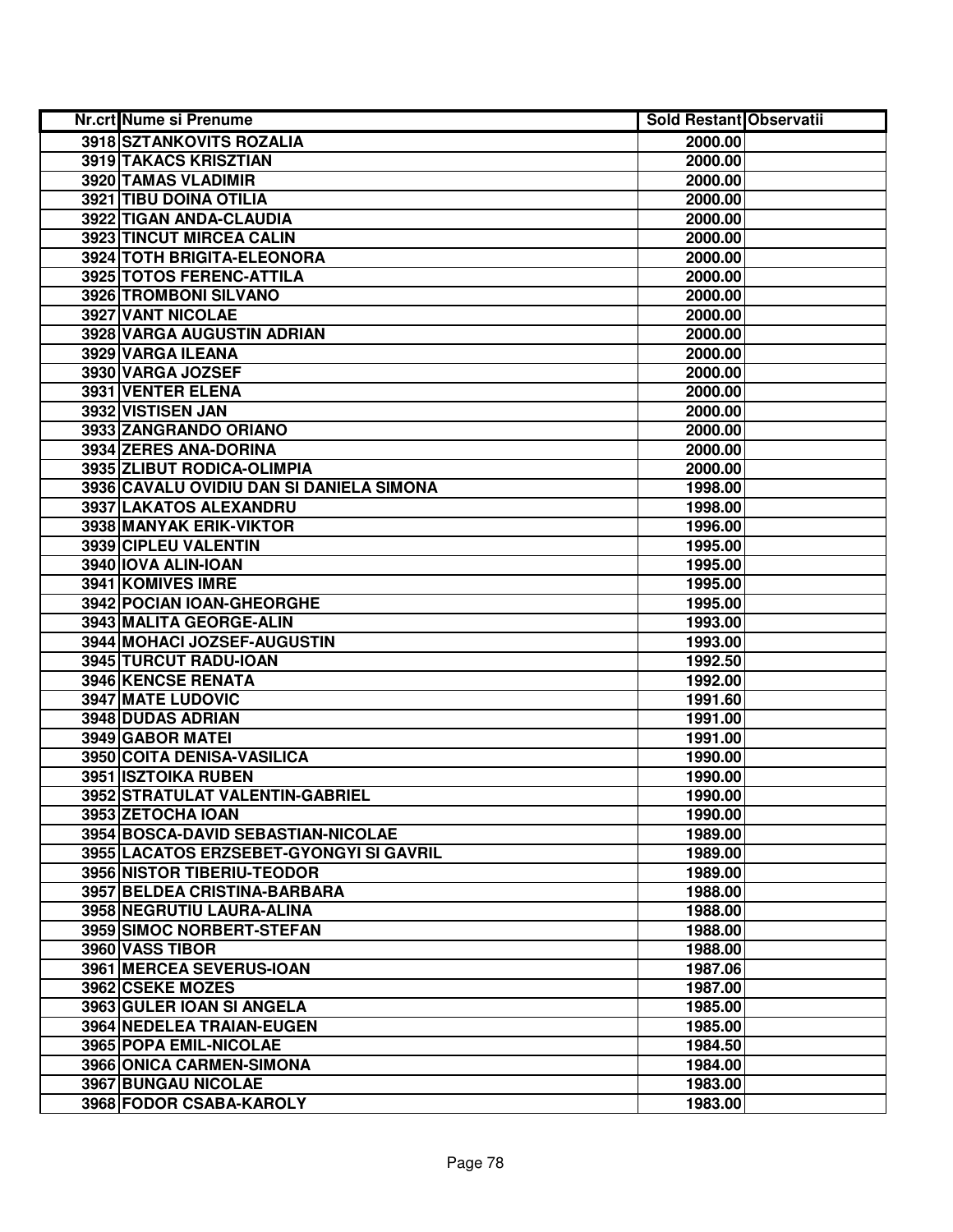| Nr.crt Nume si Prenume                              | <b>Sold Restant Observatii</b> |                       |
|-----------------------------------------------------|--------------------------------|-----------------------|
| 3969 HORVAT CAMELIA ALEXANDRA                       | 1982.00                        |                       |
| <b>3970 MORAR PENELOPA</b>                          |                                | 1982.00 PROCES PE ROL |
| 3971 SANDU IOAN-DRAGOS                              | 1982.00                        |                       |
| 3972 NEAGA CALIN-DANUT                              | 1981.00                        |                       |
| 3973 ZAHARIE MIRCEA SI LUCICA                       | 1981.00                        |                       |
| 3974 BAK TAMAS                                      | 1980.00                        |                       |
| 3975 GAL ZOLTAN MARIN                               | 1980.00                        |                       |
| 3976 ROSTAS RADU                                    | 1980.00                        |                       |
| <b>3977 STIUBE SERGIU-VASILE</b>                    | 1980.00                        |                       |
| 3978 TIPONUT FLORIN                                 | 1980.00                        |                       |
| 3979 GAVRUTA ADRIAN                                 | 1978.00                        |                       |
| 3980 POP SORIN-DAN SI LILIANA                       | 1978.00                        |                       |
| 3981 POPOVICS GYULA-ZSOLT                           | 1976.00                        |                       |
| 3982 RADU LIVIU SI CARMEN-CORINA                    | 1975.00                        |                       |
| 3983 CSARNOK IOLANDA                                | 1974.00                        |                       |
| 3984 GHEORGHE GABRIEL-SORIN SI IOAN-MARCEL          | 1974.00                        |                       |
| 3985 OROS RADU VASILE                               | 1974.00                        |                       |
| 3986 LAZAR FLAVIU-CORNELIU                          | 1973.00                        |                       |
| 3987 GABOR MARGARETA                                | 1972.00                        |                       |
| 3988 SZILAGYI IOSIF SI IULIANA                      | 1971.00                        |                       |
| 3989 TALAGIU MARIUS GABRIEL                         | 1971.00                        |                       |
| 3990 CUCU MIRCEA-MARIAN                             | 1970.00                        |                       |
| 3991 KOROSI STEFAN                                  | 1970.00                        |                       |
| 3992 MARINA MARIUS FLORIN                           | 1970.00                        |                       |
| 3993 POP TEODOR                                     | 1970.00                        |                       |
| 3994 TAMAS IOAN MIRCEA SI CLAUDIA                   | 1970.00                        |                       |
| 3995 TODINCA DANIEL                                 | 1970.00                        |                       |
| 3996 GABOR GABOR                                    | 1968.00                        |                       |
| 3997 MOSINCAT ALEXANDRU                             | 1967.00                        |                       |
| 3998 OPREA RONELA TEODORA                           | 1967.00                        |                       |
| 3999 POPA TEODOR-LUCIAN                             | 1967.00                        |                       |
| 4000 FLORIA NICOLETA                                | 1965.03                        |                       |
| 4001 KARACSONY ALIN-CORNEL                          | 1964.00                        |                       |
| 4002 PORUMB FLORIN                                  | 1964.00                        |                       |
| <b>4003 VISOIU CLAUDIU-MARIAN</b>                   | 1964.00                        |                       |
| <b>4004 BARCAN FLORIN SILVIU</b>                    | 1963.00                        |                       |
| 4005 REZMUVES KALMAN                                | 1963.00                        |                       |
| 4006 OMUT PETRU                                     | 1962.00                        |                       |
| <b>4007 POP LIVIA PUPA SI IOSIF</b>                 | 1962.00                        |                       |
| 4008 SZABO GEZA SIGISMUND SI MORVAY-SZABO EDINA-EVA | 1958.68                        |                       |
| 4009 POSTOL STEFAN-VASILE                           | 1958.00                        |                       |
| 4010 BALAJ ADRIAN PAVEL                             | 1957.00                        |                       |
| 4011 ALI ACHRAF                                     | 1956.00                        |                       |
| 4012 CIOARA FLORICA SI AUREL VIOREL                 | 1956.00                        |                       |
| 4013 ILISIA CORINA                                  | 1955.00                        |                       |
| <b>4014 SOTIUT MIHAELA CORINA</b>                   | 1955.00                        |                       |
| 4015 BULZAN DOREL                                   | 1954.00                        |                       |
| 4016 FECHETE IOAN-RADU                              | 1954.00                        |                       |
| 4017 BARUTA NICOLETA                                | 1953.00                        |                       |
| 4018 MORVAI ELISAVETA                               | 1953.00                        |                       |
| 4019 POCIOIAN FLORIAN GHEORGHE                      | 1953.00                        |                       |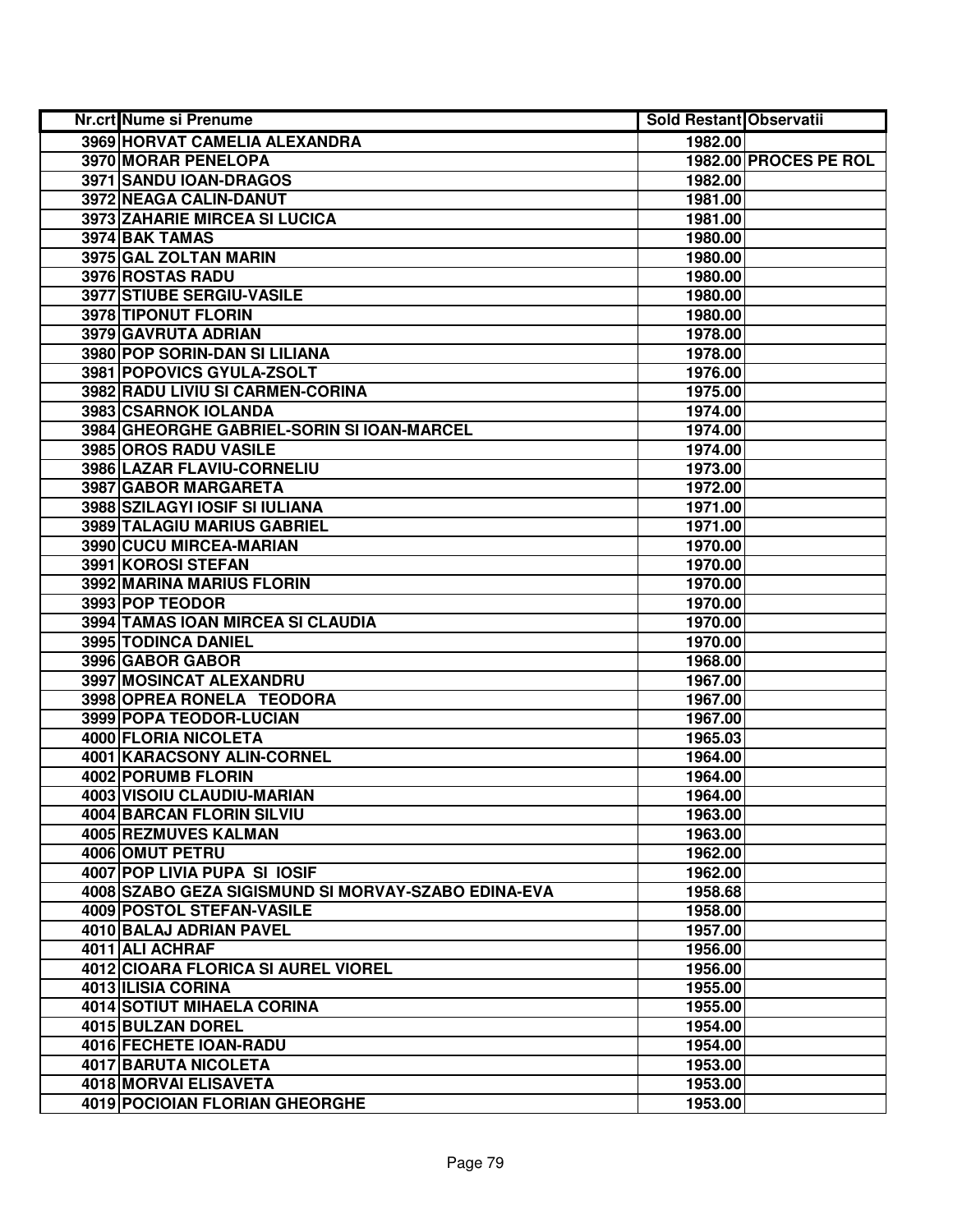| Nr.crt Nume si Prenume                               | <b>Sold Restant Observatii</b> |  |
|------------------------------------------------------|--------------------------------|--|
| 4020 CONSTANTINESCU ADRIANA ANCA                     | 1951.00                        |  |
| 4021 LIBERT FLORIN                                   | 1951.00                        |  |
| 4022 TAPASZI IREN KISS EUGEN, KISS GEZA, KISS LASZLO | 1950.00                        |  |
| 4023 LUCA OVIDIU                                     | 1949.00                        |  |
| 4024 IOVAN DANIELA                                   | 1948.00                        |  |
| 4025 CIOBAN MIHAELA-DOLORES                          | 1947.00                        |  |
| 4026 CRAINIC VIRAG                                   | 1947.00                        |  |
| 4027 DUME FLORIN-GABRIEL SI EVA-ELENA                | 1947.00                        |  |
| 4028 MILLE STEFAN-CAROL                              | 1947.00                        |  |
| 4029 CIOCLU BOTOND-PETRU                             | 1946.00                        |  |
| 4030 ANDRONESI OVIDIU                                | 1943.00                        |  |
| 4031 PAJZOS CSABA                                    | 1943.00                        |  |
| 4032 GABOR CORNEL-LUCIAN                             | 1942.00                        |  |
| 4033 MIKO JANOS                                      | 1941.00                        |  |
| 4034 CHAMBRE ADRIAN                                  | 1940.00                        |  |
| <b>4035 INDRIE FLORIN-GABRIEL</b>                    | 1940.00                        |  |
| 4036 SZENASI MARIUS                                  | 1940.00                        |  |
| 4037 IAKOB RITA-GYONGYI                              | 1938.00                        |  |
| 4038 POPOVICI GHEORGHE SI MARIANA                    | 1938.00                        |  |
| 4039 TENT BOGDAN-VASILE                              | 1937.00                        |  |
| 4040 BILA SANDU SI ANA EUGENIA                       | 1936.00                        |  |
| 4041 VESA VALENTIN DAN                               | 1936.00                        |  |
| 4042 ZISU IOANA - BUSINESS CONT INTREPR. IND         | 1936.00                        |  |
| 4043 COSMA BOGDAN                                    | 1935.00                        |  |
| 4044 NISTOR RODICA                                   | 1935.00                        |  |
| 4045 BAN MIRCEA FELIX                                | 1933.00                        |  |
| 4046 FILIMON ALEXANDRU                               | 1933.00                        |  |
| 4047 GANEA GHEORGHE                                  | 1933.00                        |  |
| 4048 PLES ANA                                        | 1931.00                        |  |
| 4049 FARCAS DANIEL-ADRIAN                            | 1930.80                        |  |
| 4050 ARVATU OCTAVIAN                                 | 1930.00                        |  |
| 4051 BOKA BOBI                                       | 1930.00                        |  |
| 4052 LERINTIU TEODOR                                 | 1930.00                        |  |
| 4053 LUNKA IULIU                                     | 1930.00                        |  |
| 4054 VARGA IMRE                                      | 1930.00                        |  |
| 4055 CODREA LIVIU DUMITRU                            | 1929.00                        |  |
| 4056 MUSTEAN MARIA                                   | 1929.00                        |  |
| 4057 MIHES SORINA MARIANA                            | 1928.00                        |  |
| 4058 BRUMA MIHAI                                     | 1927.50                        |  |
| 4059 COTRAU CALIN<br>4060 TODAN ALINA-MARIA          | 1927.00                        |  |
|                                                      | 1927.00                        |  |
| 4061 BLINDAS GABOR<br>4062 BOITOS CRISTIAN           | 1925.00                        |  |
| 4063 HEGEDUS HAJNALKA-KATALIN                        | 1925.00                        |  |
|                                                      | 1924.00                        |  |
| 4064 PETRICAS FLORIAN<br>4065 MILAC GHEORGHE RICHARD | 1924.00<br>1922.00             |  |
| 4066 POPOVICI RALUCA-ADRIANA                         |                                |  |
| 4067 RAICA OLIMPIU ADRIAN                            | 1921.00<br>1921.00             |  |
| 4068 BRAD MADALINA                                   | 1920.00                        |  |
| 4069 BUTA GHEORGHE                                   | 1920.00                        |  |
| 4070 KALLO ALBERT                                    | 1920.00                        |  |
|                                                      |                                |  |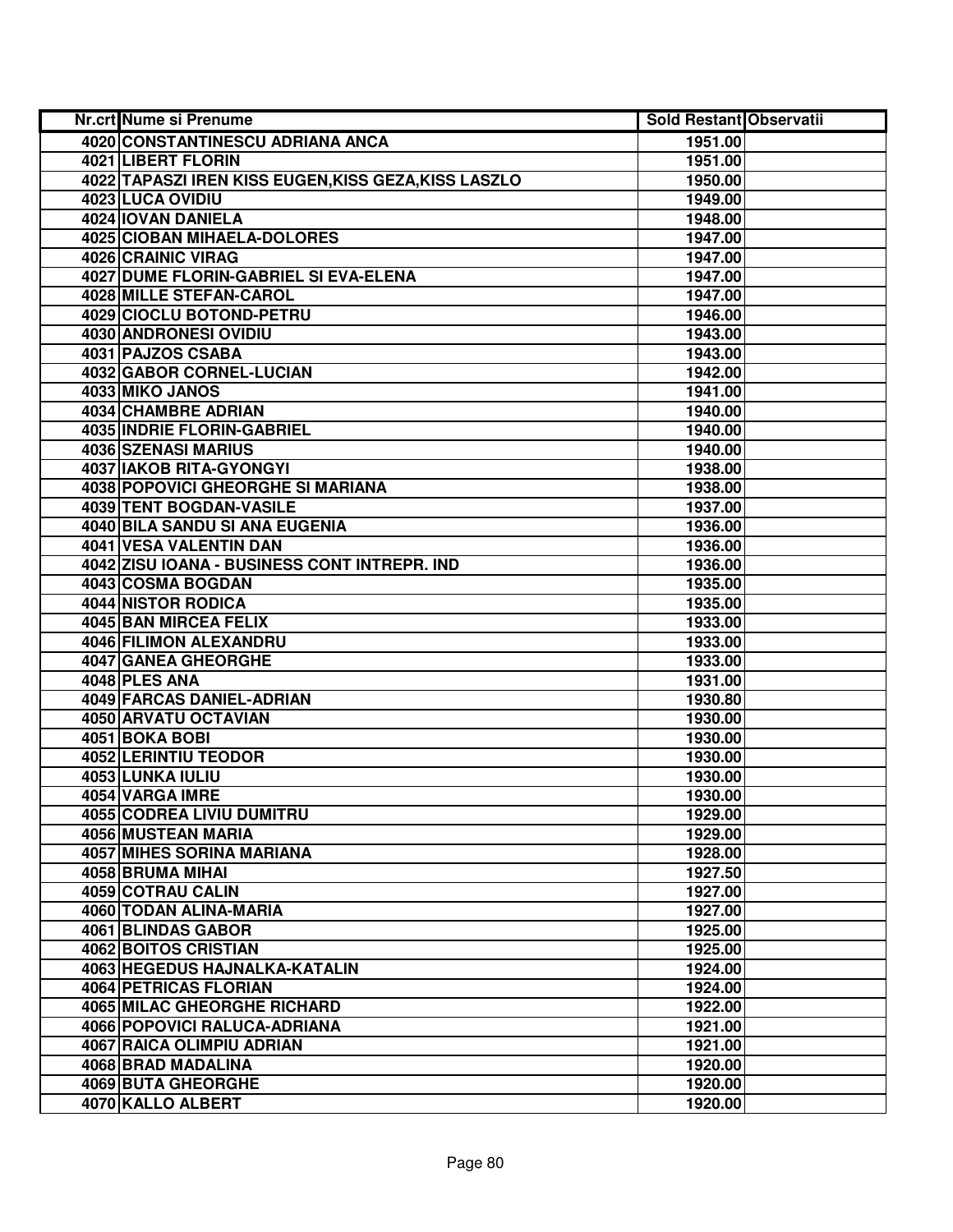| Nr.crt Nume si Prenume                    | <b>Sold Restant Observatii</b> |  |
|-------------------------------------------|--------------------------------|--|
| 4071 LAFI MAROUANE                        | 1920.00                        |  |
| 4072 MEZEI IULIANA                        | 1920.00                        |  |
| 4073 SIMON IOSIF                          | 1920.00                        |  |
| <b>4074 PRECUP ELENA AURELIA</b>          | 1918.00                        |  |
| 4075 ANTONIE SORIN                        | 1916.00                        |  |
| 4076 HURMUZ VASILE                        | 1916.00                        |  |
| <b>4077 MUDURA GHEORGHE MIHAI</b>         | 1916.00                        |  |
| <b>4078 PETRICA SANDU SI ALINA</b>        | 1916.00                        |  |
| <b>4079 POP EUGEN DANIEL</b>              | 1916.00                        |  |
| 4080 FAZAKAS MONIKA SZUSZANNA             | 1915.00                        |  |
| 4081 FLOREA MARIUS                        | 1914.00                        |  |
| <b>4082 LUCA PETRU SI VIOLETA</b>         | 1914.00                        |  |
| 4083 SCHVARCZ ROBERT                      | 1911.00                        |  |
| 4084 UNGUR LUMINITA VIOLETA               | 1910.75                        |  |
| 4085 BOJTE REGHINA-MARA                   | 1910.00                        |  |
| 4086 CIRPACI AURICA                       | 1910.00                        |  |
| 4087 NICORUT MARIUS-DUMITRU               | 1910.00                        |  |
| 4088 POPA FLORICA ANA                     | 1910.00                        |  |
| 4089 ROZS SANDOR KAROLY                   | 1910.00                        |  |
| 4090 SILAGHI ANDREA                       | 1910.00                        |  |
| 4091 MADA GABRIEL-COSMIN                  | 1908.00                        |  |
| <b>4092 SCURT COSMIN MARCEL</b>           | 1907.29                        |  |
| 4093 BOTIS VIOREL FLORIAN SI DANIELA VALE | 1907.00                        |  |
| 4094 OTVOS DORINA SI ANDREI               | 1907.00                        |  |
| 4095 ISTOICA STEFAN                       | 1904.55                        |  |
| 4096 HAPA ELVIS MARIUS                    | 1904.10                        |  |
| 4097 IZSAK SOFIA                          | 1904.00                        |  |
| 4098 LUKACS ZSOLT- LASZLO                 | 1904.00                        |  |
| 4099 ROSTAS MUGUREL                       | 1904.00                        |  |
| 4100 BORA ADELA SI ALIN VIOREL            | 1903.00                        |  |
| 4101 GAL IONUT-CORNEL                     | 1903.00                        |  |
| 4102 RUSSELL ANIL                         | 1903.00                        |  |
| 4103 DEMJAN MARIA                         | 1902.00                        |  |
| 4104 STANCU CHRISTIAN-ORLANDO             | 1902.00                        |  |
| 4105 COTRO VLAD-TUDOR                     | 1900.18                        |  |
| 4106 CANTOR OVIDIIU                       | 1900.00                        |  |
| 4107 CRISAN MARCEL-BOBI                   | 1900.00                        |  |
| 4108 KONKOLY BETINA                       | 1900.00                        |  |
| <b>4109 KOTELES ROBERT-JANOS</b>          | 1900.00                        |  |
| 4110 KOVACS CARLA-NASTASIA                | 1900.00                        |  |
| 4111 LINGURAR AUREL                       | 1900.00                        |  |
| 4112 MATZEK VENTEL-CRISTIAN               | 1900.00                        |  |
| 4113 MIKO JANOS                           | 1900.00                        |  |
| 4114 KAJCZA JOZSEF REMUS                  | 1899.00                        |  |
| 4115 RADLER ROBERT-ROLAND                 | 1898.00                        |  |
| 4116 TRIFA IOAN SI AURELIA                | 1898.00                        |  |
| 4117 SHIBLI MAHMUD                        | 1897.50                        |  |
| 4118 ALEXA AUREL                          | 1897.00                        |  |
| 4119 OPREA MARIOARA                       | 1897.00                        |  |
| 4120 SIRCA FLORIAN-ALEXANDRU              | 1896.60                        |  |
| 4121 IACOB ELENA                          | 1896.00                        |  |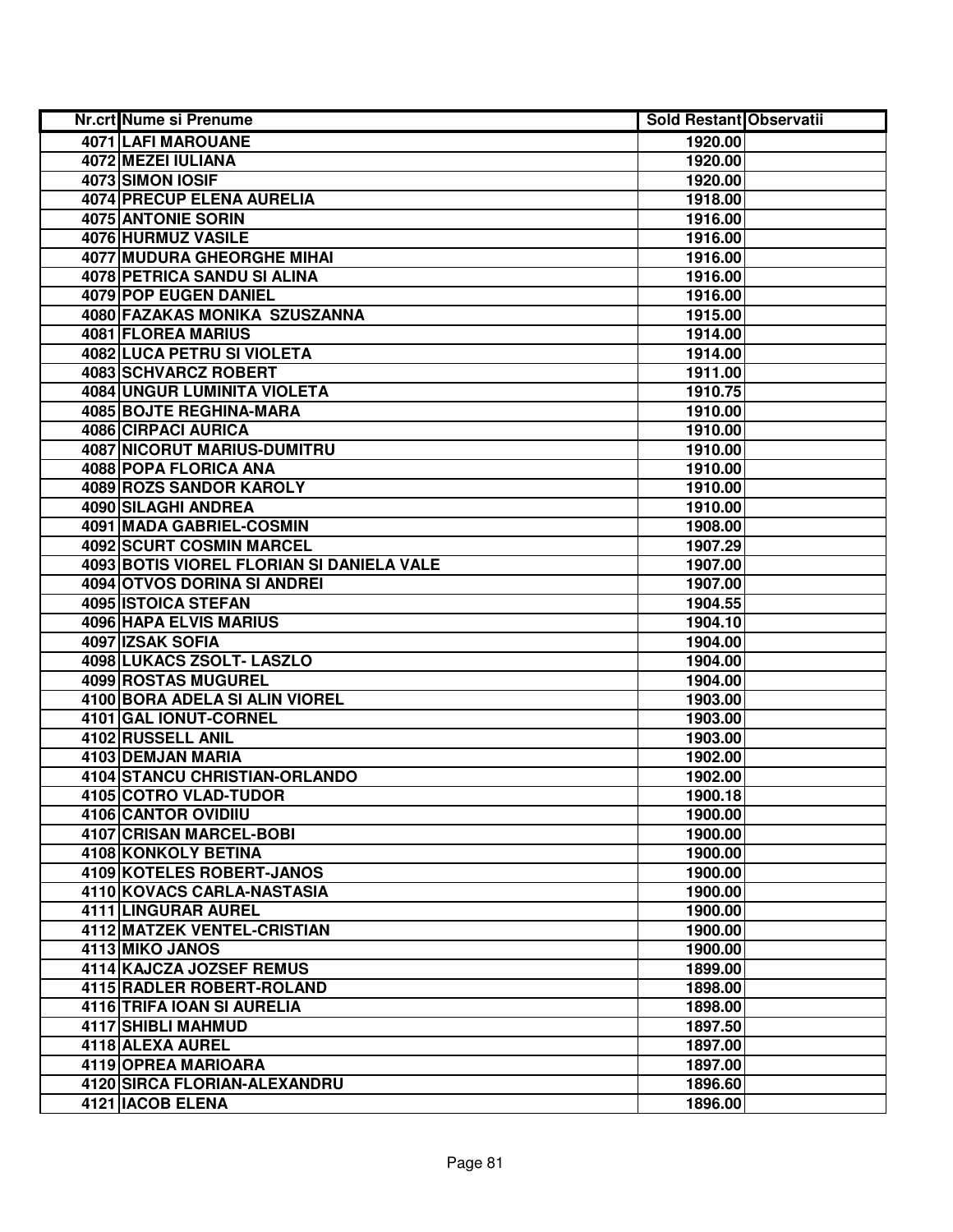| Nr.crt Nume si Prenume                                    | <b>Sold Restant Observatii</b> |  |
|-----------------------------------------------------------|--------------------------------|--|
| 4122 SFERLE MATEI RADU                                    | 1891.00                        |  |
| 4123 FLORUTA DINU                                         | 1890.00                        |  |
| 4124 HERCUT OCTAV                                         | 1890.00                        |  |
| <b>4125 BERKE MIRCEA-LIVIU</b>                            | 1889.00                        |  |
| 4126 BUNGAU CRISTIAN-ALIN                                 | 1889.00                        |  |
| 4127 SPIN SEBASTIAN-CALIN                                 | 1888.70                        |  |
| 4128 BARATI ANTONIUS                                      | 1888.00                        |  |
| 4129 SZEGEDI MARIUS-EMIL                                  | 1887.75                        |  |
| 4130 SZABO ARPAD-NORBERT                                  | 1886.00                        |  |
| 4131 MUNTEAN GEORGIANA-CAMELIA                            | 1885.00                        |  |
| 4132 PATAKI IULIU                                         | 1885.00                        |  |
| 4133 PAP ARPAD-IOSIF                                      | 1883.00                        |  |
| 4134 ISZTOIKA EVA                                         | 1880.00                        |  |
| 4135 LIPAI VANESA-IULIA                                   | 1880.00                        |  |
| 4136 MORNA MIHAIL                                         | 1880.00                        |  |
| <b>4137 POP OVIDIU DACIAN</b>                             | 1880.00                        |  |
| 4138 VLADESAN NICODIM                                     | 1880.00                        |  |
| <b>4139 MAGUI GHEORGHE MIHAI</b>                          | 1879.00                        |  |
| <b>4140 BAGOSI FERENC</b>                                 | 1875.00                        |  |
| 4141 HENDRE FELICIAN                                      | 1875.00                        |  |
| 4142 ROBEA ANCA-MIHAELA                                   | 1875.00                        |  |
| 4143 TICU DIANA IOLANDA                                   | 1875.00                        |  |
| 4144 LAZAR ALBERT                                         | 1873.74                        |  |
| 4145 MAGYARI NICOLETA-DOINA GHEORGHE SI MIRCEA            | 1873.00                        |  |
| 4146 CSIKI FRANCISC-IOSIF SI ANDREA-BEATA                 | 1872.00                        |  |
| 4147 UNGUREANU CORNEL-EMANUEL                             | 1872.00                        |  |
| 4148 ZENECAN ALEXANDRU SI MARIANA-TEODORA                 | 1872.00                        |  |
| 4149 CIUPA IOAN                                           | 1871.06                        |  |
| 4150 BRADEA GEORGE CONSTANTIN                             | 1871.00                        |  |
| 4151 SZABO ROBERT-IMRE                                    | 1871.00                        |  |
| 4152 GAL GRATIAN-ROMEO                                    | 1870.00                        |  |
| 4153 HURBAN IOAN                                          | 1870.00                        |  |
| 4154 MOLCSAN TAMAS                                        | 1870.00                        |  |
| <b>4155 PATO FERENC - LASZLO</b>                          | 1870.00                        |  |
| <b>4156 SARKADI VIORICA</b>                               | 1870.00                        |  |
| <b>4157 TOTOREAN DAN</b>                                  | 1870.00                        |  |
| 4158 CLEPE RAOUL-FLORIN                                   | 1868.00                        |  |
| 4159 IVAN VLAD - ADRIAN SI IVAN DRAGOS                    | 1865.00                        |  |
| 4160 PACALA GELU FLORIN                                   | 1865.00                        |  |
| 4161 VANCEA IOANA - CAROLINA                              | 1865.00                        |  |
| 4162 POP ANCA-MANUELA                                     | 1864.00                        |  |
| 4163 VASS ESZTER                                          | 1864.00                        |  |
| 4164 KIS ZOLTAN                                           | 1863.00                        |  |
| 4165 SASAREANU FLORINA INTR.IND.                          | 1862.00                        |  |
| 4166 MURVAI SEBASTIAN-FLORIN                              | 1861.00                        |  |
| 4167 FLORIAN AUGUSTIN ADALBERT<br>4168 KRENEK IOSIF PETRU | 1860.00<br>1860.00             |  |
| 4169 MOCANU NICOLAE-CRISTIAN                              | 1860.00                        |  |
| 4170 MOLDOVAN IOAN                                        | 1860.00                        |  |
| 4171 SAS CATALIN-MIRCEA                                   | 1860.00                        |  |
| 4172 BERINDEA DAN ANDREI                                  | 1859.00                        |  |
|                                                           |                                |  |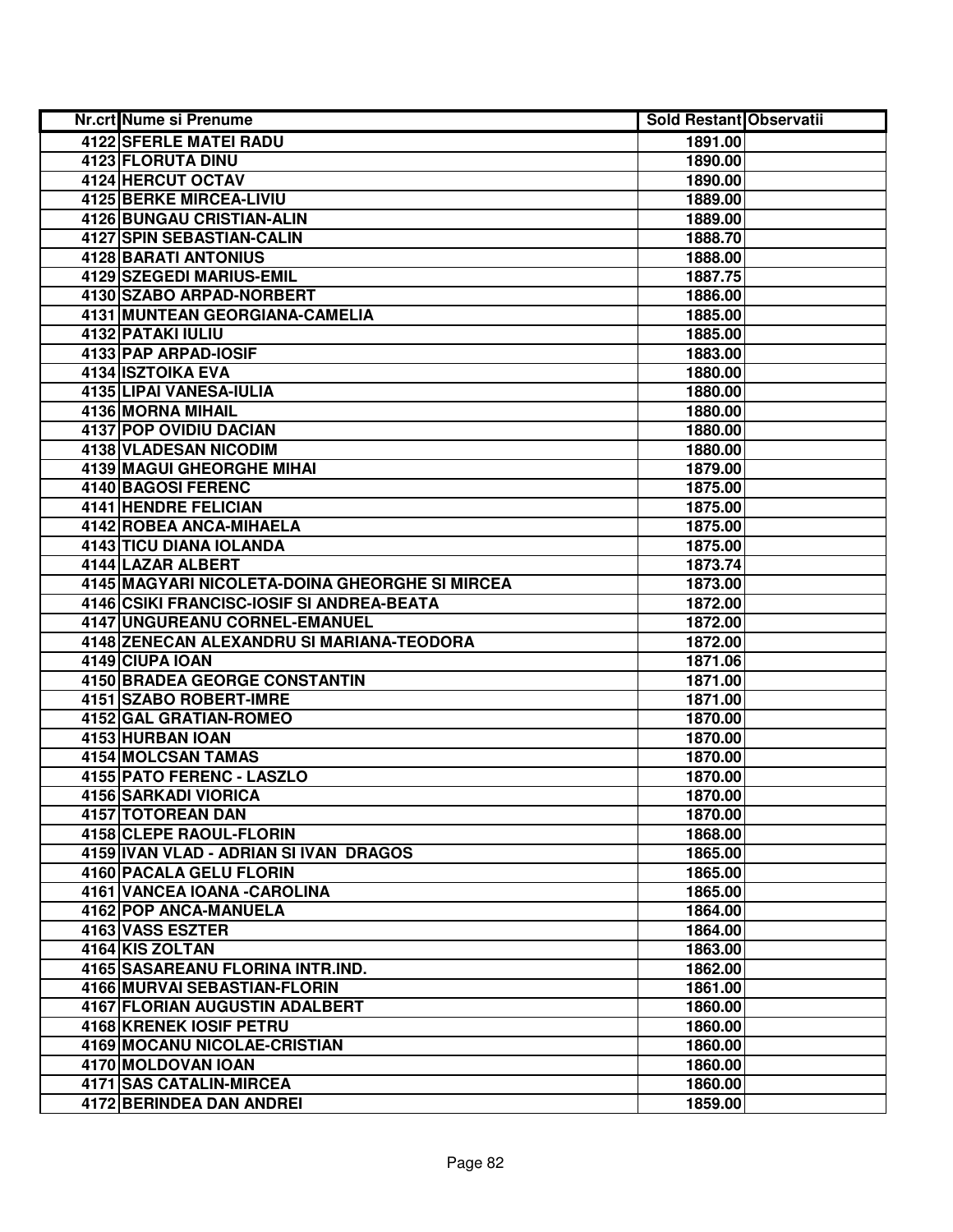| Nr.crt Nume si Prenume                              | <b>Sold Restant Observatii</b> |  |
|-----------------------------------------------------|--------------------------------|--|
| <b>4173 BITTENBINDER LASZLO TIBOR</b>               | 1855.00                        |  |
| 4174 HAIDAU JOAN                                    | 1855.00                        |  |
| <b>4175 PELLE JOHANNES LADISLAUS</b>                | 1855.00                        |  |
| <b>4176 KARACSONI CSABA TAMAS</b>                   | 1854.00                        |  |
| <b>4177 MITRA VASILE SI ECATERINA</b>               | 1854.00                        |  |
| 4178 TARI ZOLTAN ANDRAS                             | 1854.00                        |  |
| 4179 NAGY-PRATA GABRIELA                            | 1853.25                        |  |
| 4180 RAFAEL ALFRED BARNABAS                         | 1853.08                        |  |
| 4181 DEAK LEONORA                                   | 1853.06                        |  |
| 4182 LASZLO IOAN SI ANNAMARIA                       | 1851.00                        |  |
| 4183 HALASZ IMRE                                    | 1850.00                        |  |
| <b>4184 IVANYI ERZSEBET SI IOAN</b>                 | 1850.00                        |  |
| 4185 KURUCZ LASZLO                                  | 1850.00                        |  |
| 4186 OANA ANCA-MARIA                                | 1850.00                        |  |
| 4187 ROSTAS CATALINA                                | 1850.00                        |  |
| 4188 ANDRUTA CALIN IONEL                            | 1848.00                        |  |
| 4189 KALLAY ANNAMARIA                               | 1847.00                        |  |
| 4190 CAVUS CAN                                      | 1846.00                        |  |
| 4191 MOLNAR ZSOLT                                   | 1846.00                        |  |
| 4192 ILEA MIRCEA-ALIN                               | 1845.00                        |  |
| 4193 GAJE VIOREL-VASILE                             | 1844.00                        |  |
| <b>4194 KABAI SIGISMOND</b>                         | 1844.00                        |  |
| 4195 BOJAN ION-SAMIR                                | 1840.00                        |  |
| 4196 MACAVEI PAUL ANDREI                            | 1834.00                        |  |
| 4197 MUSET ANDREEA-MARIA                            | 1834.00                        |  |
| 4198 VANCEA FLORIN-ADRIAN                           | 1834.00                        |  |
| 4199 PANTEA PAUL-SORIN                              | 1833.00                        |  |
| 4200 LAZAR TUDOREANU FLORIAN GHEORGHE               | 1831.00                        |  |
| 4201 BONATIU GHEORGHE                               | 1830.00                        |  |
| 4202 BURCUS OVIDIU                                  | 1830.00                        |  |
| 4203 LAZAU STEFANIA-MIHAELA                         | 1830.00                        |  |
| 4204 CAMPAN ADRIAN-NICOLAE SI LIVIA-MARINELA        | 1826.00                        |  |
| 4205 CAVASDAN MIHAI ANDREI SI IULIANA               | 1825.00                        |  |
| 4206 LAITRIK CSABA GYORGY                           | 1825.00                        |  |
| 4207 FICUT SAMUIL-GABRIEL                           | 1823.00                        |  |
| 4208 TAMAS NICOLAE                                  | 1821.00                        |  |
| 4209 ALUNGI MIHAI                                   | 1820.00                        |  |
| 4210 ANCA HOREA<br>4211 FISCHER-FODOR ROMULUS       | 1820.00                        |  |
| 4212 IOVA DANIEL-IOAN SI DELIA-DORINA               | 1820.00                        |  |
| 4213 KISS TAMAS                                     | 1817.00                        |  |
| <b>4214 MAGHIAR ANDREI-MARCEL</b>                   | 1816.95<br>1816.46             |  |
| 4215 BLIKLING ELENA                                 | 1816.00                        |  |
|                                                     | 1816.00                        |  |
| 4216 RADULESCU CONSTANTIN<br>4217 BARGAU OCTAVIAN   | 1815.57                        |  |
| 4218 GABOR TEODOR-TIBERIU-FLORIAN                   | 1815.50                        |  |
| 4219 LABORATOR TEHN.DENTARA TIBULEAC SEPTIMIU MATEI | 1814.00                        |  |
| 4220 TOMA ALEXANDRU                                 | 1814.00                        |  |
| 4221 HERCUT GHEORGHE-ADRIAN                         | 1812.00                        |  |
| 4222 FRITEA CALIN MARIUS                            | 1811.00                        |  |
| 4223 IONESCU ANDREA-DIANA                           | 1811.00                        |  |
|                                                     |                                |  |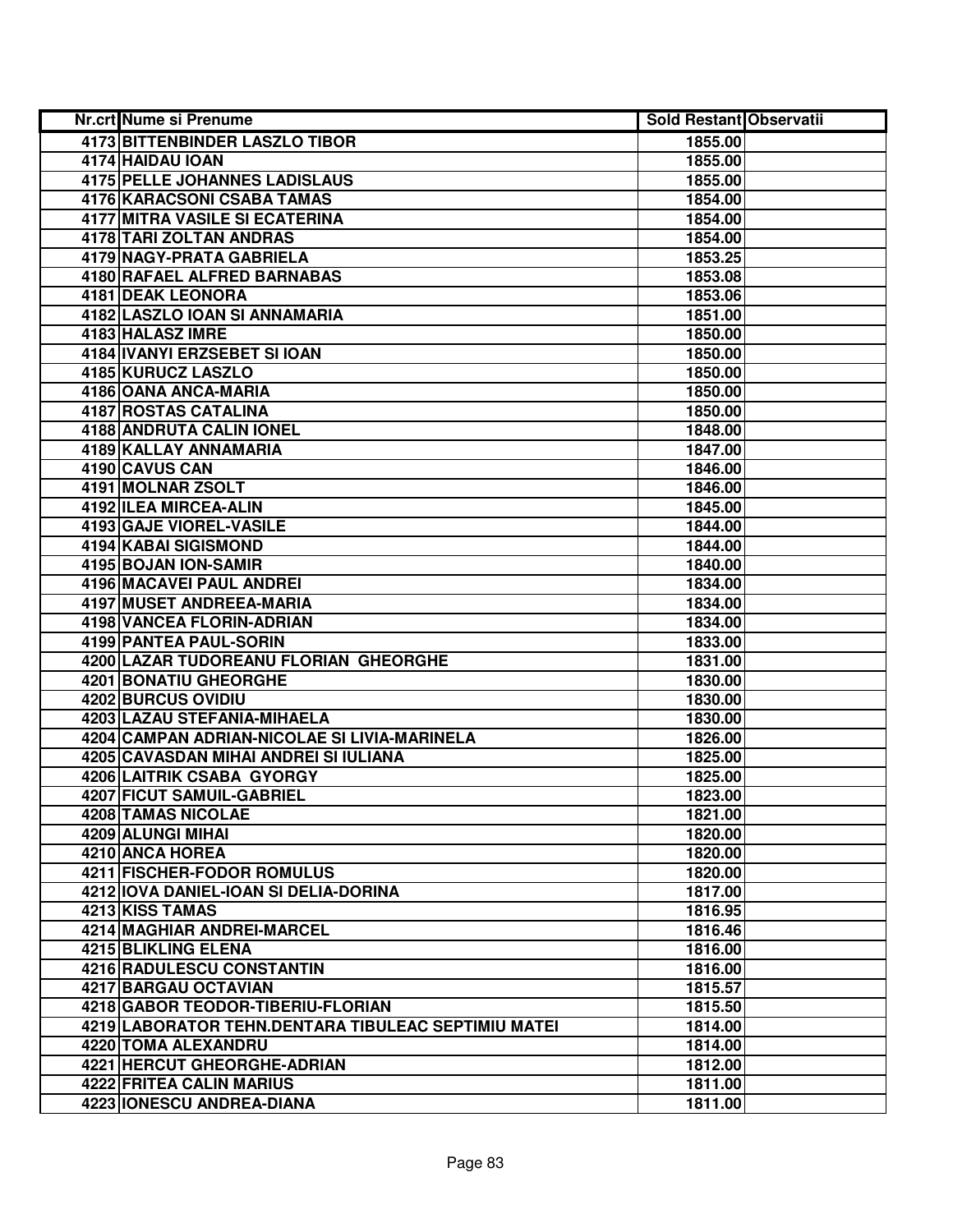| Nr.crt Nume si Prenume                      | <b>Sold Restant Observatii</b> |  |
|---------------------------------------------|--------------------------------|--|
| 4224 MIHES IOAN-MIHAITA                     | 1811.00                        |  |
| <b>4225 POP MONICA SI MARCEL-DANIEL</b>     | 1811.00                        |  |
| 4226 BARNA MIHAI-FLORIN SI DANIELA          | 1810.00                        |  |
| 4227 DEM COLOMAN                            | 1810.00                        |  |
| 4228 ENASCUT IOAN                           | 1810.00                        |  |
| 4229 HAMZA GABOR                            | 1810.00                        |  |
| 4230 OLAH ISTVAN-GYULA                      | 1810.00                        |  |
| 4231 PANTIS VALEAN-ADRIAN                   | 1809.00                        |  |
| <b>4232 COPIL TRAIAN</b>                    | 1808.00                        |  |
| <b>4233 TRANDAFIR GHEORGHE</b>              | 1808.00                        |  |
| 4234 BUT DACIAN-JULIEN                      | 1807.00                        |  |
| 4235 POPA SEBASTIAN MARIUS - DRUGAS ADRIANA | 1807.00                        |  |
| 4236 GROZAV SAMUEL                          | 1806.00                        |  |
| 4237 GHITEA ADRIAN                          | 1805.00                        |  |
| 4238 OPREA IONUT-MIHAI                      | 1805.00                        |  |
| 4239 TOMA MARIAN-COSMIN, MIRELA SI GHEORGHE | 1805.00                        |  |
| 4240 BIRTA CORNELIA                         | 1803.00                        |  |
| 4241 MOLNAR ALEXANDRU                       | 1803.00                        |  |
| 4242 SOCA ADRIAN-FLORIN                     | 1803.00                        |  |
| 4243 MOHAMMED ELSAYED                       | 1802.00                        |  |
| 4244 SANDOR ALIN-FLORENTIN                  | 1802.00                        |  |
| 4245 PANTEA DAVID-CIPRIAN SI RAMONA         | 1800.47                        |  |
| <b>4246 BALINT OTILIA SIMONA</b>            | 1800.02                        |  |
| 4247 ABRUDAN IONUT-PETRISOR                 | 1800.00                        |  |
| 4248 BORSA PAUL                             | 1800.00                        |  |
| 4249 CRACIUN ALEXANDRU ANTONIO              | 1800.00                        |  |
| 4250 FEDER BOGDAN                           | 1800.00                        |  |
| 4251 NEGREAN NICOLAE                        | 1800.00                        |  |
| 4252 NYUZO ANA                              | 1800.00                        |  |
| 4253 BATEA DARIUS                           | 1799.00                        |  |
| 4254 BURDAS BRATASIN-CRISTIAN               | 1799.00                        |  |
| 4255 CODOBAN EUGEN                          | 1799.00                        |  |
| 4256 MAGYARI GABOR                          | 1799.00                        |  |
| <b>4257 MICLE GABRIELA MARIA</b>            | 1797.82                        |  |
| 4258 GHITA SAVU-VIOREL                      | 1797.59                        |  |
| 4259 BALA FLORIN-MIRCEA                     | 1797.00                        |  |
| <b>4260 BRINZAS PETRU</b>                   | 1797.00                        |  |
| <b>4261 LOVAS ALEXANDRU</b>                 | 1795.00                        |  |
| 4262 PUPAZA AUREL SI GABRIELA               | 1795.00                        |  |
| 4263 CIUCIU LIVIA                           | 1794.38                        |  |
| 4264 ROIBU FLORICA MARIANA                  | 1794.00                        |  |
| <b>4265 TAUT ADRIAN-GHEORGHE</b>            | 1791.00                        |  |
| 4266 FESUS IOAN                             | 1790.00                        |  |
| 4267 CHERELEU ANDA-IOANA                    | 1789.57                        |  |
| 4268 PODILA IOAN SI MONICA                  | 1788.00                        |  |
| 4269 MALITA MARIANA                         | 1786.00                        |  |
| 4270 CURTUI AUREL                           | 1785.00                        |  |
| 4271 SZABO ANDREI SI AURICA MARGARETA       | 1784.00                        |  |
| 4272 BOT IOAN VASILE                        | 1783.40                        |  |
| 4273 CHERMAN SERGIU IONEL                   | 1783.00                        |  |
| 4274 HAJDU CAROL                            | 1782.00                        |  |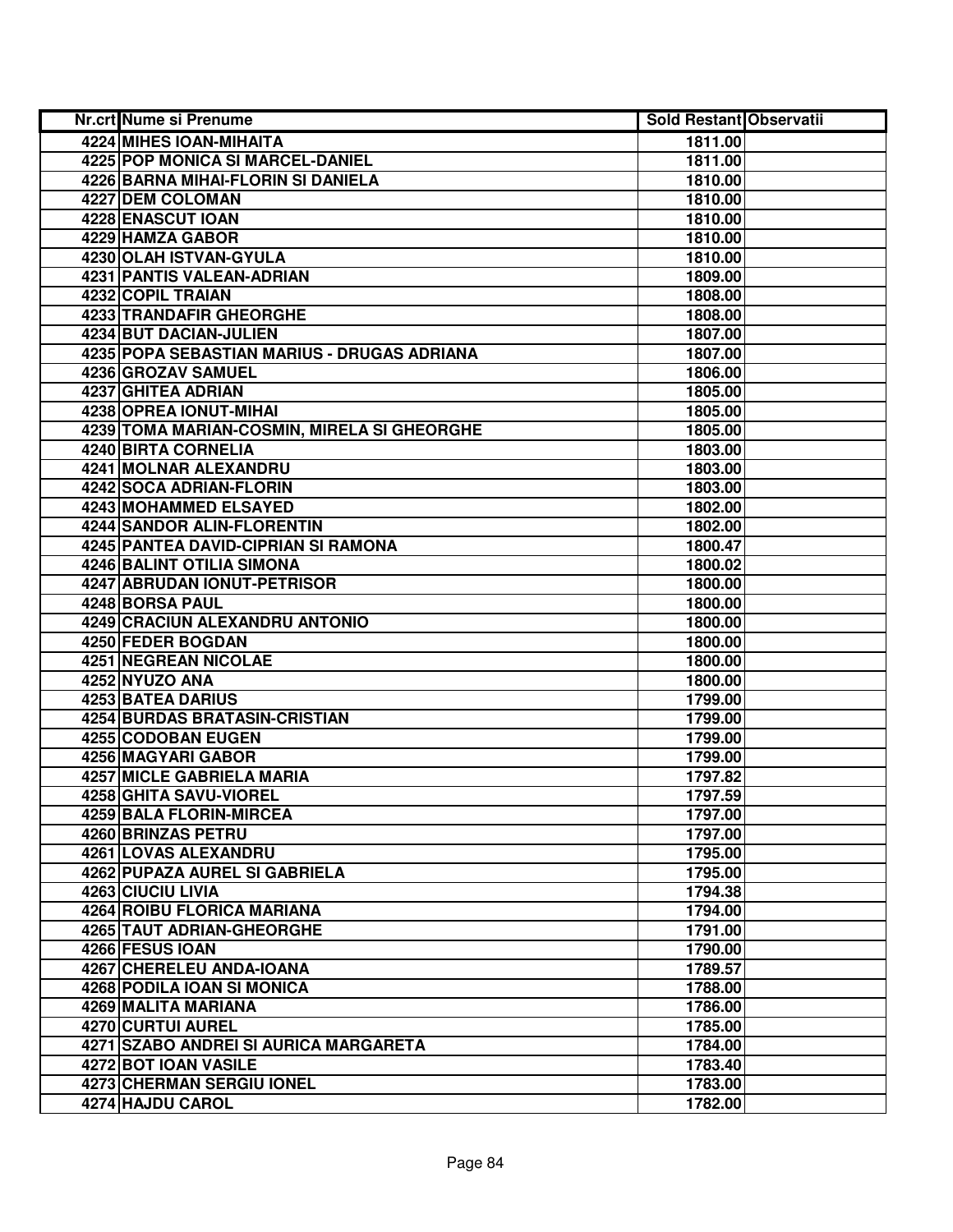| Nr.crt Nume si Prenume                     | <b>Sold Restant Observatii</b> |  |
|--------------------------------------------|--------------------------------|--|
| 4275 SPRIDON CRISTIAN                      | 1781.00                        |  |
| 4276 CHILBA AUREL - CSABA                  | 1780.00                        |  |
| 4277 FURTOS DAN MARIUS                     | 1780.00                        |  |
| 4278 SEBESTIEN NORBERT-MIHALY              | 1780.00                        |  |
| 4279 SAS MARIUS-GHITA                      | 1776.00                        |  |
| <b>4280 BARANKA TEREZ SI RUPI</b>          | 1775.00                        |  |
| 4281 GABOR RUPI                            | 1775.00                        |  |
| 4282 EL HASSANI MOHAMED ANAS               | 1773.00                        |  |
| 4283 COITA DANIEL                          | 1772.36                        |  |
| 4284 ISTOICA IANCU                         | 1771.00                        |  |
| 4285 JUNC FLORIAN GIANNI                   | 1771.00                        |  |
| 4286 SANTA MINEL AUREL                     | 1771.00                        |  |
| <b>4287 TAUTU VOICHITA MONICA</b>          | 1771.00                        |  |
| 4288 MUSCA IMRE-EMERIC                     | 1770.00                        |  |
| 4289 POPA IOAN                             | 1770.00                        |  |
| 4290 POPOVICI EUGENIA                      | 1770.00                        |  |
| 4291 CIOPLEALA GRIGORE SI RODICA DANIELA   | 1769.00                        |  |
| 4292 TOMSA ROBERT                          | 1768.00                        |  |
| 4293 JONAS LASZLO-JANOS                    | 1766.00                        |  |
| 4294 MIHUT MIHAI-COSTAN                    | 1765.00                        |  |
| 4295 PAPP IOAN SI ILEANA                   | 1765.00                        |  |
| 4296 SOS CRISTIAN                          | 1765.00                        |  |
| 4297 NEGRAU SIMONA-SANDA                   | 1764.80                        |  |
| 4298 VASLOVIC COSTICA-CALIN SI CARMEN      | 1764.00                        |  |
| 4299 BEN ARTZI LIOR                        | 1763.00                        |  |
| 4300 CASU ION                              | 1762.00                        |  |
| 4301 DEDA ALINA-AMALIA                     | 1761.51                        |  |
| 4302 ADORJAN ATTILA                        | 1760.00                        |  |
| 4303 CRISTOREANU DAN-EDUARD                | 1760.00                        |  |
| 4304 DANCS MONIKA-ANDREA                   | 1760.00                        |  |
| 4305 NISTOR CARMEN-DANIELA                 | 1760.00                        |  |
| 4306 POP EUSEBIU-COSTEL                    | 1760.00                        |  |
| 4307 KISS CLAUDIA IULIANA                  | 1759.00                        |  |
| 4308 BODE MAGDALENA                        | 1758.00                        |  |
| <b>4309 TASADAN FLORIAN</b>                | 1758.00                        |  |
| 4310 AV. MUNTEANU BOGDAN-CABINET DE AVOCAT | 1757.00                        |  |
| 4311 AV.ILAS CORNELIA-CARMEN CAB.DE AVOCAT | 1757.00                        |  |
| 4312 BALOGH AKOS-IMRE SI IOLANDA           | 1757.00                        |  |
| <b>4313 ILE ANA</b>                        | 1757.00                        |  |
| 4314 BUCSA IOAN-CALIN                      | 1756.00                        |  |
| 4315 KOVACS ADRIAN                         | 1756.00                        |  |
| 4316 TAMAS GEZA-MIHALY                     | 1755.00                        |  |
| 4317 TIMARU NICOLAE                        | 1755.00                        |  |
| 4318 TRIP FLORIAN                          | 1755.00                        |  |
| 4319 VASILOV REMUS-ALEXANDRU               | 1755.00                        |  |
| 4320 GYEPAR CRISTIAN-EMERIC                | 1753.00                        |  |
| 4321 DUME SIMONA-MARIANA SI FLORIN-GABRIEL | 1752.00                        |  |
| 4322 HEGEDUS IOAN-STEFAN                   | 1752.00                        |  |
| 4323 TARPAI FRANCISC                       | 1752.00                        |  |
| 4324 URSICA DORINA                         | 1752.00                        |  |
| 4325 COCIUBAN RODICA STEFANIA SI PETRU T.  | 1751.00                        |  |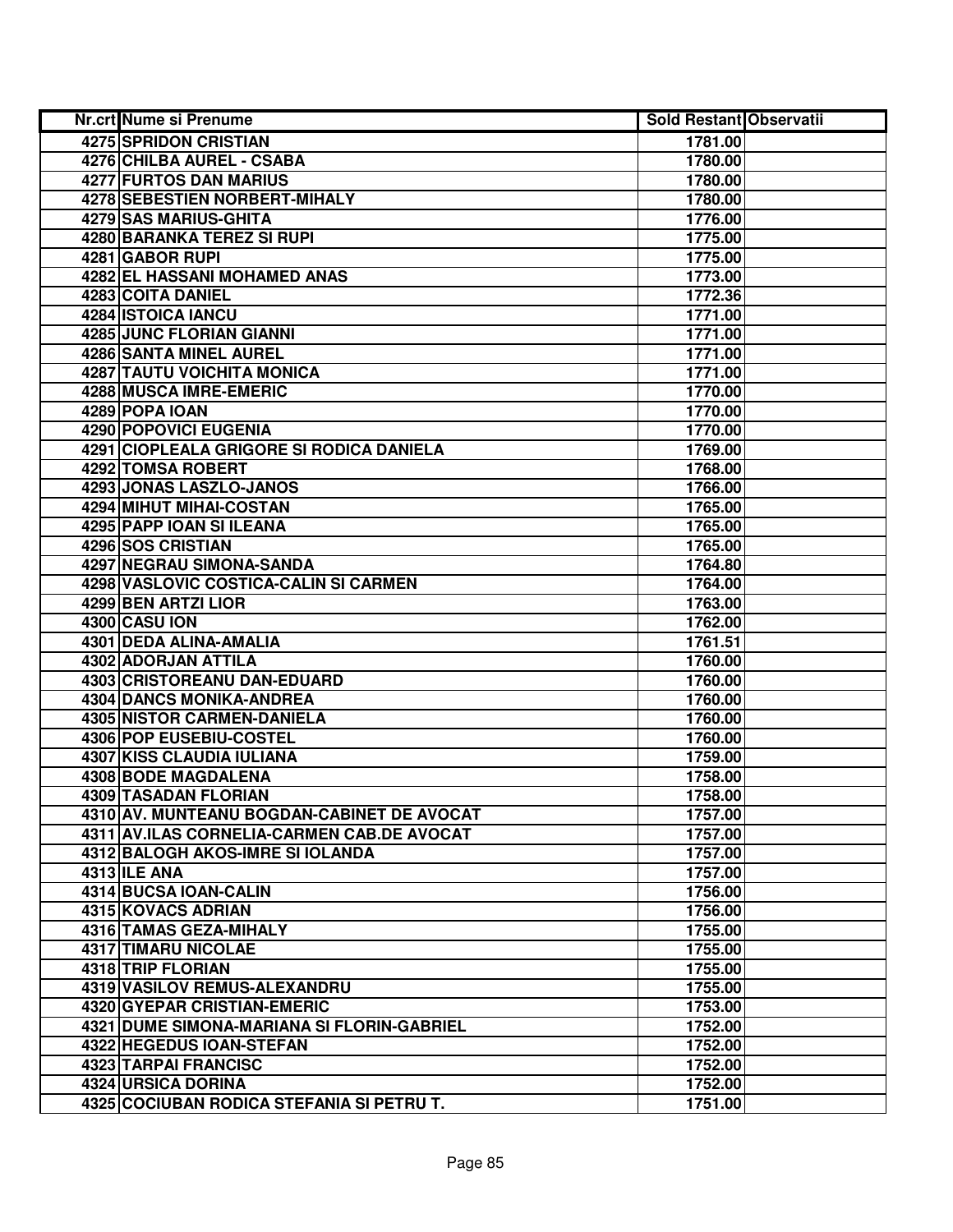| Nr.crt Nume si Prenume                     | <b>Sold Restant Observatii</b> |
|--------------------------------------------|--------------------------------|
| <b>4326 MUSET FLORIN SI DORINA</b>         | 1751.00                        |
| <b>4327 POP ARON SI ELISABETA</b>          | 1751.00                        |
| 4328 BELICCIU IULIA-CORINA                 | 1750.00                        |
| <b>4329 ISZTOJKA EVA</b>                   | 1750.00                        |
| 4330 JOBAGY MIRELA-MARCELA                 | 1750.00                        |
| 4331 MEZEI ESZTER                          | 1750.00                        |
| 4332 MINDRU VICTOR                         | 1750.00                        |
| 4333 NEGRU ANNA                            | 1750.00                        |
| <b>4334 LAKATOS DANIEL</b>                 | 1749.00                        |
| 4335 SAITOS COSMIN                         | 1749.00                        |
| 4336 GAVRIS RODICA                         | 1748.00                        |
| 4337 KALMAR GABRIELA SI IOAN               | 1748.00                        |
| 4338 GABOR GABRIEL                         | 1745.00                        |
| 4339 GABOR IOAN                            | 1745.00                        |
| 4340 GAVREA DUMITRU                        | 1745.00                        |
| 4341 GINGU BOGDAN-GHEORGHE                 | 1745.00                        |
| 4342 HODISAN BOGDAN                        | 1744.00                        |
| 4343 ORBAN CARMEN- ADINA                   | 1744.00                        |
| 4344 ARDELEAN PATRICIA                     | 1741.00                        |
| 4345   ISZTOIKA MINDRA                     | 1740.00                        |
| 4346 PALLO TIBOR                           | 1740.00                        |
| 4347 PINTILIE GEORGE BENIAMIN              | 1740.00                        |
| 4348 RIF-TOTH MARIA                        | 1740.00                        |
| 4349 MESESAN LINA                          | 1739.00                        |
| 4350 OPREA IOAN SI MARIA                   | 1739.00                        |
| 4351 BERCE GHEORGHE                        | 1738.00                        |
| 4352 BALLA ZOLTAN                          | 1737.00                        |
| 4353 ONITA CRISTIAN SEBASTIAN              | 1736.00                        |
| 4354 COLOSVARI ALEXANDRA                   | 1735.00                        |
| 4355 SERES GIZELLA                         | 1735.00                        |
| 4356 BORA MIRCEA-DAN                       | 1734.00                        |
| 4357 GHEREGI FLORIN                        | 1734.00                        |
| 4358 INDRIE IOAN-CRISTIAN                  | 1734.00                        |
| 4359 LORINCZ BELA JOZSEF                   | 1734.00                        |
| <b>4360 PLATONA GHEORGHE</b>               | 1734.00                        |
| 4361 RODINA IOANA-CRISTINA                 | 1734.00                        |
| <b>4362 ROTAR RAUL-DUMITRU</b>             | 1734.00                        |
| 4363 HAJZER GEZA                           | 1733.00                        |
| 4364 MANEA ANCA-CAMELIA                    | 1733.00                        |
| 4365 BALLA ANDRAS                          | 1732.00                        |
| 4366 SCURT DANIEL                          | 1732.00                        |
| <b>4367 STEVLIK GABORI SI EVA</b>          | 1731.00                        |
| 4368 ANTAL BELA JANOS SI ANTAL ADALBERT    | 1730.00                        |
| 4369 ARDELEAN CLAUDIU-FLORIN               | 1730.00                        |
| 4370 BARNUTIU VASILE-MIHAI                 | 1730.00                        |
| 4371 MOGA IOANA PAMELA                     | 1730.00                        |
| 4372 OROS MIRCEA-LIVIU SI IOANA - CATALINA | 1730.00                        |
| 4373 BUCUREAN GHEORGHE SI IRINA            | 1729.00                        |
| 4374 VARSZEGI IOSIF-GHEORGHE               | 1728.00                        |
| 4375 BRINGYE GABRIEL-ADRIAN                | 1726.00                        |
| 4376 TIRBAN-ZAHA ROCSANA-FLORICA           | 1726.00                        |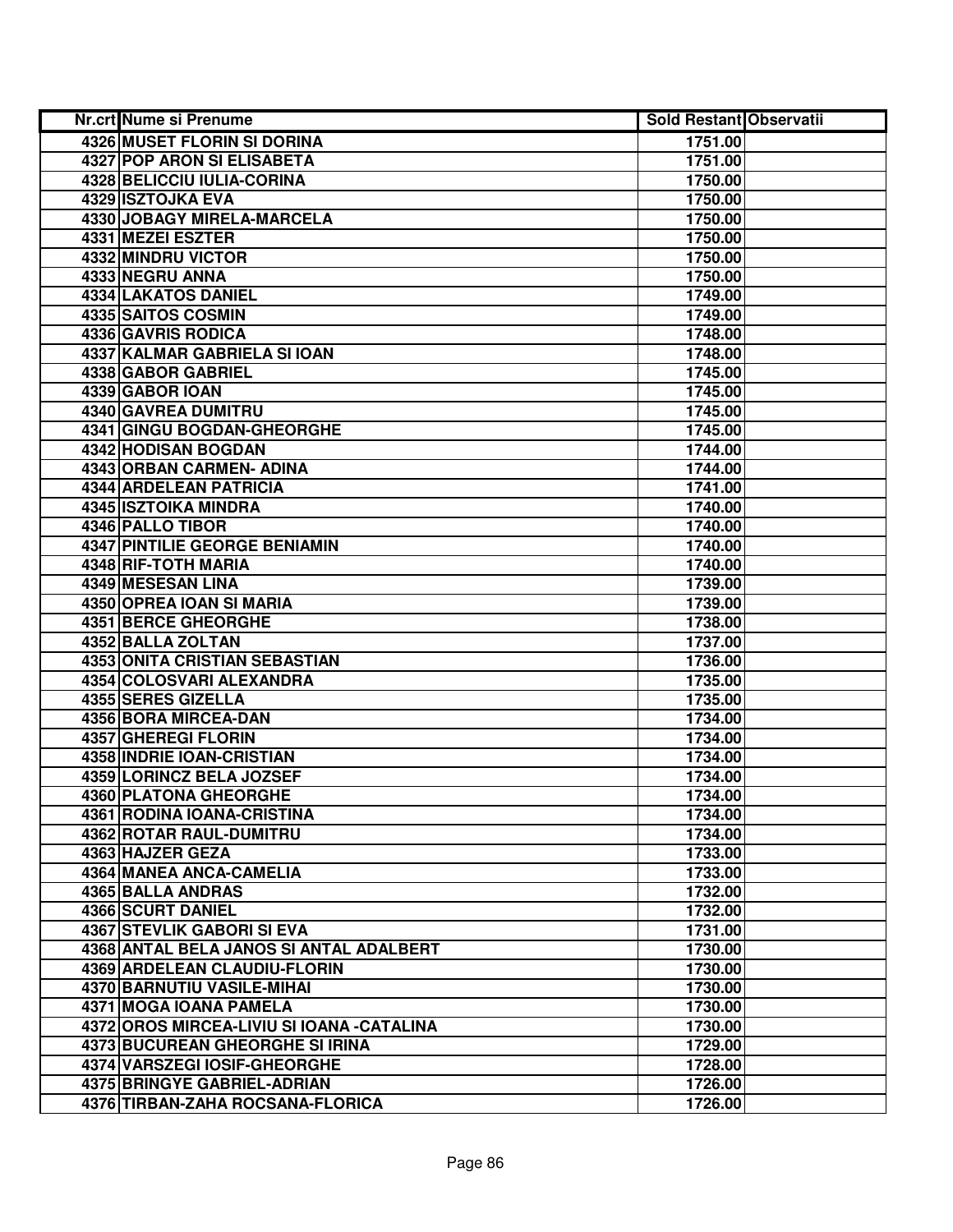| Nr.crt Nume si Prenume                              | <b>Sold Restant Observatii</b> |  |
|-----------------------------------------------------|--------------------------------|--|
| 4377 ANDOR MARIN                                    | 1725.00                        |  |
| <b>4378 NAGY VIKTOR</b>                             | 1725.00                        |  |
| 4379 ROSTAS CLAUDIA                                 | 1725.00                        |  |
| 4380 LAKATOS JOZSEF                                 | 1724.00                        |  |
| 4381 PACURAR DAN MARCEL                             | 1724.00                        |  |
| <b>4382 BODNAR SANDOR-MIKLOS</b>                    | 1723.00                        |  |
| 4383 MICLOS FLORIN-TEODOR                           | 1723.00                        |  |
| <b>4384 BRAGYE RADU-DAN</b>                         | 1720.00                        |  |
| <b>4385 CILIAN FLORIN</b>                           | 1720.00                        |  |
| 4386 FILIP SERGIU                                   | 1720.00                        |  |
| 4387 MICULA ANDREI - LUCIAN                         | 1720.00                        |  |
| <b>4388 PUSTEA MIHAI DAN</b>                        | 1720.00                        |  |
| 4389 VUSCAN PAUL EDUARD                             | 1720.00                        |  |
| <b>4390 KISS STEFAN FRANCISC</b>                    | 1718.00                        |  |
| 4391 CAZACU RAUL-OVIDIU                             | 1715.00                        |  |
| 4392 COTE RARES-ALEXANDRU                           | 1713.00                        |  |
| 4393 ABRUDAN LUCIAN                                 | 1712.00                        |  |
| 4394 GABOR GABOR                                    | 1712.00                        |  |
| 4395 PISCOI ANDA-DORA                               | 1711.00                        |  |
| 4396 CORCHES DORIN-OCTAVIAN                         | 1710.00                        |  |
| 4397 KEREZSI BIANCA ROXANA INTREP.INDIVIDUALA       | 1710.00                        |  |
| 4398 MOTOC ADINA-IOANA                              | 1710.00                        |  |
| 4399 POPA NICOLAE-ALEXANDRU                         | 1710.00                        |  |
| 4400 SAMU GABRIEL DAVID                             | 1710.00                        |  |
| 4401 BOBOTAN OVIDIU-VASILE                          | 1709.00                        |  |
| 4402 COPIL AVRAM-FLORIN                             | 1708.00                        |  |
| 4403 POP ELISABETA                                  | 1707.00                        |  |
| 4404 LABAU DOREL                                    | 1706.00                        |  |
| 4405 UNGUR-BREHOI RAZVAN-FLORIN SI CARMEN-ELENA     | 1706.00                        |  |
| 4406 DEMIAN GABRIELA PAULA                          | 1705.00                        |  |
| 4407 BODEA CORNELIA LIVIA INTREPRINDERE INDIVIDUALA | 1702.00                        |  |
| 4408 CHEREGI AGNETA SI GHEORGHE                     | 1701.00                        |  |
| 4409 GABOR IANCU                                    | 1701.00                        |  |
| <b>4410 VINTER FLORIN SI STELA CORINA</b>           | 1701.00                        |  |
| <b>4411 BARNA BUCUR</b>                             | 1700.00                        |  |
| 4412 BERE TEODORA-MARIANA                           | 1700.00                        |  |
| 4413 BURLEA CRISTINA                                | 1700.00                        |  |
| 4414 CIURAR MELINDA                                 | 1700.00                        |  |
| 4415 COSMAN VASILE                                  | 1700.00                        |  |
| 4416 FARKAS KATALIN-REBEKA                          | 1700.00                        |  |
| 4417 ISZTOICA EVA                                   | 1700.00                        |  |
| 4418 MACAI MIHAI-IONUT                              | 1700.00                        |  |
| 4419 MAGYARI KAROLY                                 | 1700.00                        |  |
| 4420 PASCALAU MIRCEA-VASILE                         | 1700.00                        |  |
| 4421 SZILAGYI ANGELA                                | 1700.00                        |  |
| 4422 VITAN CRISTIAN-FLORIN                          | 1700.00                        |  |
| 4423 SUSANU LIVIA SI VALERICA                       | 1699.00                        |  |
| 4424 LICZEK ATTILA-LAJOS                            | 1698.00                        |  |
| 4425 SAITOS-COFAR MIHAI-CALIN                       | 1698.00                        |  |
| 4426 ALB LILIANA-SIMONA                             | 1697.00                        |  |
| 4427 BANC CRACIUN SI MARIA                          | 1697.00                        |  |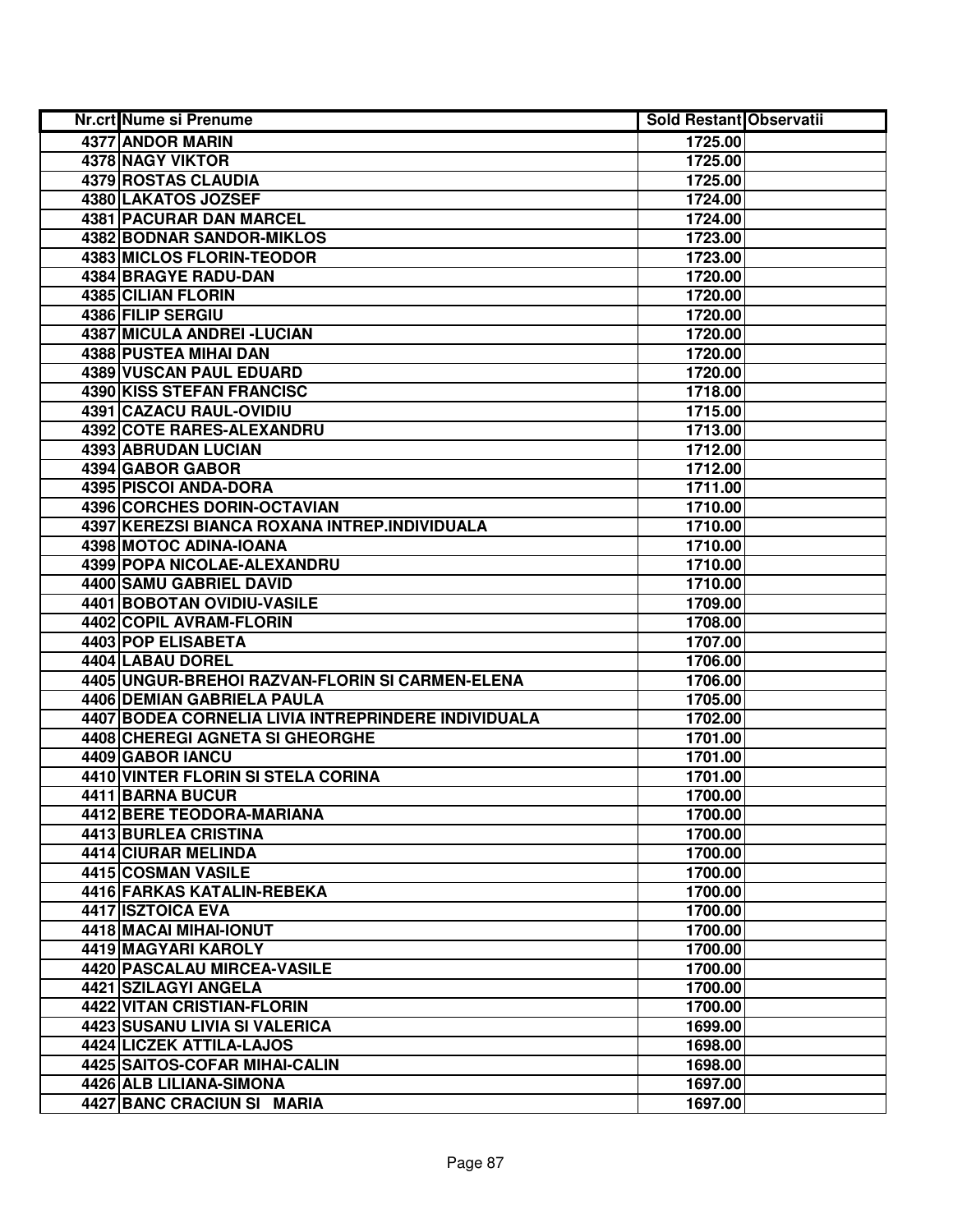| Nr.crt Nume si Prenume                   | <b>Sold Restant Observatii</b> |                       |
|------------------------------------------|--------------------------------|-----------------------|
| 4428 BLAGEA NICOLIN-LUCIAN               | 1697.00                        |                       |
| <b>4429 GROZEF SVETLANA-NICOLETA</b>     | 1697.00                        |                       |
| 4430 BUIBAS CARMEN- CAB. DE AVOCAT       | 1695.00                        |                       |
| 4431 GYOKERES ZOLTAN                     | 1695.00                        |                       |
| 4432 ROBOTIN PETER-JOSZEF                | 1695.00                        |                       |
| 4433 DAMSE IOAN SI CORNELIA RAVEICA      | 1694.00                        |                       |
| 4434 FARCAS MIRCEA SI IZABELLA           | 1694.00                        |                       |
| 4435 ZGIRD CRISTIAN-OVIDIU               | 1693.00                        |                       |
| 4436 FIKO ROBERT-ZSOLT                   | 1692.00                        |                       |
| <b>4437 MARCUT DAVID CAROL</b>           | 1692.00                        |                       |
| 4438 VIDICAN ADRIAN                      | 1692.00                        |                       |
| <b>4439 AGH ADALBERT</b>                 | 1691.00                        |                       |
| 4440 BOT GHEORGHE SI ANGELA-MARIA        | 1691.00                        |                       |
| 4441 IACOB CRISTIAN-GHEORGHE             | 1691.00                        |                       |
| 4442 PINTYE ISTVAN-GYORGY                | 1691.00                        |                       |
| 4443 QUESLATI NESRINE                    | 1691.00                        |                       |
| 4444 VLADUTU GEORGE-DANIEL               | 1691.00                        |                       |
| 4445 CHEREGI SANDA                       | 1690.00                        |                       |
| 4446 ISZTOJKA IANCU                      | 1690.00                        |                       |
| 4447 ISZTOJKA MATE SI MANDRA-ELENA       | 1690.00                        |                       |
| 4448 FETEA ADRIAN-ZOLTAN                 | 1689.00                        |                       |
| 4449 BENKE IOZSEF                        | 1688.00                        |                       |
| 4450 HOCHDORFER IOSIF                    | 1688.00                        |                       |
| 4451 UNTERLENDER-MERAI GERGO             | 1686.00                        |                       |
| 4452 BUKVAI LUDOVIC GHEORGHE             | 1685.00                        |                       |
| 4453 BOCSE CRISTIAN-MIRCEA               | 1683.00                        |                       |
| 4454 GALEA NUREDIN-FLORIN                | 1683.00                        |                       |
| 4455 SILAGHI ROXANA-ELENA                | 1683.00                        |                       |
| 4456 BUIBAS EVA                          | 1680.00                        |                       |
| 4457 BULZAN DANUT                        | 1680.00                        |                       |
| 4458 KOVACS RICHARD- GABOR               | 1680.00                        |                       |
| 4459 MOLDOVAN MARIANA-LAURA              | 1680.00                        |                       |
| 4460 SHIBLI KAREEM                       | 1680.00                        |                       |
| 4461 CIUCIOIU HORIA                      | 1679.00                        |                       |
| 4462 VLADILA DECU-IULIAN                 | 1679.00                        |                       |
| <b>4463 ANDRU ROBERT COSMIN</b>          | 1678.00                        |                       |
| 4464 BOITOR AUREL RAZVAN                 | 1678.00                        |                       |
| <b>4465 NAGY ANDRAS</b>                  | 1678.00                        |                       |
| 4466 OLTEANU ALEXANDRU-DRAGOS            | 1678.00                        |                       |
| 4467 VARGA MARIUS-ALEXANDRU              | 1678.00                        |                       |
| 4468 ZBIRCEA ESTERA-EMILIA               | 1678.00                        |                       |
| 4469 LAZAR-POJEGA DUMITRU SI MARTA       |                                | 1677.00 PROCES PE ROL |
| <b>4470 BIRTA VASILE-NICUSOR</b>         | 1676.00                        |                       |
| 4471 FARCAS IULIANA                      | 1675.00                        |                       |
| 4472 HATCU MARIA                         | 1675.00                        |                       |
| 4473 RUSNEAC SILVIA JANINE               | 1675.00                        |                       |
| 4474 BORSI JOZSEF-ROBERT                 | 1674.00                        |                       |
| 4475 DRAGOS MIRCEA-DANUT SI AURORA-MARIA | 1674.00                        |                       |
| 4476 LELESCU DORIAN-CRISTIAN             | 1674.00                        |                       |
| 4477 VASS IULIANA                        | 1674.00                        |                       |
| 4478 FLORIAN IOSIF GH.                   | 1673.00                        |                       |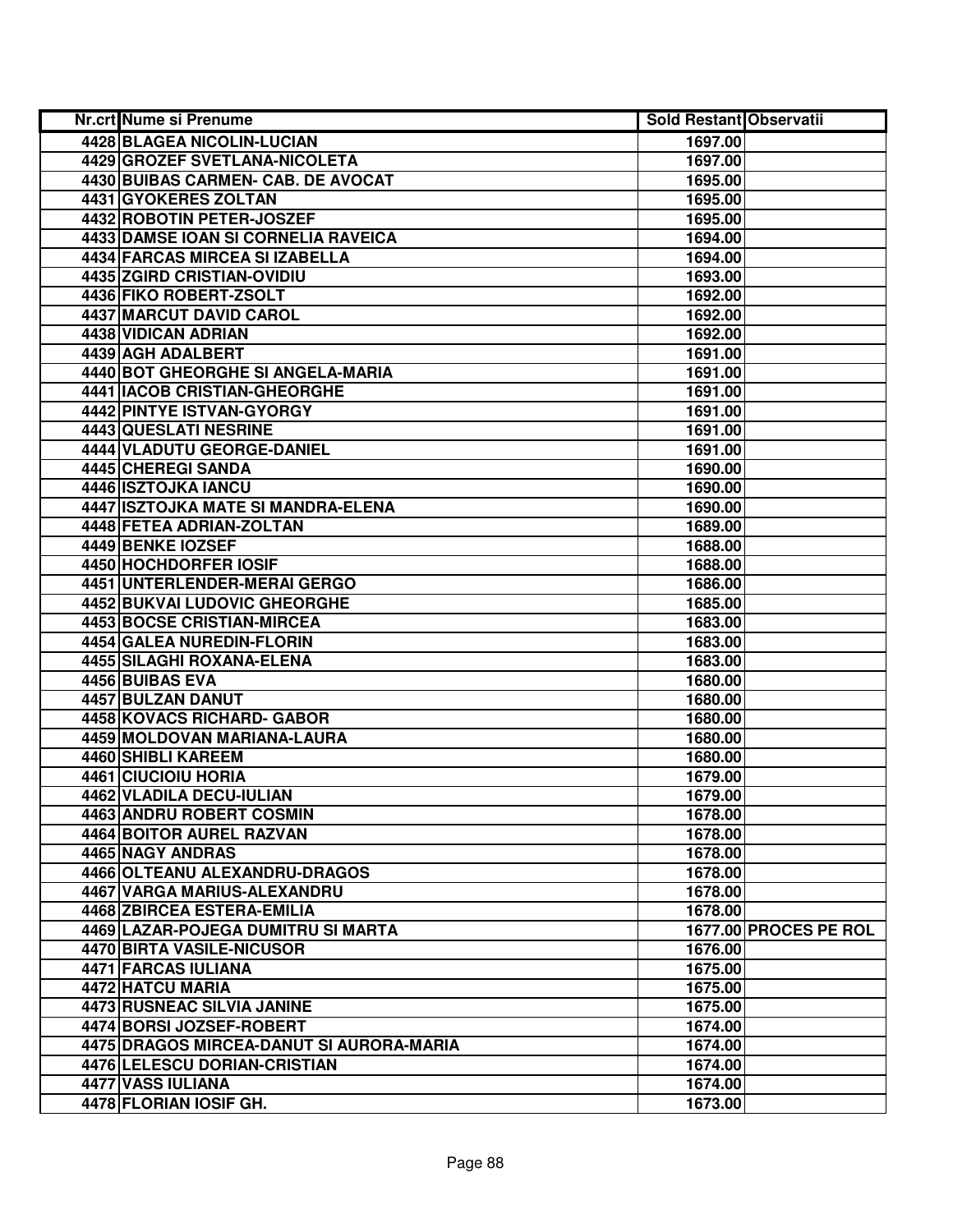| Nr.crt Nume si Prenume                    | <b>Sold Restant Observatii</b> |                       |
|-------------------------------------------|--------------------------------|-----------------------|
| <b>4479 HAVA IOAN SI JENICA</b>           | 1673.00                        |                       |
| <b>4480 MARCUT PAUL</b>                   | 1673.00                        |                       |
| 4481 POTRE GABRIEL-FLORIN                 | 1673.00                        |                       |
| 4482 SZABO ADRIANA-RAMONA                 | 1672.00                        |                       |
| 4483 SASIANU SEBASTIAN ALEXANDRU          | 1671.14                        |                       |
| 4484 CARTIS SERGIU-DAN                    | 1671.00                        |                       |
| 4485 ERDOS TIBOR                          | 1671.00                        |                       |
| 4486 CIPLEU NICODIM-SOLOMON               | 1670.00                        |                       |
| <b>4487 DUMITRESCU CORNEL</b>             | 1670.00                        |                       |
| 4488 GUTI CRISTIAN                        | 1670.00                        |                       |
| <b>4489 HANAS DAVID CLAUDIU</b>           | 1670.00                        |                       |
| 4490 KOVACS GYORGY                        | 1670.00                        |                       |
| 4491 KOVACS PETER                         | 1670.00                        |                       |
| 4492 SZABO CSABA-ROBERT                   | 1670.00                        |                       |
| 4493 GHERMAN MARIANA                      | 1669.00                        |                       |
| 4494 BOTIU MARIUS VIRGIL SI SIMONA MARILE | 1667.00                        |                       |
| 4495 CIOARA CORINA FELICIA                | 1667.00                        |                       |
| 4496 PANTIS CLAUDIU CATALIN               | 1667.00                        |                       |
| 4497 POPA VASILE C-TIN SI LIANA CORINA    | 1667.00                        |                       |
| 4498 BANTO JANOS ZOLTAN                   | 1665.00                        |                       |
| 4499 CORB CORNELIU BENIAMIN               | 1665.00                        |                       |
| 4500 LUCACIU-BOKENYI MARIUS-ALIN          | 1665.00                        |                       |
| 4501 SILAGHI GHEORGHE SI ILEANA           | 1664.00                        |                       |
| 4502 LUNCAN DORU-VIRGIL                   | 1663.00                        |                       |
| 4503 KOVACS ARPAD                         | 1662.00                        |                       |
| 4504 BARTOS VICTOR                        | 1660.00                        |                       |
| 4505 BORBIRO LASZLO                       | 1660.00                        |                       |
| 4506 GABOR MARGHIT                        | 1660.00                        |                       |
| 4507 GAL OVIDIU SERGIU                    | 1660.00                        |                       |
| 4508 GRECU ADRIANA                        | 1660.00                        |                       |
| 4509 PUTNOKI RAUL                         | 1660.00                        |                       |
| 4510 LUCA SERGIU IOAN                     | 1659.00                        |                       |
| 4511 MORAR CLAUDIA-JANETA                 | 1659.00                        |                       |
| <b>4512 CIPLEU SAMUEL SI DANIELA</b>      | 1657.00                        |                       |
| <b>4513 POP CALIN ADRIAN</b>              | 1657.00                        |                       |
| 4514 PUIU LIVIU                           | 1655.00                        |                       |
| <b>4515 LEUCEA ALIN LUCIAN</b>            | 1654.00                        |                       |
| 4516 POP CSABA                            | 1654.00                        |                       |
| <b>4517 POPA STEFAN EMIL</b>              | 1653.00                        |                       |
| 4518 ROZSDA IULIANA SI GRIGORE            | 1653.00                        |                       |
| <b>4519 SIM TEODORA-ROXANA</b>            |                                | 1653.00 PROCES PE ROL |
| 4520 STEFAN-HILGERT CARMEN FLORICA        | 1652.87                        |                       |
| 4521 MOCIAN FLORIN                        | 1652.00                        |                       |
| 4522 PADUREAN-NECHIFOR IOAN PETRU         | 1651.29                        |                       |
| 4523 BOLDIS GEORGE                        | 1650.00                        |                       |
| 4524 GABOR GABOR                          | 1650.00                        |                       |
| <b>4525 TOTH COSMIN CRISTIAN</b>          | 1650.00                        |                       |
| 4526 ZEMPLENYI ZOLTAN-LASZLO              | 1650.00                        |                       |
| 4527 ZOT FLORIN- LUCIAN                   | 1650.00                        |                       |
| 4528 PORUMB CORNEL                        | 1647.00                        |                       |
| 4529 SUCIU IOAN                           | 1647.00                        |                       |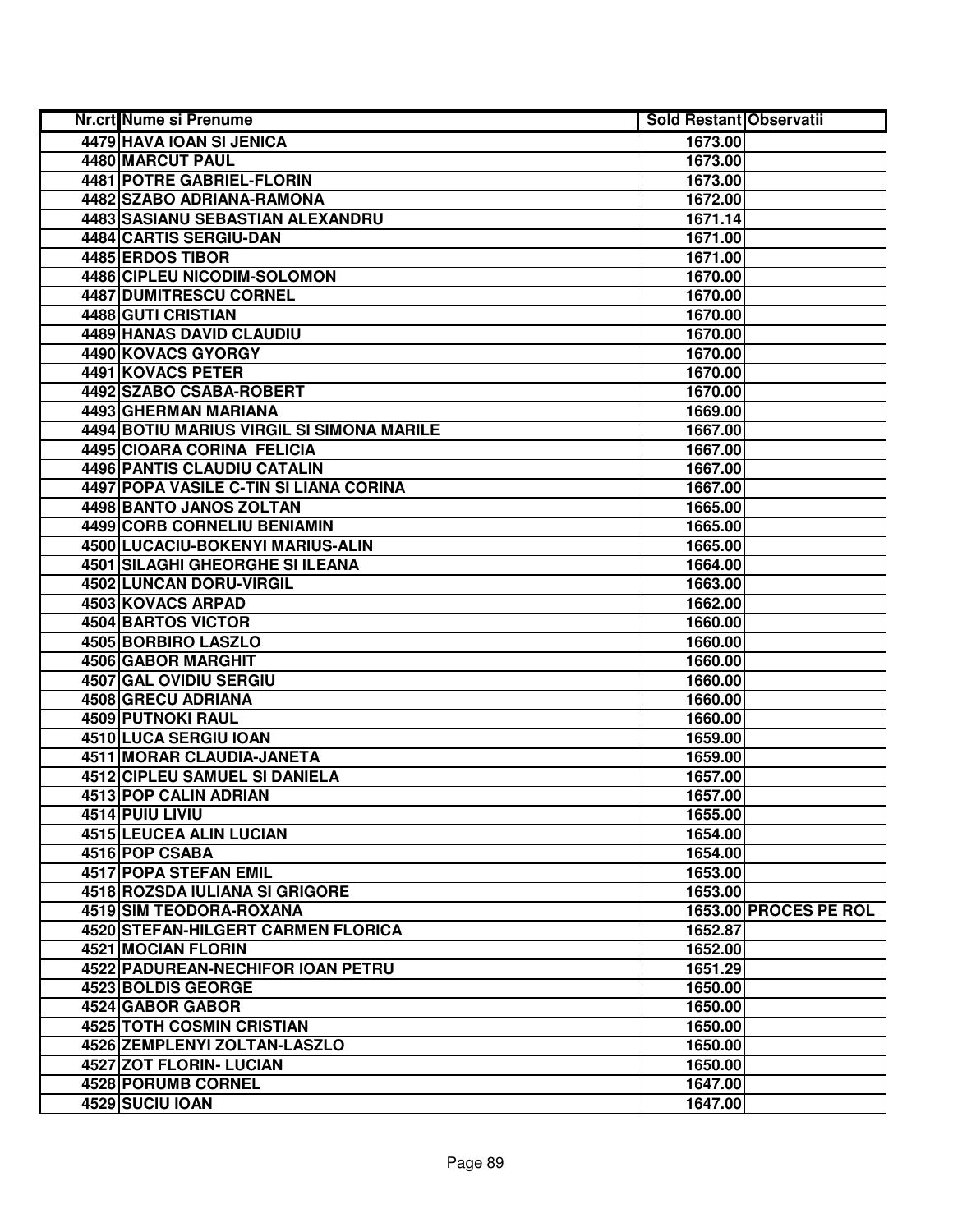| <b>Nr.crt Nume si Prenume</b>           | <b>Sold Restant Observatii</b> |  |
|-----------------------------------------|--------------------------------|--|
| 4530 SUCIU MARIA                        | 1647.00                        |  |
| <b>4531 DOBOS VICTOR</b>                | 1646.00                        |  |
| 4532 LAPADAT FLORIN                     | 1646.00                        |  |
| 4533 STROIU VASILE                      | 1646.00                        |  |
| 4534 CEBUC DANIEL DRAGOS                | 1644.00                        |  |
| 4535 DONINI MARCO                       | 1644.00                        |  |
| 4536 NEGRU ANNA                         | 1643.00                        |  |
| 4537 BRAD COSTINELA-MARIANA             | 1642.00                        |  |
| <b>4538 OLCEAN DAVID CRISTIAN</b>       | 1641.00                        |  |
| 4539 CIORBA ALEXANDRU                   | 1640.00                        |  |
| <b>4540 MOLNAR ANDREA-ETELKA</b>        | 1640.00                        |  |
| 4541 NISTOR VIOREL                      | 1640.00                        |  |
| <b>4542 RUSU DANIELA</b>                | 1640.00                        |  |
| 4543 DURA OLIMPIA-LUMINITA              | 1639.00                        |  |
| 4544 OPRIS ADRIAN-DUMITRU               | 1639.00                        |  |
| <b>4545 ERDELI MARIUS PETRU</b>         | 1637.00                        |  |
| 4546 GABOR LUDOVIC                      | 1637.00                        |  |
| 4547 SERB AVRAM-DANUT                   | 1636.00                        |  |
| 4548 ISZTOIKA LUDOVIC                   | 1635.00                        |  |
| 4549 NEDISAN TEOFIL                     | 1635.00                        |  |
| 4550 P.F.A.BAN CORNELIA                 | 1635.00                        |  |
| 4551 DRAGAN DOMITIAN SI MONICA          | 1634.00                        |  |
| 4552 PASCA VASILE SI CAMELIA            | 1634.00                        |  |
| 4553 BURCA CRISTIAN IOAN                | 1633.00                        |  |
| 4554 SONEA TEODORA-VIORICA              | 1633.00                        |  |
| 4555 TAAR LASZLO-ENDRE                  | 1633.00                        |  |
| 4556 BLIDAR ADRIAN                      | 1632.00                        |  |
| 4557 BOSCA ADRIAN-RAZVAN                | 1632.00                        |  |
| 4558 COSTEA LUCIAN                      | 1632.00                        |  |
| 4559 KOVACS ANITA-IZABELA               | 1631.00                        |  |
| 4560 CALAU CALIN-ADRIAN                 | 1630.00                        |  |
| 4561 DUCA EMIL-FLORIN                   | 1630.00                        |  |
| 4562 LEAC ALINA-DANA                    | 1630.00                        |  |
| 4563 POPA ARTIMON                       | 1629.00                        |  |
| 4564 SECARA SILVIU                      | 1629.00                        |  |
| <b>4565 SERES MIHAELA FLORICA</b>       | 1625.00                        |  |
| 4566 JURCA CLAUDIU-MARIUS               | 1622.00                        |  |
| <b>4567 IONESCU CIPRIAN-GEORGE</b>      | 1621.00                        |  |
| <b>4568 CALDARAR CIPRIAN FLORIN</b>     | 1620.00                        |  |
| <b>4569 HAINER MONICA ANNAMARIA</b>     | 1620.00                        |  |
| 4570 HAMZA ARGENTIN-REMUS               | 1620.00                        |  |
| <b>4571 LIANU ION - CONSTANTIN</b>      | 1620.00                        |  |
| 4572 SANYO ALOIS-IOAN                   | 1620.00                        |  |
| 4573 POPOVICI ADRIAN-IONUT              | 1618.00                        |  |
| 4574 MAKLUCZ LAJOS-LEVENTE              | 1616.00                        |  |
| 4575 MATEI SORIN-CRISTIAN               | 1616.00                        |  |
| 4576 MOCA GABRIELA                      | 1615.00                        |  |
| 4577 PUIU PETRICA                       | 1615.00                        |  |
| 4578 FODRE ETEL                         | 1614.00                        |  |
| 4579 GABOR GAVRIL                       | 1613.00                        |  |
| 4580 MARCUT GHEORGHE SI VALERIA LILIANA | 1613.00                        |  |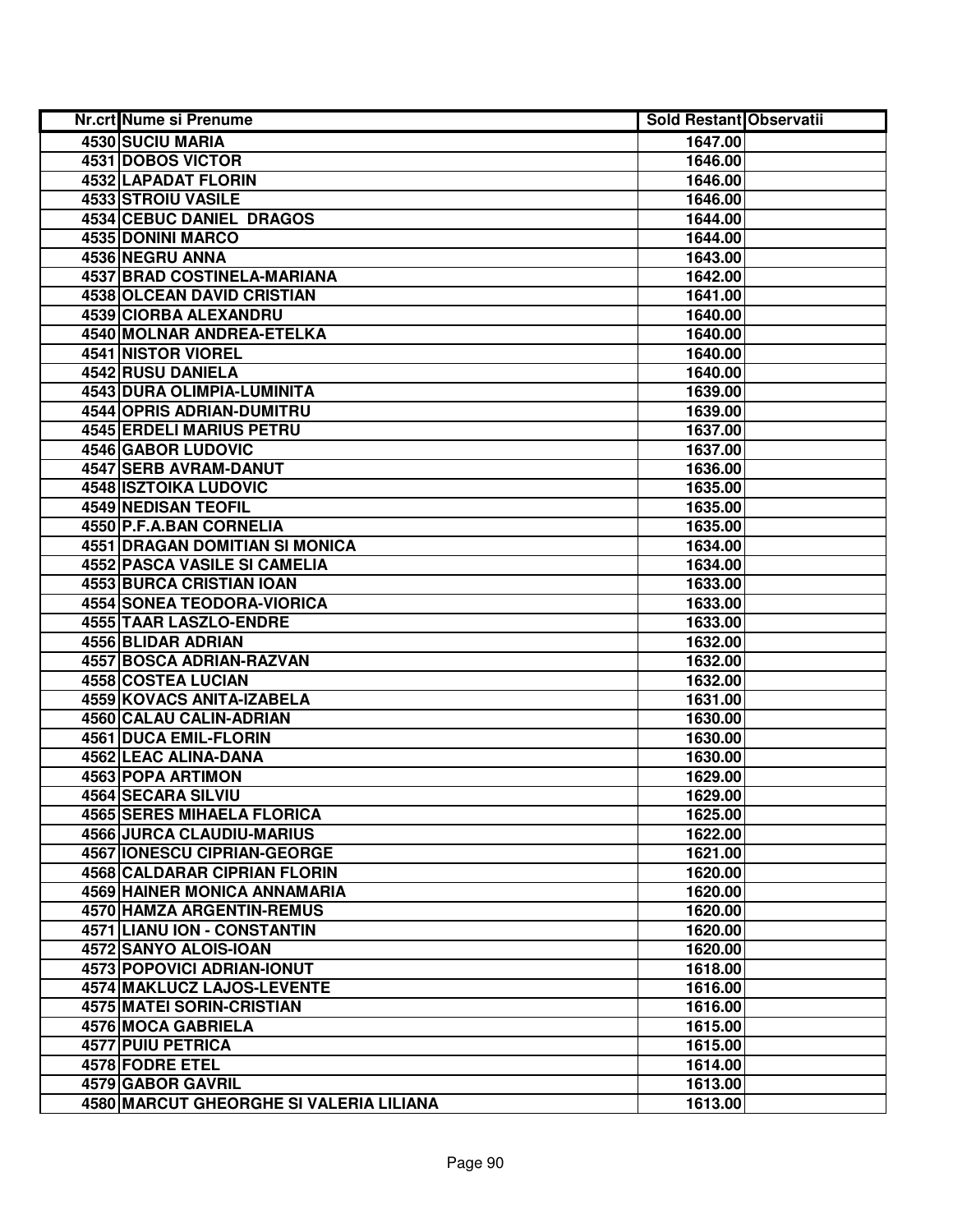| Nr.crt Nume si Prenume                   | <b>Sold Restant Observatii</b> |  |
|------------------------------------------|--------------------------------|--|
| <b>4581 TODOR DANUT-ADRIAN</b>           | 1613.00                        |  |
| 4582 GABOR MINDRA                        | 1612.00                        |  |
| 4583 TATAR ADELINA CRISTINA              | 1612.00                        |  |
| 4584 GUI CIPRIAN-MARCEL                  | 1611.00                        |  |
| 4585 HARSANYI-CRET ISTVAN-SANDOR         | 1610.00                        |  |
| 4586 DUMA ILEANA SI TRAIAN               | 1609.00                        |  |
| 4587 PURDA NICOLAE                       | 1608.00                        |  |
| 4588 CHEREGI MIHAI AMAN                  | 1607.00                        |  |
| 4589 BLAGA GAVRIL SI MARIANA             | 1606.00                        |  |
| 4590 HAIVAS SORIN ADRIAN SI CORINA ALEX. | 1606.00                        |  |
| <b>4591 DAVID KATALIN GABRIELA</b>       | 1605.00                        |  |
| <b>4592 LASZLO LEVENTE - MIKLOS</b>      | 1602.00                        |  |
| 4593 SZABADOS NORBERT SANDOR             | 1602.00                        |  |
| 4594 BURLAU MARIUS-LAVINIU               | 1601.00                        |  |
| 4595 FILIP LAVINIA ADINA                 | 1601.00                        |  |
| <b>4596 LETEA MARCEL-FLORIN</b>          | 1601.00                        |  |
| <b>4597 ADESOZE EMMANUEL SOJI</b>        | 1600.00                        |  |
| 4598 ALADWAN MASHHOUR-MAHMMOUD           | 1600.00                        |  |
| 4599 ARDELEAN MARIA                      | 1600.00                        |  |
| 4600 BARTHA LASZLO ADALBERT              | 1600.00                        |  |
| 4601 CABA GEORGE ADRIAN                  | 1600.00                        |  |
| <b>4602 DEME ALEXANDRU</b>               | 1600.00                        |  |
| 4603 EL AIDI MOULAY MEHDI                | 1600.00                        |  |
| 4604 GABOR LIZA                          | 1600.00                        |  |
| 4605 GAIDOS PAVEL FLORIN                 | 1600.00                        |  |
| 4606 IONESCU ALEXANDER                   | 1600.00                        |  |
| 4607 MARIAN RADU ION                     | 1600.00                        |  |
| 4608 MESZAROS IULIU-ROBERT               | 1600.00                        |  |
| 4609 MOISA SERGIU IOAN                   | 1600.00                        |  |
| 4610 OROSZ GYONGYI                       | 1600.00                        |  |
| 4611 RACOLTA SIMONA ANCA                 | 1600.00                        |  |
| 4612 TRABELSI MOHAMED MAHDI              | 1600.00                        |  |
| 4613 TRIPON TEODOR OCTAVIAN              | 1600.00                        |  |
| 4614 VLAD FLORIN                         | 1600.00                        |  |
| 4615 ISTOICA BOROS                       | 1599.00                        |  |
| 4616 LESAK SANDOR                        | 1598.00                        |  |
| 4617 BUZGO SANDOR-ATTILA                 | 1596.00                        |  |
| <b>4618 COPIL ADRIAN DOREL SI CARMEN</b> | 1596.00                        |  |
| <b>4619 JANOSI ATTILA SI GABRIELLA</b>   | 1596.00                        |  |
| 4620 TUREAN CARMEN-MARIA                 | 1595.00                        |  |
| 4621 SANDOR VASILE                       | 1594.00                        |  |
| 4622 VARHELYI CAROL SI KLARA             | 1594.00                        |  |
| 4623 ROIBU TEODOR SI FLORICA MARIANA     | 1593.00                        |  |
| 4624 ROSTAS LINA                         | 1592.00                        |  |
| 4625 IGNA ADRIAN SI ELISABETA            | 1591.00                        |  |
| 4626 VARGA STELIAN-GELU                  | 1591.00                        |  |
| 4627 BUCUR GHEORGHE                      | 1590.00                        |  |
| 4628 ERDEI-MIHOC SEBASTIAN GEORGE        | 1590.00                        |  |
| 4629 SANDU ILIE                          | 1590.00                        |  |
| <b>4630 GHIURAU CRISTIAN FLORIN</b>      | 1589.00                        |  |
| 4631 GULYAS KATALIN                      | 1588.00                        |  |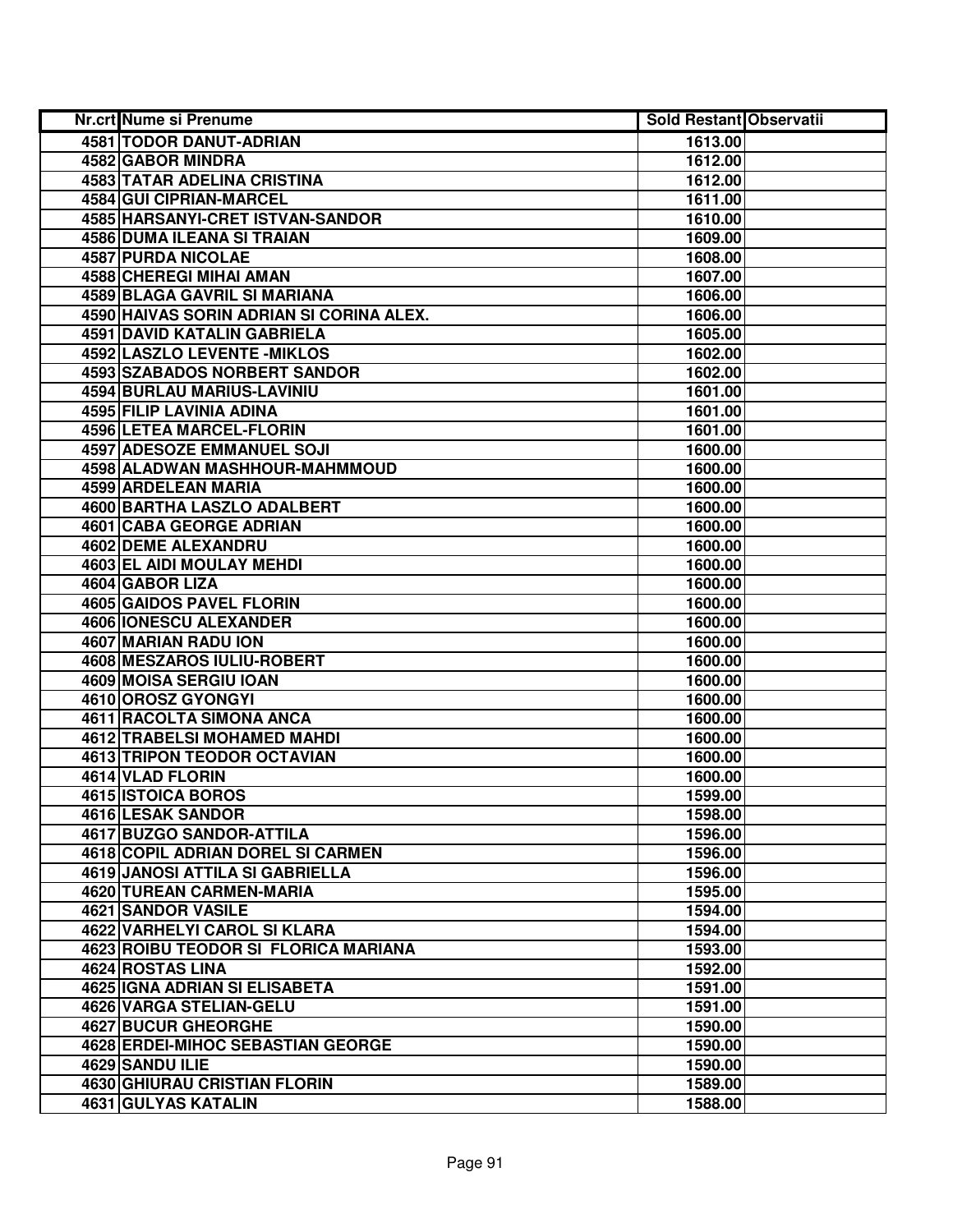| Nr.crt Nume si Prenume                                  | <b>Sold Restant Observatii</b> |  |
|---------------------------------------------------------|--------------------------------|--|
| 4632 SUMALAN ALEXANDRU                                  | 1588.00                        |  |
| 4633 COJOCARIU ILIE                                     | 1585.00                        |  |
| 4634 DAMIAN ANDI SEBASTIAN                              | 1585.00                        |  |
| 4635 FERKE CRISTIAN-FLORIN                              | 1585.00                        |  |
| <b>4636 SERDULT KATALIN IOLAN</b>                       | 1585.00                        |  |
| 4637 BALAIBAN PREDA SI DANIELA                          | 1584.00                        |  |
| 4638 FERCHE CRISTIAN                                    | 1584.00                        |  |
| 4639 GREGOVICS MARIA                                    | 1583.00                        |  |
| 4640 GYONGYOSI VIOLETA                                  | 1583.00                        |  |
| 4641 TURC ADRIAN-MIHAI                                  | 1583.00                        |  |
| 4642 SARCA FLORIN                                       | 1582.00                        |  |
| 4643 HUSZAR ATTILA                                      | 1581.00                        |  |
| 4644 BALOG FERENC                                       | 1580.00                        |  |
| 4645 JENEI ISTVAN                                       | 1580.00                        |  |
| 4646 MADAR PETRU ALIN, ALEXANDRA, IONUT, MA             | 1580.00                        |  |
| 4647 OLAH ZOLTAN                                        | 1580.00                        |  |
| 4648 OROS GHEORGHE                                      | 1580.00                        |  |
| 4649 MOGA VIOREL-AUGUSTIN                               | 1578.00                        |  |
| 4650 MANCI FLORIN-NICOLAE                               | 1577.00                        |  |
| 4651 HEGYI NORBERT                                      | 1576.00                        |  |
| 4652 MICULESCU SIMONA-LAURA                             | 1576.00                        |  |
| 4653 SANDOR DUMITRU SI MAGDALENA                        | 1575.00                        |  |
| 4654 GABOR IOANA-FLORICA                                | 1573.15                        |  |
| <b>4655 SABAU CARMEN</b>                                | 1573.00                        |  |
| 4656 SIMARGU GHITA ALEXANDRU                            | 1573.00                        |  |
| 4657 CALAU FLORIN-DORIN                                 | 1572.00                        |  |
| 4658 ALBUI SERGIU                                       | 1571.00                        |  |
| 4659 OLAH IONEL                                         | 1571.00                        |  |
| 4660 BRAN FLORENTINA-DANIELA                            | 1570.00                        |  |
| 4661 GACIU ROBERT                                       | 1570.00                        |  |
| 4662 LUPO VIORICA-LIVIA                                 | 1570.00                        |  |
| 4663 HADI ATTILA                                        | 1569.00                        |  |
| 4664 ISZTOIKA IOAN                                      | 1569.00                        |  |
| 4665 OLTEAN DANIEL                                      | 1567.00                        |  |
| <b>4666 CEARNAU FLORIN</b>                              | 1566.15                        |  |
| 4667 COFAR ONISIM - TRANDAFIR                           | 1566.00                        |  |
| 4668 GUTUI CRISTIAN-IOAN SI DANA-MARIANA                | 1564.00                        |  |
| <b>4669 NOVAC CIPRIAN-STEFAN</b>                        | 1563.00                        |  |
| 4670 VENTEL VIOREL                                      | 1562.00                        |  |
| 4671 CUCIULA FLORIN-DANIEL SI ALINA-FLORINA             | 1561.00                        |  |
| <b>4672 CRACIUNAS IOAN</b>                              | 1560.00                        |  |
| 4673 PLES IOAN                                          | 1560.00                        |  |
| 4674 ROUSSIS LUCIA MARIANA                              | 1560.00                        |  |
| 4675 TANCZOS IOSIF                                      | 1560.00                        |  |
| 4676 ROGOJAN SAMUIL-ANDREI                              | 1559.00                        |  |
| 4677 COJOC IULIA-TEODORA                                | 1558.00                        |  |
| 4678 TOTH ROLLAND-MARK                                  | 1557.00                        |  |
| 4679 FREUNDLICH SAMUEL ADAM - INTREPRINDERE INDIVIDUALA | 1555.00                        |  |
| 4680 GULES FLORIN CALIN                                 | 1555.00                        |  |
| 4681 KERESZTESY DIANA DOINA                             | 1555.00                        |  |
| 4682 ABRUDAN CRISTIAN-TUDOR                             | 1554.00                        |  |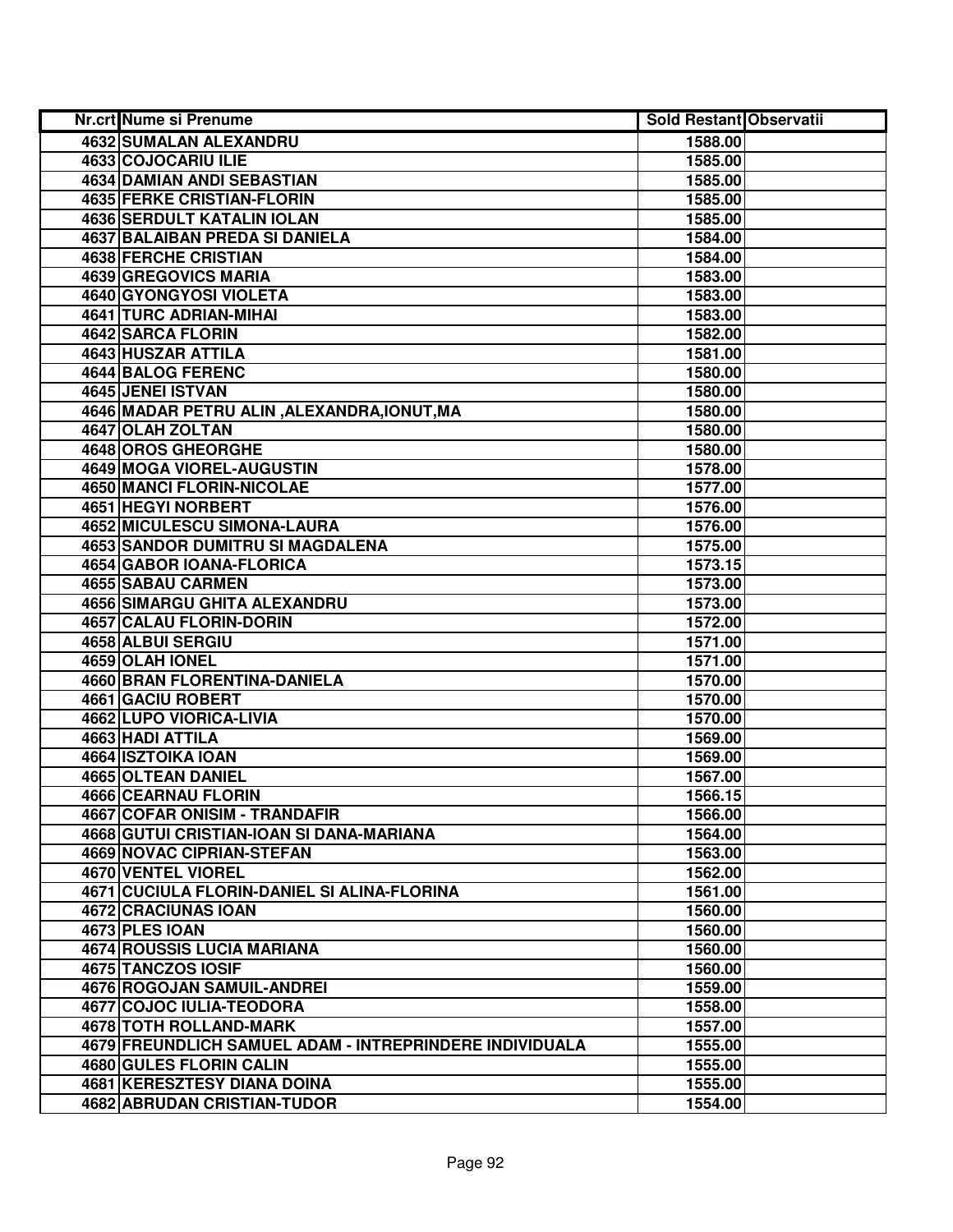| Nr.crt Nume si Prenume                                 | <b>Sold Restant Observatii</b> |  |
|--------------------------------------------------------|--------------------------------|--|
| 4683 GABOR CLARA                                       | 1553.00                        |  |
| 4684 VANYA CSILLA PARASCHIVA-INTREPRINDERE INDIVIDUALA | 1553.00                        |  |
| 4685 POP EUGEN                                         | 1552.66                        |  |
| 4686 GYORGY ILDIKO-RENATA                              | 1551.00                        |  |
| 4687 HALASZ IOLANDA                                    | 1551.00                        |  |
| 4688 LASLO MIRCEA                                      | 1551.00                        |  |
| 4689 VARGA ZOLTAN                                      | 1551.00                        |  |
| 4690 ALI BILAL KHALIF                                  | 1550.00                        |  |
| <b>4691 BANCSA EMERIC</b>                              | 1550.00                        |  |
| 4692 CIOLOCA OCTAVIAN, AUGUSTIN, VICTOR, BEJAN FLOARE  | 1550.00                        |  |
| <b>4693 DUME AUREL SI VICTORIA</b>                     | 1550.00                        |  |
| 4694 POP IOANA-LOREDANA                                | 1550.00                        |  |
| <b>4695 TOROK LUDOVIC</b>                              | 1550.00                        |  |
| <b>4696 TRINCA ADRIAN-COSMIN</b>                       | 1550.00                        |  |
| 4697 GOBLYOSNE TAJTI-ILONA                             | 1548.00                        |  |
| 4698 GOMBOS CORNEL-VIOREL SI CARMEN                    | 1548.00                        |  |
| 4699 PORUMB ROZICA                                     | 1548.00                        |  |
| 4700 SILAGHI GHEORGHE VIOREL                           | 1548.00                        |  |
| 4701 CRISTEA IOAN                                      | 1547.00                        |  |
| 4702 ARANY ALEXANDRU                                   | 1545.00                        |  |
| 4703 OROS IOAN MARCEL                                  | 1545.00                        |  |
| 4704 RASVANTA VASILE-ADRIAN                            | 1545.00                        |  |
| 4705 PAP CSABA STEFAN                                  | 1544.00                        |  |
| 4706 MARINA MARIANA VIORICA                            | 1543.00                        |  |
| 4707 ILE VIOREL CORNELIU                               | 1542.00                        |  |
| 4708 BARA CIPRIAN-CLAUDIU                              | 1540.00                        |  |
| 4709 FERCHE ADRIAN-COSMIN                              | 1540.00                        |  |
| 4710 NAGY ROBERT-LASZLO                                | 1540.00                        |  |
| 4711 SALAGEAN FLOARE                                   | 1540.00                        |  |
| 4712 SZILAGYI BELA                                     | 1540.00                        |  |
| 4713 VARGA TIBOR                                       | 1540.00                        |  |
| 4714 POPA TUNS DORIN LIVIU INTREP.INDIV.               | 1539.00                        |  |
| 4715 COPIL DANIEL-MATEI                                | 1538.00                        |  |
| 4716 BEDE ALEXANDRU SI SIMONA-MARIANA                  | 1537.00                        |  |
| 4717 DAVID LASZLO                                      | 1537.00                        |  |
| 4718 VASS ISABELA ADRIANA                              | 1537.00                        |  |
| 4719 BODONEA MIHAELA-FLORENTINA                        | 1536.00                        |  |
| 4720 PETRUT GEORGE OCTAVIAN                            | 1536.00                        |  |
| 4721 SIPOS IULIU                                       | 1536.00                        |  |
| 4722 BARBU CONSTANTIN                                  | 1535.00                        |  |
| 4723 EMBER VIORICA (ENGBER IBOLYA)                     | 1535.00                        |  |
| 4724 KISS ALEXANDRU                                    | 1535.00                        |  |
| <b>4725 POP IOAN</b>                                   | 1533.00                        |  |
| 4726 POPA VASILE                                       | 1533.00                        |  |
| 4727 BERGHIAN PETRU SI NICOLETA                        | 1532.00                        |  |
| 4728 KOVACS ALEXANDRU SI LIDIA                         | 1532.00                        |  |
| 4729 BOCUT ANDREI-GEORGE                               | 1530.00                        |  |
| 4730 BOKA GHEORGHE                                     | 1530.00                        |  |
| 4731 VOINEA GABRIEL                                    | 1530.00                        |  |
| 4732 SECAN CRISTIANA-EMILIA                            | 1529.72                        |  |
| 4733 HAMZA EVA                                         | 1529.00                        |  |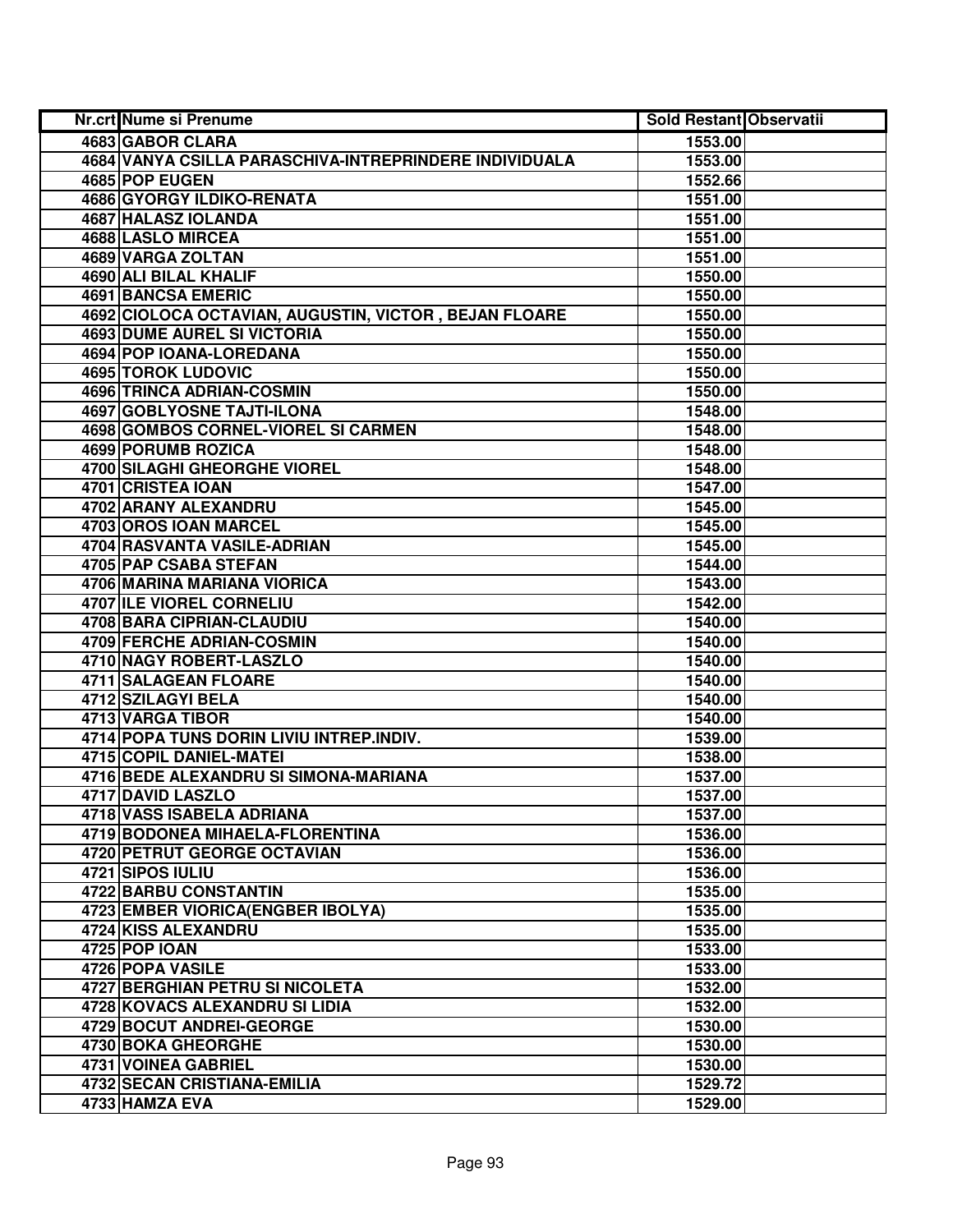| Nr.crt Nume si Prenume                     | <b>Sold Restant Observatii</b> |  |
|--------------------------------------------|--------------------------------|--|
| 4734 PUIE VIOLETA-FLORINA SI NICOLAE       | 1529.00                        |  |
| 4735 BUIE MARIA IBOLYA SI IOAN             | 1528.00                        |  |
| 4736 DRIMBA ROZALIA                        | 1528.00                        |  |
| 4737 BORDAS STEFAN                         | 1525.00                        |  |
| <b>4738 DEJEU ALEXA-MARIUS</b>             | 1525.00                        |  |
| <b>4739 REZMUVES ALEXANDRU</b>             | 1525.00                        |  |
| 4740 KOPE LIVIA                            | 1524.00                        |  |
| <b>4741 TRIFA DOREL MARIUS</b>             | 1522.84                        |  |
| <b>4742 DUMITRU ROBERT-DANIEL</b>          | 1522.50                        |  |
| <b>4743 CHILLIK SANDOR-ZOLTAN</b>          | 1521.73                        |  |
| 4744 DRAGHICI ANDREI-VICTOR                | 1521.00                        |  |
| 4745 KALMAR ATTILA ENDRE                   | 1521.00                        |  |
| 4746 PANTIS SERGIU                         | 1521.00                        |  |
| 4747 LINGURAR RAMONA-SIMONA                | 1520.00                        |  |
| 4748 LELE TEODOR SI ILEANA                 | 1518.00                        |  |
| 4749 ARDELEAN GHEORGHE-CATALIN             | 1516.00                        |  |
| 4750 BUNTA NICOLAE SI ANA MARIA            | 1516.00                        |  |
| 4751 BUDA ANDREI                           | 1515.00                        |  |
| 4752 CRIVOLIUBIC MIHAELA                   | 1514.00                        |  |
| 4753 TOMELE IRINA ELISABETA                | 1513.84                        |  |
| 4754 ALB LIVIA                             | 1513.00                        |  |
| 4755 CIBOTARU LILIANA                      | 1513.00                        |  |
| 4756 VARADI ATTILA                         | 1513.00                        |  |
| 4757 BRETAN ERNEST                         | 1512.00                        |  |
| 4758 SZATMARI TIBERIU                      | 1512.00                        |  |
| 4759 GROZA MIREL MARIUS                    | 1511.00                        |  |
| 4760 VINCZE KATALIN                        | 1511.00                        |  |
| 4761 BALOGH ROBERT                         | 1510.00                        |  |
| 4762 MATEI NICOLAE-DOREL                   | 1510.00                        |  |
| 4763 MOISIN OVIDIU                         | 1510.00                        |  |
| 4764 RUGAN IOAN-ADRIAN                     | 1510.00                        |  |
| 4765 TRIPP AURORA                          | 1510.00                        |  |
| 4766 AMBRO ADRIAN                          | 1509.00                        |  |
| <b>4767 GHIULAN LORENA-CARMEN</b>          | 1509.00                        |  |
| 4768 IOVAN FLAVIUS                         | 1509.00                        |  |
| 4769 ROTH DEZIDERIU                        | 1509.00                        |  |
| <b>4770 GATEJ CRISTINA-IOANA</b>           | 1507.00                        |  |
| 4771 PASCU SIMONA-IOANA, CABINET DE AVOCAT | 1506.00                        |  |
| <b>4772 BUDAU DAN ALEXANDRU</b>            | 1505.00                        |  |
| 4773 PLES FLORIN GAVRIL                    | 1504.00                        |  |
| 4774 IOVAN CLAUDIU-CRISTIAN                | 1503.00                        |  |
| 4775 ERDEI MARIA                           | 1501.00                        |  |
| 4776 ANTONICS TEODORA EMILIA               | 1500.00                        |  |
| <b>4777 BALOTA CARMEN RENATA</b>           | 1500.00                        |  |
| 4778 BEJUSCA FLORIN                        | 1500.00                        |  |
| 4779 BENCZIK ROBERT GABOR                  | 1500.00                        |  |
| 4780 BURCEA MANDRA                         | 1500.00                        |  |
| 4781 BURCSA GITA                           | 1500.00                        |  |
| 4782 BUTNARASU IOANA                       | 1500.00                        |  |
| 4783 CSAK KRISZTINA P.F.A                  | 1500.00                        |  |
| 4784 CUTULA DANA ANCA                      | 1500.00                        |  |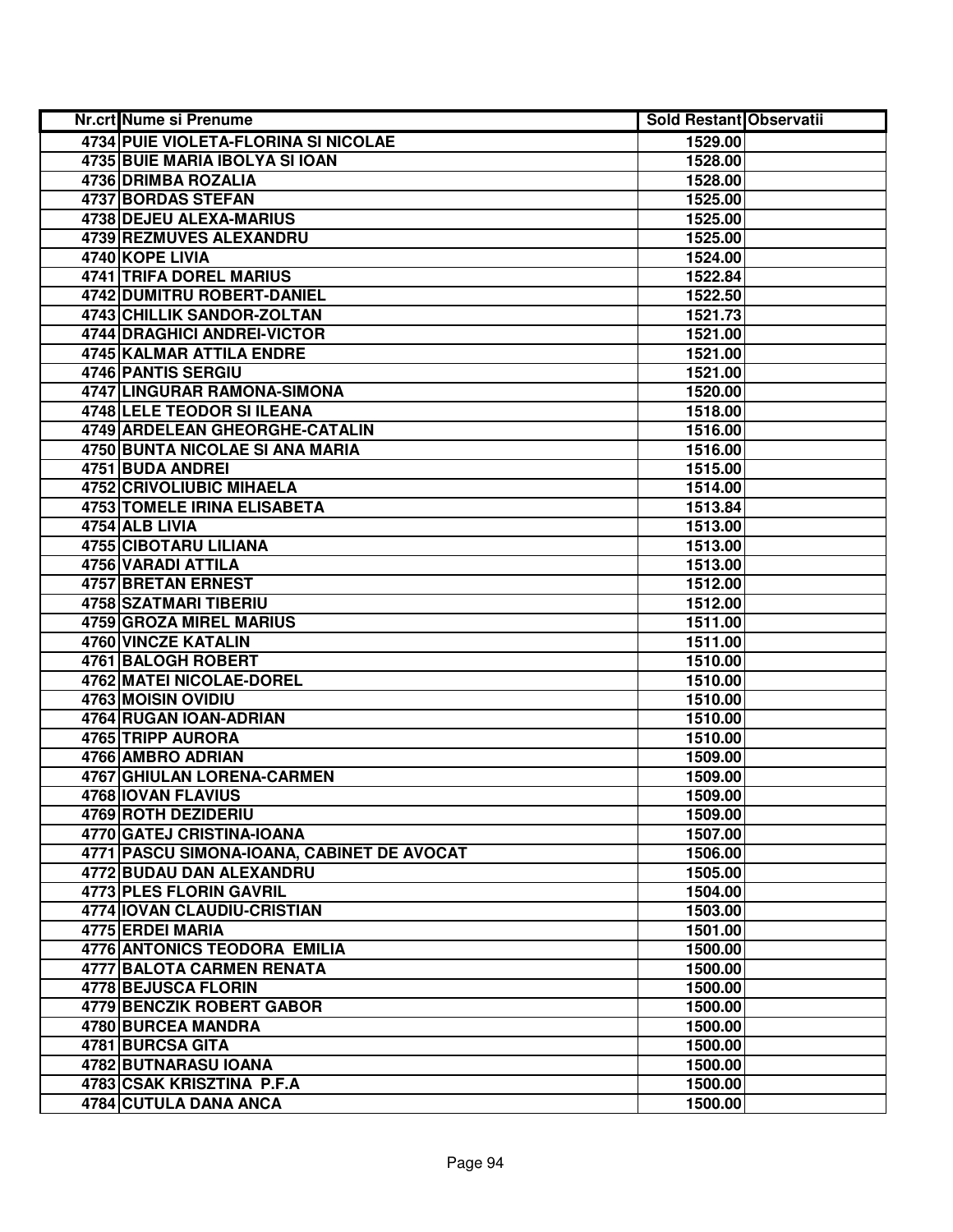| Nr.crt Nume si Prenume                    | <b>Sold Restant Observatii</b> |  |
|-------------------------------------------|--------------------------------|--|
| <b>4785 DACUNNA VICHIE BRYAN ANDRE</b>    | 1500.00                        |  |
| 4786 FILIMON DORIN                        | 1500.00                        |  |
| 4787 GABOR GAVRIL                         | 1500.00                        |  |
| 4788 GABOR MANDRA                         | 1500.00                        |  |
| 4789 GABOR ROZA                           | 1500.00                        |  |
| 4790 GANEA RAUL-MIHAI                     | 1500.00                        |  |
| 4791 HAINER LAURA                         | 1500.00                        |  |
| 4792 ISZTOJKA TEREZIA                     | 1500.00                        |  |
| 4793 IZSAK JOZSEF                         | 1500.00                        |  |
| 4794 JUZON MARCIN-JACEK                   | 1500.00                        |  |
| 4795 KORDOVAN IOSIF                       | 1500.00                        |  |
| <b>4796 KOTELES ROBERT</b>                | 1500.00                        |  |
| 4797 LUPO MARIOARA VOICHITA               | 1500.00                        |  |
| 4798 MARKOVICS ROMULUS-IULIU              | 1500.00                        |  |
| 4799 MARTINAO ANDRE RAFAEL                | 1500.00                        |  |
| 4800 MIHAI FLORENTINA                     | 1500.00                        |  |
| 4801 MONENCIU FLORIN-GHEORGHE             | 1500.00                        |  |
| 4802 NITE MARIUS                          | 1500.00                        |  |
| 4803 PAP GILDA                            | 1500.00                        |  |
| 4804 POP IULIU                            | 1500.00                        |  |
| 4805 ROTAR GEORGE MADALIN                 | 1500.00                        |  |
| 4806 SALAJAN TEODORA-ROXANA               | 1500.00                        |  |
| 4807 SAMU RUPI                            | 1500.00                        |  |
| 4808 SARKADI EVA                          | 1500.00                        |  |
| 4809 SIMON EUGEN-ROMEO                    | 1500.00                        |  |
| 4810 SORCA CIPRIAN-COSMIN                 | 1500.00                        |  |
| 4811 STUPARU CONSTANTIN                   | 1500.00                        |  |
| 4812 TOCILA ANDREI                        | 1500.00                        |  |
| 4813 TOPORAS SEBASTIAN                    | 1500.00                        |  |
| 4814 TOTH ALEXANDRU-CRISTIAN              | 1500.00                        |  |
| 4815 VARGA RUDOLF                         | 1500.00                        |  |
| <b>4816 VINCZE KECSKES MATEI GHEORGHE</b> | 1500.00                        |  |
| <b>4817 VINTER ALEXANDRA</b>              | 1500.00                        |  |
| <b>4818 ROSCA DAN GHEORGHE</b>            | 1499.69                        |  |
| <b>4819 RATIU TATIANA-MARINELA</b>        | 1499.00                        |  |
| <b>4820 VOLOSEN LUCIAN</b>                | 1499.00                        |  |
| 4821 IHOS MONICA-IOANA                    | 1497.00                        |  |
| 4822 DACIN VLADUT-LUCIAN                  | 1496.00                        |  |
| <b>4823 MARTA SORIN-CRISTIAN</b>          | 1495.00                        |  |
| 4824 FARKAS JOZSEF                        | 1494.00                        |  |
| 4825 POP ANDREI MANOEL SI FLORICA         | 1494.00                        |  |
| 4826 TENT MARIANA                         | 1494.00                        |  |
| 4827 TINCAU DOREL SI MARIA                | 1494.00                        |  |
| 4828 BUNDIK RAYMOND-JOZSEF                | 1493.00                        |  |
| 4829 DOARNA FLOAREA                       | 1493.00                        |  |
| 4830 VLAS DANIELA - FLORICA               | 1493.00                        |  |
| 4831 BARATI GEORG                         | 1491.00                        |  |
| 4832 GABOR MATEI                          | 1491.00                        |  |
| 4833 NAGY PETER JOZSEF SI OLGA            | 1491.00                        |  |
| 4834 BUT-GROZAVESCU CLAUDIU               | 1490.00                        |  |
| 4835 CIURAR IOLAND                        | 1490.00                        |  |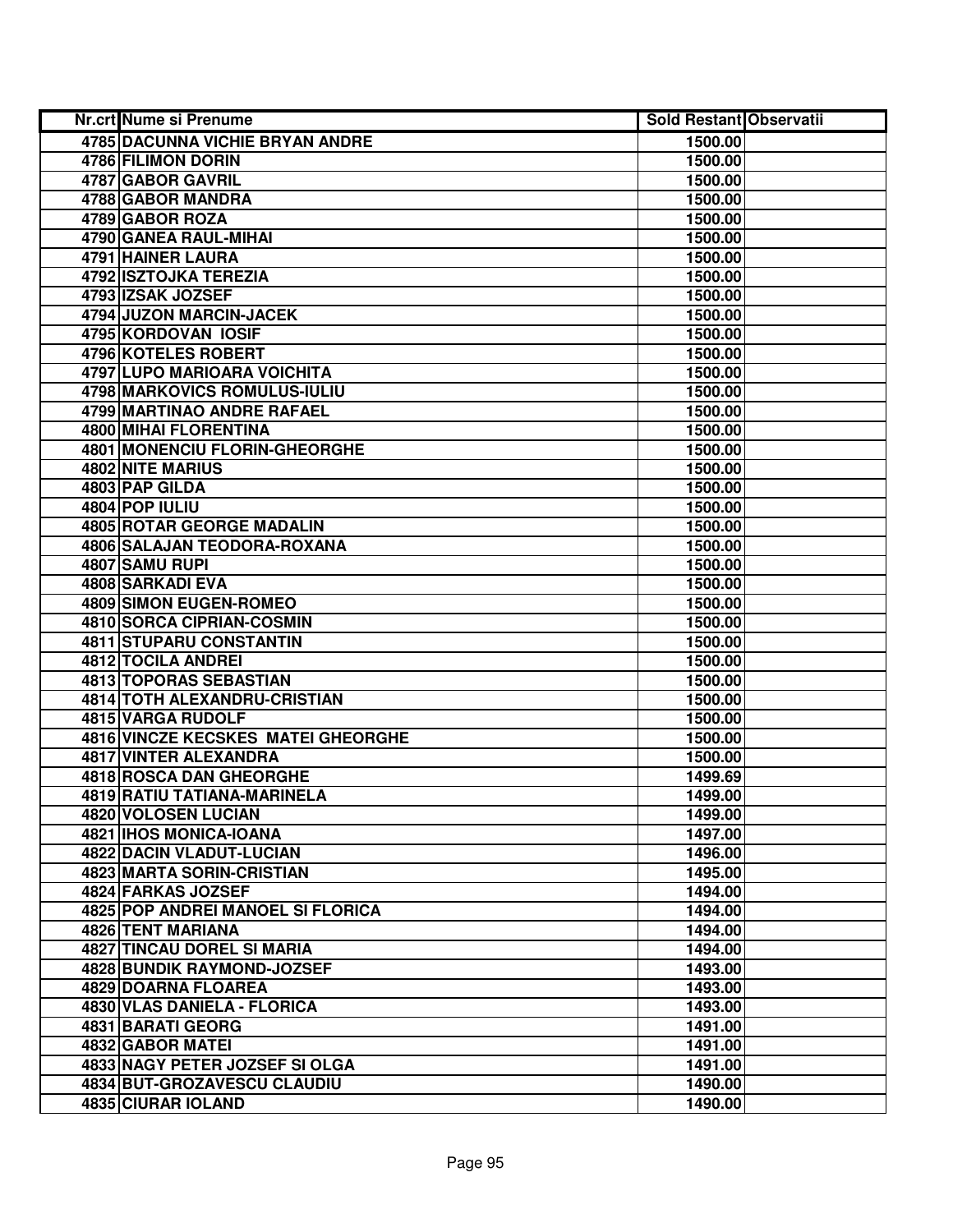| <b>Nr.crt Nume si Prenume</b>            | <b>Sold Restant Observatii</b> |  |
|------------------------------------------|--------------------------------|--|
| 4836 LAZURAN CLAUDIU SEBASTIAN           | 1490.00                        |  |
| 4837 TOTOREAN MARCEL ALEXANDRU           | 1490.00                        |  |
| 4838 BENEA CALIN-IOAN                    | 1489.00                        |  |
| 4839 MANTO DIANA - MARIA                 | 1488.00                        |  |
| 4840 PURGE ILDIKO                        | 1487.00                        |  |
| 4841 BEJUSCA SERGIU- IONUT               | 1485.06                        |  |
| 4842 SFERLE IOAN ADRIAN                  | 1485.00                        |  |
| 4843 NISTOR FLORENTINA-LENUTA SI IOAN    | 1484.49                        |  |
| 4844 MARNEA RAZVAN CLAUDIU               | 1484.00                        |  |
| 4845 SABAU DACIAN-ILIE-CALIN             | 1484.00                        |  |
| 4846 PLUGAR MARIAN                       | 1483.70                        |  |
| 4847 MARIAN FLORICA                      | 1483.00                        |  |
| 4848 MIHALY ROBERT KRISTIAN              | 1483.00                        |  |
| 4849 SILYE LUDOVIC                       | 1483.00                        |  |
| 4850 BOCHIS MARIANA SI TEODOR            | 1482.00                        |  |
| 4851 COSTEA NICOLETA-IOANA               | 1482.00                        |  |
| 4852 MAG CIPRIAN-BOGDAN                  | 1481.00                        |  |
| 4853 CUC ADRIAN-NICOLAE                  | 1480.00                        |  |
| 4854 DUDAS SANDU DANUT                   | 1480.00                        |  |
| <b>4855 LIBANT CONSTANTIN-MARIUS</b>     | 1480.00                        |  |
| 4856 NAGY MARTA                          | 1480.00                        |  |
| 4857 PETRI NORBERT-SANDOR                | 1480.00                        |  |
| 4858 TOMA NICOLAE-SILVIU                 | 1480.00                        |  |
| 4859 ZLIBUT ADRIANA                      | 1480.00                        |  |
| 4860 PETRUSAN EUGEN                      | 1478.22                        |  |
| 4861 BERE SORIN                          | 1478.00                        |  |
| 4862 PODILA IOAN-SERGIU                  | 1478.00                        |  |
| 4863 REMES SEBASTIAN-BOGDAN              | 1477.50                        |  |
| 4864 CICORTAS MARIA                      | 1477.00                        |  |
| 4865 PRODAN MIHAELA-TEODORA              | 1477.00                        |  |
| 4866 SAVA IOAN CAB. DE AVOCAT            | 1477.00                        |  |
| 4867 BOHUS IOANA-CARMEN                  | 1476.00                        |  |
| <b>4868 IERAN SIMONA CECILIA</b>         | 1476.00                        |  |
| 4869 KARACSONYI ROBERT-PAVEL             | 1476.00                        |  |
| 4870 SZAKACS JOZSEF-ROBERT               | 1475.00                        |  |
| 4871 BUMBUI IULIANA - ANA                | 1473.00                        |  |
| <b>4872 DICU GHEORGHE</b>                | 1472.00                        |  |
| 4873 POPA VIORICA                        | 1472.00                        |  |
| 4874 TURCUS VASILE-RADU SI RAMONA-CORINA | 1472.00                        |  |
| 4875 BOTIS MARCELA                       | 1471.00                        |  |
| 4876 ABRUDAN MARIUS-EMIL                 | 1470.00                        |  |
| <b>4877 BENTE VLAD CRISTIAN</b>          | 1470.00                        |  |
| 4878 BLAJ FLORIN-CALIN                   | 1470.00                        |  |
| 4879 BUNTA ANA-MARIA GEORGETA            | 1470.00                        |  |
| 4880 CIPLEU DANIEL-ANDREI                | 1470.00                        |  |
| 4881 OKOS EVA ILDIKO SI STEFAN           | 1470.00                        |  |
| 4882 TIRLA CRISTIAN-TUDOR                | 1470.00                        |  |
| 4883 VLAD TRAIAN MARIUS                  | 1469.00                        |  |
| 4884 MAGYARI ALEXANDRU                   | 1468.00                        |  |
| 4885 MOS OVIDIU BOGDAN - CAB. DE AVOCAT  | 1468.00                        |  |
| 4886 BURDAN IOSIF                        | 1466.98                        |  |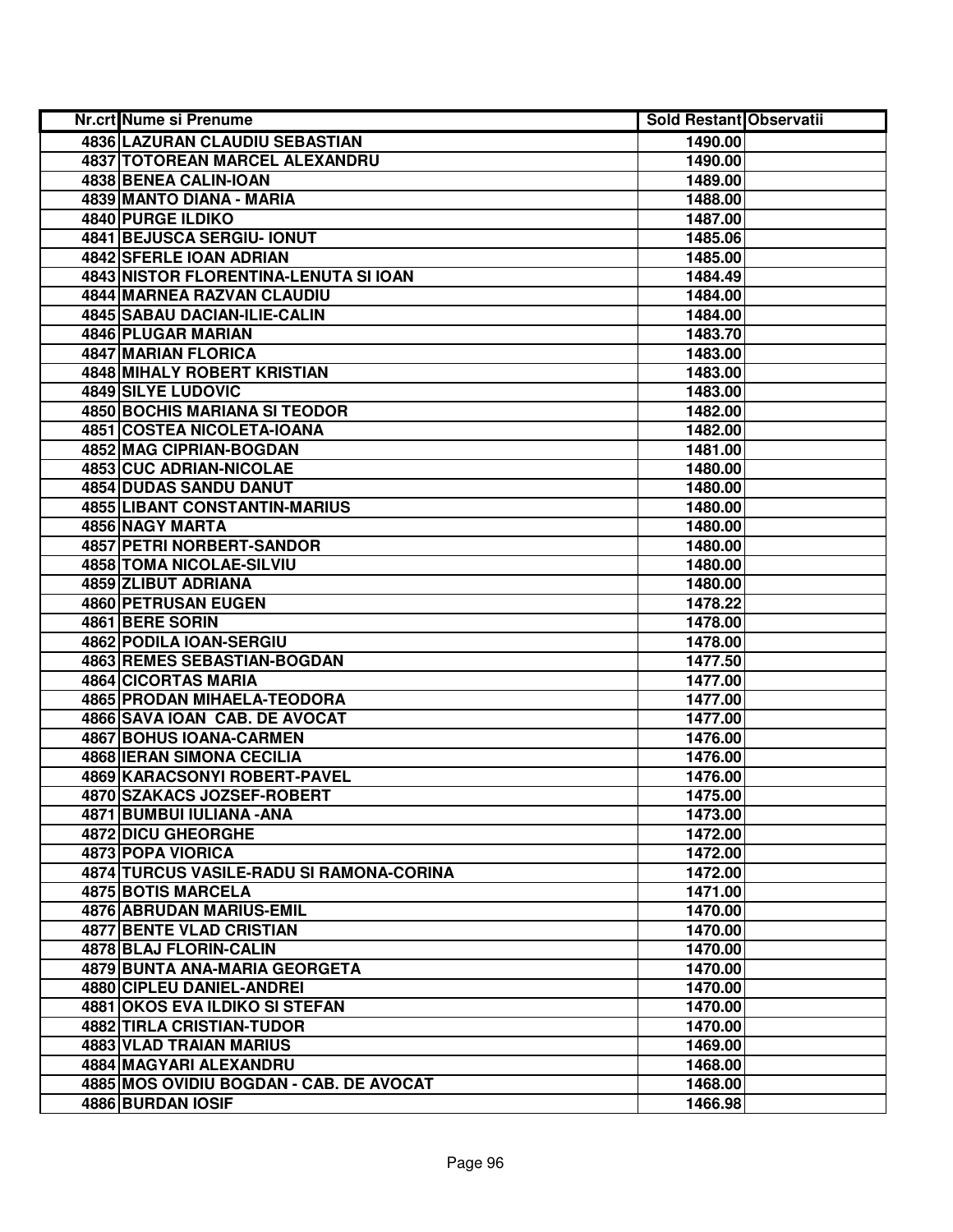| Nr.crt Nume si Prenume                       | <b>Sold Restant Observatii</b> |  |
|----------------------------------------------|--------------------------------|--|
| 4887 BEJAN OVIDIU-CORNEL SI MARIA-LIA        | 1466.00                        |  |
| 4888 ANDREJKA ANDREI - GHEORGHE              | 1465.80                        |  |
| 4889 ARDELEAN IOAN-MARIN                     | 1465.00                        |  |
| 4890 ILLE ANDREI-TUDOR                       | 1465.00                        |  |
| <b>4891 MATICIUC ALIN-FLORIN</b>             | 1465.00                        |  |
| 4892 STEF CRISTIAN                           | 1465.00                        |  |
| 4893 JURCA GAVRIL SI MARGARETA               | 1464.00                        |  |
| <b>4894 MOTOC GABRIELA SI GHEORGHE</b>       | 1464.00                        |  |
| 4895 VARGA GEZA                              | 1464.00                        |  |
| <b>4896 KULCZCKI FERENCZ ROMULUS</b>         | 1463.00                        |  |
| 4897 TOCAI MIHAI                             | 1463.00                        |  |
| 4898 BUZAS MIRCEA SI CARMEN                  | 1462.00                        |  |
| 4899 COTE FLORICICA                          | 1462.00                        |  |
| 4900 FORA TEODOR-FLAVIU                      | 1460.00                        |  |
| 4901 GROZA DANIEL-GEORGE                     | 1460.00                        |  |
| 4902 HOWARD LEONA- VIOLETA                   | 1460.00                        |  |
| 4903 LUKACS BELA ANDRAS                      | 1460.00                        |  |
| 4904 PETRILA MIHAI                           | 1460.00                        |  |
| 4905 TINC IOAN SI ELENA                      | 1460.00                        |  |
| 4906 TOCA DANIEL                             | 1460.00                        |  |
| 4907 SZIKI ATTILA ZOLTAN                     | 1459.43                        |  |
| <b>4908 BORA GHEORGHE ADRIAN</b>             | 1458.00                        |  |
| 4909 LAZAU MARIN SI CONSTANTINA-GABRIELA     | 1458.00                        |  |
| 4910 SECAN LAURA                             | 1458.00                        |  |
| 4911 ADANY BEATA                             | 1456.00                        |  |
| 4912 BARBAT GHEORGHE-LAURENTIU               | 1455.00                        |  |
| 4913 CSIKI ANDREA-BEATA                      | 1455.00                        |  |
| 4914 KOCSIS PETER-ATTILA                     | 1455.00                        |  |
| 4915 NEAGOTA STELIAN IOAN                    | 1455.00                        |  |
| 4916 POP ALEXANDRU-TIBERU                    | 1455.00                        |  |
| 4917 TOCAI TRAIAN-CALIN                      | 1455.00                        |  |
| 4918 CABAU EMILIA-ANA                        | 1454.00                        |  |
| 4919 GOGUCZ JANOS-ATTILA                     | 1454.00                        |  |
| 4920 JUDEA IOAN-DORU                         | 1454.00                        |  |
| 4921 SZABO ILDIKO<br><b>SI STEFAN</b>        | 1454.00                        |  |
| 4922 MATESAN GABRIELA-VERONICA SI PAUL-RARES | 1453.00                        |  |
| 4923 PANTEA AFRODITA PAULA                   | 1453.00                        |  |
| 4924 CIURDAR PETRU SI IOANA                  | 1452.00                        |  |
| <b>4925 KUCHEL FRANCISC</b>                  | 1452.00                        |  |
| 4926 MOLNAR ANAMARIA                         | 1452.00                        |  |
| 4927 SZEKELY KATALIN-ANNA                    | 1450.54                        |  |
| <b>4928 ANTON GHEORGHE-CRISTIAN</b>          | 1450.00                        |  |
| 4929 BAKI ARPAD                              | 1450.00                        |  |
| 4930 CHEREGI DANIEL-CALIN                    | 1450.00                        |  |
| 4931 DENQ QIFENG                             | 1450.00                        |  |
| 4932 ISZTOICA RUPI                           | 1450.00                        |  |
| 4933 LUNGEANU DAN-CRISTIAN                   | 1450.00                        |  |
| 4934 MUDURA TUDOR-ALEX                       | 1450.00                        |  |
| 4935 NADAS SANDOR                            | 1450.00                        |  |
| 4936 BUGHIU IONUT RAUL                       | 1448.00                        |  |
| 4937 LUNGU RAZVAN                            | 1448.00                        |  |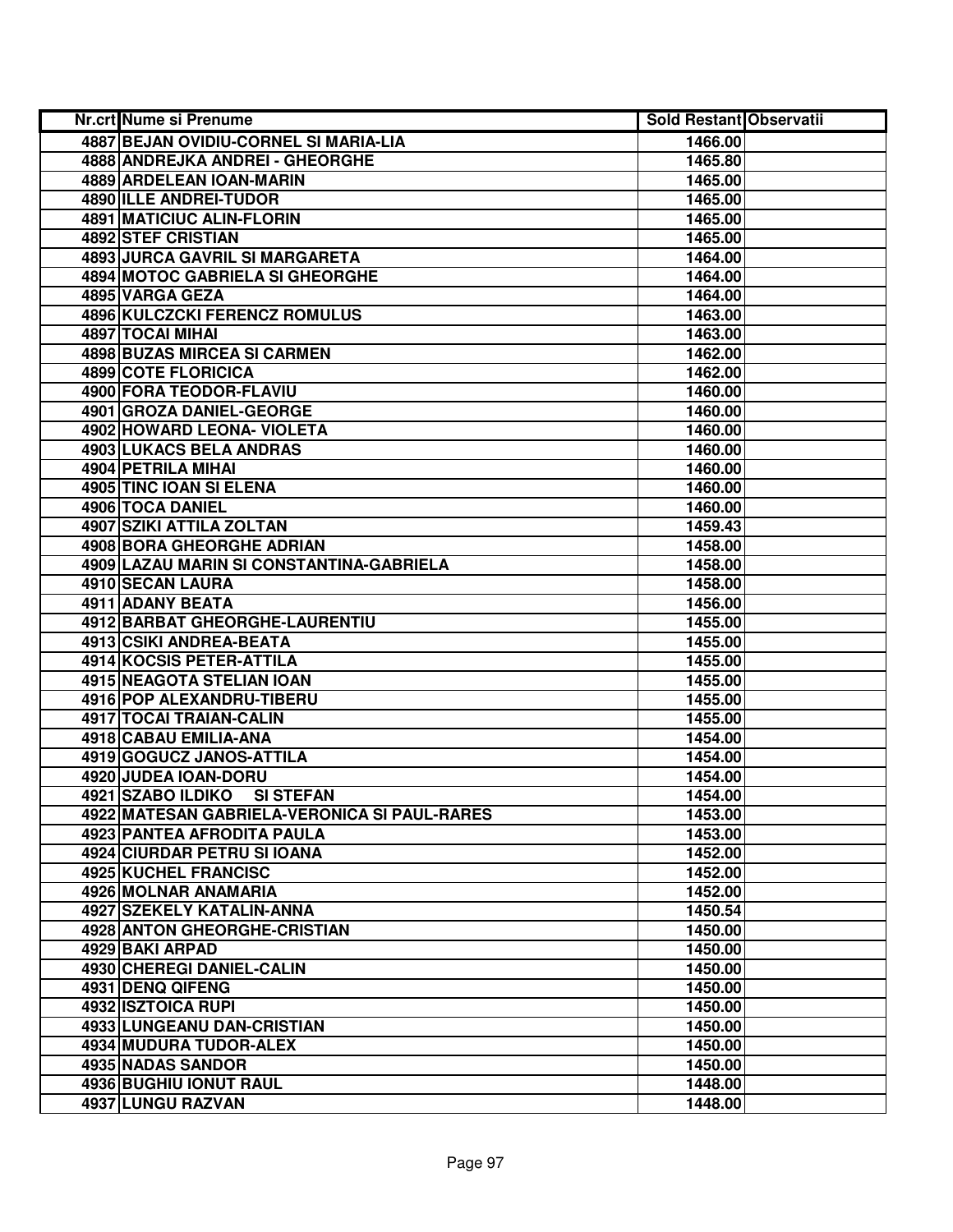| Nr.crt Nume si Prenume            |                                     | <b>Sold Restant Observatii</b> |  |
|-----------------------------------|-------------------------------------|--------------------------------|--|
| 4938 MERCEA FLORIN-CORNEL         |                                     | 1448.00                        |  |
| 4939 RUMUNA ANDRAS-LAJOS          |                                     | 1448.00                        |  |
| 4940 SASCA SERGIU SEBASTIAN       |                                     | 1448.00                        |  |
| 4941 DAESCU MIHAELA-SIMONA        |                                     | 1447.00                        |  |
| <b>4942 POP NORBERT-GASPAR</b>    |                                     | 1447.00                        |  |
| 4943 SZABO TIBERIU                |                                     | 1446.00                        |  |
| 4944 GABOR SUSANA                 |                                     | 1445.00                        |  |
| 4945 KOVACS IOAN IOSIF            |                                     | 1445.00                        |  |
| 4946 MUDURA RAZVAN-MIRCEA         |                                     | 1445.00                        |  |
| <b>4947 SCHIOP MARIUS NICUSOR</b> |                                     | 1445.00                        |  |
|                                   | 4948 BUZLE NICOLAE IOAN SI CRISTINA | 1444.00                        |  |
| 4949 STAN OLIMPIU-HOREA           |                                     | 1444.00                        |  |
| 4950 KRIZSAN SANDOR SI IBOLYA     |                                     | 1443.00                        |  |
| 4951 HAMZA NORBERT                |                                     | 1442.50                        |  |
| 4952 GYONGYOSI IOSIF              |                                     | 1442.00                        |  |
| <b>4953 DANILA VIOREL</b>         |                                     | 1441.00                        |  |
| 4954 BERECZKI STEFAN              |                                     | 1440.00                        |  |
| 4955 COSMESCU ANDREIA MICHAELA    |                                     | 1440.00                        |  |
| 4956 TINTEANU CATALIN-DOREL       |                                     | 1440.00                        |  |
| 4957 UNGVARI JOZSEF               |                                     | 1440.00                        |  |
| 4958 COSTEA MARIA DIANA           |                                     | 1439.00                        |  |
| 4959 DUMITRAS RADU SI CORNELIA    |                                     | 1439.00                        |  |
| 4960 SUCI SERGIU-GABRIEL          |                                     | 1438.00                        |  |
| 4961 TOTH IOLANDA                 |                                     | 1438.00                        |  |
| 4962 OLAR LAVINIU-SILVIU-IOAN     |                                     | 1436.00                        |  |
| 4963 PACALA MAGDALINA             |                                     | 1436.00                        |  |
| 4964 COTE GEORGE-CATALIN          |                                     | 1435.00                        |  |
| 4965 FARKAS ERNO-JANOS            |                                     | 1435.00                        |  |
| 4966 GAVRIS LAURENTIU-PETRU       |                                     | 1435.00                        |  |
| 4967 PARCALAB TEODORA-GEORGETA    |                                     | 1435.00                        |  |
| 4968 FELFOLDI MIHALY              |                                     | 1434.00                        |  |
| <b>4969 DUME FLORIN - GABRIEL</b> |                                     | 1433.00                        |  |
| 4970 SALAJAN MARIOARA             |                                     | 1433.00                        |  |
| 4971 BAK CAROL                    |                                     | 1432.00                        |  |
| 4972 DANSE IOAN                   |                                     | 1432.00                        |  |
| 4973 FANEA LUCIAN-AUGUSTIN        |                                     | 1432.00                        |  |
| 4974 PAUL GETA                    |                                     | 1432.00                        |  |
| 4975 DRAGAN GEORGE-EMILIAN        |                                     | 1431.00                        |  |
| 4976 IANC SEBASTIAN-FLORIN        |                                     | 1431.00                        |  |
| <b>4977 AGUD GHEORGHE FLORIAN</b> |                                     | 1430.00                        |  |
| 4978 SZASZ EMERIC-MIHAI           |                                     | 1430.00                        |  |
| 4979 GUG RAVEICA SI PAVEL         |                                     | 1428.00                        |  |
| 4980 BONAS CRISTINA-BIANCA        |                                     | 1427.00                        |  |
| 4981 ILE ANAMARIA-TEODORA         |                                     | 1426.00                        |  |
| 4982 RAD IOANA-MADALINA           |                                     | 1426.00                        |  |
| 4983 BALINT MIHAI SI SAFTA        |                                     | 1425.00                        |  |
| 4984 BULE FLORIAN                 |                                     | 1425.00                        |  |
| 4985 POP OCTAVIAN-BOGDAN          |                                     | 1425.00                        |  |
| 4986 POTRE IOAN-MARIUS            |                                     | 1425.00                        |  |
| 4987 TODEA VIOREL                 |                                     | 1425.00                        |  |
| 4988 VARGA NORBERT-GABOR          |                                     | 1425.00                        |  |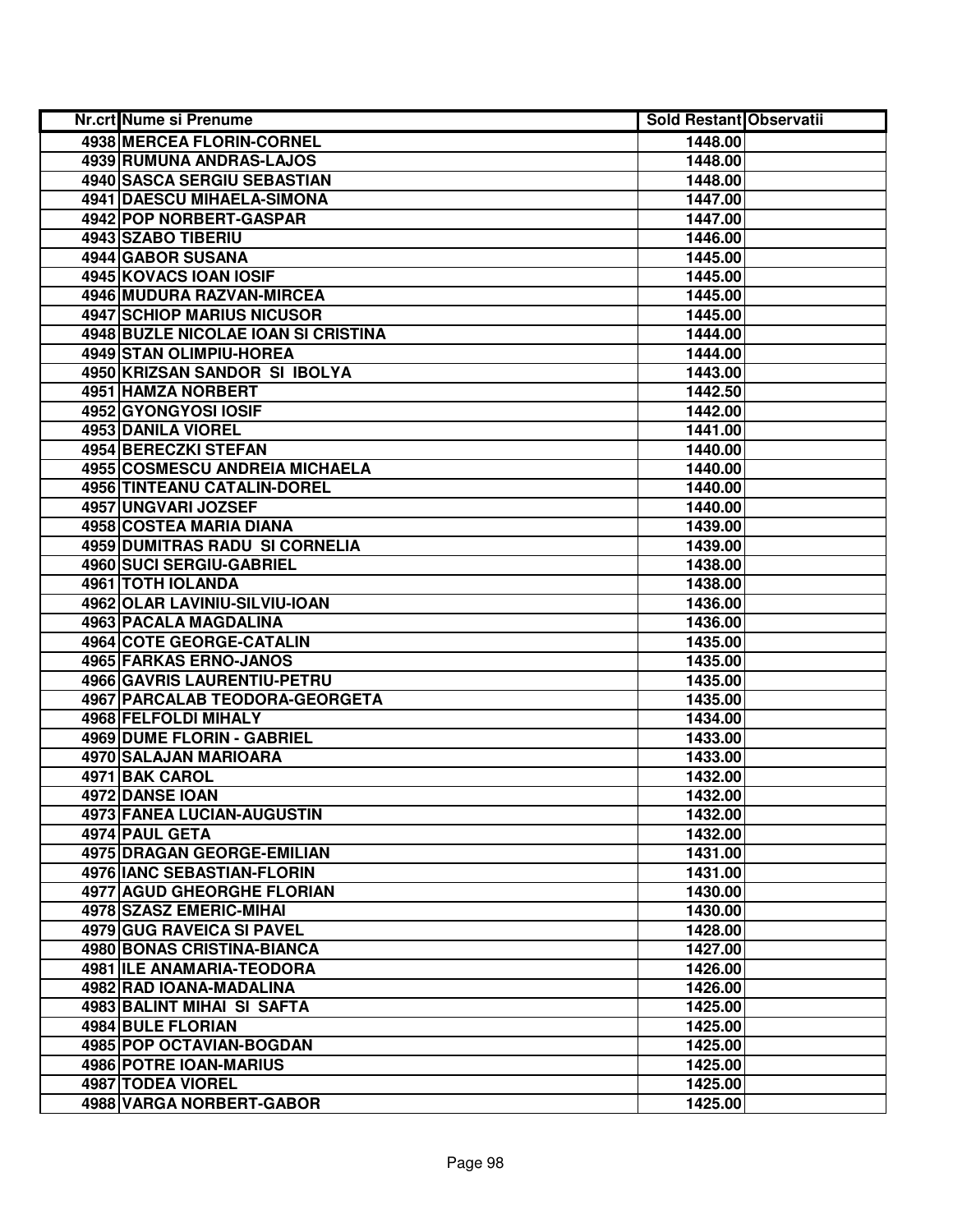| Nr.crt Nume si Prenume                      | <b>Sold Restant Observatii</b> |  |
|---------------------------------------------|--------------------------------|--|
| 4989 MUDURA RADU FLORIN                     | 1424.00                        |  |
| 4990 VARI SANDOR                            | 1423.00                        |  |
| 4991 LELE MARIANA-IULIANA                   | 1422.00                        |  |
| 4992 GHEREG ALEXANDRU-CRISTIAN              | 1421.37                        |  |
| 4993 TOTH ERNO                              | 1421.02                        |  |
| 4994 LUNG IOAN SI NICOLETA                  | 1421.00                        |  |
| 4995 RADUCANU BOGDAN-MIHAIL                 | 1421.00                        |  |
| 4996 SALAJAN DORINA NICULINA                | 1421.00                        |  |
| 4997 BELADI ISTVAN-COROY                    | 1420.00                        |  |
| <b>4998 DASCALESCU DAVID-RELU</b>           | 1420.00                        |  |
| 4999 OZOHANICS IOAN                         | 1420.00                        |  |
| 5000 PACURAR MIRCEA                         | 1420.00                        |  |
| 5001 PASCA REMUS CLAUDIU                    | 1420.00                        |  |
| 5002 ROSTAS ROMEO PETRU                     | 1420.00                        |  |
| 5003 BOCHIS ADRIAN-VASILE                   | 1419.41                        |  |
| 5004 IPIA GABRIELA                          | 1419.00                        |  |
| 5005 LAZA EVA-IBOLYA                        | 1419.00                        |  |
| 5006 TOD SERGIU-DAN CAB.IND. DE INSOLVENTA  | 1419.00                        |  |
| 5007 ANDRAS ADRIAN-DANIEL                   | 1418.00                        |  |
| 5008 BABAU DOREL CRISTIAN                   | 1418.00                        |  |
| 5009 DUCA OVIDIU LORAND                     | 1418.00                        |  |
| 5010 KOVACS MAGDOLNA                        | 1418.00                        |  |
| 5011 RAD CRISTIAN-DOREL                     | 1417.50                        |  |
| 5012 SZEKELY IOSIF                          | 1416.00                        |  |
| 5013 IUHASZ ERVIN-EUGEN                     | 1415.00                        |  |
| 5014 CHIS VOICHITA                          | 1414.00                        |  |
| 5015 ERDELI IOAN MARIUS                     | 1413.00                        |  |
| 5016 PRUNDARU CONSTANTIN SI RODICA          | 1413.00                        |  |
| 5017 BOLDIS LUCIAN-ALIN SI MIHAELA-DAIANA   | 1411.00                        |  |
| 5018 BUNEA GEORGE-LAURENTIU SI ELENA-RAMONA | 1411.00                        |  |
| 5019 VOLOSNYAI ALEXANDRU                    | 1411.00                        |  |
| 5020 BALASCO SEBASTIAN                      | 1410.00                        |  |
| 5021 BALOGH ALEXANDRU                       | 1410.00                        |  |
| 5022 CEARNAU ALEXANDRU                      | 1410.00                        |  |
| 5023 CRISAN GHEORGHE SI MARIA               | 1410.00                        |  |
| 5024 GABRIAN DANIEL-FLORIN                  | 1410.00                        |  |
| 5025 MERGE TEODOR-EUTIH                     | 1410.00                        |  |
| 5026 ROSU ALIN-CORNEL                       | 1410.00                        |  |
| <b>5027 VIRGINAS ANDREI CIPRIAN</b>         | 1410.00                        |  |
| 5028 SZILAGYI CSABA                         | 1408.00                        |  |
| 5029 BOCSE IOAN CORNEL                      | 1407.00                        |  |
| 5030 MUNTEAN MARIA-ILDIKO                   | 1407.00                        |  |
| 5031 CAB.AV.IND.LUCIAN FLORINA              | 1405.00                        |  |
| 5032 CRISAN ADRIAN LIVIU                    | 1405.00                        |  |
| 5033 HAITA CONSTANTIN                       | 1405.00                        |  |
| 5034 PUSCAS VLAD                            | 1405.00                        |  |
| 5035 REZMUVES JANOS                         | 1405.00                        |  |
| 5036 MONUS ROZA                             | 1404.00                        |  |
| 5037 NAGY ROBERT                            | 1403.00                        |  |
| 5038 GLIGOR ALEXANDRU-IOAN                  | 1402.00                        |  |
| 5039 MOS OVIDIU-BOGDAN                      | 1401.00                        |  |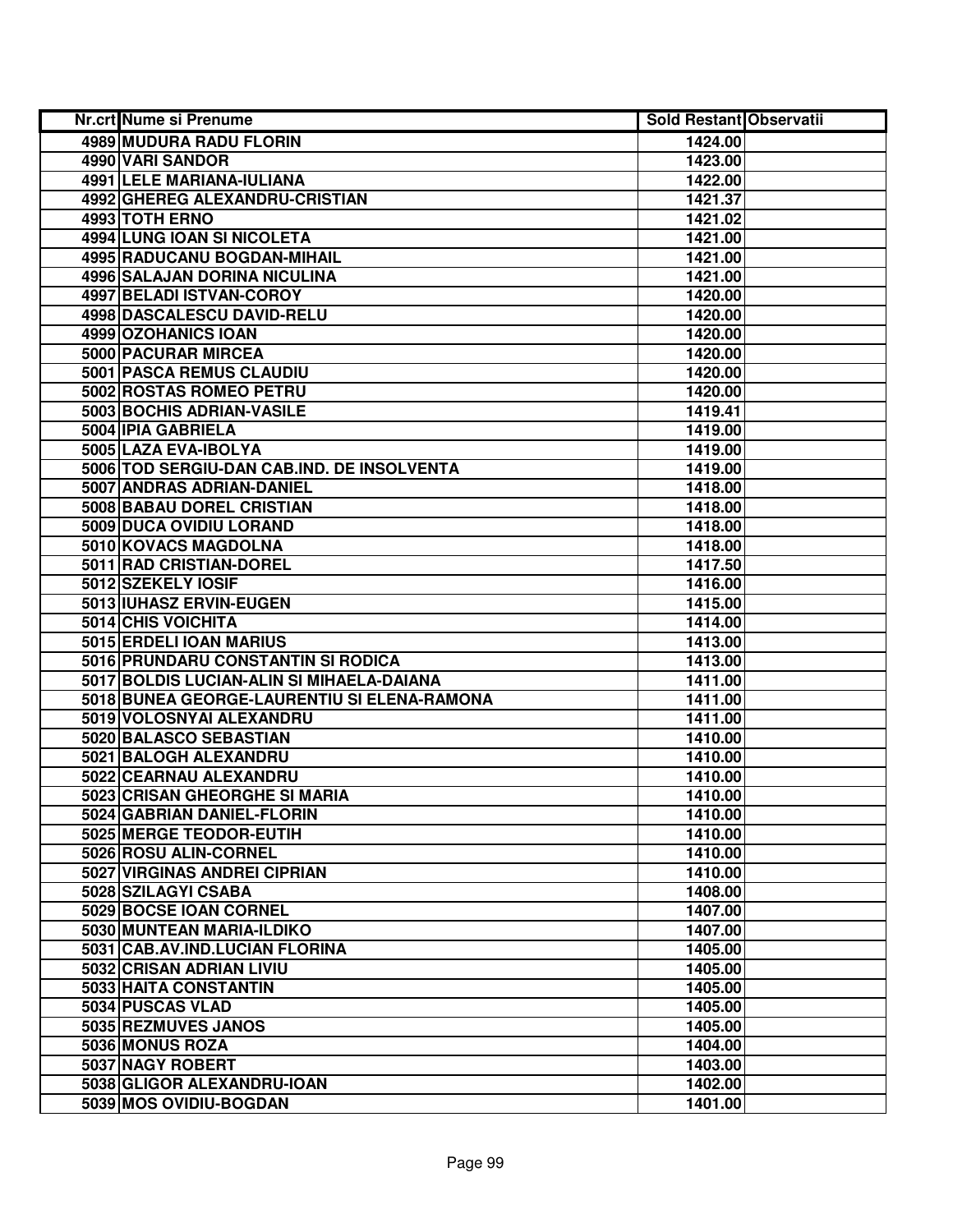| <b>Nr.crt Nume si Prenume</b>             | <b>Sold Restant Observatii</b> |  |
|-------------------------------------------|--------------------------------|--|
| 5040 POTRE GRATIAN HORATIUS               | 1401.00                        |  |
| 5041 ALI MUDASSAR                         | 1400.00                        |  |
| 5042 BAN LUCIAN                           | 1400.00                        |  |
| 5043 BOKA BARNUS                          | 1400.00                        |  |
| 5044 BULZAN NICOLAE-CALIN                 | 1400.00                        |  |
| 5045 COCIS CONSTANTIN                     | 1400.00                        |  |
| 5046 CODRE ADRIAN-LUCIAN                  | 1400.00                        |  |
| 5047 DUMA DOROTHEA                        | 1400.00                        |  |
| 5048 FRANCU ANAMARIA CAB. DE AVOCAT       | 1400.00                        |  |
| 5049 GIRDAN RODICA                        | 1400.00                        |  |
| 5050 HORVATH ALEXANDRU                    | 1400.00                        |  |
| 5051 KUCZAPSKI NORA                       | 1400.00                        |  |
| 5052 MADAR DANIELA-DOINA                  | 1400.00                        |  |
| 5053 MICA MARIANA                         | 1400.00                        |  |
| 5054 MOISA IONEL                          | 1400.00                        |  |
| 5055 OLAH EMERIC                          | 1400.00                        |  |
| 5056 PERSENCO IURIE                       | 1400.00                        |  |
| 5057 POPA DARIUS-PAUL                     | 1400.00                        |  |
| 5058 PUSCAS ALEXANDRU-DAN, P.F.A.         | 1400.00                        |  |
| 5059 SARAZ OLIVIA                         | 1400.00                        |  |
| 5060 SZOCS VERONIKA                       | 1400.00                        |  |
| 5061 TORUN SEDA                           | 1400.00                        |  |
| 5062 UNGI ALEXANDRU SI SAROLTA            | 1400.00                        |  |
| 5063 VARTOLOMEI VASILE-CRISTIAN           | 1400.00                        |  |
| 5064 VOICU FLORIN-DRAGOMIR                | 1400.00                        |  |
| 5065 ZOICAS MIHAI                         | 1400.00                        |  |
| 5066 BUT GYORGY                           | 1399.00                        |  |
| 5067 MOCSAR ZOLTAN                        | 1399.00                        |  |
| 5068 SOBONI VALENTIN IOAN                 | 1399.00                        |  |
| 5069 SERES VALENTIN                       | 1398.25                        |  |
| 5070 GABOR GABOR                          | 1398.00                        |  |
| 5071 GHIURAU DORIN-STELIAN                | 1398.00                        |  |
| 5072 KOVARI COSTEL                        | 1398.00                        |  |
| 5073 MESTER DAN GABRIEL                   | 1398.00                        |  |
| 5074 DEMIAN BOGDAN                        | 1397.88                        |  |
| 5075 LUNCAN ANDREA-CRISTINA               | 1397.00                        |  |
| 5076 VARODI FLORIAN SI MARIOARA           | 1397.00                        |  |
| 5077 MAN ANDREI-VASILE                    | 1396.93                        |  |
| 5078 FEKETE JOZSEF ANDRAS                 | 1396.00                        |  |
| 5079 LAZAR COSMIN-PAUL                    | 1396.00                        |  |
| 5080 COZMAN FLORIN                        | 1395.00                        |  |
| 5081 POPA CLAUDIA-IOANA                   | 1394.00                        |  |
| 5082 POPESCU GHEORGHE-ROBERT              | 1393.99                        |  |
| 5083 VARGA STELA                          | 1393.00                        |  |
| 5084 BARA MARIUS TRAIAN SI CORINA         | 1392.00                        |  |
| 5085 ANDOR FERENCZ                        | 1390.00                        |  |
| 5086 COLTA DIANA ELISABETA                | 1390.00                        |  |
| 5087 NAGY BELA ZOLTAN                     | 1390.00                        |  |
| 5088 NICHITA MIHAI-DAN                    | 1390.00                        |  |
| 5089 SACULTET (MILIAN) IOAN               | 1390.00                        |  |
| 5090 CUC LUCIAN-RADU SI CRISTINA NICOLETA | 1388.00                        |  |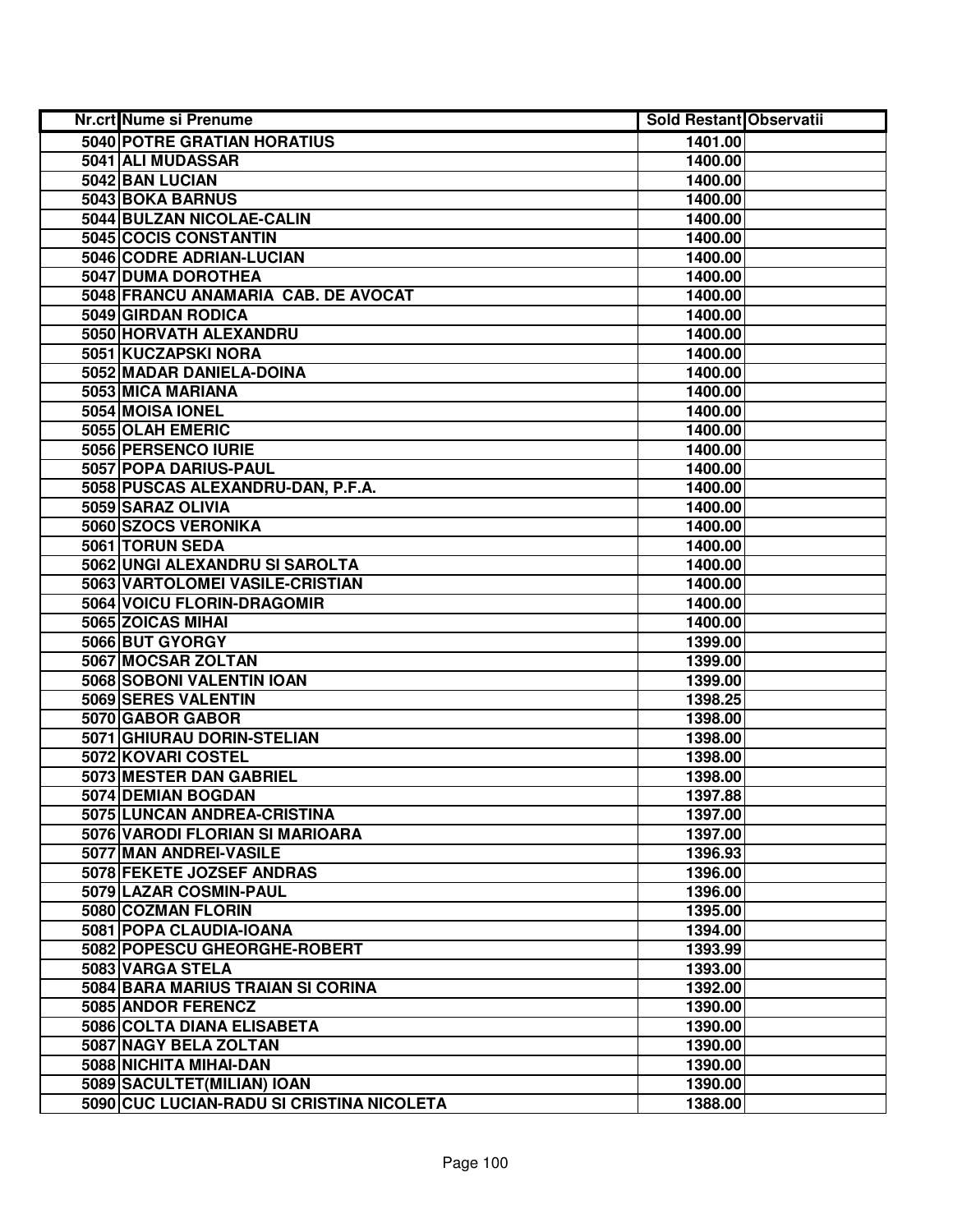| Nr.crt Nume si Prenume            | <b>Sold Restant Observatii</b> |  |
|-----------------------------------|--------------------------------|--|
| 5091 LACATUS MARCEL               | 1388.00                        |  |
| 5092 GULYA LASZLO GEZA SI ROZALIA | 1387.00                        |  |
| 5093 GHIT IOAN                    | 1386.00                        |  |
| 5094 BRINDA FLORIN-DANUT          | 1385.00                        |  |
| 5095 COZMA IOAN-REMUS             | 1385.00                        |  |
| 5096 DUDOMA ZSOLT                 | 1385.00                        |  |
| 5097 FLORIAN EMIL-GHEORGHE        | 1385.00                        |  |
| 5098 SZENASI ZOLTAN SI MONIKA     | 1385.00                        |  |
| 5099 GABOR STEFAN SI CATALINA     | 1383.89                        |  |
| 5100 BORDEI-KISS EVA              | 1383.00                        |  |
| 5101 FECHETE IULIU SORIN          | 1383.00                        |  |
| 5102 HORVATH IZABELLA-MELINDA     | 1383.00                        |  |
| 5103 MARC IOAN-VIOREL             | 1383.00                        |  |
| 5104 MOZA GABRIELA                | 1382.00                        |  |
| 5105 PAINA LUCIAN-IOAN            | 1382.00                        |  |
| 5106 JUDET ROBERTO                | 1380.00                        |  |
| 5107 KOVARI DANIEL                | 1380.00                        |  |
| 5108 POPA HOREA-SILVIU            | 1379.00                        |  |
| 5109 COSMA LIVIA-LAURA            | 1378.00                        |  |
| 5110 GONDOR-OZSVATH ATENA-LILO    | 1378.00                        |  |
| 5111 SIMION MIHAELA MARIA         | 1377.00                        |  |
| 5112 CURTEANU SIMONA-ELPIDA       | 1376.00                        |  |
| 5113 LUNCAN ZOLTAN                | 1376.00                        |  |
| 5114 VARGA IOSIF                  | 1376.00                        |  |
| 5115 CRISAN ANTONIO               | 1375.00                        |  |
| 5116 NICA IONUT-DAN               | 1375.00                        |  |
| 5117 ORASEANU VLAD SEBASTIAN      | 1375.00                        |  |
| 5118 CUC SORIN MARIUS             | 1374.00                        |  |
| 5119 FEHER MARIANA DANA           | 1373.00                        |  |
| 5120 MOZA ROMELIA MARIANA         | 1373.00                        |  |
| 5121 SFERLEA CATALIN              | 1372.50                        |  |
| 5122 CHETAN IOAN DANIEL           | 1372.00                        |  |
| 5123 DINCA ION SI RAMONA-DIANA    | 1372.00                        |  |
| 5124 MICLOS GHEORGHE-MARIUS       | 1371.00                        |  |
| 5125 COZI GHEORGHE ADRIAN         | 1370.00                        |  |
| 5126 COVACI OVIDIU-CORNEL         | 1369.00                        |  |
| 5127 VARADI IOZSEF                | 1368.00                        |  |
| 5128 VASLOVIC OVIDIU-RAFAEL       | 1368.00                        |  |
| 5129 INDIG LASZLO ROBERT          | 1367.00                        |  |
| 5130 LAKATOS MARIA-SILVIA         | 1367.00                        |  |
| 5131 KIREI GABOR-ZOLTAN           | 1366.00                        |  |
| 5132 LASZLO ILDIKO                | 1366.00                        |  |
| 5133 AL JAAFAR SALAH JABER        | 1365.00                        |  |
| 5134 COSTIN DUMITRU LIVIU         | 1365.00                        |  |
| 5135 DUMITRU ALEXANDRU COSMIN     | 1365.00                        |  |
| 5136 KOVACS ROLAND                | 1365.00                        |  |
| 5137 MIHELE CORNEL-MARIUS         | 1365.00                        |  |
| 5138 POPESCU NICULAI              | 1365.00                        |  |
| 5139 QUESLATI MOHAMED             | 1365.00                        |  |
| 5140 SHIBLI NEYMAR                | 1365.00                        |  |
| 5141 POPOVICI DUMITRU FLORIN      | 1364.00                        |  |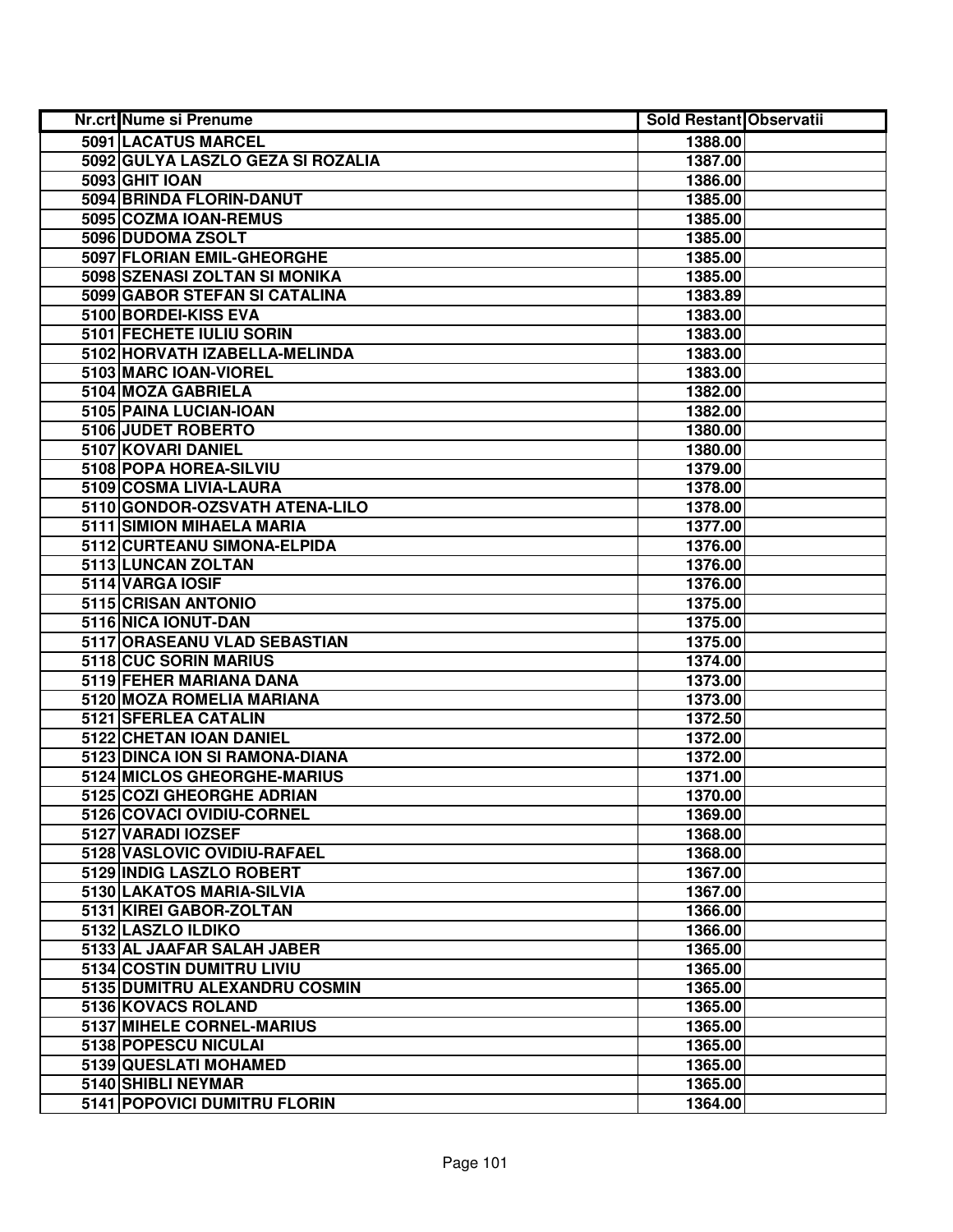| <b>Nr.crt Nume si Prenume</b>                 | <b>Sold Restant Observatii</b> |  |
|-----------------------------------------------|--------------------------------|--|
| 5142 GASPAR KLARA                             | 1363.00                        |  |
| 5143 GAL NORBERT                              | 1362.00                        |  |
| 5144 SARKA JOZSEF                             | 1362.00                        |  |
| 5145 SZENTPETERI PAL                          | 1362.00                        |  |
| 5146 CIPLEU IOAN                              | 1361.00                        |  |
| 5147 FEIER SORIN-ADRIAN                       | 1361.00                        |  |
| 5148 GABOR SANDA VIOLETA                      | 1361.00                        |  |
| 5149 BUNGAU VIOREL                            | 1360.00                        |  |
| 5150 ISZTOJKA RUDI                            | 1360.00                        |  |
| 5151 TANASESCU JAN-LIVIU SI NICOLETA-MANUELA  | 1360.00                        |  |
| 5152 GHIURAU IOAN-CORNEL                      | 1359.73                        |  |
| 5153 BORTOS HORIA                             | 1359.00                        |  |
| 5154 MARCUTIU CRINA                           | 1359.00                        |  |
| 5155 BIRI JANOS IMRE                          | 1358.00                        |  |
| 5156 BOCIA VETURIA                            | 1358.00                        |  |
| 5157 FEKETE CORINA MIHAELA                    | 1357.00                        |  |
| 5158 GABOR GETA                               | 1357.00                        |  |
| 5159 LELE IONEL                               | 1357.00                        |  |
| 5160 MOSINCAT VASILE                          | 1357.00                        |  |
| 5161 PETRIC RADU CONSTANTIN                   | 1357.00                        |  |
| 5162 TODINCA IONUT-ONORIU                     | 1357.00                        |  |
| 5163 VLADILA MARIA IOANA                      | 1357.00                        |  |
| <b>5164 DANEA CONSTANTIN</b>                  | 1356.00                        |  |
| 5165 TODERAS BOGDAN-IOAN                      | 1356.00                        |  |
| 5166 LUKACS ROBERT-JOZSEF                     | 1355.00                        |  |
| 5167 MOSINCAT DUMITRU SI DANIELA              | 1355.00                        |  |
| 5168 GECZI CAROL                              | 1354.00                        |  |
| 5169 PENTEA(GRADINARU) FLORICA SI DRAGOS-ILIE | 1354.00                        |  |
| 5170 SAS GABRIELA-DORINA                      | 1354.00                        |  |
| 5171 GHETE MIHAELA CAMELIA                    | 1353.00                        |  |
| 5172 SUHANY SZABOLCS-TAMAS                    | 1353.00                        |  |
| 5173 BLAJ FLORICA SI ADRIAN - EUGEN           | 1352.00                        |  |
| 5174 LUCACI FLORIN CALIN                      | 1352.00                        |  |
| 5175 APETREI VIORICA                          | 1350.00                        |  |
| 5176 BERINDEI MARIA                           | 1350.00                        |  |
| 5177 FLORIAN IULIU-DEZIDERIU                  | 1350.00                        |  |
| 5178 GABOR GAVRIL                             | 1350.00                        |  |
| 5179 POP ADRIAN-CRISTIAN                      | 1350.00                        |  |
| 5180 SISIANU OLEG                             | 1350.00                        |  |
| 5181 VERES JOZSEF                             | 1350.00                        |  |
| 5182 TINC ALIN SI LAURA                       | 1349.00                        |  |
| 5183 MIERLUT FLORIAN                          | 1348.00                        |  |
| 5184 HURMUZ VASILE                            | 1347.50                        |  |
| 5185 PACURAR DORIN - LIVIU                    | 1347.06                        |  |
| 5186 MICLOS FLORINA-IOANA                     | 1347.00                        |  |
| 5187 LUNKUI GYORGY                            | 1346.00                        |  |
| 5188 VARODI FLORIN                            | 1346.00                        |  |
| 5189 OPRIS TRAIAN-BOGDAN                      | 1345.51                        |  |
| 5190 HANAS ANGELA                             | 1345.00                        |  |
| 5191 FARCUTIU ALINA-GINA                      | 1344.00                        |  |
| 5192 ROMAN ADRIAN CLAUDIU SI ALINA            | 1344.00                        |  |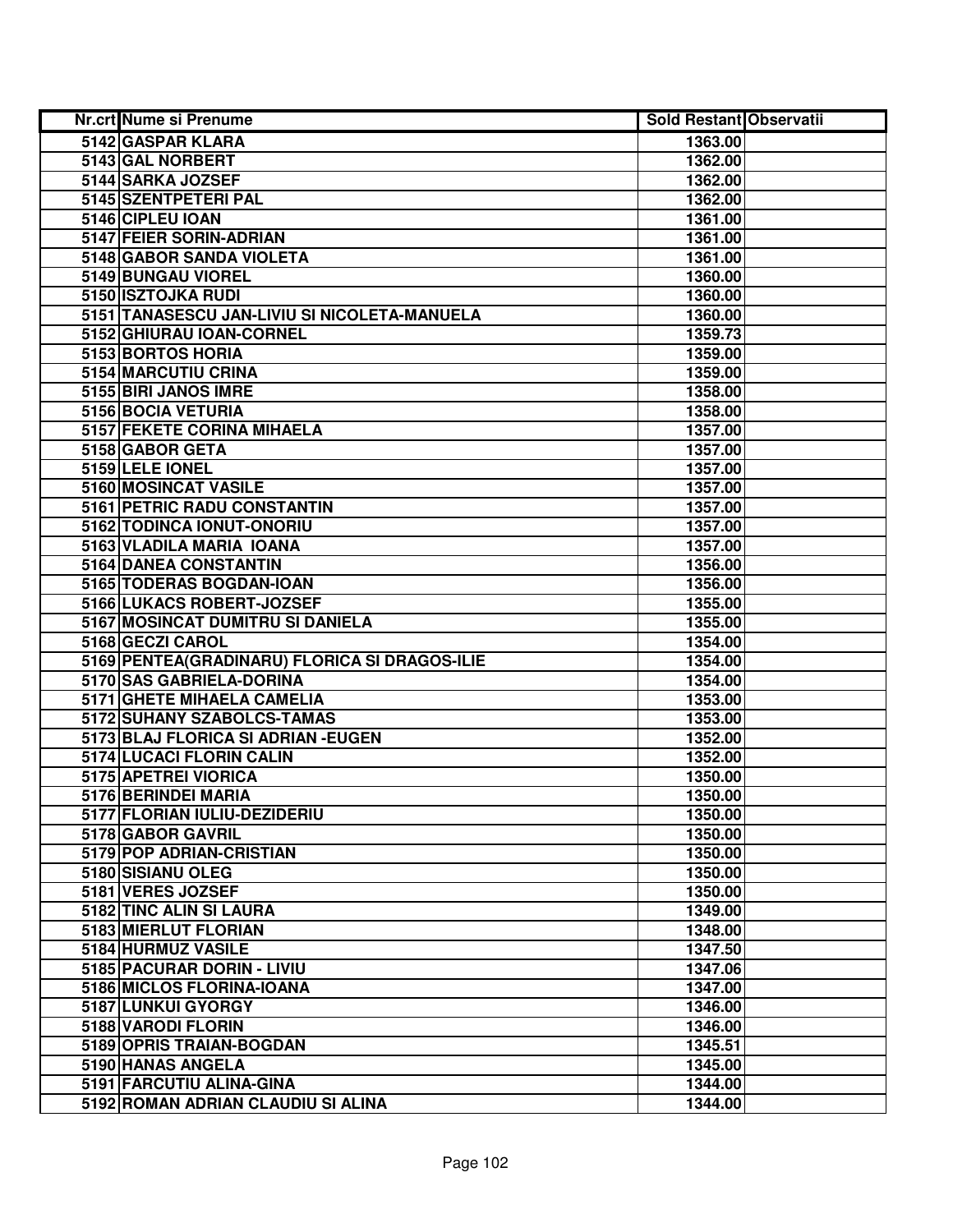| Nr.crt Nume si Prenume                           | <b>Sold Restant Observatii</b> |  |
|--------------------------------------------------|--------------------------------|--|
| 5193 SALAGEAN CRISTIAN                           | 1344.00                        |  |
| 5194 TIRITEU BOGDAN IONUT                        | 1344.00                        |  |
| 5195 LUPSE FLORIN-EMIL                           | 1343.00                        |  |
| 5196 BONCA DAN-FLORIN                            | 1341.52                        |  |
| 5197 DUCA ARON GAVRIL SI FELICIA                 | 1341.00                        |  |
| 5198 LASCAU DANUT                                | 1340.00                        |  |
| 5199 POPUTE VALENTIN-TUDOR                       | 1340.00                        |  |
| <b>5200 BIRTA FERENC FLORIAN</b>                 | 1339.59                        |  |
| 5201 MOGYOROSI LUDOVIC                           | 1339.00                        |  |
| 5202 COBZARU LUCICA SI CONSTANTIN                | 1338.00                        |  |
| 5203 GOLDEA CRISTINA-MARIOARA                    | 1337.00                        |  |
| 5204 SIRBU GHEORGHE SI MARIA                     | 1337.00                        |  |
| 5205 MAIER GHEORGHE                              | 1335.55                        |  |
| 5206 HAS LILIANA MONIA GABRIELA                  | 1335.00                        |  |
| 5207 ILLES SILVIA SI EMERIC                      | 1335.00                        |  |
| 5208 ROATIS MIHAI-ANTON                          | 1335.00                        |  |
| 5209 SZABO KAROLY                                | 1335.00                        |  |
| 5210 BELCE CRISTIAN-DANIEL                       | 1334.00                        |  |
| 5211 VECON GHEORGHE                              | 1334.00                        |  |
| 5212 TRIPA CORNEL IOAN                           | 1333.00                        |  |
| 5213 DEAC LUMINITA ANCA                          | 1332.00                        |  |
| 5214 DRAGAN MUGUREL-PETRU                        | 1332.00                        |  |
| 5215 GHERDAN SERGIU-VALENTIN AVOCAT              | 1332.00                        |  |
| 5216 PAUL MARIANA EMILIA                         | 1332.00                        |  |
| 5217 MOLDOVAN DORIN                              | 1331.00                        |  |
| 5218 BARTA ISTVAN                                | 1330.00                        |  |
| 5219 KEREZSI LUIGI GIUSZEPPE                     | 1330.00                        |  |
| 5220 MLADIN MARIUS                               | 1330.00                        |  |
| 5221 STIOP ANDREI COSMIN                         | 1330.00                        |  |
| 5222 FAZEKAS MONIKA                              | 1329.00                        |  |
| 5223 MITA COSMINA - ANGELA                       | 1329.00                        |  |
| 5224 SOTIUT IRINA                                | 1329.00                        |  |
| 5225 DARABANEANU MIHAI-GAVRIL                    | 1328.00                        |  |
| 5226 LASLAU DUMITRU SI MARIANA                   | 1328.00                        |  |
| <b>5227 PARANICI CONSTANTIN</b>                  | 1328.00                        |  |
| 5228 POPA MARIUS-CRISTIAN                        | 1328.00                        |  |
| 5229 VESA DUMITRU                                | 1327.68                        |  |
| 5230 COMAN CONSTANTIN                            | 1327.00                        |  |
| 5231 FARKAS IMRE JENO                            | 1327.00                        |  |
| 5232 ITTU CALIN FLORENTIN                        | 1327.00                        |  |
| 5233 FERARU COSTEL                               | 1326.00                        |  |
| 5234 CARTIS MARIAN LIVIU SI PANTEA ROZICA LUCICA | 1325.00                        |  |
| 5235 CIURAR AURICA                               | 1325.00                        |  |
| 5236 GABOR MATEI                                 | 1325.00                        |  |
| 5237 REZMUVES IOSIF                              | 1324.00                        |  |
| 5238 JURCA GHEORGHE SI MARIANA                   | 1323.00                        |  |
| 5239 SOLAR IOANA-MIHAELA                         | 1323.00                        |  |
| 5240 PAUL SORIN-MARIUS SI MARIOARA               | 1322.00                        |  |
| 5241 VALCEANU TUDOR-VLADIMIR                     | 1322.00                        |  |
| 5242 FEIER CHRISTIAN-DINU                        | 1321.00                        |  |
| 5243 GAVRUTA RUXANDA-CRISTINA-MIHAELA            | 1321.00                        |  |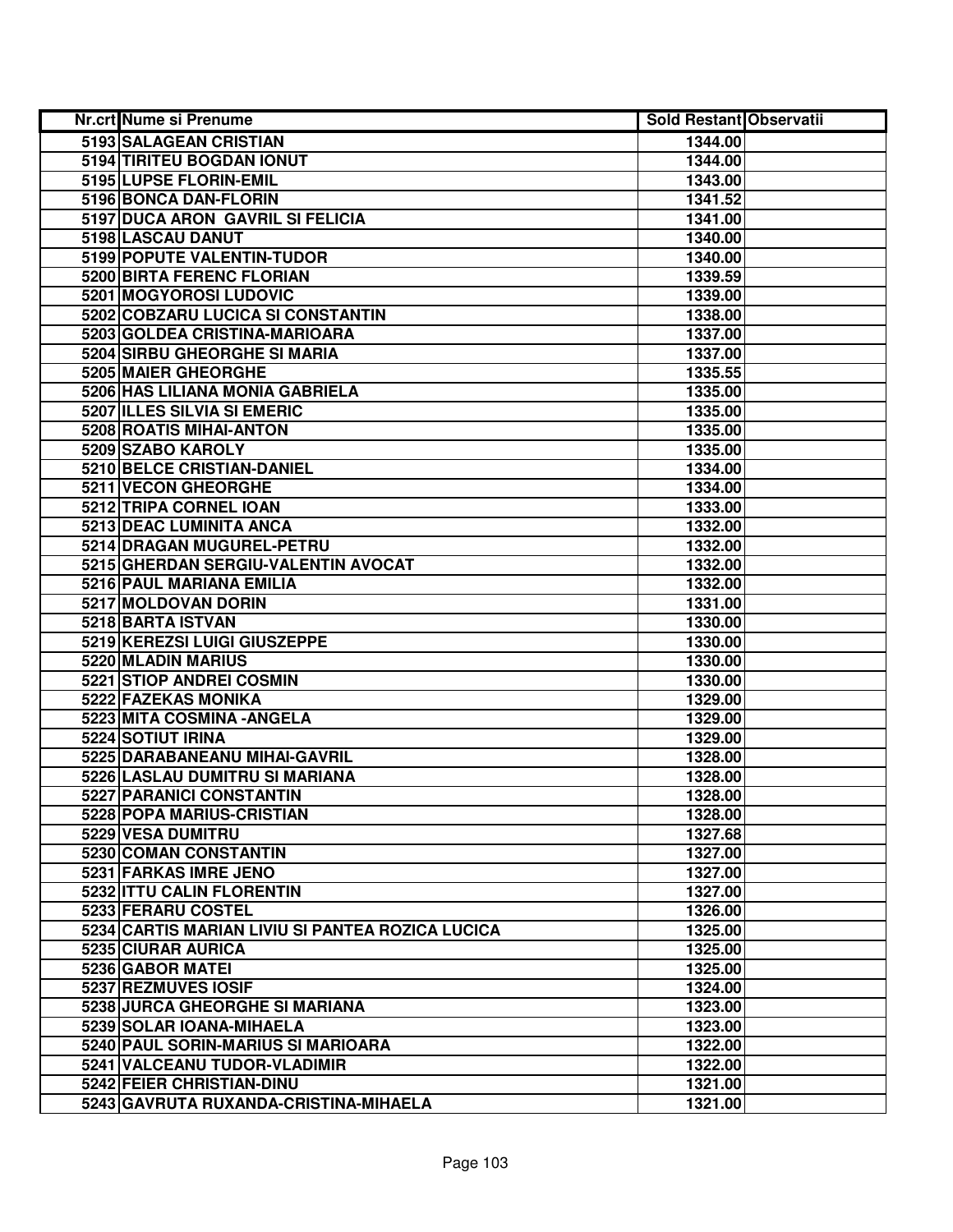| Nr.crt Nume si Prenume                            | <b>Sold Restant Observatii</b> |  |
|---------------------------------------------------|--------------------------------|--|
| 5244 SZABO IOSIF SI CORINA                        | 1321.00                        |  |
| 5245 BIRO MARIA MAGDOLNA                          | 1320.00                        |  |
| 5246 BROZBAN STELIAN-STEFAN                       | 1320.00                        |  |
| 5247 MILIAN-SACULTET ALINA-FLORENTINA             | 1320.00                        |  |
| 5248 NECULAI BENIAMIN SI ILEANA                   | 1320.00                        |  |
| 5249 MESTER LUCIAN-MARCEL SI ELENA                | 1319.00                        |  |
| 5250 FURTOS MARIANA                               | 1318.00                        |  |
| 5251 GUI CIPRIAN-ANDREI                           | 1318.00                        |  |
| 5252 CORMOS SORIN DAN                             | 1317.00                        |  |
| 5253 MOROC ADRIAN REMUS                           | 1317.00                        |  |
| 5254 FARAGO CRISTIAN CRACIUN SI CRISTINA          | 1316.00                        |  |
| 5255 LUCACI IOAN-MARIAN                           | 1316.00                        |  |
| 5256 APOSTOL CELUS-VLADIMIR                       | 1315.00                        |  |
| 5257 ELEK BENIAMIN                                | 1315.00                        |  |
| 5258 IZSAK NISTOR                                 | 1315.00                        |  |
| 5259 MICU MIHAI                                   | 1314.50                        |  |
| 5260 TOMELE CIPRIAN-NICOLAE                       | 1314.34                        |  |
| 5261 CAPOTA DAN-FLORIN                            | 1314.00                        |  |
| 5262 CARTIS MARIAN DANUT                          | 1314.00                        |  |
| 5263 HOCHDORFER DAVID SI ANNABELLA-EDINA          | 1314.00                        |  |
| 5264 JUCA RAMS                                    | 1313.00                        |  |
| 5265 GABOR STEFAN-MARCEL                          | 1312.96                        |  |
| 5266 CRISTE LAVINIU-IOAN                          | 1312.00                        |  |
| 5267 DUDAS CRISTIAN                               | 1312.00                        |  |
| 5268 JURCA CONSTANTIN - VIOREL                    | 1312.00                        |  |
| 5269 PATCAS PAUL-CRISTIAN                         | 1311.00                        |  |
| 5270 PRAK NICOLAE SI DORINA RODICA                | 1311.00                        |  |
| 5271 TOLDAN TRAIAN                                | 1311.00                        |  |
| 5272 AVRAM FLAVIU SERGIU                          | 1310.00                        |  |
| 5273 BUNTA FLORINELA SI MIHAI-SORIN               | 1310.00                        |  |
| 5274 HARSANYI GYONGYI                             | 1310.00                        |  |
| 5275 MISAROS SERBAN-FLAVIU                        | 1310.00                        |  |
| 5276 NOVAC-IUHASZ OLIMPIU-NICOLAE                 | 1310.00                        |  |
| 5277 VINTER PETRU                                 | 1310.00                        |  |
| 5278 GALIS DOREL                                  | 1309.00                        |  |
| 5279 LAKATOS ANETA-DANIELA                        | 1309.00                        |  |
| 5280 MARUNTEL FLORINA-MARIA - PERS.FIZ.AUTORIZATA | 1309.00                        |  |
| 5281 CSILLAG CRISTINA-GABRIELA                    | 1307.00                        |  |
| 5282 PASCA DANIELA                                | 1307.00                        |  |
| 5283 SUCIU DUMITRU                                | 1306.00                        |  |
| 5284 CUC MARIUS - CIPRIAN                         | 1305.00                        |  |
| 5285 FEIER FLOARE-LUCIA                           | 1305.00                        |  |
| 5286 KAPALAI ILEANA-EMA                           | 1305.00                        |  |
| 5287 MUSTACCHIA SEVERINO                          | 1305.00                        |  |
| 5288 SOCACIU SERGIU-GHEORGHE                      | 1305.00                        |  |
| 5289 STUPARU MARIN                                | 1305.00                        |  |
| 5290 ARDELEAN REMUS-VALENTIN                      | 1304.00                        |  |
| 5291 VARGA NICOLAE                                | 1304.00                        |  |
| 5292 GYOKER IULIU                                 | 1303.00                        |  |
| 5293 PAUL FLORIAN VASILE                          | 1303.00                        |  |
| 5294 CROITORU ROBERT                              | 1302.00                        |  |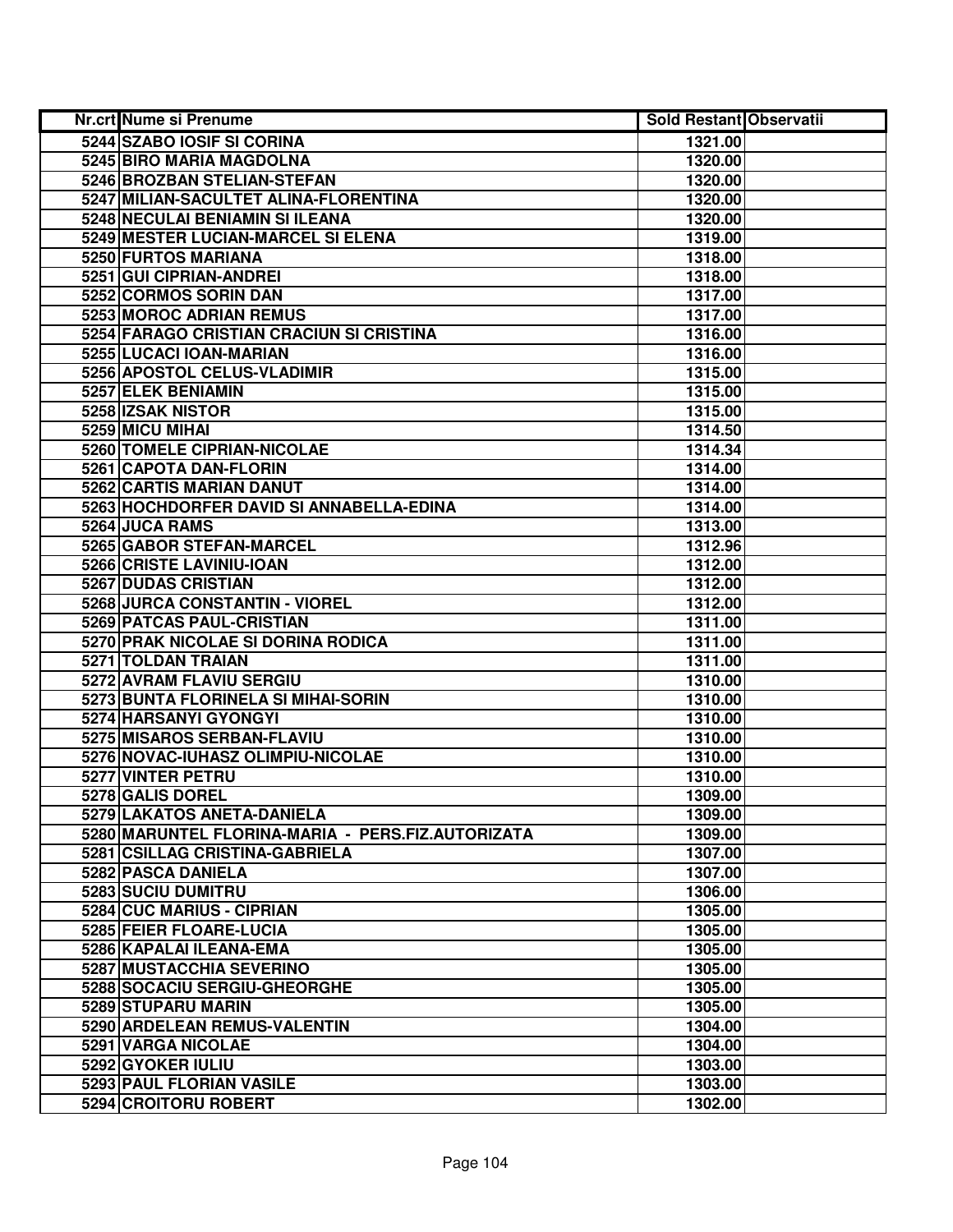| <b>Nr.crt Nume si Prenume</b>         | <b>Sold Restant Observatii</b> |  |
|---------------------------------------|--------------------------------|--|
| 5295 UVEGHES BOGDAN-DACIAN            | 1302.00                        |  |
| 5296 ZAMBO-SIPOS ALEXANDRU            | 1302.00                        |  |
| 5297 BAN IOAN-SEBASTIAN               | 1301.00                        |  |
| 5298 HAJNER ENIKO                     | 1301.00                        |  |
| 5299 ARDELEAN IONEL DUMITRU           | 1300.00                        |  |
| 5300 BOKA GHEORGHE                    | 1300.00                        |  |
| 5301 BRADEA FLORICA EUGENIA           | 1300.00                        |  |
| 5302 DEVAI JEANA                      | 1300.00                        |  |
| 5303 GABOR MARIA                      | 1300.00                        |  |
| 5304 LAKATOS AUGUSTIN                 | 1300.00                        |  |
| 5305 MARINCEAN CONSTANTIN SI LUCRETIA | 1300.00                        |  |
| 5306 ORGOVAN VIORICA                  | 1300.00                        |  |
| 5307 PAUL BLAGA CLARA-ELISABETA       | 1300.00                        |  |
| 5308 PETROI ELIZA-CRISTINA            | 1300.00                        |  |
| 5309 TRIFAN MIRCEA                    | 1300.00                        |  |
| 5310 VARGA ZOLTAN                     | 1300.00                        |  |
| 5311 VENTEL ANDRAS                    | 1300.00                        |  |
| 5312 SIRCA CRISTIAN-MARIUS            | 1299.02                        |  |
| 5313 CISMAS MARCEL ENESCU             | 1299.00                        |  |
| 5314 FABIAN FERENC SI ERZSEBET        | 1299.00                        |  |
| 5315 BLAGA SIMION SI CORINA           | 1298.00                        |  |
| 5316 PANAITESCU ADRIAN-TEODOR         | 1298.00                        |  |
| 5317 BUZDUG DAN                       | 1295.00                        |  |
| 5318 DARABAN CRISTIAN                 | 1295.00                        |  |
| 5319 GABOR GAVRIL                     | 1295.00                        |  |
| 5320 SALLAI ROBERT                    | 1295.00                        |  |
| 5321 TOTH ISTVAN-SANDOR               | 1295.00                        |  |
| 5322 DEM FLORIN                       | 1294.00                        |  |
| 5323 MADAR FLORIAN-CLAUDIU            | 1294.00                        |  |
| 5324 CHIRICUTA COSMIN-CRISTIAN        | 1293.00                        |  |
| 5325 ROSTAS CRENGUTA                  | 1293.00                        |  |
| 5326 BODOGAI PETRE-MIREL              | 1292.00                        |  |
| 5327 BOCSA MIRCEA-OVIDIU SI MONICA    | 1290.00                        |  |
| 5328 BOROS IANOS                      | 1290.00                        |  |
| 5329 BOTA STEFAN-DANUT                | 1290.00                        |  |
| 5330 COITA SERGIU-EUGEN               | 1290.00                        |  |
| 5331 GEREBENES GIZELLA                | 1290.00                        |  |
| 5332 KISS MIKLOS                      | 1290.00                        |  |
| 5333 VARGA ANDREI                     | 1290.00                        |  |
| 5334 COITA FLAVIU-GLAD                | 1289.00                        |  |
| 5335 LAZAR COSMIN                     | 1288.00                        |  |
| 5336 SABAU FLORIN-VALENTIN            | 1288.00                        |  |
| 5337 TOTH DANIEL ALEXANDRU            | 1288.00                        |  |
| 5338 BALAJ ADRIAN CLAUDIU             | 1287.00                        |  |
| 5339 CSOMOS IULIANA                   | 1287.00                        |  |
| 5340 SARBU DAN ROMUL                  | 1287.00                        |  |
| 5341 VARGA GIANINA VALERIA            | 1287.00                        |  |
| 5342 GULES SERGIU-IONUT               | 1286.00                        |  |
| 5343 VERES DUMITRU                    | 1286.00                        |  |
| 5344 BIRO ISTVAN SI IRINA             | 1285.00                        |  |
| 5345 GABOR IANCU                      | 1285.00                        |  |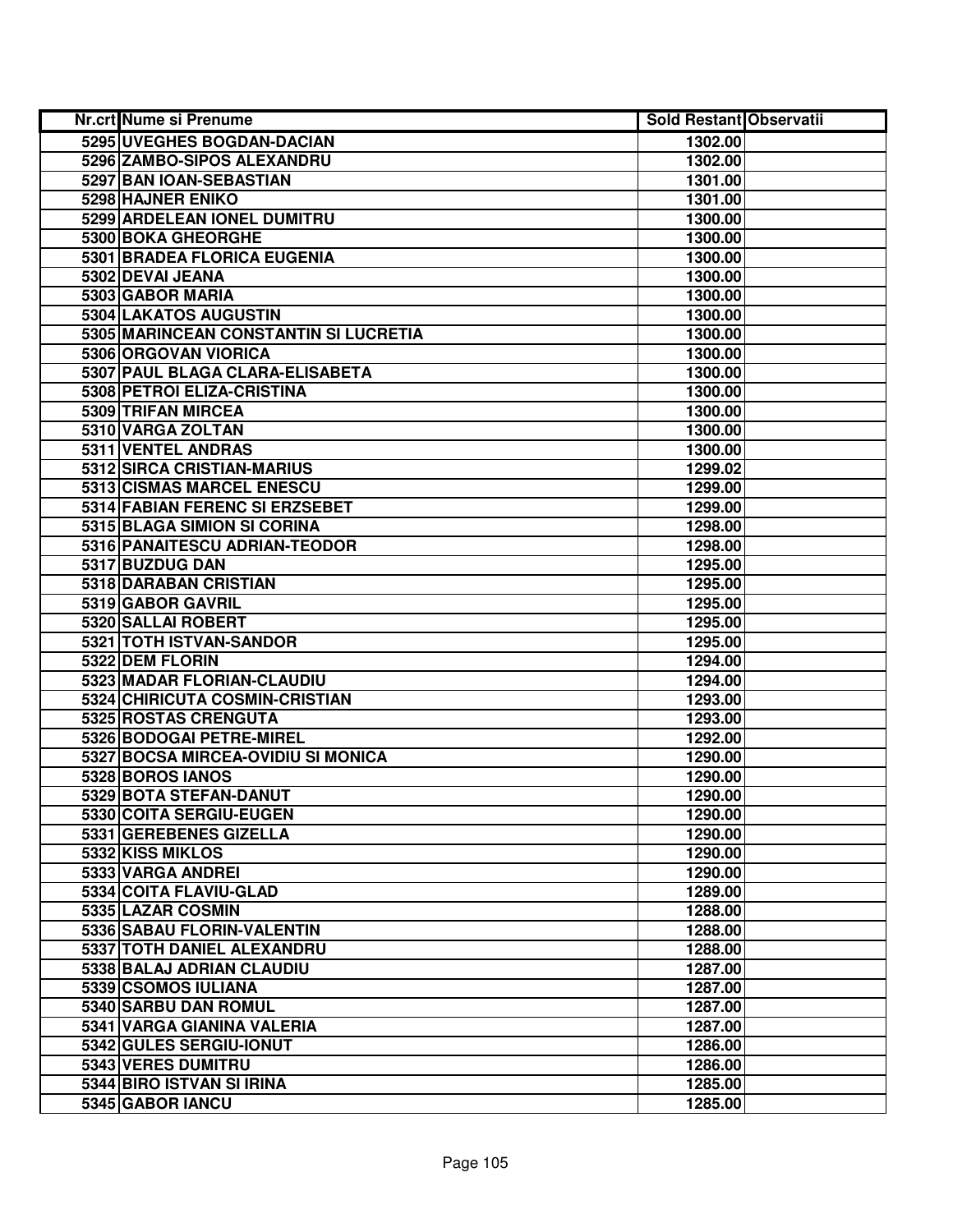| Nr.crt Nume si Prenume                       | <b>Sold Restant Observatii</b> |  |
|----------------------------------------------|--------------------------------|--|
| 5346 POPSA SILVIU-DOREL                      | 1285.00                        |  |
| 5347 PURDA DANIEL SI MARIA                   | 1285.00                        |  |
| 5348 OLAR ALEXANDRU                          | 1284.00                        |  |
| 5349 SALAJEAN OVIDIU-DUMITRU                 | 1284.00                        |  |
| 5350 SEBESTYEN PETER SI RITA MAGDOLNA        | 1284.00                        |  |
| 5351 CHIRILA DORIN                           | 1283.00                        |  |
| 5352 BEREI STEFAN SI TUNDE                   | 1281.00                        |  |
| 5353 ISTRATE ANA                             | 1281.00                        |  |
| 5354 NAGY ANDREI-CRISTIAN                    | 1281.00                        |  |
| 5355 NAGY KAROLY                             | 1281.00                        |  |
| 5356 POPOVICIU AUREL                         | 1281.00                        |  |
| 5357 URSUT LAURA ADRIANA                     | 1281.00                        |  |
| 5358 AGAFITEI ROGER-FLORIN                   | 1280.00                        |  |
| 5359 LINGURAR KATALIN                        | 1280.00                        |  |
| 5360 MADA STEFAN-TUDOR                       | 1280.00                        |  |
| 5361 MANGRA FLORIN                           | 1280.00                        |  |
| 5362 SCORTEA GABRIELA-CLAUDIA                | 1280.00                        |  |
| 5363 VARGA GHEORGHE                          | 1280.00                        |  |
| 5364 TUDUK VIORICA-MARIA                     | 1279.00                        |  |
| 5365 BIRAU IOAN SI FLOARE                    | 1277.00                        |  |
| 5366 DORSONSZKY LASZLO                       | 1277.00                        |  |
| 5367 GAVRA RODICA                            | 1276.00                        |  |
| 5368 HALMAGEAN MIRCEA MIREL                  | 1276.00                        |  |
| 5369 IGNA ADRIAN-COSTEL                      | 1276.00                        |  |
| 5370 VASADI LORAND ADLBERT                   | 1276.00                        |  |
| 5371 BORLEAN MIRCEA-FLORIN                   | 1275.00                        |  |
| 5372 GEORGESCU ANA-MARIA                     | 1275.00                        |  |
| 5373 CRET MARIA-CARMEN                       | 1274.00                        |  |
| 5374 OMUT SERGIU COSMIN                      | 1274.00                        |  |
| 5375 POP RAVEICA                             | 1274.00                        |  |
| 5376 STIRBE IULIU EUGEN                      | 1273.00                        |  |
| 5377 ROSTAS PATROI SI SAVA CRIJMARITA        | 1272.00                        |  |
| 5378 FULOP ISTVAN                            | 1271.29                        |  |
| 5379 CHIRICA GABRIEL                         | 1270.00                        |  |
| 5380 FODOR PAULA-MARIANA                     | 1270.00                        |  |
| 5381 TENT FLORIAN                            | 1270.00                        |  |
| 5382 GABOR LAJOS                             | 1269.50                        |  |
| 5383 HANGA BOGDAN-LUCIAN                     | 1269.00                        |  |
| 5384 TIRTEA IOAN GABRIEL                     | 1269.00                        |  |
| 5385 ZEMBREA CARMEN-MONICA                   | 1269.00                        |  |
| 5386 KORNYA IOAN-CSONGOR                     | 1268.95                        |  |
| 5387 OGBARSCHI CIPRIAN-IONUT                 | 1268.50                        |  |
| 5388 CABINET DE AVOCAT-NEGRU RADU            | 1268.00                        |  |
| 5389 DOGAR GEORGIANA-FELICIA SI SORIN-ADRIAN | 1268.00                        |  |
| 5390 GHEORGHE IOAN SI ROMOLICA               | 1268.00                        |  |
| 5391 MAGDA MARIANA FLORICA                   | 1268.00                        |  |
| 5392 MOTOACA MARIAN                          | 1268.00                        |  |
| 5393 POPUS PETRU SI.FLOARE                   | 1268.00                        |  |
| 5394 RUS MARIAN SILVIU                       | 1267.50                        |  |
| 5395 CACUCI FLORIAN-CRISTIAN SI MARIOARA     | 1267.00                        |  |
| 5396 BALAJ CRISTIAN IULIAN                   | 1266.00                        |  |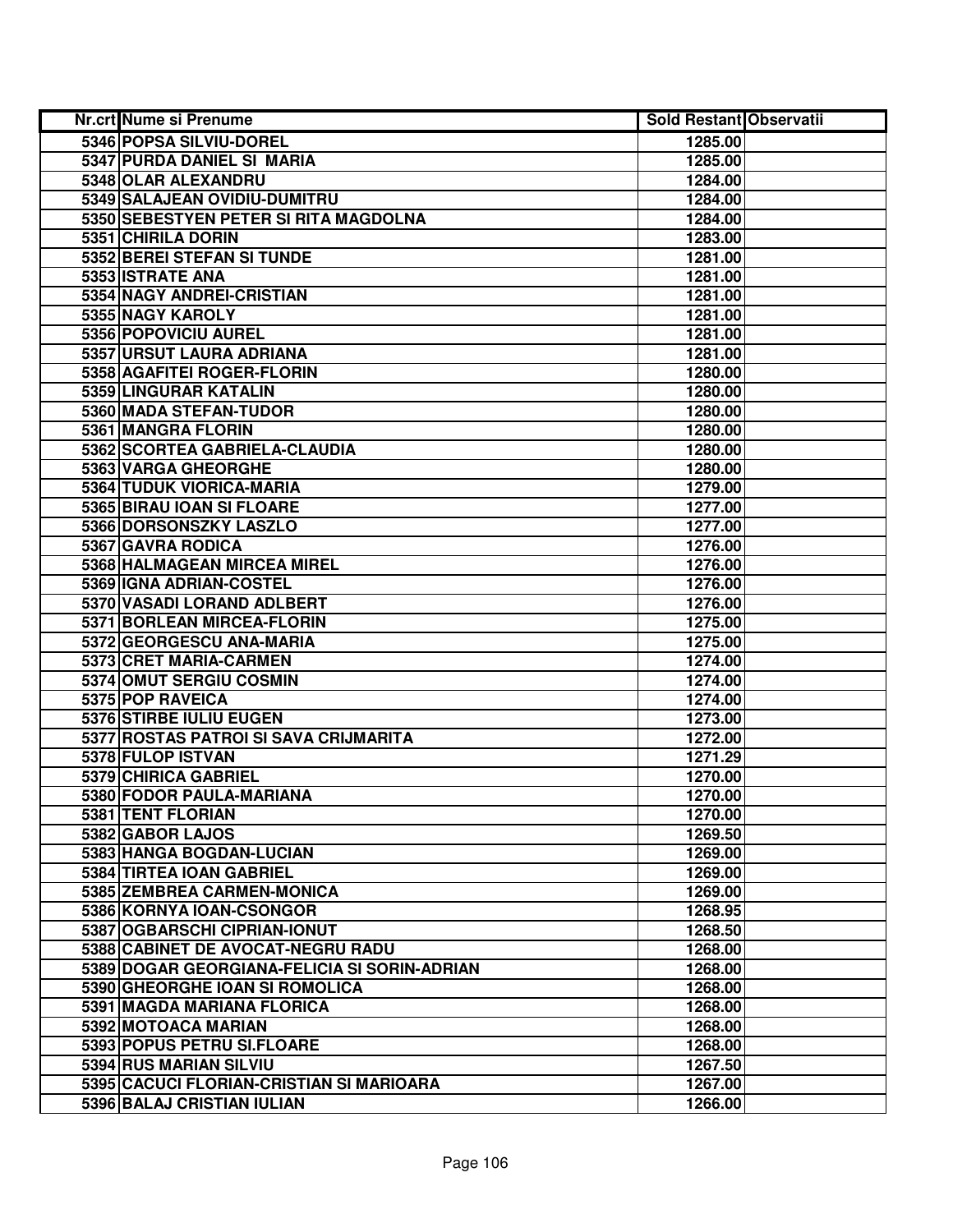| Nr.crt Nume si Prenume                       | <b>Sold Restant Observatii</b> |  |
|----------------------------------------------|--------------------------------|--|
| 5397 GULES MARIA-LUDMILA                     | 1266.00                        |  |
| 5398 RAD GHEORGHE                            | 1266.00                        |  |
| 5399 ANTON IOAN SANDU                        | 1265.00                        |  |
| 5400 ZAHARIE LUCICA INTR.IND.                | 1265.00                        |  |
| 5401 CHELENTES LIVIU SI MARIA                | 1262.00                        |  |
| 5402 HORGA SILVIU                            | 1261.00                        |  |
| 5403 FODOR GHEORGHE                          | 1260.00                        |  |
| 5404 DEAC IOSIF                              | 1258.00                        |  |
| 5405 HANGA GHEORGHE SI DANIELA-ADINA         | 1258.00                        |  |
| 5406 RIF SIMONA-FLORENITNA                   | 1258.00                        |  |
| 5407 CZIRJAK JOZSEF LEVENTE                  | 1257.00                        |  |
| 5408 SIME-DUMITRESCU MARGARETA-MARIA         | 1257.00                        |  |
| 5409 HAJDU TIBOR                             | 1256.41                        |  |
| 5410 CHEREGI FLORIN-MARIUS                   | 1256.00                        |  |
| 5411 ZBIRCEA IOAN GABRIEL                    | 1256.00                        |  |
| 5412 IANCU VIOREL VASILE SI FLORINA-ANGELINA | 1255.00                        |  |
| 5413 IAS IOANA-CLAUDIA SI SORIN ADRIAN       | 1255.00                        |  |
| 5414 POPA FLORIN SORIN                       | 1255.00                        |  |
| 5415 GIRBA TRAIAN-DAN                        | 1253.00                        |  |
| 5416 POP CATALIN-DANIEL                      | 1252.00                        |  |
| 5417 ALB ROMULUS                             | 1251.00                        |  |
| 5418 CEFAN ISTVAN-MIKLOS                     | 1251.00                        |  |
| 5419 MARCU OVIDIU OCTAVIAN                   | 1251.00                        |  |
| 5420 VIDICAN CORINA-MARIANA                  | 1251.00                        |  |
| 5421 ARON MARIA MAGDALENA                    | 1250.00                        |  |
| 5422 BANCIU SUPERMAN-TARZAN                  | 1250.00                        |  |
| 5423 BERKE TIBOR                             | 1250.00                        |  |
| 5424 BOCA EVA-BRIGITTA                       | 1250.00                        |  |
| 5425 BONCEA OCTAVIAN DUMITRU                 | 1250.00                        |  |
| 5426 COSTA IOAN                              | 1250.00                        |  |
| 5427 COSTEA CRISTIAN-DANUT PFA               | 1250.00                        |  |
| 5428 GABOR DUMITRU                           | 1250.00                        |  |
| 5429 GLIGAN BENIAMIN-FLORIN                  | 1250.00                        |  |
| 5430 HEYIZI VULTUR PAULA STELA               | 1250.00                        |  |
| 5431 KAJCZA DIANA                            | 1250.00                        |  |
| 5432 LUPSE SERGIU-ROBERTO                    | 1250.00                        |  |
| 5433 MAGYAI RUDOLF                           | 1250.00                        |  |
| 5434 MATEA IOAN IOSIF                        | 1250.00                        |  |
| 5435 MATYASI ROBERT                          | 1250.00                        |  |
| 5436 PATAKI FELIX-FERENCZ                    | 1250.00                        |  |
| <b>5437 POP IOAN</b>                         | 1250.00                        |  |
| 5438 SIMON EUGEN                             | 1250.00                        |  |
| 5439 SZABO MELINDA                           | 1250.00                        |  |
| 5440 VETISAN VASILE-COSMIN                   | 1250.00                        |  |
| 5441 BILA ALEXANDRU NELU                     | 1249.00                        |  |
| 5442 HODISAN OVIDIU-MIRCEA                   | 1249.00                        |  |
| 5443 PAPP IOAN                               | 1249.00                        |  |
| 5444 MORGOVAN OVIDIU-FLORIN                  | 1248.00                        |  |
| 5445 CIARNAU ANCA CRISTINA                   | 1247.14                        |  |
| 5446 FARKAS TIBERIU                          | 1247.00                        |  |
| 5447 BOT MARIA-CAROLINA                      | 1245.00                        |  |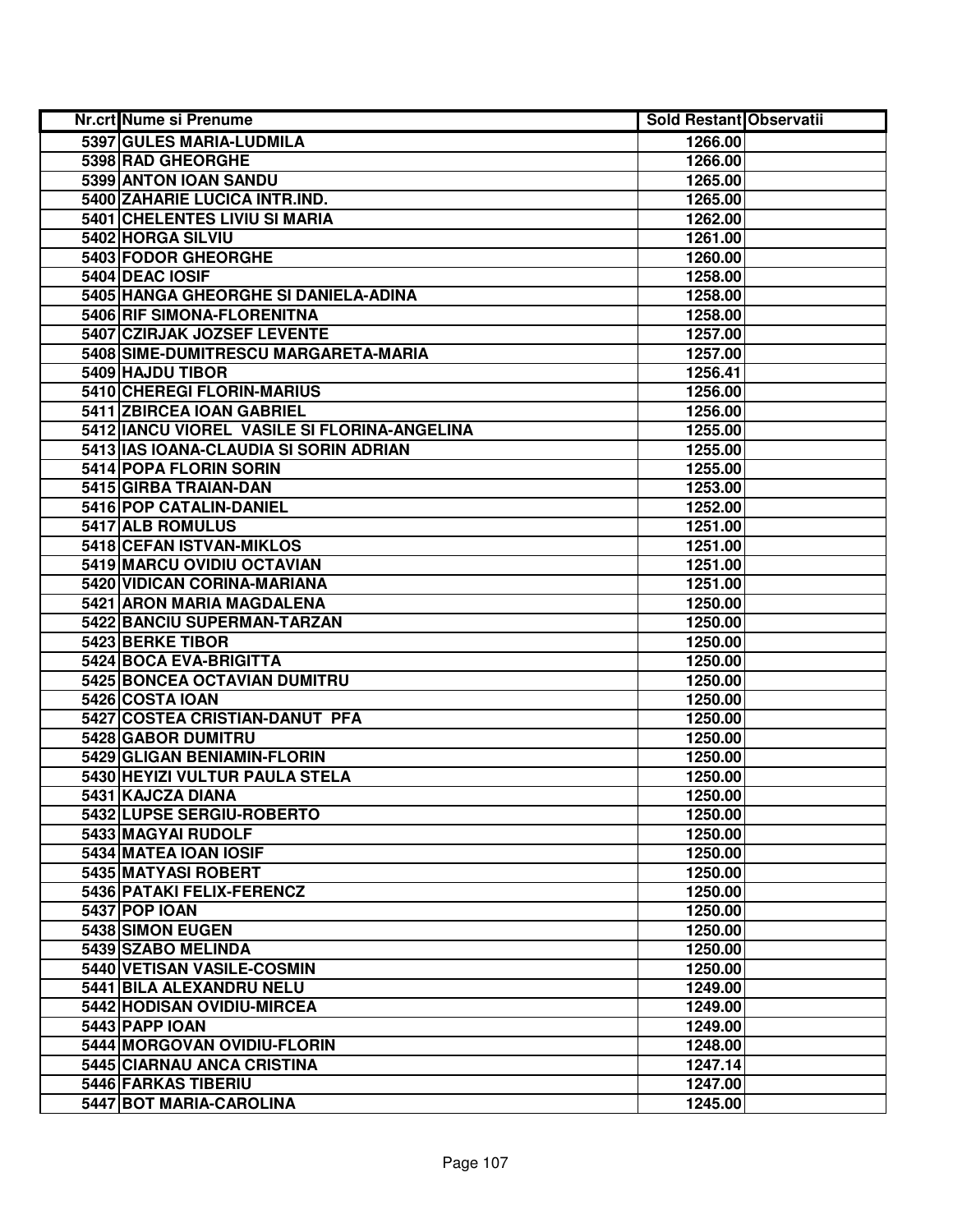| <b>Nr.crt Nume si Prenume</b>         | <b>Sold Restant Observatii</b> |  |
|---------------------------------------|--------------------------------|--|
| 5448 CINDEA MARIN                     | 1245.00                        |  |
| <b>5449 MATEI DANIEL</b>              | 1245.00                        |  |
| 5450 MINZ GEORGE-DACIAN               | 1245.00                        |  |
| 5451 NEGRUT-CHIPE DANIEL              | 1245.00                        |  |
| 5452 OLA NICOLAE-SORIN                | 1245.00                        |  |
| 5453 BERES ROMULUS CRISTINEL          | 1244.86                        |  |
| 5454 TOROK MARIANA IULIA              | 1244.00                        |  |
| 5455 CHIRILA RADU SI EMOKE-CECILIA    | 1243.00                        |  |
| 5456 PINTEA GABRIEL-MIHAI             | 1243.00                        |  |
| 5457 TERHES ALIN-AUGUSTIN             | 1242.00                        |  |
| 5458 MLADIN AGNETA                    | 1241.00                        |  |
| 5459 NICORICI ADRIANA-ANAMARIA        | 1241.00                        |  |
| 5460 BOKA BARNA                       | 1240.00                        |  |
| 5461 CORDOVAN VIOLA-RENATA            | 1240.00                        |  |
| 5462 DEMIR RAMAZAN SI ELENA           | 1240.00                        |  |
| 5463 HERMAN SILVIU ALBERTO            | 1240.00                        |  |
| 5464 MARINCAS DANIELA-MIRELA          | 1240.00                        |  |
| 5465 MINECAN MIRELA-VALENTINA-I.I.    | 1240.00                        |  |
| 5466 MURARIU CSABA-SZILVESZTER        | 1240.00                        |  |
| 5467 POPA PAUL                        | 1240.00                        |  |
| 5468 ZAMA ROBERT-LAURENTIU            | 1240.00                        |  |
| 5469 SZOKE SZABOLCS                   | 1239.00                        |  |
| 5470 MAN IOAN                         | 1238.00                        |  |
| 5471 ZARE STEFAN SI MARIA             | 1238.00                        |  |
| 5472 LUKACS LIVIU                     | 1237.00                        |  |
| 5473 MUNTEAN VALENTIN-TEODOR          | 1237.00                        |  |
| 5474 VARGA JANOS                      | 1237.00                        |  |
| 5475 FILIP CIPRIAN-CRISTIAN           | 1236.00                        |  |
| 5476 GHIURAU ALINA-MIHAELA            | 1235.00                        |  |
| 5477 BANCU VLAD-DANIEL                | 1234.00                        |  |
| 5478 KARSAI ATTILA                    | 1233.00                        |  |
| 5479 LUPSA LUCIAN BOGDAN              | 1233.00                        |  |
| 5480 ROMAN CORNEL SI MONICA           | 1233.00                        |  |
| 5481 SEUCHE FLORIAN                   | 1233.00                        |  |
| 5482 ABRUDAN LEONARD-CALIN            | 1232.00                        |  |
| 5483 MIKLOVITS IULIU                  | 1232.00                        |  |
| 5484 MUSCU RAMONA CORINA              | 1232.00                        |  |
| 5485 OBERMAJER EVA                    | 1232.00                        |  |
| 5486 EL HAJRI M HAMED                 | 1230.00                        |  |
| 5487 KAJCZA ZSOLT FERENCZ             | 1230.00                        |  |
| 5488 MARCUS ADRIANA SI OVIDIU         | 1230.00                        |  |
| 5489 BOCUT FLORENTINA-ANA MARIA       | 1229.00                        |  |
| 5490 CORDEA TEODOR CONSTANTIN SI ANCA | 1227.00                        |  |
| 5491 CASON CRISTIAN-FLORIN            | 1225.00                        |  |
| 5492 TAU IONEL-SORIN                  | 1225.00                        |  |
| 5493 BORAC ELENA-VIERCA               | 1224.00                        |  |
| 5494 EHIK ZOLTAN KAROLY               | 1223.00                        |  |
| 5495 PINTO ANDREA                     | 1223.00                        |  |
| 5496 BABA SANDA EMA                   | 1222.00                        |  |
| 5497 MARC NICOLAE IOAN                | 1222.00                        |  |
| 5498 STRENG LORENA-ALEXANDRINA        | 1222.00                        |  |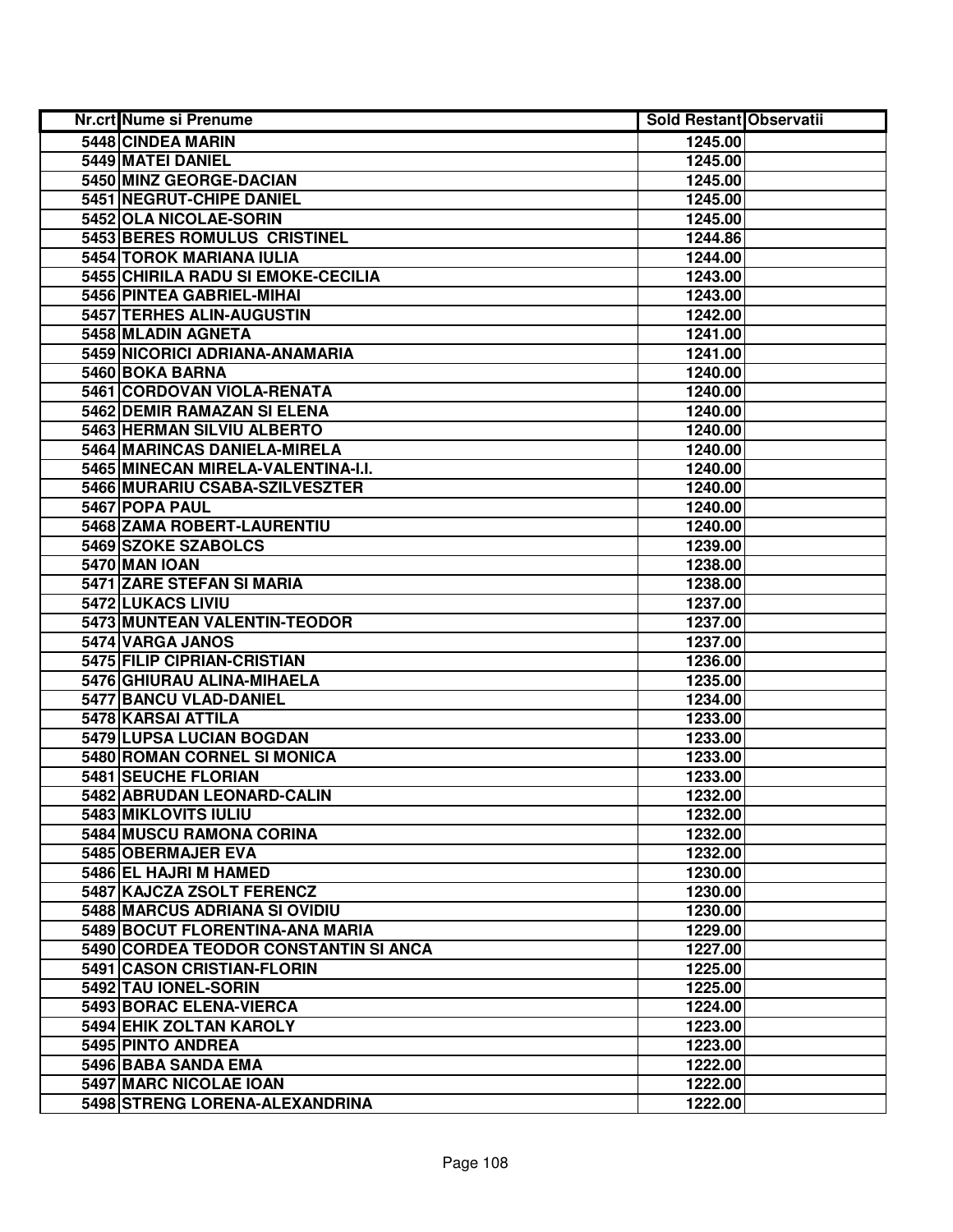| Nr.crt Nume si Prenume                  | <b>Sold Restant Observatii</b> |  |
|-----------------------------------------|--------------------------------|--|
| 5499 FOLTUT IOAN                        | 1221.00                        |  |
| 5500 LIPTAK ZOLTAN                      | 1220.17                        |  |
| 5501 BRASSO MIHALY TAMAS                | 1220.00                        |  |
| 5502 LACATUS SANDOR                     | 1220.00                        |  |
| 5503 RACZ IOSIF-IOAN                    | 1220.00                        |  |
| 5504 TRIPA IOAN MIRCEA                  | 1220.00                        |  |
| 5505 HURMUZ MARIANA                     | 1219.00                        |  |
| 5506 IGNA DOINA-MARIA SI DUMITRU        | 1219.00                        |  |
| 5507 PLES OVIDIU                        | 1218.00                        |  |
| 5508 POP-DURINA ADRIAN-MIRCEA           | 1217.16                        |  |
| 5509 PORTAN RAMONA                      | 1217.00                        |  |
| 5510 HORJAN NICOLAE                     | 1216.00                        |  |
| 5511 SZONDI GABOR                       | 1216.00                        |  |
| 5512 VARGA EDUARD-TOMI                  | 1216.00                        |  |
| 5513 COSTIN DAN                         | 1215.00                        |  |
| 5514 MILLE CARMEN ELENA                 | 1215.00                        |  |
| 5515 DARABAN AMALIA IONELA              | 1213.00                        |  |
| 5516 HARANGI ZOLTAN-ZSOLT SI ERZSEBET   | 1212.00                        |  |
| 5517 HOSZU GHEORGHE                     | 1212.00                        |  |
| 5518 SIMOC CALIN-ALEXANDRU              | 1211.00                        |  |
| 5519 CHIORAN COSMIN-LIVIU               | 1210.00                        |  |
| 5520 DICSO ATTILA                       | 1210.00                        |  |
| 5521 GUBA SANDOR                        | 1210.00                        |  |
| 5522 MILOTAI DAVID                      | 1210.00                        |  |
| 5523 POP REMUS EMIL                     | 1210.00                        |  |
| 5524 ISTOICA GAVRIL                     | 1209.00                        |  |
| 5525 MADAR LIVIU SI DORINA              | 1209.00                        |  |
| 5526 GABOR GETA                         | 1208.00                        |  |
| 5527 GIULAI FLORIAN-ALIN                | 1208.00                        |  |
| 5528 PUTICIU CAMELIA                    | 1208.00                        |  |
| 5529 ARDELEAN MARIUS GHEORGHE           | 1207.90                        |  |
| <b>5530 VASILE TIBERIU ANDREI</b>       | 1206.64                        |  |
| 5531 BRADEA NADIA-DACIANA               | 1206.00                        |  |
| 5532 GASCA NICOLAE-DANIEL               | 1206.00                        |  |
| 5533 CODREAN CLAUDIU-VALENTIN           | 1205.04                        |  |
| 5534 CICU NICOLETA LACRIMIOARA          | 1205.00                        |  |
| 5535 MARIAN DORIN SI FLORICA            | 1205.00                        |  |
| 5536 SZODORAI IMRE                      | 1205.00                        |  |
| 5537 DUDAS ATTILA                       | 1203.51                        |  |
| 5538 GURAU MARIA                        | 1203.00                        |  |
| 5539 P.F.A.SIRCA MIHAELA-FLORICA        | 1203.00                        |  |
| 5540 PADAR ORSOLYA                      | 1203.00                        |  |
| 5541 SIMUT CIPRIAN-FLORIAN SI DANIELA   | 1203.00                        |  |
| 5542 TRIP IOAN SI SUCIU CORNELIA        | 1202.50                        |  |
| 5543 GABOR GAVRIL                       | 1202.00                        |  |
| 5544 JUNC CORNELIU                      | 1202.00                        |  |
| 5545 MASTAN ANNA                        | 1202.00                        |  |
| 5546 NAGY ANDRAS                        | 1202.00                        |  |
| 5547 PETRICA NICOLAE FLORIAN SI MARIANA | 1202.00                        |  |
| 5548 DUMEA VIRGIL                       | 1201.00                        |  |
| 5549 NISTOR CORNELIA                    | 1201.00                        |  |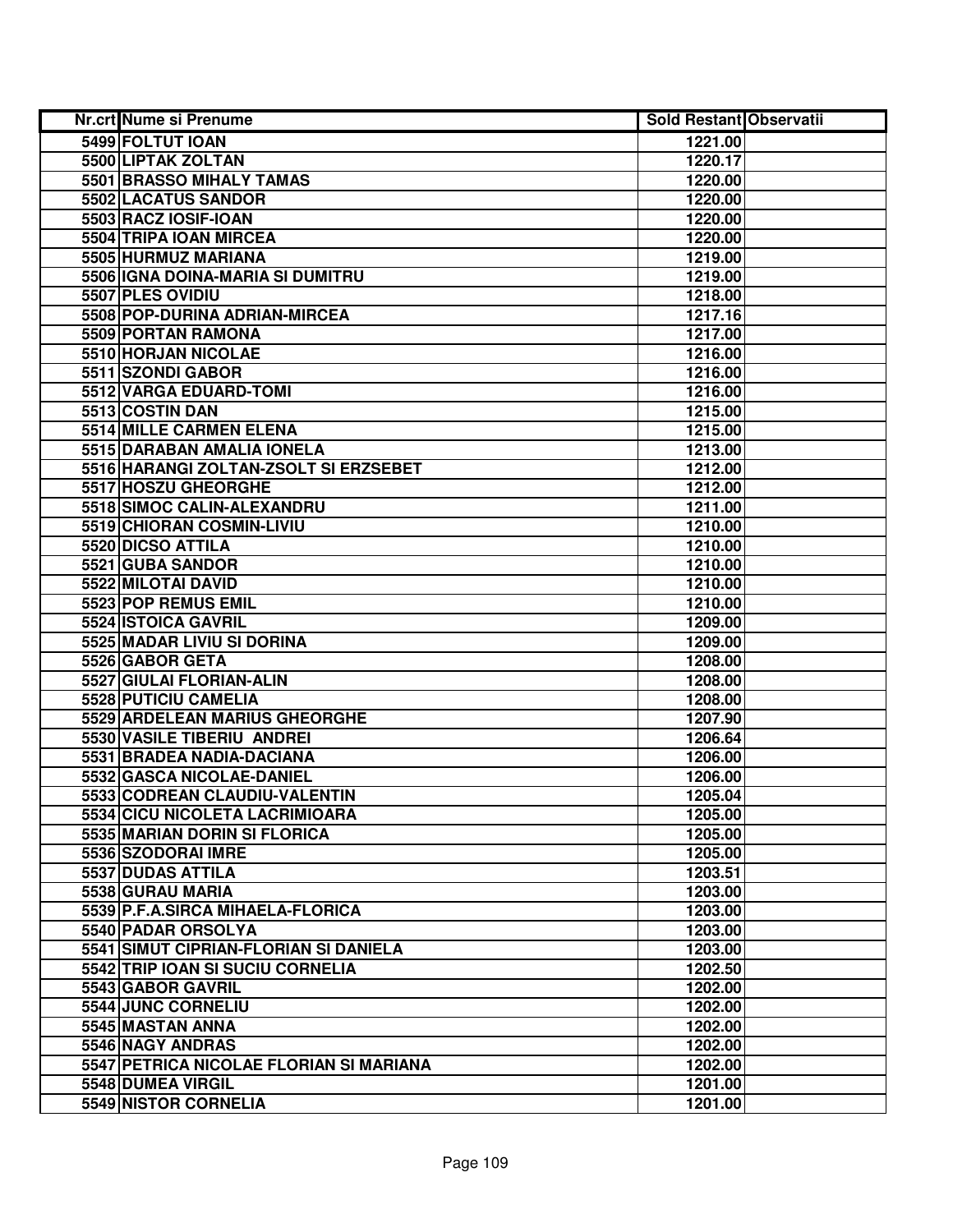| <b>Nr.crt Nume si Prenume</b>                 | <b>Sold Restant Observatii</b> |  |
|-----------------------------------------------|--------------------------------|--|
| 5550 ANDRISCA FLAVIUS-RAZVAN                  | 1200.00                        |  |
| 5551 AWAN SULTAN MUHAMMAD AITTZAZ             | 1200.00                        |  |
| 5552 BALOG LASZLO-FERENCZ                     | 1200.00                        |  |
| 5553 BERES GHIZELA                            | 1200.00                        |  |
| <b>5554 BONTA MARIUS DUMITRU</b>              | 1200.00                        |  |
| 5555 CIUNTU GHEORGHE-GABRIEL                  | 1200.00                        |  |
| 5556 DANCULEA COSTEL DORIN                    | 1200.00                        |  |
| 5557 DEJEU ALIN                               | 1200.00                        |  |
| 5558 DOMBI ANTON                              | 1200.00                        |  |
| 5559 DOMSA AUREL-MIRCEA                       | 1200.00                        |  |
| 5560 FARKAS NORBERT                           | 1200.00                        |  |
| 5561 GABOR GABOR                              | 1200.00                        |  |
| 5562 GANGOS SORIN-FLORIN                      | 1200.00                        |  |
| 5563 GAVRILA ALIN-ROBERT                      | 1200.00                        |  |
| 5564 GEORGESCU DANIEL                         | 1200.00                        |  |
| 5565 GHENDER FLORIN GABRIEL                   | 1200.00                        |  |
| 5566 HAINER ANGELA                            | 1200.00                        |  |
| 5567 HALASZ PETER-ATTILA                      | 1200.00                        |  |
| 5568 HEGEDUS LADISLAU                         | 1200.00                        |  |
| 5569 HORVATH ALEXANDRU                        | 1200.00                        |  |
| 5570 LAZUREANU MIRCEA FLORIN                  | 1200.00                        |  |
| 5571 MEER MUHAMMAD SHABBIR AHMAD              | 1200.00                        |  |
| 5572 MERAI TAMAS-ALEXANDRU                    | 1200.00                        |  |
| 5573 MOISA CALIN-LIVIU                        | 1200.00                        |  |
| 5574 NICORUT AURELIAN                         | 1200.00                        |  |
| 5575 ONYENOBI CHUKWUNYERE EMMANUEL            | 1200.00                        |  |
| 5576 OTVOS SURAJ CRISTIAN                     | 1200.00                        |  |
| 5577 PATINTARU MIHAI                          | 1200.00                        |  |
| 5578 POPOVICI IULIANA                         | 1200.00                        |  |
| 5579 RAJKLI ROMULUS-ANDREI                    | 1200.00                        |  |
| 5580 SONEA SEBASTIAN-IOAN                     | 1200.00                        |  |
| 5581 STRANGO VLADUT-NICOLAE                   | 1200.00                        |  |
| 5582 SZILAGY ZOLTAN                           | 1200.00                        |  |
| 5583 TONT MARIUS-COSMIN                       | 1200.00                        |  |
| 5584 YOUNAS MOHAMMAD                          | 1200.00                        |  |
| 5585 BULBUCA TEODOR                           | 1199.00                        |  |
| 5586 JAKOB RAMONA                             | 1199.00                        |  |
| <b>5587 MASCAS VIOREL ANA</b>                 | 1199.00                        |  |
| 5588 BALOG MIHAI                              | 1198.00                        |  |
| 5589 BARTA BELA-TAMAS                         | 1198.00                        |  |
| 5590 MOISI DANIEL MIREL                       | 1198.00                        |  |
| 5591 SAAIDA IOANA-CARMEN                      | 1198.00                        |  |
| 5592 VARGA MONIKA-ALIZ                        | 1198.00                        |  |
| 5593 NICULEA ROBERT-CLAUDIU                   | 1197.00                        |  |
| 5594 BARCAN FLORIN DANIEL SI GEORGETA-FLORINA | 1196.00                        |  |
| 5595 RADULESCU IOAN SI CLAUDIA                | 1195.00                        |  |
| 5596 RETI ISTVAN                              | 1195.00                        |  |
| 5597 SALAJAN MARIUS-LIVIU                     | 1195.00                        |  |
| 5598 SIM COSMIN                               | 1195.00                        |  |
| 5599 STATE PASCARIU VALERIAN                  | 1195.00                        |  |
| 5600 BRATEANU VASILE                          | 1193.00                        |  |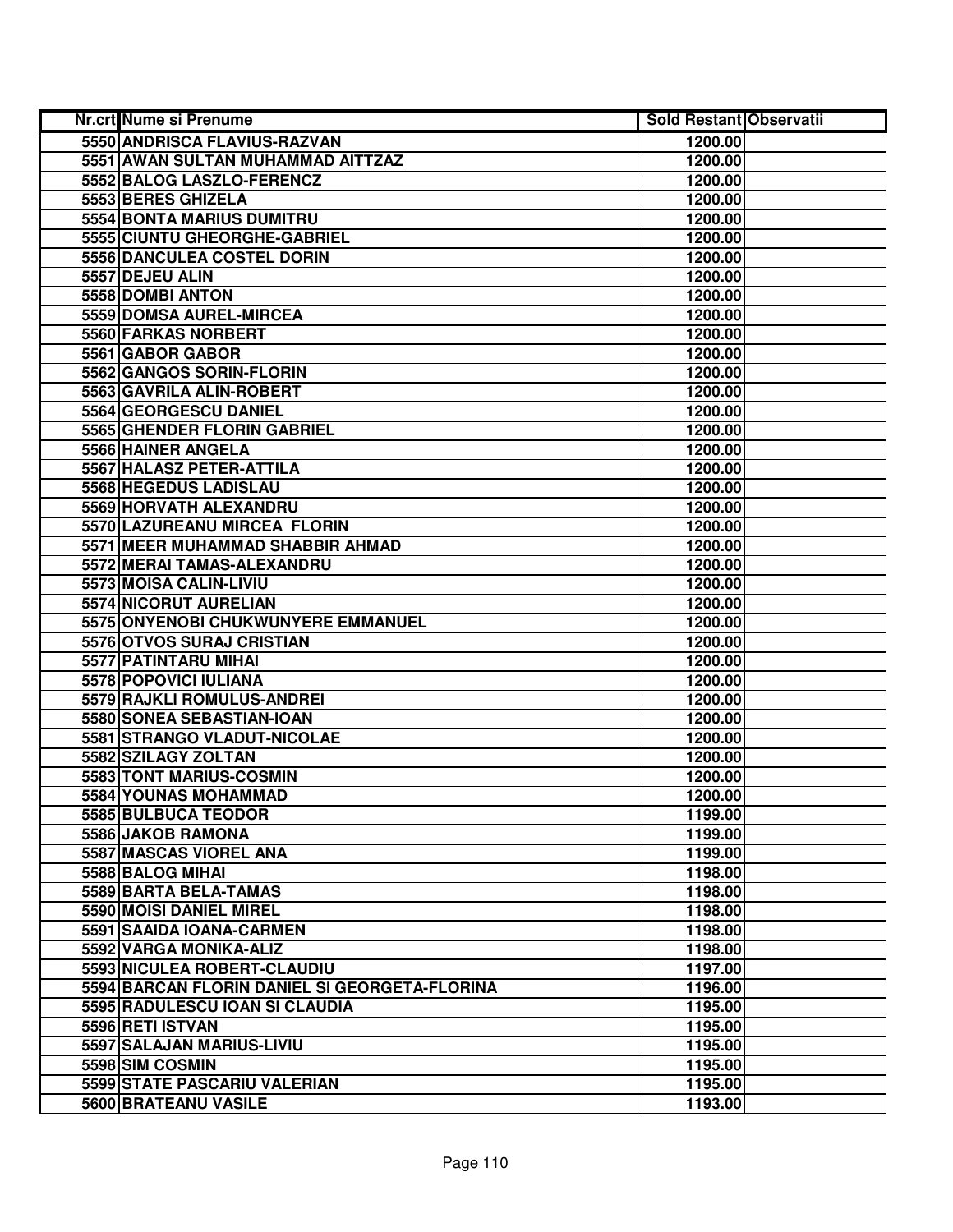| Nr.crt Nume si Prenume                           | <b>Sold Restant Observatii</b> |  |
|--------------------------------------------------|--------------------------------|--|
| 5601 CHEREGI IOAN                                | 1193.00                        |  |
| 5602 DAL POS ROMANO                              | 1193.00                        |  |
| 5603 CILIBIU VLAD SI ANA                         | 1192.00                        |  |
| 5604 HANT CSABA KALMAR                           | 1192.00                        |  |
| 5605 CIUCIU VIOLETA                              | 1191.00                        |  |
| 5606 GABOR GHITA                                 | 1190.00                        |  |
| 5607 GUBA JOSZEF                                 | 1190.00                        |  |
| 5608 MIHALI ANDREI                               | 1190.00                        |  |
| 5609 OROS ALEXANDRU                              | 1190.00                        |  |
| 5610 SAVITCHI SIDONIA-MELINDA                    | 1190.00                        |  |
| 5611 CIARNAU ETELCA-IBOLYA                       | 1189.00                        |  |
| 5612 DODA FLAVIU-SORIN SI DELIA                  | 1189.00                        |  |
| 5613 MOLDOVAN ADRIAN CALIN                       | 1189.00                        |  |
| 5614 BOTA MOISIN ANTON FLORINEL SI MONICA GILDA  | 1188.00                        |  |
| 5615 MATHE ERIKA-JOZE                            | 1188.00                        |  |
| 5616 BUGLE ALEXANDRU-SORIN                       | 1187.00                        |  |
| 5617 SZUCS ZOLTAN                                | 1187.00                        |  |
| 5618 BALAZS ERZSEBET SI IOAN                     | 1185.00                        |  |
| 5619 BOKA IOSIF SI EDINA                         | 1185.00                        |  |
| 5620 GALIS IOAN-REMUS                            | 1185.00                        |  |
| 5621 MIKLOS SUSANA                               | 1185.00                        |  |
| 5622 MUSCAS RODICA                               | 1184.26                        |  |
| 5623 POP RADU-ILIE                               | 1184.00                        |  |
| <b>5624 PALOS VLAD CRISTIAN</b>                  | 1182.50                        |  |
| 5625 ANDOR PETRU DANIEL                          | 1182.00                        |  |
| 5626 MATEAS TRAIAN SORIN                         | 1181.00                        |  |
| 5627 TACIULET SORINEL                            | 1181.00                        |  |
| 5628 GABOR MINDRA                                | 1180.00                        |  |
| 5629 MIHUTIU IOAN-MIHAI                          | 1180.00                        |  |
| 5630 POPOVICI DUMITRU-EMANUEL                    | 1180.00                        |  |
| 5631 ARDELEAN ANGELA                             | 1179.00                        |  |
| 5632 CIOBAN-JUNC MARIUS-VASILE                   | 1179.00                        |  |
| 5633 IAMBOR MARIA                                | 1179.00                        |  |
| 5634 MUT MARIUS-CORNEL                           | 1179.00                        |  |
| 5635 SARKADI VIORICA-IULIANA                     | 1179.00                        |  |
| 5636 SZERZO IDA                                  | 1178.00                        |  |
| 5637 SZTUFLIAK LASZLO-SANDOR                     | 1178.00                        |  |
| 5638 TOCA PETRU SI ELISABETA                     | 1178.00                        |  |
| 5639 CAMARAN CRISTIAN-MIHAI SI VERONICA NICOLETA | 1177.00                        |  |
| 5640 DAN DUMITRU-MARCEL                          | 1177.00                        |  |
| 5641 LAPUSAN ALEXANDRU-ROMULUS                   | 1177.00                        |  |
| 5642 TIRPE FLORIN-CALIN                          | 1177.00                        |  |
| 5643 PORTAN ROLAND-LASZLO                        | 1175.00                        |  |
| 5644 VOLOSEN ALEXANDRU SI MARIA                  | 1175.00                        |  |
| 5645 DURNE DORINA SI GABRIEL                     | 1174.00                        |  |
| 5646 TOLCSVAI JANOS SI IULIANA                   | 1174.00                        |  |
| 5647 PUSKAS ROBERTO                              | 1173.00                        |  |
| 5648 SILAGHI TEODOR-MARIN                        | 1173.00                        |  |
| 5649 IOVAN SANDU DORU                            | 1172.08                        |  |
| 5650 COTE MARIN SI IULIA                         | 1172.00                        |  |
| 5651 PINTIUTA ATTILA-DORIN                       | 1172.00                        |  |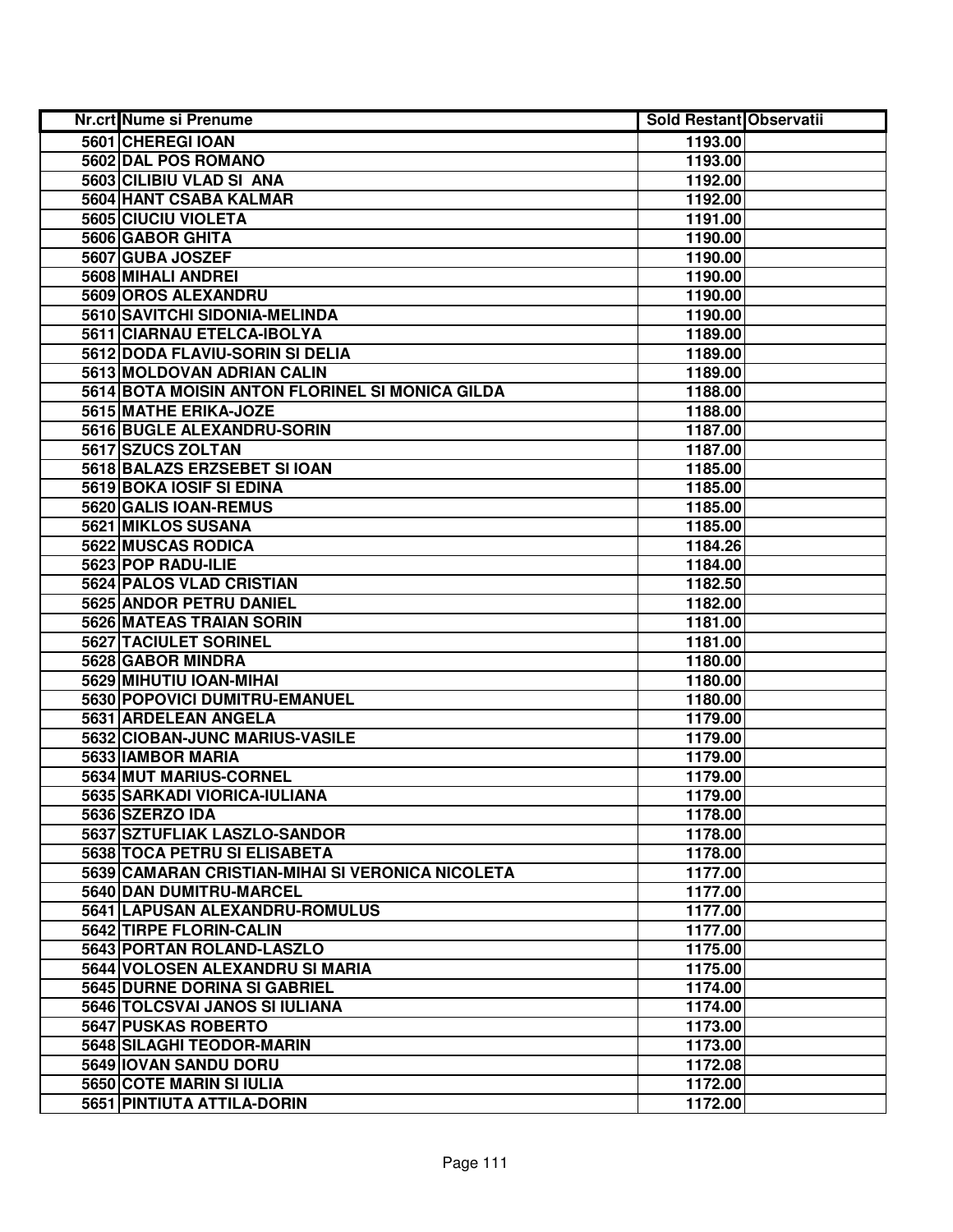| Nr.crt Nume si Prenume                   | <b>Sold Restant Observatii</b> |  |
|------------------------------------------|--------------------------------|--|
| 5652 FODOR PETRU-LADISLAU SI OLGA        | 1171.00                        |  |
| 5653 AMARITEI FLORIN-GABRIEL             | 1170.00                        |  |
| 5654 BUDA TUDOR ADRIAN                   | 1170.00                        |  |
| 5655 BURCA LUCIAN ALIN                   | 1170.00                        |  |
| 5656 HORVATH ELVIRA                      | 1170.00                        |  |
| 5657 IONOI ALEXANDRU SERBAN              | 1170.00                        |  |
| 5658 IVAN IONEL                          | 1170.00                        |  |
| 5659 ANDOR GABOR                         | 1169.00                        |  |
| <b>5660 BUGHIU MARIA</b>                 | 1169.00                        |  |
| 5661 CSATI IOSIF                         | 1169.00                        |  |
| 5662 ROSTAS CODRUT                       | 1169.00                        |  |
| 5663 COLTE IOAN-DANIEL SI DANIELA        | 1168.00                        |  |
| 5664 LAKATOS SANDOR-EDUARD               | 1168.00                        |  |
| 5665 LENCAR MARCELA                      | 1168.00                        |  |
| 5666 HODUT-FASIE NICOLINA                | 1167.00                        |  |
| 5667 POP DACIANA MARIA CORINA            | 1167.00                        |  |
| 5668 ANTAL ZSENI-LENKE                   | 1166.00                        |  |
| 5669 BURCIA GAVRIL                       | 1166.00                        |  |
| 5670 SALAJAN MARIUS ADRIAN               | 1166.00                        |  |
| 5671 POPA RAUL-CIPRIAN                   | 1165.03                        |  |
| 5672 KOVACS ADRIAN                       | 1165.00                        |  |
| 5673 KOSZEGI ATTILA                      | 1164.00                        |  |
| 5674 POPA CIPRIAN-IONUT                  | 1164.00                        |  |
| 5675 RAT LASZLO                          | 1164.00                        |  |
| 5676 LUCA VIOLETA                        | 1163.00                        |  |
| 5677 MOISE PAUL                          | 1162.00                        |  |
| 5678 OPREA TRAIAN-GRIGORE SI IOANA-LAURA | 1162.00                        |  |
| 5679 FLONTA JHONNY-DANNIEL               | 1161.25                        |  |
| 5680 CRET DANUT-GHEORGHE SI ADINA        | 1161.00                        |  |
| 5681 CERCEA STEFAN SI ADRIANA-GEORGETA   | 1160.00                        |  |
| 5682 MARIES CODRUT RAZVAN                | 1160.00                        |  |
| 5683 RUSU MARIUS-ANDREI                  | 1160.00                        |  |
| 5684 RADULESCU SIMONA                    | 1159.54                        |  |
| 5685 BRONT GEORGETA                      | 1159.00                        |  |
| <b>5686 CIOARA SORIN GABRIEL</b>         | 1159.00                        |  |
| 5687 MEZEI TIBOR CAROL                   | 1159.00                        |  |
| 5688 ORBAI ANADA-LAURA SI LUCIAN-FLORIN  | 1159.00                        |  |
| 5689 ISZTOJKA GABOR                      | 1158.00                        |  |
| 5690 MAKKAI COLOMAN                      | 1158.00                        |  |
| 5691 PALUT MARIANA                       | 1158.00                        |  |
| 5692 PATCAS VIOREL                       | 1158.00                        |  |
| 5693 BAICAN PETRU-NICOLAE                | 1157.00                        |  |
| 5694 BABAN CIPRIAN - CABINET DE AVOCAT   | 1156.00                        |  |
| 5695 POPA AUREL SI ANA                   | 1156.00                        |  |
| 5696 FURIC IOAN-CRISTIAN                 | 1155.00                        |  |
| 5697 MAKKOS ZOLTAN                       | 1155.00                        |  |
| 5698 SZABO SANDOR ROLAND                 | 1155.00                        |  |
| 5699 NEGREANU ERIC-ROLAND                | 1154.00                        |  |
| 5700 VESZPREMI ZOLTAN LASZLO             | 1153.00                        |  |
| 5701 LAZAR GABRIEL-GHEORGHE              | 1152.51                        |  |
| 5702 FANEA IOAN SI MARIA                 | 1152.00                        |  |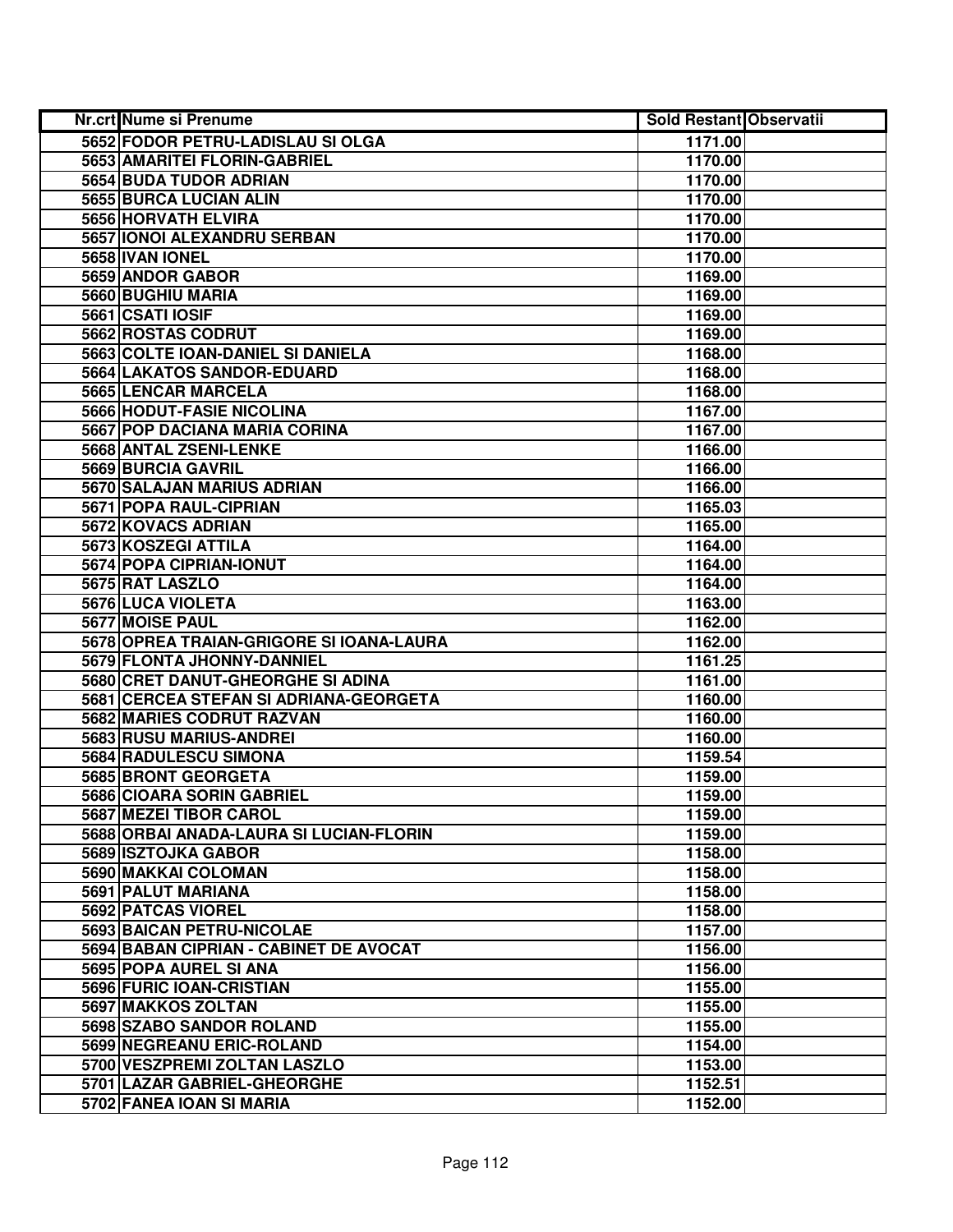| Nr.crt Nume si Prenume                     | <b>Sold Restant Observatii</b> |  |
|--------------------------------------------|--------------------------------|--|
| 5703 PALAGHIANU DANIEL-CRISTIAN SI IULIANA | 1152.00                        |  |
| 5704 SUPERAR MIHAI-MADALIN                 | 1152.00                        |  |
| 5705 GAL TUDOR CRISTIAN SI CORINA          | 1151.00                        |  |
| 5706 ANDREI LORIANA RAMONA                 | 1150.44                        |  |
| 5707 ANDOR ADRIAN                          | 1150.00                        |  |
| 5708 CAVASDAN SEBASTIAN PATRIK             | 1150.00                        |  |
| 5709 CHERESI ALEXANDRU                     | 1150.00                        |  |
| 5710 CONSTANTIN IOANA-MARIA                | 1150.00                        |  |
| 5711 CUCI IONUT-COSTEL                     | 1150.00                        |  |
| 5712 FAUR REMUS-IONUT                      | 1150.00                        |  |
| 5713 GROZA DAN-RONALD                      | 1150.00                        |  |
| 5714 IGNAT MONICA-DELIA SI ADRIAN          | 1150.00                        |  |
| 5715 IONESCU CATALIN                       | 1150.00                        |  |
| 5716 KOLCSAR ROMEO-JOZSEF                  | 1150.00                        |  |
| 5717 POPA LIVIU                            | 1150.00                        |  |
| 5718 ROSTAS DINU                           | 1150.00                        |  |
| 5719 SZABO DAVID                           | 1150.00                        |  |
| 5720 VARGA FLORIN                          | 1150.00                        |  |
| 5721 VARGA MARCEL - VENCZEL ELISABETA      | 1150.00                        |  |
| 5722 ZOT LIVIU-DANIEL                      | 1150.00                        |  |
| 5723 GHENT MIRCEA                          | 1149.00                        |  |
| 5724 PURICE GAVRILA                        | 1148.00                        |  |
| 5725 BONTA TRAIAN SI MARIANA               | 1147.00                        |  |
| 5726 SIME CORNEL NICOLAE                   | 1147.00                        |  |
| 5727 MATEAS FLORINA-CRINA                  | 1146.00                        |  |
| 5728 BACIO MARIA TUNDE                     | 1145.00                        |  |
| 5729 BOKA IRINA-ALEXANDRU                  | 1145.00                        |  |
| 5730 AVRAM MIRCEA                          | 1144.00                        |  |
| 5731 KOVACS SZALAKNAI LASZLO ZOLTAN        | 1144.00                        |  |
| 5732 TOROK ALBERT                          | 1144.00                        |  |
| 5733 BOT MIHAI SI ANGELA                   | 1143.00                        |  |
| 5734 CMECIU IONEL SORIN                    | 1143.00                        |  |
| 5735 ROSTAS ARGENTINA                      | 1143.00                        |  |
| 5736 SCURT FLORIN-PETRU                    | 1143.00                        |  |
| 5737 VASILE GIGEL-BOGDAN                   | 1142.79                        |  |
| 5738 CORMOS RAUL                           | 1142.50                        |  |
| 5739 ANANI GEORGE-CRISTIAN                 | 1142.00                        |  |
| 5740 BUTILCHIN VALERIA                     | 1142.00                        |  |
| 5741 MIHUTIU MAGDALENA FLORICA SI MARTON   | 1142.00                        |  |
| 5742 ZAGHDOUDI MONIKA                      | 1142.00                        |  |
| 5743 BODEA DANIEL                          | 1141.00                        |  |
| 5744 SALEH AL MAHMOUD                      | 1141.00                        |  |
| 5745 BERKI STEFAN COSTEL                   | 1140.00                        |  |
| 5746 BORHA IANCU-REMUS                     | 1140.00                        |  |
| 5747 BUHAS IOAN                            | 1140.00                        |  |
| 5748 KEREZSI JOZSEF                        | 1140.00                        |  |
| 5749 MESESAN RADU-CORNEL                   | 1140.00                        |  |
| 5750 POTOROACA LOREDANA-MARIANA            | 1140.00                        |  |
| 5751 BLAGA OVIDIU-RADU                     | 1138.00                        |  |
| 5752 BOT SAMUEL                            | 1138.00                        |  |
| 5753 DIOS KAROLY-ROBERT                    | 1138.00                        |  |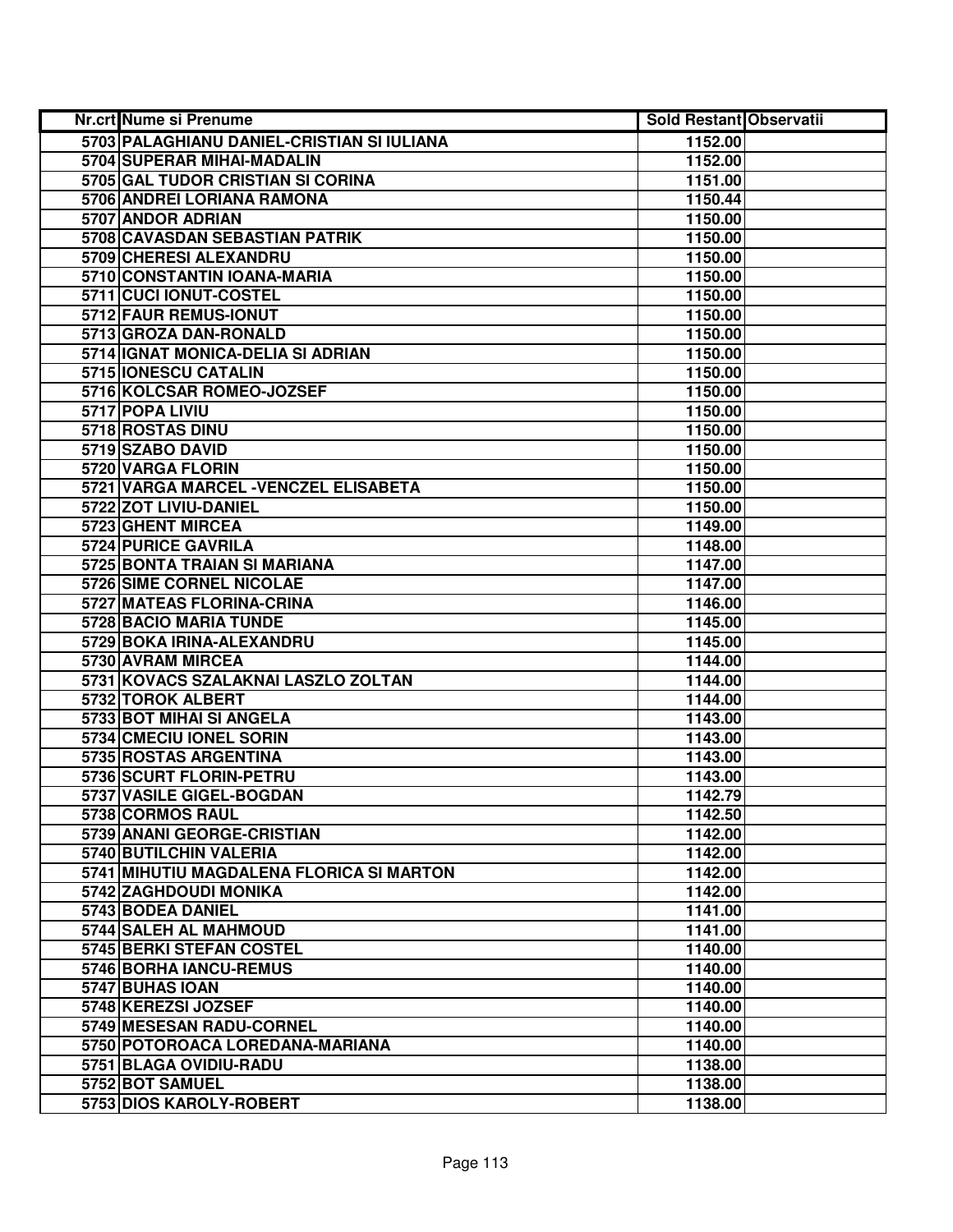| <b>Nr.crt Nume si Prenume</b>             | <b>Sold Restant Observatii</b> |  |
|-------------------------------------------|--------------------------------|--|
| 5754 BARTA IOAN-STEFAN                    | 1137.00                        |  |
| 5755 MOCIAR EMIL-MARIUS                   | 1136.00                        |  |
| 5756 NAGY ZOIA LENCHE LUCIA SI STEFAN     | 1136.00                        |  |
| 5757 BERES FERENCZ ZOLTAN                 | 1134.00                        |  |
| 5758 MATEIU IOAN                          | 1134.00                        |  |
| 5759 NEDELCU SERBAN-VASILE                | 1134.00                        |  |
| 5760 NAGY FERENC SI MARGARETA             | 1132.00                        |  |
| 5761 BACANU GIANINA-ADELINE               | 1131.00                        |  |
| <b>5762 BIRAU RADU GHEORGHE</b>           | 1131.00                        |  |
| 5763 MOHAN RALUCA-ALINA                   | 1131.00                        |  |
| 5764 NAGY ROBERT-SEBASTIAN                | 1131.00                        |  |
| 5765 CURTA SERGIU-EMANUEL                 | 1130.00                        |  |
| 5766 ERDELI GABRIEL ADRIAN                | 1130.00                        |  |
| 5767 ISZTOICA GAVRIL                      | 1130.00                        |  |
| 5768 ISZTOIKA GETA                        | 1130.00                        |  |
| 5769 KOVACS PETER                         | 1130.00                        |  |
| 5770 MESAROS ALEXANDRU                    | 1130.00                        |  |
| 5771 MIRICA ION                           | 1130.00                        |  |
| 5772 PUI CSABA                            | 1130.00                        |  |
| 5773 PURDA ADRIAN VIOREL                  | 1130.00                        |  |
| 5774 ROSTAS GABOR                         | 1130.00                        |  |
| 5775 SARKOZI FERENCZ-CSABA                | 1130.00                        |  |
| 5776 SPAHIU MIRCEA VALERIU                | 1130.00                        |  |
| 5777 STANCIU IULIU                        | 1130.00                        |  |
| 5778 SZEGHALMI NORBERT KALMAN             | 1130.00                        |  |
| 5779 TOMA DOINA-SANDA                     | 1130.00                        |  |
| 5780 OMAR ROXANA                          | 1129.00                        |  |
| 5781 CONOLOS IOAN SORIN                   | 1128.00                        |  |
| 5782 BARBUR SILVESTRU-GEORGE              | 1127.00                        |  |
| 5783 VIDICAN MIHAI                        | 1127.00                        |  |
| 5784 BANCSIK TIBERIU CRISTIAN             | 1126.00                        |  |
| 5785 BOANTA ANAMARIA                      | 1126.00                        |  |
| 5786 LOVAS CAROL                          | 1126.00                        |  |
| 5787 SUTEU ECATERINA                      | 1126.00                        |  |
| 5788 GAVRILAS OVIDIU GHEORGHE             | 1125.00                        |  |
| 5789 MONUS JOZSEF-ATTILA SI OLIVIA-DENISA | 1125.00                        |  |
| 5790 PLOESTEANU MIHAI CATALIN             | 1125.00                        |  |
| 5791 POTLOG IOAN                          | 1125.00                        |  |
| 5792 SZABO GABRIEL ROLAND                 | 1125.00                        |  |
| 5793 TIRLA IOAN ROMEO                     | 1125.00                        |  |
| 5794 DAVID ILEANA                         | 1124.00                        |  |
| 5795 HORA OVIDIU-DOMINIC                  | 1123.00                        |  |
| 5796 SZILAGYI ZOLTAN                      | 1123.00                        |  |
| 5797 BODIU CRISTIAN NICOLAE               | 1122.00                        |  |
| 5798 ISZTOIKA GAVRIL                      | 1121.00                        |  |
| 5799 HORVAT ALEXANDRU SI FLOARE           | 1120.00                        |  |
| 5800 NAGHIU GABRIELA                      | 1120.00                        |  |
| 5801 PINZARIU LUMINITA-EMILIA             | 1120.00                        |  |
| 5802 REZMUVES LUCIAN-MARIUS               | 1120.00                        |  |
| 5803 TUDUSCIUC ADRIAN                     | 1120.00                        |  |
| 5804 OROSZ ANTHONIO-MIODORO               | 1119.00                        |  |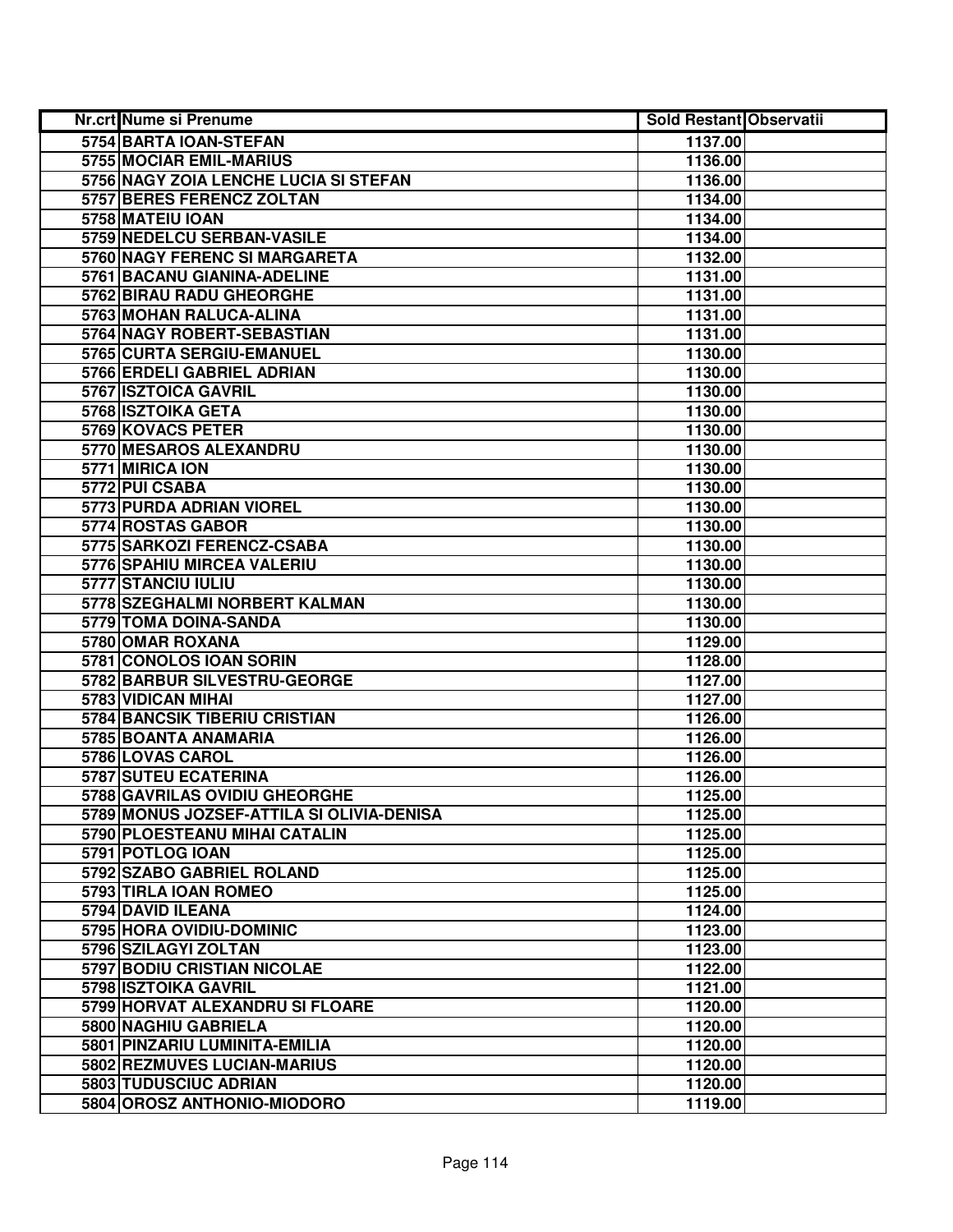| <b>Nr.crt Nume si Prenume</b>              | <b>Sold Restant Observatii</b> |  |
|--------------------------------------------|--------------------------------|--|
| 5805 SZILAGYI IOSIF                        | 1119.00                        |  |
| 5806 KISS BARNA                            | 1118.00                        |  |
| 5807 BOLDIS LUMINITA-GEORGETA              | 1117.00                        |  |
| 5808 DUME GETA VALERIA SI NICULAIE         | 1117.00                        |  |
| 5809 ARDELEAN MARIUS-IOAN                  | 1116.42                        |  |
| 5810 CAB.AVOCAT SALLAK STEFAN              | 1116.00                        |  |
| 5811 CRISAN PETRU-IONEL SI ELENA           | 1116.00                        |  |
| 5812 CUC ADRIAN-CRISTIAN                   | 1116.00                        |  |
| 5813 MORAR SIMION PETRU                    | 1116.00                        |  |
| 5814 SANDOR CHRISTIAN                      | 1115.00                        |  |
| 5815 TRIP NICU-MARCEL                      | 1115.00                        |  |
| 5816 VOICHITA RALUCA-ANDREEA               | 1114.37                        |  |
| 5817 ALB ADRIAN-MARIAN                     | 1114.00                        |  |
| 5818 MATA AUREL SI RODICA                  | 1114.00                        |  |
| 5819 SZOKE ANGELA                          | 1114.00                        |  |
| 5820 ILISIE RODICA-ANGELA                  | 1112.00                        |  |
| 5821 KASZIBA FRANCISC-ALEXANDRU            | 1112.00                        |  |
| 5822 TUDOR ALEXANDRA-RALUCA SI ANDREI-VLAD | 1112.00                        |  |
| 5823 VERCHE DORU-PETRU                     | 1112.00                        |  |
| 5824 BUNGAU PETRA                          | 1111.00                        |  |
| 5825 COPIL PETRU                           | 1111.00                        |  |
| 5826 BOTOS ROBERT                          | 1110.00                        |  |
| 5827 TRIFAN MIRCEA                         | 1109.56                        |  |
| 5828 COSTE ADRIAN-VASILE                   | 1109.50                        |  |
| 5829 SAITOS-COFAR TINCUTA LACRIMIOARA      | 1109.00                        |  |
| 5830 SILAGHI GAVRIL                        | 1109.00                        |  |
| 5831 BANYAI IOSIF                          | 1108.00                        |  |
| 5832 KARACSON ILDIKO KATALIN               | 1108.00                        |  |
| 5833 SERES IOSIF                           | 1108.00                        |  |
| 5834 BORDAS BOGDAN                         | 1107.94                        |  |
| 5835 BERCHI IOAN                           | 1107.00                        |  |
| 5836 SFERLE MADALINA-IULIA                 | 1106.00                        |  |
| <b>5837 SKRIPEK ROBERT LUCIAN</b>          | 1106.00                        |  |
| 5838 BALAJ MARINELA                        | 1105.00                        |  |
| 5839 SILAGHI VIORICA                       | 1104.00                        |  |
| 5840 AVRAM EUGEN-DUMITRU                   | 1102.00                        |  |
| 5841 NEAGA ADRIAN CALIN                    | 1102.00                        |  |
| 5842 PURTAN TEODOR                         | 1102.00                        |  |
| 5843 TESAN ANDREI-MIHAI                    | 1102.00                        |  |
| 5844 MARLEANU IOAN FELICIAN                | 1101.00                        |  |
| 5845 BADESCU LUCIAN-GABRIEL                | 1100.00                        |  |
| 5846 BALOG ELENA                           | 1100.00                        |  |
| 5847 BARTA ATTILA                          | 1100.00                        |  |
| 5848 BAS PETRU                             | 1100.00                        |  |
| 5849 BENCZIK KLARA                         | 1100.00                        |  |
| 5850 BONCIDAI VALENTIN                     | 1100.00                        |  |
| 5851 CHIS PAVEL                            | 1100.00                        |  |
| 5852 FULIAS MARIN CORNEL                   | 1100.00                        |  |
| 5853 GABOR SUSANA                          | 1100.00                        |  |
| 5854 GAVRILA ADRIAN                        | 1100.00                        |  |
| 5855 HAMZA ALEXANDRU                       | 1100.00                        |  |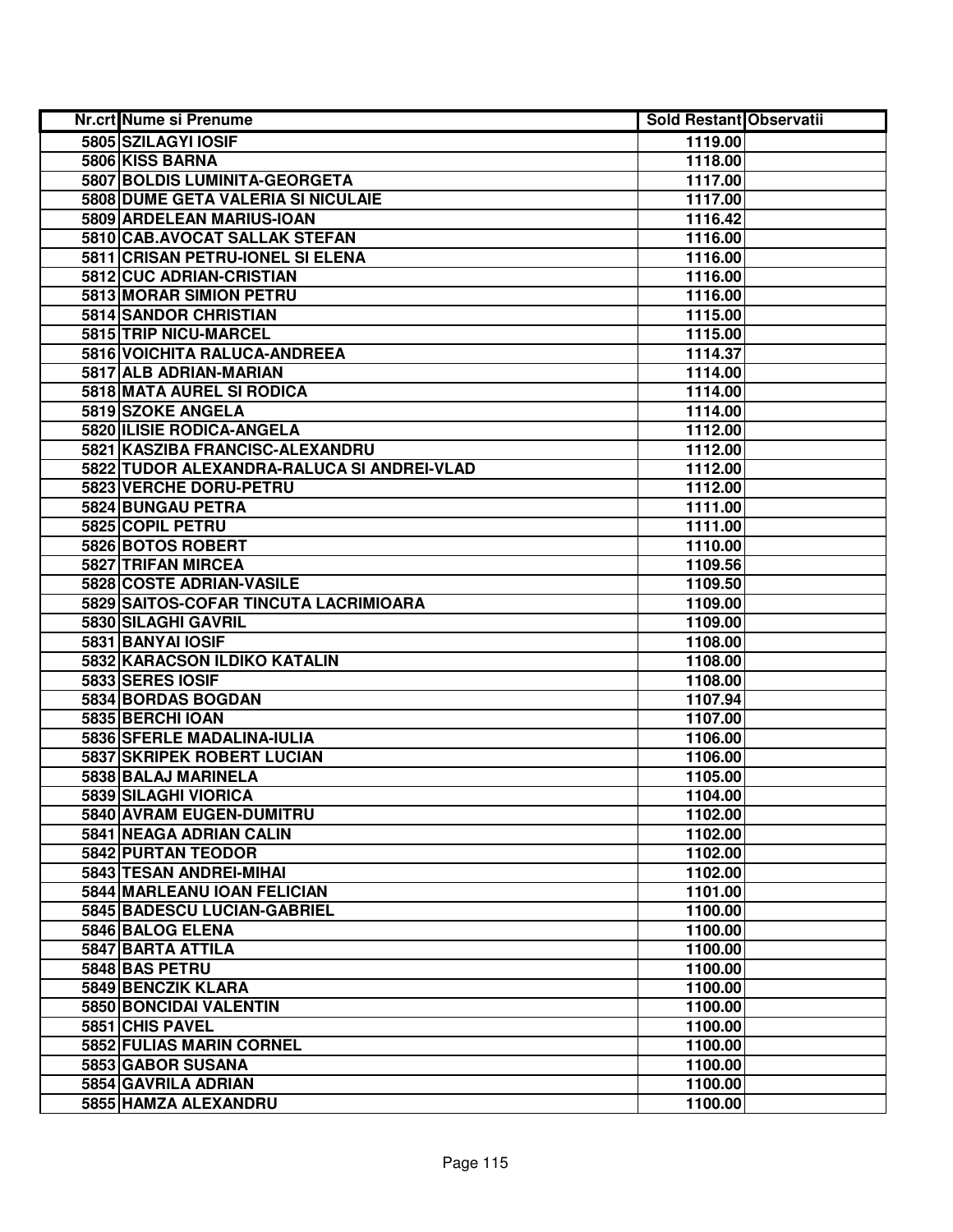| Nr.crt Nume si Prenume                         | <b>Sold Restant Observatii</b> |  |
|------------------------------------------------|--------------------------------|--|
| 5856 HEGEDUS SANDOR-GYORGY                     | 1100.00                        |  |
| 5857 ILYES ZOLTAN CSABA                        | 1100.00                        |  |
| 5858 ISTOICA MARIA                             | 1100.00                        |  |
| 5859 KISS IULIANA                              | 1100.00                        |  |
| 5860 KISS LORANT                               | 1100.00                        |  |
| 5861 KOVACS MELINDA-ANGELA                     | 1100.00                        |  |
| 5862 LACZKO DENIS ROLAND                       | 1100.00                        |  |
| 5863 MEMETEA CORNEL-CSABA                      | 1100.00                        |  |
| 5864 MOCIAR SANDOR                             | 1100.00                        |  |
| 5865 NICOARA BENIAMIN                          | 1100.00                        |  |
| 5866 OSVAT SORIN-TEODOR                        | 1100.00                        |  |
| 5867 REIZ CSABA ANTAL                          | 1100.00                        |  |
| 5868 ROSTAS ANGELINA                           | 1100.00                        |  |
| 5869 ROSTAS SAMUEL RADU                        | 1100.00                        |  |
| 5870 SZABO FLORIN RAUL                         | 1100.00                        |  |
| 5871 SZERZO ROBERT ALEX                        | 1100.00                        |  |
| 5872 SZILAGYI ZSOLT                            | 1100.00                        |  |
| 5873 TROISTA MARIA                             | 1100.00                        |  |
| 5874 UNGUR FLORIN                              | 1100.00                        |  |
| 5875 FORGACIU COSMIN FLORIN SI TEODORA-VIORICA | 1099.12                        |  |
| 5876 BOZU LORELIA                              | 1099.00                        |  |
| 5877 BUGHIU FLORENTINA MIHAELA                 | 1099.00                        |  |
| 5878 SZABO ANTON                               | 1099.00                        |  |
| 5879 BODEA DUMITRU MARIUS                      | 1098.00                        |  |
| 5880 BENEDEK GABRIELA-ADINA                    | 1097.00                        |  |
| 5881 BONACIU FLOARE                            | 1097.00                        |  |
| 5882 GORDAN MIHAI-VIOREL                       | 1097.00                        |  |
| 5883 BUZE GHEORGHE-SORIN                       | 1096.74                        |  |
| 5884 ROSCA MARIUS-DUMITRU                      | 1096.00                        |  |
| 5885 PARAU RADU - LUCIAN                       | 1095.62                        |  |
| 5886 COVACI MELINDA                            | 1095.00                        |  |
| 5887 FILIMON FLAVIA DIANA                      | 1095.00                        |  |
| 5888 LAZAR DUMITRU NICOLAE                     | 1095.00                        |  |
| 5889 STOICA RUPI                               | 1095.00                        |  |
| 5890 COZMA ANDREI-IOAN                         | 1094.51                        |  |
| 5891 MARTON FERENC-JOZSEF                      | 1094.00                        |  |
| 5892 LASLAU LIVIU                              | 1093.50                        |  |
| 5893 RAT MARCEL-NICOLAE                        | 1093.13                        |  |
| 5894 GABOR ECATERINA                           | 1093.00                        |  |
| 5895 IONESCU OTILIA-MONICA                     | 1093.00                        |  |
| 5896 AVRAM MARIANA                             | 1092.00                        |  |
| 5897 TIRLA GHEORGHE                            | 1092.00                        |  |
| 5898 BUNOAICA-MARCUS PAUL                      | 1091.39                        |  |
| 5899 CADAR IOAN                                | 1090.00                        |  |
| 5900 HORVATH ATTILA                            | 1090.00                        |  |
| 5901 KOVACS LASZLO-TIBOR                       | 1090.00                        |  |
| 5902 LINCAR CALIN-FLORIN                       | 1090.00                        |  |
| 5903 LINGURAR VOICHITA                         | 1090.00                        |  |
| 5904 MAGDAS ATTILA-ISTVAN                      | 1090.00                        |  |
| 5905 MAJOROS IULIU-EUGEN                       | 1090.00                        |  |
| 5906 RUSU CIPRIAN-ROBERT                       | 1090.00                        |  |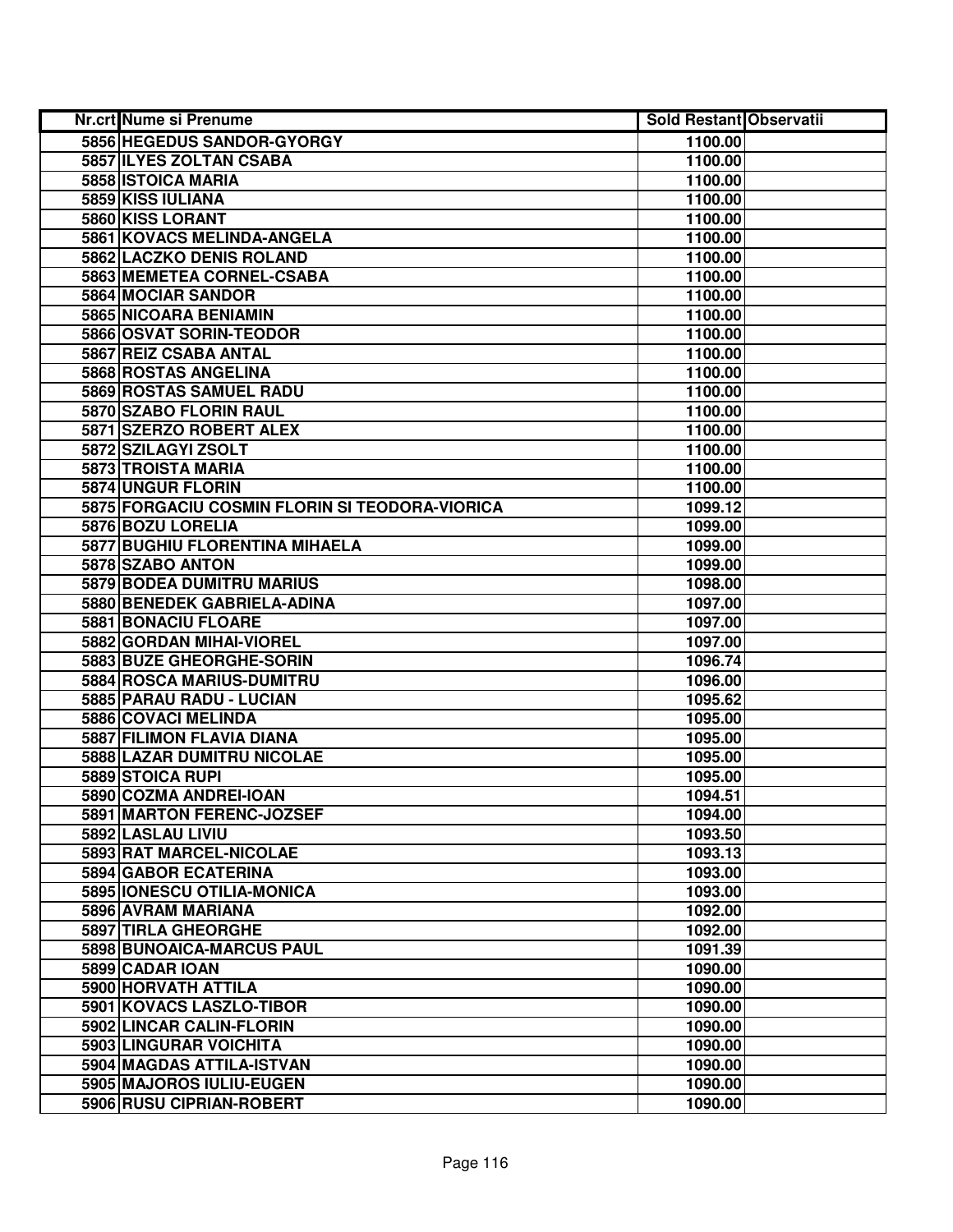| Nr.crt Nume si Prenume                         | <b>Sold Restant Observatii</b> |  |
|------------------------------------------------|--------------------------------|--|
| 5907 SZOKE RICHARD ADRIAN                      | 1090.00                        |  |
| 5908 VESA ADRIAN-TRAIAN                        | 1090.00                        |  |
| 5909 BLAJ EMILIAN                              | 1089.00                        |  |
| 5910 MARAMI MARIANA                            | 1089.00                        |  |
| 5911 MIHELE IOAN                               | 1089.00                        |  |
| 5912 MAIOR ANDRAS LAJOS                        | 1088.02                        |  |
| 5913 MARCU GHEORGHE SI MARIANA                 | 1088.00                        |  |
| 5914 MOLOCEA CLAUDIU-DUMITRU SI LOREDANA-LAURA | 1088.00                        |  |
| 5915 PENZES IOAN SI MARGARETA                  | 1088.00                        |  |
| 5916 MAGHIAR LILIANA-SILVIA                    | 1087.00                        |  |
| 5917 SOLOCI IOAN SI CORNELIA DANIELA           | 1087.00                        |  |
| 5918 MARIAN GHITA-STELIAN SI FLORICA           | 1086.00                        |  |
| 5919 MILIAN OLIVIA-ADELA                       | 1086.00                        |  |
| 5920 BETEG OVIDIU-VALENTIN                     | 1085.00                        |  |
| 5921 LUPSE DANIEL                              | 1085.00                        |  |
| 5922 PISKORAN DANIEL SI CORINA MIHAELA         | 1085.00                        |  |
| 5923 TIRITEU CALIN GHEORGHE                    | 1085.00                        |  |
| 5924 PLESESCU IOAN                             | 1084.00                        |  |
| 5925 BARTA ILDIKO                              | 1083.00                        |  |
| 5926 CHICHINEJDI DAVID                         | 1083.00                        |  |
| 5927 DR.SARCA EUGENIA CM.I.                    | 1083.00                        |  |
| 5928 IRIMIAS CLAUDIU                           | 1083.00                        |  |
| 5929 PANTIS CARMEN                             | 1083.00                        |  |
| 5930 SZABO ANA                                 | 1083.00                        |  |
| 5931 VANCEA DAN                                | 1083.00                        |  |
| 5932 BARATKI ADALBERT                          | 1080.01                        |  |
| 5933 ARDELEAN SERGIU                           | 1080.00                        |  |
| 5934 BURCA BOGDAN-MARIUS                       | 1080.00                        |  |
| 5935 CHIS GRIGORE                              | 1080.00                        |  |
| 5936 DASCALU VASILE                            | 1080.00                        |  |
| 5937 GABOR OANA ROXANA                         | 1080.00                        |  |
| 5938 HEGEDUS ANITA                             | 1080.00                        |  |
| 5939 JURCHIEVICI STEFAN                        | 1080.00                        |  |
| 5940 LUPSA DAN FLORIN                          | 1080.00                        |  |
| 5941 MIKLOS CAMELIA-IOANA                      | 1080.00                        |  |
| 5942 MUSAT FLORIN-MARIUS SI DIANA-DORINA       | 1080.00                        |  |
| 5943 PRECUP CLAUDIU-IULIAN                     | 1080.00                        |  |
| 5944 SUSANU WILIAM DAN                         | 1080.00                        |  |
| 5945 BORA IOAN-RADU                            | 1079.00                        |  |
| 5946 IAMBOR TEODOR-LUCIAN                      | 1079.00                        |  |
| 5947 MEHESZ-MAGHIAR CRISTINA ANA               | 1079.00                        |  |
| 5948 REINER HELGA-LOLA                         | 1079.00                        |  |
| 5949 SUCIU PETRU                               | 1078.00                        |  |
| 5950 VASILACHE RENATA                          | 1078.00                        |  |
| 5951 DOMOCOS PETRU RADU SI LIOARA              | 1076.00                        |  |
| 5952 SOMLEA LIVIA                              | 1076.00                        |  |
| 5953 ANCA VLAD                                 | 1075.00                        |  |
| 5954 LASZLO ZOLTAN - KRISZTIAN                 | 1074.00                        |  |
| 5955 SZOKE GABRIELA DANA                       | 1074.00                        |  |
| 5956 CIUNGRADI DANIEL SI CLAUDIA-MARIA         | 1073.00                        |  |
| 5957 SABAU BIANCA                              | 1073.00                        |  |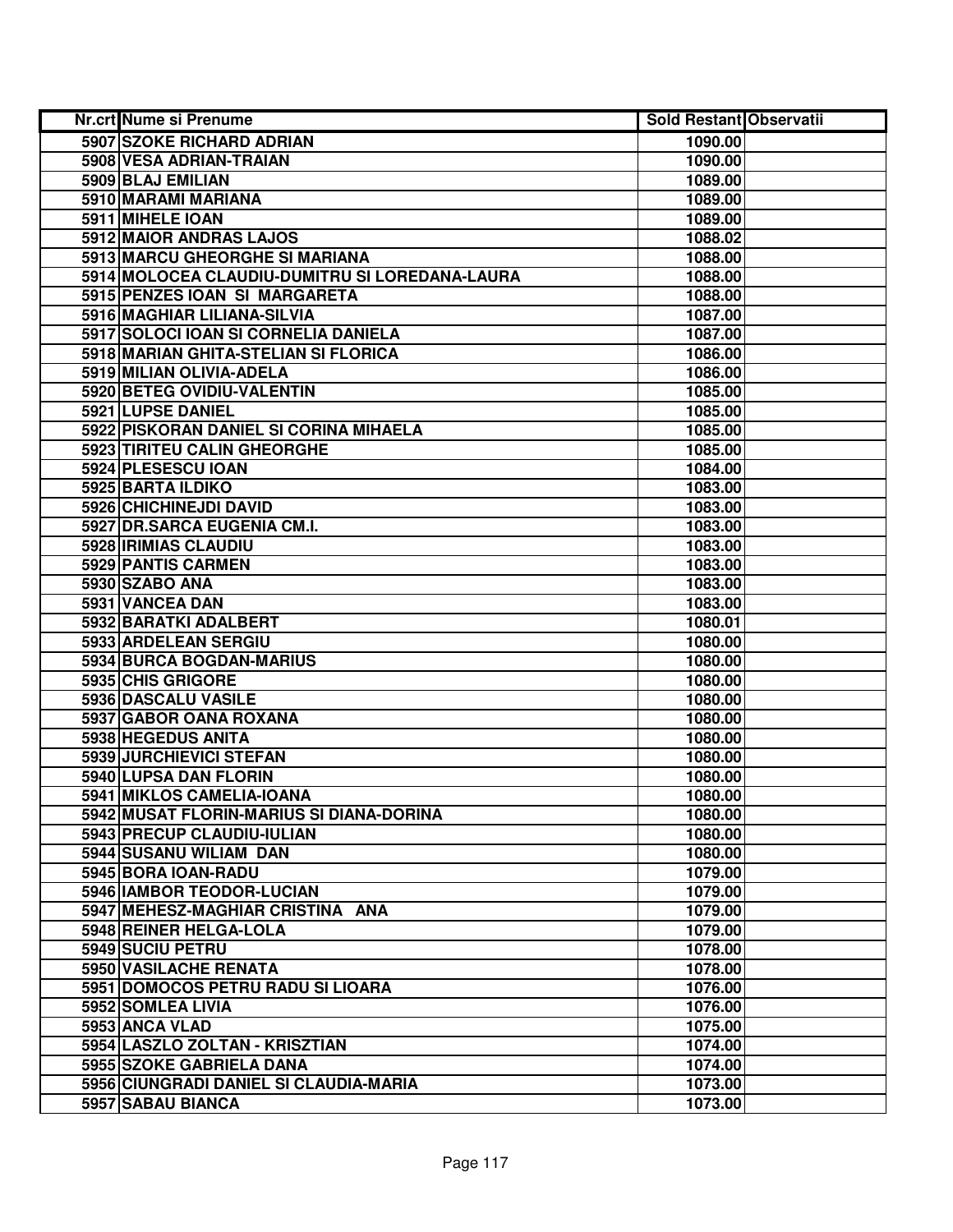| <b>Nr.crt Nume si Prenume</b>           | <b>Sold Restant Observatii</b> |  |
|-----------------------------------------|--------------------------------|--|
| 5958 TAKACS TAMAS-PAVEL SI TEREZIA      | 1072.00                        |  |
| 5959 TONCA ADRIAN-VASILE                | 1072.00                        |  |
| 5960 BRAN FLORIAN                       | 1071.00                        |  |
| 5961 CUC NICOLETA                       | 1071.00                        |  |
| 5962 SEICA MARCELA-LILIANA SI NICOLAE   | 1071.00                        |  |
| 5963 UNGUR VIOREL-OCTAVIAN              | 1071.00                        |  |
| 5964 CORBANI RENATO                     | 1070.00                        |  |
| 5965 LASCA MIHAI-IOAN                   | 1070.00                        |  |
| 5966 ARDELEAN LILIANA MARINELA          | 1069.00                        |  |
| 5967 ELENES ALIN-IOAN SI MARIANA-DORINA | 1069.00                        |  |
| 5968 GALIS CRISTIAN VASILE              | 1069.00                        |  |
| 5969 BELDEAN VALERIU-ANDREI             | 1068.00                        |  |
| 5970 BUDAI MARIUS                       | 1068.00                        |  |
| 5971 CRET IOANA-LAVINIA                 | 1068.00                        |  |
| 5972 ILISIE ADRIAN- NICOLAE             | 1068.00                        |  |
| 5973 POPOVICI IOAN SI MARIA             | 1068.00                        |  |
| 5974 ROMAN TEODOR-DOREL                 | 1068.00                        |  |
| 5975 ZELINA JANOS                       | 1068.00                        |  |
| 5976 AVASAN COSMIN-VASILE               | 1067.00                        |  |
| 5977 HANZA IOAN                         | 1067.00                        |  |
| 5978 IONESCU CORNEL                     | 1067.00                        |  |
| 5979 SZALAI ELISABETA                   | 1067.00                        |  |
| 5980 BALOGH IULIANA                     | 1066.00                        |  |
| 5981 KIS SEBASTIAN-TIBERIU              | 1066.00                        |  |
| 5982 DOVLETE STEFAN                     | 1065.00                        |  |
| 5983 GHIBA MIHAI                        | 1065.00                        |  |
| 5984 PARTI-BUGARIU TIBERIU-CALIN        | 1065.00                        |  |
| 5985 POPA DANIEL SI RODICA              | 1065.00                        |  |
| 5986 SERBAN ALEXANDRU                   | 1065.00                        |  |
| 5987 ZOLTAN CRISTIAN SI LORENA-ELENA    | 1064.00                        |  |
| 5988 KOCSIS ALEXANDRU                   | 1063.00                        |  |
| 5989 SUCIU MIHAIL                       | 1063.00                        |  |
| 5990 TIRLA FLORICA                      | 1063.00                        |  |
| 5991 AGIURGIOAEI ANDREI-IONUT           | 1062.00                        |  |
| 5992 BAN IONEL                          | 1062.00                        |  |
| 5993 EMBER RAMONA-GABRIELA              | 1062.00                        |  |
| 5994 FICUT GABRIELA-FLORICA             | 1062.00                        |  |
| 5995 OTVOS GAVRIL SI GHETE MARIAN       | 1062.00                        |  |
| 5996 PERTE IONUT CRISTIAN               | 1061.50                        |  |
| 5997 MEDER ZSOLT ZOLTAN                 | 1061.00                        |  |
| 5998 CANALAS ATTILA                     | 1060.00                        |  |
| 5999 OROSZ GABOR                        | 1060.00                        |  |
| 6000 PENZES SANDA-ADINA                 | 1060.00                        |  |
| 6001 ROSTAS ARGENTINA                   | 1060.00                        |  |
| 6002 SFERLE FLORIAN-SEBASTIAN           | 1060.00                        |  |
| 6003 SUPLACAN PETRU-DANIEL              | 1060.00                        |  |
| 6004 MATIS MARIUS-EUGEN                 | 1059.00                        |  |
| 6005 TABARA IOAN                        | 1059.00                        |  |
| 6006 BALA DANUT LIVIU                   | 1057.00                        |  |
| 6007 VAINA TIBOR OLIVER                 | 1057.00                        |  |
| 6008 BUCIU EMIL                         | 1056.00                        |  |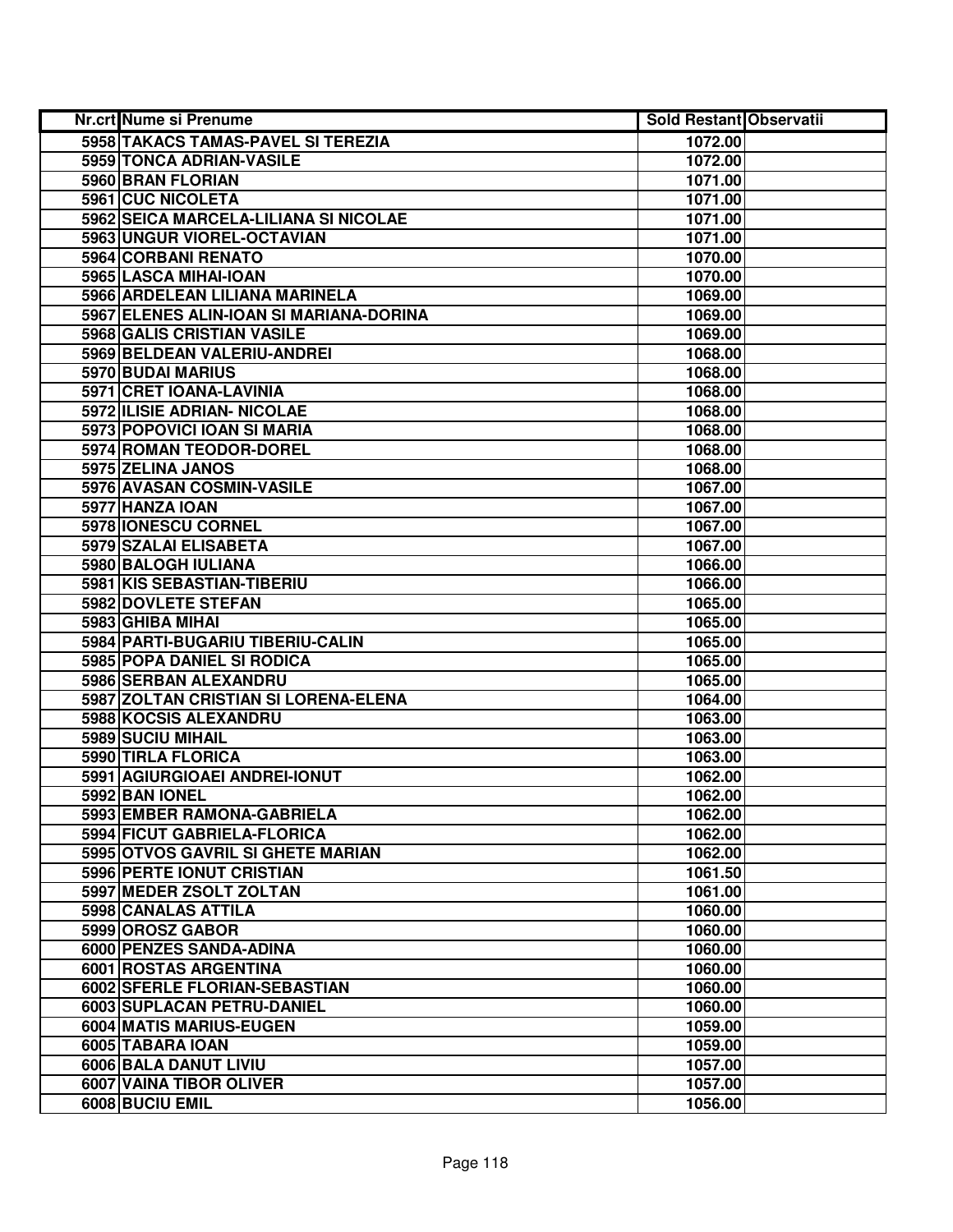| <b>Nr.crt Nume si Prenume</b>                | <b>Sold Restant Observatii</b> |  |
|----------------------------------------------|--------------------------------|--|
| 6009 SIRCA MIRCEA-GHITA                      | 1056.00                        |  |
| 6010 SZEKERES TIBOR-KAROLY                   | 1056.00                        |  |
| 6011 CHIRODEA PETRU                          | 1055.00                        |  |
| 6012 HODISAN IONUT COSMIN                    | 1055.00                        |  |
| 6013 BOTTO GEORGE-ALEXANDRU SI RAMONA        | 1054.00                        |  |
| 6014 LESAK SANDOR                            | 1054.00                        |  |
| 6015 PASCALAU CRISTIAN-COSTEL                | 1054.00                        |  |
| 6016 SLIEDER KRISZTIAN-ZSOLT                 | 1054.00                        |  |
| 6017 PARCALAB CRISTIAN DAN SI RAMONA-SANDA   | 1053.00                        |  |
| 6018 ZIMAN CIPRIAN RADU                      | 1053.00                        |  |
| 6019 BODEA CALIN-SEBASTIAN                   | 1052.00                        |  |
| 6020 MUDURA VASILE                           | 1052.00                        |  |
| 6021 PAPP IOAN-GAVRIL                        | 1052.00                        |  |
| 6022 PARCALAB GHEORGHE SI CORNELIA           | 1052.00                        |  |
| 6023 POPA LIANA CORINA                       | 1051.00                        |  |
| 6024 POPP MIHAI-AUGUSTIN                     | 1051.00                        |  |
| 6025 ANTONICA ADRIAN-ROBERT                  | 1050.00                        |  |
| 6026 BALINT SORIN LIVIU                      | 1050.00                        |  |
| 6027 BESENYEI ANA-MARIA                      | 1050.00                        |  |
| 6028 BULACA FLORIN-SERGIU                    | 1050.00                        |  |
| 6029 CABA PAULA-DENISA                       | 1050.00                        |  |
| 6030 CIONTOS AURICA-ANA                      | 1050.00                        |  |
| 6031 DERCSENYI ALEXANDRU-MARIN               | 1050.00                        |  |
| 6032 FAZECAS CRISTIAN ANDREI                 | 1050.00                        |  |
| 6033 FLORESCU ADRIAN                         | 1050.00                        |  |
| 6034 GORDAN MARIUS CASIAN SI FLORICA-LIANA   | 1050.00                        |  |
| 6035 GUTI ANDREI-VIOREL                      | 1050.00                        |  |
| 6036 HAPREAN DRAGOS-ANDREI                   | 1050.00                        |  |
| 6037 HERE ADRIAN DUMITRU                     | 1050.00                        |  |
| 6038 KOVACS FLORIN-ALEXANDRU                 | 1050.00                        |  |
| 6039 MAGHIAR SEBASTIAN-AUREL                 | 1050.00                        |  |
| 6040 MEZA DACIAN-MIRCEA                      | 1050.00                        |  |
| 6041 POP MONICA-DIANA                        | 1050.00                        |  |
| 6042 POPA FELICIA                            | 1050.00                        |  |
| 6043 SPIVALIUC NICOLAE-VASILE                | 1050.00                        |  |
| 6044 TARCAU RADU DINU                        | 1050.00                        |  |
| 6045 VAIDA GEANINA MELANIA.                  | 1050.00                        |  |
| <b>6046 POPA MARIA SI GHEORGHE</b>           | 1049.00                        |  |
| 6047 FEKETE CIPRIAN MARIUS SI CORINA-MIHAELA | 1048.00                        |  |
| 6048 JUNJAN NICOLAE                          | 1047.50                        |  |
| 6049 KUKLA EDUARD-IOSIF-ATTILA               | 1047.00                        |  |
| 6050 MAN HOREA-TIBERIU                       | 1047.00                        |  |
| 6051 CIORDAS MARIUS-IOAN                     | 1046.00                        |  |
| 6052 CRACAN VADIM                            | 1046.00                        |  |
| 6053 MUNTEANU BOGDAN                         | 1046.00                        |  |
| 6054 PODILA FLORIN IOAN                      | 1046.00                        |  |
| 6055 ROSU ADRIAN-FELIX SI ADINA              | 1046.00                        |  |
| 6056 TIVADAR GABRIEL RAZVAN                  | 1046.00                        |  |
| 6057 CORAS DANIEL                            | 1045.00                        |  |
| 6058 MARINAU ADRIAN                          | 1045.00                        |  |
| 6059 ROSTAS IOAN                             | 1045.00                        |  |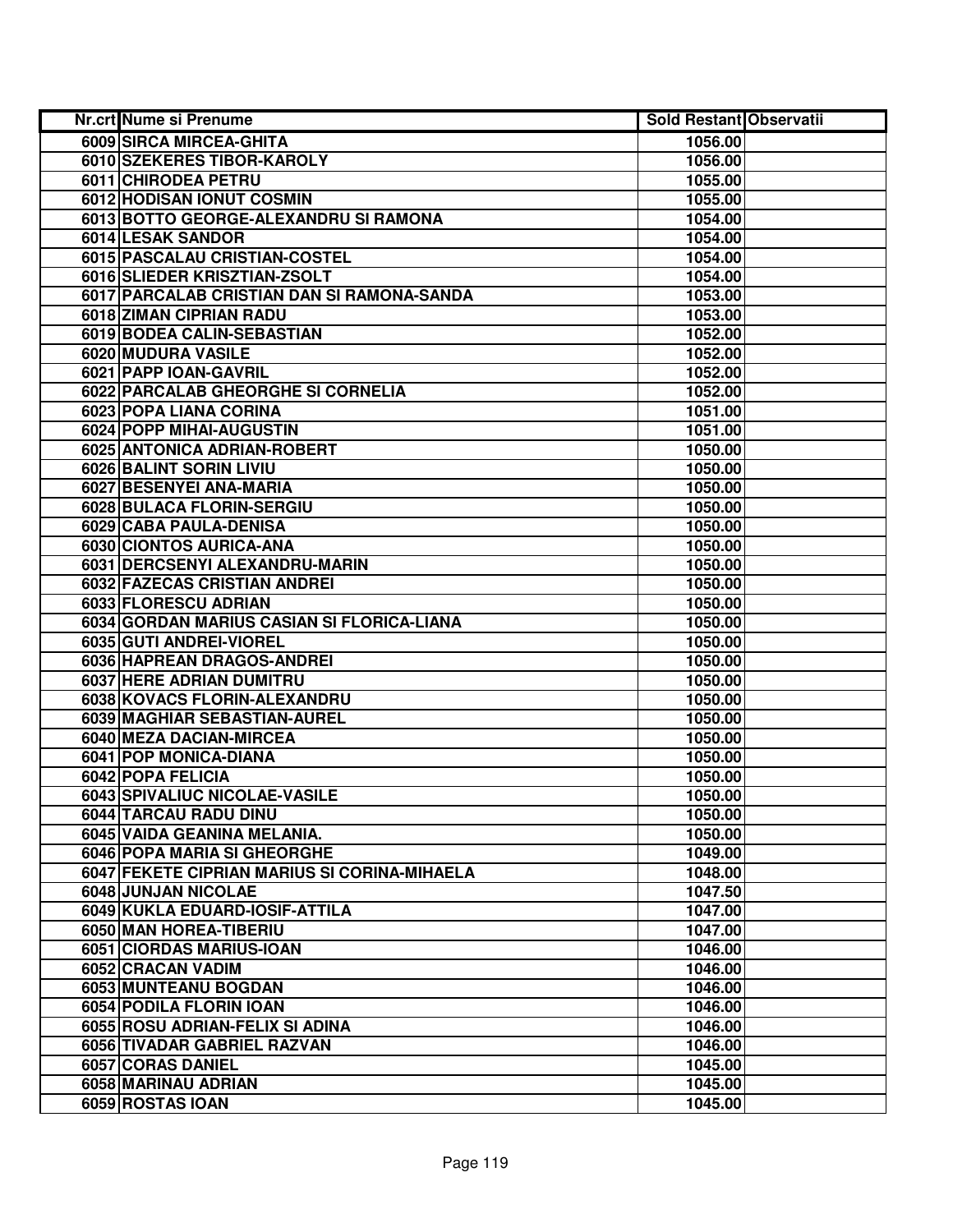| Nr.crt Nume si Prenume                              | <b>Sold Restant Observatii</b> |  |
|-----------------------------------------------------|--------------------------------|--|
| 6060 SAV OVIDIU                                     | 1045.00                        |  |
| 6061 TASNADE DUMITRU                                | 1045.00                        |  |
| 6062 LUPUT DUMITRU                                  | 1044.00                        |  |
| 6063 BALOGH ZOLTAN P.F.A(1730907054711)             | 1043.00                        |  |
| 6064 JURCA COSMIN ADRIAN                            | 1043.00                        |  |
| 6065 CHIRILA CRACIUN                                | 1042.00                        |  |
| 6066 VARGA ROMULUS-IULIU                            | 1042.00                        |  |
| 6067 CIOBOTEA SERGIU-ANDREI                         | 1041.50                        |  |
| 6068 BODI ISTVAN                                    | 1041.00                        |  |
| 6069 PATCAS TEODOR                                  | 1041.00                        |  |
| 6070 POPA IONUT-MARIUS                              | 1041.00                        |  |
| 6071 GAIDI KRISTOF-SANDOR                           | 1040.00                        |  |
| 6072 IENCIU GERARD-ADRIAN SI MIRELA MARIA           | 1040.00                        |  |
| 6073 IZSAK JANOS                                    | 1040.00                        |  |
| 6074 MAGO TIBERIU                                   | 1040.00                        |  |
| 6075 MATE JACINT-ZSOLT                              | 1040.00                        |  |
| 6076 NAGY SANDOR                                    | 1040.00                        |  |
| <b>6077 ORBAI COSMIN GAVRIL</b>                     | 1040.00                        |  |
| 6078 OSACENCO RENATE-MIHAELA                        | 1040.00                        |  |
| 6079 OTVOS RENATA-ANGELA                            | 1040.00                        |  |
| 6080 PETER ANDA- CORNELIA SI CAROL                  | 1040.00                        |  |
| 6081 POPA FLORIAN                                   | 1040.00                        |  |
| 6082 SERAC CRISTINA                                 | 1040.00                        |  |
| 6083 TROK HAJNALKA MARIA                            | 1040.00                        |  |
| 6084 BALOG GHEORGHE                                 | 1039.00                        |  |
| 6085 GUT ALIN IONUT                                 | 1039.00                        |  |
| 6086 VALKO VILMOS                                   | 1039.00                        |  |
| 6087 DEMIAN BOGDAN-ADRIAN                           | 1038.00                        |  |
| 6088 LUPSEA IOAN-PETRU                              | 1038.00                        |  |
| 6089 POP IOAN SORIN SI FLORINA-CRISTINA             | 1037.00                        |  |
| 6090 GERMAN RADU VASILE                             | 1036.00                        |  |
| 6091 TULEU VASILE-MARIUS SI CLAUDIA                 | 1036.00                        |  |
| 6092 BEJUSCA HORIA SEBASTIAN                        | 1035.00                        |  |
| 6093 HOVANETI VASILE                                | 1034.00                        |  |
| 6094 MURASAN REMUS                                  | 1034.00                        |  |
| 6095 TIPLEA VASILE DANIEL                           | 1033.00<br>1032.00             |  |
| 6096 CORCEA IZABELA-ANDREEA<br>6097 TAU IOAN SI ANA | 1032.00                        |  |
| 6098 BANCSA VIORICA                                 | 1031.00                        |  |
| 6099 FODOR ROBERT                                   | 1031.00                        |  |
| 6100 BUDAU REMUS-PETRU                              | 1030.00                        |  |
| 6101 GAZSI FERENC                                   | 1030.00                        |  |
| 6102 HEGEDUS PAMELA-LUSI                            | 1030.00                        |  |
| 6103 LAZAR ALEXANDRA GEORGIANA                      | 1030.00                        |  |
| 6104 ROMOCIA FLAVIU                                 | 1030.00                        |  |
| 6105 VERES LEVENTE ZOLTAN                           | 1030.00                        |  |
| 6106 AV.MALAN SI ASOCIATII-SOC.CIVILA PROF.         | 1026.00                        |  |
| 6107 AYDIN KAMRAN AZZAM                             | 1026.00                        |  |
| 6108 CASON CONSTANTIN-IOAN                          | 1026.00                        |  |
| 6109 EMBER RODICA                                   | 1026.00                        |  |
| 6110 HALASI GIZELLA                                 | 1026.00                        |  |
|                                                     |                                |  |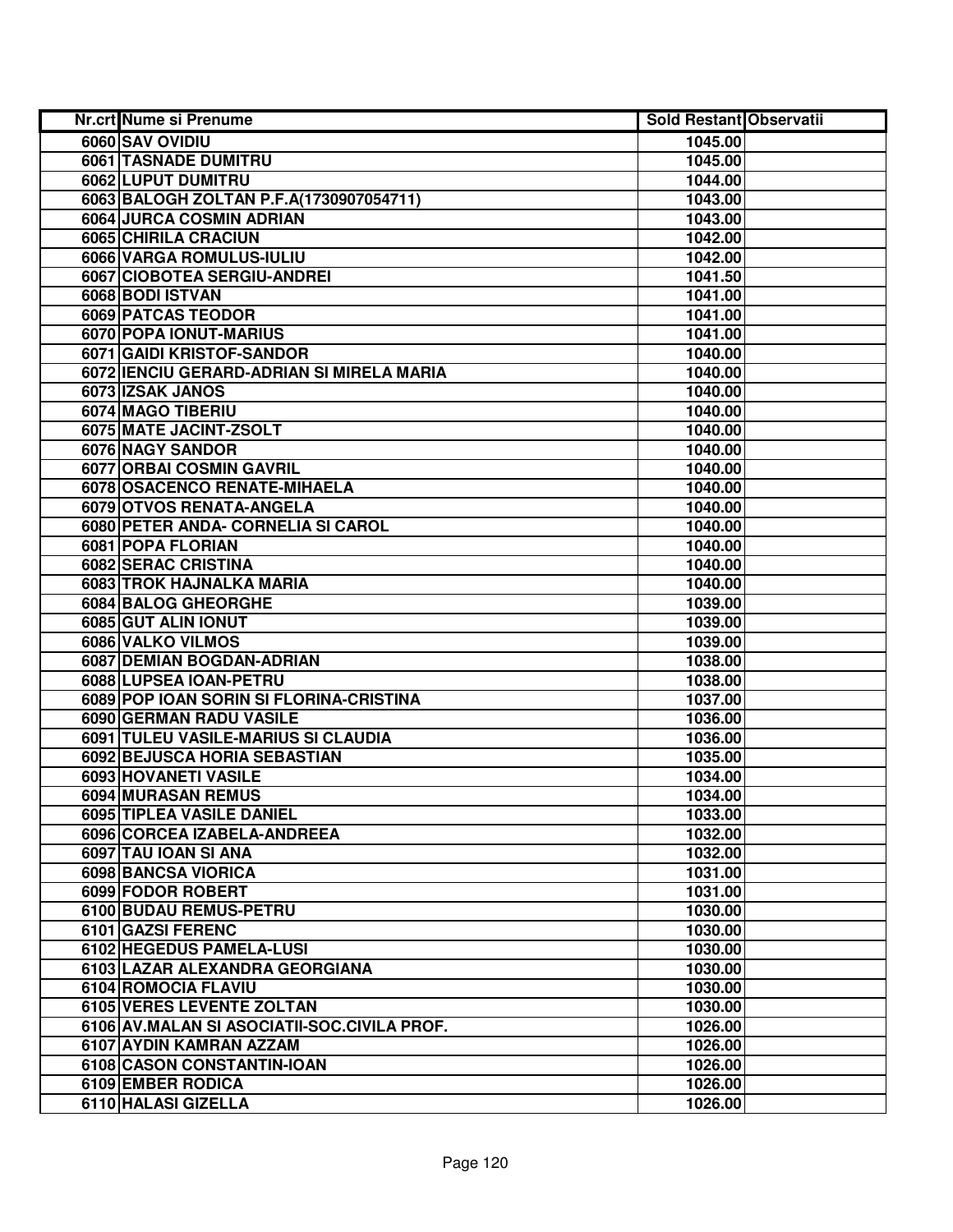| Nr.crt Nume si Prenume                      | <b>Sold Restant Observatii</b> |  |
|---------------------------------------------|--------------------------------|--|
| 6111 HANAS DECEBAL-CLAUDIU SI ANGELA        | 1026.00                        |  |
| 6112 ILEA GEORGE-IOSIF                      | 1026.00                        |  |
| 6113 LAZAU MARIA                            | 1026.00                        |  |
| 6114 LUPEA MIHAI - CABINET DE AVOCAT        | 1026.00                        |  |
| 6115 MORAR IOAN-ADRIAN                      | 1026.00                        |  |
| 6116 NEMETI ATTILA-CSABA                    | 1026.00                        |  |
| 6117 PIRCIU ANA-MARIA                       | 1026.00                        |  |
| 6118 POP VIRGIL TRAIAN                      | 1026.00                        |  |
| 6119 TIFREA MIHAELA                         | 1026.00                        |  |
| 6120 TOROK SAVETA                           | 1026.00                        |  |
| 6121 TUTURAS DANIELA                        | 1026.00                        |  |
| 6122 ZECHERIU DANIEL-CONSTANTIN             | 1026.00                        |  |
| 6123 HAITA SORIN-LIVIU                      | 1025.00                        |  |
| 6124 HAJDUCSI TIBERIU                       | 1025.00                        |  |
| 6125 IENCIU MARIUS                          | 1025.00                        |  |
| 6126 LUPON BOGDAN ALEXANDRU                 | 1025.00                        |  |
| 6127 MOGA PETRU                             | 1025.00                        |  |
| 6128 PETRITA CALIN-SORIN                    | 1025.00                        |  |
| 6129 TIFREA DRAGOS SI MIHAELA               | 1025.00                        |  |
| 6130 ZAHA SIMONA RAMONA                     | 1025.00                        |  |
| 6131 BOKA ATTILA                            | 1024.00                        |  |
| 6132 SERB CALIN-IOAN                        | 1024.00                        |  |
| 6133 BODONEA MARIA SI MIRCEA                | 1023.00                        |  |
| 6134 PAP-DEAC IOAN SI ANCA                  | 1023.00                        |  |
| 6135 RADU ZSUZSANNA KATALIN EVA             | 1023.00                        |  |
| 6136 STROE-DURINA CATALIN-MIHAI SI CRISTINA | 1023.00                        |  |
| 6137 TRIFAN CRISTIAN GHEORGHE               | 1023.00                        |  |
| 6138 GHELAN ALIN IOAN                       | 1022.00                        |  |
| 6139 BACIU FILOFTEIA                        | 1021.00                        |  |
| 6140 FLORUTA MARIA-CLAUDIA                  | 1021.00                        |  |
| 6141 ILEA MARIUS-LIVIU                      | 1021.00                        |  |
| 6142 LAKATOS ANTONIO                        | 1021.00                        |  |
| 6143 LUPU RAUL-RADU                         | 1021.00                        |  |
| 6144 POPA SORIN                             | 1021.00                        |  |
| 6145 SARA MELEK                             | 1020.85                        |  |
| 6146 BUZLA SAMUEL                           | 1020.00                        |  |
| <b>6147 CARTIS DANUT VIOREL</b>             | 1020.00                        |  |
| 6148 FARKAS ISTVAN-MIHALY                   | 1020.00                        |  |
| 6149 MARINESCU RADU ADRIAN                  | 1020.00                        |  |
| 6150 PASCOIU SEBASTIAN TUDOR                | 1020.00                        |  |
| 6151 ROSTAS CAROLINA                        | 1020.00                        |  |
| 6152 VLAD SERGIU MADALIN                    | 1020.00                        |  |
| 6153 DAVID SIMONA                           | 1019.00                        |  |
| 6154 HAJNER EMIL                            | 1019.00                        |  |
| 6155 ABURDAN FLORICA-ANA                    | 1018.00                        |  |
| 6156 DOMOCOS IOAN                           | 1018.00                        |  |
| 6157 PURDA ANA SI DUMITRU                   | 1018.00                        |  |
| 6158 SIMANDAN OVIDIU-IOAN                   | 1018.00                        |  |
| 6159 FUSCAS MARIANA-ELENA                   | 1016.00                        |  |
| 6160 HALASZ NORBERT ALEXANDRU               | 1016.00                        |  |
| 6161 CIUPA ALEX-EUGEN                       | 1015.00                        |  |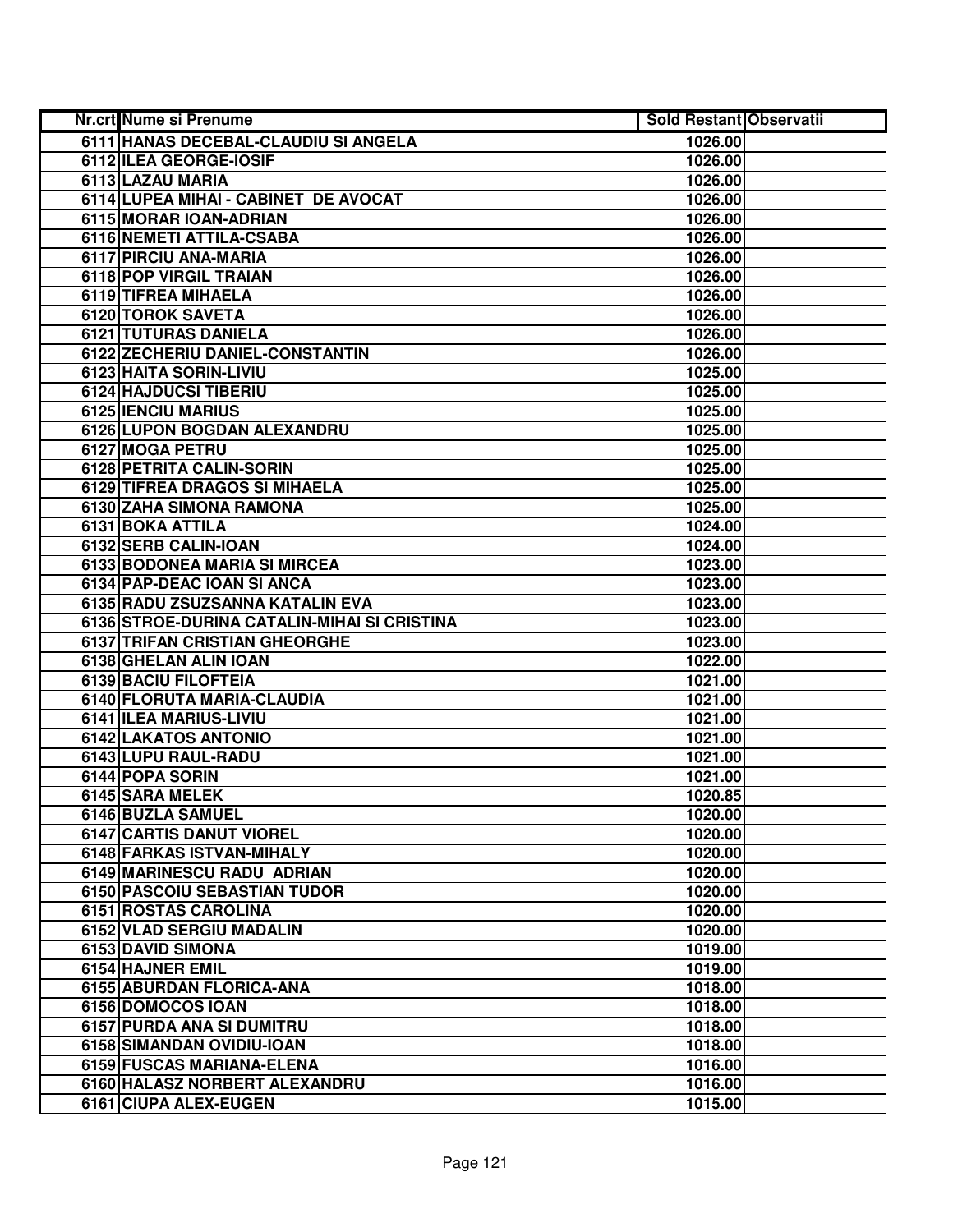| Nr.crt Nume si Prenume                    | <b>Sold Restant Observatii</b> |
|-------------------------------------------|--------------------------------|
| 6162 GHITEA ALEXANDRU-IOSIF               | 1015.00                        |
| 6163 IANCIO FLORIAN                       | 1015.00                        |
| 6164 VERES FLORICA                        | 1015.00                        |
| 6165 MORGOVAN FLORIAN SI MARIA            | 1014.00                        |
| 6166 STURZ IOAN SI GEORGETA               | 1013.00                        |
| 6167 ZAH-MANEA FLOAREA                    | 1013.00                        |
| 6168 BOGDAN ANAMARIA                      | 1012.10                        |
| 6169 DOMOCOS CORINA                       | 1012.00                        |
| 6170 GAL FELICIAN                         | 1012.00                        |
| 6171 SOTIUT GEANINA-SANDA                 | 1012.00                        |
| 6172 SUCIU RAMON-GELU SI MIHAELA          | 1012.00                        |
| 6173 GIUSCA CORNELIU                      | 1011.00                        |
| 6174 VALKAI ISTVAN-LASZLO                 | 1011.00                        |
| 6175 FOIA RAUL SERBAN                     | 1010.00                        |
| 6176 KADAS ALEXANDRU-LADISLAU             | 1010.00                        |
| 6177 LAZAR IOAN-EMIL                      | 1010.00                        |
| 6178 PETRICAS EVA                         | 1010.00                        |
| 6179 SERAFICEAN ALEXANDRU                 | 1010.00                        |
| 6180 SZUCS BORBALA-VIORICA                | 1010.00                        |
| 6181 TEGLAS DOREL                         | 1010.00                        |
| 6182 VANCEA VIORICA                       | 1010.00                        |
| 6183 MATEAS LIVIU SI FLORICA CRISTINA     | 1009.00                        |
| 6184 DUDAS FLORIN-IONEL SI ANCUTA-ADRIANA | 1008.00                        |
| 6185 ISTOICA TEREZ                        | 1008.00                        |
| 6186 MACOVEI VASILE                       | 1008.00                        |
| 6187 MIHALIUC IOAN DANIEL                 | 1008.00                        |
| 6188 NEMETI ROBERT-GYULA                  | 1008.00                        |
| 6189 PANTEA ADRIANA-ANA                   | 1008.00                        |
| 6190 SZABO MIRCEA                         | 1008.00                        |
| 6191 VANTA IOSIF-VIRGIL                   | 1008.00                        |
| 6192 VARGA ROMULUS                        | 1008.00                        |
| 6193 LACATUS FLORIAN SI ANA               | 1006.00                        |
| 6194 OLAR SEBASTIAN                       | 1006.00                        |
| 6195 RIF-TOTH OVIDIU GABRIEL              | 1006.00                        |
| 6196 GEREBENES LUDOVIC                    | 1005.52                        |
| 6197 CIOBANU AUREL                        | 1004.00                        |
| 6198 PAUL GHEORGHE                        | 1004.00                        |
| <b>6199 TRIFAN DANIEL-EMANUEL</b>         | 1004.00                        |
| 6200 LAKATOS IOAN                         | 1003.00                        |
| 6201 MILAS GAVRIL                         | 1003.00                        |
| 6202 TRIFA DOREL-VIOREL                   | 1003.00                        |
| 6203 CRISAN ANDREI                        | 1002.00                        |
| 6204 KOLAK HORTENZIA                      | 1002.00                        |
| 6205 MAKLUCZ MIHALY SI EDITH-ELISABETA    | 1002.00                        |
| 6206 TARNOCZY ELVIRA                      | 1002.00                        |
| 6207 TONK IRINA-ANTAL-KAROLINA-EMIL-WILH  | 1002.00                        |
| 6208 BARUTA GABRIEL                       | 1001.98                        |
| 6209 LUCACI TEODOR                        | 1001.00                        |
| 6210 POP DANA-GABRIELA                    | 1001.00                        |
| 6211 ABRUDAN FLAVIU IONUT                 | 1000.00                        |
| 6212 ARON SUSANA-IULIANA                  | 1000.00                        |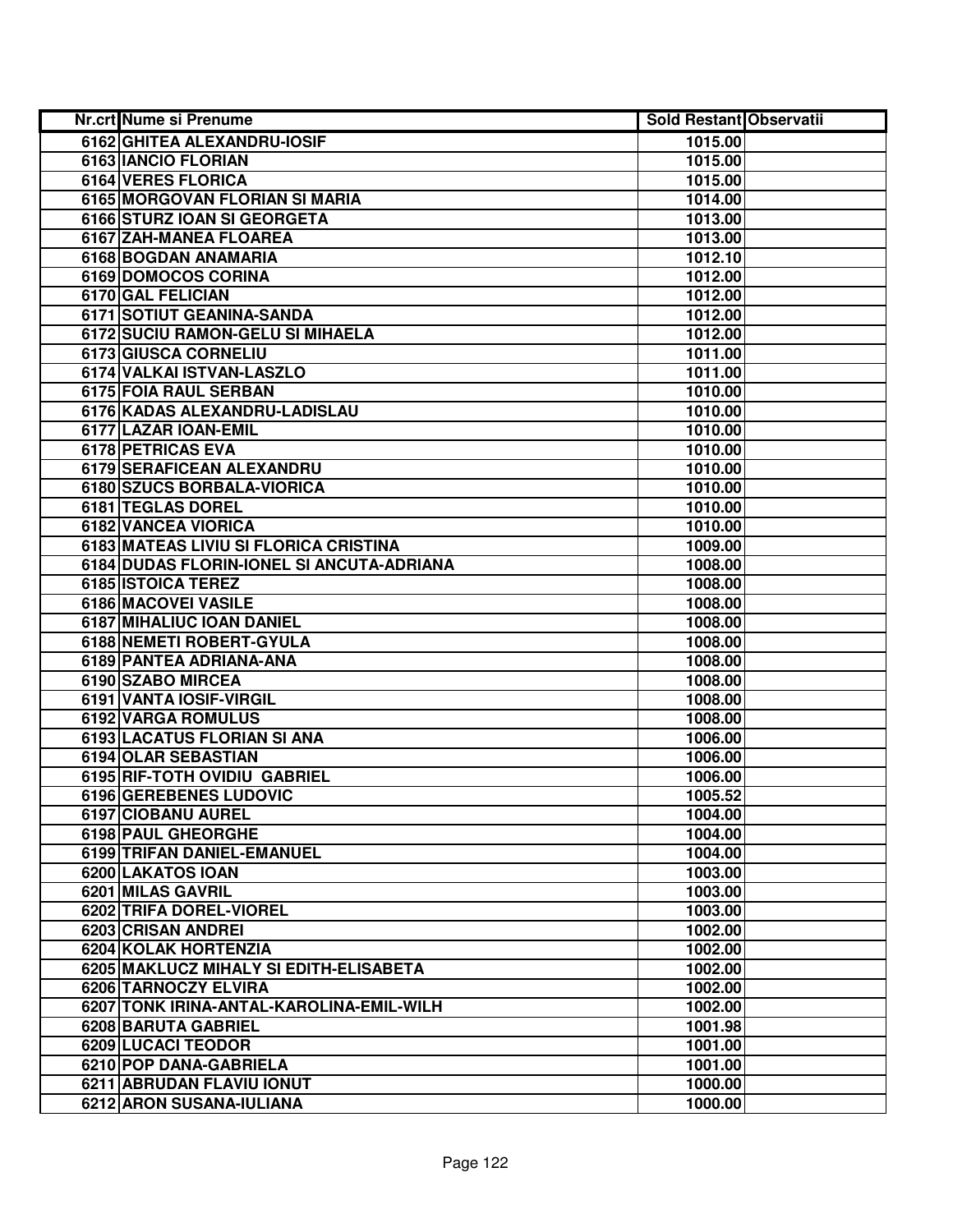| Nr.crt Nume si Prenume          | <b>Sold Restant Observatii</b> |  |
|---------------------------------|--------------------------------|--|
| 6213 BABAU ADINA                | 1000.00                        |  |
| <b>6214 BAICAN IOAN ADRIAN</b>  | 1000.00                        |  |
| 6215 BALOG ATTILA               | 1000.00                        |  |
| 6216 BARLEA GHEORGHE            | 1000.00                        |  |
| 6217 BARNA PETRU-DAN            | 1000.00                        |  |
| 6218 BATORI NORBERT ISTVAN      | 1000.00                        |  |
| 6219 BATRIN ANA                 | 1000.00                        |  |
| 6220 BOHACS IOSIF               | 1000.00                        |  |
| 6221 BOROS FLORIN               | 1000.00                        |  |
| 6222 BOT IOAN-HOREA             | 1000.00                        |  |
| 6223 CABAU RUBEN-IOIEL          | 1000.00                        |  |
| 6224 CABULEA VASILE-SEBASTIAN   | 1000.00                        |  |
| <b>6225 CACIORA VLAD MARIUS</b> | 1000.00                        |  |
| 6226 CAVASDAN IOAN-RADU         | 1000.00                        |  |
| 6227 CHEREJA CAMELIA            | 1000.00                        |  |
| 6228 CIOCANACHE VINICIUS        | 1000.00                        |  |
| 6229 CIOROBONTEA EDI            | 1000.00                        |  |
| 6230 CRESCIULLO LEONARD         | 1000.00                        |  |
| 6231 CSOMORTANYI ISTVAN-CSABA   | 1000.00                        |  |
| 6232 CUC MANUEL-DANIEL          | 1000.00                        |  |
| 6233 DAVID ROBERTO IONUT        | 1000.00                        |  |
| 6234 DEAK KRISTOF               | 1000.00                        |  |
| 6235 DEHELEANU ION              | 1000.00                        |  |
| 6236 DUDLER ALIONA              | 1000.00                        |  |
| 6237 DUMITRAS CRISTIAN-MARCEL   | 1000.00                        |  |
| 6238 ELLENES IOAN               | 1000.00                        |  |
| 6239 EPUREANU MAGDA             | 1000.00                        |  |
| 6240 FARAGO ZOLTAN-ATTILA       | 1000.00                        |  |
| 6241 FEHER LASZLO               | 1000.00                        |  |
| 6242 FLORA CSABA PAL            | 1000.00                        |  |
| 6243 FODOR STEFAN               | 1000.00                        |  |
| 6244 GABOR BANU                 | 1000.00                        |  |
| <b>6245 GABOR CATALINA</b>      | 1000.00                        |  |
| 6246 GABOR GABRIEL              | 1000.00                        |  |
| 6247 GABOR GABRIEL              | 1000.00                        |  |
| 6248 GABOR GAVRIL               | 1000.00                        |  |
| 6249 GABOR KLARA                | 1000.00                        |  |
| 6250 GABOR STEFAN               | 1000.00                        |  |
| 6251 GABOR TEREZ                | 1000.00                        |  |
| 6252 GABOR TEREZ                | 1000.00                        |  |
| 6253 GABOR ZSUZSANA             | 1000.00                        |  |
| 6254 GAL ANDREA-IREN            | 1000.00                        |  |
| 6255 GEREBENES MINDRA           | 1000.00                        |  |
| 6256 GIURCUT FLORIAN            | 1000.00                        |  |
| 6257 GIURGIUMAN DRAGOS-FABIAN   | 1000.00                        |  |
| 6258 GYURO CSABA                | 1000.00                        |  |
| 6259 HARAGALY ILDIKO-ERZSEBET   | 1000.00                        |  |
| 6260 HEVESI RAUL IOSIF          | 1000.00                        |  |
| 6261 HODISAN DENISA-GABRIELA    | 1000.00                        |  |
| 6262 HORVAT KATALIN             | 1000.00                        |  |
| 6263 HORVATH TUNDE-IRINA        | 1000.00                        |  |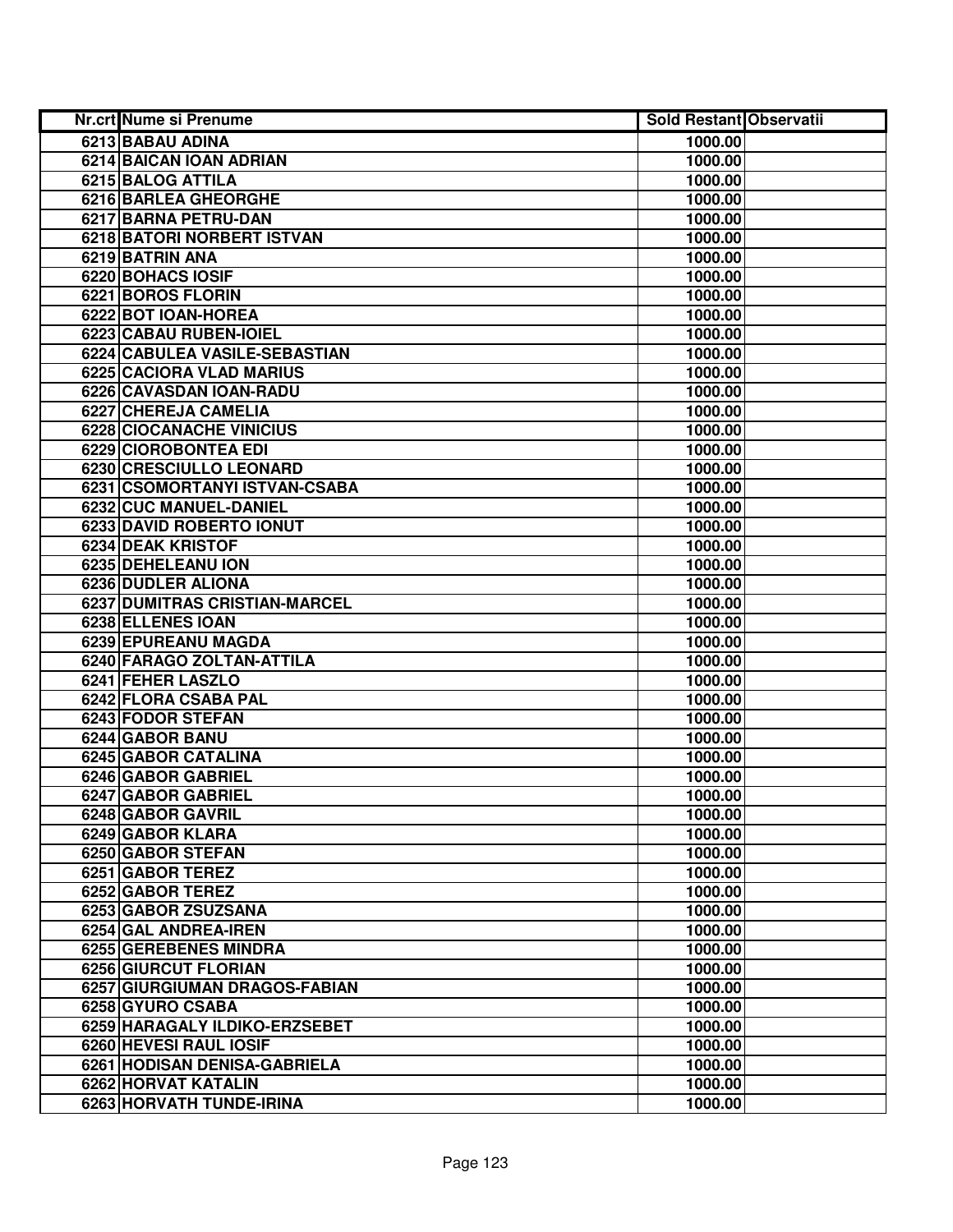| Nr.crt Nume si Prenume            | <b>Sold Restant Observatii</b> |                       |
|-----------------------------------|--------------------------------|-----------------------|
| <b>6264 ILISIE LUCRETIA-MARIA</b> | 1000.00                        |                       |
| 6265 IORDACHE MIHAI-STEFAN        | 1000.00                        |                       |
| 6266 ISTRATE IONEL                | 1000.00                        |                       |
| 6267 ISZTOICA MARIA               | 1000.00                        |                       |
| 6268 ISZTOIKA GEZA                |                                | 1000.00 PROCES PE ROL |
| 6269 ISZTOIKA ROZALIA             | 1000.00                        |                       |
| 6270 ISZTOJKA IOAN                | 1000.00                        |                       |
| 6271 IZSAK OLGA                   | 1000.00                        |                       |
| 6272 JUHASZ MARIA                 | 1000.00                        |                       |
| 6273 JUNC MARCELA                 | 1000.00                        |                       |
| 6274 KAJCZA ERZSEBET              | 1000.00                        |                       |
| 6275 KOVACS ALEXANDRU-MIHAI I.I.  | 1000.00                        |                       |
| <b>6276 KOVACS IMRE-MARIUS</b>    | 1000.00                        |                       |
| 6277 LAKATOS FLORICA              | 1000.00                        |                       |
| 6278 LAKATOS TIBOR-JANOS          | 1000.00                        |                       |
| 6279 LAKATOS ZOLTAN               | 1000.00                        |                       |
| 6280 LASZLO ANNAMARIA             | 1000.00                        |                       |
| 6281 LESAK JANOS - ROBERT         | 1000.00                        |                       |
| 6282 LINGURAR CORINA              | 1000.00                        |                       |
| 6283 LUCAN ANA                    | 1000.00                        |                       |
| 6284 LUNGU DIANA                  | 1000.00                        |                       |
| 6285 MAGHIAR DANA VIOLETA         | 1000.00                        |                       |
| 6286 MALAN PAUL - OVIDIU          | 1000.00                        |                       |
| 6287 MARC IONELA                  | 1000.00                        |                       |
| 6288 MARC MIHAI                   | 1000.00                        |                       |
| 6289 MARIAN SEBASTIAN DORIN       | 1000.00                        |                       |
| 6290 MARITAN CORNELIA             | 1000.00                        |                       |
| 6291 MATEI MADALIN-COSMIN         | 1000.00                        |                       |
| 6292 MERCEA NICOLAE               | 1000.00                        |                       |
| 6293 MERR IOAN PAUL CMI           |                                | 1000.00 PROCES PE ROL |
| 6294 MIERLUT IOAN                 | 1000.00                        |                       |
| 6295 MOHAMED ZEESHAN ZAMEER       | 1000.00                        |                       |
| 6296 MONECIU-MIHUT AURICA         | 1000.00                        |                       |
| <b>6297 MUNOZ JIMENEZ JESUS</b>   | 1000.00                        |                       |
| 6298 MUT RAZVAN                   | 1000.00                        |                       |
| 6299 NAGHI NICOLAE SILVIU         | 1000.00                        |                       |
| 6300 NAGY ATTILA                  | 1000.00                        |                       |
| 6301 NAGY ROBERT                  | 1000.00                        |                       |
| 6302 NAGY ROZALIA                 | 1000.00                        |                       |
| 6303 NEMETH ANDRAS                | 1000.00                        |                       |
| 6304 NYISZTOR JANOS               | 1000.00                        |                       |
| 6305 OLAH ERZSEBET                | 1000.00                        |                       |
| 6306 OLAH STEFAN                  | 1000.00                        |                       |
| 6307 OTVOS MARIUS-SANDOR          | 1000.00                        |                       |
| 6308 PAINA DANIEL                 | 1000.00                        |                       |
| 6309 PASCALAU ALIN-DAVID          | 1000.00                        |                       |
| 6310 PAUL NICOLAIE                | 1000.00                        |                       |
| 6311 PLES ADRIANA-GABRIELA        | 1000.00                        |                       |
| 6312 POP DUMITRU                  | 1000.00                        |                       |
| 6313 POP FLORENTINA               | 1000.00                        |                       |
| 6314 POP ZENOVIA                  | 1000.00                        |                       |